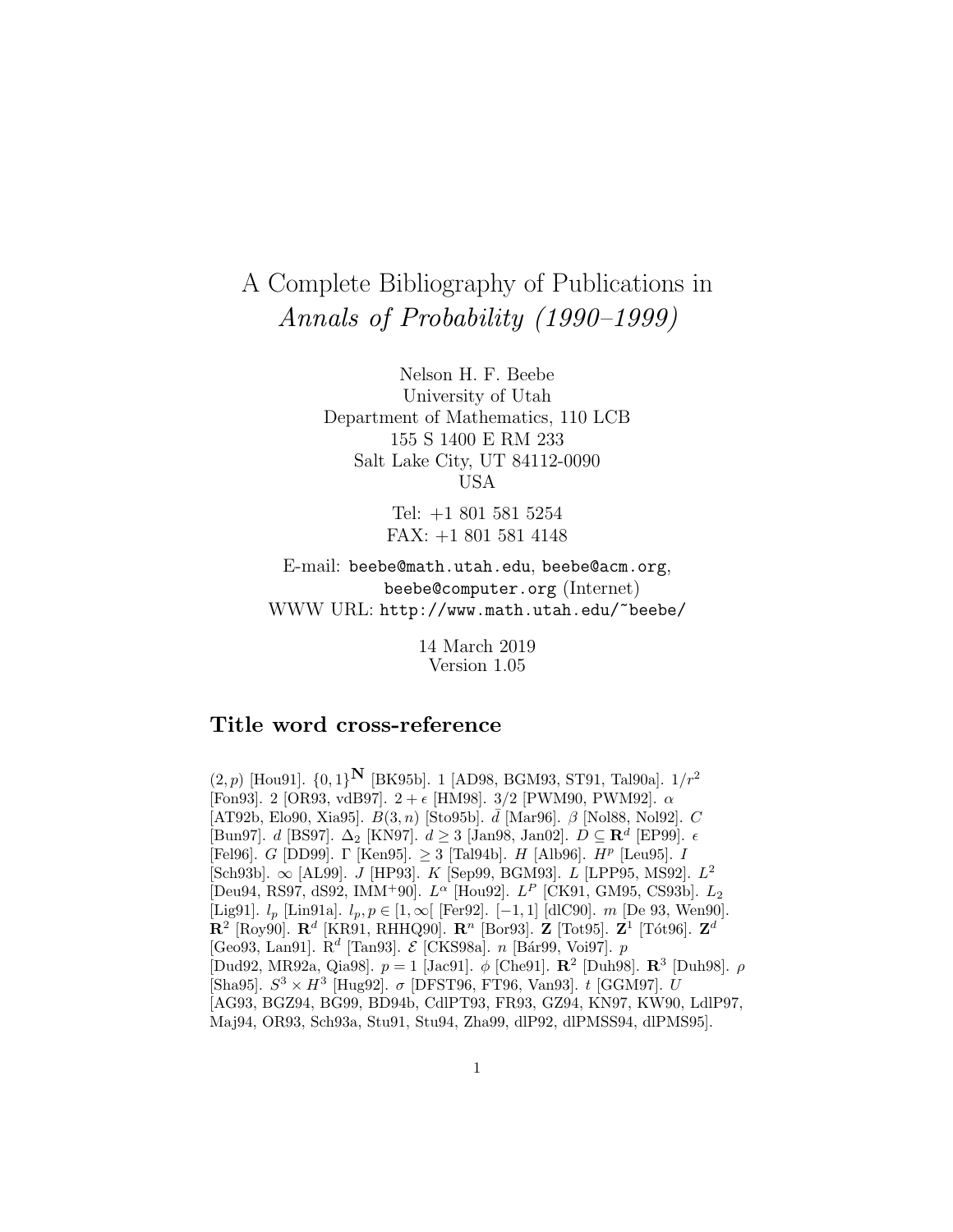$X_{n+1} = a_n X_n + b_n \pmod{p}$  [Hil93].  $X_n = A_n X_{n-1} + B_n$  [BBE97].  $Y_t = B_t + \alpha \sup \{ Y_s : s \le t \} + \beta \inf \{ Y_s : s \le t \}$  [Dav96].  $Z$  [PV99].  $Z^2$ [Che92, GG96].  $Z^d$  [Lan93].  $Z^d$ ,  $d \ge 2$  [Che94a].

**-Block** [BGM93]. **-Bounded** [Hou91]. **-Boundedness** [GM95]. **-close** [Fel96]. **-Congruence** [Elo90]. **-D** [vdB97]. **-decomposable** [Bun97]. **-Dependent** [BGM93, De 93]. **-Differentiability** [dS92]. **-dimensional** [BS97]. **-distance** [Mar96]. **-Exclusion** [Sep99]. **-Fields** [Van93, DFST96, FT96]. **-functions** [KN97]. **-Martingale** [Ken95]. **-martingales** [CKS98a]. **-Mixing** [Che91, Sha95]. **-Processes** [AG93, Sch93a]. **-Projection** [Sch93b]. **-projections** [RS97]. **-Regularity** [DD99]. **-spheres** [Voi97]. **-Stable** [AL99, AT92b, PWM90, PWM92, ST91, Tal90a, AD98]. **-statistic** [GGM97, Stu94]. **-Statistics** [BGZ94, BG99, CdlPT93, FR93, GZ94, KW90, Maj94, MS92, OR93, Stu91, Zha99, dlP92, dlPMSS94, dlPMS95, KN97, LdlP97]. **-Upper** [HP93]. **-Valued** [CS93b, IMM<sup>+</sup>90, Wen90, Alb96, Duh98]. **-Variation** [Dud92, MR92a, Qia98].

**1** [GP92].

**89m** [BL97].

**95m** [Lig99]. **96b** [Pin99]. **96f** [Wu99].

**A.S** [HL96]. **A.S.** [Ein92]. **Absence** [WW98]. **Absolute** [Fit97, She91a, HS96]. **Abstract** [Enc93b, Iof91]. **abundance** [BCD98]. **accessible** [BW96b]. **Acknowledgment** [PR92, She91a, Yag91]. **Acyclic** [PWM90, PWM92]. **Additive** [Jai90, MR99, AP98, DK97a, DK97b, MR96a, MR96b, NdA98, TZ97]. **Adjoint** [DeB99]. **advection** [Kom96]. **Age** [Oel90]. **Age-Structured** [Oel90]. **Ages** [DJ92]. **Aggregation** [LBG92, Law95]. **Aldous** [AT93]. **al´eatoire** [Pia98]. **Al´eatoires** [Fer90a, Fer92, dF97]. **Algebraic** [Deu94]. **Algorithms** [Jer92]. **Aligned** [DKZ94b]. **Almost** [Ber91a, Ein91, HV92, Hou95a, KZ94, OS90, Sch91, Sep93, Tal90a, BG96c]. **Along** [ALP99]. **Among** [Szn93]. **Analysis** [CD90, DIS90, Jer92, Mik90, Yag90, Yag91, Kle97, Hsu98]. **Analytic** [Bas97, Bob99a, ORS95, dA96]. **Ancestral** [Don91]. **Animals** [Szn95]. **Ann** [BL97, Lig99, Pin99, Wu99]. **Ann.** [Ano90a, Ano90b, Ano90c, Ano90d, Ano90e, Ano90f, Ano90g, Ano90h, Ano91a, Ano91b, Ano91c, Ano91d, Ano91e, Ano91f, Ano91g, Ano91h, Ano92a, Ano92b, Ano92c, Ano92d, Ano92e, Ano92f, Ano92g, Ano92h, Ano93a, Ano93b, Ano93c, Ano93d, Ano93e, Ano93f, Ano93g, Ano93h, Ano94a, Ano94b, Ano94c, Ano94d, Ano94e, Ano94f, Ano94g, Ano94h,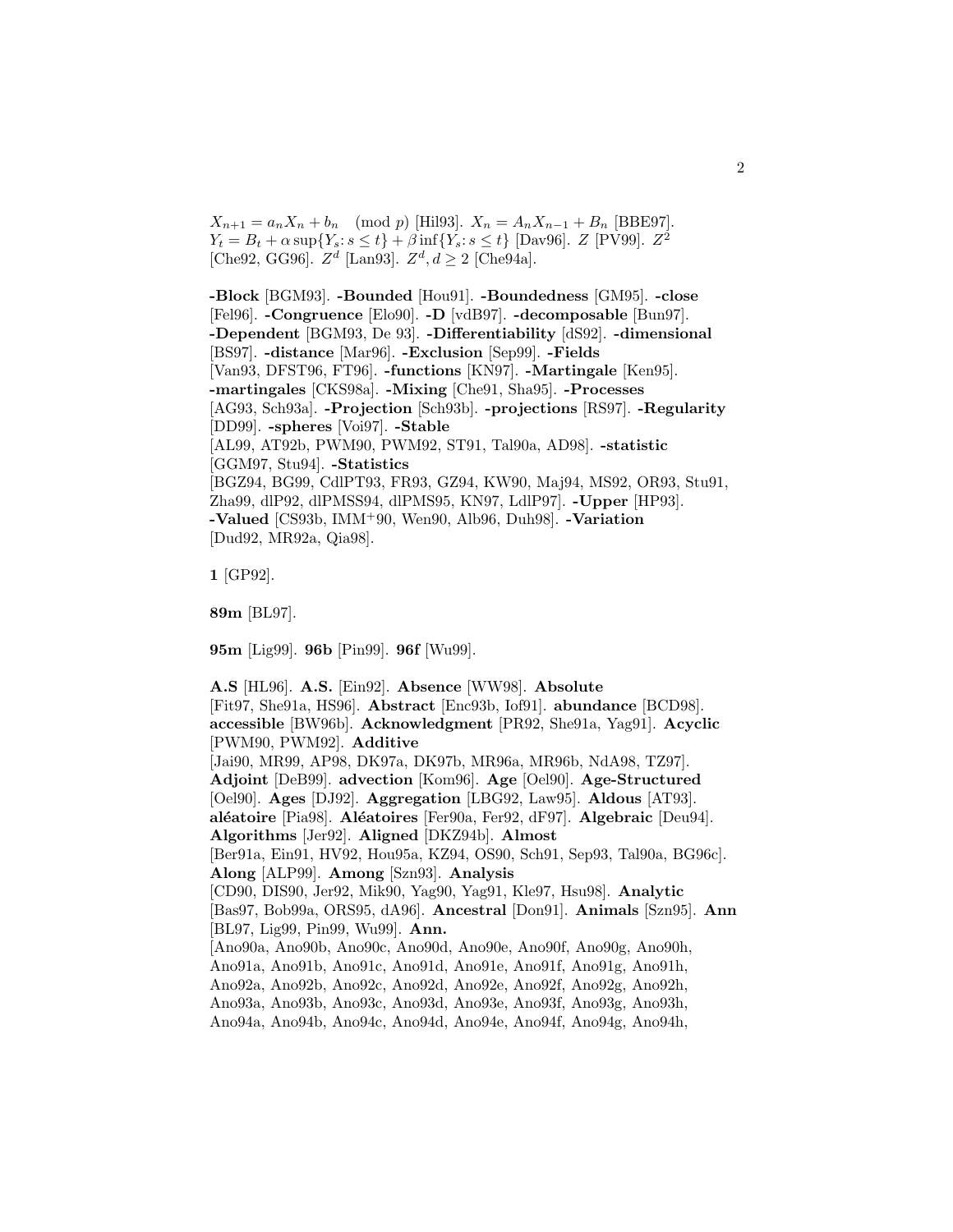Ano95a, Ano95b, Ano95c, Ano95d, Ano95e, Ano95f, Ano95g, Ano95h]. **annealed** [Pov97]. **Annealing** [Cat92]. **Annihilating** [Sud90]. **Anticipating** [MNS92, PP90]. **Any** [BLPS99, Sat93]. **Applicable** [Iof91]. **Application** [AL99, CPU94, Cat92, LZ94, PP94, AIM96]. **Applications** [Bal91, Bal95, BL90, DeB99, HP90, He93, IM94b, Kho93, LT90, Mel92, Slu94, CKS98a, DP97, DFL98, KS96, RS96, Zha97, Bra96]. **Approach** [BCGH93, Bus99, DIS90, FKMP95, GP92, ORS95, Pin93, Stu94, AGM96, FK97, RW97, Bas97]. **Approximate** [RR91, Tal94c]. **Approximating** [RHHQ90, Sch94]. **Approximation** [Ale97, BMSS95, BCL92, CC92a, Cos91, Erh99, HK97, HJ90, Hor90, LU95a, LL99, Maj90, Rio93a, Rio93b, Sch96, SK90, Kom96, Zha97, AT93]. **Approximations** [AT93, AST95, BDT95, Bro90, CM91, HK95, Pem90, Rob91, GM97, MS98b]. **Arbitrary** [BK95b, HK97, NdA98]. **Area** [RW91, BCD96, HL98a]. **Arising** [BL92a]. **Armed** [Dal90]. **arrangements** [BD98b]. **Arrays** [CS90, Hal91, Jan94, Ros95b]. **aspects** [Sch97]. **Assemblies** [AST95]. **Associated** [DJ94, MWZ93, Har96, Yu96]. **Association** [LRS90]. **assumptions** [BP98]. **Asymmetric** [FKS91, FF94, Sep99, Lan96, LOY96]. **Asymptotic** [AL99, BD94b, CC92a, CMS95, CH90, CHM91, CM94, DIS90, FJ92, GT99, HM95, HKW90, HW92, Hal90a, Hog90, Hsi95, Hsi99, IS99, JP98, Jak93, KK91, Lah93, LW94, Maj94, MS92, Mik90, Myk93, OR93, Pin90a, Por90, Rob91, SK90, TZ97, Wan95b, Wu94b, Lac97]. **asymptotically** [GGM97]. **Asymptotics** [AST95, Bal95, BL88, BH94, FS97, IM94a, IM94b, Ros92a, BL97]. **attracted** [AD98]. **attracting** [BS97]. **Attraction** [AT92b, Mee90, Mee91]. **Attractive** [BG94b, Bol94, Deu94, Lan91, Lan93, Lig91, Ste91a, Yag90, Yag91]. **Attractive/Repulsive** [Yag90, Yag91]. **Automata** [BN94, Sch92b]. Automaton [CL93, Fis92a, Ste94]. Automorphism [Pem92a, Häg97]. **Autoregressive** [BP92]. **Average** [Far90, GH94, Sto90b, Sto90a]. **Averages** [AT92b, DR91, Hsi99, HH97]. **Averaging** [FW93, Ver99]. **avoided** [ABP98]. **Avoiding** [BEI92, Tot95].

**back** [Ano90a, Ano90b, Ano90c, Ano90d, Ano91a, Ano91b, Ano91c, Ano91d, Ano92a, Ano92b, Ano92c, Ano92d, Ano93a, Ano93b, Ano93c, Ano93d, Ano94a, Ano94b, Ano94c, Ano94d, Ano95a, Ano95b, Ano95c, Ano95d]. **Backward** [CK96, CKS98b, EKP<sup>+</sup>97, Pra98]. **Backwards** [Dar95, DP97]. **Bahadur** [DM90a, Ein96]. **Balayage** [BL92b]. **Ball** [LL99, Tal94d]. **Ballot** [Kal99a]. **Balls** [Hug92, Lin91a, Har96]. **Banach** [Hah94, Pin99, Che93a, Che94b, Ein93, Kla90, Pin94]. **Band** [Hou95b]. **Bandit** [Dal90]. **Barbour** [AT93]. **Based** [KW90, Tue93, DE96]. **Bass** [Hsu98]. **Bayes** [BS90]. **be** [GJW99]. **Behavior** [AL99, Ber91a, CH90, Ein91, Ein92, HW92, IS99, KK91, LPP95, MSS94, Maj99, Nob92, Pin90a, PP93, Sch92b, Tri92, Wan95b, Wu94b, CDM97, DP98, DE96, EM96, Wüt98]. **Belong** [Mee90]. **Benedicks** [CMS99]. **Bernoulli**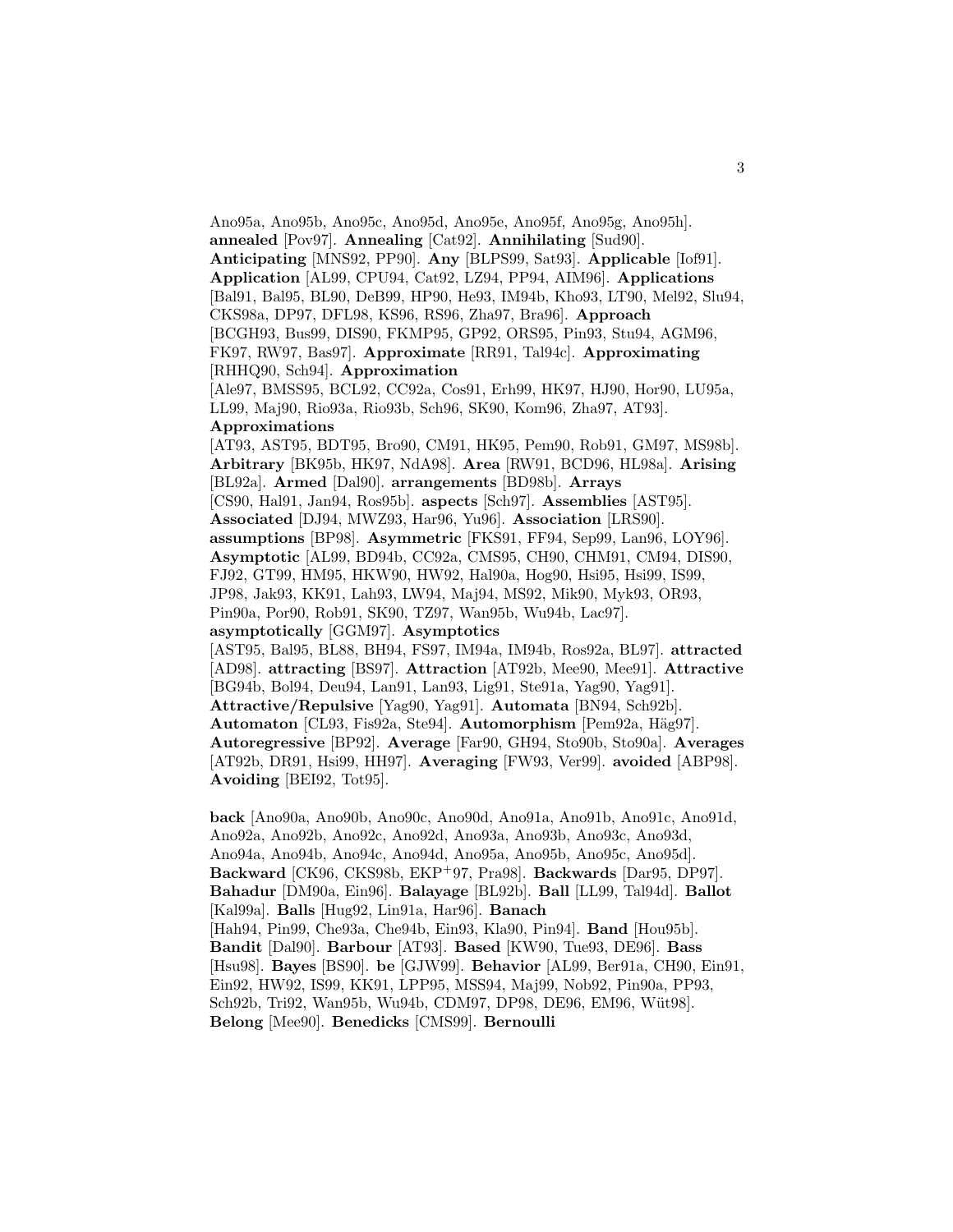[Ale90, AP96, KW92, KZ90, Zha99]. **Bernoullicity** [Ste91a]. **Berry** [BG96a, Blo99, HK95, JW99]. **Bessel** [Lee90, PY98]. **Best** [Hit90, Jac91, CK97]. **Between** [CD95, GMdB99, GH94, KK94, MSV90, PP94, GMdB03]. **Bi** [PW94]. **Bi-Tree** [PW94]. **Bifurcation** [BB99]. **Big** [FGL94]. **bilinear** [KN97]. **binary** [Lig96]. **Binomial** [Woo92]. **Block** [BGM93]. **blockwise** [Pel98]. **Boltzmann** [GM97]. **Bond** [DG99, Tot95, GS98]. **Book** [Bas97, Hsu98, Wih97]. **Books** [Oco90]. **Bootstrap** [And93, CC99, Hal90a, Sch92b, Sep93, AGM96, Pel98]. **Bootstrapping** [GZ90]. **Bootstraps** [PW93]. **Borderline** [Tal95a]. **Borel** [MPS91, MS93]. **Bottlenecks** [CM91]. **Bound** [Blo99, Din91, JW99, BG96a, GM96, HK97]. **boundaries** [CS96]. **Boundary** [CMS99, Cos91, Day92, Don91, FW92, Hus90, NP91, PW94, Pin93, Rob91, Roc92, Sow94, CDM97, Lot96]. **Bounded** [Ham95, Hou91, Pin87, Pin90b, SC92]. **Boundedness** [Ale96, GM95, Tal90b]. **Bounding** [Mar96]. **Bounds** [Ale90, BG99, Bro90, DEW91, Jai90, Kla90, Lig95, Pin94, Tal94a, dlPK94, KN97, NdA98, Pin99, Shi97, Wan97, dA97]. **Branching** [Ath92, BCGH93, Big92, BCG93, Cha91, DLM95, Del99, Dyn91, EP99, FG92b, GW91, LS92, Le 91, LL98b, LL98a, Lee90, Lee91, Lee92, LPP95, Sud90, Wu94b, BK97, BCG97, DFL98, DP98, DR98, Kle97, Kle98]. **Bridge** [Pit99b]. **Brownian** [Dur93, ABP98, AFL91, AR93, AS95, Ald94, Ald97, AL95, BP94a, BH91, Bis92, BH94, BD98a, Bra92, Bur90, BL90, BT95, BW96b, Car97, Cha91, CMS99, CM96, DM96, DFLM95, DeB96, DeB99, DD99, DR98, DL98, DMY97, DFST96, DW94, FT96, Gol98, Gri99a, GK98, GJW99, Ham97b, HL98a, HW90, Hug92, Kes93, Kho92, Kho94, Kho95, KS99, Lac97, Lal92, LW99, Le 91, LP95, Lee91, Lee93, LR95, Leu97, LZ95, MSV90, OS99, Per90, Pin90a, Pin95, PY98, Pit99b, Pov97, Rob91, RY91, Sch92a, Shi98a, Szn93, TZ97, Tal94d, Tal95b, Ver95, Ver96, W¨ut98]. **brownien** [Leu97]. **brownienne** [Gol98]. **Bubbles** [Kho95]. **Burgers'** [GN99]. **Burnside** [Sto95b].

**Calculus** [Oco90]. **Cambridge** [Sha98]. **Can** [Sat93]. **Cantelli** [GH92, Sch93a]. **Capacitary** [IM90]. **Capacity** [BPP95, FK92, KS99, Lyo92, Szn97]. **Case** [BDT95, Har99, Jac91, Lig91, Shi92c, BBE97, MS97]. **Catalyst** [DFLM95]. **catalytic** [DP98]. **cell** [Gol98]. **Cellular** [BN94, CL93, Fis92a, Sch92b]. **cellule** [Gol98]. **Censored** [GG99, HKW90, DE96]. **Censorship** [GL90]. Central [GMdB03, GT98, He93, KdHvdH97, PU97, AGM96, Gen96, Kön96, Pia98, Ren96, SX96, AMZ90, Ber92a, CPU94, Che91, Cog91, GMdB99, Gou93, Han89, Han91, Led95, PP93, Tan93]. **Certain** [AMZ90, Als92, HV92, Iof93, Raj93, Raj94, BD98a]. **Chain** [Che99, Don91, NdA98]. **chaining** [Tal96a]. **Chains** [BP94b, BPP95, Cog90, Cog91, Erh99, HSC93, Hog91, Ore91, Sep94, Wih97, dTB91, dA97, Num98]. **Change** [FHU91, Nai90, DFST96, FT96, Jan98, Jan02]. **Changes** [Kur91].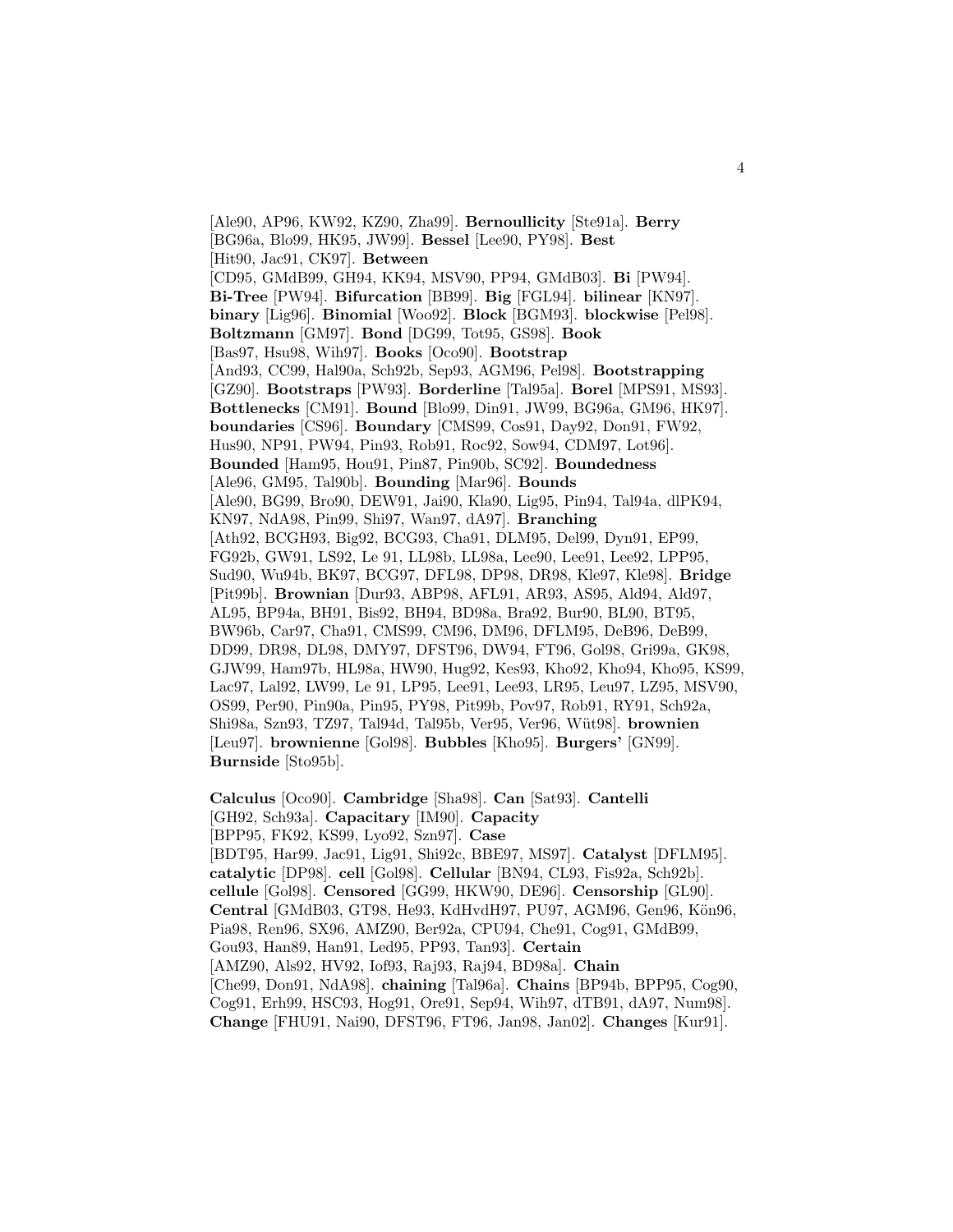**Changing** [HV92]. **Chaos** [Zhe95, MR96a, RS96]. **Chapman** [CH94]. **Characteristic** [AD98, And93, Day92, PR91, PR92]. **Characteristics** [BP93b]. **Characterization** [DD99, GZ91, KM94b, Tal90a, dTB91, BB96]. **Characterized** [BK93]. **Characters** [Ros94]. **Charge** [Adl90]. **Chemical** [Blo91, AP96]. **Chen** [BB92a, HJ90]. **Cheng** [Sta90]. **Choosing** [Pem91]. **Choquet** [FK92]. **Chung** [EM94, Kes97, KLT94, Rem94]. **Chung-Type** [EM94, Kes97]. **circle** [Nor98]. **Circular** [Bai97]. **Claims** [MS95]. **Class** [BL92a, BB92b, BL88, CGST93, CdlPT93, Cos91, GW91, MNS92, Sim95, SvdB99, Wen90, Zhe95, dlP99, BL97, DFL98, KX96, PW98]. **Classes** [Alb94, AL95, Dud92, GZ91, SW92, Bun97, Lac97, vdV96]. **Classical** [SL95, Kal96, LS97]. **close** [Ber98, Fel96]. **closed** [Leu97]. **CLT** [Wu99, BG96b, Got91, Wu95]. **Clumping** [AT93]. **Cluster** [Ein95, EF96, Gri95, KZ90, Sep98a]. **Clustering** [Fis92a, Kle98, Kle96]. **Clusters** [BLPS99, LS99a, Rev93, H¨ag97, Kle97]. **Coalescent** [DJ92, Ald97, AP98]. **Coalescents** [Pit99a]. **Codes** [KW92]. **coding** [Shi97]. **Codings** [SvdB99]. **coefficient** [LOY96]. **Coefficients** [CEF91, PP90]. **Coexistence** [Lig94, DP98, Lig99]. **Coexistent** [Han99]. **Coffman** [Jer92]. **Collectives** [PF91]. **Collisions** [Pit99a]. **Color** [Fis92a]. **Combinatorial** [AST95, RW97]. **Commutation** [Che93b]. **Compact** [Pin93]. **Comparison** [Blo91, DSC93]. **Compensated** [Kho93]. **Compensators** [BB92a]. **Complete** [Han99, GK98, SS98, Zha96b]. **Completely** [MvW91]. **Component** [Bob99b]. **Composition** [Bun96, Gne97]. **Compound** [BCL92, Erh99, Kho93, Wan91b]. **Compression** [OS90]. **Computer** [KK94]. **Concave** [Bob99a, Van95, Bob96]. **Concentration** [Bar94, Dem97, Mar96, RS96]. **Concept** [SL95]. **Conceptual** [LPP95]. **concernant** [Gol98]. **Concerning** [HP93, Gol98]. **Concomitants** [GH94]. **Condition** [BA91, EK93, KL92, NY93, vdB97]. **Conditional** [AL99, Day92, Gog94, Hu91, Lee91, LZ99, MWZ93, Sch93b, SZ92, Stu91, Wan91a, Zhe95]. **Conditionally** [Hit94]. **Conditioned** [CMS95, GJW99, Kee92, Lee90, Pin93]. **Conditioning** [BD94a, Kal99b]. **Conditions** [Bra93, BS90, Cos91, DL94, FM93, FW92, KK95, Kur91, MS92, Tal90b, Tal92, GT98, Mue96]. **Cone** [DeB99]. **Configurations** [COP99, Lu95b]. **Congruence** [Elo90]. **Conjecture** [Kri94, PR91, PR92, Ben97, Gol98]. **Connectivity** [Ale90]. **Consequences** [DD99]. **Conservation** [Lan93, Qia96]. **Conservative** [JLQY99]. **Consistent** [MS94, MS96]. **Constant** [Mas90]. **Constants** [Hit90, Jac91, Wan99, BH97]. **constraints** [CKS98b]. **Constructing** [Dar95]. **Construction** [AR93, EP99, Pol92]. **Constructions** [Rio93a, Rio93b]. **Constructive** [Num98, vdB97]. **Contact** [BG90, BG91, BDS91, DS95, Kle94, Lal99, Lig92, Lig95, MSS94, Pem92b, SS99, LS98, Lal02, Lig96, NV96, NW97, SS97, SS98, Sta96, Zha96b]. **Contents** [Ano96]. **Continues** [Str90]. **Continuity** [CC92b, Imk93, IMM<sup>+</sup>90, Tal92, Zab92, Fit97]. **Continuous** [AL93, DFL98, GW91, Str90, Tal90a, Wan95a, EF96, MR96b, Dur93].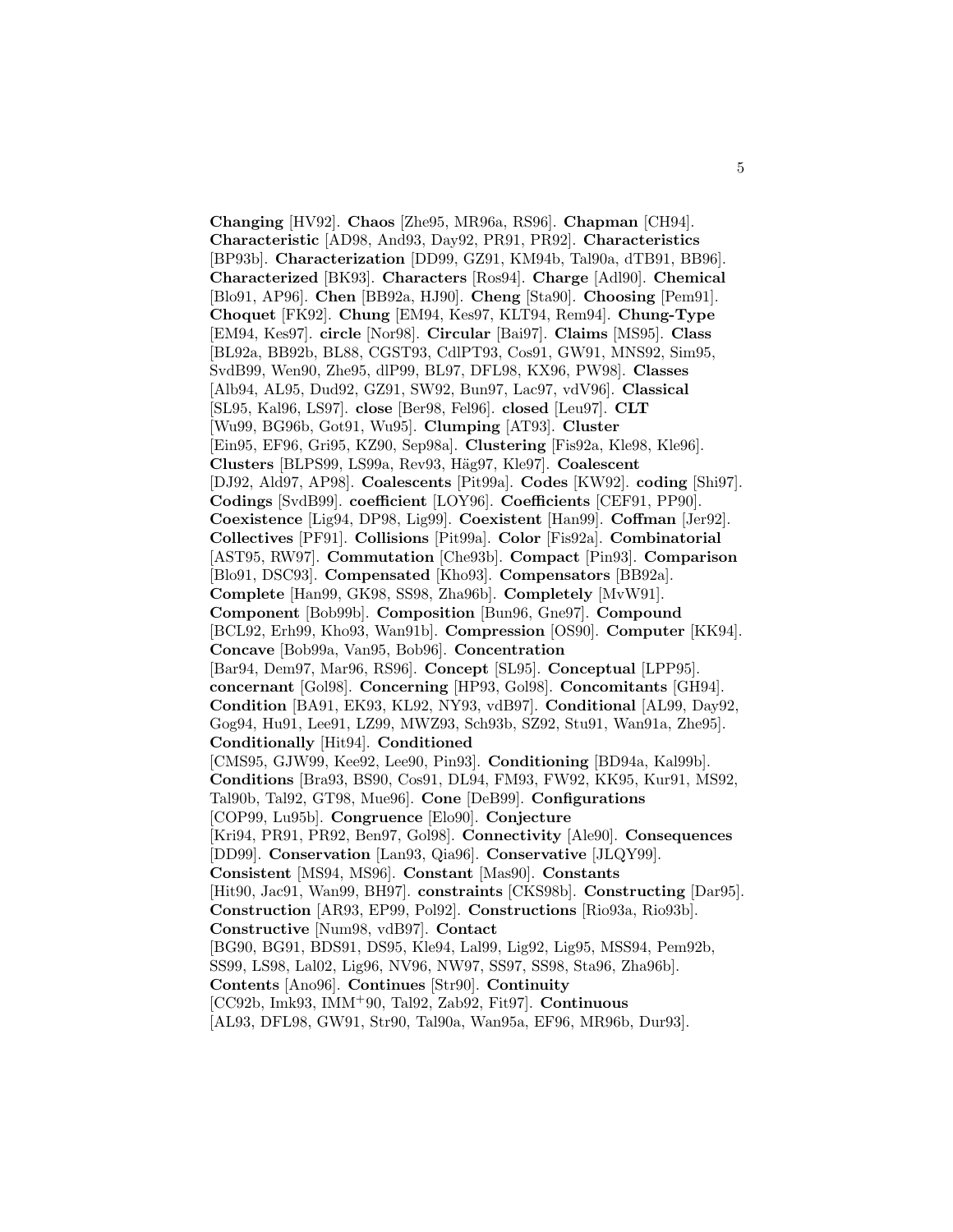**Continuous-Time** [Wan95a]. **Continuum** [Ald91, Ald93, Fon93, Roy90]. **Contrˆole** [Leu95]. **Contraction** [dlPMSS94]. **contractions** [Pit98]. **Contractive** [Ste99]. **contrepartie** [Gol98]. **Control** [Hij90, Sto90b, Sto90a, Leu95]. **controlled** [BB96]. **Convergence** [ALP99, AT92b, Bai93a, Bai93b, BGZ94, Big92, Boi93, Cog90, DH95, Don91, DJ92, GZ94, Gog94, Got91, Hal90b, Han99, HP90, HV92, Hil92, Hou95a, Jak96, Kho94, KR91, Kur91, LO98, Lig91, Sch93a, Sil90, Tue93, Wan91b, Xia94a, Yu94, Ale97, BG96b, GM97, HL96, Pri96, Ren96, RdH96, SS98, SY96, Voi97, Zha96b]. **Convex** [B´ar99, Kho92, LO99, Raj93, Raj94, CK97, Ver96]. **Convolution** [Sat93]. **Convolutions** [Bro90]. **coordinates** [Ker96]. **Correction** [Alg95, BL97, FK02, GMdB03, Han91, Lal02, Lig99, LP03, MS96, NP95a, Nol92, Pin99, Pin90b, PWM92, Raj94, Wu99, Jan98, Jan02]. **Correlation** [Har99]. **Correlations** [Fon93]. **Corresponding** [EF93]. **Cost** [SC92, Tal94b]. **Countable** [Num98, DK96]. **counterpart** [Gol98]. **Coupled** [Fre91]. **Coupling** [EK98, HJ90, Mue93, O'C95]. **courbure** [dF97]. **Covariance** [Bai93b, BY93, BS99, HPA95, Sil90, BS98]. **Covered** [Rev90]. **covering** [PT96]. **Cram´er** [MW90]. **Creating** [Sha98]. **Criteria** [GW91, LPP95, HL96]. **Criterion** [Kal91]. **Critical** [Ath92, BA91, BLPS99, BG90, BG94b, BD93b, BCG93, DKZ94a, Deu94, GW91, GS98, Lee90, Lee91, Lig91, Lig95, MSS94, Mou92, PP95a, Pov97, Roy90, Sch92a, Ste94, Ald97, BBE97, BCG97, DR98, MS98b]. **Crofton** [Gol98]. **Crossing** [ALP99, Szn95, Lot96]. **Crossings** [Far90, Hus90, PW98, Slu94]. **cube** [Bob97]. **Current** [FF94]. **Curvature** [Led95, dF97]. **Curve** [Slu94]. **Curve-Crossings** [Slu94]. **Curves** [DZ95, BCD96, DM96]. **cut** [Por96]. **cut-off** [Por96]. **Cycle** [AT92a, Lal96]. **Cyclic** [Fis92a].

**D** [AT93, dA96, vdB97]. **D.** [AT93, Dur93, Gol98]. **Dans** [Fer92]. **Darling** [Ber98]. **Data** [GG99, OS90, DE96]. **Dawson** [Sch97]. **Decay** [BG91, Deu94, Fon93]. **Decaying** [BH94]. **Decision** [Sha98]. **decomposable** [Bun97]. **Decomposition** [BT95, LZ94, Mee91, MS95]. **Decoupling** [dlP92, dlPMSS94, dlPMS95]. **Decreasing** [DFST96, FT96]. **Defined** [KH94, Sil90]. **Degenerate** [BM95]. **Degree** [OR93]. **Delay** [BM95]. **Denjoy** [Bis92]. **Denormalized** [CdlPT93]. **Densities** [BM95, Imk93, IN94, KK94, Roy90, Wen90]. **Density** [AFL91, AR93, BD93a, Blo94, Mik90, She91b, Xia94b, AN98, Blo96, DP96]. **Density-Dependent** [Blo94]. **Denumerable** [Pol92]. **Dependence** [BF90, HP90, Ver99, DFL98]. **Dependent** [Blo94, Bry92, BGM93, Dal99, DH95, De 93, EP99, Lah93, Rio95b, Wu95, Blo96, Häg97, SY96, Wu99]. **Derived** [Pit99b, PY97]. **determined** [BMR97]. **Deterministic** [Blo91, Lu95b, MSS94]. **Deviation** [BET99, Bry92, Cat92, CS93a, CC92a, Din93, IKL92, Jai90, Lee92, PP99, BET02, BG96c, NdA98]. **Deviations** [Bal91, BD93b, BDT95, Din91, DZ92, DEW91, EF93, Fen94, Geo93, GdH94, IL93, Iof91, Lac90, Lan92, Lee95, LR95, Mik91, MNS92, Mog93, Qua95,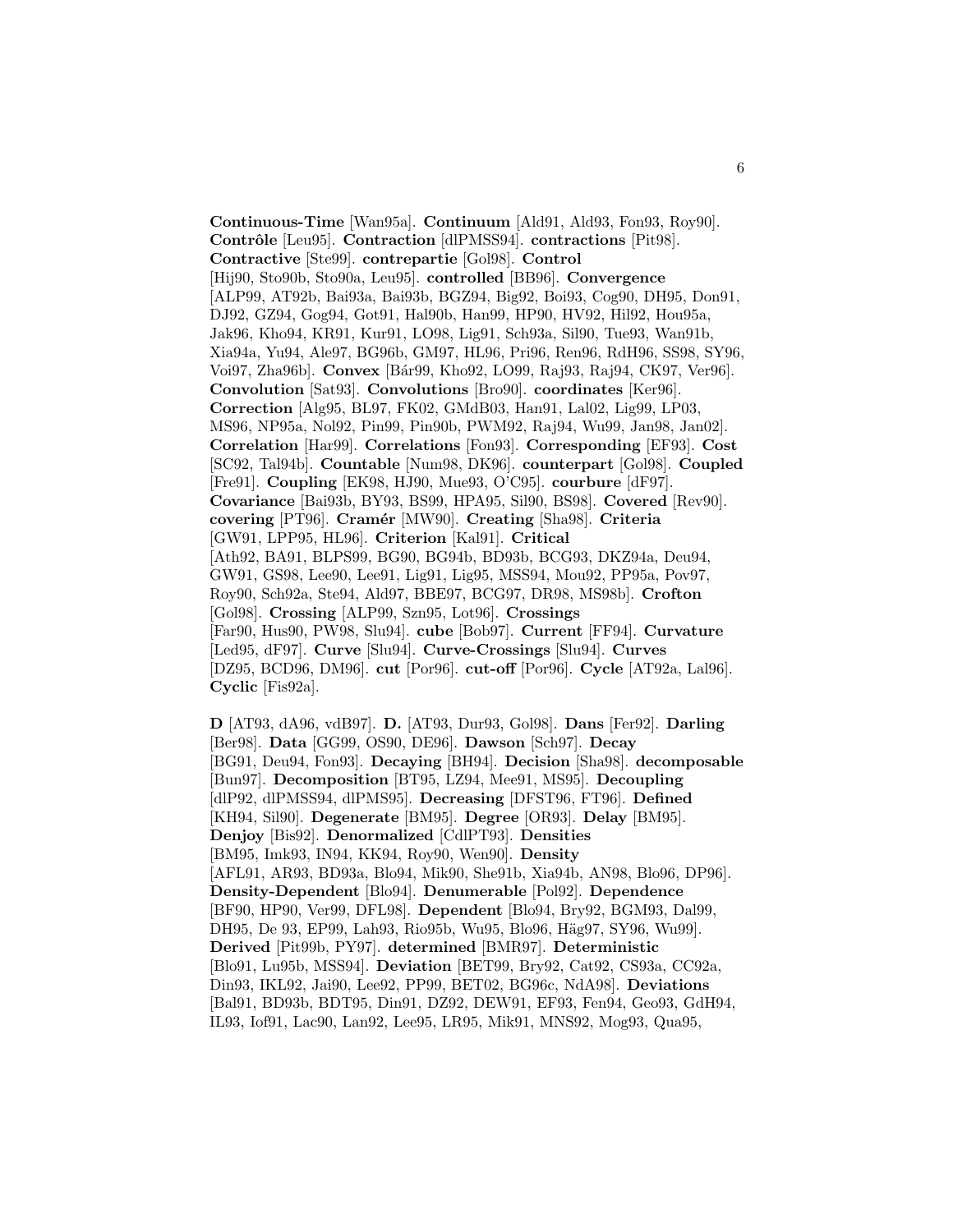RHHQ90, Sep94, Sow92, Ver99, Wu94a, Wu95, Col96, DR98, Gra97, HS96, KX96, Pov97, Rez98, Sha97, Wu99, Zer98, dA97]. **Dichotomy** [FK92]. **Dies** [BG90]. **Difference** [GH94, SC92, BBE97, CK97]. **Different** [Kle96]. **Differentiability** [Dud92, dS92]. **Differentiable** [Slu94]. **Differential** [AFN95, AI99, BMSS95, Bur94, DD99, Dyn92, Dyn93, Har93, Kat91, KH94, KP91, Lee93, LS99b, MNS92, MS99, NP91, San93, Wan95a, CK96, CKS98b, JP98, KX96, MS97, PT97]. **Diffusion** [ALP99, Bal91, Bas97, Blo91, Blo94, Blo96, CGST93, CM91, Cos91, DN94, FK99, FK02, Fre91, FW92, FW93, Gri99a, Kom96, LS92, LBG92, Law95, Nob92, She91b, Sow92, Sow94, Stu98, Wic90, dL95, Ata98, DK96, LOY96, Pra98]. **Diffusions** [Adl90, ARZ93, BB92b, Bor93, CEF91, CMS95, CG94, Day92, EP99, Iof93, Lee92, PZ95, Pin87, Pin90b, Pin93, PP93, CDM97, Fit97, Ker96, Kle96, Pin96]. **Dilatations** [LO99]. **dilation** [Shi98b]. **dilation-stable** [Shi98b]. **Dimension** [Kal95, MSS99, Tal94b, Xia95, Jan98, Jan02]. **Dimensional** [ARZ93, And93, BY93, BS99, Bol94, BN94, Bus99, COP99, CC99, CMS95, DeB90, FGL94, Fis92a, FHU91, LS92, LP95, LR95, Lig92, Lu94, Neu90, San93, Yag90, Yag91, Ale96, BS98, BS97, CS96, FU96, Ham97a, Kön96, Lan96, LN96, NV96, NW97, Pov97, Wüt98]. **Dimensions** [Ale90, BCG93, BEI92, NP95a, NP95b, NY93, BCG97, DF98, FG97, HM98, Pen96]. **Direct** [Cog90]. **Directions** [Ale90]. **Dirichlet** [ALP99, CL94, IM90, LZ94, Pin90a, PY97]. **Disagreement** [VM94]. **Disc** [Rev90]. **Discontinuous** [CEF91, DEW91]. **Discrete** [Bar94, CM91, Kif90, Sch93b, Bob97]. **Discrete-Time** [Kif90]. **Distance** [GMdB99, Szn96, AP96, GMdB03, Mar96]. **Distances** [KK94]. **Distinguishing** [OS94]. **distributed** [BP96]. **Distribution** [BB92b, CHM91, CM94, DKZ94b, DMS93, EH92, FG92a, GZ94, Gog94, GT99, GL90, HKW90, Ham95, Kho95, Kur91, PR91, PR92, PWM90, PWM92, dMK99, dlC90, BS98, PY97]. **Distributional** [Szc92]. **Distributions** [Bai93a, Bai93b, Bob94, CL94, CD90, DK91a, FR93, FKMP95, GMdB99, GP92, Hal90a, HK91, HS90, Hsi99, Hug92, LW94, Lee91, Maj94, MS94, OR93, Pin94, RR91, RS93, Sat93, Bob96, GMdB03, Har96, JP98, Pin99, MS96]. **Divergence** [NP95a, NP95b, Mar96]. **Divisible** [Raj93, Raj94, Ros90b, RS93, ST93, ST94, Szu91, Tal92, Tal93]. **Doeblin** [Lin91b]. **Does** [Che99, ZZ92]. **Domain** [AT92b, Bal95, CMS99, Mee90, Ata98, GT98]. **Domains** [BH91, Bis92, DI93, Mee91]. **Domination** [Hit94, LSS97, PP94]. **Domino** [BP93b]. **Donn´e** [Str90]. **Donsker** [Dud92, GZ91, SW92, vdV96]. **Doob** [Jac91]. **Doob-like** [Jac91]. **D'Ornstein** [Fer92]. **Double** [BET02]. **Doubly** [BET99]. **Drift** [BM95, Kat91, Pin90a]. **driven** [Jak96, PT97]. **Dual** [Roy90, KS96]. **Duality** [DF90, Kal99b, SL95, LS97]. **D'un** [BL99, Leu97, dF97]. **d'Une** [Leu95]. **Dvoretzky** [Mas90]. **Dykstra** [Win90]. **Dynamical** [FKMP95, Mik90]. **Dynamics** [Cha94, JLQY99, AG97, GG96, LSV96]. **Dynkin** [CK96].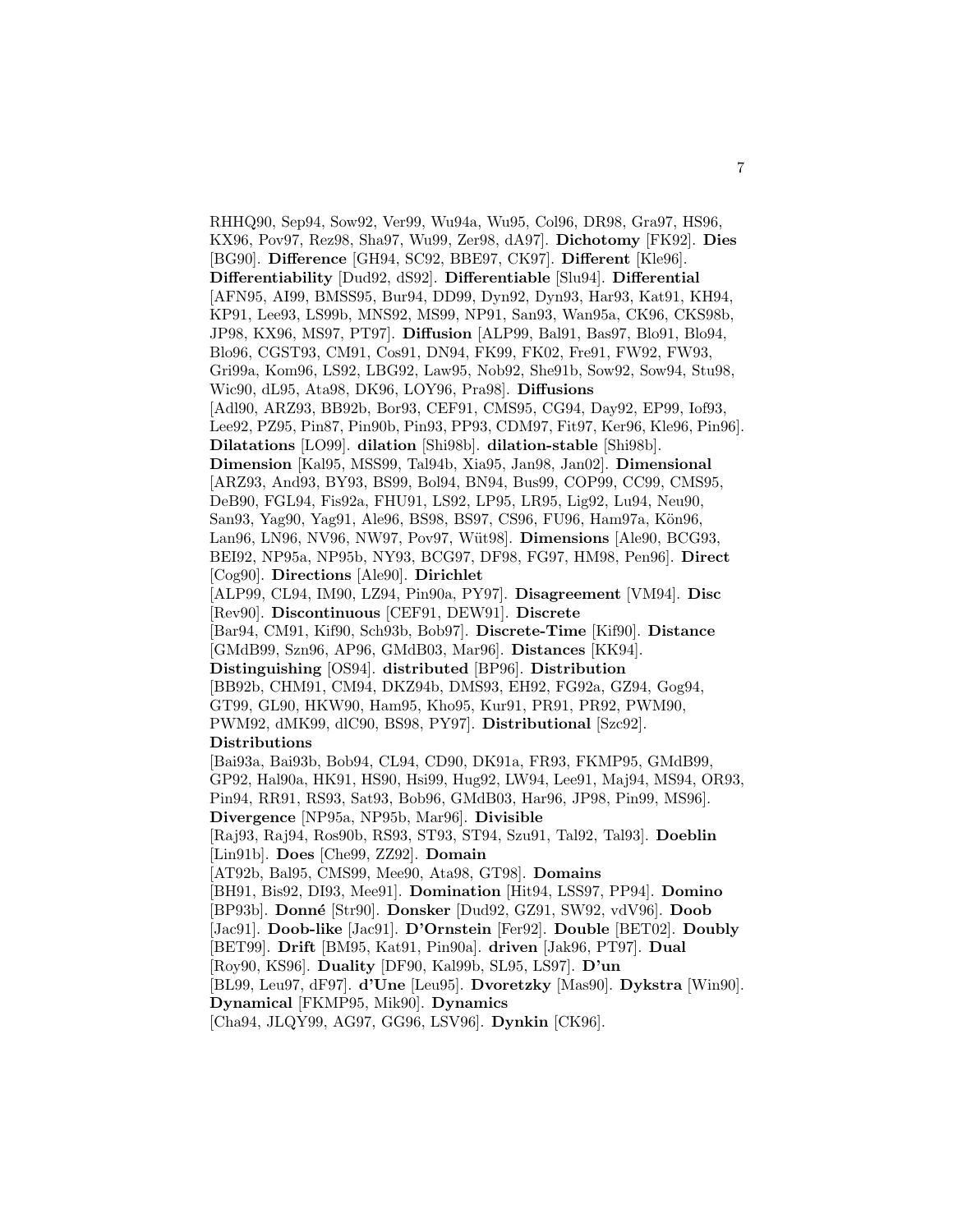**E.** [Jer92]. **Eating** [Liu95]. **Eaton** [PR91, PR92]. **Edge** [Pen99, Sch92a]. **Edgeworth** [KW90]. **Edwards** [KdHvdH97]. **eigenfunction** [FS97]. **Eigenvalue** [BY93, dMK99, FS97]. **Eigenvalues**

[BS99, Sto95b, Sto95a, BS98, Szn97]. **Eigenvectors** [Sil90]. **Elementary** [Maj99, Bob97, Ein96]. **elements** [Tho96]. **Ellipsoids** [MWZ93]. **elliptic** [CZ96, DP97]. **Embedded** [Ber99]. **Embedding** [Kho93, Sho91]. **Empirical** [BK95a, CH90, DM90b, DM92, DM94, DM95, DK91b, DK91a, Ein92, Fen94, GZ90, GMdB99, Hor90, IL93, Maj90, Mik91, PW93, Rei95, Sch93a, SY91, Tal94a, Tal94b, Wu94a, Yu94, DE96, GMdB03, Pel98, Qia98, SY96, dA97]. **Endpoint** [DR91]. **Enlargement** [Ant95, Szn97]. **Entrance** [Don91]. **Entropy** [BP93b, FG97, Geo93, KW92, LL99, MS94, Sep98a, Shi92b, Wen90, Yag90, Yag91, MS96]. **Enumeration** [DH96]. **Envelopes** [PF91]. **Environment**

[BCGH93, Boi93, BDS91, DLM95, FG92b, GdH94, Kle94, LP92, PP95a, PP99, SZ99, Wic90, CMP98, HS98, Kom96, LP03, Pia98, Zer98].

**Environments** [CL92, Cog90, Cog91, Lig92, MSS94, PP93, Myt96, NV96]. **environnement** [Pia98]. **Epidemic** [LU95a]. **Epidemics** [Zha93]. **Equality** [Roy90]. **Equation** [Cha94, CdlPT93, CH94, GN99, Kat91, Lan91, MSS99, Mue93, Sow92, BBE97, DF98, Dav96, GM96, LT98, Mue96, Mue97, Myt98]. **Equations**

[AFN95, AI99, BMSS95, BM95, BK93, BKK95, Bus99, DD99, DN94, Dyn92, Dyn93, Fre91, FW92, KH94, KP91, Lee93, MNS92, MS99, NP91, PP90, San93, Sow94, CK96, CKS98b, JP98, KX96, LN98, MS97, PT97, Har93]. **Equilibrium** [JLQY99, Lal92, Lan93, Lu94, Nob92]. **Equivalent** [Bra93]. **Erdos** [Ber98, Gan98, KLS96]. **Ergodic** [Bac92, CG94, Hou92, Sch91, Shi92c, Wei91, AN98, EK98, dF97]. **Ergodicity** [BCG93, DMT95, Fer90b]. **ergodique** [dF97]. **Erratum** [BET02]. **Error** [Bro90, JP98, Tak97]. **Escape** [Pru90]. **espace** [dF97]. **Esseen** [BG96a, Blo99, HK95, JW99]. **estimate** [Tak97]. **Estimates** [ALP99, BGZ94, BD94b, BL90, CK91, Cat92, HSC93, LL99, Rev90, She91b, Sow95, Wan99, GM97, MS98a]. **Estimating** [KK94]. **Estimation** [AP91, Lat97, MS94, AN98, MS96]. **Estimator** [GL90]. **Estimators** [Hal91, Xia94b]. **Euclidean** [Ein95, IS99, MS98a]. **Euler** [JP98, PT97]. **Evolution** [BK93, LN98]. **Evolutions** [Wat96]. **Exact** [BS99, Bal95, Kho94, Sep98b, Ren96]. **Examples** [CPU94, MS97]. **Exceedances** [DK91b, DK91a, HJ90]. **Exceptional** [AL95]. **Exchangeability** [Woo92]. **Exchangeable** [DZ92]. **Exchangeably** [PW93]. **Exclusion** [FKS91, FF94, FHU91, Lan92, Liu95, Sep99, Yag90, Yag91, Jan98, Jan02, LOY96, SX96]. **Exclusion-Eating** [Liu95]. **Excursion** [Ald94, Pit99b, VA94, HL98b]. **Excursions** [Le 91, Ald97]. **Existence** [FKMP95, GKRS91, Imk93, IN94, Sep99, Ska93, SvdB99, Sto90b, DeB96, Kal96, Mue97, Sta96]. **Exit** [Bal95, DeB90, FJ92, GM92, GM94, Hug92, IM94a, IM94b, Mik91, Har96, She96]. **Exits** [Day92]. **Expansion** [KW90]. **Expansions** [IL93, Lah93, LW94, Myk93, Pit98, Por90]. **Expectations**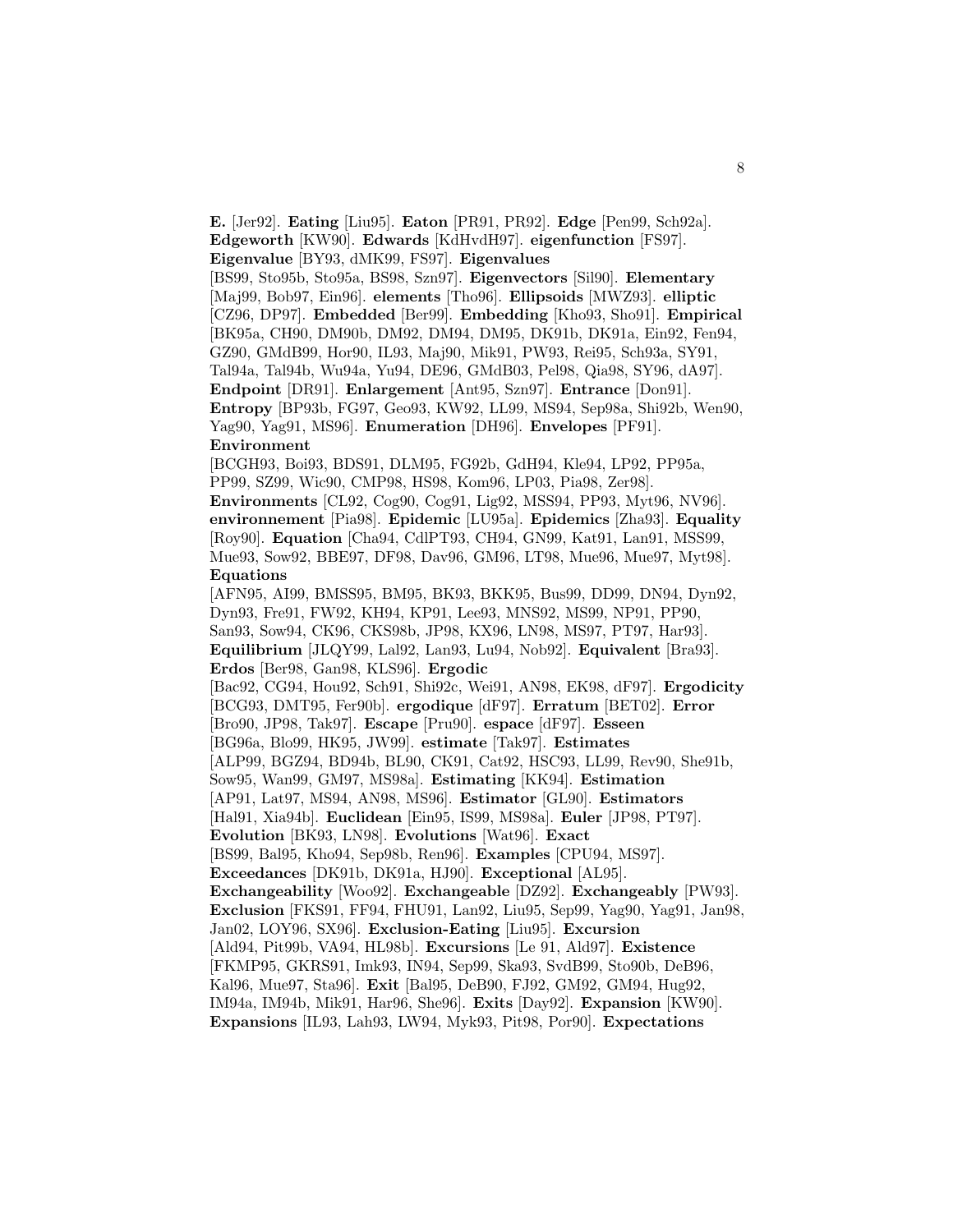[Gog94, dlPK94, KN97]. **Expected** [Bai93a, Bai93b, Por90]. **Explicit** [EP95, KW92, Wan97]. **exploration** [LL98b]. **Explosion** [PP94]. **Explosions** [KK95]. **Exponential** [Ata98, Ber91a, BG91, Bob94, Bro90, Cat92, DMT95, FGL94, JW99, LZ99, Ros95b, SZ92, dlP99, HK97]. **Exponents** [And93, BA91, BL90, Jur92, LW99, Lia97, MS97, Szn96, Zer98]. **Expression** [Hog90]. **Extended** [Xia94a]. **Extension** [Ber92b, Mat91]. **Extensions** [GK91, Sch91]. **Exterior** [BG94a, Pin90a]. **Extinction** [Kle94, Tri92, Pin96]. **Extremal** [Alb90, Bob96, SS99, Alb98, SS97]. **Extreme** [CHM91, Hus90, Jan94, RdH96]. **extreme-value** [RdH96]. **Extremes** [DR91].

**F** [Bra96, Hsu98]. **Factors** [BGM93]. **Fair** [KL92]. **Familiar** [Bor93]. **Family** [CD90]. **Fast** [Mar99]. **Fayolle** [Num98]. **Feller** [PZ95, Qia96]. **ferm´e** [Leu97]. **Field** [AFN95, BH94, COP99, Che93b, Fen94, FG92b]. **Fieldo** [GH90]. **Fields** [AP91, BD93b, Bra93, Bry92, Che91, Geo93, Nol88, Nol92, SvdB99, Sun93, VM94, Van93, Xia95, Ale96, DFST96, FT96, Tho96]. **Filtering** [BKK95, Enc93b, Ata98]. **Filtration** [BP94a]. **filtrations** [Fel96]. **Final** [LU95a]. **finance** [CKS98a, KS96]. **Finetti** [AL93]. **Finitary** [SvdB99]. **Finite**

[Blo99, CC99, CL92, DR91, DSC93, GH90, Hog90, Hog91, KZ90, KW90, Lal93, MS98b, PV99, Sho91, Tow95, Woo92, Zha93, DH96, Pin96, Uch98]. **Fires** [Zha93]. **First** [Als92, DeB90, GG96, GM92, GM94, HM95, Jan98, LW94, LP92, FS97, LN96, LP03, Sep98b, WW98, Jan02]. **first-order** [FS97]. **First-Passage** [LP92, LN96, LP03, Sep98b, WW98]. **Fisher** [dS92]. **Fitting** [Win90]. **Fixation** [DS93]. **Fleming** [DK96, EG93, EK98, ORS95, Sch97]. **Flow** [CM91]. **Flows** [Har93, IS99, FK97, Fla96, Lia97, MS98a, Pit98]. **fluctuation** [GK98, Ham97a]. **Fluctuations** [CFR91, FF94, Law95, Lu94, NP95a, NP95b, Sch92a, Szn96]. **Follmer** [MS95]. **fonctionnel** [Pia98]. **Fonctionnelle** [Tou90]. **Fonctions** [Fer90a, Fer92]. **Forced** [Kat91]. **Forest** [Pit99b, Zha93]. **Forests** [Ale95]. **Form** [DF90, Hil93, Szc92, Kes97]. **formation** [EF96]. **Forms** [CGZ95, GT99, IM90, LS99b, Slu93, dlPMSS94, dlPK94, BG96b, Gad98, GT98, KN97, RS96]. **Formula** [Fan99, Van95, ZZ92, Tak97]. **Formulae** [RY91]. **Formulation** [Sto90a]. **fortes** [dF97]. **Four** [BEI92]. **Fourier** [MR96b, Tal90a, Tal92, Tal95a]. **Fractal** [BL90, CD90, DM95]. **Fractional** [AS95, Tal95b]. **Frank** [Ano93i, Ano93j, Ano93k, Gri93, Kes93]. **Frechet** [Dud92]. **Free** [Lal93, BP96]. **Freidlin** [Mik91]. **French** [BL99, C´ep98, Fer90a, Fer92, Gol98, Leu95, Leu97, Pia98, Str90, Tou90, dF97]. **Friedlin** [Kif90]. **front** [Ano90e, Ano90f, Ano90g, Ano90h, Ano91e, Ano91f, Ano91g, Ano91h, Ano92e, Ano92f, Ano92g, Ano92h, Ano93e, Ano93f, Ano93g, Ano93h, Ano94e, Ano94f, Ano94g, Ano94h, Ano95e, Ano95f, Ano95g, Ano95h]. **Frontier** [LS92]. **Frustrated** [DG99]. **Full** [PW94, Ver99]. **Function**

[Ale90, Din93, DK95, EG93, GL90, PR91, PR92, Ste99, Van95, Wan91a, CP97].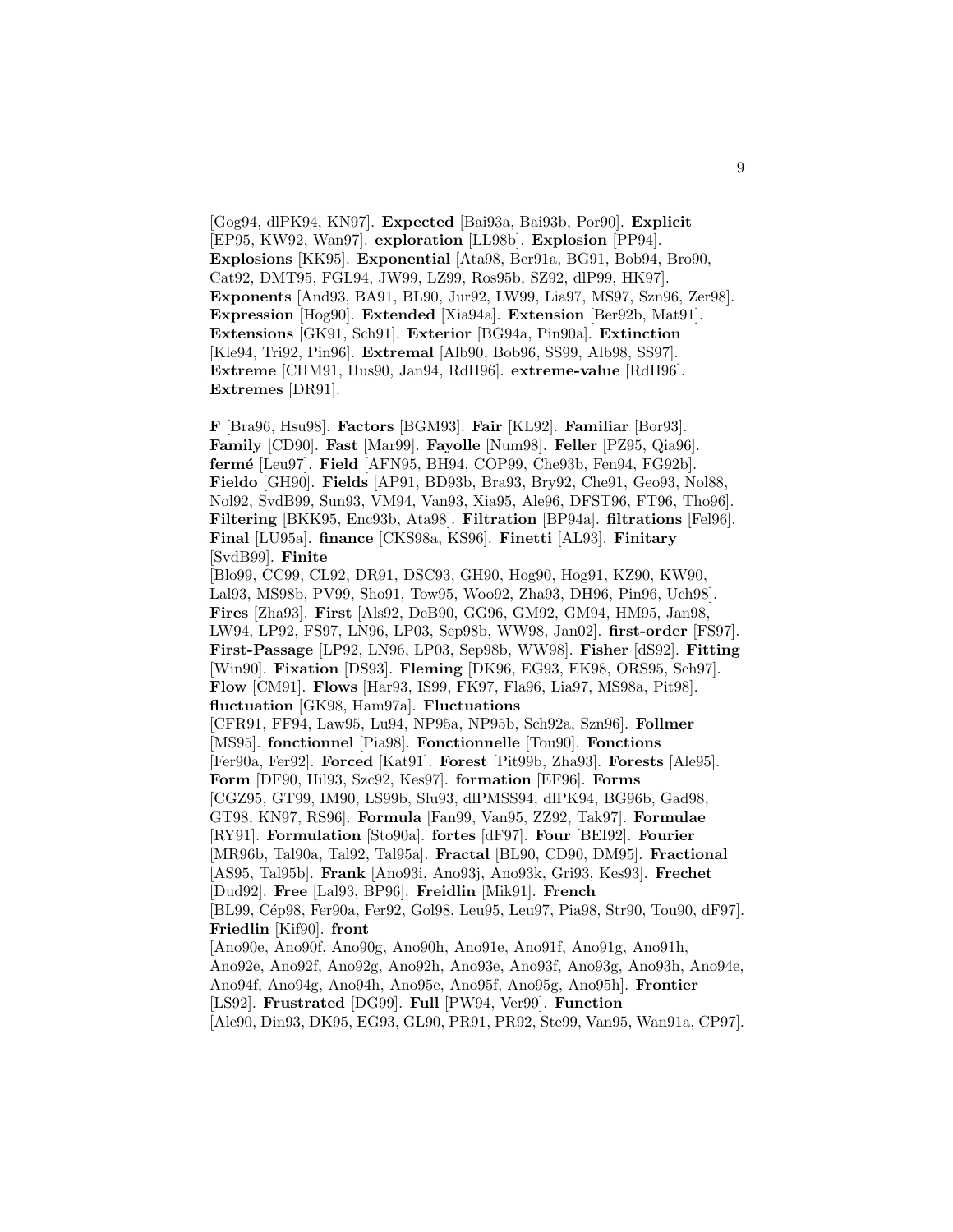**Functional** [DM90b, DM92, DM94, Gan98, Gou93, GP92, GL90, Han89, Han91, KLT94, MW90, Rio95a, Kal96, MS97, Vit96, Pia98, Tou90]. **functional-differential** [MS97]. **Functionals**

[Arc94, DK91b, ES93, EP95, HPA95, Hsi99, IL93, Jai90, Kho92, MR99, RS93, SZ92, BD98a, DE96, DMY97, DK97a, DK97b, Har96, HH97, LL98a, MR96a, MR96b, NdA98, TZ97]. **Functions** [ALP99, BLBE91, Bar94, Bas97, DW94, GZ91, GM90, HS90, Kal94, Pin87, Pin90b, SW92, Sil90, Wan99, Zha99, dlC90, AD98, Ale97, BS96, CDM97, CK97, CMP98, Fer90a, Fer92, KN97]. **Fusions** [EH92].

**G** [Bas97, Gol98, GP92, Jer92, Num98]. **gains** [CKS98b]. **gains-process** [CKS98b]. **Galton** [PP95b]. **Gambler** [GM94]. **Gambling** [Alg92]. **Game** [Gne94]. **Games** [KL92, MS93, CK96]. **Gamma** [Dar95]. **Gamma-Martingales** [Dar95]. **Gap** [FGL94, LSV96]. **gaps** [MP96]. **gasket** [Ham97b, HL98a]. **Gauss** [Bob97]. **Gaussian** [AMZ90, Alb94, Alb96, AP91, Arc94, BG99, Ber91b, Ber92a, BD93b, CP97, CS93b, DM99, DP96, Fer90a, GZ91, HP93, Har99, HSC93, HS90, HJ90, Hus90, KLT94, LO99, LL99, Lin91a, Lot96, MR92b, MR92a, MR96a, MWZ93, SSZ98, Slu94, Sow92, Sun93, Tal94a, Vit96, Voi97, Xia95]. **Gaussiennes** [Fer90a]. **Gel** [PWM90, PWM92]. **Genealogical** [DJ92]. **General** [BL88, Del99, DEW91, Ein93, GZ90, MS95, PS99, PW93, dlP99, BL97, PT96, Glo90]. **Generalization** [Fin92]. **Generalized** [Als92, BP92, Ein95, Gou93, LU95a, Mee91, Tót96, Tow95, GM97, KN97]. **Generating** [Mat91]. **Generators** [Xia94a, LN98]. **generic** [Tal96a]. **Genetics** [Don91]. **geodesic** [Har96]. **Geodesics** [LN96, WW98]. **Geoffrey** [Bez92]. **Geometric** [Bor93, BP93a, Bro90, Sch97, dL95]. **geometrically** [Zha97]. **George** [Jer92]. **GI** [GP92]. **GI/G/1** [GP92]. **Gibbs** [FP97, OS99, vdB97]. **Gibbsian** [GH90, Szn93]. **Ginzburg** [Lu94]. **Girsanov** [ARZ93, ZZ92]. **Given** [GKRS91, Ska93, Str90]. **glass** [AG97]. **Glivenko** [GH92, Sch93a]. **Global** [FP97]. **Googol** [Gne94]. **grands** [dF97]. **Graphs** [Ale95, FW93, Tho92, Ald97, BS96]. **Gregory** [Bra96]. **Grid** [SY91]. **Grimmett** [Bez92]. **Group** [BLPS99, Sto95b, dS92, LPP96]. **Groups** [Bar94, DSC93, Fan99, Glo91, HSC93, Lal93, Lia92, Sto95a, Sto95c, DH96]. **Growth** [Che92, Che94a, KZ94, Lal99, Lal02, Pin95, GG96]. **GZH** [He93]. **GZH-Semigroups** [He93].

**H.** [Har93]. **half** [Bob96, WW98]. **half-plane** [WW98]. **half-spaces** [Bob96]. **Halmos** [KS96]. **Harmonic**

[Bas97, Ker96, Pin87, Pin90b, Tal92, BS96, CDM97, Duh98]. **Harnack** [Wan99]. **Harris** [Che99]. **hasard** [Pia98]. **Hausdorff** [LP95, Tal95b, Van93]. **Hawkes** [BM96]. **Heat** [Mue93, Mue96, Myt98, Stu98, Wan97]. **Heavy** [Hal90a, SK90, Szc92]. **Heavy-Tailed** [Hal90a]. **Hedging** [MS95]. **Height** [Pit99b]. **heights** [CP97]. **Heisenberg** [PS99]. **Hereditary** [BM95]. **Heuristic** [AT93]. **Heyde** [BK97]. **Hierarchical** [BEI92]. **hierarchically**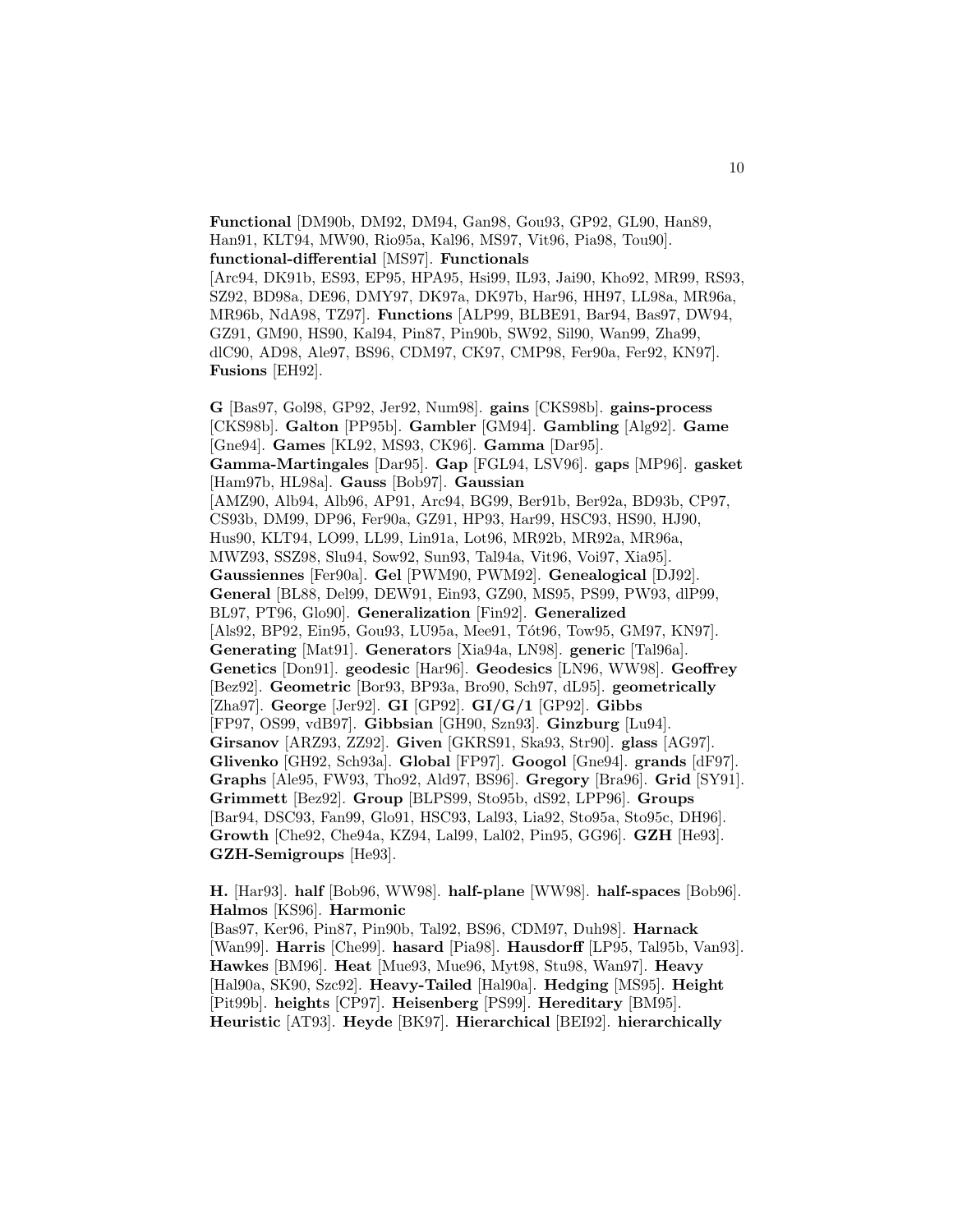[EF96, Kle96]. **High** [Hus90, NY93, BCG97, Pen96]. **Hilbert** [De 93, Ein91, FG92a, PZ95]. **Historical** [BP94a, EP95, Sha98, Ver95]. **Hit** [Pin93]. **Hitting** [BG94a, Col96, Rob91]. **Holder** [BMSS95, BH91, Fin92]. **Holomorphic** [CDM97]. **Holst** [AT93]. **Holtsmark** [PWM90, PWM92]. **homeomorphisms** [Pit98]. **Homogeneous** [Arn94, Lal93, Lal99, LS98, Lal02, SS98]. **Homogenization** [Bal91, FK97]. **Hopfield** [BG96c, Gen96]. **hull** [Ver96, Kho92, Van95]. **Hurst** [Dal99]. **Hydrodynamic** [CS96, FHU91, Lu95b, Qua95, Jan98, Jan02]. **Hydrodynamical** [Lan91, Lan96]. **Hydrodynamics** [Sep99]. **Hypercontraction** [KS91]. **Hypercontractivity** [Szu90]. **hypergroups** [Voi97]. **hyperplane** [BD98b].

### **I.I.D**

[CGZ95, DK91b, DZ95, Din91, KK91, Muk94, SC92, Ber98, HK97, Maj99]. **identically** [BP96]. **Identifying** [Din93]. **Identities** [HPA95, PY98]. **Idle** [GP92]. **II** [Bai93b, FT96, IM94b, Muk94, Rio93b, SS99]. **II.** [BL90, MS97, SL95]. **IID** [Ein91]. **III** [Ald93, Hij90]. **Impedances** [BP93b]. **implies** [SS98]. **Implosion** [Ken95]. **Improved** [Lig95]. **Improvements** [HK95]. **Increase** [Don96]. **Increment** [Tal90b]. **Increments** [CC92b, CS93b, DM92, DM95, MR92a, Mog93, Ste91b, EM96]. **Independence** [Hsi95, Kal91, RR91, Tal96b]. **Independent** [Che93a, Hil92, Hit94, Jak93, Jan94, KS91, LT90, Lee95, LRW92, Mog93, CK97, Lat97]. **Index** [Dal99, Nol88, Nol92, Xia95]. **Index-** [Nol88, Nol92, Xia95]. **Indexed** [Arn94, BP94b, BET99, CS90, DM94, Eva92, Rio93a, Rio93b, BET02, Enc98, Nor98]. **Indices** [LRW92, PT96]. **Indistinguishability** [LS99a]. **Induced** [IM90]. **Induction** [Sha98]. **Inequalities** [Ber91a, Bob94, Bob99a, Bob99b, CPU94, CS90, CC92b, Fin92, Ham95, HPA95, IM90, Jac91, Kho92, KS91, ST93, ST94, Sha95, Tho92, Wan91a, Wan95a, Wan99, Zha99, dlP92, dlPMSS94, dlPMS95, dlP99, CK97, Dem97, RS96]. **Inequality** [Fan99, Fin92, Har99, Hit90, Mas90, Rio95b, SC92, Bob97, LY98]. **Inf** [KLT94]. **Infinite** [AFL91, ARZ93, Ale95, BBK94, BLPS99, CG94, DH95, Häg97, Hsi99, KW92, KM94a, Roc93, BS96, FG97, Kle98]. **Infinite-Variance** [Hsi99]. **Infinitely** [Raj93, Raj94, Ros90b, RS93, ST93, ST94, Szu91, Tal92, Tal93, BMR97]. **Infinity** [Maj99]. **Information** [Ano90i, Ano91i, Ano92i, Ano93l, Ano94i, Ano95i, Dem97, Van93, dS92]. **informational** [Mar96]. **inhomogeneity** [NW97]. **Inhomogeneous** [CL92, MSS94, Zha94, Lan96]. **Initial** [FR93, Lu95b, Mue96]. **Instant** [Str90]. **Integer** [Pem91]. **Integrability** [Ros95b]. **Integrable** [Wan95b]. **Integral** [EP95, Ham95, Imk93, She91a, Ahn97, Tak97]. **Integrals** [CK91, Kal91, KP91, LZ99, LS99b, Rem94, RW91, Sch94, Szu91, Jak96, RS97, RW97]. **Integrated** [Bas97, GJW99]. **Integration** [Bur94, Fan99, IN94, Tow95]. **Integrator** [Ham95]. **Intensities** [AL99]. **Interacting** [Adl90, CG94, DPPV94, Fen94, Geo93, Gri93, Sim95, Sud90,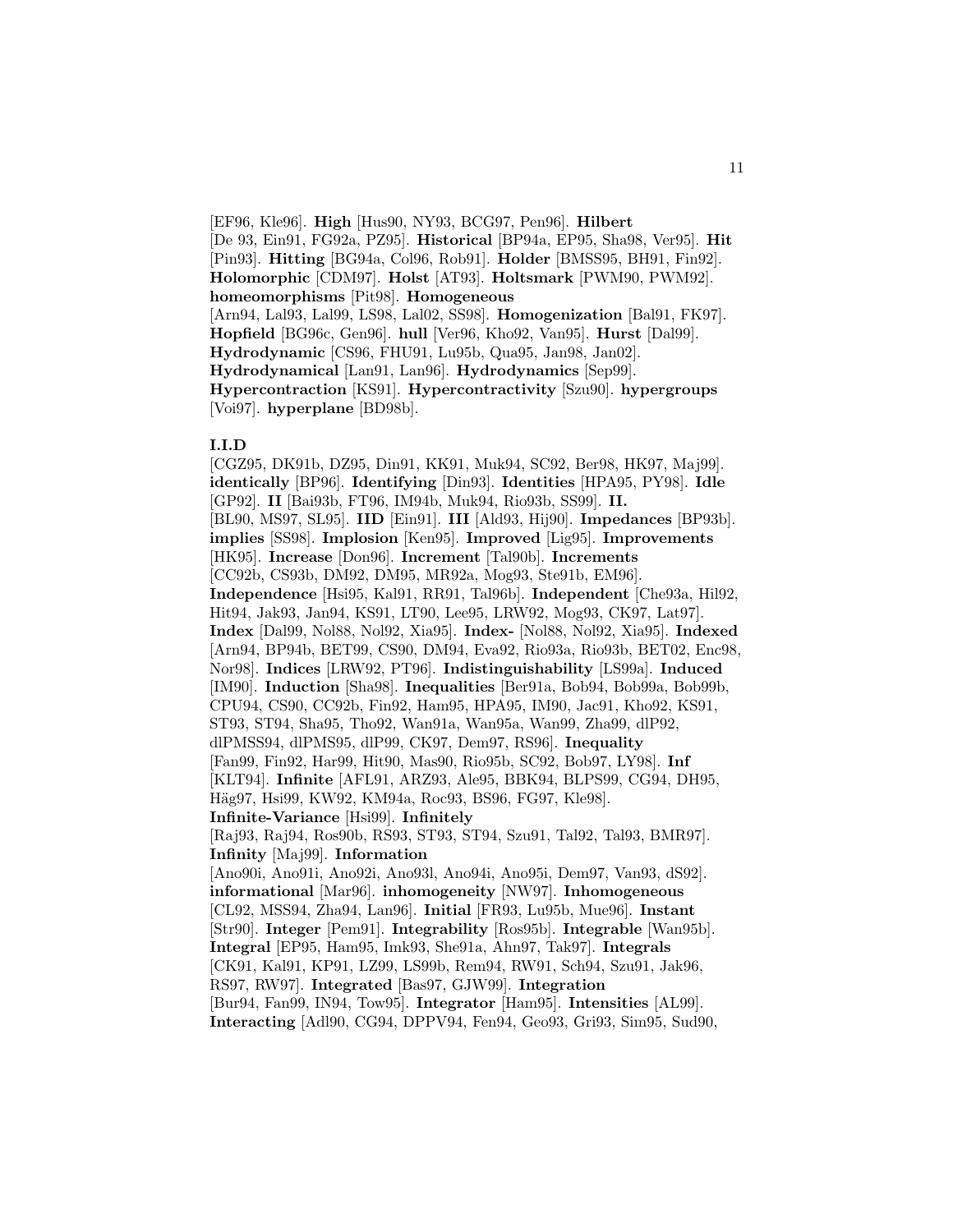SL95, Kle96, Lig97, LS97, T´ot96]. **Interaction** [Bol94, Gri99a]. **Interactions** [Gri99b, Zha93, vdB97]. **Interactive** [ORS95]. **interface** [BdH97]. **Intermediate** [CM94, DS95, Sta96]. **Intermittency** [Sow95]. **Intermittency-Type** [Sow95]. **Internal** [LBG92, Law95]. **Interpretation** [Der99]. **Intersection** [AFL91, AR93, BBK94, Ber92a, LW99, MR99, Ros90a, SSZ98]. **Intersections** [Ber91b, RY91, Ros92b, Bra96]. **Interval** [dlC90]. **Invariance** [FK99, FK02, HP93, dS92, Yu96]. **Invariant** [BK93, BCG97, CH94, Glo91, Lal99, Mik90, Mue93, Pem92a, SS99, Häg97, Kle98, Lal02, SS97, Sep98a]. **Inversion** [Gan93]. **Involving** [dlPK94]. **Irreducibility** [PZ95]. **Irreducible** [BL88, BL97]. **Irregular** [Hou95b]. **Ising** [Fon93, Neu90]. **Isoperimetric** [Bob94, BH97, Bob99a, LT90, Tho92, Bob97]. **Isoperimetry** [Hah94]. **isotropic** [Pit98]. **Itˆo** [VA94]. **Iterated** [BK95a, BP93a, BS95, CK91, Che93a, Che94b, DM90b, DM92, DM94, DL94, Ein93, EM94, Ein95, Fis92b, Gan93, GG99, GL90, Hae93, Hal91, KH94, LRW92, LZ99, MR94, Mas94, Rem94, Rio95a, Ste99, HS96, Kes97, Tou90]. **Iterative** [Win90]. **Itéré** [Tou90]. **Itself** [OS94]. **IV.** [LS97].

**J** [Glo90]. **Jackson** [IM94b]. **Jacobi** [Voi97]. **Jan** [Sha98]. **Janson** [AT93]. **Joint** [HKW90, MS94, Har96, MS96]. **Julia** [Lal92]. **Jump** [DK95, IM94a, IM94b, KK95]. **Jumps** [Fen94].

**Kac** [COP99]. **Kendall** [Gol98]. **Kernel** [Xia94b, FU96, Tak97]. **Kernels** [MvW91, Stu98, Wan97]. **Khintchine** [dlP92]. **Kiefer** [Mas90, DM90a, Ein96]. **Kiefer-Type** [DM90a]. **Killed** [CMS99, DeB99]. **kinetic** [Rez98]. **Kingman** [Sch91]. **KMT** [Rio93a, Rio93b]. **Knight** [T´ot96]. **Kolmogorov** [CH94, DL98]. **Konig** [MPS91]. **KPP** [LT98]. **Kunita** [Har93]. **Kuratowski** [LO98].

**L** [AT93, PR91, PR92, Wih97]. **Ladder** [CP97]. **lamplighter** [LPP96]. **Landau** [Lu94]. **Langevin** [AG97]. **Laplace** [BDT95, LL98a]. **Large** [Bai93a, Bai93b, BY93, BS99, Bal91, BD93b, BDT95, BET99, Bry92, CL93, Cat92, CS93a, CC92a, CM96, CS93b, CGZ95, DK91b, DK91a, Din91, DZ92, Din93, DEW91, EF93, Fen94, Gad98, Geo93, GH92, GdH94, GM94, HS96, IL93, Iof91, Jai90, KX96, Kat91, KZ90, Lac90, Lan92, Lee92, Lee95, LR95, Lin91a, Mik91, MNS92, Mog93, NdA98, O'B99, Pin95, PP99, Qua95, Rei95, Rez98, RHHQ90, Sep94, Sow92, SZ99, Ver99, Wu94a, Zha96a, dF97, dMK99, BS98, BP96, BET02, BG96c, Col96, DR98, FS97, Pov97, Sha97, Zer98]. **Large-Deviation** [Lee92]. **large-dimensional** [BS98]. **Largest** [Rev90, HS96]. **Lattice** [BEI92, Deu94, Pem91, Szn95, LT98]. **Lattices** [Yag90, Yag91]. **Law** [BP93a, BS95, Che93a, Che94b, CM96, DL94, Ein93, EM94, Ein95, Fis92b, Gad98, Gan93, GH92, Hae93, KH94, LRW92, Mas94, MSS99, Rem94, Rio95a, Szc92, Tal94c, Xia94b, Zha96a, AGM96, Bai97, BP96, Ber98, HS96, Kes97, Tou90, Pen99, Rei95, SZ99]. **Lawler** [Bra96]. **Laws**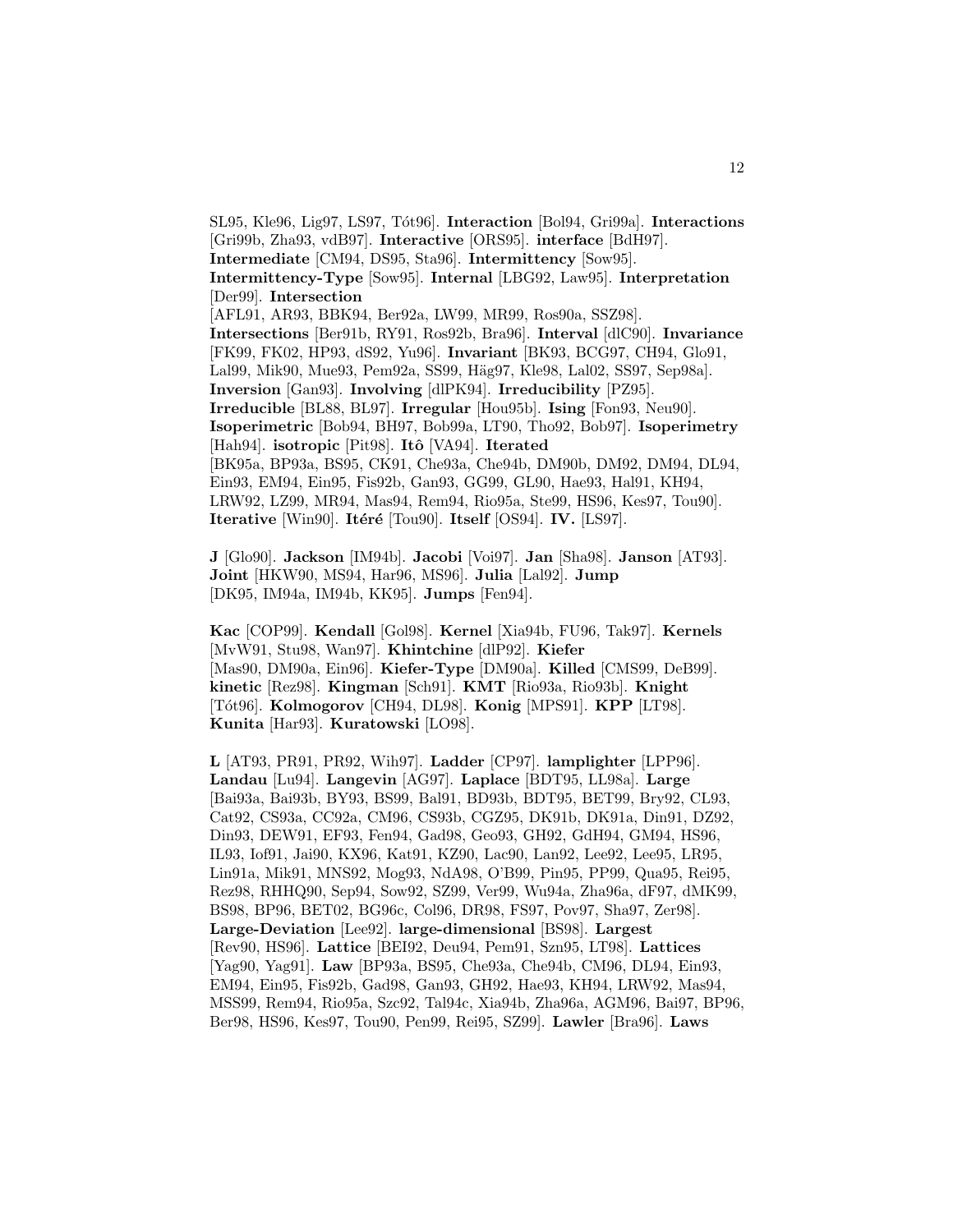[AR93, AL99, BK95a, CL93, CMS95, CGZ95, DM90b, DM92, DM94, GG99, GL90, Hal91, Kal99a, MR94, MW90, ST91, Ste91b, dF97, AD98, Bun97, DMY97, Gan98, RS96, Rio95b, Zha99, Deh97]. **Lectures** [O'C95, Wat96]. **Ledoux** [Hah94]. **Lemma** [BT95, MPS91]. **Level** [Far90, Wu94b, Ale96]. **L´evy** [Ber92b, Car97, DW92, Don96, FG92a, Lac90, LL98b, LL98a, MR94, MR96b, MR99, MP91, PT97, PT96, RS96, ST94, Shi98b]. **Liapounov** [GM96, Lia97]. **Lie** [Jur92, dS92]. **Like** [ZZ92, Jac91]. **LIL** [Ein92, GK91, KLT94, Wu94a]. **Lim** [KLT94, MS93]. **Limit** [AMZ90, AR93, AG93, Arc94, BY93, BG99, BD93a, BP98, Ber92a, BP93b, CPU94, CS93a, CKS93, Che91, Cog91, CMS99, CS93b, Dar95, DK91b, DK91a, DKZ94b, FR93, FHU91, GMdB99, GH90, Gou93, GL90, Han89, Han91, He93, Hen97, HH97, Jak93, Kee92, KM94a, KP91, LS92, LS98, LT90, Led95, Lee90, Lee91, Lee93, Maj99, Oel90, Pia98, PP93, Qua95, Ros92b, Sch93b, Sim95, Tan93, Tot95, Wen90, dlC90, AGM96, Gen96, GMdB03, GT98, Jan98, Jan02, Kön96, KdHvdH97, Lan96, PU97, Ren96, Rez98, SX96, Tót96]. **limite** [Pia98]. **Limited** [Hou95b, LBG92, Law95]. **Limiting** [DZ95, HS90, MW90, Ale97, BS98, DE96, Sep98b]. **limiting-shape** [Ale97]. **Limits** [Blo94, CGST93, DJ94, HW92, KM94a, Lu95b, LS99b, Blo96, CS96, Dav96, HS98]. **Lindvall** [O'C95]. **Line** [GN99, Lee95]. **Linear** [AI99, AL95, Blo91, Hal91, Hou91, Mat91, Sto90a, DK97a, MS97, PU97]. **Lines** [Cha91, Ale96]. **Liouville** [Sta90]. **Lipschitz** [BH91]. **Little** [Szc92]. **Local** [AMZ90, AFL91, AR93, BBK94, BK95a, Ber91b, Ber92a, BP93b, CS93a, DFLM95, DM94, EK93, FG92a, GH90, Gri99a, Gri99b, HK95, Jac93, Kho93, Kho94, Kro93, Lac90, Lac97, Lan93, Leu95, MR92b, MR92a, MR94, MR99, Mar99, Pit99b, RW91, Ros90a, Str90, DE96, Deh97, Pin96, SS98]. **Locales** [Str90]. **Localization** [Bol94, BdH97, FG92b]. **Locally** [CG94, Hus90, Raj93, Raj94, Ste99, Wan95b]. **Locaux** [Leu95]. **Log** [BD93a, Bob99a, LPP95, Wan99, Bob96]. **Log-Concave** [Bob99a, Bob96]. **Log-Sobolev** [Wan99]. **Logarithm** [BK95a, BP93a, BS95, Che93a, Che94b, DM90b, DM92, DM94, DL94, Ein93, EM94, Ein95, Fis92b, Gan93, GG99, GL90, Hae93, Hal91, KH94, LRW92, MR94, Mas94, Rem94, Rio95a, Xia94b, HS96, Kes97, Tou90]. **Logarithme** [Tou90]. **Logarithmic** [AST95, Fan99, LY98]. **Loi** [Tou90]. **lois** [dF97]. **Long** [Dal99, DP98, Mue97]. **Long-Range** [Dal99]. **Long-time** [DP98]. **Longest** [Pen99]. **Look** [ZZ92, Tal96b]. **Loop** [Fan99]. **loops** [Enc98]. **Low** [BCG93, PP99, HM98, NW97]. **low-dimensional** [NW97]. **Lower** [Alb94, Ale90, BGZ94, Jai90, Kla90, Ste91a, Lif97, NdA98, Wan97, dA97]. **Lowest** [SS99, SS97]. **Lueker** [Jer92]. **Lyapounov** [Szn96, Zer98]. **Lyapunov** [CMP98, DW94, MS97].

**M** [Dur93, Num98]. **M.** [Glo90, PR91, PR92]. **Machlup** [SZ92]. **Magnitude** [dlPK94, KN97]. **main** [Ein96]. **Majorization** [Ber91a]. **Majorizing** [Tal96a]. **Making** [KL92]. **Malliavin** [Oco90]. **Malyshev** [Num98]. **Manifold** [Kat91, LZ95, MS99, GK98]. **many** [BMR97]. **Mapping** [Lal92].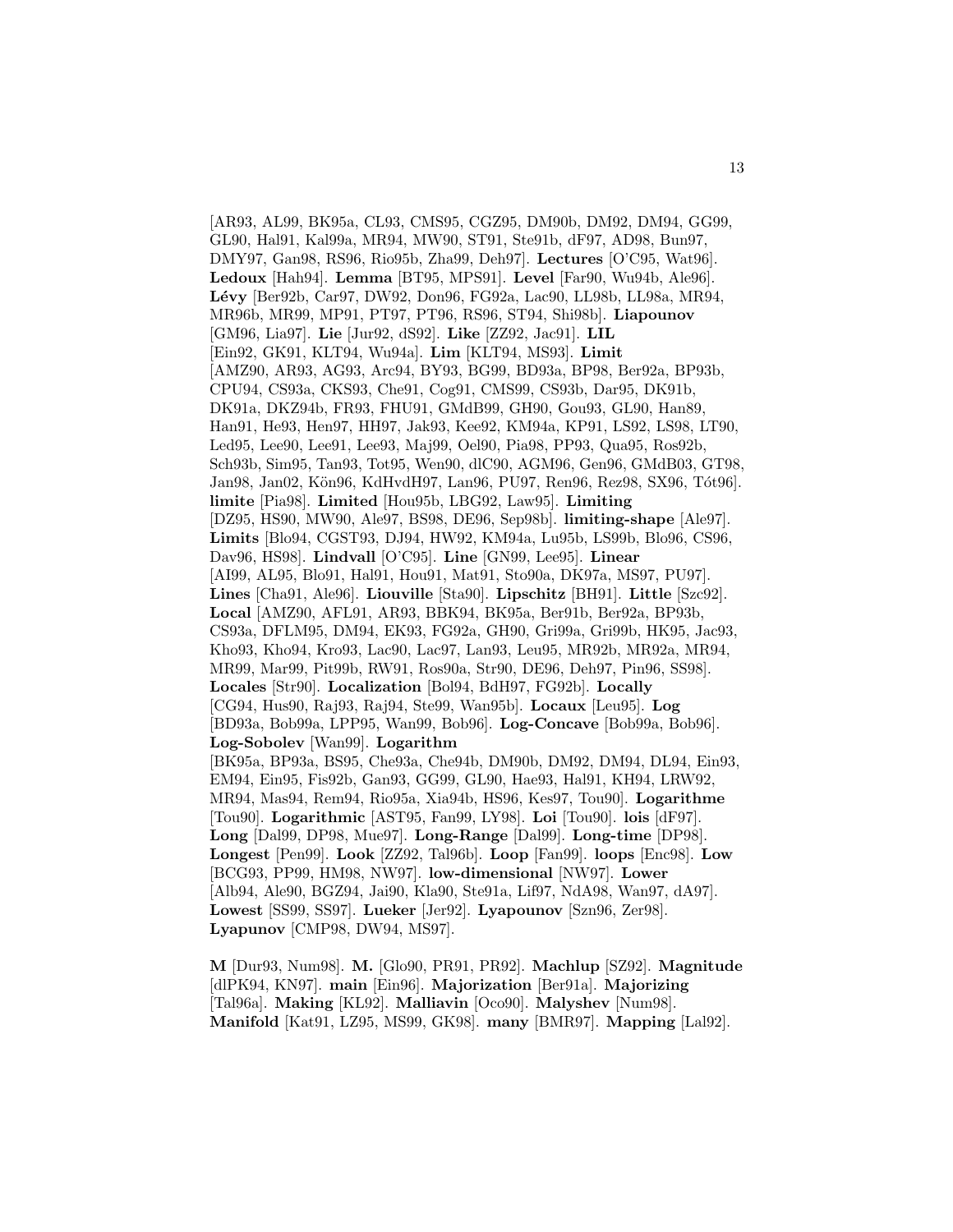**Mappings** [Han89, Han91]. **marche** [Pia98]. **Marcinkiewicz** [Rio95b]. **Marginals** [GKRS91, KK94, ST91, Ska93]. **Mark** [Wat96]. **Markov** [BL97, Glo90, Num98, Pol92, AMZ90, AFN95, AP91, BP94b, BPP95, BK93, BB96, BL88, BDT95, Che99, Cog90, Cog91, DW92, DK91a, Don91, DMT95, DEW91, EK93, EF93, Elo90, Erh99, Fit90, FK92, GM90, Glo91, HP90, HSC93, Hij90, Hog91, IM94a, IM94b, Jai90, KK95, Lia92, MR92b, MR96a, Mel92, MN90, NdA98, Ore91, Sch93b, Sep94, She91b, Shi92a, Tou90, VM94, VA94, Wih97, Xia94a, dA97, dTB91]. **Markovian** [CH94, FR93]. **Martin** [BPP95, PW94, Pin93, Roc92]. **Martingale** [BK93, Gou93, Hit90, Ken95, Leu95, Sto90b, Sto90a, Stu94, Wan91a, CK97, FK97, Ren96, Sch96]. **Martingales** [Big92, Cha91, Dar95, Dur93, Fis92b, Myk93, Pin94, Str90, Wan95b, Wan95a, dlP99, CKS98a, Gra97, Pin99]. **Matching** [DKZ94a, Shi92c, SY91, Shi97]. **mathematical** [CKS98a, KS96]. **Mathematics** [Sha98]. **Matrices** [Bai93a, Bai93b, BS99, CL94, CN90, Kal95, Muk94, Sil90, Sto95c, dMK99, BS98, Hen97]. **Matrix** [BY93, Kal94]. **Maxima** [CGZ95, Jak93, KZ94, Leu95, Sun93]. **Maximal** [CS90, DKZ94b, Rio95b, Sha95]. **maximality** [Pes98]. **Maximum** [Ath92, DM99, Geo93, Hsi95, Lac90, DP96, Pes98]. **Maximums** [Leu95]. **McKean** [Cha94]. **Mean** [Fen94, FG92b, LPP95, MS95, PP95b, Sep93, AGM96, Car97, Uch98]. **Mean-Field** [Fen94]. **Mean-Variance** [MS95]. **Means** [BLBE91]. **Measurable** [MPS91]. **Measure** [BKK95, Che93b, CN93, DLM95, DK95, DK99, EP99, Har99, Kal99b, Lal92, Le 91, LP95, Lin91a, SS99, Tal94b, Tal95b, Wu94b, BMR97, Dem97, DK96, DFST96, FT96, HL98b, Kön96, Mar96, Pin96, SS97, SSZ98, Sch96]. **Measure-Valued** [BKK95, DLM95, DK95, DK99, EP99, Le 91, DK96, Pin96]. **Measures** [Als92, BL92b, BK93, Bob99a, BET99, CH94, GZ90, Gri95, GKRS91, Jur92, KK94, Lal99, LO99, LL99, Mik91, Mue93, OS99, PF91, Pem92a, Raj93, Raj94, Rei95, ST94, Shi90, SY91, Ska93, Szu91, Zab92, dS92, BB96, BH97, BET02, BCG97, Fel96, FP97, Kle98, Lal02, LSS97, PW98, Sep98a, She96, Tal96a, Voi97, dA97, vdB97]. **Mechanism** [Del99]. **media** [LT98]. **Menshikov** [Num98]. **Meromorphic** [BLBE91]. **Method** [BCL92, BB92a, Erh99, HJ90, Rei95, JP98, Mar96, Szn97, O'C95]. **Methods** [KS91, LT90]. **Metric** [LL99, Van93, Stu98, dF97]. **Metrics** [Tue93]. **m´etrique** [dF97]. **Meyer** [Kur91]. **Meyn** [Wih97]. **Michel** [Hah94, Hah94]. **Microscopic** [FKS91]. **Migration** [Neu90]. **Min** [Pen92, Wei91]. **Min-Stable** [Wei91]. **Minima** [Alb96]. **Minimal** [Ale95, KZ94, Pen99, Pen96]. **Minimax** [HK91, SY91]. **Minimax-Optimal** [HK91]. **minimization** [FG97]. **Miscellaneous** [Ano90a, Ano90b, Ano90c, Ano90d, Ano90e, Ano90f, Ano90g, Ano90h, Ano91a, Ano91b, Ano91c, Ano91d, Ano91e, Ano91f, Ano91g, Ano91h, Ano92a, Ano92b, Ano92c, Ano92d, Ano92e, Ano92f, Ano92g, Ano92h, Ano93a, Ano93b, Ano93c, Ano93d, Ano93e, Ano93f, Ano93g, Ano93h,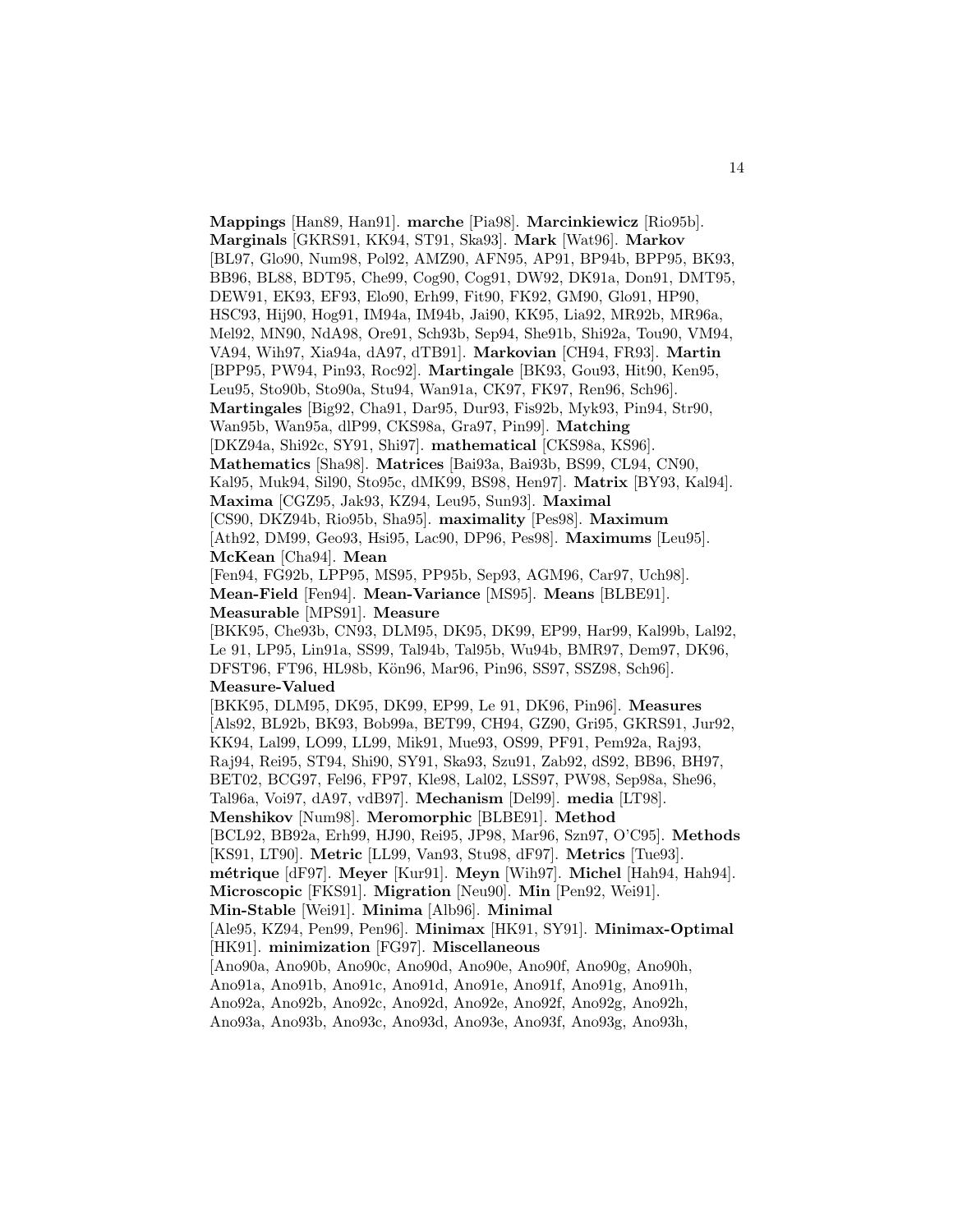Ano94a, Ano94b, Ano94c, Ano94d, Ano94e, Ano94f, Ano94g, Ano94h, Ano95a, Ano95b, Ano95c, Ano95d, Ano95e, Ano95f, Ano95g, Ano95h]. **Mises** [FM93]. **Mixing** [Bra93, Che91, Hsi95, Rio95a, Sha95, Yu94, BP98, vdB97]. **Mixtures** [Woo92]. **Model** [Blo94, COP99, Che92, Che94a, Der99, Lu94, PWM90, PWM92, Blo96, BG96c, BCD98, DP98, EF96, Gen96, KdHvdH97, Sep98b]. **Models** [BB99, Blo91, DK99, Fon93, Han99, Lig94, Neu90, Pem90, PS99, BCD96, GM97, GS98, Kle97, Kle98, LY98, Lig97, Lig99]. **Moderate** [IKL92, Wu94a, Wu95, dA97, Gra97, Wu99]. **Moderately** [IL93]. **Modern** [Sha98]. **Modes** [Sat93]. **Moduli** [CC92b]. **Moment** [CKS93, Kho92, KS91, Slu93, Zha99]. **Moments** [AL99, LdlP97, LZ99, MWZ93, Mee90, SZ92, AIM96, Lat97]. **Money** [KL92]. **Monotonicity** [ST93]. **morphisms** [Duh98]. **Mosco** [LO98]. **most** [Leu97]. **Motion** [AS95, AL95, BP94a, BH91, Bis92, BH94, Bra92, Bur90, BT95, Cha91, CMS99, DeB99, DD99, GJW99, Kes93, Lal92, LW99, LP95, Lee93, LR95, LZ95, OS99, Per90, Pin90a, Pin95, Rob91, RY91, Tal95b, Ver95, ABP98, BD98a, BW96b, Car97, DeB96, DR98, DL98, DFST96, FT96, GK98, Ham97b, HL98a, Lac97, Leu97, Pov97, Shi98a, TZ97, Wüt98, Dur93]. **Motions** [AFL91, DW94, Gri99a, Lee91, MSV90]. **mouvement** [Leu97]. **Moving** [AT92b, DR91, Hsi99, CS96, HH97]. **MR** [BL97, Lig99, Pin99, Wu99]. **Multi** [HV92]. **Multi-Sample** [HV92]. **Multiclass** [HW90]. **Multidimensional** [GM95, LRW92, Sow94, Zer98]. **Multidimensionally** [CS90]. **Multilinear** [dlPMSS94, Gad98, RS96]. **Multiparameter** [Nai90, Tal95b]. **Multiple** [Kal91, Kle97, Lig96, Per90, Pit99a, Shi92a, Shi98b, Szu91, Ham97a]. **Multiplicative** [dlC90, Ald97]. **Multiplicity** [BBK94]. **Multitype** [Ath92]. **Multivalent** [Cép98]. **Multivariate** [CH90, Got91, Hou91, dlPMS95]. **multivoque** [Cép98]. **mutually** [DP98]. **MWI** [Slu94]. **N** [Ros94]. **Natural** [DK97a, Sto95b]. **Nature** [DM95]. **Navier** [Bus99]. **Near** [Tri92, BdH97]. **Nearest** [CL92, CD90, HM98, Lig91, Mou92, Sch92a, Yag90, Yag91, Hof98, MS98b]. **Nearest-Neighbor** [CD90, Yag90, Yag91, HM98]. **Nearest-Particle** [Sch92a]. **nearly** [FS97]. **Necessary** [DL94, EK93, KL92, MS92, Tal92]. **Negative** [Led95, dF97, dF97]. **Neighbor** [CD90, Yag90, Yag91, HM98, Hof98]. **Nested** [Bun97]. **Net** [Adl90]. **Networks** [Bac92, CM91, IM94b]. **No** [BS98, BW96b, BLPS99, BL97, Lig99, Pin99, Wu99]. **Noise** [Day92, Mue93, Sow94, Enc98, Mue96, Mue97, Myt98]. **nombres** [dF97]. **Non** [BG99, CH94, DM99, DKZ94b, FR93, Ken95, Sow92]. **Non-Aligned** [DKZ94b]. **Non-Gaussian** [BG99, DM99, Sow92]. **Non-Implosion** [Ken95]. **Non-Markovian** [CH94]. **Non-Poisson** [FR93]. **Nonabsorption** [CMS95]. **Nonamenable** [BLPS99]. **noncompact** [Ata98]. **Nonconvergence** [Pem90]. **Nondegenerate** [BDT95, She91b, Sow95, dL95]. **Nondeterminism**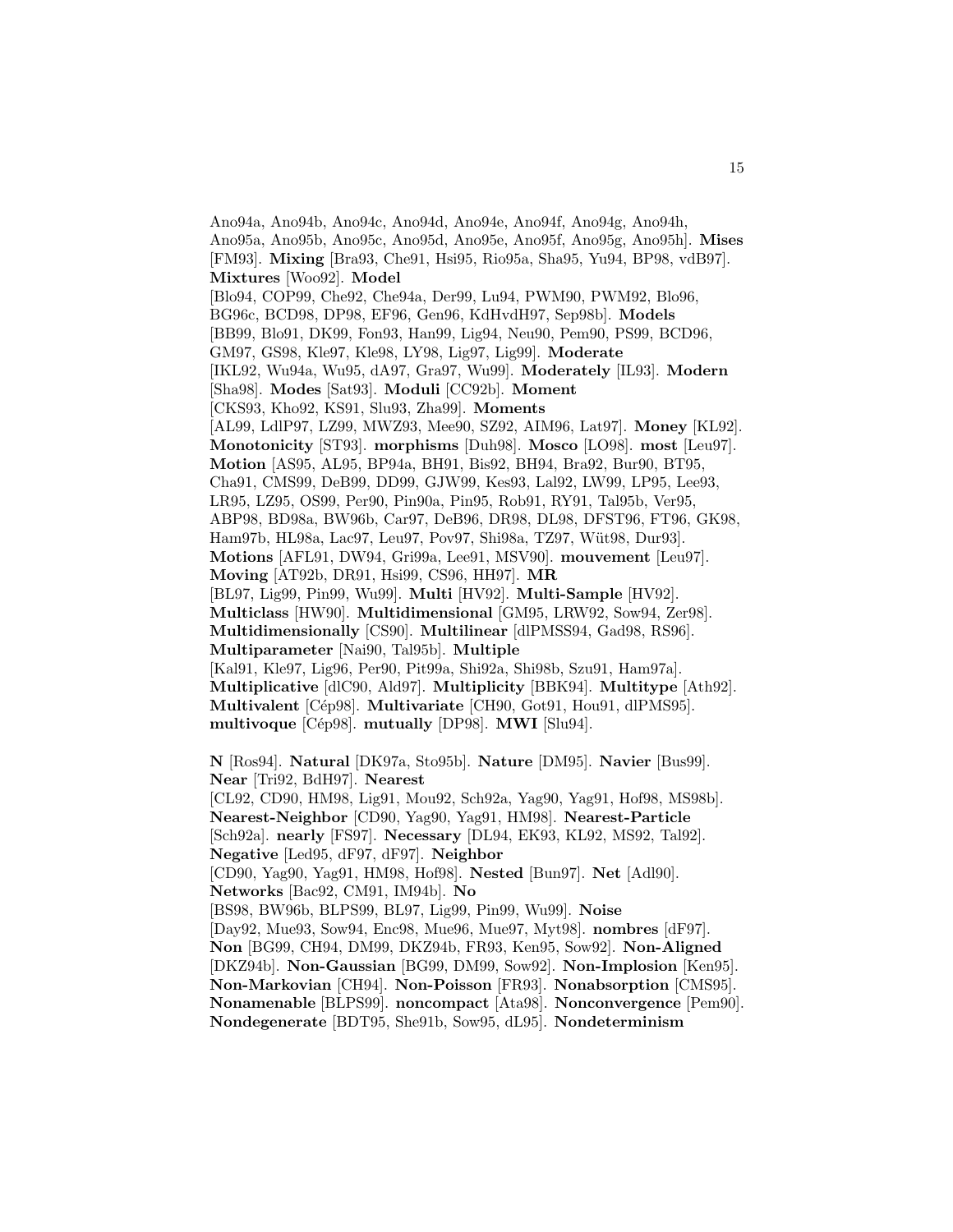[Ber91b]. **Nondifferentiability** [DM96]. **Nonexistence** [SvdB99]. **Nonexplosions** [KK95]. **Nongradient** [Lu94, Qua95]. **Nonhomogeneous** [AP91]. **Nonincrease** [Bur90]. **Nonintersection** [BL90]. **nonisomorphic** [Fel96]. **Nonlinear** [AP91, Arc94, BKK95, Blo94, Dyn92, DK97b, Enc93a, Enc93b, HS90, Hu91, Mel92, Ove96, Woo90, Ata98, Blo96, BM96, Fla96, FW98]. **Nonnegative** [BCL92, BD94a, CN90, Zha99, AIM96, KN97]. **Nonnormal** [HW92]. **Nonparametric** [Hal91]. **Nonpolar** [Eva92]. **nonquasilocality** [FP97]. **Nonreversible** [BDT95]. **Nonsmooth** [DI93]. **Nonstandard** [DM90b, Hae93]. **Nonstationary** [Hou95a, Jak93]. **Nonuniform** [Che91, DL94, JW99]. **Norm** [BMSS95, Leu95, dMK99]. **Normal** [CKS93, Hug92, Mee90, Slu93, GGM97]. **Normality** [MS92]. **Normalization** [Sep93]. **Normalizations** [GK91]. **Normalized** [HKW90, HW92, JW99, Ber98, HS96, Sha97]. **Norme** [Leu95]. **Normed** [KS91]. **norming** [BK97]. **Note** [Bra92, Din91, Hil92, Hor90, Hsi95, Jan02, Maj90, SZ92, Szu90, Zab92, Zha94, Ren96]. **Number** [Ano90a, Ano90b, Ano90c, Ano90d, Ano90e, Ano90f, Ano90g, Ano90h, Ano91a, Ano91b, Ano91c, Ano91d, Ano91e, Ano91f, Ano91g, Ano91h, Ano92a, Ano92b, Ano92c, Ano92d, Ano92e, Ano92f, Ano92g, Ano92h, Ano93a, Ano93b, Ano93c, Ano93d, Ano93e, Ano93f, Ano93g, Ano93h, Ano94a, Ano94b, Ano94c, Ano94d, Ano94e, Ano94f, Ano94g, Ano94h, Ano95a, Ano95b, Ano95c, Ano95d, Ano95e, Ano95f, Ano95g, Ano95h, BS90, Far90, HJ90, Sat93, Slu94]. **Numbering** [BL99]. **Numbers** [AI99, CL93, CGZ95, BP96, CM96, Gad98, GH92, Rei95, SZ99, Zha96a, dF97]. Numérotation<sup>[BL99]</sup>.

**Oblique** [DI93]. **observation** [HS96]. **Observations** [AP91, SC92]. **Observed** [Hij90]. **obstacle** [EKP<sup>+</sup>97]. **Obstacles** [Ant95, Tan93, Szn97]. **Occupation** [BB96, DR98, Imk93, IN94, Lan92, PW98]. **off** [Por96]. **Often** [Che99]. **One** [BD94b, BN94, COP99, CMS95, FGL94, Fis92a, FHU91, GH92, HV92, LS92, Lig92, Lu94, Mas94, Neu90, San93, Tal94c, Yag90, Yag91, AGM96, CS96, K¨on96, Lan96, NV96, Pov97, RS96]. **One-** [HV92]. **One-Dimensional** [BN94, COP99, CMS95, FGL94, Fis92a, FHU91, LS92, Lig92, Lu94, San93, Yag90, Yag91, CS96, Kön96, Lan96, NV96, Pov97. **One-Sided** [BD94b, GH92, Mas94]. **Ones** [Hit94]. **Onsager** [SZ92]. **Onto** [Kat91]. **Operator** [Jur92, Roc92, FS97]. **Operators** [SL95, LS97, Tak97]. **Optimal** [BG96b, BG99, CD95, Hal90b, HK91, Jac91, Jac93, KK91, MSV90, Nua92, Pes98, Sch96]. **optimality** [BB96]. **Optimum** [Pin94, Pin99]. **Options** [BS90]. **Order** [GH94, HP93, Jan94, KM92, KN97, Maj99, Mat91, dlPK94, Fla96, FS97, Jan98, Jan02, RdH96]. **Order-of-Magnitude** [dlPK94]. **Ordered** [Fit90, Fon93, Shi90]. **Orders** [AR93]. **Organizing** [CGST93]. **Oriented** [NY93]. **Orlicz** [NS94]. **Ornstein** [Fer92, IMM<sup>+</sup>90, Nor98, Roc92]. **Orthogonal** [MvW91]. **Orthogonality** [MvW91]. **oscillators** [FW98]. **other** [PS99]. **overlap** [Gen96]. **Overshoot** [GM95].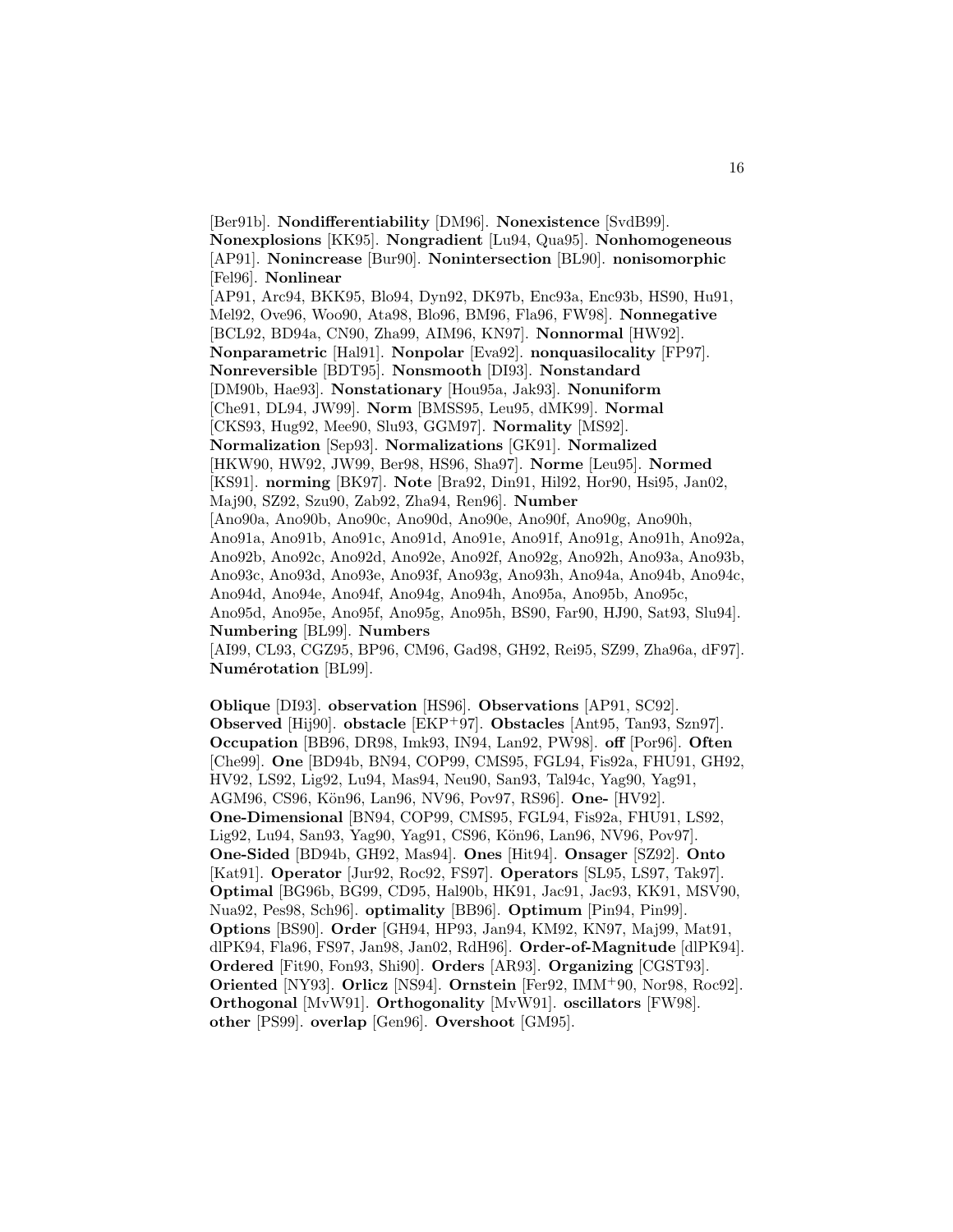**P** [Wih97]. **P.D.E.** [DK97b]. **Packing** [Jer92, PT96]. **pages** [Ano90a, Ano90b, Ano90c, Ano90d, Ano90e, Ano90f, Ano90g, Ano90h, Ano91a, Ano91b, Ano91c, Ano91d, Ano91e, Ano91f, Ano91g, Ano91h, Ano92a, Ano92b, Ano92c, Ano92d, Ano92e, Ano92f, Ano92g, Ano92h, Ano93a, Ano93b, Ano93c, Ano93d, Ano93e, Ano93f, Ano93g, Ano93h, Ano94a, Ano94b, Ano94c, Ano94d, Ano94e, Ano94f, Ano94g, Ano94h, Ano95a, Ano95b, Ano95c, Ano95d, Ano95e, Ano95f, Ano95g, Ano95h]. **Pair** [MSV90]. **Palm** [Kal99b]. **Parabolic** [BMSS95, DD99, Dyn92, Roc92, DK97b, Fla96]. **Paradox** [KK94]. **Parameter** [KH94, Pin90a, Sch93b, PY97]. **parameters** [DFL98]. **Part** [Ken95, LZ95, Bai93a, Bai93b]. **Partial** [BMSS95, DH95, DD99, DK91b, DK91a, Dyn93, Hsi99, KZ94, Mat91, Rio93a, Rio93b, Sha95, EM96, HK97, HS96, KX96, Qia98]. **Partial-Sum** [Rio93b]. **Partially** [Hij90]. **Particle** [CGST93, CL92, DPPV94, Der99, DK99, DN94, Dyn91, Fen94, GW91, Gri93, Gri99b, Lan91, Lan93, Lig91, Liu95, Mou92, Sch92a, Sim95, Sud90, SL95, CS96, GM97, LS97, MS98b, SX96]. **Particles** [FR93, Kom96]. **Particular** [Har99]. **Partitioning** [Jer92]. **Partitions** [PWM90, PWM92]. **Parts** [Fan99, IN94]. **Passage** [Als92, AIM96, HM95, LW94, LP92, GG96, LN96, LP03, Sep98b, WW98]. **Passage-time** [AIM96]. **Path** [Bol94, Del99, Fan99, MR92b, Nol88, Nol92, MR96a]. **Paths** [ALP99, BL90, MPS91, NS94, RS93, Shi92a, BPP98]. **Pathwise** [Enc93b]. **Patterns** [DPPV94]. **Payoff** [MS93]. **PDE** [DP97, EF93, EKP<sup>+</sup>97, Zhe95]. **Pemantle** [Ben97]. **Percolation** [Ale90, Ale95, And93, BA91, BK95b, BLPS99, BG91, CC99, DG99, HM95, KZ90, Kle94, Lyo90, Lyo92, LP92, LS99a, NW97, NY93, Roy90, Sch92b, VM94, Zha94, AP96, BPP98, GS98, Häg97, HM98, LN96, LP03, Sep98b, WW98, Bez92]. Period [GP92]. **Periodicity** [Cog90]. **Periodogram** [DM99, TW90]. **Permutations** [AT92a]. **Persistence** [GW91]. **Persistent** [NV96]. **Perspective** [Sha98]. **Perturbations** [BN94, Iof93, Sow92, Sow94, dS92, FW98]. **Perturbed** [FW92, Mik90, Pin90a, Dav96]. **Petri** [Bac92]. **Phase** [Asm92, BD93b, DS95, Fon93, PS99, Sta96]. **Phase-Type** [Asm92]. **Phases** [DPPV94]. **Phenomena** [DKZ94a]. **phenomenon** [Por96]. **Philosophy** [Sha98]. **Photograph** [Ano93i]. **Physical** [Cos91]. **Physics** [Sha98]. **Pinned** [She91a]. **Pinsky** [Bas97, Wat96]. **Pioneering** [Gri93]. **Pitman** [Ber92b]. **plan** [Gol98]. **Planar** [Bra92, LW99, BS96, BW96b, Ver96]. **Plane** [MN90, Nua92, Pin87, Pin90b, Rev93, RY91, Ros92a, Ker96, Sep98b, Shi98a, WW98]. **Plato** [Sha98]. **plus** [Leu97]. **Point** [BB92a, BL92b, BL99, BF90, DH95, DFLM95, MN90, Nai90, Ste94, BW96b, Ham97a, Leu97]. **Points** [B´ar99, BBK94, KM94a, Mar99, Nua92, Pem90, Per90, Shi92a, Ver95, Lig96, Shi98b, dF97]. **Pointwise** [Hou92, dF97]. **Poisson** [AT93, AT93, AST95, BCL92, BH94, BL99, CC92a, Erh99, FR93, GM96, HJ90, Hor90, HPA95, Kho93, LU95a, PY97, Wan91b]. **Poissonian** [Pov97, W¨ut98]. **Polar** [Eva92, PP95b, Per90]. **P´olya** [Gou93]. **polymer** [BdH97, CM96, Kön96]. **Polymerization** [PWM90, PWM92]. **Polynomial**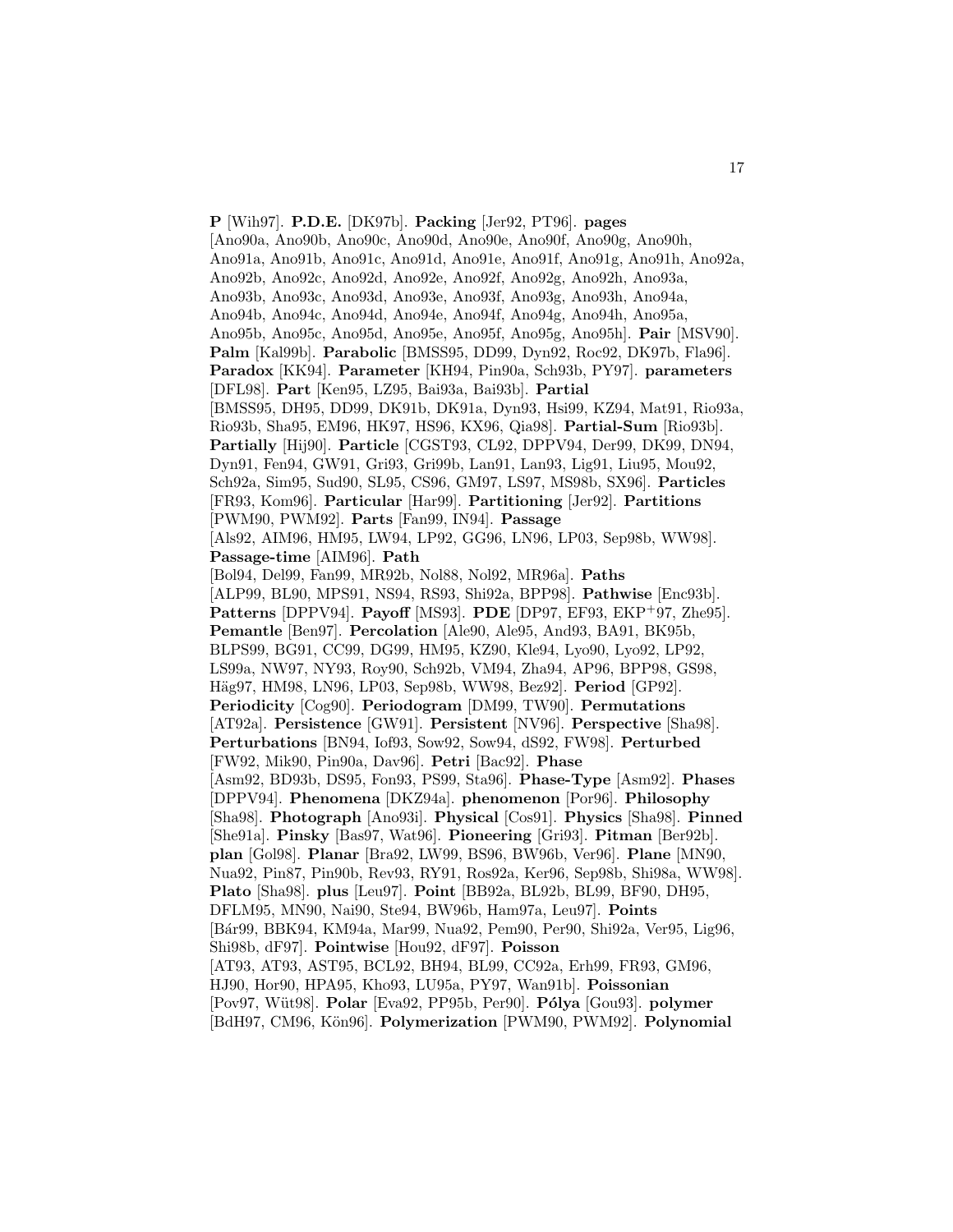[Far90, Slu93]. **Polynomials** [Maj99]. **Ponctuel** [BL99, dF97]. **Population** [Blo99, Che92, Che94a, Don91, DJ92, DK99, Blo96]. **Populations** [KW90, Oel90]. **Portfolio** [Alg92]. **Position** [B´ar99, GM92, GM94, Har96].

**Positive** [Ber92b, BF90, GJW99, Kee92, O'B99, Str90, Hen97, Bas97].

**Positives** [Str90]. **possible** [CK97]. **Potential**

[BH91, CZ96, FU96, Car97, FS97, Pov97, W¨ut98]. **Potentials** [GH90]. **Pour** [Tou90, Pia98, dF97]. **precision** [HK97]. **predictability** [HM98].

**Prediction** [Alg92, Alg95, Hou91]. **Preferences** [Pit93]. **Prefixes** [Shi92b]. **Prescribed** [Dar95]. **Preserving** [MvW91]. **pricing** [Sch96]. **primitives** [Lac97]. **principal** [FS97, Szn97]. **Principle** [BET99, Bry92, FK99, FK02, FW93, Geo93, HP93, PP99, Ver99, BET02, BG96c, Pes98, Yu96]. **Priority** [PR92, She91a, Yag91]. **Prises** [Str90]. **Probab**

[Ano90a, Ano90b, Ano90c, Ano90d, Ano90e, Ano90f, Ano90g, Ano90h, Ano91a, Ano91b, Ano91c, Ano91d, Ano91e, Ano91f, Ano91g, Ano91h, Ano92a,

Ano92b, Ano92c, Ano92d, Ano92e, Ano92f, Ano92g, Ano92h, Ano93a, Ano93b,

Ano93c, Ano93d, Ano93e, Ano93f, Ano93g, Ano93h, Ano94a, Ano94b, Ano94c,

Ano94d, Ano94e, Ano94f, Ano94g, Ano94h, Ano95a, Ano95b, Ano95c,

Ano95d, Ano95e, Ano95f, Ano95g, Ano95h, BL97, Lig99, Pin99, Wu99].

**Probabilistic** [Bas97, Bus99, Der99, Sta90, Van95, Hsu98, Jer92]. **Probabilities**

[Cog90, FJ92, Ore91, RHHQ90, Sun93, dlPMS95, Col96, GS98, Lif97]. **Probability** [Bal95, Bár99, Bob99a, Bra96, EH92, Fin92, GKRS91, HK95, He93, Hog90, Jur92, KZ90, MWZ93, PF91, Raj93, Raj94, ST91, Sha98, Ska93, SL95, Zab92, BMR97, BH97, LS97, Qia96, AT93, Hah94, dA96]. **Problem** [Dal90, Ein95, Hog91, PP94, Pin90a, Pit93, Roc93, Slu93, Tal94d, Cép98, KLS96]. **Probl`eme** [C´ep98]. **Problems**

[Asm92, BK93, BS90, HK91, Mik91, NP91, Sto90b, Sto90a, EKP<sup>+</sup>97, Lot96]. **Procedure** [Win90]. **Process**

[Adl90, AFL91, Alb94, AP91, AST95, Ath92, BK95a, Ber92a, BG90, BL99, DH95, DeB90, DeB99, DS95, Ein92, EK93, EG93, Eva92, Fen94, FKS91, FF94, FGL94, Fit90, FG92a, Gri99b, Gri95, Lal99, Lan92, LU95a, Lig95, MSS94, Maj90, MP91, Mou92, Nob92, OW90, Pem92b, PW93, SS99, Sep99, She91a, She91b, Sho91, Slu94, Sud90, Wu94b, Yag90, Yag91, dL95, CKS98b, LS98, Lal02, LL98b, Lig96, Pes98, PT96, Qia98, SS97, SS98, Sta96, Zha96b]. **Processes** [AMZ90, AR93, AS95, Alb90, AK92, AG93, Arn94, Bal91, BB92a, Ber91b, Ber92b, BG91, BK93, BL88, BDT95, BET99, BP92, BDS91, BCG93, BF90, BGM93, Cos91, CC92b, CH90, CS93b, Dal99, DLM95, De 93, DM90a, DM90b, DM92, DM94, Deu94, DK95, Don91, DJ92, DMT95, DEW91, EF93, Elo90, FK92, FW93, FHU91, GM90, Glo91, HP90, Hij90, Hil93, HS90, Hor90, Hou91, Hou95b, Hus90, Imk93, IL93, IMM<sup>+</sup>90, IM94a, IM94b, Jai90, JLQY99, Kal99a, KK95, Kho93, Kle94, KH94, Lac90, Le 91, Lee90, Lia92, Lig92, Liu95, LZ94, LPP95, MR92b, MR92a, MR94, MR99, MN90, Mog93, Nai90, NS94, O'B99, ORS95, Pen92, Rio93a, Rio93b, RS93, Ros95a, Sch93a, Sch93b, Shi92a, Ste91a, Ste91b, Stu94, Tal90a, Tal90b, Tal92]. **Processes**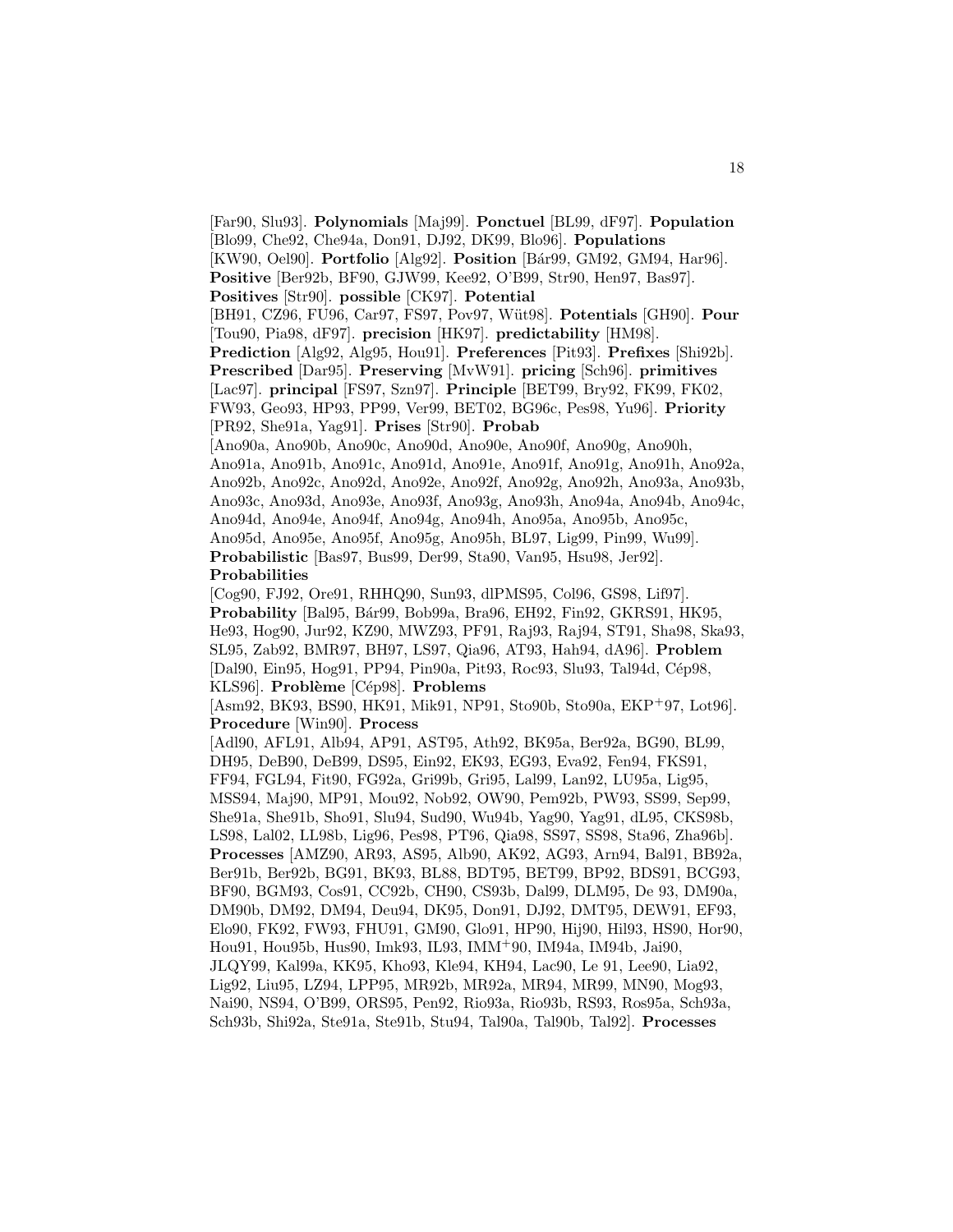[Tal93, Tal94a, Tow95, VA94, Wei91, Wu94a, Xia94a, Yu94, AN98, Alb96, Alb98, AIM96, Ata98, BB96, BL97, BET02, BCG97, BM96, DE96, Deh97, DR98, DP96, Don96, EK98, FG97, Hof98, HL98b, Jan98, Jan02, Lan96, LOY96, LL98b, LL98a, MR96a, MR96b, MP96, NV96, NW97, Nor98, PU97, Pel98, PY98, Qia98, Sch97, SY96, Shi98b, Stu98, Tou90, Vit96, Glo90, Hah94, Pol92]. **Processus** [BL99, Tou90]. **Produce** [Sat93]. **producing** [Fel96]. **Product** [Cha91, GL90, dS92, BH97, LSS97, Tak97]. **Product-Limit** [GL90]. **Products** [CN90, CGZ95, Muk94, Hen97, Zha96a]. **Profile** [Lal99, Pit99b, HM98, Lal02]. **Programming** [Sto90a]. **Projection** [Sch93b]. **projections** [BMR97, FP97, RS97]. **Proof** [Kri94, PR91, PR92, Sta90, Bob97, Ein96, SS98]. **Proofs** [LPP95]. **Propagation** [Zhe95, LT98, Pra98]. **Properties** [Bor93, BD94b, BF90, Del99, EP99, Hal90a, He93, MR92b, MN90, Nol88, Nol92, RR91, Wei91, dL95, Bob96, LOY96, MR96a, Pin96, TZ97]. **Property** [AFN95, Che93b, DW92, EK93, PZ95, Qia96]. **Prophet** [SC92, CK97]. **prove** [Mar96]. **Publications** [Ano93j].

**quadrant** [AIM96]. **Quadratic** [CGZ95, GT99, dlPK94, BG96b, GT98]. **Quantile** [DM90b, DM92, Xia94b, Deh97]. **quantitative** [KS96]. **Quantum** [LS97, SL95]. **Quasi** [BS90, FKMP95, LS97, dS92]. **Quasi-duality** [LS97]. **Quasi-Invariance** [dS92]. **Quasi-Stationarity** [BS90]. **Quasi-Stationary** [FKMP95]. **Quasilinear** [Zhe95]. **Quasireversibility** [HW90]. **Quenched** [PP99, Zer98]. **Question** [B´ar99]. **Queue** [GP92]. **Queueing** [Asm92, BL92a, DIS90]. **Queues** [SK90]. **Qun** [Pol92].

**R** [Wih97]. **Rademacher** [DMS93, ES93]. **Radial** [Ken95, LZ95]. **Radially** [Iof93]. **Ramer** [ZZ92]. **Random**

[AL99, Ald91, Ald93, Ald94, AK92, AP91, ALP99, Ant95, AT92a, Asm92, Bai93a, Bai93b, BCGH93, BCL92, BS96, Ber91a, BD94a, Big92, Boi93, Bol94, BET99, BP93a, Bra93, Bra96, BDS91, BN94, BD98b, Bry92, BL90, CD95, COP99, CL94, Che91, CL92, Che93a, Che93b, Cog90, Cog91, CGZ95, DJ94, DR91, DH95, DLM95, DSC93, DZ92, Ein91, Far90, FR93, FG92b, FW98, Geo93, GH90, GdH94, GM92, GM94, Gri95, GL90, Han89, Han91, HSC93, Hil92, Hil93, Hit94, HJ90, Hsi95, Hu91, Jak93, Kee92, KK91, Kes93, KM94a, KR91, Kla90, Kle94, Kur91, KS91, Lah93, LW94, Lal93, LR91, LT90, LRS90, Lee95, LRW92, Lig92, Lyo90, Lyo92, LP92, LPP96, LP03, MPS91, Maj99, MR94, MR96b, Mat91, Mee90, Muk94, Nai90, OS94]. **Random** [PP95a, PV99, PP93, PP99, PY98, Pit99b, PWM90, PWM92, Pit93, Pru90, Rev90, Rev93, Ros90a, Ros94, Ros90b, Ros95b, ST93, ST94, Sch94, Sep93, Sep94, Sil90, Slu93, SvdB99, Sto95b, Sto95a, Sto95c, Sun93, Szn95, SZ99, Szu90, Szu91, Tal90a, Tal92, Tal95a, Tan93, Tho92, Wat96, Wen90, Wic90, Wu95, dMK99, AD98, Ald97, Ale96, AIM96, BBE97, Ben97, BP96, BK97, BS97, BET02, Bun96, Car97, CP97, CMP98, DP97, Dav96, DH96, FK97, Fer90a, Fer92, FU96, Gan98, HK97, Ham97a, Ham97b, Hen97, HL98b, HS98,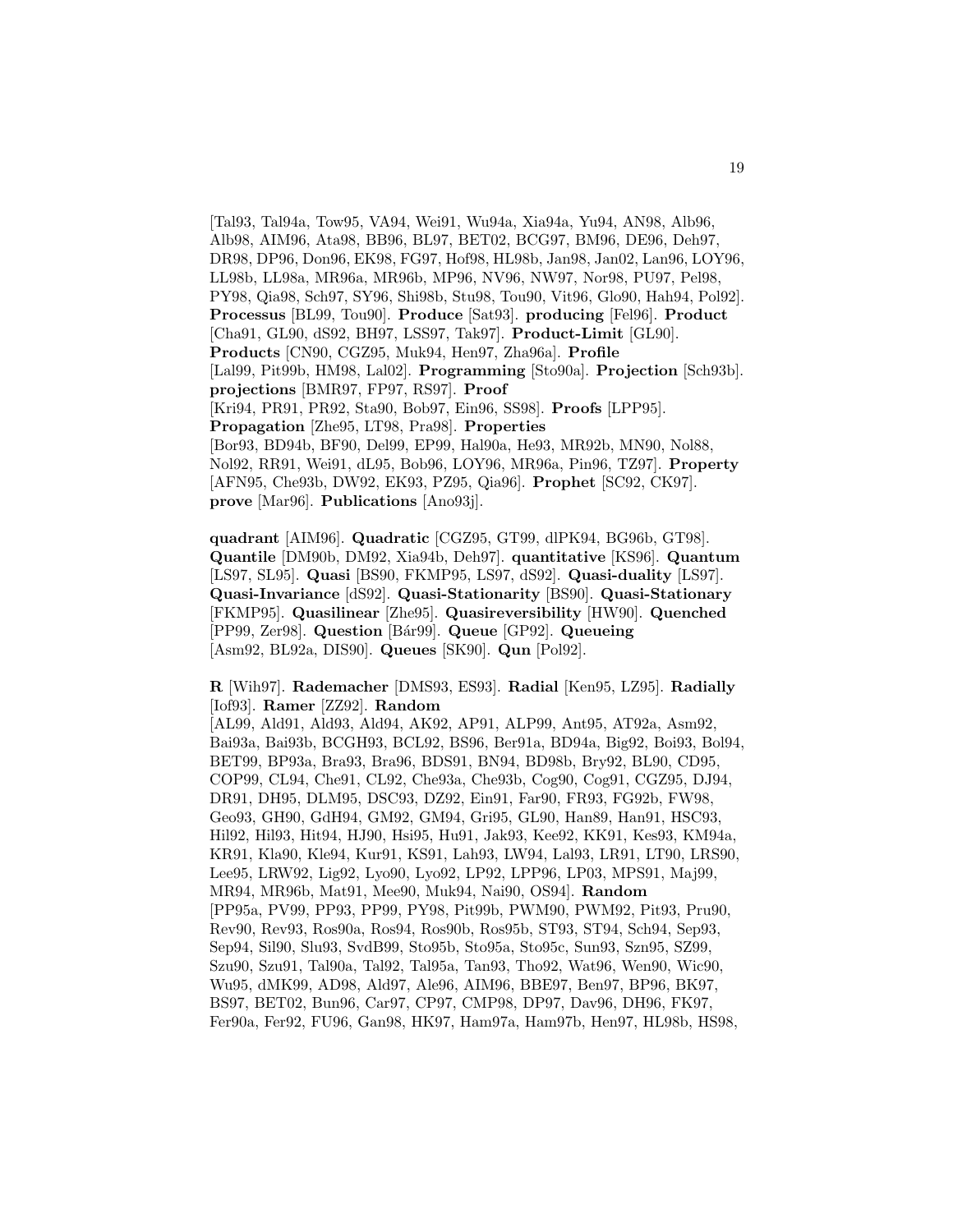KN97, Kom96, Lat97, LY98, LT98, LN98, Lif97, Lot96, Myt96, NV96, Pen96, Pia98, Por96, Pri96, Roi96, Sep98a, Shi98a, Tho96, Tót96, Uch98, Wu99, Zer98, Zha97, dF97, vdB97]. **Random-Cluster** [Gri95, Sep98a]. **Random-Size** [FR93]. **Randomization** [Dal90]. **Randomized** [Nua92]. **Randomly** [FW92, Kla90, Mik90, LdlP97]. **Range** [Dal99, FGL94, GH90, GK98, JLQY99, Lal93, LR91, MP91, PV99, Zha93, Duh98, Ham97a, Lan96, LSV96, MP96, SX96]. **Rank** [HP90]. **Rankable** [BS90]. **Rao** [MW90]. **Rapid** [Nob92]. **Rate** [Bai93a, Bai93b, BGZ94, Din93, DK95, Got91, Hor90, KZ94, Pin95, Pru90, Sho91, Voi97, BP98]. **Rates** [Hal90b, Kho94, Lig91, Yu94, Ale97, BG96b, Ren96, RdH96]. **Ratio** [CMS99]. **Rational** [Lal92]. **Ratios** [KM92, dlP99]. **Ray** [T´ot96]. **Reaction** [Blo91, Blo94, DN94, Fre91, FW92, Sow92, Sow94, Pra98]. **Reaction-Diffusion** [Blo94, DN94, Fre91, FW92, Sow92, Sow94, Pra98]. **Real** [GN99, Lat97]. **Recall** [Roc93]. **Reconstruction** [Hou95b]. **Records** [BL99, DZ95]. **Recovery** [Hal90b]. **Recur** [Che99]. **Recurrence** [Pin87, Pin90b, PP93, Pin96]. **Recurrent** [BL92b, Che99, Iof93, MR94, Ham97a, Tou90]. **Recurrents** [Tou90]. **Recursive** [Ald94, BL92a, Ham97b]. **Refinements** [GH92, Lah93]. **Reflected** [BT95, DeB99, EKP<sup>+</sup>97, AIM96]. **Reflecting** [BH91, DW94]. **Reflection** [Cos91, DI93, CK96, DeB96]. **reflections** [Por96]. **Regenerative** [Ber99, Kal99b]. **Regime** [BD93b, PP99]. **regimes** [Kle96]. **Regression** [Hal91]. **Regular** [BL92b, Che93b, RdH96]. **Regularité** [Fer92, Fer90a]. **Regularity** [DD99, Tal93, Fer92, Fer90a]. **Reinforced** [PV99, Ben97]. **Related** [AS95, Hou95a, O'B99, Sch92b, Wan95a, Wu95, DR98, EKP<sup>+</sup>97, Wu99]. **Relative** [OS99, Wen90]. **Relaxation** [JLQY99]. **Remark** [GZ94]. **Remarks** [Ros95b]. **Renewal** [Als92, Ber99, Dal99, FKMP95, GM95, Hu91, Mel92, Ste91b, Woo90]. **Renormalisation** [AR93]. **Renormalization** [RY91, Ros92b]. **Renormalized** [Ber92a]. **R´enyi** [Gan98]. **Representation** [BL92b, Jak93, Slu94, dTB91, Ahn97, BD98a, DK96, Gne97]. **Representations** [Asm92, De 93, DK99, EP95, Glo91, Kal94, Ros90b, Tue93]. **Reproduction** [Che92, Che94a, Nob92]. **Repulsion** [Tot95]. **Repulsive** [Yag90, Yag91]. **Respect** [Szu91]. **Result** [TW90, Ham97a]. **Results** [CC92a, DS93, KLT94, Sch93a, Xia95, Ale97, EM96]. **Reveals** [OW90]. **Reversible** [Boi93, CGST93, CL92, Lig91, Sch92a, dTB91, MS98b, SX96]. **Review** [Bas97, Bez92, Bra96, Dur93, Glo90, Hah94, Har93, Hsu98, Jer92, Num98, O'C95, Pol92, Sha98, Wat96, Wih97, dA96]. **Reviews** [AT93]. **Revisited** [FM93, Szn97]. **Revuz** [Dur93]. **Reward** [KK91]. **Richard** [Hsu98]. **Riemann** [CP97]. **Riemannian** [GK98, LZ95]. **riffle** [Lal96]. **Robust** [PS99]. **Robustness** [BKK95]. **Roommates** [Pit93]. **Rosenthal** [Hit90]. **Ross** [Bas97]. **Rotation** [AI99]. **Rotational** [Kal94, Kal95, dTB91]. **Rotations** [Ros94]. **Rough** [Cat92]. **Ruin** [GM94, Hog90, Hog91]. **Rule**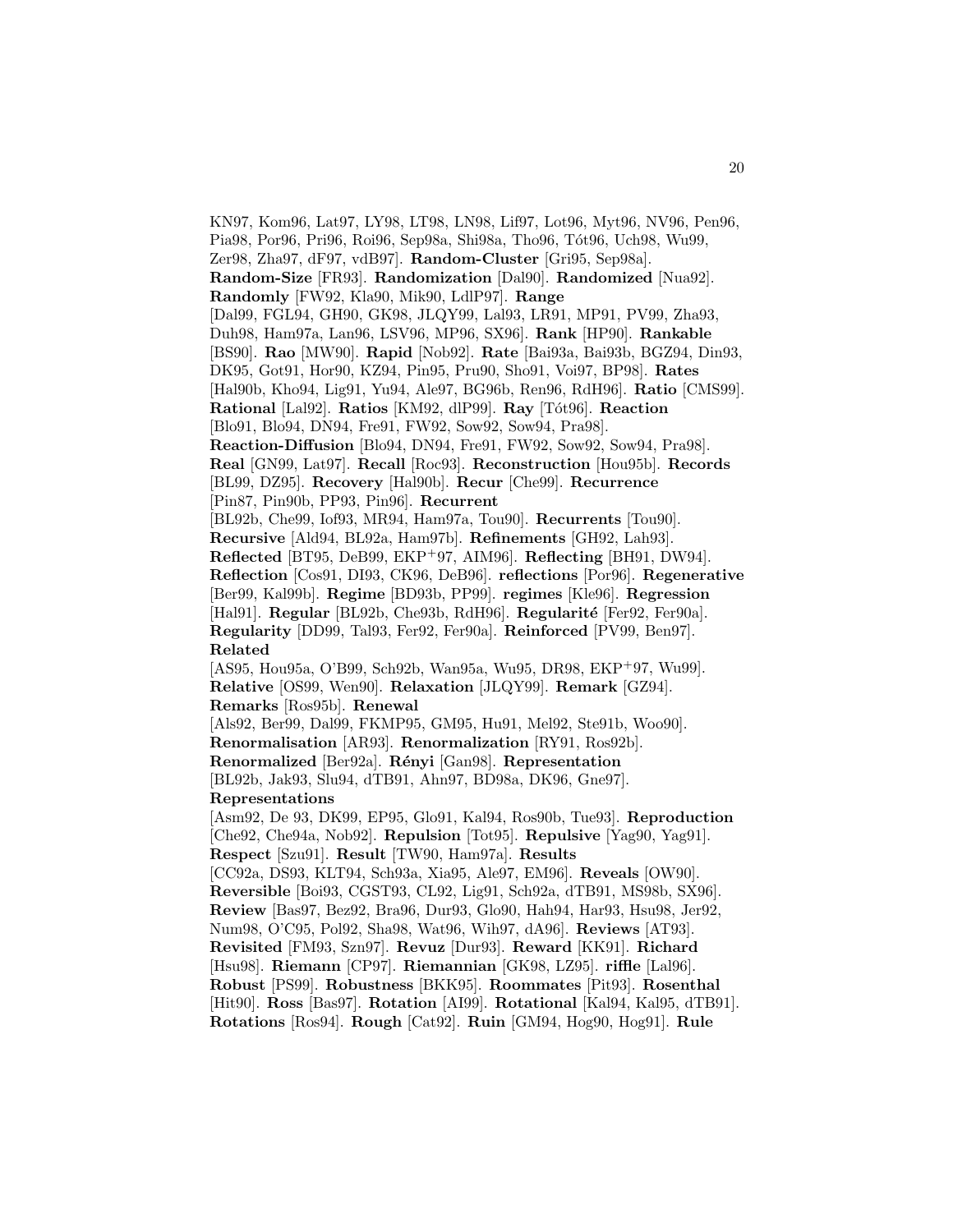[BS90]. **Rules** [HK91]. **Russo** [Roy90, Tal94c].

**S** [AT93, Jer92, Wih97]. **S.** [Sta90]. **S.-Y.** [Sta90]. **sa** [Gol98]. **Same** [KK94, PP95b]. **Sample** [BY93, BS99, HV92, MR92b, NS94, RS93, Shi92a, Sil90, Tal90b, Tal92, Wei91, BS98, MR96a, Bai93b]. **Samples** [FR93, Hou95b, KR91, KW90, KLT94, Pri96]. **Sampling** [OW90, Sho91]. **Sausage** [Bol90, CFR91, Por90]. **Sausages** [Ros92a]. **Savage** [KS96]. **scale** [Kle97]. **Scaled** [KR91, Pri96]. **Scaling** [CC99, Lu95b, Qua95, PY98]. **Schedules** [Cat92]. **scheme** [PT97]. **Schemes** [Alg92, Alg95]. **Schrödinger** [FG97, Tak97]. **Schweizer** [MS95]. **Score** [DKZ94b]. **Scoring** [DKZ94a]. **SDE** [Dar95, DP97, EKP<sup>+</sup>97, Kal96, Pit99b]. **SDEs** [DI93, Pra98, Ver99]. **Second** [RdH96, SS99, Fla96, SS97]. **Second-order** [RdH96, Fla96]. **Secretary** [HK91, Roc93]. **Segmental** [DK91a, DKZ94b]. **Selection** [Alg92, BS90, FG92b, ORS95]. **Self** [AS95, Ald94, Ber91b, Ber92a, BEI92, CGST93, GK91, Gri99a, HKW90, HW92, JW99, Ros92b, Sha97, Tot95, VA94, Alb98, BS97, Tót96]. **self-attracting** [BS97]. **Self-Avoiding** [BEI92, Tot95]. **Self-Diffusion** [Gri99a]. **self-interacting** [Tót96]. **Self-Intersection** [Ber92a]. **Self-Intersections** [Ber91b, Ros92b]. **Self-Normalizations** [GK91]. **Self-Normalized** [HKW90, HW92, JW99, Sha97]. **Self-Organizing** [CGST93]. **Self-Similar** [AS95, VA94, Alb98]. **Self-Similarity** [Ald94]. **Semi** [Pen92]. **Semi-Min-Stable** [Pen92]. **semiexponential** [Gan98]. **Semigroups** [He93, Jur92, Bun96]. **Semilinear** [Lee93, DP97]. **Semimartingale** [Ahn97, DW94]. **Semimartingales** [Jac93, Jak96, PW98]. **Seneta** [BK97]. **sense** [LO98]. **Separate** [DPPV94]. **Separation** [BS99]. **Sequence** [Arc94, Ath92, DM99, DKZ94a, DKZ94b, KK91, OS94, Shi90, Wen90]. **Sequences** [BL92a, CKS93, HP93, Jak93, Rio95a, Sha95, Yu94, BP98, CK97, DFST96, FT96, Pel98, SY96, Yu96]. **Serial** [HP90]. **Series** [BP93a, DMS93, FJ92, HP90, Hou95a, KS91, Ros90b, Ros95b, SK90, Tal90a, Tal92, Tal95a, HL96, Lif97, MR96b, Zha97]. **Service** [HW90]. **Set** [Ein95, Lal92, Pin93, Rio93a, Rio93b, LS98, LO98]. **Set-Indexed** [Rio93a, Rio93b]. **Sets** [ABP98, Ber99, DM94, Eva92, Kal99b, LO99, PP95b, Per90]. **Several** [MR99]. **Sexual** [Che92, Che94a, Nob92]. **Seymour** [Roy90]. **Shape** [NP95a, NP95b, Zha93, Ale97, Sep98b]. **Shapes** [HM95]. **Sharp** [DW92, Ham95, KK95, Wan91a, Wan95a, Wan97]. **Sharpe** [Glo90]. **Sharper** [Tal94a]. **Sheet** [Kho95, KS99, Tal94d, DM96]. **Sheets** [DW92]. **Shift** [Bob99b, CH94]. **Shift-Invariant** [CH94]. **shifting** [Tho96]. **Shifts** [KW92]. **short** [Ein96]. **shuffles** [Lal96]. **Sided** [BD94b, GH92, Mas94]. **Sierpinski** [Ham97b, HL98a]. **Signal** [Hal90b]. **Signed** [Adl90]. **Similar** [AS95, VA94, Alb98]. **Similarity** [Ald94]. **Simple** [Ant95, FKS91, FF94, Lan92, Sep99, HS98, Jan98, Jan02, LOY96]. **simplified** [Sep98b]. **Simulated** [Cat92]. **Simulation** [Bal95]. **Sinai** [HS98].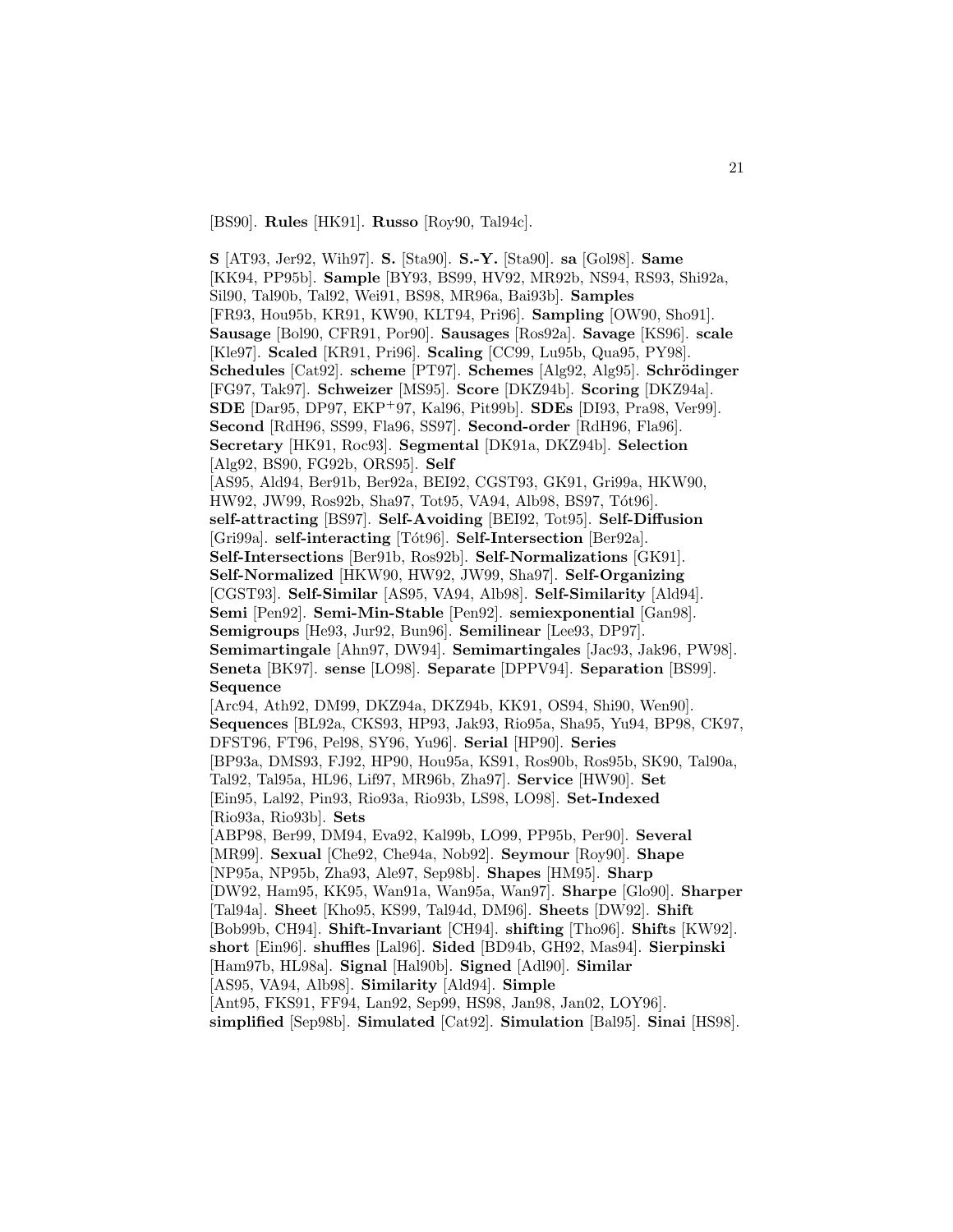**Singular** [BB92b, Bob99b, CGST93, Mue96, Wic90]. **Singularity** [DFLM95]. **site** [GS98]. **sites** [EF96]. **Size** [Bob99b, CC99, FR93]. **Skorohod** [BT95, C´ep98]. **Skorohod-Type** [BT95]. **Skorokhod** [Shi90]. **Slepian** [ST93, ST94]. **Slepian-Type** [ST93]. **SLLN** [Hou92, HL96]. **Slow** [Fon93, Mar99, Ver95]. **Slowly** [HV92]. **Small** [CS93b, Day92, Gan93, KH94, LL99, MWZ93, MP96, Neu90, Pin90a, RHHQ90, Ste91b, Tal94d, Har96]. **Smallest** [BY93]. **Smooth** [BM95, DP96]. **Smoothness** [MSS99]. **snake** [Ver96]. **snakes** [LL98a]. **Sobolev** [Fan99, LY98, Wan99]. **Sojourn** [Kal99a]. **Solution** [BKK95, DIS90, Gne94, KK94, Pin90a, Sto90b]. **Solutions** [Kat91, EKP<sup>+</sup>97, GM96, Kal96]. **Solved** [Pit99b]. **Some** [AL95, BH91, BD93a, Bor93, BD94b, CEF91, CC92a, CK97, DK95, DMY97, EM96, Fin92, GK91, IL93, Iof91, KW92, LOY96, LT90, Lee92, Lee93, MvW91, Mee90, Rem94, Sch92b, She91b, Sow95, Wei91, LY98, Lif97, Lot96, Ren96]. **Space** [ARZ93, Che93a, Che94b, De 93, Ein91, Ein93, Ein95, Enc93a, Fan99, IN94, IS99, Kla90, MSS99, Nai90, Roc92, Ste91a, Blo96, Bob97, Lan96, MS98a, RS97, dF97]. **Space-Time** [Ste91a, Blo96]. **Spaces** [Enc93b, Hah94, HPA95, KS91, NS94, PZ95, Pin94, Raj93, Raj94, Bob96, Stu98, Pin99]. **Spanning** [Ale95, BP93b, Pem91, Pen99, Pen96]. **Spatial** [BCG93, BCD96, DPPV94, IS99, MS98a, BCG97, BCD98, DF98, Kle97, Kle98]. **Spatializing** [BET99, BET02]. **Spatially** [EP99]. **SPDE** [Fla96, Kry97, Sow95]. **species** [BCD96, BCD98]. **specifications** [FP97]. **Spectral** [Bai93a, Bai93b, Che93b, Hou92, HL96, LSV96, Mee91, BS98]. **Spectrally** [Ber92b, O'B99]. **Speed** [FHU91, PP99, Jan98, Jan02]. **Sphere** [CN93, GM92]. **Spheres** [BG94a, GM94, RR91, Voi97]. **Spin** [BG94b, Fer90b, Ste91a, AG97]. **Spitzer** [Ano93i, Ano93j, Ano93k, Gri93, Kes93]. **splicing** [PY98]. **Square** [Wan91a, Wan95b, BS96]. **Squares** [AMZ90, HKW90]. **Stability** [BB92b, BM96, Che92, Che94a, RR91, TW90, Ata98, Bun96, Wih97]. **Stable** [AR93, AL99, AT92b, BW96a, DJ94, DeB90, Lac90, LR91, LRS90, MR92a, MS99, Nol88, Nol92, NS94, O'B99, Pen92, PWM90, PWM92, Pit93, Por90, Ros92a, Ros95a, ST91, ST93, Szu90, Tal90a, Wei91, Xia95, AD98, Ber98, MP96, PY97, Shi98b]. **standard** [AP98, GGM97]. **State** [ARZ93, LU95a]. **states** [She96]. **Station** [HW90]. **Stationarity** [BP92, BS90, SK90]. **Stationary** [Alb90, Alb94, AK92, Arc94, Arn94, Ber92a, Bry92, Che93b, DF90, FKMP95, GP92, HM95, HP93, HS90, Hou95a, Hsi95, Hus90, Kal99a, MR92a, Ore91, Rio95a, Ros95a, Ste91a, Sto90b, Tal90a, Yu94, HL96, HL98b, Pel98]. **Statistic** [Blo99, Stu94, BG96a, GGM97]. **Statistical** [Mel92]. **Statistics** [BGZ94, BG99, BD94b, CdlPT93, DEW91, FR93, GZ94, GH94, HP93, HP90, HV92, Jan94, KM92, KW90, Maj94, MS92, OR93, Stu91, Zha99, dlP92, dlPMSS94, dlPMS95, KN97, LdlP97]. **Stay** [BD94a, Kee92]. **Stein** [BCL92, BB92a, Erh99, HJ90, Rei95]. **stepping** [EF96]. **stepping-stone** [EF96]. **Steutel** [Kri94]. **Sticky** [Der99]. **Stirrings** [Fer90b]. **Stochastic**

[AFN95, Alb94, AI99, BL92a, Bac92, BMSS95, BB99, BM95, Blo91, Bur94,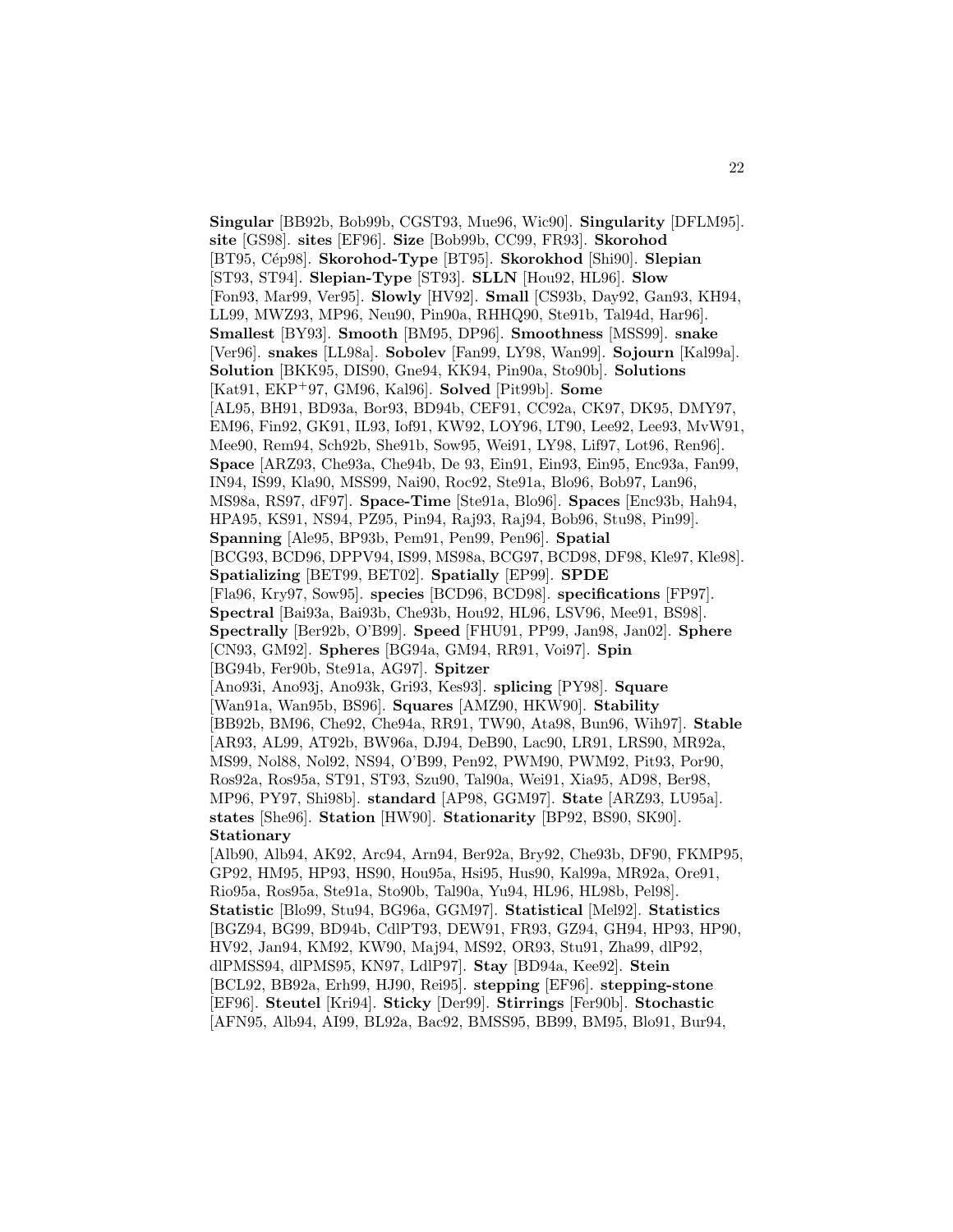CK91, CL94, CM91, CC92b, EP95, Fla96, GM97, Gri95, GN99, HL98a, Ham95, Har93, Imk93, IS99, Kal95, Kat91, KH94, KP91, LN98, Lig97, LS99b, MS93, MNS92, MSS99, MS99, Neu90, NP91, PP90, Pem90, Rem94, RW91, RW97, ST93, Sch94, Szu91, Tal90b, Tow95, Tue93, Wih97, AIM96, CK96, CKS98b, DF98, JP98, Jak96, KX96, Lia97, MS97, MS98a, Pia98, Pit98, PT97, RS97, Har93]. **Stochastically** [Ore91]. **Stokes** [Bus99]. **stone** [EF96]. **Stop** [HK91]. **Stopped** [Kla90, LW94, Lee90, LdlP97]. **Stopping** [Cha91, Fit90, Jac91, Jac93, KK91, KM94b, Nua92, Shi90, Pes98]. **Strassen** [Che94b, DL94, Gan93]. **Stratonovich** [San93]. **Strict** [BP92]. **String** [Shi92c, Shi97]. **strings** [CMP98]. **Strong** [Bur94, CS93a, Che93b, CS93b, DK91b, DK91a, DF90, HP93, IKL92, LT90, PZ95, Rio93a, Rio93b, Ros95b, Ste91b, Wan95a, Zha97, DE96, Yu96, CM96, Deh97, Gad98, GH92, Pen99, Rio95b, Zha96a, Zha99, dF97]. **Strongly** [Hsi95, MR92b, Rio95a, Tal90a, Kom96]. **Stroock** [dA96]. **Structure** [AT92a, FKS91, Ros95a, Lal96]. **Structured** [Oel90, EF96]. **structures** [Gne97]. **Student** [BG96a, Blo99, GGM97]. **Students** [Ano93k]. **Studies** [Sha98, MS97]. **Study** [VM94]. **Sub** [Zha99, LO98]. **sub-** [LO98]. **Sub-Bernoulli** [Zha99]. **Subadditive** [RS93, Sch91, Ale97]. **Subcritical** [BG91]. **Subdiffusive** [Law95]. **Submartingale** [CS90, Ham95]. **Subordination** [Bur94, Wan95a]. **subordinator** [PY97]. **successive** [Lac97]. **Sufficient** [DL94, EK93, MS92, Tal92]. **Sum** [DH95, Hsi95, KZ94, Rio93a, Rio93b, Qia98]. **Sums** [AT92b, CHM91, CM94, CGZ95, DK91b, DK91a, Ein91, GH90, Hae93, HKW90, HW92, Hil92, Hit94, Hsi99, Jan94, JW99, KM92, KM94a, Kla90, Lah93, LT90, Sha95, Ber98, CK97, EM96, HK97, HS96, Lat97, Zha96a]. **Sup** [MS93]. **Super** [AS95, DFLM95, DD99, LP95, Lee93, LR95, Per90, Pin95, DR98, DL98]. **Super-** [Pin95]. **Super-Brownian** [DFLM95, DD99, LP95, Lee93, LR95, Per90, DR98, DL98]. **Supercritical** [KZ90, Lal99, Pin95, PWM90, PWM92, AP96, LS98, Lal02, Pin96]. **Superdiffusions** [Dyn92, Kro93, DK97b, Kry97, She96]. **Superdiffusive** [W¨ut98]. **supermartingales** [LO98]. **Superprocesses** [Del99, Dyn91, Dyn93, Myt96, Ros92b, Tri92, DFL98, DK97a, LL98a, Ove96]. **Support** [BMSS95, DLM95, EP99, LP95, Pin95, Ver95, BS98, Pin96]. **Supports** [Raj93, Raj94]. **Sure** [Ber91a, Ein91, HV92, Hou95a, KZ94, OS90, Sep93, BG96c]. **Surely** [Tal90a]. **Surfaces** [CFR91]. **Survival** [BH94, BN94, Lig92, Szn93, NV96, SS98]. **Switching** [CD95, MSV90]. **Sylvester** [B´ar99]. **Symmetric** [ARZ93, AG97, DeB90, FG92a, HV92, Iof93, Lan92, LO99, Liu95, Maj99, MR92b, MR92a, MR94, Szu91, Fit97, Jan98, Jan02, MR96a]. **Symmetries** [GM90]. **Symmetrization** [RS96]. **symmetrized** [Zha99]. **Symmetry** [Glo91, Lia92, dL95]. **System** [DPPV94, Fen94, Gri99b, Qua95, Sud90, MS98b]. **Systems** [AFL91, BG94b, CGST93, CL92, CG94, DG99, DIS90, DS93, DN94, Dyn91,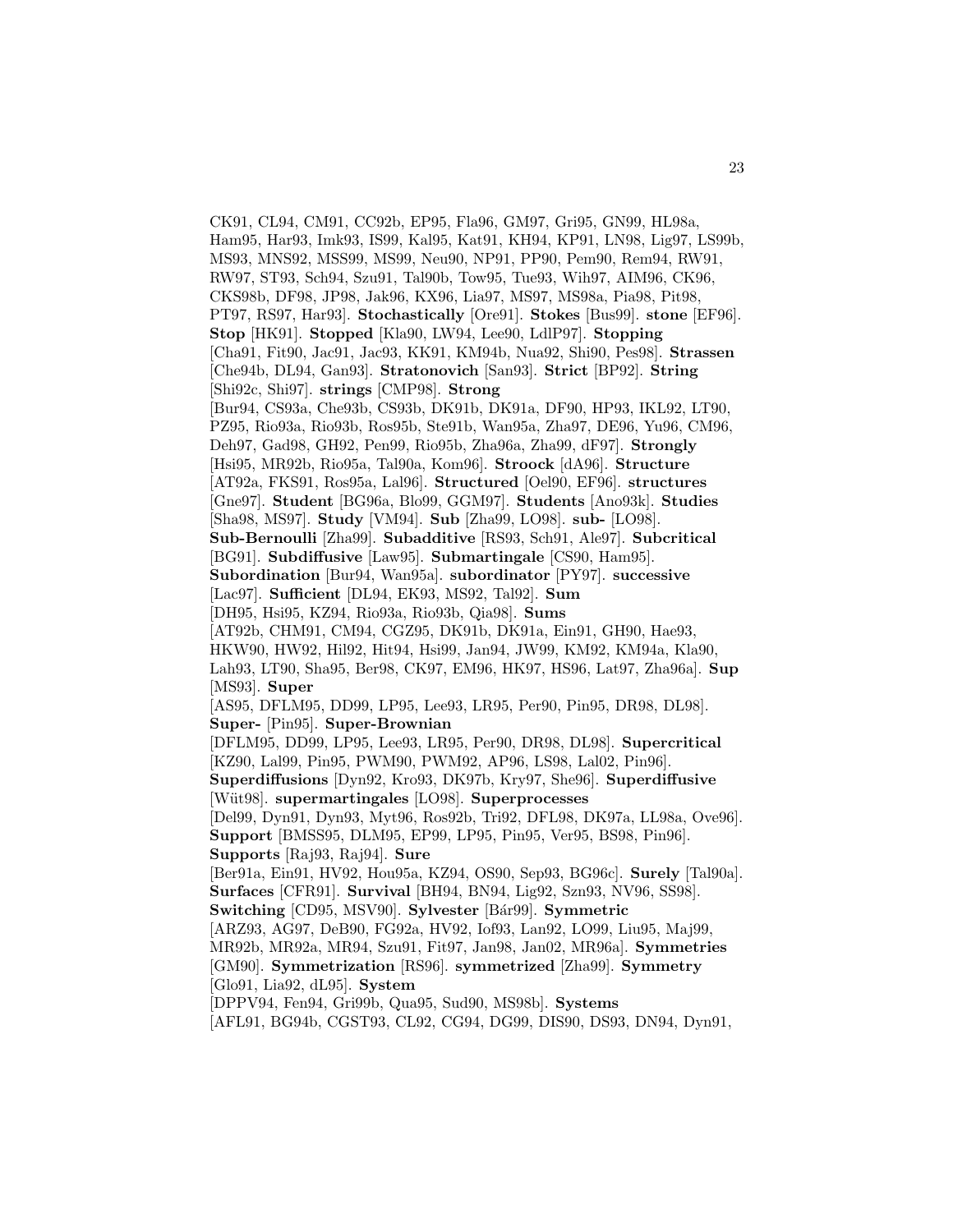EF93, FR93, Fer90b, GW91, Gri93, Lan91, Lan93, Lig91, Mik90, Sch92a, Sim95, Ste91a, Ste99, SL95, CS96, CZ96, Kle96, Lig97, LS97, Pra98, SX96].

**Tagged** [Gri99b]. **Tail** [CH90, DM90b, Ein92, Sun93, dlPMS95, Lif97]. **Tailed** [Hal90a]. **Taken** [Str90]. **Talagrand** [Hah94]. **Tanaka** [RY91]. **Taylor** [KLS96]. **Techniques** [DSC93, Hsu98]. **Temporal** [PP93]. **Temps** [Leu95]. **Tends** [Maj99]. **term** [Mue96, Mue97]. **terminal** [DP97]. **test** [DL98, Uch98]. **Their** [He93, Maj99, RR91, CKS98a, DMY97, Zha97]. **Th´eor`ame** [Pia98]. **Theorem** [AL93, BMSS95, Ber92b, CKS93, ES93, GH92, Han99, Hou92, Ken95, MS99, Pia98, Roy90, Sch91, Sim95, Wan91b, Woo90, Zha93, AGM96, Ein96, Gen96, KS96, Kön96, KdHvdH97, PU97, SX96, Zha96b, dF97, Ber92a, CPU94, Che91, Cog91, Han89, Han91, Led95, PP93, Sta90, Tan93<sup>]</sup>. Théorème [dF97]. **Theorems** [AG93, Arc94, BG99, BD93a, BP93b, CS93a, CMS99, CG94, CS93b, DK91b, DK91a, FR93, GH90, IKL92, Iof91, Jak93, Kal99a, Kee92, KP91, LS92, LT90, Lee90, Lee92, Lee93, Mik91, Oel90, Ros92b, Sch93b, Tot95, Wen90, BP98, Ber98, EK98, GMdB03, GT98, Hen97, HH97, Ren96, T´ot96, Zha97, AMZ90, GMdB99, Gou93]. **Theory** [Alb90, BL92a, Bac92, BH91, Ber99, Glo90, GM95, He93, Hu91, Kif90, Mel92, Num98, Pol92, Sha98, SL95, VA94, dA96, Alb98, CZ96, LS97, RdH96, Tót96. **thinnings** [LS97]. **Three** [Ale90, CC99, Fis92a, LR95]. **Three-Color** [Fis92a]. **Three-Dimensional** [CC99, LR95]. **Threshold** [DS93, Han99, Lig94, Ste94, GG96, Lig99]. **Tight** [Mas90]. **Tightness** [Muk94]. **Tilings** [BP93b, BS96]. **Time** [BBK94, Ber92a, DFLM95, DeB90, EK93, FGL94, FG92a, FJ92, Gan93, GW91, GM92, GP92, HP90, Hog90, Kho94, Kif90, Kur91, Lac90, Lan92, Pin95, RW91, Ros90a, Ste91a, Sto90b, Sto90a, Wan95a, AIM96, Blo96, DP97, DP98, DR98, GT98, Har96, Mue97]. **Time-Average** [Sto90b, Sto90a]. **time-domain** [GT98]. **Times** [AMZ90, AFL91, AR93, Als92, AL95, BK95a, DF90, Fit90, IM94a, IM94b, Jac93, Kho93, KM94b, Kro93, LW94, Leu95, MR92b, MR92a, MR94, MR99, Mar99, Pit99b, Rob91, GG96]. **Tomography** [KK94]. **Topics** [Num98]. **Topologies** [DL94, Jak96]. **Torgny** [O'C95]. **torus** [MR96b]. **Total** [AST95]. **Totally** [Sep99, Lan96]. **Traffic** [SK90, Szc92]. **Trajectories** [Tal95b]. **Transfer** [BP93b]. **Transfer-Impedances** [BP93b]. **Transform** [ARZ93, FG92a]. **Transformations** [Enc93a]. **Transforming** [Tho96]. **Transience** [Pin87, Pin90b, PP93, Pin96]. **Transience/Recurrence** [PP93]. **Transient** [CL94, Iof93, Tho92]. **Transition** [BD93b, Cog90, EG93, Kal94, Ore91, She91b, BdH97, Lig96]. **Transitions** [PS99, Sep94]. **Translate** [OS94]. **Translation** [Glo91, Zab92, Sep98a]. **translation-invariant** [Sep98a]. **Transport** [Cos91]. **Transportation** [Tal94b]. **Traps** [BH94, Szn93]. **Travelling** [FKS91]. **Tree** [Ald91, Ald93, Arn94, DS95, Eva92, Lal99, Pem91, Pen99, PW94, Pit99b, PWM90, PWM92, LS98, Lal02, Lig96, Pen96]. **Tree-Type** [PWM90, PWM92]. **Trees**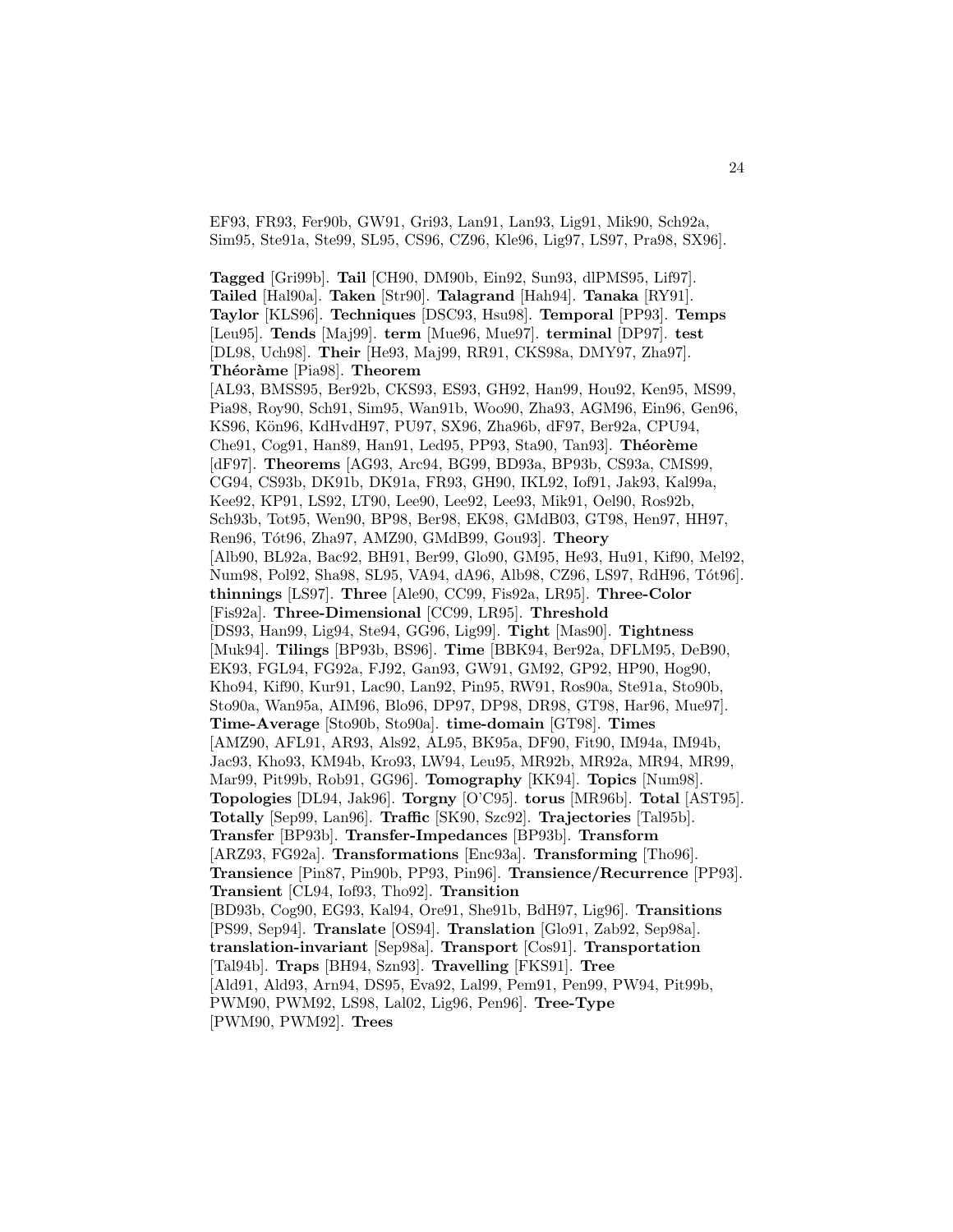[Ald94, BP94b, BP93b, Lal93, Le 91, Lyo90, Lyo92, LP92, Pem92a, Pem92b, PP94, PP95a, PP95b, PS99, H¨ag97, LP03, SS98, Sta96, Zha96b]. **Triangle** [BA91, NY93]. **Triangular** [Jan94, Ros95b, Sto95c]. **Triangulations** [Ald94]. **Trigonometric** [Far90]. **Trimmed** [Hae93, HW92, KM92, KM94a]. **Triple** [RY91, BW96b]. **Trotter** [Tak97]. **True** [GMdB99, Tot95, GMdB03]. **Truncated** [CGZ95]. **Truncation** [GL90]. **Turbulence** [FK99, FK02]. **turbulent** [Kom96]. **Tweedie** [Wih97]. **Two** [Ale90, And93, Bol94, Bus99, CD95, Dal90, DeB90, DKZ94b, LP95, Liu95, MSS99, NP95a, NP95b, Oco90, Wu94b, Ale96, DF98, FU96, Ham97a, LN96, PY97, Wüt98]. Two-Armed [Dal90]. **Two-Dimensional**

[And93, Bol94, Bus99, DeB90, LP95, Ale96, FU96, Ham97a, LN96, Wüt98]. **two-parameter** [PY97]. **Two-Particle** [Liu95]. **Two-Sequence** [DKZ94b]. **Type**

[Asm92, Bob94, BT95, DM90a, EM94, PWM90, PWM92, ST93, Sow95, Kes97]. **Typical** [COP99].

**Uhlenbeck** [Fer92, IMM<sup>+</sup>90, Nor98, Roc92]. **Unbounded** [Fen94, FK97]. **Uniform** [Big92, Che91, CH90, DMT95, Dud92, GZ91, HK95, Kla90, Maj90, Mou92, SW92, Tal94b]. **Uniformly** [Pem91]. **Unimodal** [Sat93]. **Uniqueness** [BKK95, CEF91, Gri99b, Gri95, DeB96, Myt98]. **Universal** [Alg92, Alg95, EM94, Mas94, OS90, EM96, Kal96, Kes97]. **Unknown** [BS90]. **unordered** [CK97]. **Unpredictable** [BPP98, Hof98]. **Unstable** [PF91, Pem90]. **Unusually** [O'B99]. **Upcrossing** [AL99]. **upon** [DE96]. **Upper** [Alb94, Din91, DEW91, HP93, Lig95, Ste91a, Sto95c, HK97]. **Urn** [Gou93, Pem90]. **Using** [Dar95, HJ90, BS96, Erh99]. **usual** [HK97].

**V** [Num98]. **Valeurs** [Fer90a, Fer92, Str90]. **Value** [Lig95, Mou92, NP91, She91a, Van93, RdH96]. **Valued** [Ber91a, BKK95, Che93a, CS93b, DLM95, DMS93, DK95, DK99, EP99, IMM<sup>+</sup>90, Kla90, Le 91, Ros95b, Wen90, Alb96, DK96, Duh98, LO98, Pin96]. **Values** [Hus90, O'B99, dlC90, Fer90a, Fer92, Str90]. **variable** [DeB96]. **Variables** [BCL92, Ber91a, Che93a, CGZ95, DJ94, DR91, DH95, DK91b, DK91a, Ein91, Hil92, Hit94, HJ90, Hou95a, Hsi95, KK91, KS91, LT90, LRS90, LRW92, Maj99, OS94, SC92, Sch94, Slu93, Szu90, Wen90, Wu95, AD98, BP96, Ber98, Gan98, HK97, HL96, Lat97, Wu99]. **Variance** [BLBE91, DH95, Hsi99, MS95, Kle98, Sch96, Uch98]. **variance-optimal** [Sch96]. **variates** [CK97]. **Variation** [AST95, Dud92, MR92a, Qia98, RdH96]. **Variational** [BCGH93, CPU94, BD98a]. **Variations** [Tow95]. **various** [Jak96]. **Vector** [Ber91a, Ber92a, DMS93, HS90, Ros95b, Xia95, Fer90a]. **Vector-Valued** [Ber91a, DMS93, Ros95b]. **Vectorielles** [Fer90a]. **Vectors** [AL99, Arc94, DZ92, Lah93, Mee90, Ros90b, ST93, ST94]. **Velocities** [Szn95]. **velocity** [Car97]. **Version** [AL93, Hit90, Kif90, MPS91, KS96]. **Versions** [Iof91]. **Vertex** [Ben97, PV99]. **Vertex-Reinforced** [PV99, Ben97]. **Via** [BCL92, BK93, BP93b, DF90, GK91, MR92b, Pin93, Rio93a, Rio93b, AT93,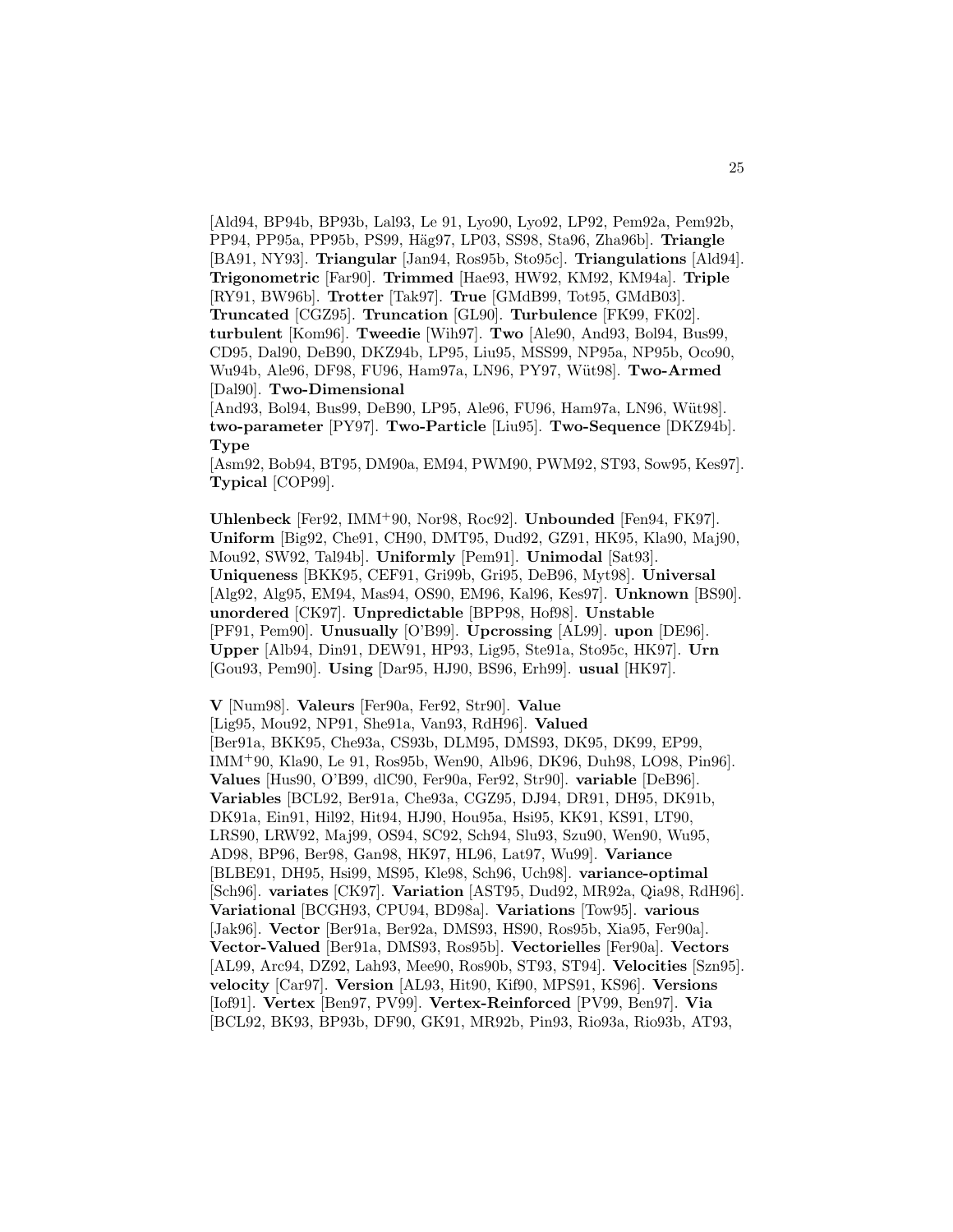Rei95, Shi97]. **View** [dA96]. **Viot** [DK96, EG93, EK98, ORS95, Sch97]. **Viscosity** [DIS90]. **visité** [Leu97]. **visited** [Leu97]. **Vlasov** [Cha94]. **Volterra** [PP90]. **Volume** [Ano90a, Ano90b, Ano90c, Ano90d, Ano90e, Ano90f, Ano90g, Ano90h, Ano90i, Ano91a, Ano91b, Ano91c, Ano91d, Ano91e, Ano91f, Ano91g, Ano91h, Ano91i, Ano92a, Ano92b, Ano92c, Ano92d, Ano92e, Ano92f, Ano92g, Ano92h, Ano92i, Ano93a, Ano93b, Ano93c, Ano93d, Ano93e, Ano93f, Ano93g, Ano93h, Ano93l, Ano94a, Ano94b, Ano94c, Ano94d, Ano94e, Ano94f, Ano94g, Ano94h, Ano94i, Ano95a, Ano95b, Ano95c, Ano95d, Ano95e, Ano95f, Ano95g, Ano95h, Ano95i, Ano96, Bol90, Por90]. **Voter** [DS93, Han99, Lig94, Ste94, Lig99].

**W** [dA96]. **W.** [Lin91b]. **Waiting** [FGL94, GP92]. **Wald** [CdlPT93]. **Walk** [ALP99, Ant95, Asm92, BCGH93, BD94a, Big92, Bol94, BEI92, CL94, DSC93, FG92b, GdH94, GM92, GM94, Kes93, Lal93, LP92, PP95a, PV99, PP99, Pru90, Rev90, Rev93, Sto95b, Tan93, Tot95, BK97, FU96, HS98, LP03, Pia98, Zer98]. **Walks** [Boi93, Bra96, CD95, HSC93, Hu91, Kee92, KM94a, LW94, LR91, Lee95, Lyo90, Lyo92, MR94, Ros90a, Ros94, Sto95a, Sto95c, SZ99, Tho92, AIM96, Ben97, BS96, BS97, BD98b, CP97, CMP98, Dav96, DH96, HM98, Ham97a, LY98, Lot96, LPP96, Roi96, Shi98a, T´ot96, Uch98]. **Wasserstein** [GMdB99, GMdB03, Tue93]. **Watanabe** [Sch97]. **Watson** [PP95b]. **Wave** [LT98, MSS99, DF98, Mue97]. **Wavefront** [Pra98]. **Waves** [FKS91]. **Weak** [AT92b, Boi93, Che93b, Dav96, Don91, DJ92, HP90, KP91, Myt98, Rei95, Sch93a, SY96, Sil90, Xia94a]. **Weakly** [Bry92, DH95, Lah93, Lal99, LS98, Lal02]. **Wedge** [DeB90, DeB96]. **Weighted** [Ein92, IL93, Maj94, OR93, PW93, Sch93a, AGM96, SY96, Zha97]. **Welsh** [Roy90]. **Wentzell** [Kif90, Mik91]. **Which** [BL88, Ham95, Mee90, BL97, MvW91]. **White** [Enc98, Sow94]. **Wiener** [Bol90, CFR91, CN93, Enc93a, Enc93b, ES93, Har96, HPA95, IN94, Kal91, LZ99, Roc92, She91a, Uch98]. **Wigner** [Bai93a]. **Wills** [Vit96]. **Windings** [Shi98a, BW96a]. **Wishart** [PR91, PR92]. **within** [Hog90]. **without** [BP98]. **Wolfowitz** [Mas90]. **Words** [BK95b]. **Work** [Gri93, Kes93].

**Xiang** [Pol92]. **Xiang-Qun** [Pol92].

**Y.** [Sta90]. **Yang** [Pol92]. **Yor** [Dur93].

**Zero** [FGL94, Tal94c, AGM96, Lan96, LSV96, RS96, SX96, Uch98, JLQY99]. **Zero-One** [Tal94c, AGM96, RS96]. **Zero-Range** [FGL94, Lan96, LSV96, SX96, JLQY99]. **zeta** [CP97]. **Zheng** [Kur91]. **Zygmund** [Rio95b].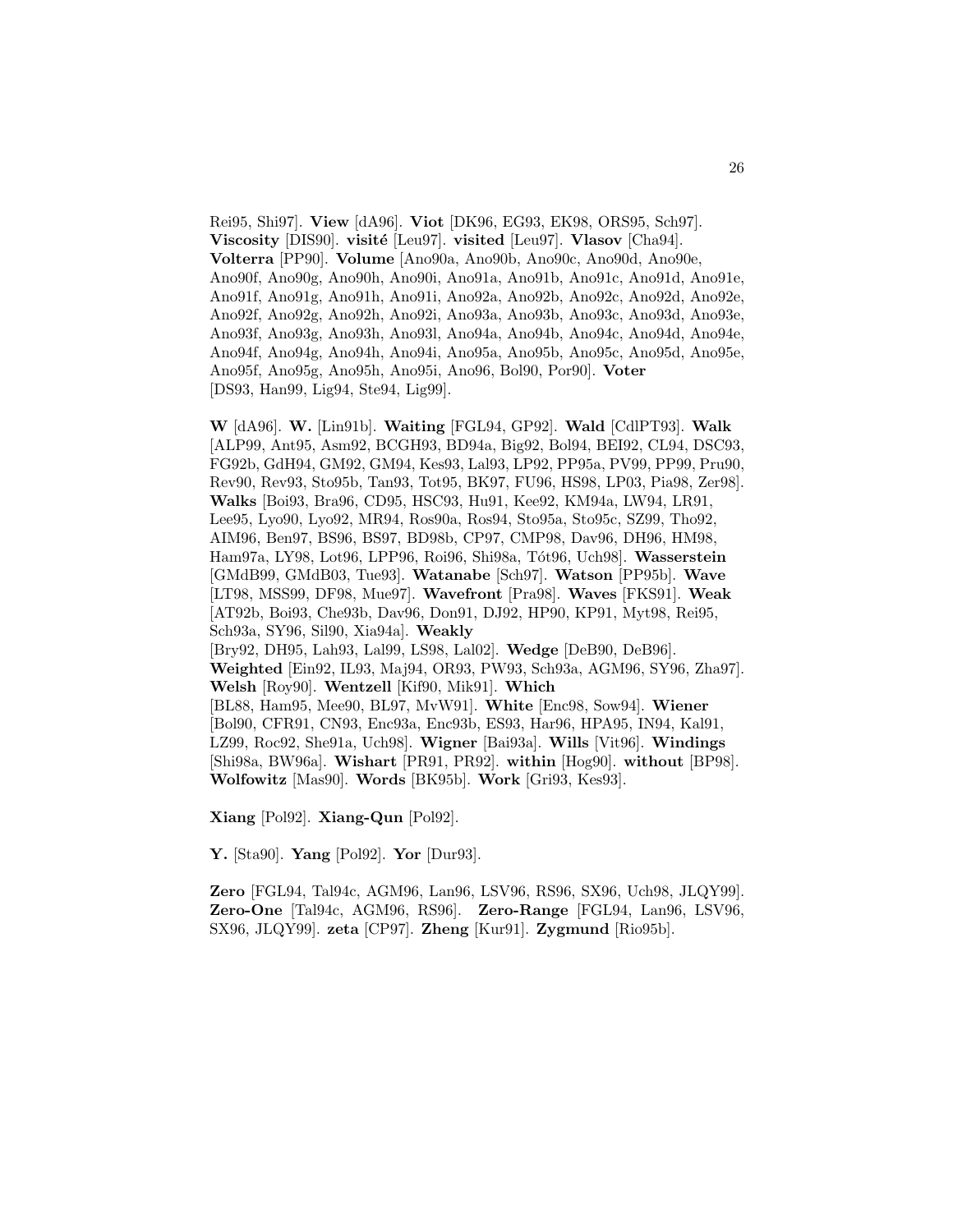# **References**

### **Adelman:1998:SAB**

[ABP98] Omer Adelman, Krzysztof Burdzy, and Robin Pemantle. Sets avoided by Brownian motion. Annals of Probability, 26(2):429– 464, April 1998. CODEN APBYAE. ISSN 0091-1798 (print), 2168- 894X (electronic). URL http://projecteuclid.org/euclid. aop/1022855639.

### **Aaronson:1998:CFR**

[AD98] Jon Aaronson and Manfred Denker. Characteristic functions of random variables attracted to 1-stable laws. Annals of Probability, 26(1):399–415, January 1998. CODEN APBYAE. ISSN 0091-1798 (print), 2168-894X (electronic). URL http://projecteuclid. org/euclid.aop/1022855426.

### **Adler:1990:NCP**

[Adl90] Robert J. Adler. The net charge process for interacting, signed diffusions. Annals of Probability, 18(2):602–625, April 1990. CO-DEN APBYAE. ISSN 0091-1798 (print), 2168-894X (electronic). URL http://projecteuclid.org/euclid.aop/1176990847.

### **Adler:1991:ILT**

[AFL91] Robert J. Adler, Raisa Epstein Feldman, and Marica Lewin. Intersection local times for infinite systems of Brownian motions and for the Brownian density process. Annals of Probability, 19 (1):192–220, January 1991. CODEN APBYAE. ISSN 0091-1798 (print), 2168-894X (electronic). URL http://projecteuclid. org/euclid.aop/1176990540.

### **Alabert:1995:MFP**

[AFN95] Aureli Alabert, Marco Ferrante, and David Nualart. Markov field property of stochastic differential equations. Annals of Probability, 23(3):1262–1288, July 1995. CODEN APBYAE. ISSN 0091-1798 (print), 2168-894X (electronic). URL http://projecteuclid. org/euclid.aop/1176988183.

### **Arcones:1993:LTP**

[AG93] Miguel A. Arcones and Evarist Gine. Limit theorems for Uprocesses. Annals of Probability, 21(3):1494–1542, July 1993. CO-DEN APBYAE. ISSN 0091-1798 (print), 2168-894X (electronic). URL http://projecteuclid.org/euclid.aop/1176989128.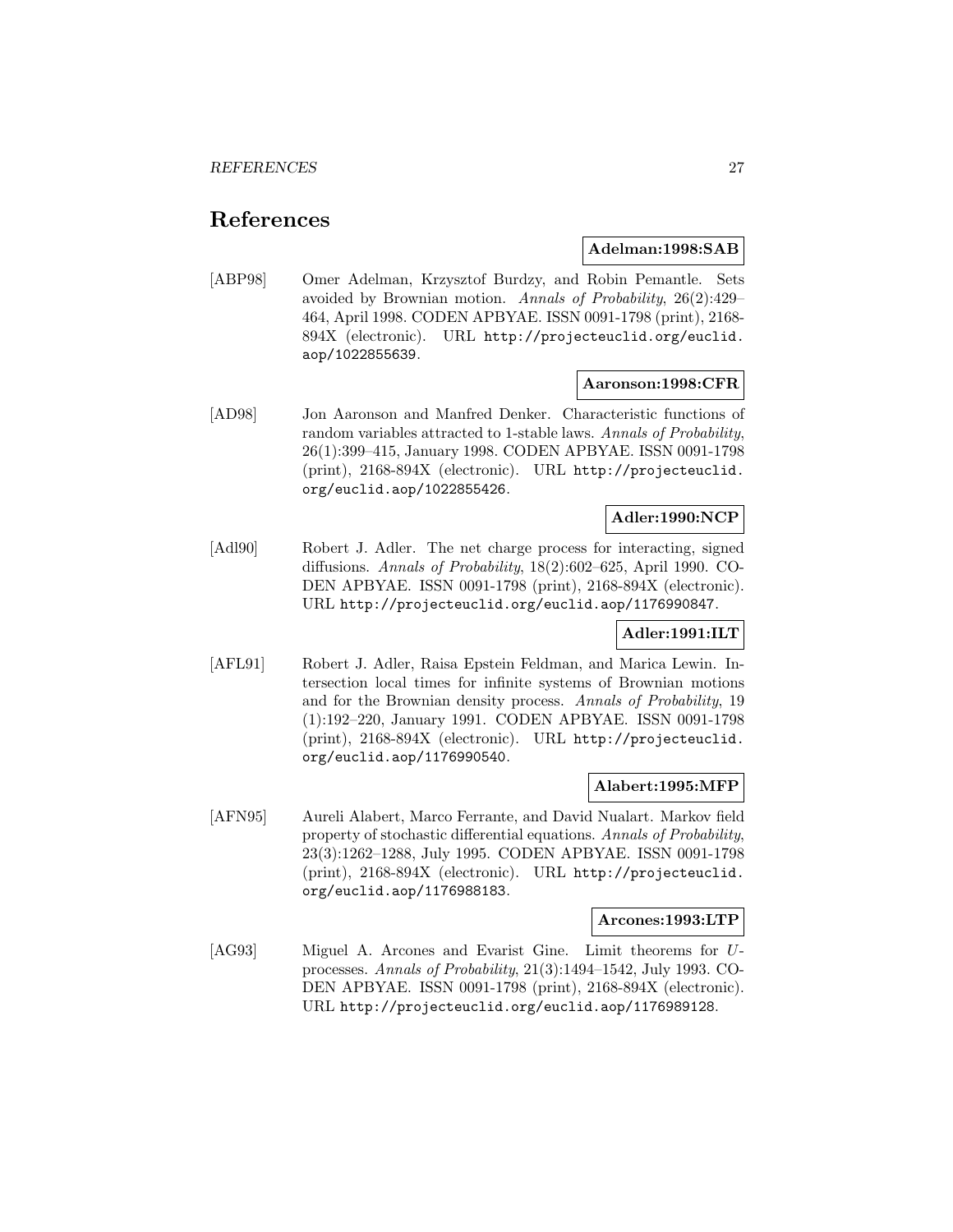### **Arous:1997:SLS**

[AG97] G. Ben Arous and A. Guionnet. Symmetric Langevin spin glass dynamics. Annals of Probability, 25(3):1367–1422, July 1997. CO-DEN APBYAE. ISSN 0091-1798 (print), 2168-894X (electronic). URL http://projecteuclid.org/euclid.aop/1024404517.

### **Arenal-Gutierrez:1996:ZOL**

[AGM96] Eusebio Arenal-Gutiérrez and Carlos Matrán. A zero-one law approach to the central limit theorem for the weighted bootstrap mean. Annals of Probability, 24(1):532–540, January 1996. CO-DEN APBYAE. ISSN 0091-1798 (print), 2168-894X (electronic). URL http://projecteuclid.org/euclid.aop/1042644731.

### **Ahn:1997:SIR**

[Ahn97] Hyungsok Ahn. Semimartingale integral representation. Annals of Probability, 25(2):997–1010, April 1997. CODEN APBYAE. ISSN 0091-1798 (print), 2168-894X (electronic). URL http:// projecteuclid.org/euclid.aop/1024404427.

### **Arnold:1999:RNL**

[AI99] Ludwig Arnold and Peter Imkeller. Rotation numbers for linear stochastic differential equations. Annals of Probability, 27 (1):130–149, January 1999. CODEN APBYAE. ISSN 0091-1798 (print), 2168-894X (electronic). URL http://projecteuclid. org/euclid.aop/1022677256.

### **Aspandiiarov:1996:PTM**

[AIM96] S. Aspandiiarov, R. Iasnogorodski, and M. Menshikov. Passagetime moments for nonnegative stochastic processes and an application to reflected random walks in a quadrant. Annals of Probability, 24(2):932–960, April 1996. CODEN APBYAE. ISSN 0091-1798 (print), 2168-894X (electronic). URL http:// projecteuclid.org/euclid.aop/1039639371.

#### **Alexander:1992:RSP**

[AK92] Kenneth S. Alexander and Steven A. Kalikow. Random stationary processes. Annals of Probability, 20(3):1174–1198, July 1992. CO-DEN APBYAE. ISSN 0091-1798 (print), 2168-894X (electronic). URL http://projecteuclid.org/euclid.aop/1176989685.

### **Accardi:1993:CVF**

[AL93] L. Accardi and Y. G. Lu. A continuous version of De Finetti's theorem. Annals of Probability, 21(3):1478–1493, July 1993. CO-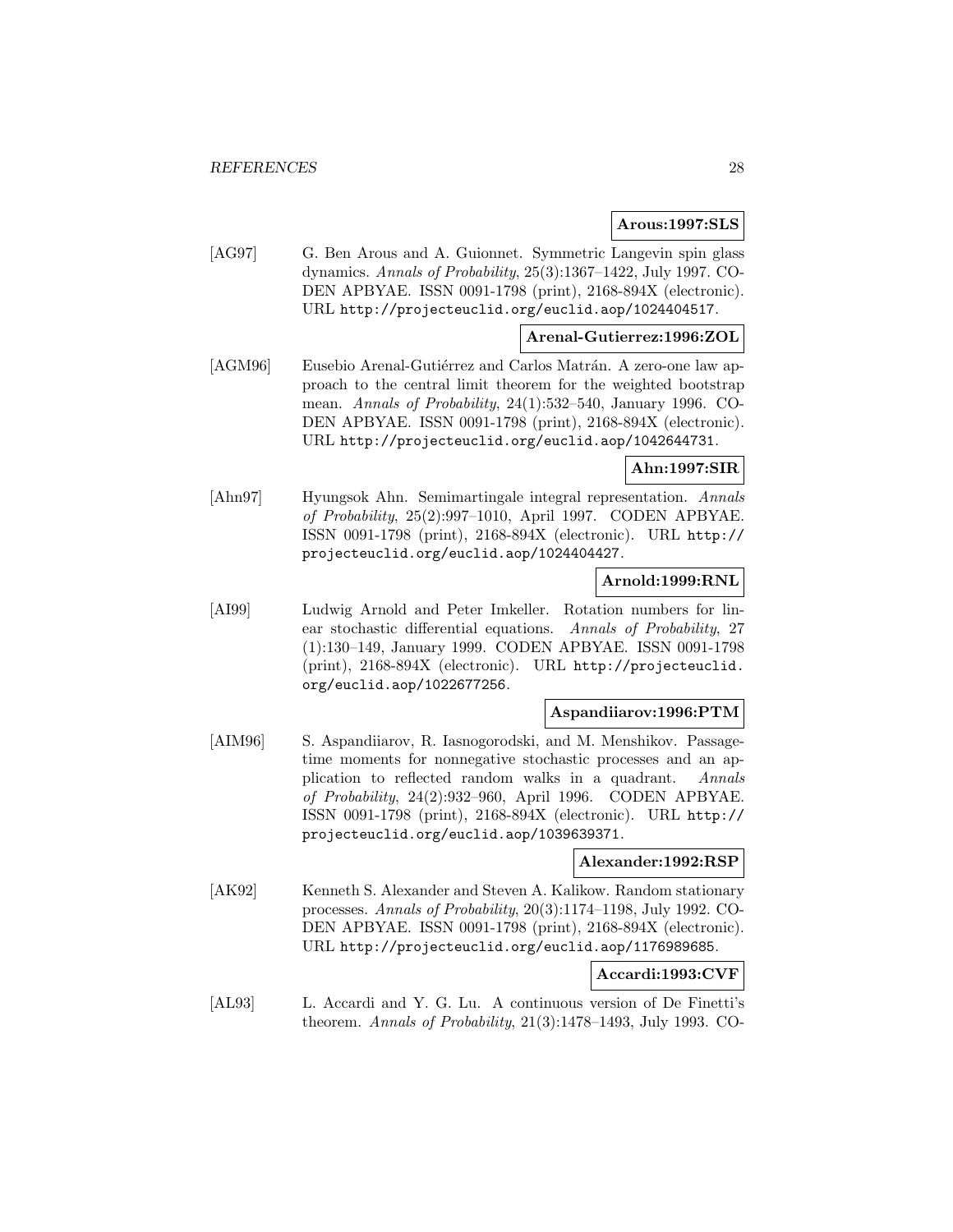DEN APBYAE. ISSN 0091-1798 (print), 2168-894X (electronic). URL http://projecteuclid.org/euclid.aop/1176989127.

### **Aspandiiarov:1995:SNC**

[AL95] Sanjar Aspandiiarov and Jean-François Le Gall. Some new classes of exceptional times of linear Brownian motion. Annals of Probability, 23(4):1605–1626, October 1995. CODEN APBYAE. ISSN 0091-1798 (print), 2168-894X (electronic). URL http:// projecteuclid.org/euclid.aop/1176987795.

### **Albin:1999:ABC**

[AL99] J. M. P. Albin and M. R. Leadbetter. Asymptotic behavior of conditional laws and moments of  $\infty$ -stable random vectors, with application to upcrossing intensities. Annals of Probability, 27 (3):1468–1500, July 1999. CODEN APBYAE. ISSN 0091-1798 (print), 2168-894X (electronic). URL http://projecteuclid. org/euclid.aop/1022677455.

### **Albin:1990:ETS**

[Alb90] J. M. P. Albin. On extremal theory for stationary processes. Annals of Probability, 18(1):92–128, January 1990. CODEN AP-BYAE. ISSN 0091-1798 (print), 2168-894X (electronic). URL http://projecteuclid.org/euclid.aop/1176990940.

### **Albin:1994:ULC**

[Alb94] J. M. P. Albin. On the upper and lower classes for a stationary Gaussian stochastic process. Annals of Probability, 22(1):77–93, January 1994. CODEN APBYAE. ISSN 0091-1798 (print), 2168- 894X (electronic). URL http://projecteuclid.org/euclid. aop/1176988848.

### **Albin:1996:MVG**

[Alb96] J. M. P. Albin. Minima of H-valued Gaussian processes. Annals of Probability, 24(2):788–824, April 1996. CODEN APBYAE. ISSN 0091-1798 (print), 2168-894X (electronic). URL http:// projecteuclid.org/euclid.aop/1039639362.

### **Albin:1998:ETS**

[Alb98] J. M. P. Albin. On extremal theory for self-similar processes. Annals of Probability, 26(2):743–793, April 1998. CODEN AP-BYAE. ISSN 0091-1798 (print), 2168-894X (electronic). URL http://projecteuclid.org/euclid.aop/1022855649.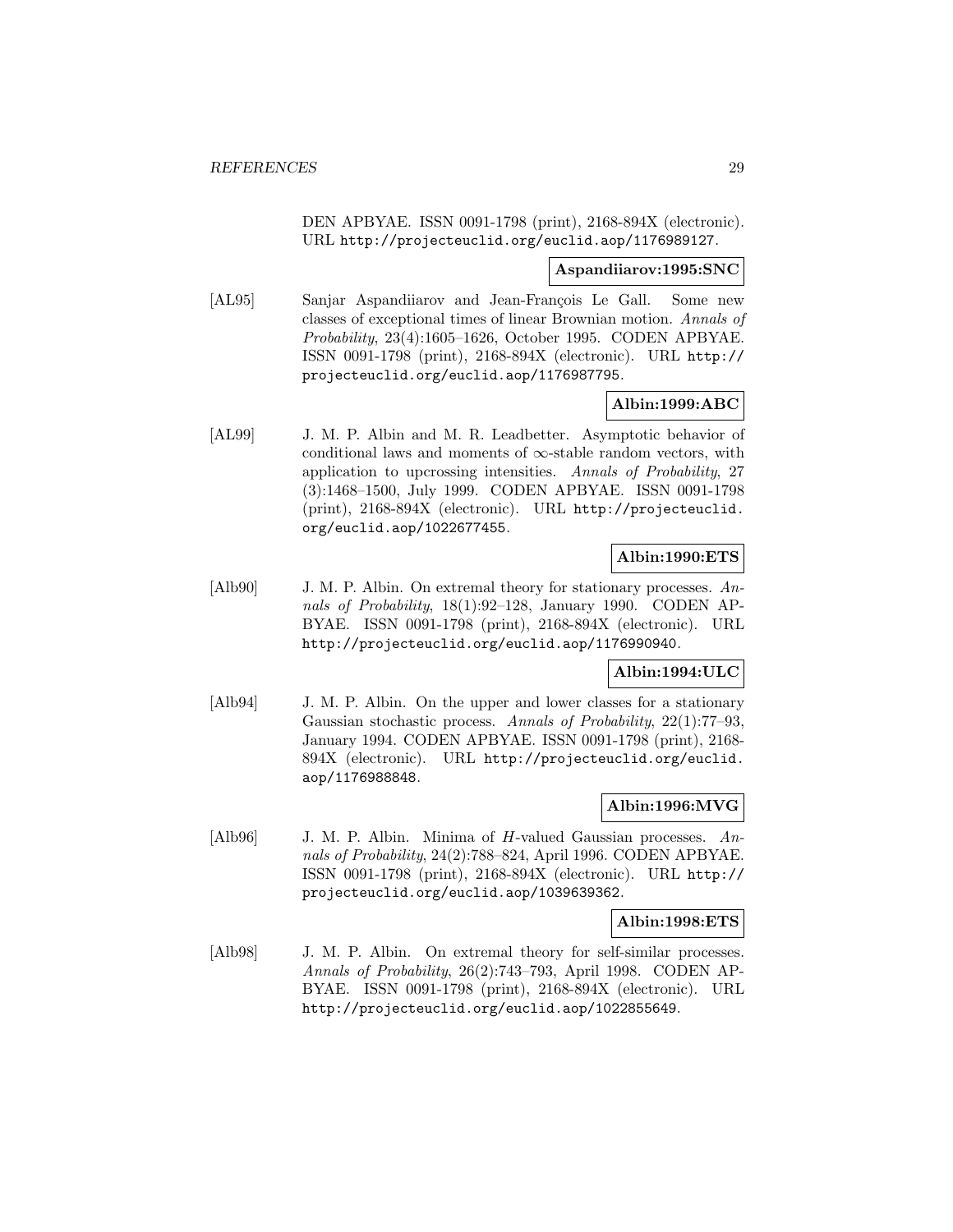### **Aldous:1991:CRT**

[Ald91] David Aldous. The continuum random tree. I. Annals of Probability, 19(1):1–28, January 1991. CODEN APBYAE. ISSN 0091-1798 (print), 2168-894X (electronic). URL http://projecteuclid. org/euclid.aop/1176990534.

### **Aldous:1993:CRT**

[Ald93] David Aldous. The continuum random tree III. Annals of Probability, 21(1):248–289, January 1993. CODEN APBYAE. ISSN 0091-1798 (print), 2168-894X (electronic). URL http:// projecteuclid.org/euclid.aop/1176989404.

### **Aldous:1994:RSS**

[Ald94] David Aldous. Recursive self-similarity for random trees, random triangulations and Brownian excursion. Annals of Probability, 22 (2):527–545, April 1994. CODEN APBYAE. ISSN 0091-1798 (print), 2168-894X (electronic). URL http://projecteuclid. org/euclid.aop/1176988720.

### **Aldous:1997:BEC**

[Ald97] David Aldous. Brownian excursions, critical random graphs and the multiplicative coalescent. Annals of Probability, 25(2):812– 854, April 1997. CODEN APBYAE. ISSN 0091-1798 (print), 2168- 894X (electronic). URL http://projecteuclid.org/euclid. aop/1024404421.

### **Alexander:1990:LBC**

[Ale90] Kenneth S. Alexander. Lower bounds on the connectivity function in all directions for Bernoulli percolation in two and three dimensions. Annals of Probability, 18(4):1547–1562, October 1990. CO-DEN APBYAE. ISSN 0091-1798 (print), 2168-894X (electronic). URL http://projecteuclid.org/euclid.aop/1176990631.

#### **Alexander:1995:PMS**

[Ale95] Kenneth S. Alexander. Percolation and minimal spanning forests in infinite graphs. Annals of Probability, 23(1):87–104, January 1995. CODEN APBYAE. ISSN 0091-1798 (print), 2168- 894X (electronic). URL http://projecteuclid.org/euclid. aop/1176988378.

### **Alexander:1996:BLL**

[Ale96] Kenneth S. Alexander. Boundedness of level lines for twodimensional random fields. Annals of Probability, 24(4):1653–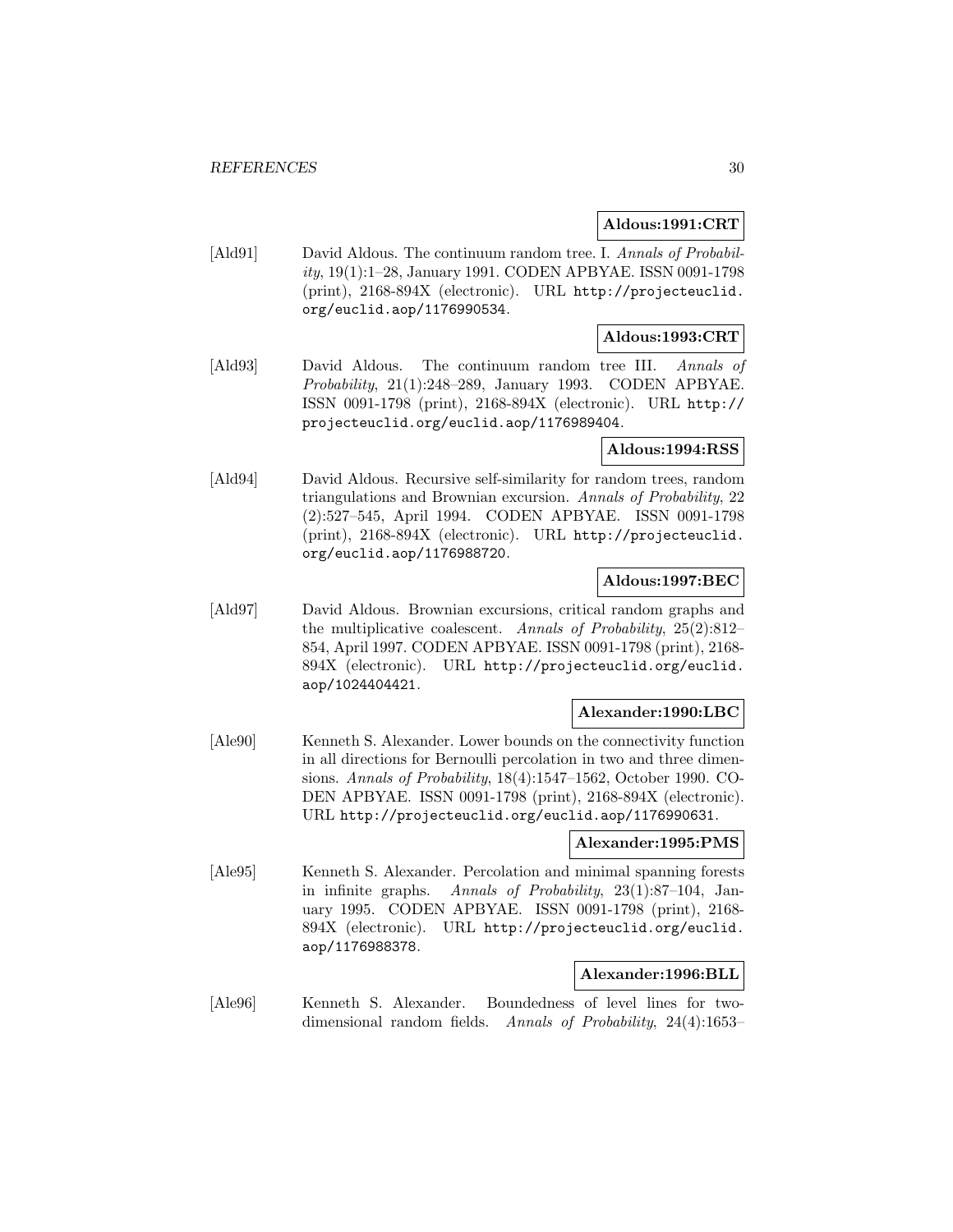1674, October 1996. CODEN APBYAE. ISSN 0091-1798 (print), 2168-894X (electronic). URL http://projecteuclid. org/euclid.aop/1041903201.

### **Alexander:1997:ASF**

[Ale97] Kenneth S. Alexander. Approximation of subadditive functions and convergence rates in limiting-shape results. Annals of Probability, 25(1):30–55, January 1997. CODEN APBYAE. ISSN 0091-1798 (print), 2168-894X (electronic). URL http:// projecteuclid.org/euclid.aop/1024404277.

### **Algoet:1992:USP**

[Alg92] Paul Algoet. Universal schemes for prediction, gambling and portfolio selection. Annals of Probability, 20(2):901–941, April 1992. CODEN APBYAE. ISSN 0091-1798 (print), 2168- 894X (electronic). URL http://projecteuclid.org/euclid. aop/1176989811. See correction [Alg95].

### **Algoet:1995:CUP**

[Alg95] Paul H. Algoet. Correction: Universal prediction schemes. Annals of Probability, 23(1):474–478, January 1995. CODEN APBYAE. ISSN 0091-1798 (print), 2168-894X (electronic). URL http:// projecteuclid.org/euclid.aop/1176988396. See [Alg92].

### **Ancona:1999:CEC**

[ALP99] Alano Ancona, Russell Lyons, and Yuval Peres. Crossing estimates and convergence of Dirichlet functions along random walk and diffusion paths. Annals of Probability, 27(2):970–989, April 1999. CODEN APBYAE. ISSN 0091-1798 (print), 2168- 894X (electronic). URL http://projecteuclid.org/euclid. aop/1022677392.

### **Alsmeyer:1992:GRM**

[Als92] Gerold Alsmeyer. On generalized renewal measures and certain first passage times. Annals of Probability, 20(3):1229–1247, July 1992. CODEN APBYAE. ISSN 0091-1798 (print), 2168- 894X (electronic). URL http://projecteuclid.org/euclid. aop/1176989690.

### **Adler:1990:CLT**

[AMZ90] Robert J. Adler, Michael B. Marcus, and Joel Zinn. Central Limit Theorems for the local times of certain Markov processes and the squares of Gaussian processes. Annals of Probability, 18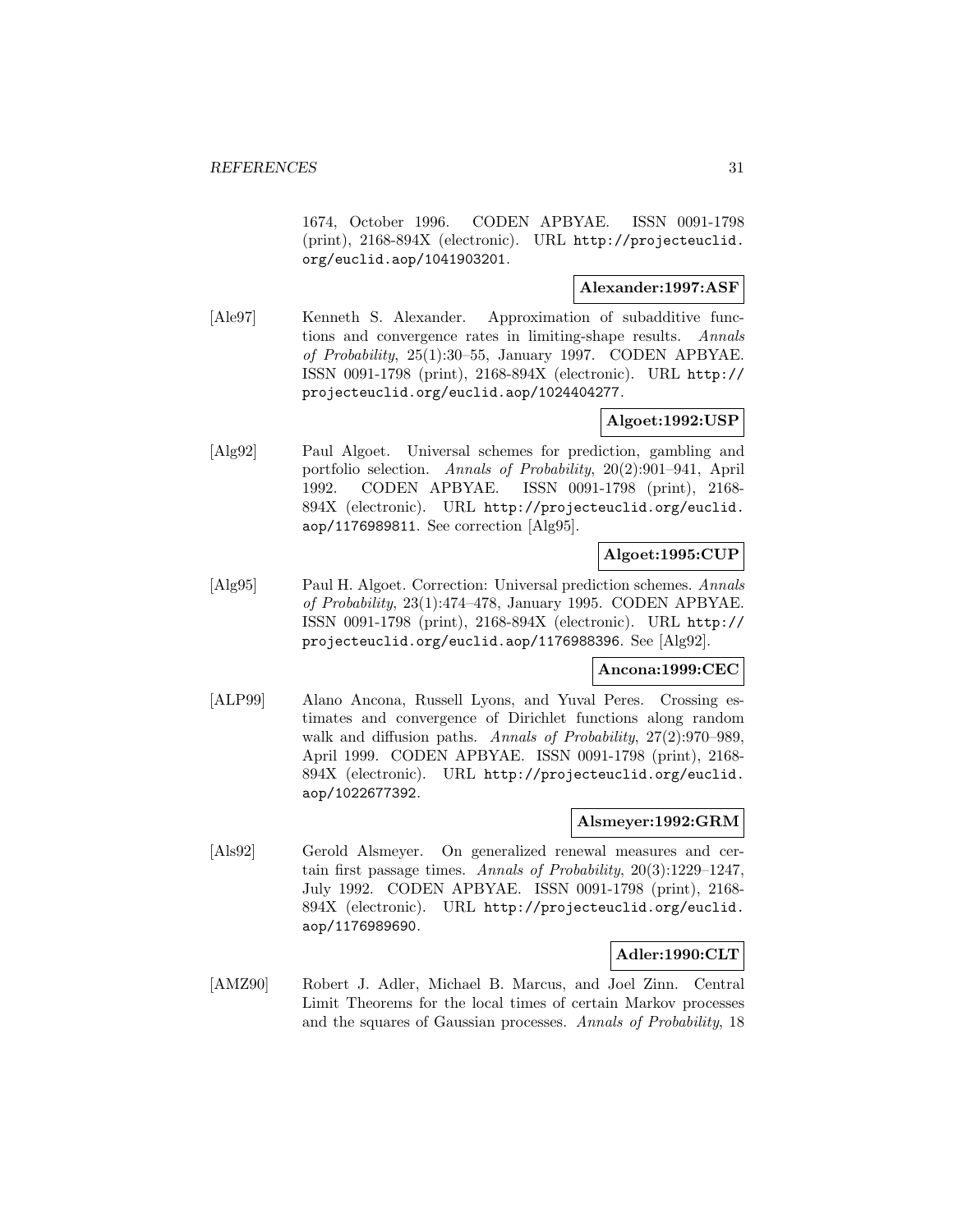(3):1126–1140, July 1990. CODEN APBYAE. ISSN 0091-1798 (print), 2168-894X (electronic). URL http://projecteuclid. org/euclid.aop/1176990738.

### **Adams:1998:DEE**

[AN98] Terrence M. Adams and Andrew B. Nobel. On density estimation from ergodic processes. Annals of Probability, 26(2):794–804, April 1998. CODEN APBYAE. ISSN 0091-1798 (print), 2168- 894X (electronic). URL http://projecteuclid.org/euclid. aop/1022855650.

### **Andjel:1993:CET**

[And93] Enrique D. Andjel. Characteristic exponents for two-dimensional bootstrap percolation. Annals of Probability, 21(2):926–935, April 1993. CODEN APBYAE. ISSN 0091-1798 (print), 2168- 894X (electronic). URL http://projecteuclid.org/euclid. aop/1176989275.

### **Anonymous:1990:MBPa**

[Ano90a] Anonymous. Miscellaneous back pages, Ann. Probab., Volume 18, Number 1 (1990). Annals of Probability, 18(1):??, January 1990. CODEN APBYAE. ISSN 0091-1798 (print), 2168- 894X (electronic). URL http://projecteuclid.org/euclid. aop/1176990959.

#### **Anonymous:1990:MBPb**

[Ano90b] Anonymous. Miscellaneous back pages, Ann. Probab., Volume 18, Number 2 (1990). Annals of Probability, 18(2):??, April 1990. CO-DEN APBYAE. ISSN 0091-1798 (print), 2168-894X (electronic). URL http://projecteuclid.org/euclid.aop/1176990867.

### **Anonymous:1990:MBPc**

[Ano90c] Anonymous. Miscellaneous back pages, Ann. Probab., Volume 18, Number 3 (1990). Annals of Probability, 18(3):??, July 1990. CO-DEN APBYAE. ISSN 0091-1798 (print), 2168-894X (electronic). URL http://projecteuclid.org/euclid.aop/1176990753.

### **Anonymous:1990:MBPd**

[Ano90d] Anonymous. Miscellaneous back pages, Ann. Probab., Volume 18, Number 4 (1990). Annals of Probability, 18(4):??, October 1990. CODEN APBYAE. ISSN 0091-1798 (print), 2168- 894X (electronic). URL http://projecteuclid.org/euclid. aop/1176990653.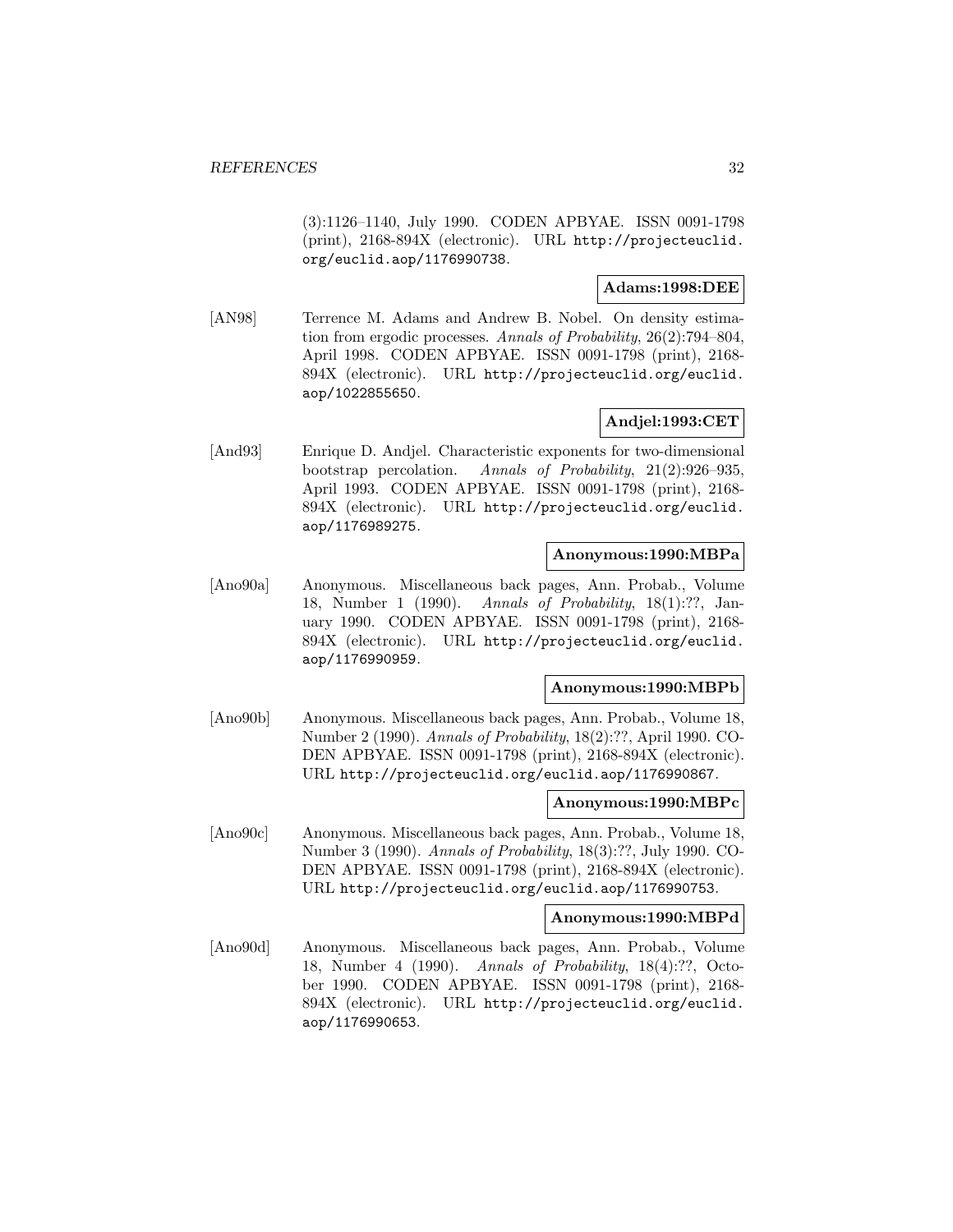#### **Anonymous:1990:MFPa**

[Ano90e] Anonymous. Miscellaneous front pages, Ann. Probab., Volume 18, Number 1 (1990). Annals of Probability, 18(1):??, January 1990. CODEN APBYAE. ISSN 0091-1798 (print), 2168- 894X (electronic). URL http://projecteuclid.org/euclid. aop/1176990935.

### **Anonymous:1990:MFPb**

[Ano90f] Anonymous. Miscellaneous front pages, Ann. Probab., Volume 18, Number 2 (1990). Annals of Probability, 18(2):??, April 1990. CO-DEN APBYAE. ISSN 0091-1798 (print), 2168-894X (electronic). URL http://projecteuclid.org/euclid.aop/1176990839.

#### **Anonymous:1990:MFPc**

[Ano90g] Anonymous. Miscellaneous front pages, Ann. Probab., Volume 18, Number 3 (1990). Annals of Probability, 18(3):??, July 1990. CO-DEN APBYAE. ISSN 0091-1798 (print), 2168-894X (electronic). URL http://projecteuclid.org/euclid.aop/1176990728.

### **Anonymous:1990:MFPd**

[Ano90h] Anonymous. Miscellaneous front pages, Ann. Probab., Volume 18, Number 4 (1990). Annals of Probability, 18(4):??, October 1990. CODEN APBYAE. ISSN 0091-1798 (print), 2168- 894X (electronic). URL http://projecteuclid.org/euclid. aop/1176990625.

### **Anonymous:1990:VI**

[Ano90i] Anonymous. Volume information. Annals of Probability, 18(4):??, October 1990. CODEN APBYAE. ISSN 0091-1798 (print), 2168- 894X (electronic). URL http://projecteuclid.org/euclid. aop/1176990624.

### **Anonymous:1991:MBPa**

[Ano91a] Anonymous. Miscellaneous back pages, Ann. Probab., Volume 19, Number 1 (1991). Annals of Probability, 19(1):??, January 1991. CODEN APBYAE. ISSN 0091-1798 (print), 2168- 894X (electronic). URL http://projecteuclid.org/euclid. aop/1176990556.

### **Anonymous:1991:MBPb**

[Ano91b] Anonymous. Miscellaneous back pages, Ann. Probab., Volume 19, Number 2 (1991). Annals of Probability, 19(2):??, April 1991. CO-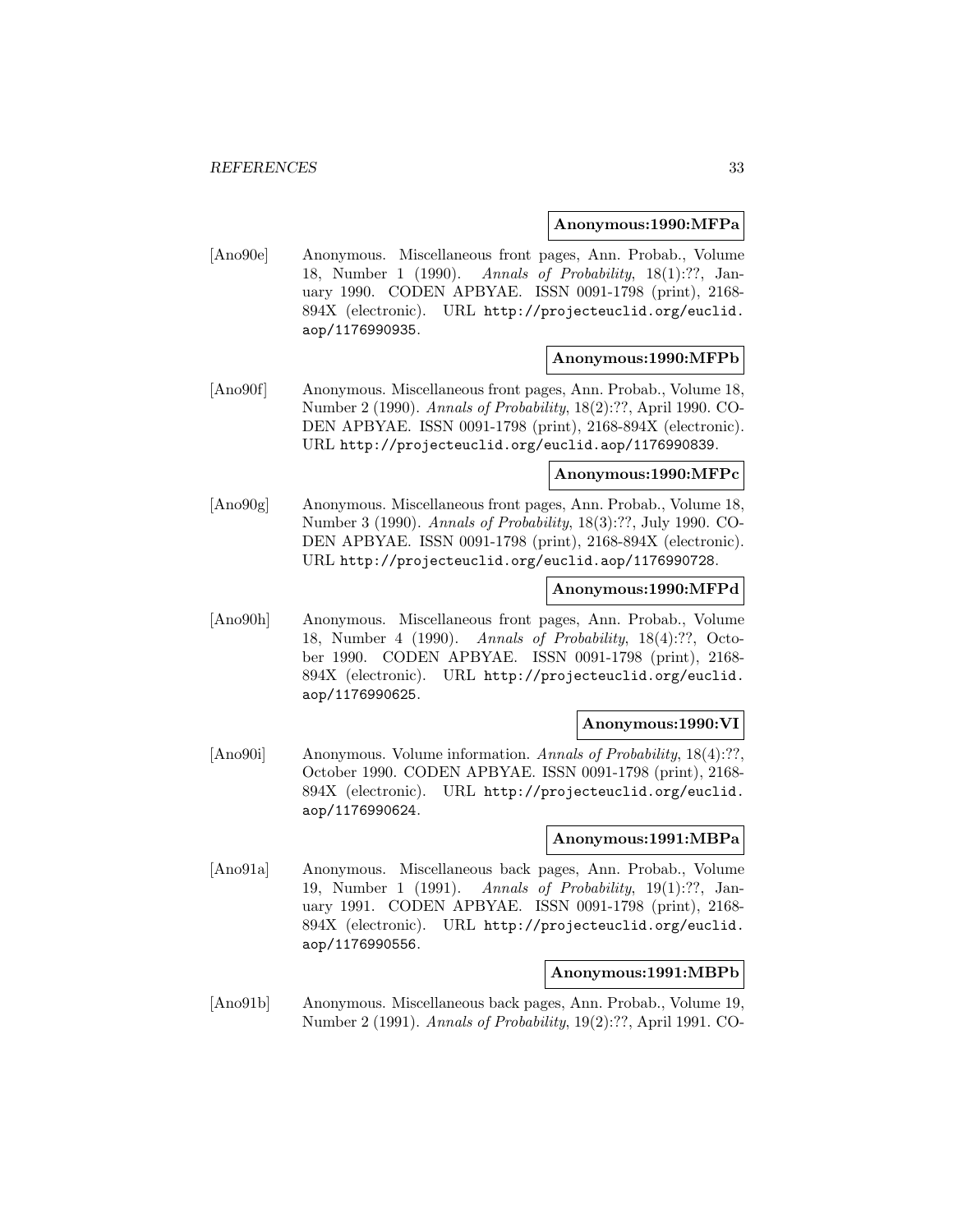DEN APBYAE. ISSN 0091-1798 (print), 2168-894X (electronic). URL http://projecteuclid.org/euclid.aop/1176990458.

#### **Anonymous:1991:MBPc**

[Ano91c] Anonymous. Miscellaneous back pages, Ann. Probab., Volume 19, Number 3 (1991). Annals of Probability, 19(3):??, July 1991. CO-DEN APBYAE. ISSN 0091-1798 (print), 2168-894X (electronic). URL http://projecteuclid.org/euclid.aop/1176990352.

### **Anonymous:1991:MBPd**

[Ano91d] Anonymous. Miscellaneous back pages, Ann. Probab., Volume 19, Number 4 (1991). Annals of Probability, 19(4):??, October 1991. CODEN APBYAE. ISSN 0091-1798 (print), 2168- 894X (electronic). URL http://projecteuclid.org/euclid. aop/1176990239.

### **Anonymous:1991:MFPa**

[Ano91e] Anonymous. Miscellaneous front pages, Ann. Probab., Volume 19, Number 1 (1991). Annals of Probability, 19(1):??, January 1991. CODEN APBYAE. ISSN 0091-1798 (print), 2168- 894X (electronic). URL http://projecteuclid.org/euclid. aop/1176990533.

### **Anonymous:1991:MFPb**

[Ano91f] Anonymous. Miscellaneous front pages, Ann. Probab., Volume 19, Number 2 (1991). Annals of Probability, 19(2):??, April 1991. CO-DEN APBYAE. ISSN 0091-1798 (print), 2168-894X (electronic). URL http://projecteuclid.org/euclid.aop/1176990434.

### **Anonymous:1991:MFPc**

[Ano91g] Anonymous. Miscellaneous front pages, Ann. Probab., Volume 19, Number 3 (1991). Annals of Probability, 19(3):??, July 1991. CO-DEN APBYAE. ISSN 0091-1798 (print), 2168-894X (electronic). URL http://projecteuclid.org/euclid.aop/1176990327.

#### **Anonymous:1991:MFPd**

[Ano91h] Anonymous. Miscellaneous front pages, Ann. Probab., Volume 19, Number 4 (1991). Annals of Probability, 19(4):??, October 1991. CODEN APBYAE. ISSN 0091-1798 (print), 2168- 894X (electronic). URL http://projecteuclid.org/euclid. aop/1176990217.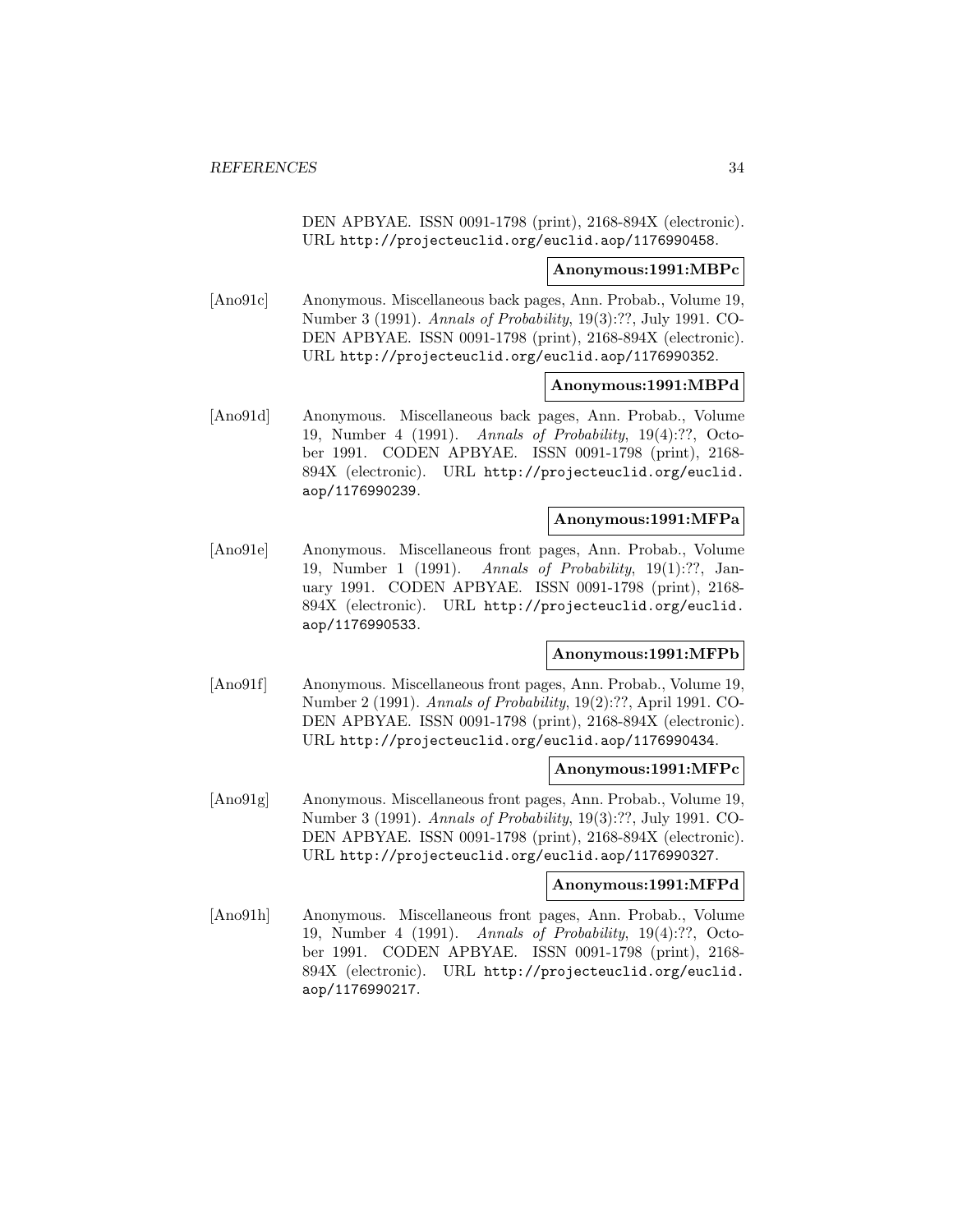### **Anonymous:1991:VI**

[Ano91i] Anonymous. Volume information. Annals of Probability, 19(4):??, October 1991. CODEN APBYAE. ISSN 0091-1798 (print), 2168- 894X (electronic). URL http://projecteuclid.org/euclid. aop/1176990216.

### **Anonymous:1992:MBPa**

[Ano92a] Anonymous. Miscellaneous back pages, Ann. Probab., Volume 20, Number 1 (1992). Annals of Probability, 20(1):??, January 1992. CODEN APBYAE. ISSN 0091-1798 (print), 2168- 894X (electronic). URL http://projecteuclid.org/euclid. aop/1176989942.

#### **Anonymous:1992:MBPb**

[Ano92b] Anonymous. Miscellaneous back pages, Ann. Probab., Volume 20, Number 2 (1992). Annals of Probability, 20(2):??, April 1992. CO-DEN APBYAE. ISSN 0091-1798 (print), 2168-894X (electronic). URL http://projecteuclid.org/euclid.aop/1176989823.

### **Anonymous:1992:MBPc**

[Ano92c] Anonymous. Miscellaneous back pages, Ann. Probab., Volume 20, Number 3 (1992). Annals of Probability, 20(3):??, July 1992. CO-DEN APBYAE. ISSN 0091-1798 (print), 2168-894X (electronic). URL http://projecteuclid.org/euclid.aop/1176989710.

#### **Anonymous:1992:MBPd**

[Ano92d] Anonymous. Miscellaneous back pages, Ann. Probab., Volume 20, Number 4 (1992). Annals of Probability, 20(4):??, October 1992. CODEN APBYAE. ISSN 0091-1798 (print), 2168- 894X (electronic). URL http://projecteuclid.org/euclid. aop/1176989545.

### **Anonymous:1992:MFPa**

[Ano92e] Anonymous. Miscellaneous front pages, Ann. Probab., Volume 20, Number 1 (1992). Annals of Probability, 20(1):??, January 1992. CODEN APBYAE. ISSN 0091-1798 (print), 2168- 894X (electronic). URL http://projecteuclid.org/euclid. aop/1176989915.

### **Anonymous:1992:MFPb**

[Ano92f] Anonymous. Miscellaneous front pages, Ann. Probab., Volume 20, Number 2 (1992). Annals of Probability, 20(2):??, April 1992. CO-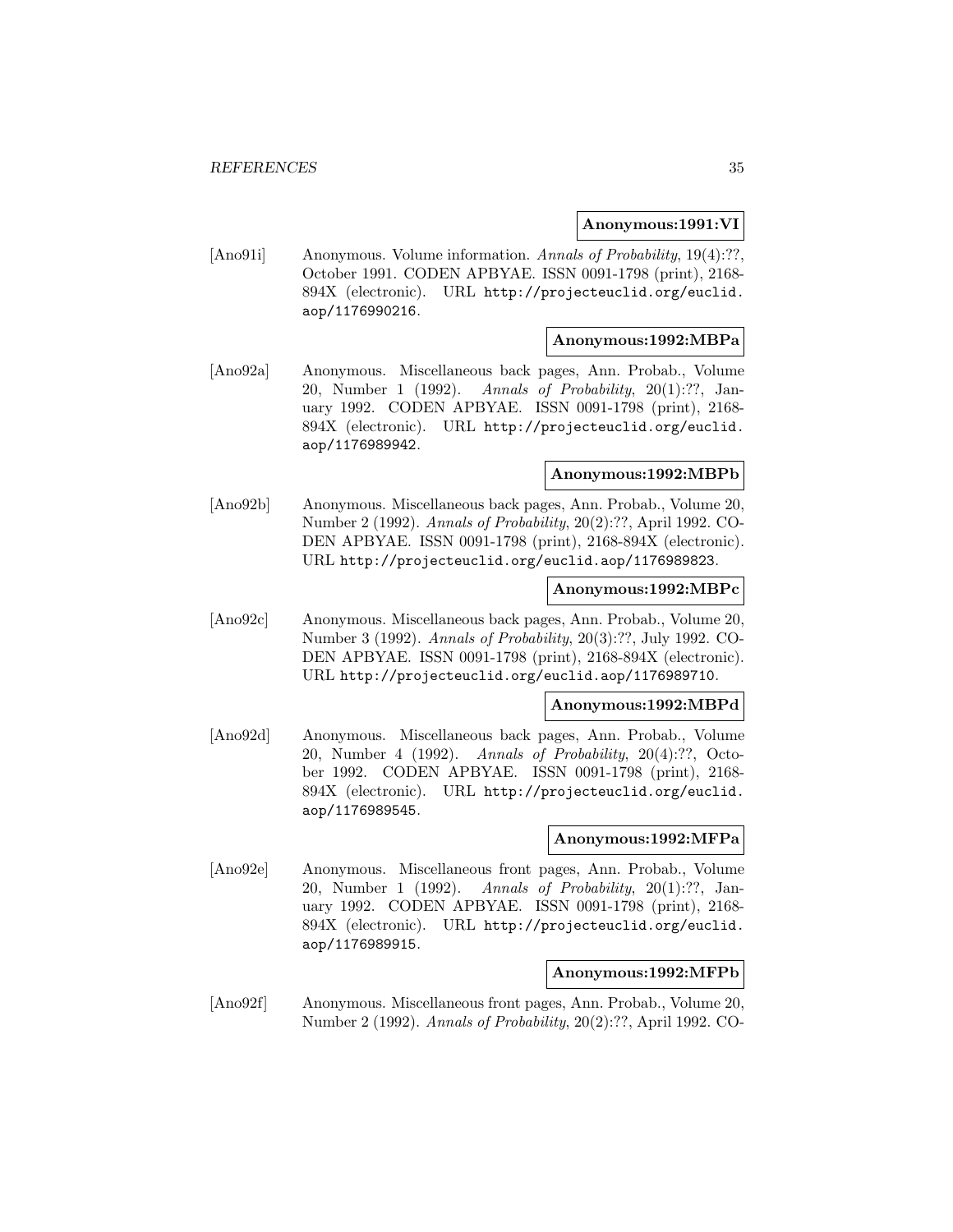DEN APBYAE. ISSN 0091-1798 (print), 2168-894X (electronic). URL http://projecteuclid.org/euclid.aop/1176989789.

#### **Anonymous:1992:MFPc**

[Ano92g] Anonymous. Miscellaneous front pages, Ann. Probab., Volume 20, Number 3 (1992). Annals of Probability, 20(3):??, July 1992. CO-DEN APBYAE. ISSN 0091-1798 (print), 2168-894X (electronic). URL http://projecteuclid.org/euclid.aop/1176989681.

### **Anonymous:1992:MFPd**

[Ano92h] Anonymous. Miscellaneous front pages, Ann. Probab., Volume 20, Number 4 (1992). Annals of Probability, 20(4):??, October 1992. CODEN APBYAE. ISSN 0091-1798 (print), 2168- 894X (electronic). URL http://projecteuclid.org/euclid. aop/1176989523.

### **Anonymous:1992:VI**

[Ano92i] Anonymous. Volume information. Annals of Probability, 20(4):??, October 1992. CODEN APBYAE. ISSN 0091-1798 (print), 2168- 894X (electronic). URL http://projecteuclid.org/euclid. aop/1176989522.

### **Anonymous:1993:MBPa**

[Ano93a] Anonymous. Miscellaneous back pages, Ann. Probab., Volume 21, Number 1 (1993). Annals of Probability, 21(1):??, January 1993. CODEN APBYAE. ISSN 0091-1798 (print), 2168- 894X (electronic). URL http://projecteuclid.org/euclid. aop/1176989418.

### **Anonymous:1993:MBPb**

[Ano93b] Anonymous. Miscellaneous back pages, Ann. Probab., Volume 21, Number 2 (1993). Annals of Probability, 21(2):??, April 1993. CO-DEN APBYAE. ISSN 0091-1798 (print), 2168-894X (electronic). URL http://projecteuclid.org/euclid.aop/1176989288.

#### **Anonymous:1993:MBPc**

[Ano93c] Anonymous. Miscellaneous back pages, Ann. Probab., Volume 21, Number 3 (1993). Annals of Probability, 21(3):??, July 1993. CO-DEN APBYAE. ISSN 0091-1798 (print), 2168-894X (electronic). URL http://projecteuclid.org/euclid.aop/1176989140.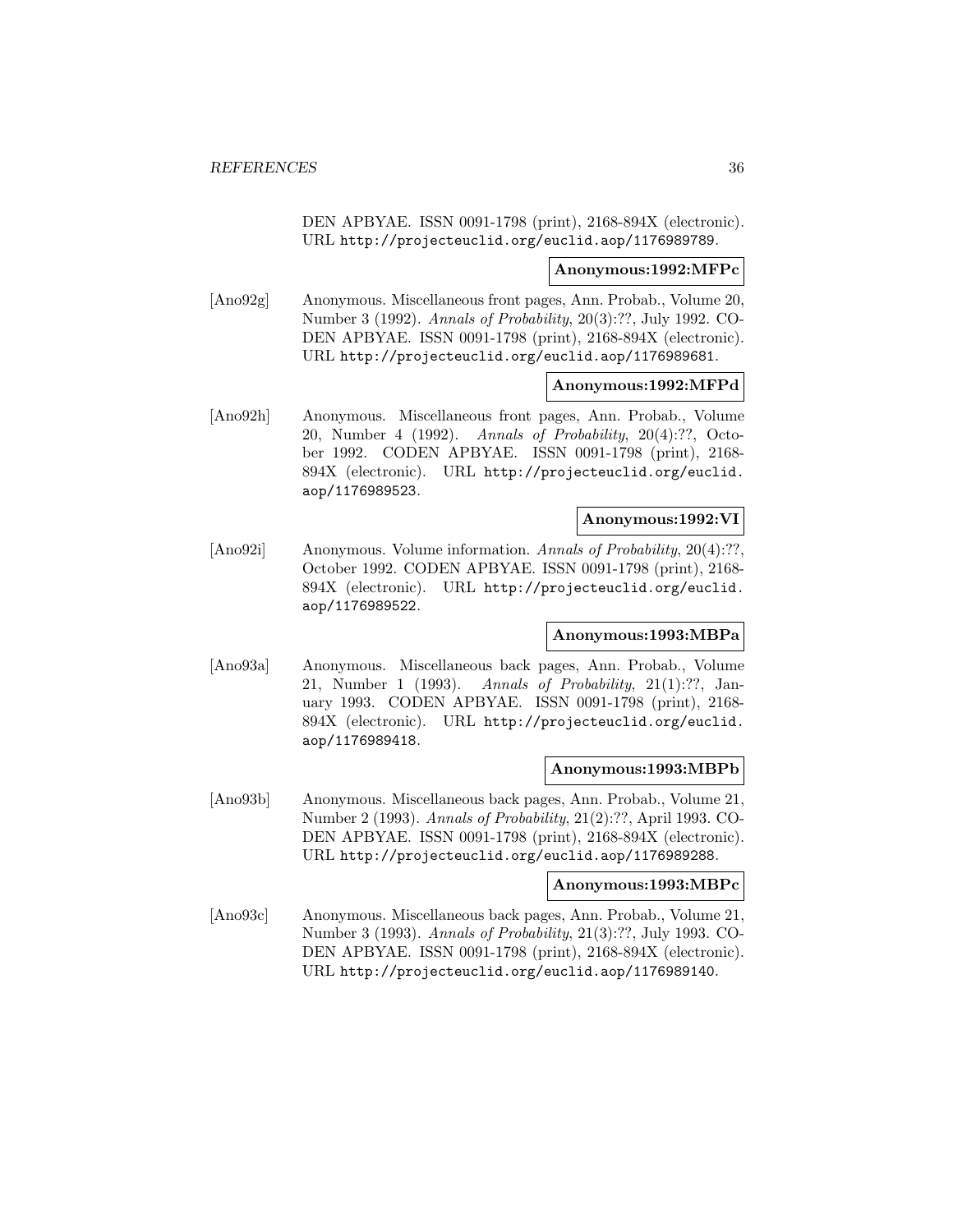#### **Anonymous:1993:MBPd**

[Ano93d] Anonymous. Miscellaneous back pages, Ann. Probab., Volume 21, Number 4 (1993). Annals of Probability, 21(4):??, October 1993. CODEN APBYAE. ISSN 0091-1798 (print), 2168- 894X (electronic). URL http://projecteuclid.org/euclid. aop/1176989021.

### **Anonymous:1993:MFPa**

[Ano93e] Anonymous. Miscellaneous front pages, Ann. Probab., Volume 21, Number 1 (1993). Annals of Probability, 21(1):??, January 1993. CODEN APBYAE. ISSN 0091-1798 (print), 2168- 894X (electronic). URL http://projecteuclid.org/euclid. aop/1176989389.

### **Anonymous:1993:MFPb**

[Ano93f] Anonymous. Miscellaneous front pages, Ann. Probab., Volume 21, Number 2 (1993). Annals of Probability, 21(2):??, April 1993. CO-DEN APBYAE. ISSN 0091-1798 (print), 2168-894X (electronic). URL http://projecteuclid.org/euclid.aop/1176989255.

#### **Anonymous:1993:MFPc**

[Ano93g] Anonymous. Miscellaneous front pages, Ann. Probab., Volume 21, Number 3 (1993). Annals of Probability, 21(3):??, July 1993. CO-DEN APBYAE. ISSN 0091-1798 (print), 2168-894X (electronic). URL http://projecteuclid.org/euclid.aop/1176989115.

### **Anonymous:1993:MFPd**

[Ano93h] Anonymous. Miscellaneous front pages, Ann. Probab., Volume 21, Number 4 (1993). Annals of Probability, 21(4):??, October 1993. CODEN APBYAE. ISSN 0091-1798 (print), 2168- 894X (electronic). URL http://projecteuclid.org/euclid. aop/1176988998.

#### **Anonymous:1993:PFSa**

[Ano93i] Anonymous. [photograph]: Frank Spitzer. Annals of Probability, 21(2):591, April 1993. CODEN APBYAE. ISSN 0091-1798 (print), 2168-894X (electronic). URL http://projecteuclid. org/euclid.aop/1176989256.

### **Anonymous:1993:PFSb**

[Ano93j] Anonymous. Publications of Frank Spitzer. Annals of Probability, 21(2):622–623, April 1993. CODEN APBYAE. ISSN 0091-1798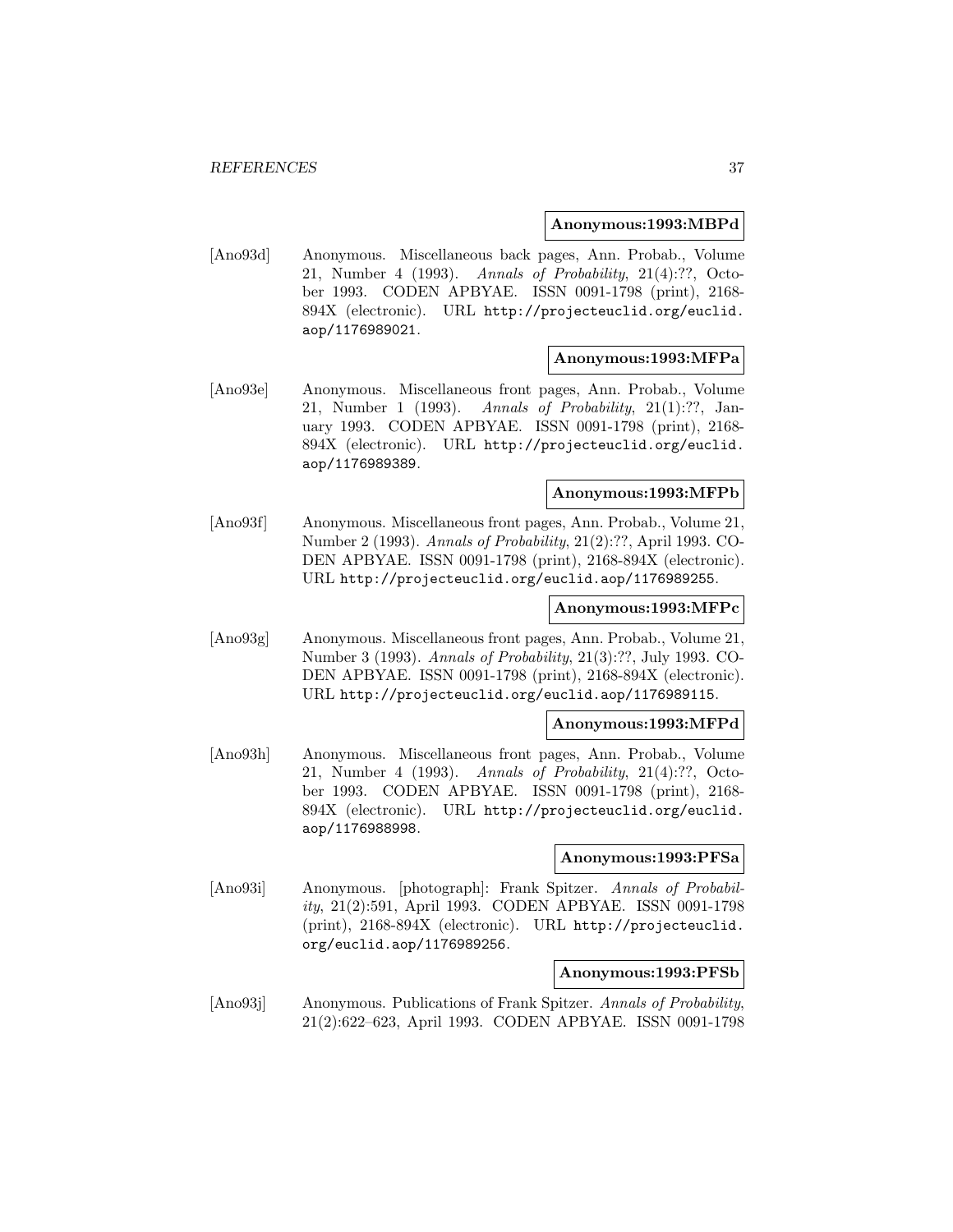(print), 2168-894X (electronic). URL http://projecteuclid. org/euclid.aop/1176989259.

#### **Anonymous:1993:SFS**

[Ano93k] Anonymous. Students of Frank Spitzer. Annals of Probability, 21(2):624, April 1993. CODEN APBYAE. ISSN 0091-1798 (print), 2168-894X (electronic). URL http://projecteuclid. org/euclid.aop/1176989260.

### **Anonymous:1993:VI**

[Ano931] Anonymous. Volume information. Annals of Probability, 21(4):??, October 1993. CODEN APBYAE. ISSN 0091-1798 (print), 2168- 894X (electronic). URL http://projecteuclid.org/euclid. aop/1176988997.

### **Anonymous:1994:MBPa**

[Ano94a] Anonymous. Miscellaneous back pages, Ann. Probab., Volume 22, Number 1 (1994). Annals of Probability, 22(1):??, January 1994. CODEN APBYAE. ISSN 0091-1798 (print), 2168- 894X (electronic). URL http://projecteuclid.org/euclid. aop/1176988872.

### **Anonymous:1994:MBPb**

[Ano94b] Anonymous. Miscellaneous back pages, Ann. Probab., Volume 22, Number 2 (1994). Annals of Probability, 22(2):??, April 1994. CO-DEN APBYAE. ISSN 0091-1798 (print), 2168-894X (electronic). URL http://projecteuclid.org/euclid.aop/1176988745.

#### **Anonymous:1994:MBPc**

[Ano94c] Anonymous. Miscellaneous back pages, Ann. Probab., Volume 22, Number 3 (1994). Annals of Probability, 22(3):??, July 1994. CO-DEN APBYAE. ISSN 0091-1798 (print), 2168-894X (electronic). URL http://projecteuclid.org/euclid.aop/1176988619.

### **Anonymous:1994:MBPd**

[Ano94d] Anonymous. Miscellaneous back pages, Ann. Probab., Volume 22, Number 4 (1994). Annals of Probability, 22(4):??, October 1994. CODEN APBYAE. ISSN 0091-1798 (print), 2168- 894X (electronic). URL http://projecteuclid.org/euclid. aop/1176988504.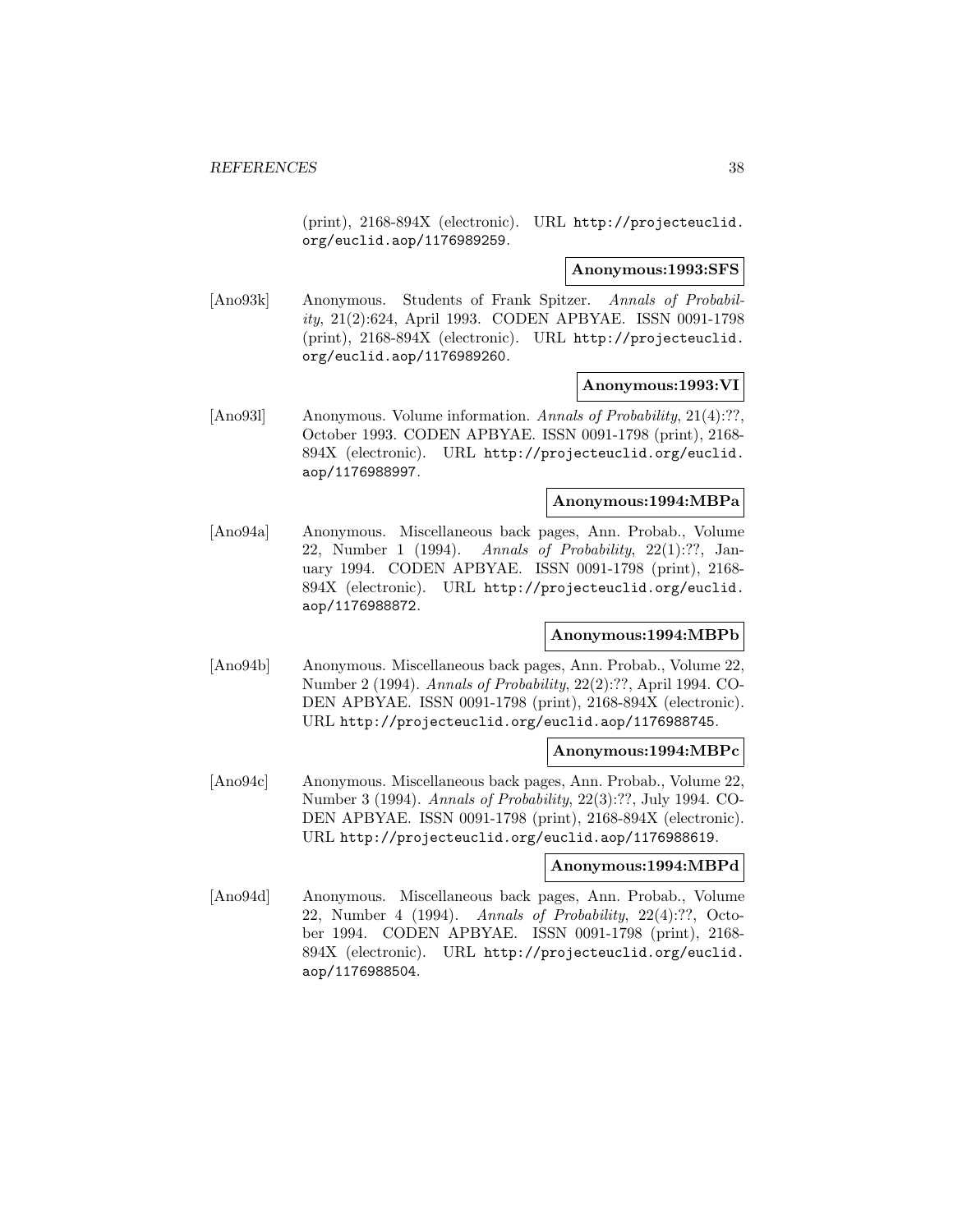#### **Anonymous:1994:MFPa**

[Ano94e] Anonymous. Miscellaneous front pages, Ann. Probab., Volume 22, Number 1 (1994). Annals of Probability, 22(1):??, January 1994. CODEN APBYAE. ISSN 0091-1798 (print), 2168- 894X (electronic). URL http://projecteuclid.org/euclid. aop/1176988844.

### **Anonymous:1994:MFPb**

[Ano94f] Anonymous. Miscellaneous front pages, Ann. Probab., Volume 22, Number 2 (1994). Annals of Probability, 22(2):??, April 1994. CO-DEN APBYAE. ISSN 0091-1798 (print), 2168-894X (electronic). URL http://projecteuclid.org/euclid.aop/1176988719.

#### **Anonymous:1994:MFPc**

[Ano94g] Anonymous. Miscellaneous front pages, Ann. Probab., Volume 22, Number 3 (1994). Annals of Probability, 22(3):??, July 1994. CO-DEN APBYAE. ISSN 0091-1798 (print), 2168-894X (electronic). URL http://projecteuclid.org/euclid.aop/1176988596.

### **Anonymous:1994:MFPd**

[Ano94h] Anonymous. Miscellaneous front pages, Ann. Probab., Volume 22, Number 4 (1994). Annals of Probability, 22(4):??, October 1994. CODEN APBYAE. ISSN 0091-1798 (print), 2168- 894X (electronic). URL http://projecteuclid.org/euclid. aop/1176988476.

### **Anonymous:1994:VI**

[Ano94i] Anonymous. Volume information. Annals of Probability, 22(4):??, October 1994. CODEN APBYAE. ISSN 0091-1798 (print), 2168- 894X (electronic). URL http://projecteuclid.org/euclid. aop/1176988475.

### **Anonymous:1995:MBPa**

[Ano95a] Anonymous. Miscellaneous back pages, Ann. Probab., Volume 23, Number 1 (1995). Annals of Probability, 23(1):??, January 1995. CODEN APBYAE. ISSN 0091-1798 (print), 2168- 894X (electronic). URL http://projecteuclid.org/euclid. aop/1176988397.

### **Anonymous:1995:MBPb**

[Ano95b] Anonymous. Miscellaneous back pages, Ann. Probab., Volume 23, Number 2 (1995). Annals of Probability, 23(2):??, April 1995. CO-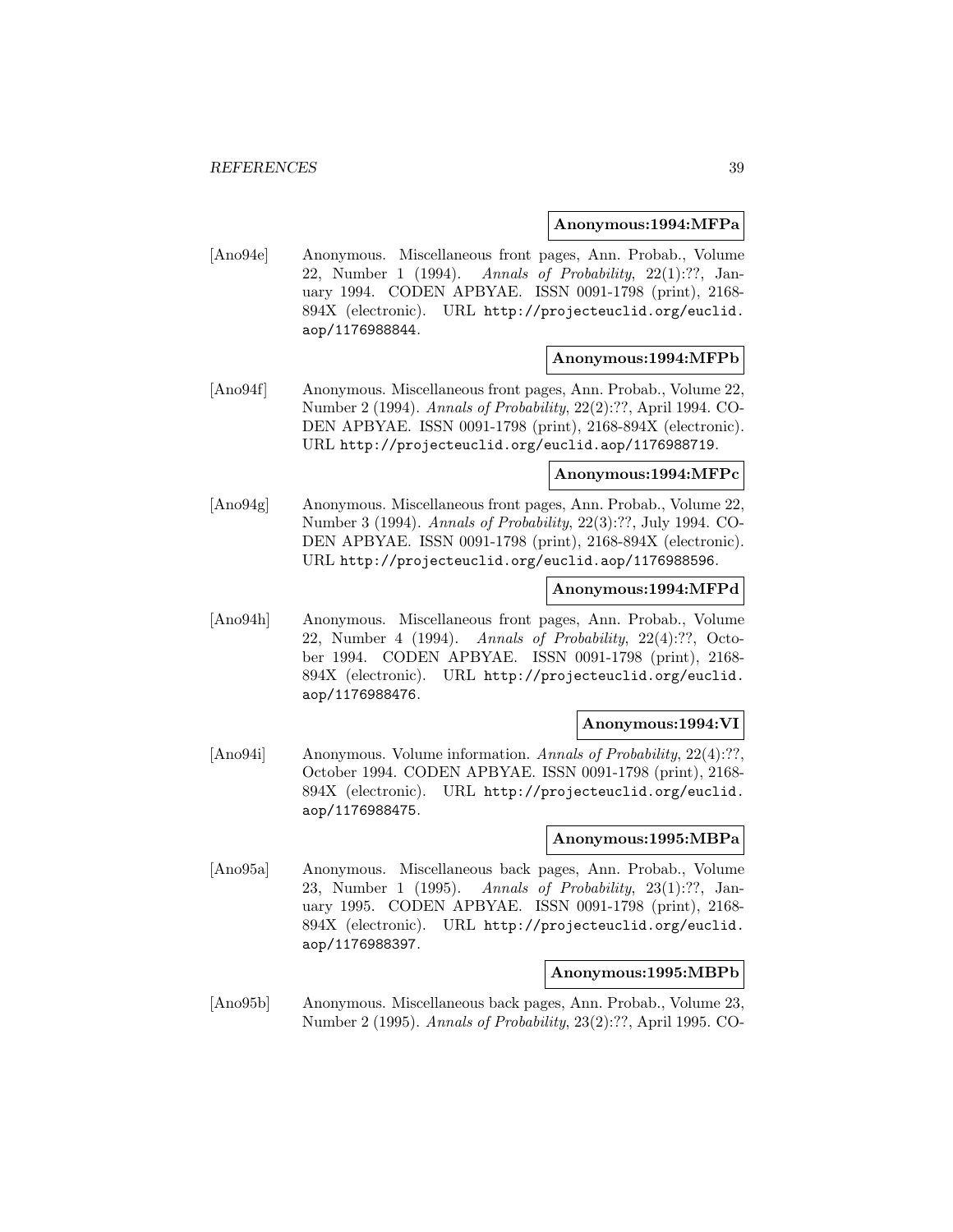DEN APBYAE. ISSN 0091-1798 (print), 2168-894X (electronic). URL http://projecteuclid.org/euclid.aop/1176988299.

#### **Anonymous:1995:MBPc**

[Ano95c] Anonymous. Miscellaneous back pages, Ann. Probab., Volume 23, Number 3 (1995). Annals of Probability, 23(3):??, July 1995. CO-DEN APBYAE. ISSN 0091-1798 (print), 2168-894X (electronic). URL http://projecteuclid.org/euclid.aop/1176988193.

#### **Anonymous:1995:MBPd**

[Ano95d] Anonymous. Miscellaneous back pages, Ann. Probab., Volume 23, Number 4 (1995). Annals of Probability, 23(4):??, October 1995. CODEN APBYAE. ISSN 0091-1798 (print), 2168- 894X (electronic). URL http://projecteuclid.org/euclid. aop/1176987816.

### **Anonymous:1995:MFPa**

[Ano95e] Anonymous. Miscellaneous front pages, Ann. Probab., Volume 23, Number 1 (1995). Annals of Probability, 23(1):??, January 1995. CODEN APBYAE. ISSN 0091-1798 (print), 2168- 894X (electronic). URL http://projecteuclid.org/euclid. aop/1176988373.

## **Anonymous:1995:MFPb**

[Ano95f] Anonymous. Miscellaneous front pages, Ann. Probab., Volume 23, Number 2 (1995). Annals of Probability, 23(2):??, April 1995. CO-DEN APBYAE. ISSN 0091-1798 (print), 2168-894X (electronic). URL http://projecteuclid.org/euclid.aop/1176988275.

## **Anonymous:1995:MFPc**

[Ano95g] Anonymous. Miscellaneous front pages, Ann. Probab., Volume 23, Number 3 (1995). Annals of Probability, 23(3):??, July 1995. CO-DEN APBYAE. ISSN 0091-1798 (print), 2168-894X (electronic). URL http://projecteuclid.org/euclid.aop/1176988170.

#### **Anonymous:1995:MFPd**

[Ano95h] Anonymous. Miscellaneous front pages, Ann. Probab., Volume 23, Number 4 (1995). Annals of Probability, 23(4):??, October 1995. CODEN APBYAE. ISSN 0091-1798 (print), 2168- 894X (electronic). URL http://projecteuclid.org/euclid. aop/1176987790.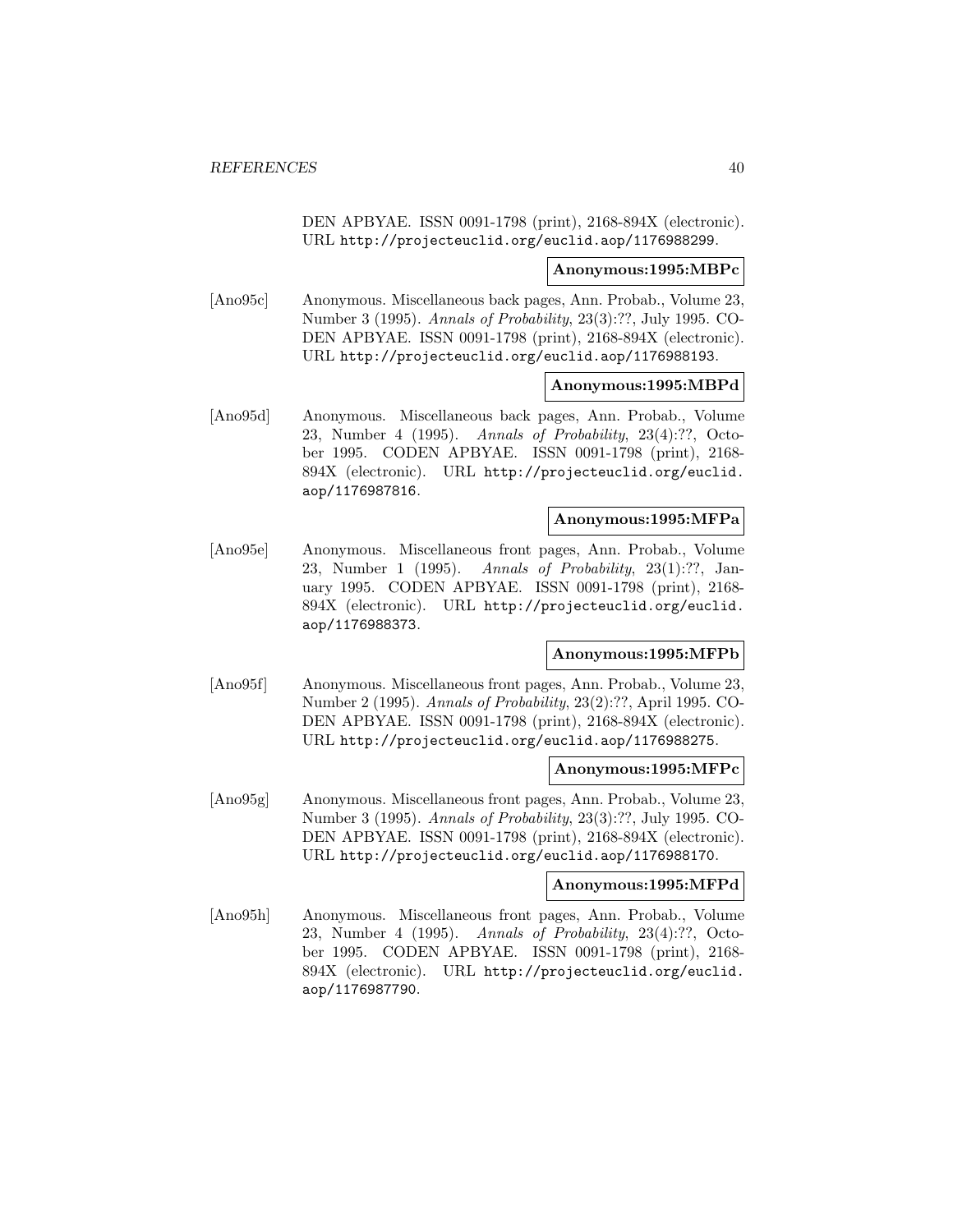### **Anonymous:1995:VI**

[Ano95i] Anonymous. Volume information. Annals of Probability, 23(4):??, October 1995. CODEN APBYAE. ISSN 0091-1798 (print), 2168- 894X (electronic). URL http://projecteuclid.org/euclid. aop/1176987789.

### **Anonymous:1996:CV**

[Ano96] Anonymous. Contents of volume 24. Annals of Probability, 24(4):??, October 1996. CODEN APBYAE. ISSN 0091-1798 (print), 2168-894X (electronic). URL http://projecteuclid. org/euclid.aop/1041903225.

# **Antal:1995:EOS**

[Ant95] Peter Antal. Enlargement of obstacles for the simple random walk. Annals of Probability, 23(3):1061–1101, July 1995. CODEN AP-BYAE. ISSN 0091-1798 (print), 2168-894X (electronic). URL http://projecteuclid.org/euclid.aop/1176988174.

# **Amit:1991:NMP**

[AP91] Yali Amit and Mauro Piccioni. A nonhomogeneous Markov process for the estimation of Gaussian random fields with nonlinear observations. Annals of Probability, 19(4):1664–1678, October 1991. CODEN APBYAE. ISSN 0091-1798 (print), 2168- 894X (electronic). URL http://projecteuclid.org/euclid. aop/1176990228.

### **Antal:1996:CDS**

[AP96] Peter Antal and Agoston Pisztora. On the chemical distance for supercritical Bernoulli percolation. Annals of Probability, 24 (2):1036–1048, April 1996. CODEN APBYAE. ISSN 0091-1798 (print), 2168-894X (electronic). URL http://projecteuclid. org/euclid.aop/1039639377.

### **Aldous:1998:SAC**

[AP98] David Aldous and Jim Pitman. The standard additive coalescent. Annals of Probability, 26(4):1703–1726, October 1998. CODEN APBYAE. ISSN 0091-1798 (print), 2168-894X (electronic). URL http://projecteuclid.org/euclid.aop/1022855879.

# **Adler:1993:ILT**

[AR93] Robert J. Adler and Jay S. Rosen. Intersection local times of all orders for Brownian and stable density processes — construction, renormalisation and limit laws. Annals of Probability, 21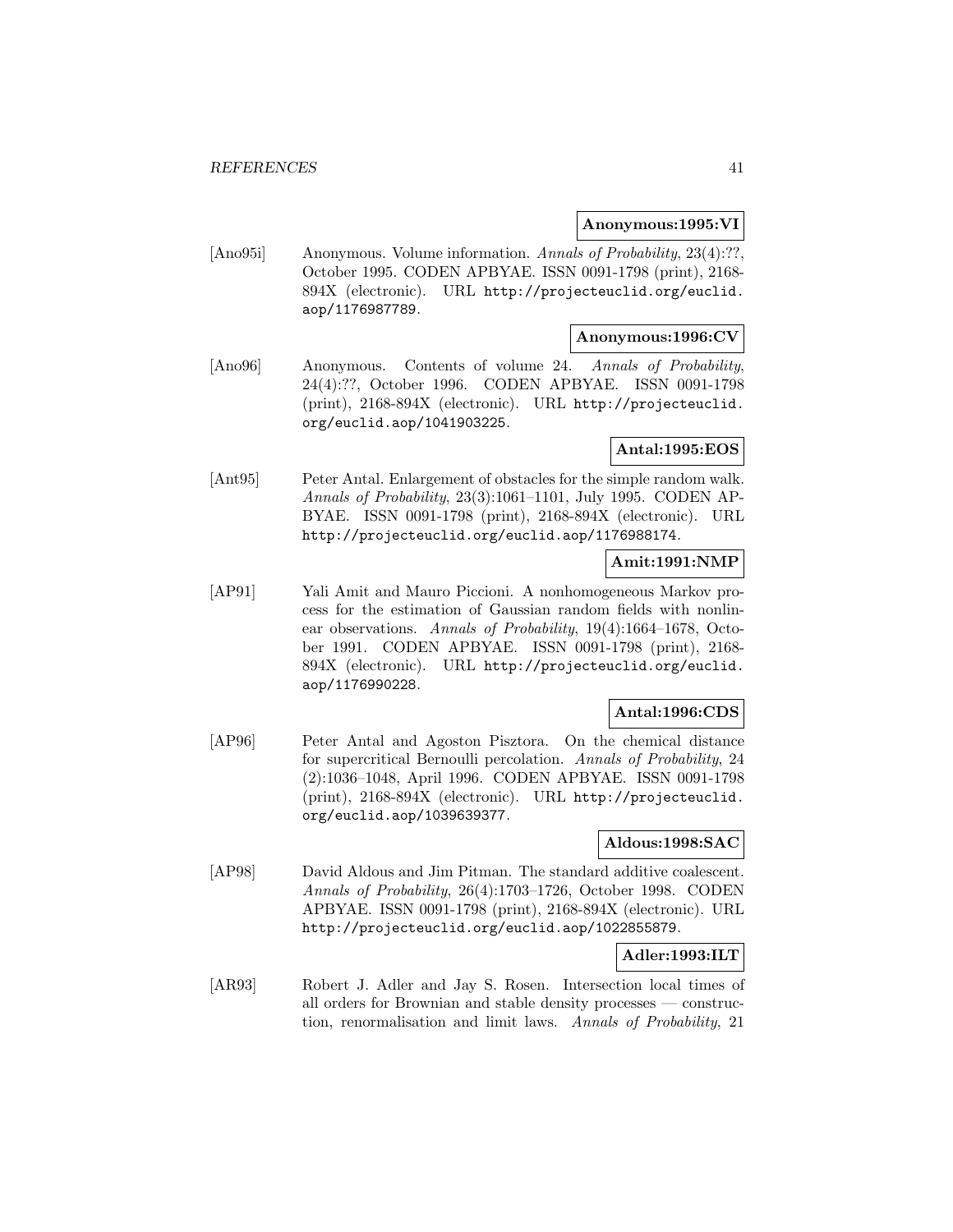(2):1073–1123, April 1993. CODEN APBYAE. ISSN 0091-1798 (print), 2168-894X (electronic). URL http://projecteuclid. org/euclid.aop/1176989283.

### **Arcones:1994:LTN**

[Arc94] Miguel A. Arcones. Limit theorems for nonlinear functionals of a stationary Gaussian sequence of vectors. Annals of Probability, 22 (4):2242–2274, October 1994. CODEN APBYAE. ISSN 0091-1798 (print), 2168-894X (electronic). URL http://projecteuclid. org/euclid.aop/1176988503.

# **Arnaud:1994:SPI**

[Arn94] Jean-Pierre Arnaud. Stationary processes indexed by a homogeneous tree. Annals of Probability, 22(1):195–218, January 1994. CODEN APBYAE. ISSN 0091-1798 (print), 2168- 894X (electronic). URL http://projecteuclid.org/euclid. aop/1176988856.

# **Albeverio:1993:GTS**

[ARZ93] S. Albeverio, M. Rockner, and T. S. Zhang. Girsanov transform for symmetric diffusions with infinite dimensional state space. Annals of Probability, 21(2):961–978, April 1993. CODEN APBYAE. ISSN 0091-1798 (print), 2168-894X (electronic). URL http:// projecteuclid.org/euclid.aop/1176989277.

### **Adler:1995:SFB**

[AS95] Robert J. Adler and Gennady Samorodnitsky. Super fractional Brownian motion, fractional super Brownian motion and related self-similar (super) processes. Annals of Probability, 23(2):743– 766, April 1995. CODEN APBYAE. ISSN 0091-1798 (print), 2168- 894X (electronic). URL http://projecteuclid.org/euclid. aop/1176988287.

### **Asmussen:1992:PTR**

[Asm92] Soren Asmussen. Phase-type representations in random walk and queueing problems. Annals of Probability, 20(2):772–789, April 1992. CODEN APBYAE. ISSN 0091-1798 (print), 2168- 894X (electronic). URL http://projecteuclid.org/euclid. aop/1176989805.

# **Arratia:1995:TVA**

[AST95] Richard Arratia, Dudley Stark, and Simon Tavare. Total variation asymptotics for Poisson process approximations of logarithmic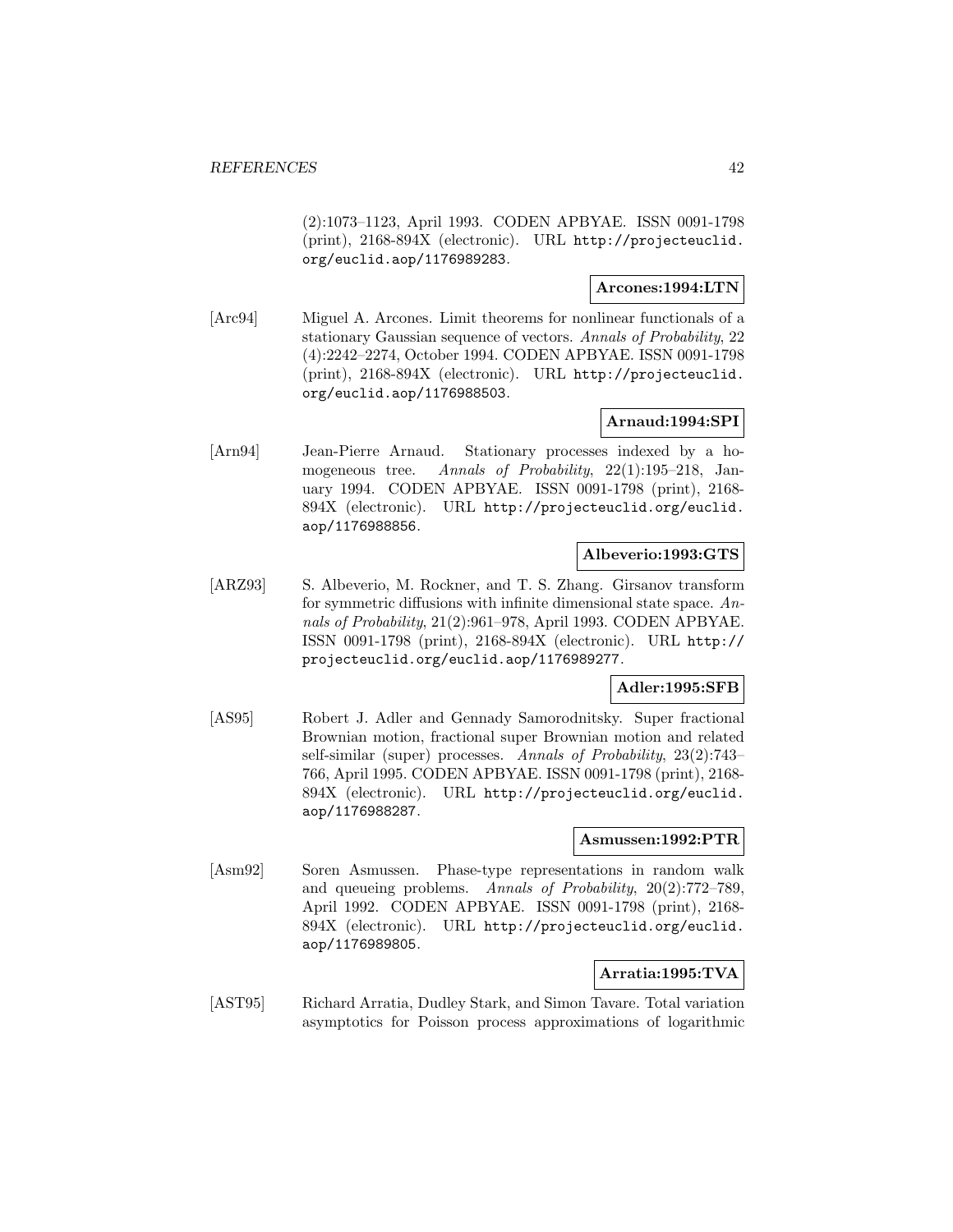combinatorial assemblies. Annals of Probability, 23(3):1347–1388, July 1995. CODEN APBYAE. ISSN 0091-1798 (print), 2168- 894X (electronic). URL http://projecteuclid.org/euclid. aop/1176988188.

# **Arratia:1992:CSR**

[AT92a] Richard Arratia and Simon Tavare. The cycle structure of random permutations. Annals of Probability, 20(3):1567–1591, July 1992. CODEN APBYAE. ISSN 0091-1798 (print), 2168- 894X (electronic). URL http://projecteuclid.org/euclid. aop/1176989707.

# **Avram:1992:WCS**

[AT92b] Florin Avram and Murad S. Taqqu. Weak convergence of sums of moving averages in the  $\alpha$ -stable domain of attraction. Annals of Probability, 20(1):483–503, January 1992. CODEN APBYAE. ISSN 0091-1798 (print), 2168-894X (electronic). URL http:// projecteuclid.org/euclid.aop/1176989938.

# **Arratia:1993:RDA**

[AT93] Richard Arratia and Simon Tavare. Reviews: D. Aldous, Probability Approximations via the Poisson Clumping Heuristic; A. D. Barbour, L. Holst, S. Janson, Poisson Approximation. Annals of Probability, 21(4):2269–2279, October 1993. CODEN APBYAE. ISSN 0091-1798 (print), 2168-894X (electronic). URL http:// projecteuclid.org/euclid.aop/1176989020.

### **Atar:1998:ESN**

[Ata98] Rami Atar. Exponential stability for nonlinear filtering of diffusion processes in a noncompact domain. Annals of Probability, 26(4): 1552–1574, October 1998. CODEN APBYAE. ISSN 0091-1798 (print), 2168-894X (electronic). URL http://projecteuclid. org/euclid.aop/1022855873.

### **Athreya:1992:MSC**

[Ath92] K. B. Athreya. On a maximum sequence in a critical multitype branching process. Annals of Probability, 20(2):746–752, April 1992. CODEN APBYAE. ISSN 0091-1798 (print), 2168- 894X (electronic). URL http://projecteuclid.org/euclid. aop/1176989803.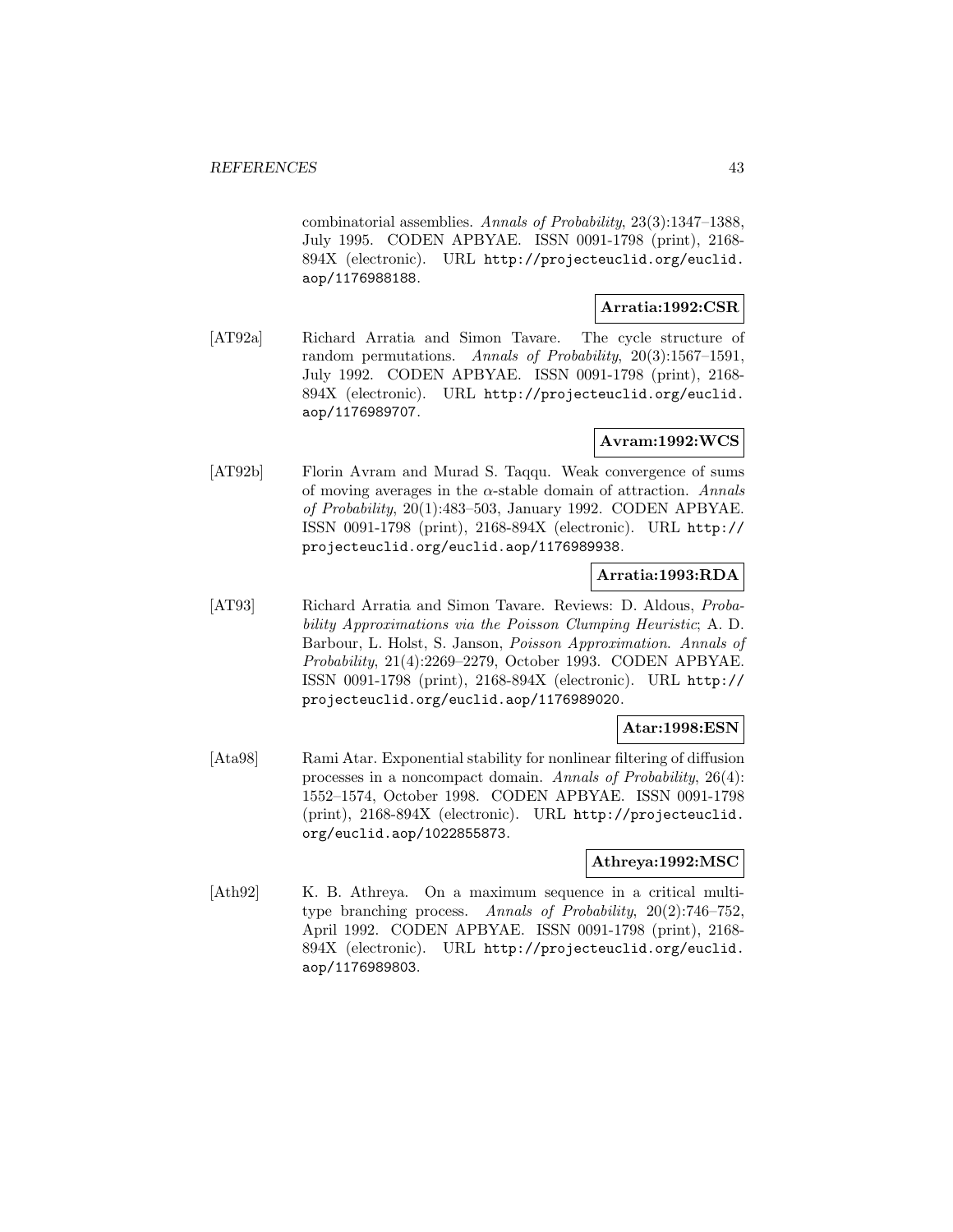### **Barsky:1991:PCE**

[BA91] D. J. Barsky and M. Aizenman. Percolation critical exponents under the triangle condition. Annals of Probability, 19(4):1520–1536, October 1991. CODEN APBYAE. ISSN 0091-1798 (print), 2168- 894X (electronic). URL http://projecteuclid.org/euclid. aop/1176990221.

### **Baccelli:1992:ETS**

[Bac92] François Baccelli. Ergodic theory of stochastic Petri networks. Annals of Probability, 20(1):375–396, January 1992. CODEN AP-BYAE. ISSN 0091-1798 (print), 2168-894X (electronic). URL http://projecteuclid.org/euclid.aop/1176989932.

### **Bai:1993:CREa**

[Bai93a] Z. D. Bai. Convergence rate of expected spectral distributions of large random matrices. Part I. Wigner matrices. Annals of Probability, 21(2):625–648, April 1993. CODEN APBYAE. ISSN 0091-1798 (print), 2168-894X (electronic). URL http://projecteuclid.org/euclid.aop/1176989261; http://www.jstor.org/stable/2244669.

### **Bai:1993:CREb**

[Bai93b] Z. D. Bai. Convergence rate of expected spectral distributions of large random matrices. Part II. Sample covariance matrices. Annals of Probability, 21(2):649–672, April 1993. CODEN AP-BYAE. ISSN 0091-1798 (print), 2168-894X (electronic). URL http://projecteuclid.org/euclid.aop/1176989262.

# **Bai:1997:CL**

[Bai97] Z. D. Bai. Circular law. Annals of Probability, 25(1):494–529, January 1997. CODEN APBYAE. ISSN 0091-1798 (print), 2168- 894X (electronic). URL http://projecteuclid.org/euclid. aop/1024404298.

# **Baldi:1991:LDD**

[Bal91] Paolo Baldi. Large deviations for diffusion processes with homogenization and applications. Annals of Probability, 19(2):509–524, April 1991. CODEN APBYAE. ISSN 0091-1798 (print), 2168- 894X (electronic). URL http://projecteuclid.org/euclid. aop/1176990438.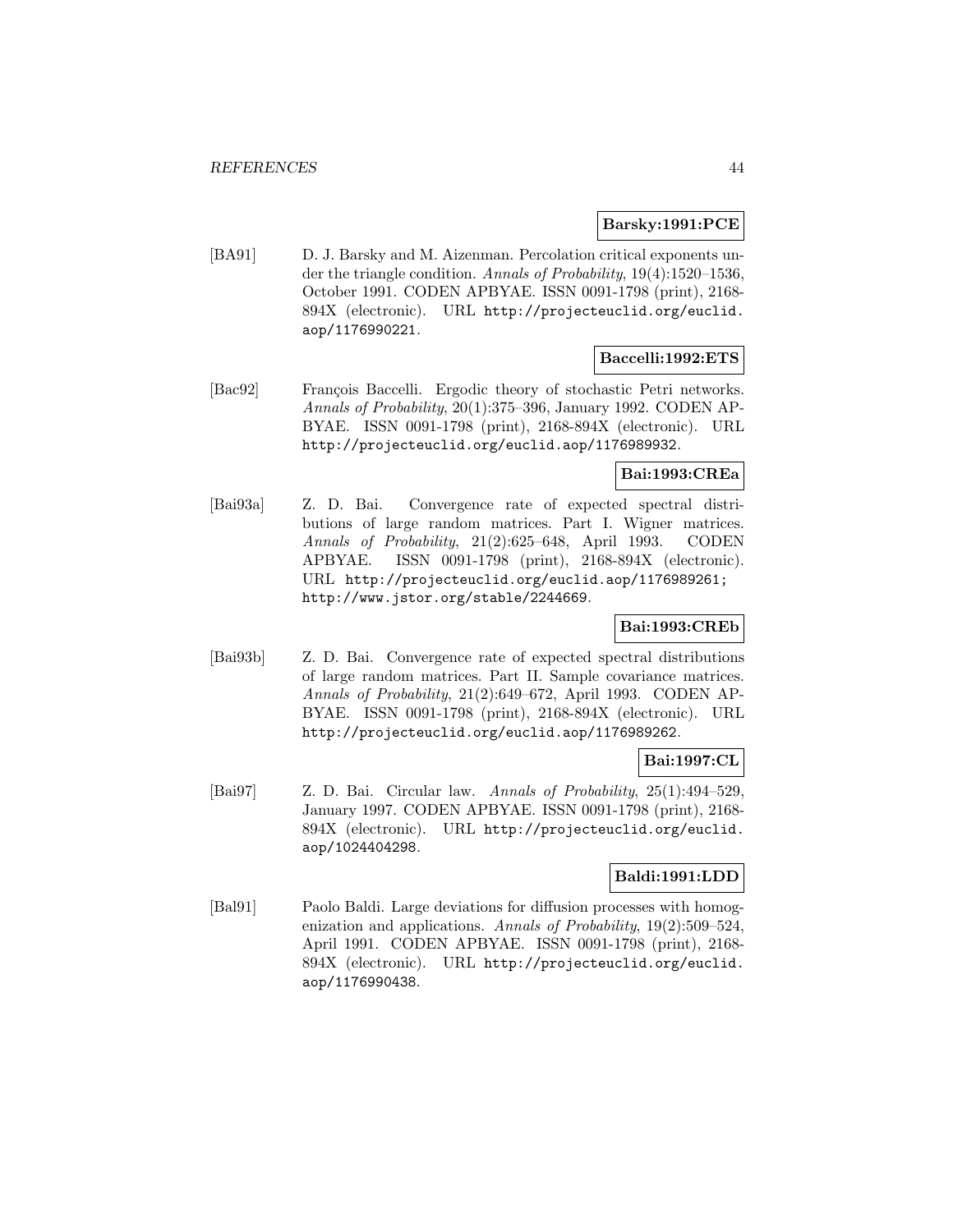### **Baldi:1995:EAP**

[Bal95] Paolo Baldi. Exact asymptotics for the probability of exit from a domain and applications to simulation. Annals of Probability, 23 (4):1644–1670, October 1995. CODEN APBYAE. ISSN 0091-1798 (print), 2168-894X (electronic). URL http://projecteuclid. org/euclid.aop/1176987797.

### **Bartoszek:1994:CFD**

[Bar94] Wojciech Bartoszek. On concentration functions on discrete groups. Annals of Probability, 22(3):1596–1599, July 1994. CO-DEN APBYAE. ISSN 0091-1798 (print), 2168-894X (electronic). URL http://projecteuclid.org/euclid.aop/1176988614.

### **Barany:1999:SQP**

[Bár99] Imre Bárány. Sylvester's question: The probability that  $n$  points are in convex position. Annals of Probability, 27(4):2020–2034, October 1999. CODEN APBYAE. ISSN 0091-1798 (print), 2168- 894X (electronic). URL http://projecteuclid.org/euclid. aop/1022874826.

### **Bass:1997:BRB**

[Bas97] Richard F. Bass. Book review of "Positive Harmonic Functions and Diffusion: An Integrated Analytic and Probabilistic Approach" by Ross G. Pinsky. Annals of Probability, 25(3):1532–1535, July 1997. CODEN APBYAE. ISSN 0091-1798 (print), 2168- 894X (electronic). URL http://projecteuclid.org/euclid. aop/1024404524.

### **Barbour:1992:SCM**

[BB92a] A. D. Barbour and Timothy C. Brown. The Stein–Chen method, point processes and compensators. Annals of Probability, 20 (3):1504–1527, July 1992. CODEN APBYAE. ISSN 0091-1798 (print), 2168-894X (electronic). URL http://projecteuclid. org/euclid.aop/1176989704.

### **Basak:1992:SDC**

[BB92b] Gopal K. Basak and Rabi N. Bhattacharya. Stability in distribution for a class of singular diffusions. Annals of Probability, 20 (1):312–321, January 1992. CODEN APBYAE. ISSN 0091-1798 (print), 2168-894X (electronic). URL http://projecteuclid. org/euclid.aop/1176989928.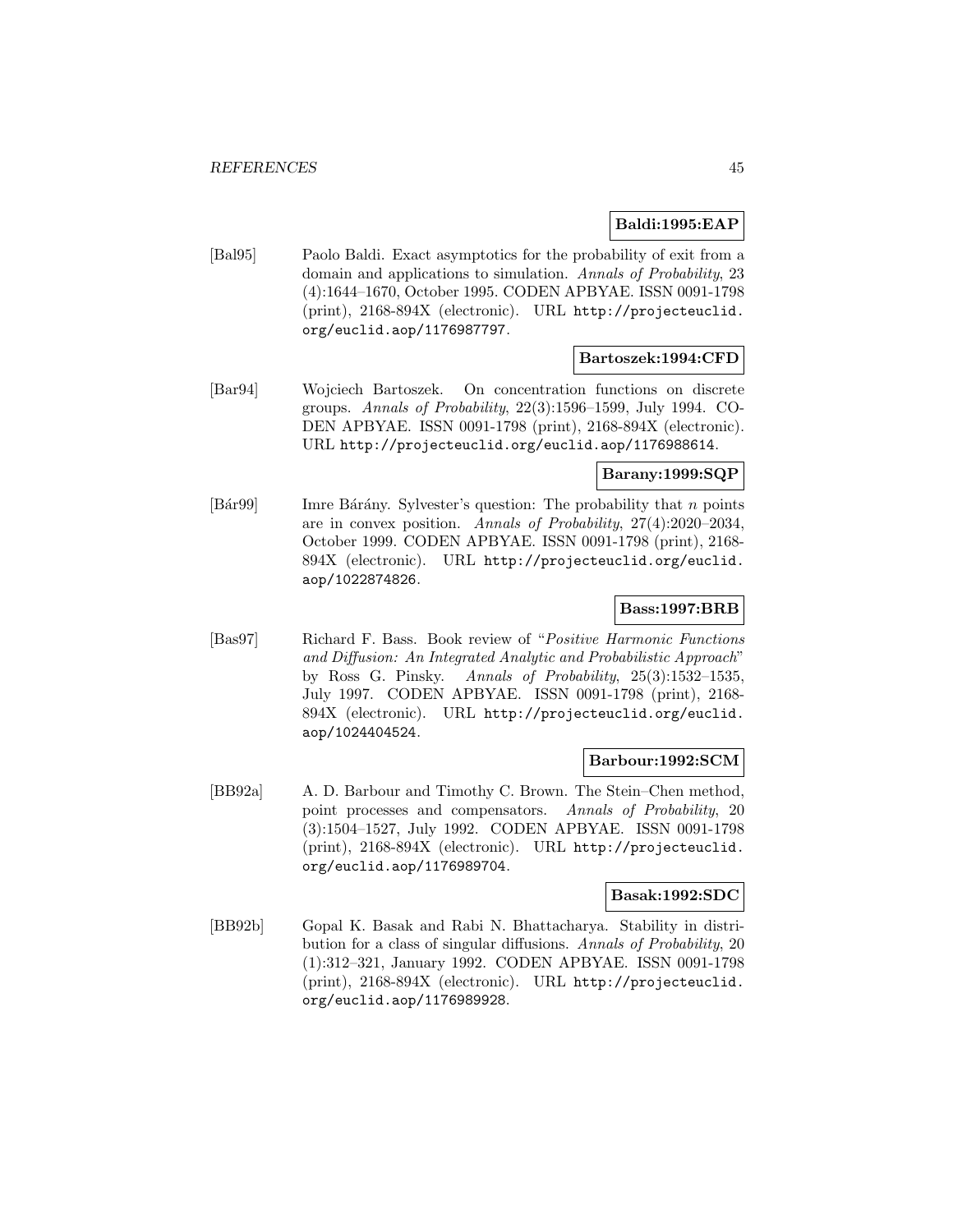#### **Bhatt:1996:OMC**

[BB96] Abhay G. Bhatt and Vivek S. Borkar. Occupation measures for controlled Markov processes: characterization and optimality. Annals of Probability, 24(3):1531–1562, July 1996. CODEN AP-BYAE. ISSN 0091-1798 (print), 2168-894X (electronic). URL http://projecteuclid.org/euclid.aop/1065725192.

# **Bass:1999:SBM**

[BB99] Richard F. Bass and Krzysztof Burdzy. Stochastic bifurcation models. Annals of Probability, 27(1):50–108, January 1999. CO-DEN APBYAE. ISSN 0091-1798 (print), 2168-894X (electronic). URL http://projecteuclid.org/euclid.aop/1022677254.

### **Babillot:1997:RDE**

[BBE97] Martine Babillot, Philippe Bougerol, and Laure Elie. The random difference equation  $X_n = A_n X_{n-1} + B_n$  in the critical case. Annals of Probability, 25(1):478–493, January 1997. CODEN APBYAE. ISSN 0091-1798 (print), 2168-894X (electronic). URL http:// projecteuclid.org/euclid.aop/1024404297.

# **Bass:1994:ILT**

[BBK94] Richard F. Bass, Krzysztof Burdzy, and Davar Khoshnevisan. Intersection local time for points of infinite multiplicity. Annals of Probability, 22(2):566–625, April 1994. CODEN APBYAE. ISSN 0091-1798 (print), 2168-894X (electronic). URL http:// projecteuclid.org/euclid.aop/1176988722.

### **Bramson:1996:SMS**

[BCD96] Maury Bramson, J. Theodore Cox, and Richard Durrett. Spatial models for species area curves. Annals of Probability, 24(4): 1727–1751, October 1996. CODEN APBYAE. ISSN 0091-1798 (print), 2168-894X (electronic). URL http://projecteuclid. org/euclid.aop/1041903204.

#### **Bramson:1998:SMA**

[BCD98] Maury Bramson, J. Theodore Cox, and Richard Durrett. A spatial model for the abundance of species. Annals of Probability, 26 (2):658–709, April 1998. CODEN APBYAE. ISSN 0091-1798 (print), 2168-894X (electronic). URL http://projecteuclid. org/euclid.aop/1022855647.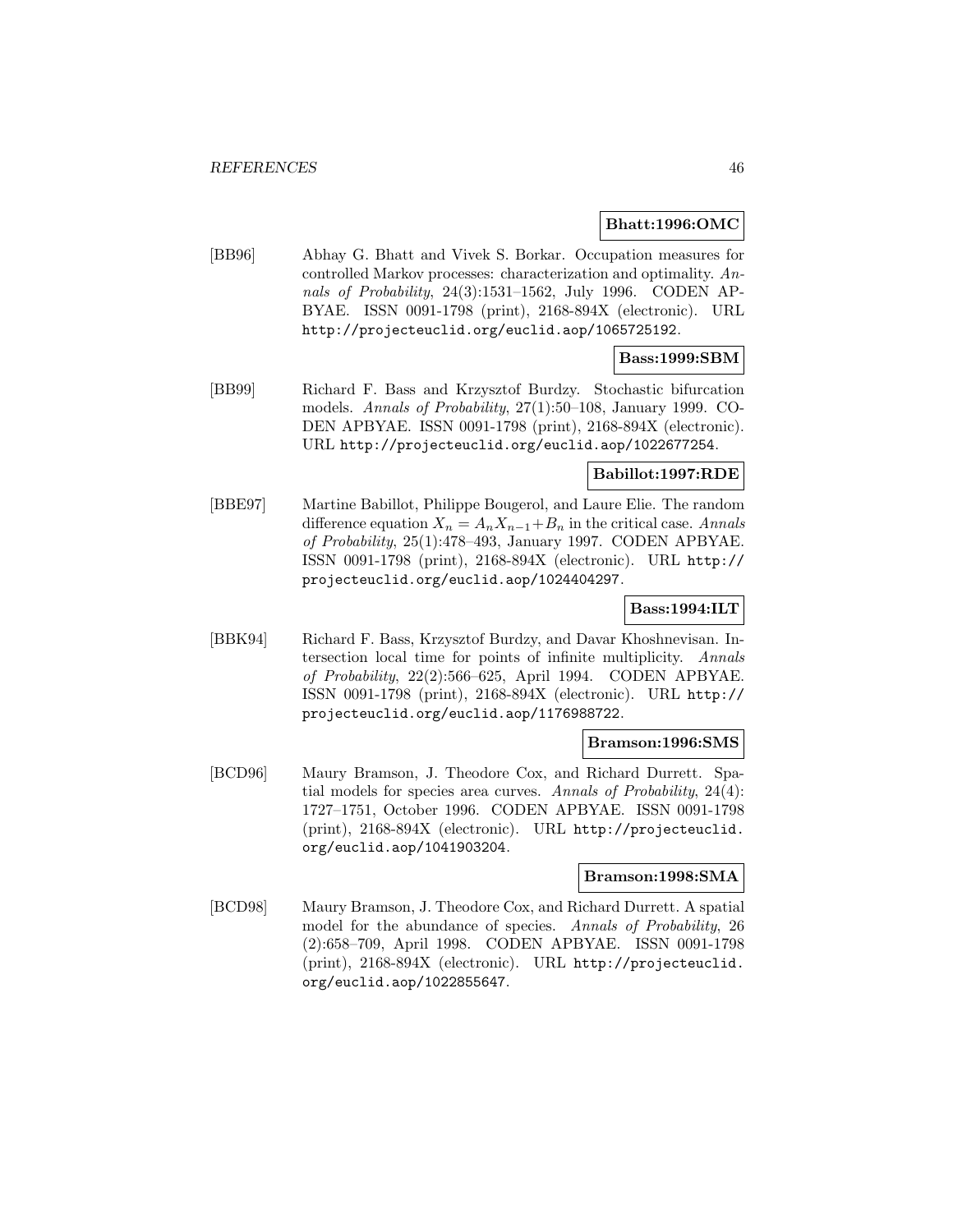#### **Bramson:1993:ECS**

[BCG93] Maury Bramson, J. T. Cox, and Andreas Greven. Ergodicity of critical spatial branching processes in low dimensions. Annals of Probability, 21(4):1946–1957, October 1993. CODEN APBYAE. ISSN 0091-1798 (print), 2168-894X (electronic). URL http:// projecteuclid.org/euclid.aop/1176989006.

# **Bramson:1997:IMC**

[BCG97] Maury Bramson, J. T. Cox, and Andreas Greven. Invariant measures of critical spatial branching processes in high dimensions. Annals of Probability, 25(1):56–70, January 1997. CODEN AP-BYAE. ISSN 0091-1798 (print), 2168-894X (electronic). URL http://projecteuclid.org/euclid.aop/1024404278.

# **Baillon:1993:VAB**

[BCGH93] J.-B. Baillon, Ph. Clement, A. Greven, and F. Den Hollander. A variational approach to branching random walk in random environment. Annals of Probability, 21(1):290–317, January 1993. CO-DEN APBYAE. ISSN 0091-1798 (print), 2168-894X (electronic). URL http://projecteuclid.org/euclid.aop/1176989405.

### **Barbour:1992:CPA**

[BCL92] A. D. Barbour, Louis H. Y. Chen, and Wei-Liem Loh. Compound Poisson approximation for nonnegative random variables via Stein's method. Annals of Probability, 20(4):1843–1866, October 1992. CODEN APBYAE. ISSN 0091-1798 (print), 2168- 894X (electronic). URL http://projecteuclid.org/euclid. aop/1176989531.

#### **Berkes:1993:SLT**

[BD93a] István Berkes and H. Dehling. Some limit theorems in log density. Annals of Probability, 21(3):1640–1670, July 1993. CODEN APBYAE. ISSN 0091-1798 (print), 2168-894X (electronic). URL http://projecteuclid.org/euclid.aop/1176989135.

### **Bolthausen:1993:CLD**

[BD93b] Erwin Bolthausen and Jean-Dominique Deuschel. Critical large deviations for Gaussian fields in the phase transition regime, I. Annals of Probability, 21(4):1876–1920, October 1993. CODEN APBYAE. ISSN 0091-1798 (print), 2168-894X (electronic). URL http://projecteuclid.org/euclid.aop/1176989003.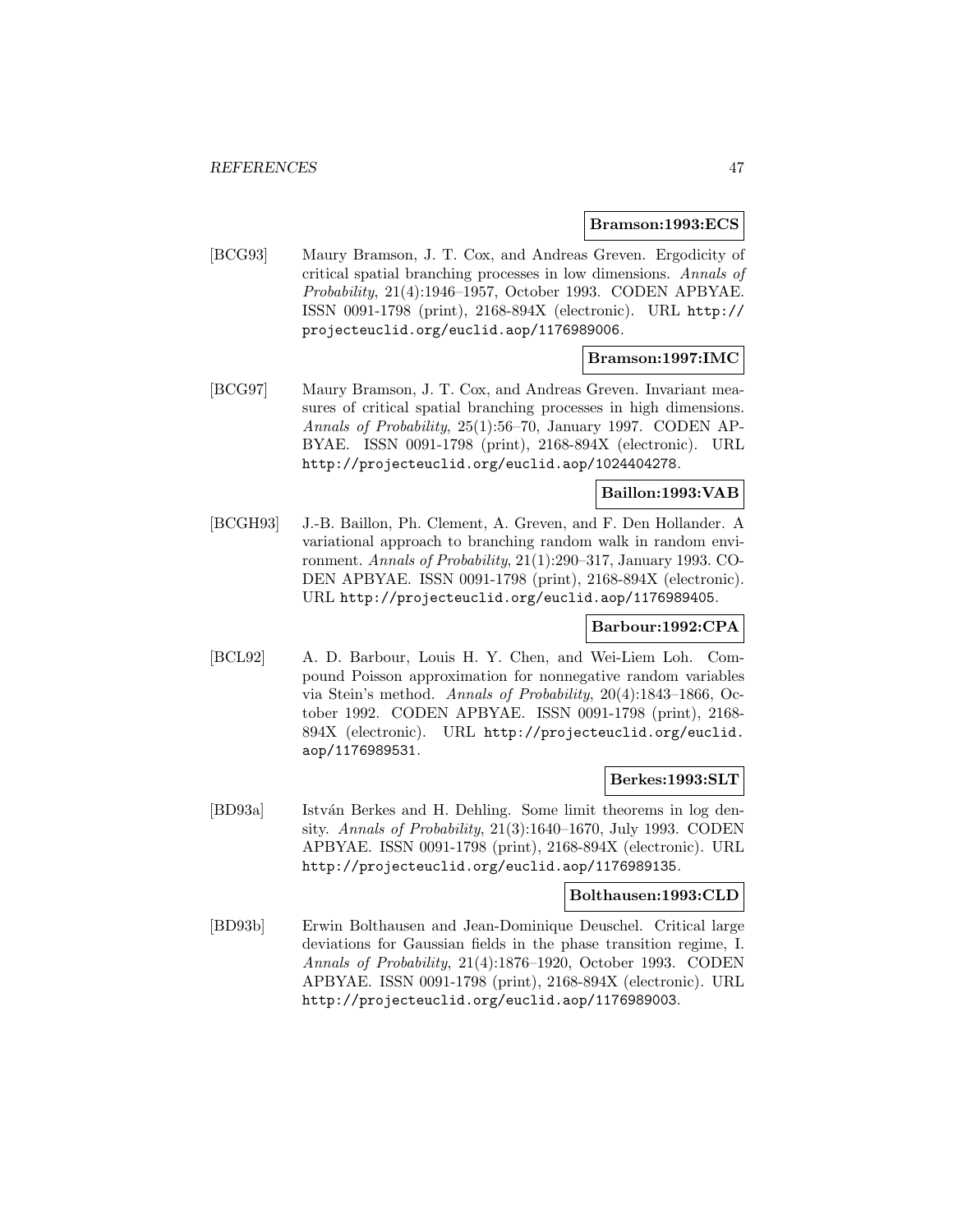### **Bertoin:1994:CRW**

[BD94a] J. Bertoin and R. A. Doney. On conditioning a random walk to stay nonnegative. Annals of Probability, 22(4):2152–2167, October 1994. CODEN APBYAE. ISSN 0091-1798 (print), 2168- 894X (electronic). URL http://projecteuclid.org/euclid. aop/1176988497.

# **Bose:1994:SAP**

[BD94b] Arup Bose and Ratan Dasgupta. On some asymptotic properties of U statistics and one-sided estimates. Annals of Probability, 22 (4):1715–1724, October 1994. CODEN APBYAE. ISSN 0091-1798 (print), 2168-894X (electronic). URL http://projecteuclid. org/euclid.aop/1176988479.

# **Boue:1998:VRC**

[BD98a] Michelle Bou´e and Paul Dupuis. A variational representation for certain functionals of Brownian motion. Annals of Probability, 26 (4):1641–1659, October 1998. CODEN APBYAE. ISSN 0091-1798 (print), 2168-894X (electronic). URL http://projecteuclid. org/euclid.aop/1022855876.

### **Brown:1998:RWH**

[BD98b] Kenneth S. Brown and Persi Diaconis. Random walks and hyperplane arrangements. Annals of Probability, 26(4):1813–1854, October 1998. CODEN APBYAE. ISSN 0091-1798 (print), 2168- 894X (electronic). URL http://projecteuclid.org/euclid. aop/1022855884.

#### **Bolthausen:1997:LTP**

[BdH97] Erwin Bolthausen and Frank den Hollander. Localization transition for a polymer near an interface. Annals of Probability, 25 (3):1334–1366, July 1997. CODEN APBYAE. ISSN 0091-1798 (print), 2168-894X (electronic). URL http://projecteuclid. org/euclid.aop/1024404516.

### **Bramson:1991:CPR**

[BDS91] Maury Bramson, Rick Durrett, and Roberto H. Schonmann. The contact processes in a random environment. Annals of Probability, 19(3):960–983, July 1991. CODEN APBYAE. ISSN 0091-1798 (print), 2168-894X (electronic). URL http://projecteuclid. org/euclid.aop/1176990331.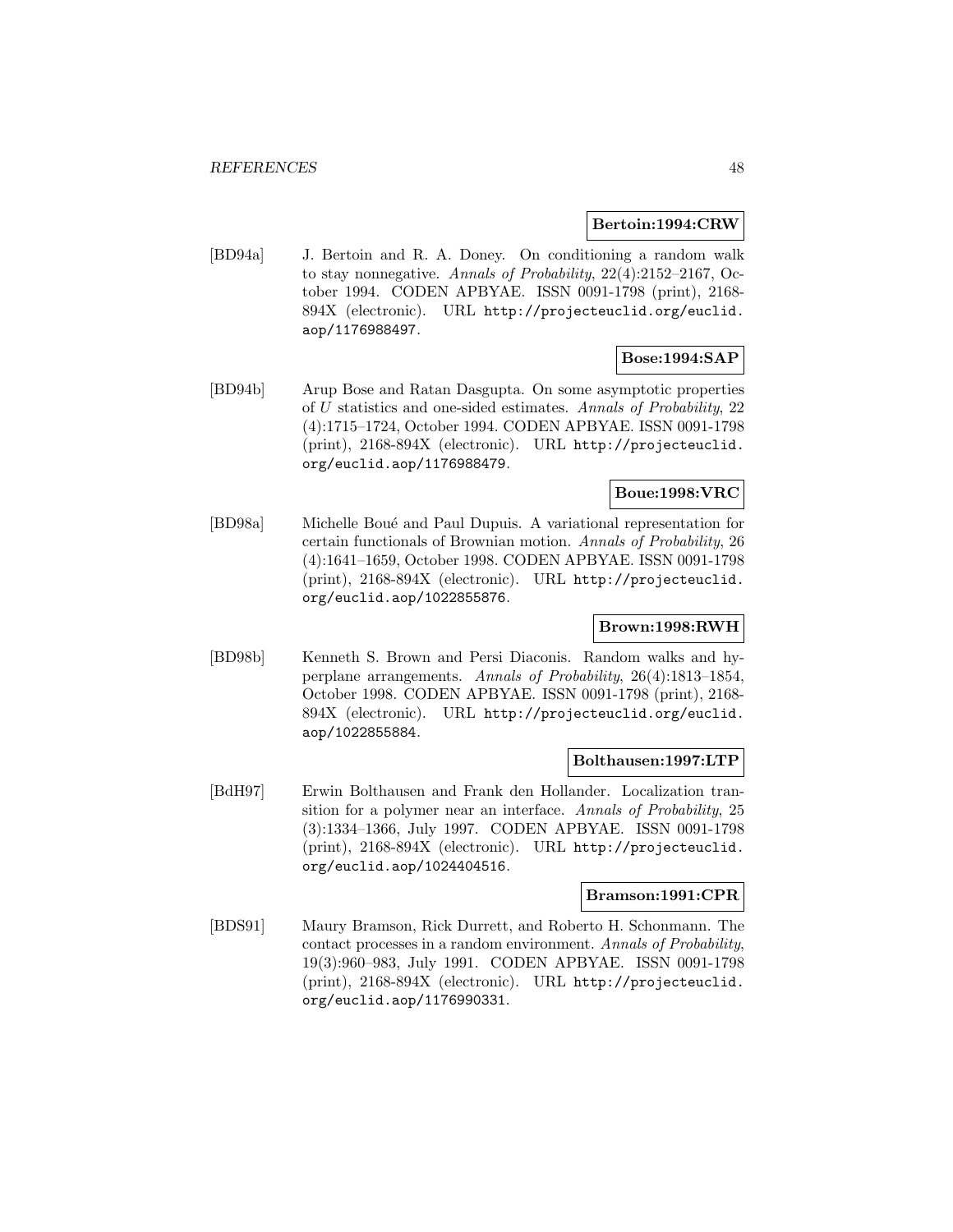#### **Bolthausen:1995:LAL**

[BDT95] Erwin Bolthausen, Jean-Dominique Deuschel, and Yozo Tamura. Laplace approximations for large deviations of nonreversible Markov processes. The nondegenerate case. Annals of Probability, 23(1):236–267, January 1995. CODEN APBYAE. ISSN 0091-1798 (print), 2168-894X (electronic). URL http://projecteuclid. org/euclid.aop/1176988385.

### **Brydges:1992:SAW**

[BEI92] David Brydges, Steven N. Evans, and John Z. Imbrie. Selfavoiding walk on a hierarchical lattice in four dimensions. Annals of Probability, 20(1):82–124, January 1992. CODEN APBYAE. ISSN 0091-1798 (print), 2168-894X (electronic). URL http:// projecteuclid.org/euclid.aop/1176989919.

## **Benaim:1997:VRR**

[Ben97] Michel Benaïm. Vertex-reinforced random walks and a conjecture of Pemantle. Annals of Probability, 25(1):361–392, January 1997. CODEN APBYAE. ISSN 0091-1798 (print), 2168- 894X (electronic). URL http://projecteuclid.org/euclid. aop/1024404292.

# **Berger:1991:MEI**

[Ber91a] Erich Berger. Majorization, exponential inequalities and almost sure behavior of vector-valued random variables. Annals of Probability, 19(3):1206–1226, July 1991. CODEN APBYAE. ISSN 0091-1798 (print), 2168-894X (electronic). URL http:// projecteuclid.org/euclid.aop/1176990341.

#### **Berman:1991:SIL**

[Ber91b] Simeon M. Berman. Self-intersections and local nondeterminism of Gaussian processes. Annals of Probability, 19(1):160–191, January 1991. CODEN APBYAE. ISSN 0091-1798 (print), 2168- 894X (electronic). URL http://projecteuclid.org/euclid. aop/1176990539.

#### **Berman:1992:CLT**

[Ber92a] Simeon M. Berman. A Central Limit Theorem for the renormalized self-intersection local time of a stationary vector Gaussian process. Annals of Probability, 20(1):61–81, January 1992. CO-DEN APBYAE. ISSN 0091-1798 (print), 2168-894X (electronic). URL http://projecteuclid.org/euclid.aop/1176989918.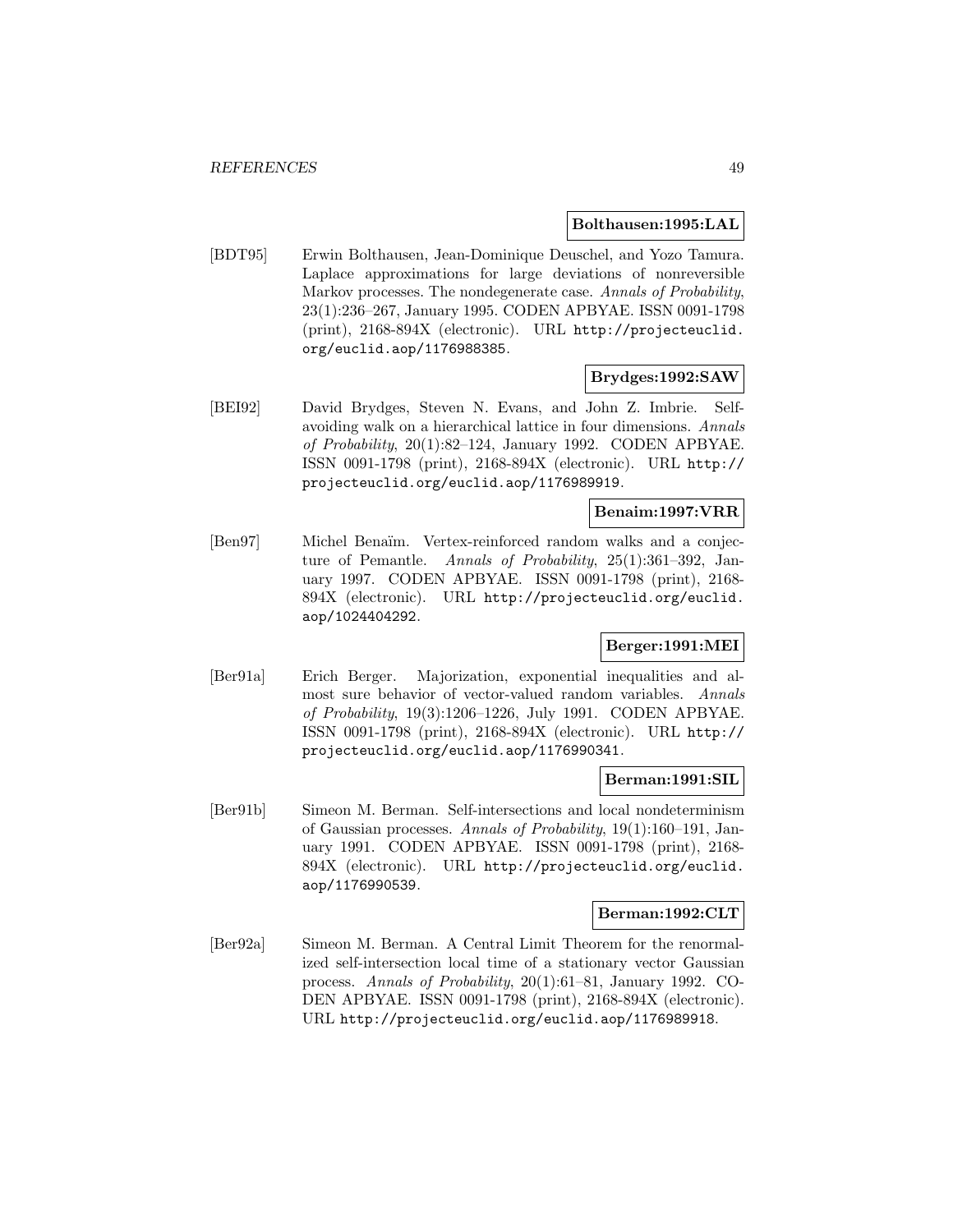#### **Bertoin:1992:EPT**

[Ber92b] Jean Bertoin. An extension of Pitman's theorem for spectrally positive Lévy processes. Annals of Probability,  $20(3):1464-1483$ , July 1992. CODEN APBYAE. ISSN 0091-1798 (print), 2168- 894X (electronic). URL http://projecteuclid.org/euclid. aop/1176989701.

### **Bertoin:1998:DET**

[Ber98] Jean Bertoin. Darling–Erd˝os theorems for normalized sums of i.i.d. variables close to a stable law. Annals of Probability, 26 (2):832–852, April 1998. CODEN APBYAE. ISSN 0091-1798 (print), 2168-894X (electronic). URL http://projecteuclid. org/euclid.aop/1022855652.

### **Bertoin:1999:RTE**

[Ber99] Jean Bertoin. Renewal theory for embedded regenerative sets. Annals of Probability, 27(3):1523–1535, July 1999. CODEN AP-BYAE. ISSN 0091-1798 (print), 2168-894X (electronic). URL http://projecteuclid.org/euclid.aop/1022677457.

### **Boucher:1999:SRM**

[BET99] Christopher Boucher, Richard S. Ellis, and Bruce Turkington. Spatializing random measures: Doubly indexed processes and the large deviation principle. Annals of Probability, 27(1):297–324, January 1999. CODEN APBYAE. ISSN 0091-1798 (print), 2168- 894X (electronic). URL http://projecteuclid.org/euclid. aop/1022677264. See erratum [BET02].

#### **Boucher:2002:ESR**

[BET02] Christopher Boucher, Richard S. Ellis, and Bruce Turkington. Erratum: Spatializing random measures: Double indexed processes and the large deviation principle. Annals of Probability, 30(4):2113, October 2002. CODEN APBYAE. ISSN 0091-1798 (print), 2168-894X (electronic). URL http://projecteuclid. org/euclid.aop/1039548384. See [BET99].

#### **Bezuidenhout:1992:RGG**

[Bez92] Carol Bezuidenhout. Review: Geoffrey Grimmett, Percolation. Annals of Probability, 20(2):1099–1104, April 1992. CODEN AP-BYAE. ISSN 0091-1798 (print), 2168-894X (electronic). URL http://projecteuclid.org/euclid.aop/1176989820.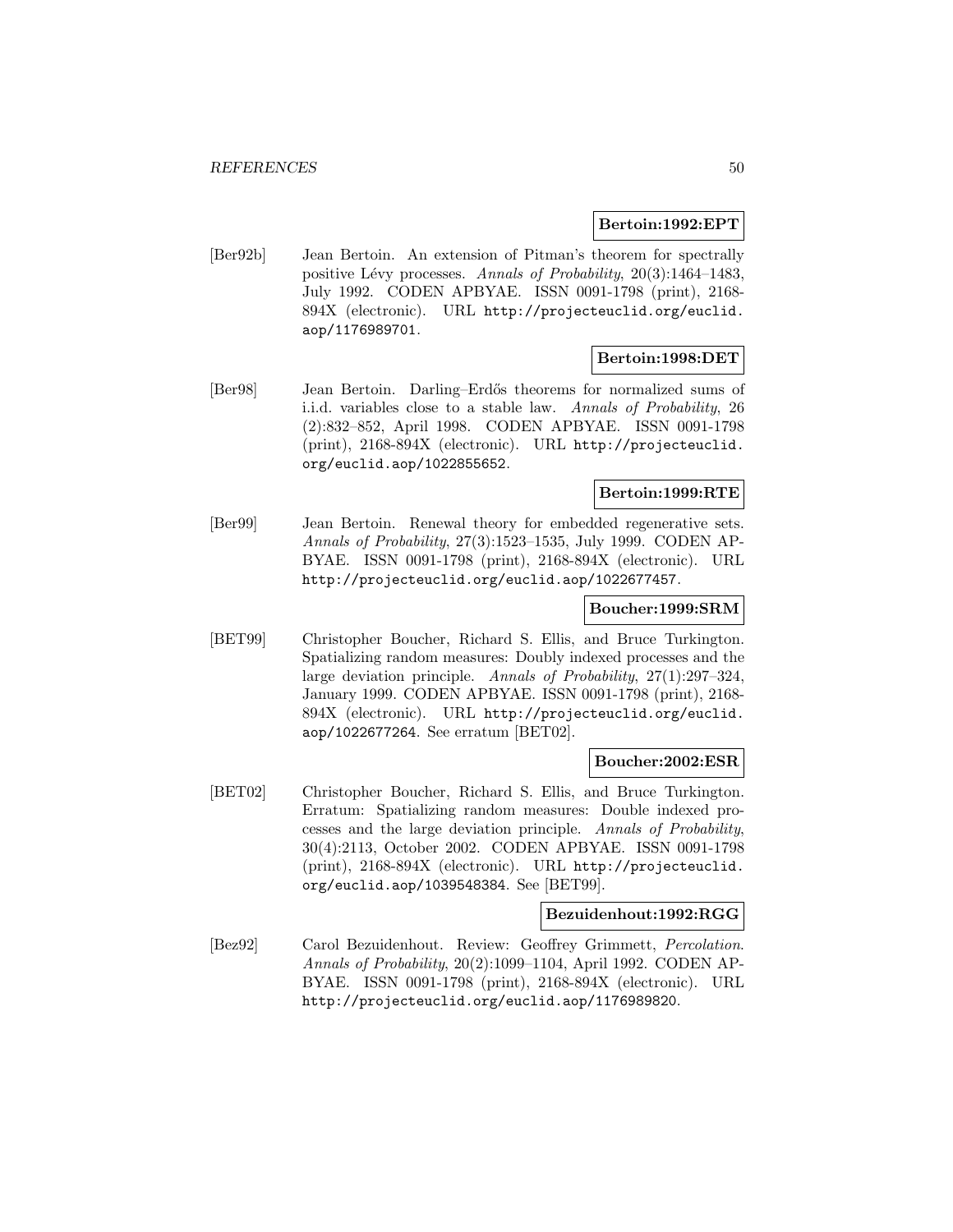#### **Burton:1990:PDP**

[BF90] Robert M. Burton and Marie M. Franzosa. Positive dependence properties of point processes. Annals of Probability, 18(1):359–377, January 1990. CODEN APBYAE. ISSN 0091-1798 (print), 2168- 894X (electronic). URL http://projecteuclid.org/euclid. aop/1176990953.

# **Bezuidenhout:1990:CCP**

[BG90] Carol Bezuidenhout and Geoffrey Grimmett. The critical contact process dies out. Annals of Probability, 18(4):1462–1482, October 1990. CODEN APBYAE. ISSN 0091-1798 (print), 2168- 894X (electronic). URL http://projecteuclid.org/euclid. aop/1176990627.

# **Bezuidenhout:1991:EDS**

[BG91] Carol Bezuidenhout and Geoffrey Grimmett. Exponential decay for subcritical contact and percolation processes. Annals of Probability, 19(3):984–1009, July 1991. CODEN APBYAE. ISSN 0091-1798 (print), 2168-894X (electronic). URL http:// projecteuclid.org/euclid.aop/1176990332.

### **Betz:1994:HSE**

[BG94a] C. Betz and H. Gzyl. Hitting spheres from the exterior. Annals of Probability, 22(1):177–179, January 1994. CODEN APBYAE. ISSN 0091-1798 (print), 2168-894X (electronic). URL http:// projecteuclid.org/euclid.aop/1176988854.

### **Bezuidenhout:1994:CAS**

[BG94b] Carol Bezuidenhout and Lawrence Gray. Critical attractive spin systems. Annals of Probability, 22(3):1160–1194, July 1994. CO-DEN APBYAE. ISSN 0091-1798 (print), 2168-894X (electronic). URL http://projecteuclid.org/euclid.aop/1176988599.

#### **Bentkus:1996:BEB**

[BG96a] V. Bentkus and F. Götze. The Berry–Esseen bound for Student's statistic. Annals of Probability, 24(1):491–503, January 1996. CO-DEN APBYAE. ISSN 0091-1798 (print), 2168-894X (electronic). URL http://projecteuclid.org/euclid.aop/1042644728.

# **Bentkus:1996:ORC**

[BG96b] V. Bentkus and F. Götze. Optimal rates of convergence in the CLT for quadratic forms. Annals of Probability, 24(1):466–490,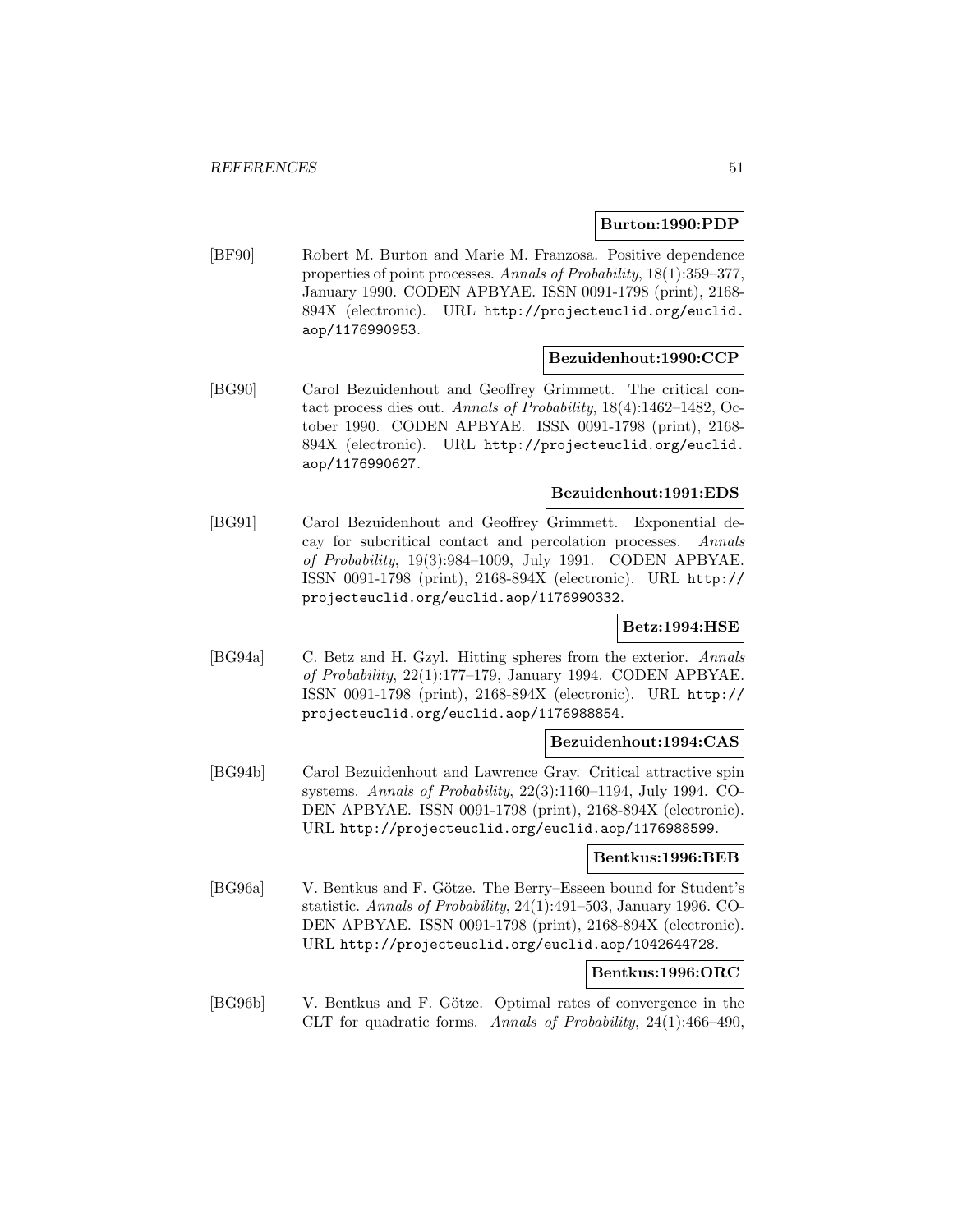January 1996. CODEN APBYAE. ISSN 0091-1798 (print), 2168- 894X (electronic). URL http://projecteuclid.org/euclid. aop/1042644727.

# **Bovier:1996:ASL**

[BG96c] Anton Bovier and Véronique Gayrard. An almost sure large deviation principle for the Hopfield model. Annals of Probability, 24(3):1444–1475, July 1996. CODEN APBYAE. ISSN 0091-1798 (print), 2168-894X (electronic). URL http://projecteuclid. org/euclid.aop/1065725188.

# **Bentkus:1999:OBN**

[BG99] V. Bentkus and F. Götze. Optimal bounds in non-Gaussian limit theorems for U-statistics. Annals of Probability, 27(1):454–521, January 1999. CODEN APBYAE. ISSN 0091-1798 (print), 2168- 894X (electronic). URL http://projecteuclid.org/euclid. aop/1022677269.

### **Burton:1993:DPB**

[BGM93] Robert M. Burton, Marc Goulet, and Ronald Meester. On 1 dependent processes and k-block factors. Annals of Probability, 21 (4):2157–2168, October 1993. CODEN APBYAE. ISSN 0091-1798 (print), 2168-894X (electronic). URL http://projecteuclid. org/euclid.aop/1176989014.

#### **Bentkus:1994:LEC**

[BGZ94] Vidmantas Bentkus, Friedrich Gotze, and Ricardas Zitikis. Lower estimates of the convergence rate for U-statistics. Annals of Probability, 22(4):1707–1714, October 1994. CODEN APBYAE. ISSN 0091-1798 (print), 2168-894X (electronic). URL http:// projecteuclid.org/euclid.aop/1176988478.

# **Bass:1991:SPT**

[BH91] Richard F. Bass and Pei Hsu. Some potential theory for reflecting Brownian motion in holder and Lipschitz domains. Annals of Probability, 19(2):486–508, April 1991. CODEN APBYAE. ISSN 0091-1798 (print), 2168-894X (electronic). URL http:// projecteuclid.org/euclid.aop/1176990437.

### **Bolthausen:1994:SAB**

[BH94] Erwin Bolthausen and Frank Den Hollander. Survival asymptotics for Brownian motion in a Poisson field of decaying traps. Annals of Probability, 22(1):160–176, January 1994. CODEN APBYAE.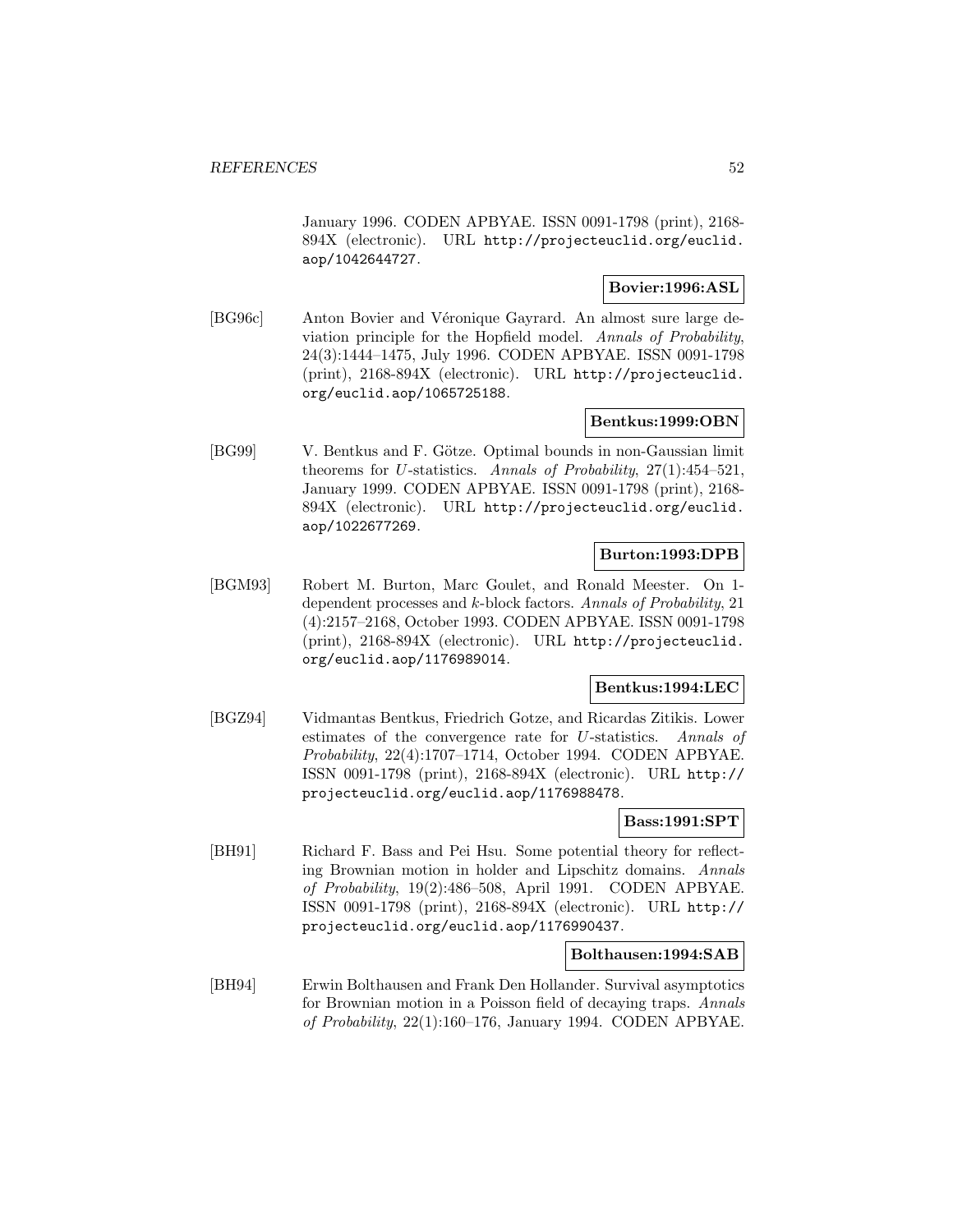ISSN 0091-1798 (print), 2168-894X (electronic). URL http:// projecteuclid.org/euclid.aop/1176988853.

# **Bobkov:1997:ICP**

[BH97] S. G. Bobkov and C. Houdré. Isoperimetric constants for product probability measures. Annals of Probability, 25(1):184–205, January 1997. CODEN APBYAE. ISSN 0091-1798 (print), 2168- 894X (electronic). URL http://projecteuclid.org/euclid. aop/1024404284.

# **Biggins:1992:UCM**

[Big92] J. D. Biggins. Uniform convergence of martingales in the branching random walk. Annals of Probability, 20(1):137–151, January 1992. CODEN APBYAE. ISSN 0091-1798 (print), 2168- 894X (electronic). URL http://projecteuclid.org/euclid. aop/1176989921.

### **Bishop:1992:BMD**

[Bis92] Christopher J. Bishop. Brownian motion in Denjoy domains. Annals of Probability, 20(2):631–651, April 1992. CODEN APBYAE. ISSN 0091-1798 (print), 2168-894X (electronic). URL http:// projecteuclid.org/euclid.aop/1176989795.

### **Bhatt:1993:IME**

[BK93] Abhay G. Bhatt and Rajeeva L. Karandikar. Invariant measures and evolution equations for Markov processes characterized via martingale problems. Annals of Probability, 21(4):2246–2268, October 1993. CODEN APBYAE. ISSN 0091-1798 (print), 2168- 894X (electronic). URL http://projecteuclid.org/euclid. aop/1176989019.

#### **Bass:1995:LIL**

[BK95a] Richard F. Bass and Davar Khoshnevisan. Laws of the iterated logarithm for local times of the empirical process. Annals of Probability, 23(1):388–399, January 1995. CODEN APBYAE. ISSN 0091-1798 (print), 2168-894X (electronic). URL http:// projecteuclid.org/euclid.aop/1176988391.

### **Benjamini:1995:PAW**

[BK95b] Itai Benjamini and Harry Kesten. Percolation of arbitrary words in {0, 1}**N**. Annals of Probability, 23(3):1024–1060, July 1995. CO-DEN APBYAE. ISSN 0091-1798 (print), 2168-894X (electronic). URL http://projecteuclid.org/euclid.aop/1176988173.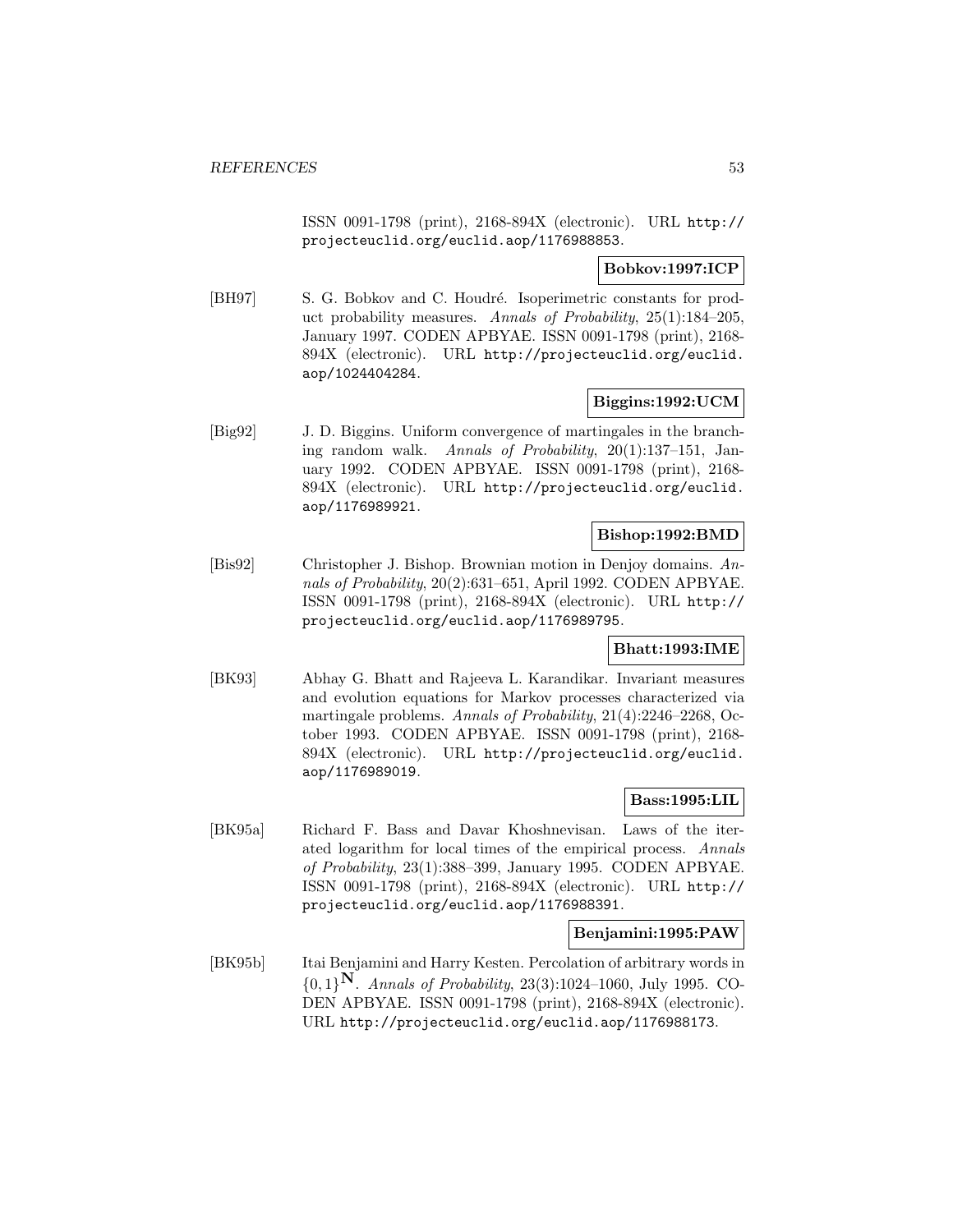#### **Biggins:1997:SHN**

[BK97] J. D. Biggins and A. E. Kyprianou. Seneta–Heyde norming in the branching random walk. Annals of Probability, 25(1):337–360, January 1997. CODEN APBYAE. ISSN 0091-1798 (print), 2168- 894X (electronic). URL http://projecteuclid.org/euclid. aop/1024404291.

# **Bhatt:1995:URS**

[BKK95] Abhay G. Bhatt, G. Kallianpur, and Rajeeva L. Karandikar. Uniqueness and robustness of solution of measure-valued equations of nonlinear filtering. Annals of Probability, 23(4):1895–1938, October 1995. CODEN APBYAE. ISSN 0091-1798 (print), 2168- 894X (electronic). URL http://projecteuclid.org/euclid. aop/1176987808.

# **Bhattacharya:1988:ACM**

[BL88] Rabi N. Bhattacharya and Oesook Lee. Asymptotics of a class of Markov processes which are not in general irreducible. Annals of Probability, 16(3):1333–1347, July 1988. CODEN AP-BYAE. ISSN 0091-1798 (print), 2168-894X (electronic). URL http://projecteuclid.org/euclid.aop/1176991694. See correction [BL97].

### **Burdzy:1990:NEB**

[BL90] Krzysztof Burdzy and Gregory F. Lawler. Nonintersection exponents for Brownian paths. II. estimates and applications to a random fractal. Annals of Probability, 18(3):981–1009, July 1990. CO-DEN APBYAE. ISSN 0091-1798 (print), 2168-894X (electronic). URL http://projecteuclid.org/euclid.aop/1176990733.

#### **Baccelli:1992:CSR**

[BL92a] François Baccelli and Zhen Liu. On a class of stochastic recursive sequences arising in queueing theory. Annals of Probability, 20 (1):350–374, January 1992. CODEN APBYAE. ISSN 0091-1798 (print), 2168-894X (electronic). URL http://projecteuclid. org/euclid.aop/1176989931.

### **Bertoin:1992:RMB**

[BL92b] J. Bertoin and Y. Le Jan. Representation of measures by balayage from a regular recurrent point. Annals of Probability, 20 (1):538–548, January 1992. CODEN APBYAE. ISSN 0091-1798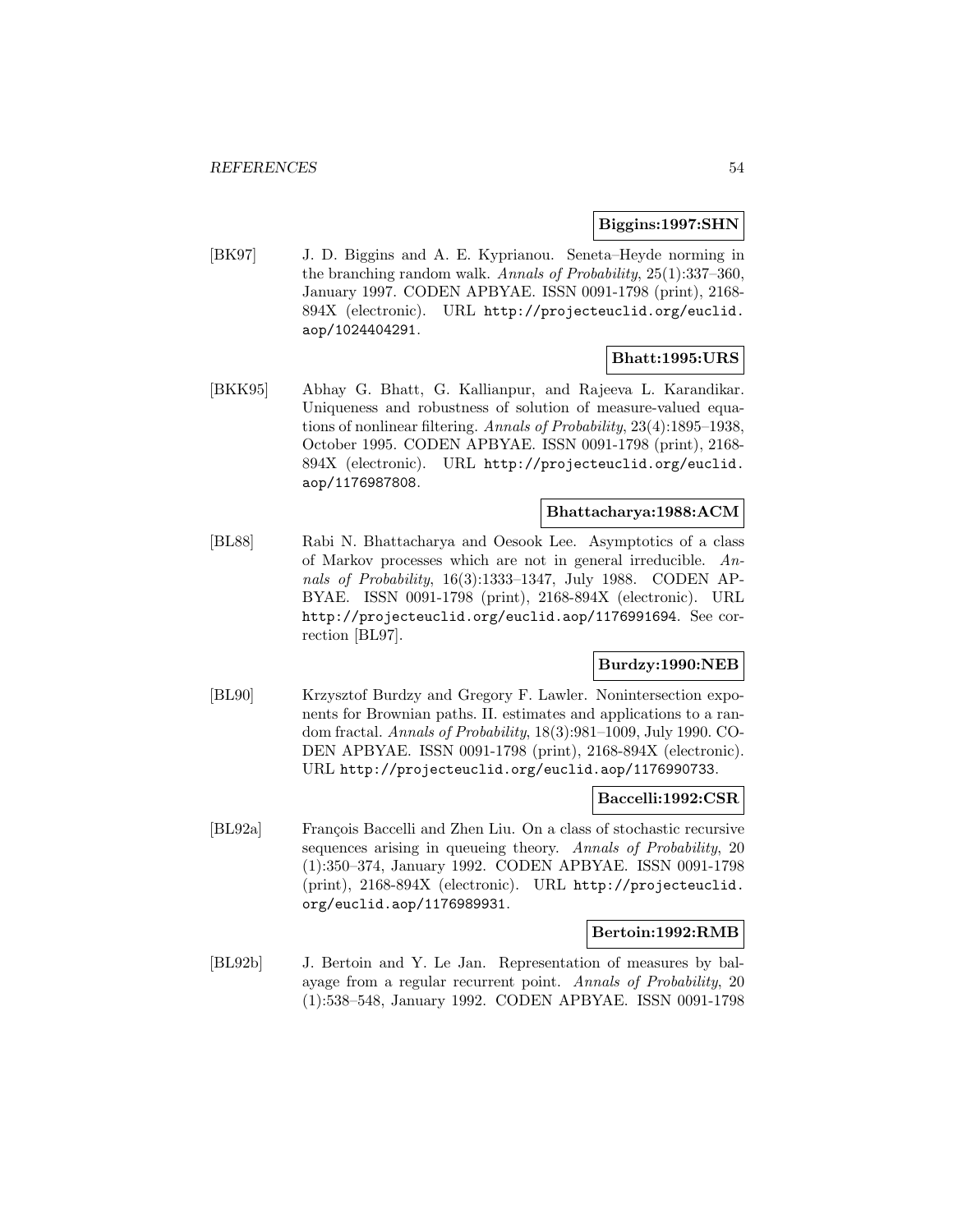(print), 2168-894X (electronic). URL http://projecteuclid. org/euclid.aop/1176989940.

### **Bhattacharya:1997:CBC**

[BL97] Rabi N. Bhattacharya and Oesook Lee. Correction: "Asymptotics of a class of Markov processes which are not in general irreducible" [Ann. Probab. 16 (1988), no. 3, 1333–1347; MR 89m:60148]. Annals of Probability, 25(3):1541–1543, July 1997. CODEN APBYAE. ISSN 0091-1798 (print), 2168-894X (electronic). URL http://projecteuclid.org/euclid.aop/1024404526. See [BL88].

### **Brossard:1999:NRP**

[BL99] Jean Brossard and Christophe Leuridan. Numérotation des records d'un processus de Poisson ponctuel (french) [the numbering of records of a Poisson point process]. Annals of Probability, 27(3):1304–1323, July 1999. CODEN APBYAE. ISSN 0091-1798 (print), 2168-894X (electronic). URL http://projecteuclid. org/euclid.aop/1022677448.

# **Bar-Lev:1991:VFM**

[BLBE91] Shaul K. Bar-Lev, Daoud Bshouty, and Peter Enis. Variance functions with meromorphic means. Annals of Probability, 19 (3):1349–1366, July 1991. CODEN APBYAE. ISSN 0091-1798 (print), 2168-894X (electronic). URL http://projecteuclid. org/euclid.aop/1176990348.

### **Blount:1991:CSD**

[Blo91] Douglas Blount. Comparison of stochastic and deterministic models of a linear chemical reaction with diffusion. Annals of Probability, 19(4):1440–1462, October 1991. CODEN APBYAE. ISSN 0091-1798 (print), 2168-894X (electronic). URL http:// projecteuclid.org/euclid.aop/1176990219.

# **Blount:1994:DDL**

[Blo94] Douglas Blount. Density-dependent limits for a nonlinear reactiondiffusion model. Annals of Probability, 22(4):2040–2070, October 1994. CODEN APBYAE. ISSN 0091-1798 (print), 2168- 894X (electronic). URL http://projecteuclid.org/euclid. aop/1176988494.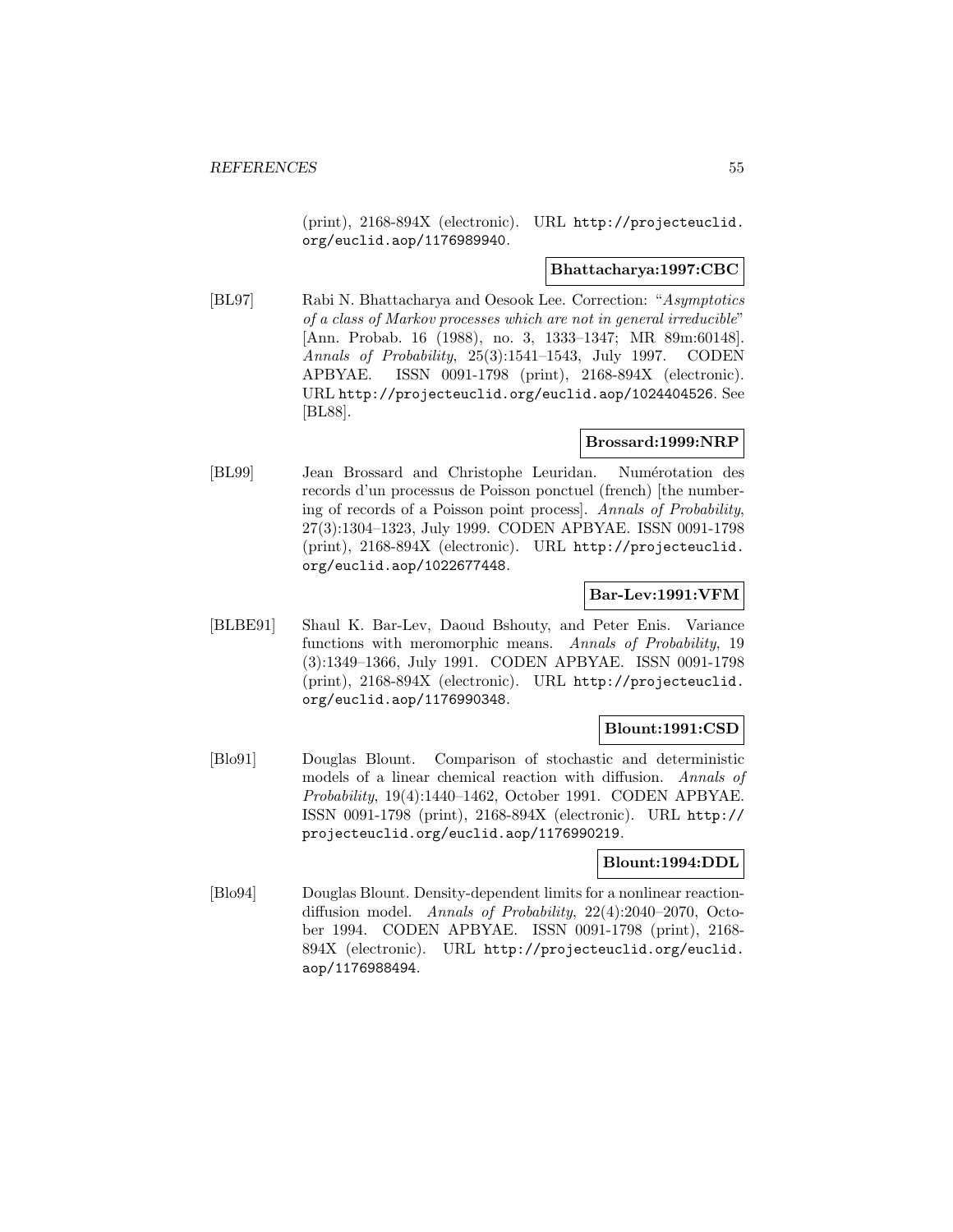### **Blount:1996:DLN**

[Blo96] Douglas Blount. Diffusion limits for a nonlinear density dependent space-time population model. Annals of Probability, 24 (2):639–659, April 1996. CODEN APBYAE. ISSN 0091-1798 (print), 2168-894X (electronic). URL http://projecteuclid. org/euclid.aop/1039639357.

### **Bloznelis:1999:BEB**

[Blo99] M. Bloznelis. A Berry–Esseen bound for finite population Student's statistic. Annals of Probability, 27(4):2089–2108, October 1999. CODEN APBYAE. ISSN 0091-1798 (print), 2168- 894X (electronic). URL http://projecteuclid.org/euclid. aop/1022874830.

### **Benjamini:1999:CPN**

[BLPS99] Itai Benjamini, Russell Lyons, Yuval Peres, and Oded Schramm. Critical percolation on any nonamenable group has no infinite clusters. Annals of Probability, 27(3):1347–1356, July 1999. CO-DEN APBYAE. ISSN 0091-1798 (print), 2168-894X (electronic). URL http://projecteuclid.org/euclid.aop/1022677450.

### **Bell:1995:SDD**

[BM95] Denis R. Bell and Salah-Eldin A. Mohammed. Smooth densities for degenerate stochastic delay equations with hereditary drift. Annals of Probability, 23(4):1875–1894, October 1995. CODEN APBYAE. ISSN 0091-1798 (print), 2168-894X (electronic). URL http://projecteuclid.org/euclid.aop/1176987807.

#### **Bremaud:1996:SNH**

[BM96] Pierre Brémaud and Laurent Massoulié. Stability of nonlinear Hawkes processes. Annals of Probability, 24(3):1563–1588, July 1996. CODEN APBYAE. ISSN 0091-1798 (print), 2168- 894X (electronic). URL http://projecteuclid.org/euclid. aop/1065725193.

### **Belisle:1997:WPM**

[BMR97] Claude Bélisle, Jean-Claude Massé, and Thomas Ransford. When is a probability measure determined by infinitely many projections? Annals of Probability, 25(2):767–786, April 1997. CODEN APBYAE. ISSN 0091-1798 (print), 2168-894X (electronic). URL http://projecteuclid.org/euclid.aop/1024404418.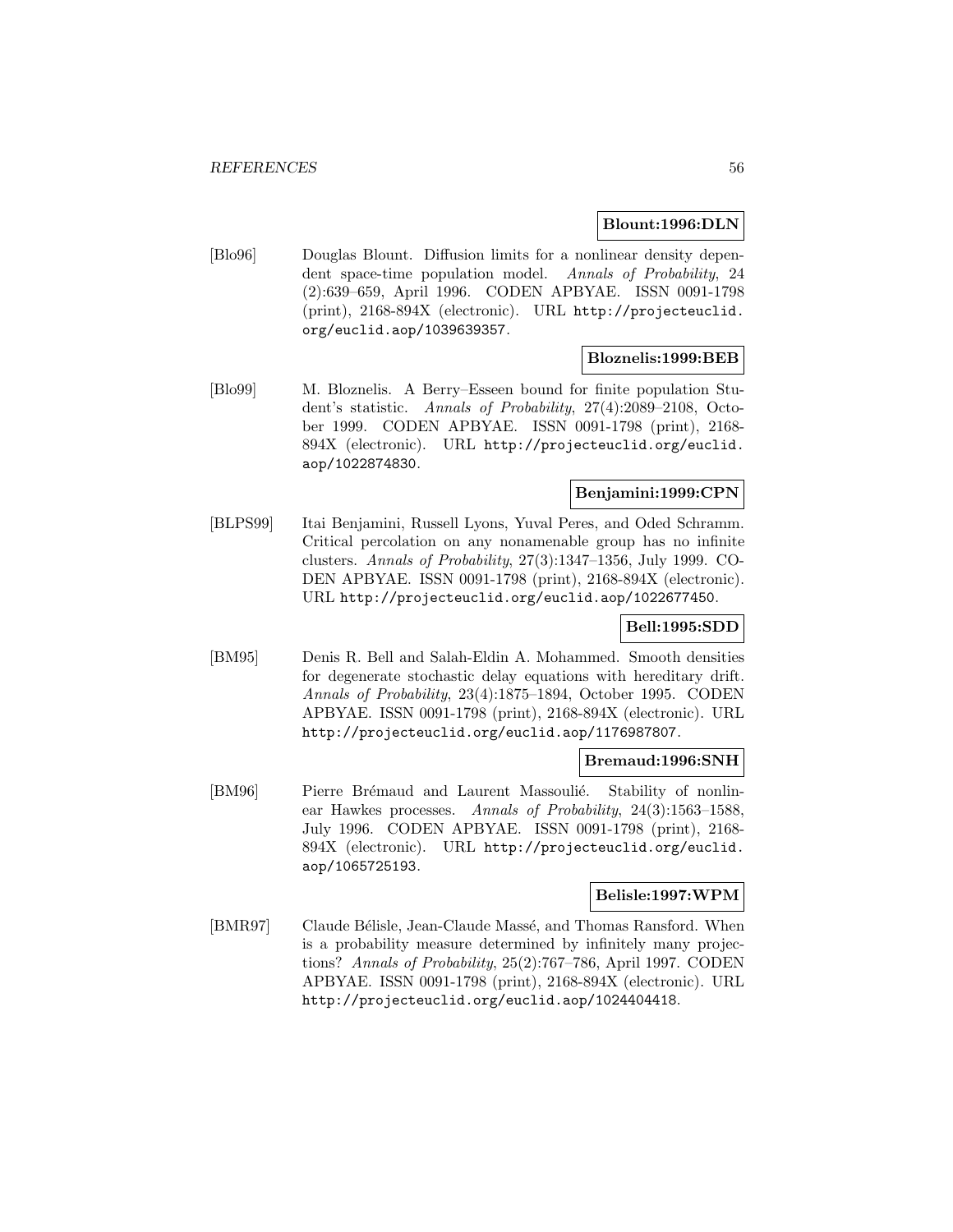### **Bally:1995:AST**

[BMSS95] Vlad Bally, Annie Millet, and Marta Sanz-Sole. Approximation and support theorem in holder norm for parabolic stochastic partial differential equations. Annals of Probability, 23(1):178–222, January 1995. CODEN APBYAE. ISSN 0091-1798 (print), 2168- 894X (electronic). URL http://projecteuclid.org/euclid. aop/1176988383.

#### **Bramson:1994:SOD**

[BN94] Maury Bramson and Claudia Neuhauser. Survival of onedimensional cellular automata under random perturbations. Annals of Probability, 22(1):244–263, January 1994. CODEN AP-BYAE. ISSN 0091-1798 (print), 2168-894X (electronic). URL http://projecteuclid.org/euclid.aop/1176988858.

# **Bobkov:1994:IID**

[Bob94] S. G. Bobkov. Isoperimetric inequalities for distributions of exponential type. Annals of Probability, 22(2):978–994, April 1994. CODEN APBYAE. ISSN 0091-1798 (print), 2168- 894X (electronic). URL http://projecteuclid.org/euclid. aop/1176988737.

# **Bobkov:1996:EPH**

[Bob96] S. Bobkov. Extremal properties of half-spaces for log-concave distributions. Annals of Probability, 24(1):35–48, January 1996. CO-DEN APBYAE. ISSN 0091-1798 (print), 2168-894X (electronic). URL http://projecteuclid.org/euclid.aop/1042644706.

# **Bobkov:1997:IID**

[Bob97] S. G. Bobkov. An isoperimetric inequality on the discrete cube, and an elementary proof of the isoperimetric inequality in Gauss space. Annals of Probability, 25(1):206–214, January 1997. CO-DEN APBYAE. ISSN 0091-1798 (print), 2168-894X (electronic). URL http://projecteuclid.org/euclid.aop/1024404285.

### **Bobkov:1999:IAI**

[Bob99a] S. G. Bobkov. Isoperimetric and analytic inequalities for logconcave probability measures. Annals of Probability, 27(4): 1903–1921, October 1999. CODEN APBYAE. ISSN 0091-1798 (print), 2168-894X (electronic). URL http://projecteuclid. org/euclid.aop/1022874820.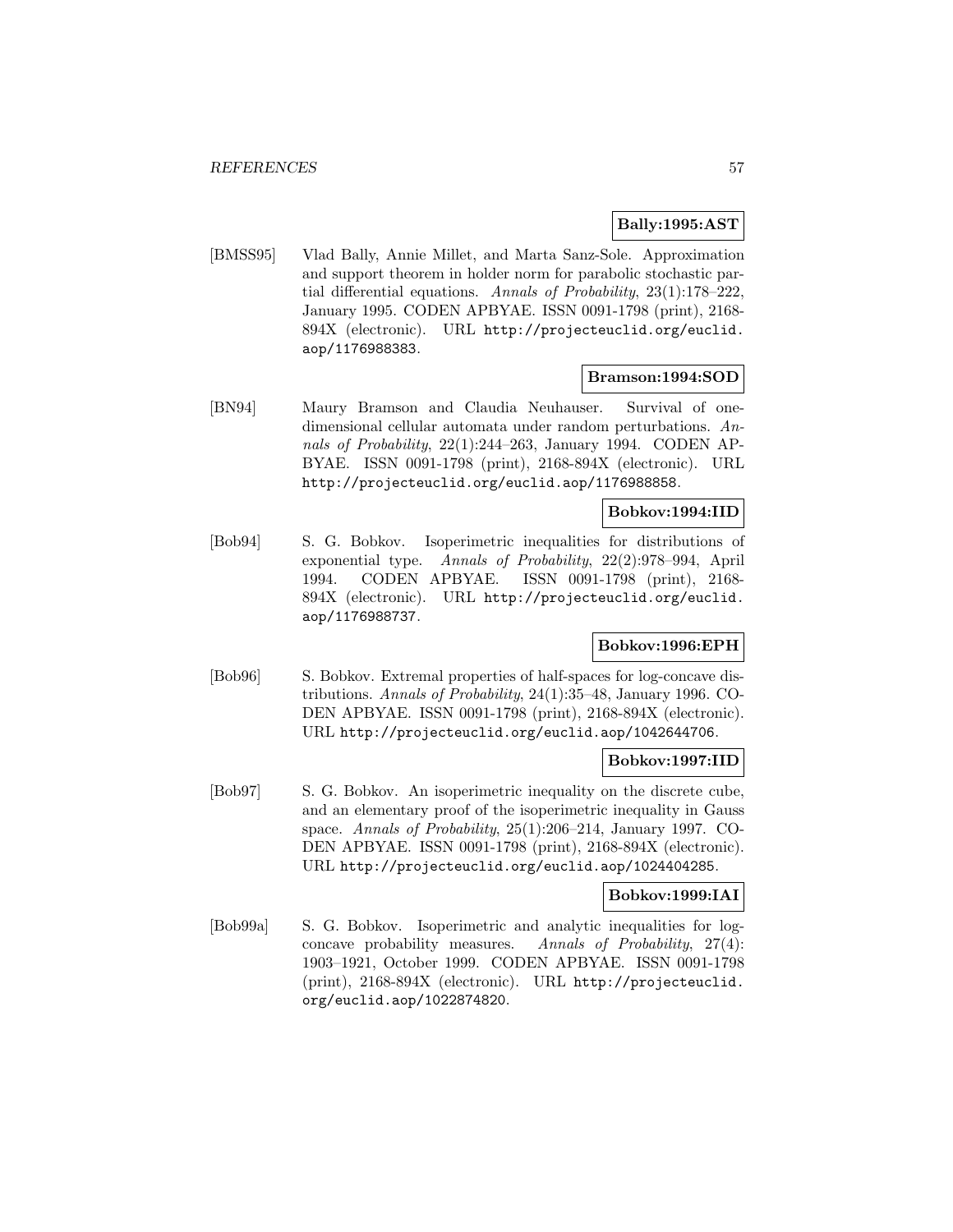#### **Bobkov:1999:SSC**

[Bob99b] S. G. Bobkov. The size of singular component and shift inequalities. Annals of Probability, 27(1):416–431, January 1999. CODEN APBYAE. ISSN 0091-1798 (print), 2168-894X (electronic). URL http://projecteuclid.org/euclid.aop/1022677267.

# **Boivin:1993:WCR**

[Boi93] Daniel Boivin. Weak convergence for reversible random walks in a random environment. Annals of Probability, 21(3):1427–1440, July 1993. CODEN APBYAE. ISSN 0091-1798 (print), 2168- 894X (electronic). URL http://projecteuclid.org/euclid. aop/1176989125.

# **Bolthausen:1990:VWS**

[Bol90] E. Bolthausen. On the volume of the Wiener sausage. Annals of Probability, 18(4):1576–1582, October 1990. CODEN APBYAE. ISSN 0091-1798 (print), 2168-894X (electronic). URL http:// projecteuclid.org/euclid.aop/1176990633.

#### **Bolthausen:1994:LTD**

[Bol94] Erwin Bolthausen. Localization of a two-dimensional random walk with an attractive path interaction. Annals of Probability, 22 (2):875–918, April 1994. CODEN APBYAE. ISSN 0091-1798 (print), 2168-894X (electronic). URL http://projecteuclid. org/euclid.aop/1176988734.

### **Borell:1993:GPS**

[Bor93] Christer Borell. Geometric properties of some familiar diffusions in  $\mathbb{R}^n$ . Annals of Probability, 21(1):482–489, January 1993. CODEN APBYAE. ISSN 0091-1798 (print), 2168-894X (electronic). URL http://projecteuclid.org/euclid.aop/1176989412.

# **Bougerol:1992:SSG**

[BP92] Philippe Bougerol and Nico Picard. Strict stationarity of generalized autoregressive processes. Annals of Probability, 20(4): 1714–1730, October 1992. CODEN APBYAE. ISSN 0091-1798 (print), 2168-894X (electronic). URL http://projecteuclid. org/euclid.aop/1176989526.

### **Bovier:1993:LIL**

[BP93a] Anton Bovier and Pierre Picco. A law of the iterated logarithm for random geometric series. Annals of Probability, 21(1):168–184,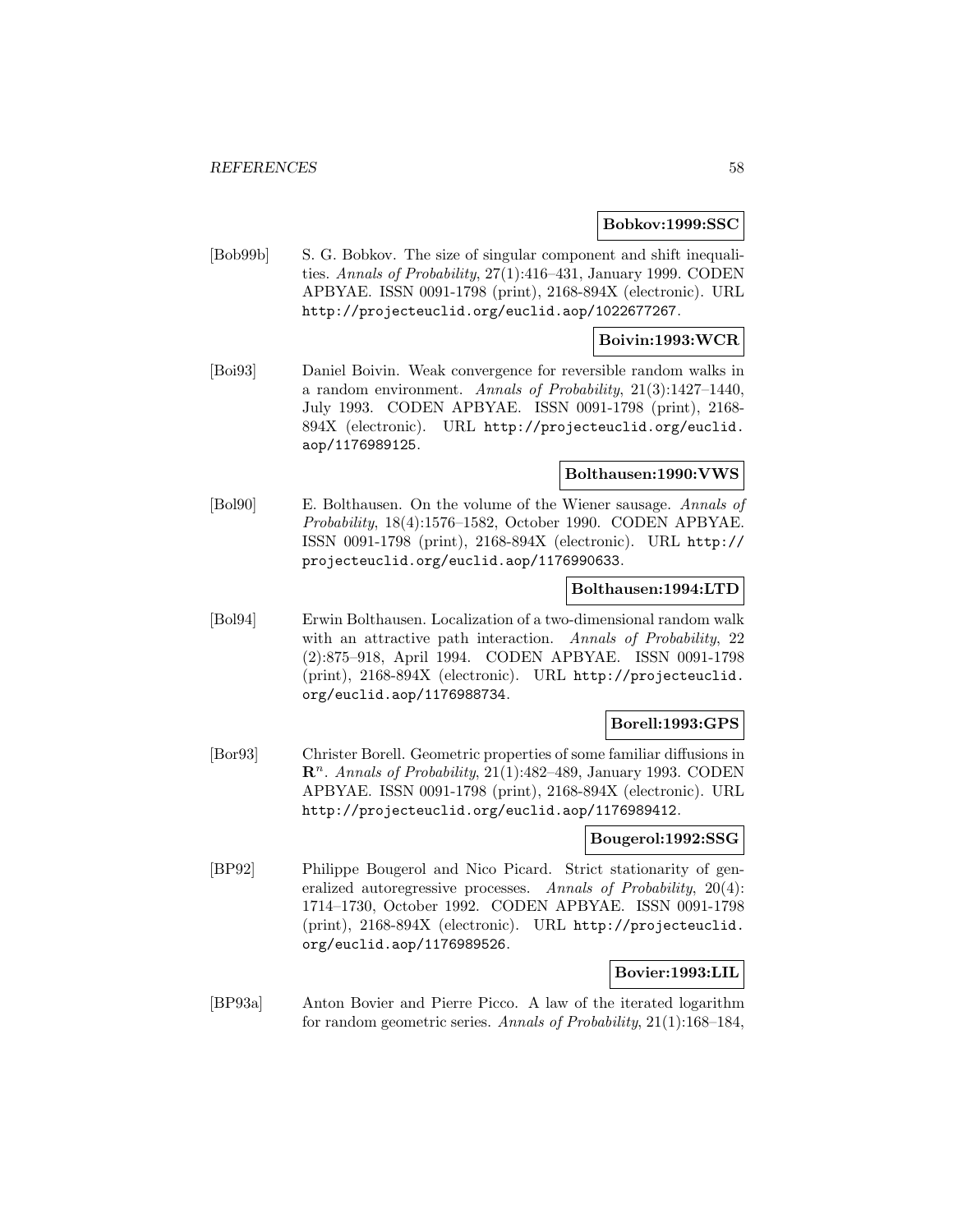January 1993. CODEN APBYAE. ISSN 0091-1798 (print), 2168- 894X (electronic). URL http://projecteuclid.org/euclid. aop/1176989399.

# **Burton:1993:LCE**

[BP93b] Robert Burton and Robin Pemantle. Local characteristics, entropy and limit theorems for spanning trees and domino tilings via transfer-impedances. Annals of Probability, 21(3):1329–1371, July 1993. CODEN APBYAE. ISSN 0091-1798 (print), 2168- 894X (electronic). URL http://projecteuclid.org/euclid. aop/1176989121.

### **Barlow:1994:FHB**

[BP94a] Martin T. Barlow and Edwin A. Perkins. On the filtration of historical Brownian motion. Annals of Probability, 22(3):1273–1294, July 1994. CODEN APBYAE. ISSN 0091-1798 (print), 2168- 894X (electronic). URL http://projecteuclid.org/euclid. aop/1176988603.

# **Benjamini:1994:MCI**

[BP94b] Itai Benjamini and Yuval Peres. Markov chains indexed by trees. Annals of Probability, 22(1):219–243, January 1994. CODEN AP-BYAE. ISSN 0091-1798 (print), 2168-894X (electronic). URL http://projecteuclid.org/euclid.aop/1176988857.

# **Bercovici:1996:LLN**

[BP96] Hari Bercovici and Vittorino Pata. The law of large numbers for free identically distributed random variables. Annals of Probability, 24(1):453–465, January 1996. CODEN APBYAE. ISSN 0091-1798 (print), 2168-894X (electronic). URL http:// projecteuclid.org/euclid.aop/1042644726.

#### **Berkes:1998:LTM**

[BP98] István Berkes and Walter Philipp. Limit theorems for mixing sequences without rate assumptions. Annals of Probability, 26 (2):805–831, April 1998. CODEN APBYAE. ISSN 0091-1798 (print), 2168-894X (electronic). URL http://projecteuclid. org/euclid.aop/1022855651.

### **Benjamini:1995:MCM**

[BPP95] Itai Benjamini, Robin Pemantle, and Yuval Peres. Martin capacity for Markov chains. Annals of Probability, 23(3):1332–1346,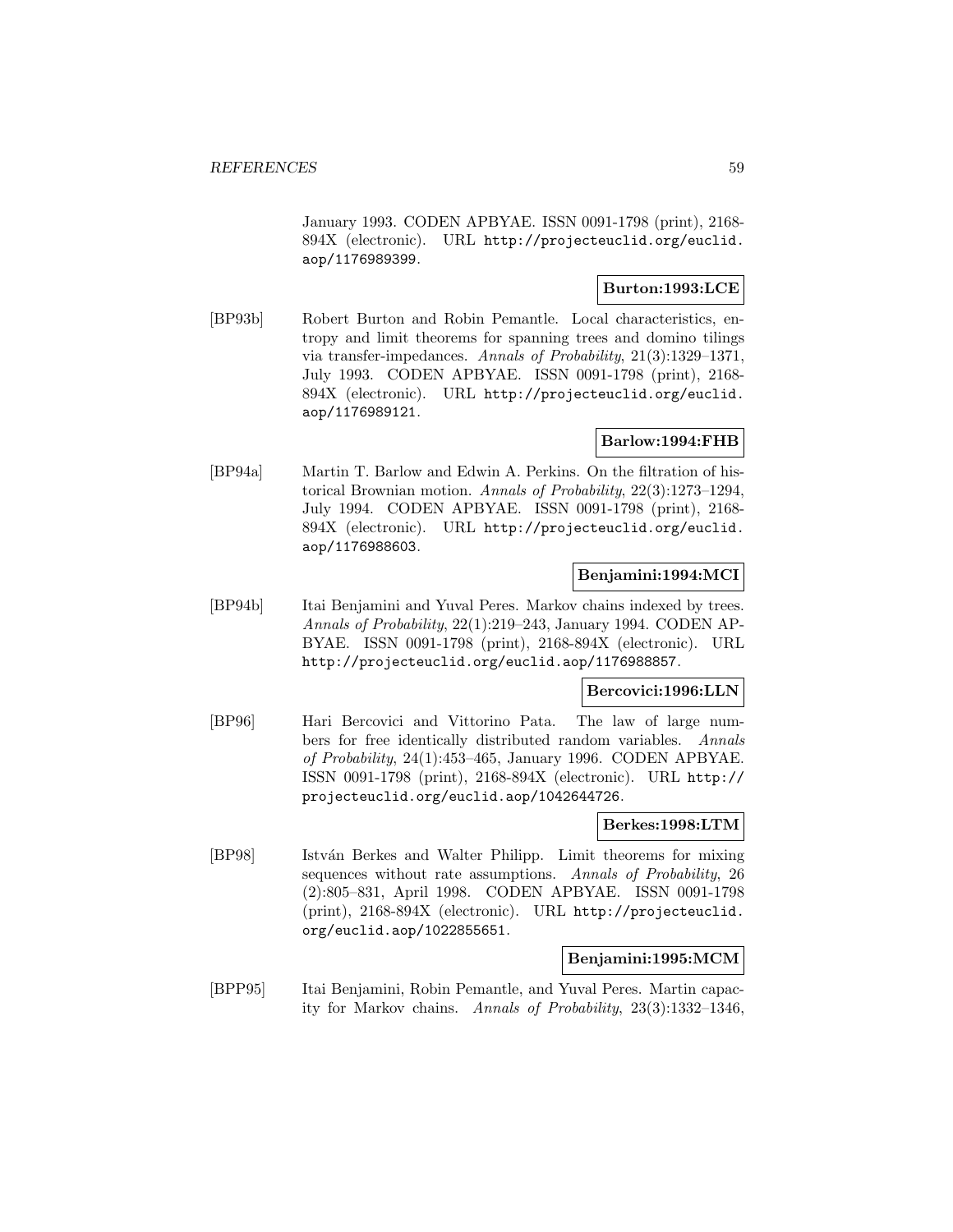July 1995. CODEN APBYAE. ISSN 0091-1798 (print), 2168- 894X (electronic). URL http://projecteuclid.org/euclid. aop/1176988187.

### **Benjamini:1998:UPP**

[BPP98] Itai Benjamini, Robin Pemantle, and Yuval Peres. Unpredictable paths and percolation. Annals of Probability, 26(3):1198–1211, July 1998. CODEN APBYAE. ISSN 0091-1798 (print), 2168- 894X (electronic). URL http://projecteuclid.org/euclid. aop/1022855749.

#### **Brassesco:1992:NPB**

[Bra92] Stella Brassesco. A note on planar Brownian motion. Annals of Probability, 20(3):1498–1503, July 1992. CODEN APBYAE. ISSN 0091-1798 (print), 2168-894X (electronic). URL http:// projecteuclid.org/euclid.aop/1176989703.

### **Bradley:1993:EMC**

[Bra93] Richard C. Bradley. Equivalent mixing conditions for random fields. Annals of Probability, 21(4):1921–1926, October 1993. CO-DEN APBYAE. ISSN 0091-1798 (print), 2168-894X (electronic). URL http://projecteuclid.org/euclid.aop/1176989004.

### **Bradley:1996:RBR**

[Bra96] R. E. Bradley. Review of "Intersections of Random Walks: Probability and its Applications," by Gregory F. Lawler. Annals of Probability, 24(3):1638–1642, July 1996. CODEN APBYAE. ISSN 0091-1798 (print), 2168-894X (electronic). URL http:// projecteuclid.org/euclid.aop/1065725196.

### **Brown:1990:EBE**

[Bro90] Mark Brown. Error bounds for exponential approximations of geometric convolutions. Annals of Probability, 18(3):1388–1402, July 1990. CODEN APBYAE. ISSN 0091-1798 (print), 2168- 894X (electronic). URL http://projecteuclid.org/euclid. aop/1176990750.

### **Bryc:1992:LDP**

[Bry92] Wlodzimierz Bryc. On the large deviation principle for stationary weakly dependent random fields. Annals of Probability, 20 (2):1004–1030, April 1992. CODEN APBYAE. ISSN 0091-1798 (print), 2168-894X (electronic). URL http://projecteuclid. org/euclid.aop/1176989815.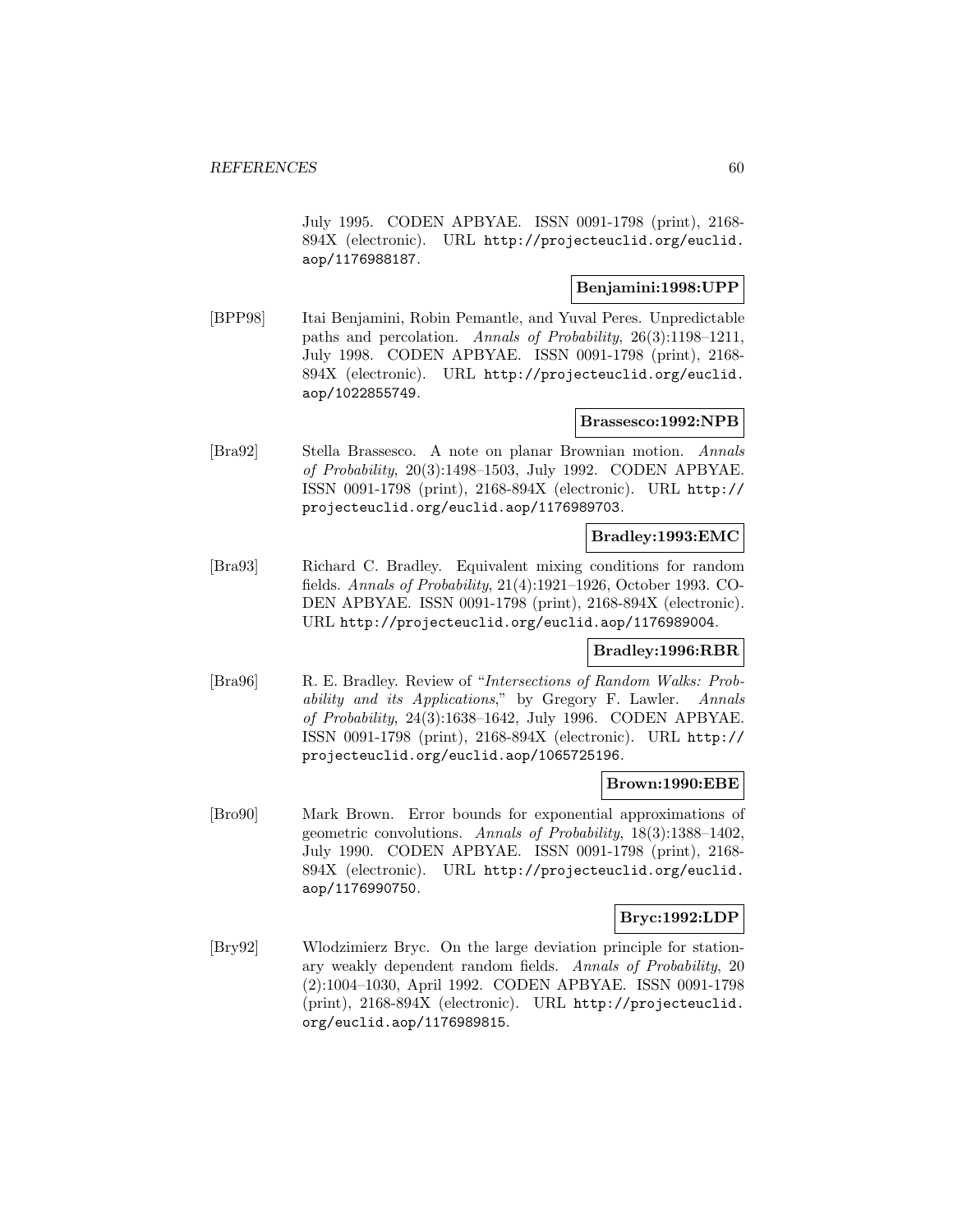### **Bruss:1990:CQS**

[BS90] F. Thomas Bruss and Stephen M. Samuels. Conditions for quasistationarity of the Bayes rule in selection problems with an unknown number of rankable options. Annals of Probability, 18 (2):877–886, April 1990. CODEN APBYAE. ISSN 0091-1798 (print), 2168-894X (electronic). URL http://projecteuclid. org/euclid.aop/1176990864.

# **Burdzy:1995:ILI**

[BS95] Krzysztof Burdzy and Jaime San Martin. Iterated law of iterated logarithm. Annals of Probability, 23(4):1627–1643, October 1995. CODEN APBYAE. ISSN 0091-1798 (print), 2168- 894X (electronic). URL http://projecteuclid.org/euclid. aop/1176987796.

# **Benjamini:1996:RWH**

[BS96] Itai Benjamini and Oded Schramm. Random walks and harmonic functions on infinite planar graphs using square tilings. Annals of Probability, 24(3):1219–1238, July 1996. CODEN APBYAE. ISSN 0091-1798 (print), 2168-894X (electronic). URL http:// projecteuclid.org/euclid.aop/1065725179.

### **Bolthausen:1997:SAD**

[BS97] Erwin Bolthausen and Uwe Schmock. On self-attracting ddimensional random walks. Annals of Probability, 25(2):531–572, April 1997. CODEN APBYAE. ISSN 0091-1798 (print), 2168- 894X (electronic). URL http://projecteuclid.org/euclid. aop/1024404411.

# **Bai:1998:NEO**

[BS98] Z. D. Bai and Jack W. Silverstein. No eigenvalues outside the support of the limiting spectral distribution of large-dimensional sample covariance matrices. Annals of Probability, 26(1):316–345, January 1998. CODEN APBYAE. ISSN 0091-1798 (print), 2168- 894X (electronic). URL http://projecteuclid.org/euclid. aop/1022855421.

### **Bai:1999:ESE**

[BS99] Z. D. Bai and Jack W. Silverstein. Exact separation of eigenvalues of large dimensional sample covariance matrices. Annals of Probability, 27(3):1536–1555, July 1999. CODEN APBYAE. ISSN 0091-1798 (print), 2168-894X (electronic). URL http:// projecteuclid.org/euclid.aop/1022677458.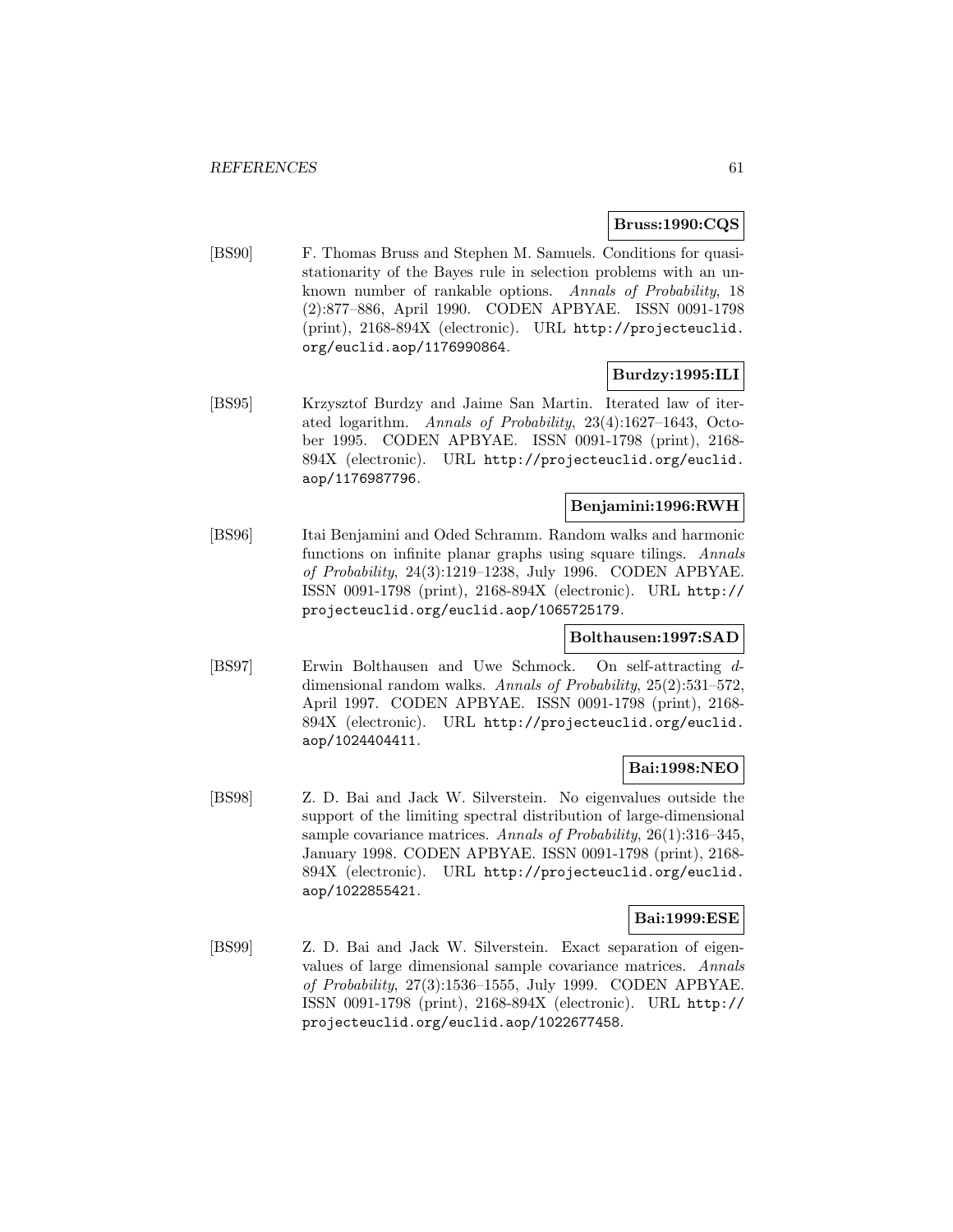### **Burdzy:1995:STL**

[BT95] Krzysztof Burdzy and Ellen Toby. A Skorohod-type lemma and a decomposition of reflected Brownian motion. Annals of Probability, 23(2):586–604, April 1995. CODEN APBYAE. ISSN 0091-1798 (print), 2168-894X (electronic). URL http:// projecteuclid.org/euclid.aop/1176988280.

# **Bunge:1996:CSR**

[Bun96] John Bunge. Composition semigroups and random stability. Annals of Probability, 24(3):1476–1489, July 1996. CODEN AP-BYAE. ISSN 0091-1798 (print), 2168-894X (electronic). URL http://projecteuclid.org/euclid.aop/1065725189.

# **Bunge:1997:NCD**

[Bun97] John Bunge. Nested classes of C-decomposable laws. Annals of Probability, 25(1):215–229, January 1997. CODEN APBYAE. ISSN 0091-1798 (print), 2168-894X (electronic). URL http:// projecteuclid.org/euclid.aop/1024404286.

### **Burdzy:1990:NBM**

[Bur90] Krzysztof Burdzy. On nonincrease of Brownian motion. Annals of Probability, 18(3):978–980, July 1990. CODEN APBYAE. ISSN 0091-1798 (print), 2168-894X (electronic). URL http:// projecteuclid.org/euclid.aop/1176990732.

### **Burkholder:1994:SDS**

[Bur94] Donald L. Burkholder. Strong differential subordination and stochastic integration. Annals of Probability, 22(2):995–1025, April 1994. CODEN APBYAE. ISSN 0091-1798 (print), 2168- 894X (electronic). URL http://projecteuclid.org/euclid. aop/1176988738.

# **Busnello:1999:PAT**

[Bus99] Barbara Busnello. A probabilistic approach to the twodimensional Navier–Stokes equations. Annals of Probability, 27(4): 1750–1780, October 1999. CODEN APBYAE. ISSN 0091-1798 (print), 2168-894X (electronic). URL http://projecteuclid. org/euclid.aop/1022874814.

### **Bertoin:1996:SW**

[BW96a] Jean Bertoin and Wendelin Werner. Stable windings. Annals of Probability, 24(3):1269–1279, July 1996. CODEN APBYAE.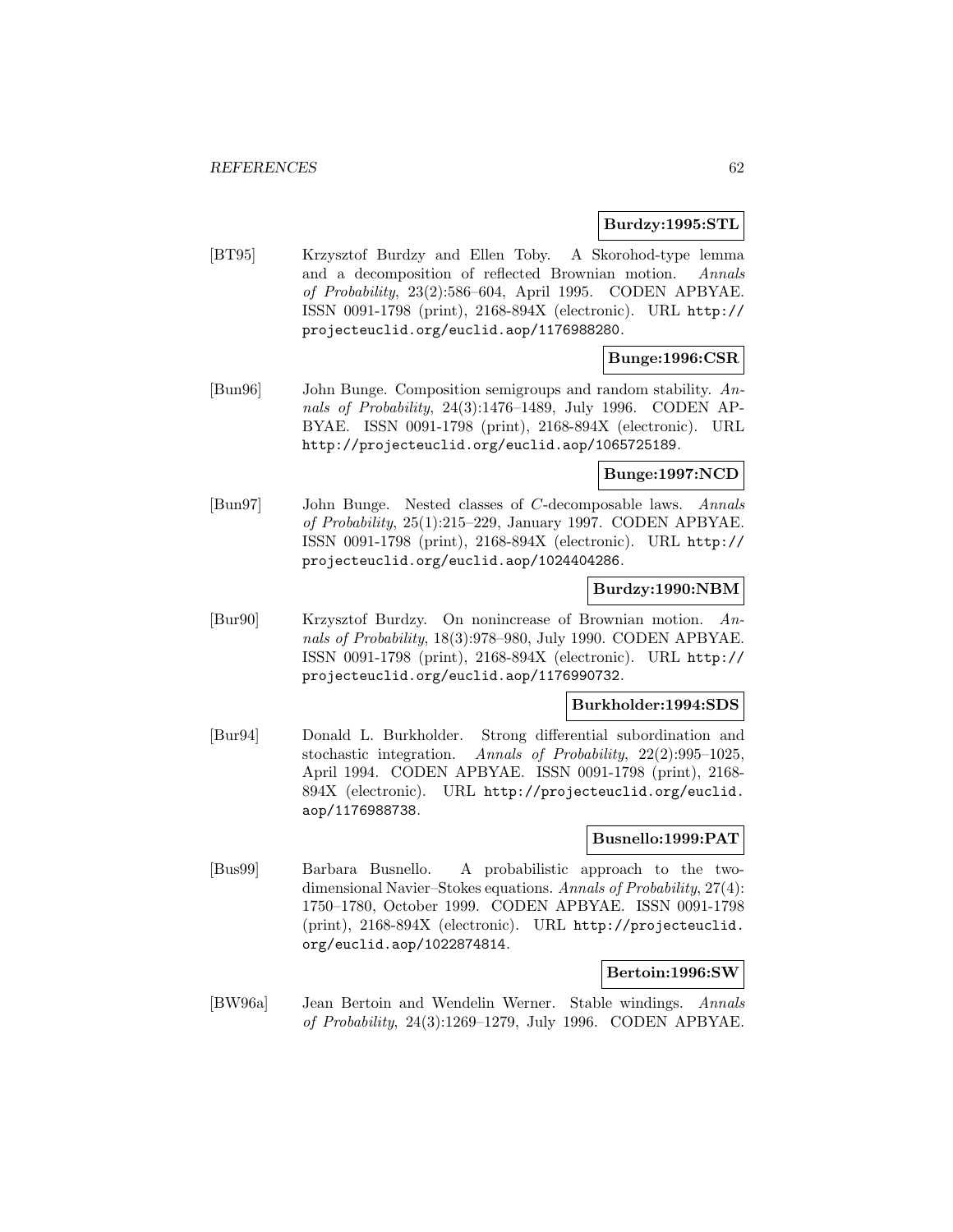ISSN 0091-1798 (print), 2168-894X (electronic). URL http:// projecteuclid.org/euclid.aop/1065725181.

### **Burdzy:1996:NTP**

[BW96b] Krzysztof Burdzy and Wendelin Werner. No triple point of planar Brownian motion is accessible. Annals of Probability, 24(1): 125–147, January 1996. CODEN APBYAE. ISSN 0091-1798 (print), 2168-894X (electronic). URL http://projecteuclid. org/euclid.aop/1042644710.

# **Bai:1993:LSE**

[BY93] Z. D. Bai and Y. Q. Yin. Limit of the smallest eigenvalue of a large dimensional sample covariance matrix. Annals of Probability, 21 (3):1275–1294, July 1993. CODEN APBYAE. ISSN 0091-1798 (print), 2168-894X (electronic). URL http://projecteuclid. org/euclid.aop/1176989118.

# **Carmona:1997:MVB**

[Car97] Philippe Carmona. The mean velocity of a Brownian motion in a random Lévy potential. Annals of Probability,  $25(4):1774-1788$ , October 1997. CODEN APBYAE. ISSN 0091-1798 (print), 2168- 894X (electronic). URL http://projecteuclid.org/euclid. aop/1023481110.

# **Catoni:1992:RLD**

[Cat92] Olivier Catoni. Rough large deviation estimates for simulated annealing: Application to exponential schedules. Annals of Probability, 20(3):1109–1146, July 1992. CODEN APBYAE. ISSN 0091-1798 (print), 2168-894X (electronic). URL http:// projecteuclid.org/euclid.aop/1176989682.

### **Chen:1992:SAL**

[CC92a] Louis H. Y. Chen and K. P. Choi. Some asymptotic and large deviation results in Poisson approximation. Annals of Probability, 20 (4):1867–1876, October 1992. CODEN APBYAE. ISSN 0091-1798 (print), 2168-894X (electronic). URL http://projecteuclid. org/euclid.aop/1176989532.

# **Csaki:1992:IIS**

[CC92b] Endre Csaki and Miklós Csörgő. Inequalities for increments of stochastic processes and moduli of continuity. Annals of Probability, 20(2):1031–1052, April 1992. CODEN APBYAE.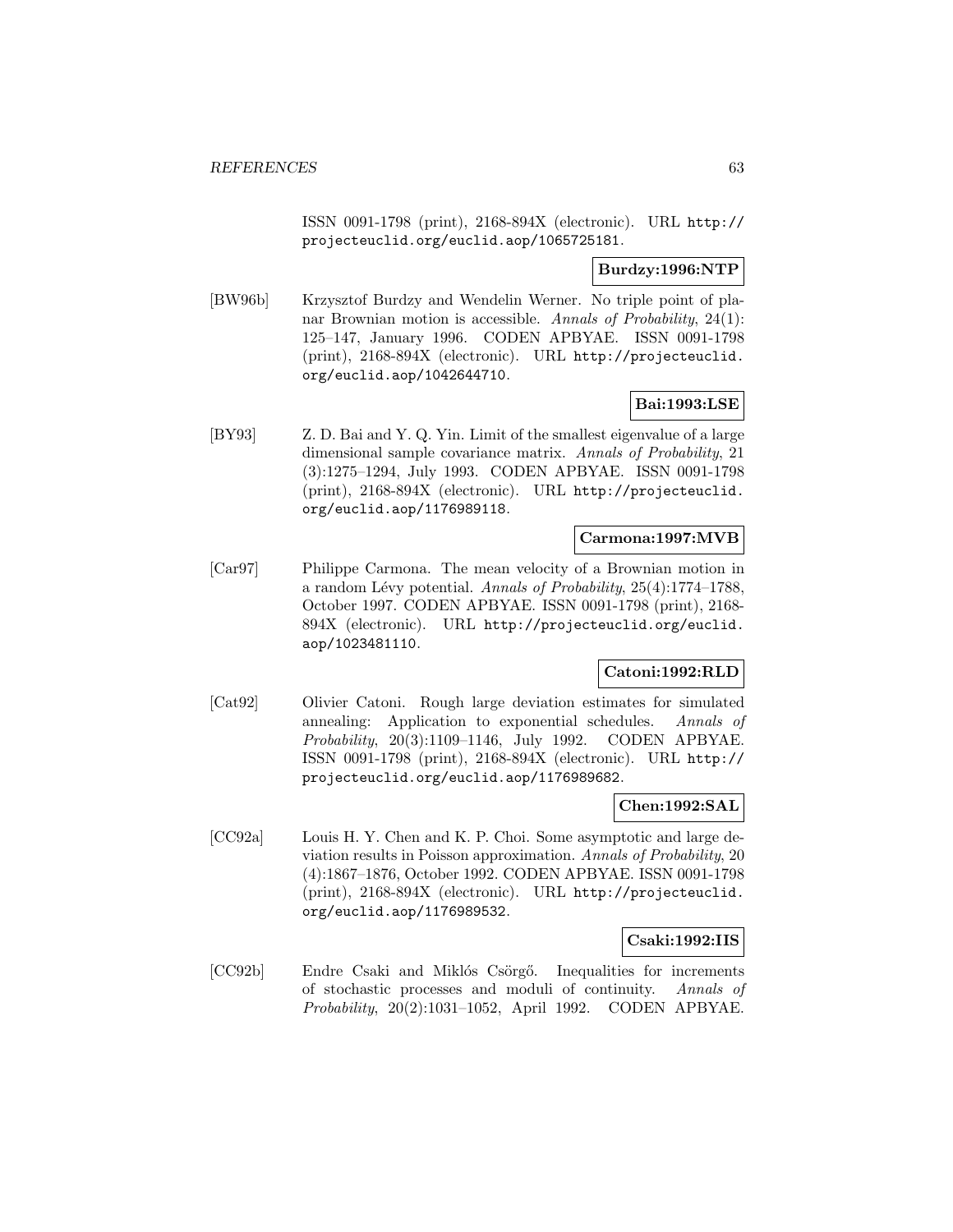ISSN 0091-1798 (print), 2168-894X (electronic). URL http:// projecteuclid.org/euclid.aop/1176989816.

**Cerf:1999:FSS**

[CC99] Raphaël Cerf and Emilio N. M. Cirillo. Finite size scaling in threedimensional bootstrap percolation. Annals of Probability, 27(4): 1837–1850, October 1999. CODEN APBYAE. ISSN 0091-1798 (print), 2168-894X (electronic). URL http://projecteuclid. org/euclid.aop/1022874817.

# **Cutler:1990:NNA**

[CD90] Colleen D. Cutler and Donald A. Dawson. Nearest-neighbor analysis of a family of fractal distributions. Annals of Probability, 18 (1):256–271, January 1990. CODEN APBYAE. ISSN 0091-1798 (print), 2168-894X (electronic). URL http://projecteuclid. org/euclid.aop/1176990948.

# **Cairoli:1995:OSB**

[CD95] R. Cairoli and Robert C. Dalang. Optimal switching between two random walks. Annals of Probability, 23(4):1982–2013, October 1995. CODEN APBYAE. ISSN 0091-1798 (print), 2168- 894X (electronic). URL http://projecteuclid.org/euclid. aop/1176987812.

### **Chow:1993:WEC**

[CdlPT93] Y. S. Chow, V. H. de la Pena, and H. Teicher. Wald's equation for a class of denormalized U-statistics. Annals of Probability, 21 (2):1151–1158, April 1993. CODEN APBYAE. ISSN 0091-1798 (print), 2168-894X (electronic). URL http://projecteuclid. org/euclid.aop/1176989285.

### **Chen:1997:HDB**

[CDM97] Zhen-Qing Chen, Richard Durrett, and Gang Ma. Holomorphic diffusions and boundary behavior of harmonic functions. Annals of Probability, 25(3):1103–1134, July 1997. CODEN APBYAE. ISSN 0091-1798 (print), 2168-894X (electronic). URL http:// projecteuclid.org/euclid.aop/1024404507.

### **Cerutti:1991:USD**

[CEF91] M. Cristina Cerutti, Luis Escauriaza, and Eugene B. Fabes. Uniqueness for some diffusions with discontinuous coefficients. Annals of Probability, 19(2):525–537, April 1991. CODEN APBYAE.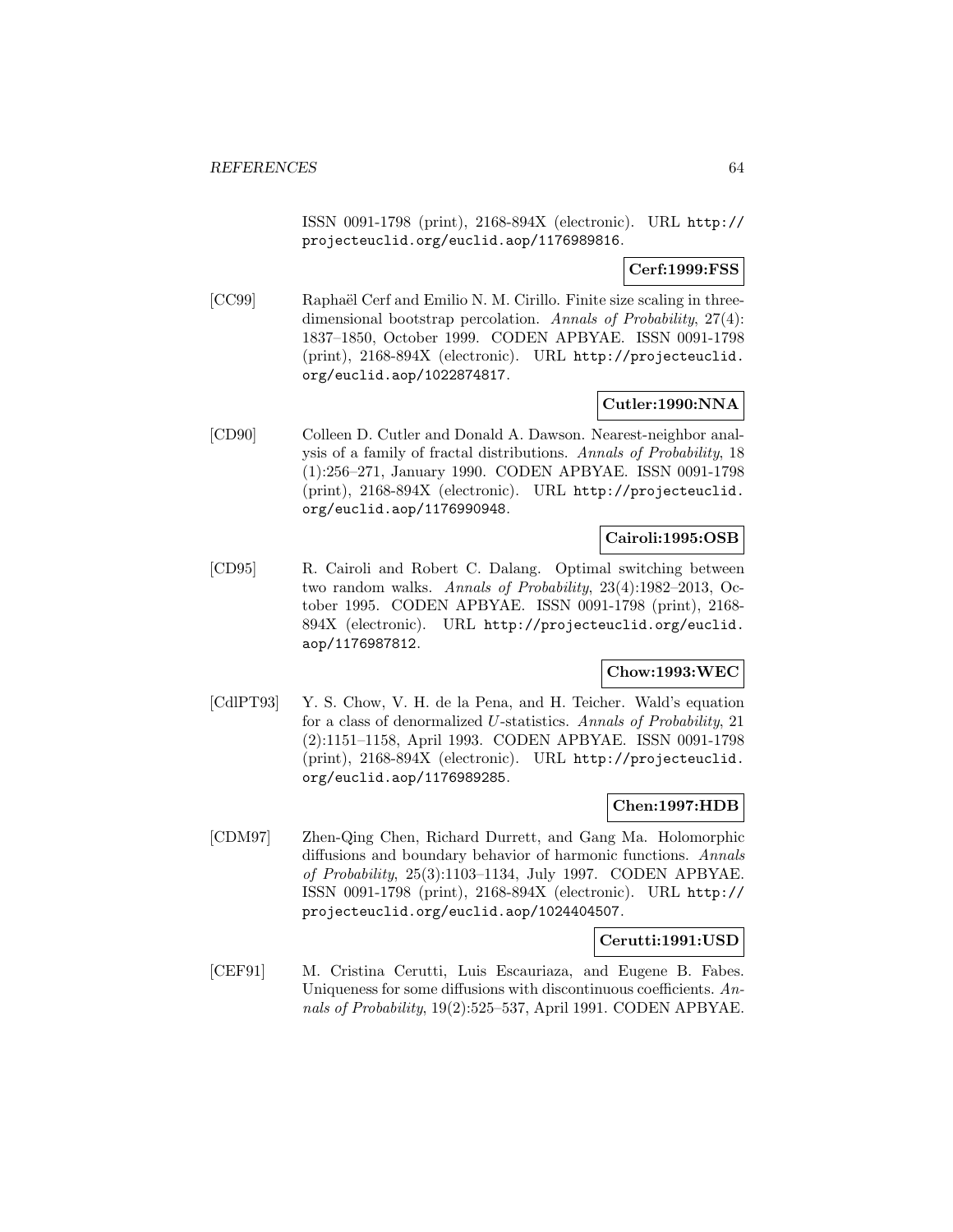ISSN 0091-1798 (print), 2168-894X (electronic). URL http:// projecteuclid.org/euclid.aop/1176990439.

# **Cepa:1998:PSM**

[Cép98] Emmanuel Cépa. Problème de Skorohod multivoque. (French) [multivalent Skorohod problem]. Annals of Probability, 26(2):500– 532, April 1998. CODEN APBYAE. ISSN 0091-1798 (print), 2168- 894X (electronic). URL http://projecteuclid.org/euclid. aop/1022855642.

# **Chavel:1991:FWS**

[CFR91] Isaac Chavel, Edgar Feldman, and Jay Rosen. Fluctuations of the Wiener sausage for surfaces. Annals of Probability, 19(1):83–141, January 1991. CODEN APBYAE. ISSN 0091-1798 (print), 2168- 894X (electronic). URL http://projecteuclid.org/euclid. aop/1176990537.

# **Cox:1994:ETI**

[CG94] J. T. Cox and Andreas Greven. Ergodic theorems for infinite systems of locally interacting diffusions. Annals of Probability, 22(2):833–853, April 1994. CODEN APBYAE. ISSN 0091-1798 (print), 2168-894X (electronic). URL http://projecteuclid. org/euclid.aop/1176988732.

# **Carlson:1993:SDL**

[CGST93] J. M. Carlson, E. R. Grannan, G. H. Swindle, and J. Tour. Singular diffusion limits of a class of reversible self-organizing particle systems. Annals of Probability, 21(3):1372–1393, July 1993. CO-DEN APBYAE. ISSN 0091-1798 (print), 2168-894X (electronic). URL http://projecteuclid.org/euclid.aop/1176989122.

### **Cuzick:1995:LLN**

[CGZ95] Jack Cuzick, Evarist Gine, and Joel Zinn. Laws of large numbers for quadratic forms, maxima of products and truncated sums of i.i.d. random variables. Annals of Probability, 23(1):292–333, January 1995. CODEN APBYAE. ISSN 0091-1798 (print), 2168- 894X (electronic). URL http://projecteuclid.org/euclid. aop/1176988388.

### **Csorgo:1990:ATB**

[CH90] Miklós Csörgő and Lajos Horváth. Asymptotic tail behavior of uniform multivariate empirical processes. Annals of Probability, 18 (4):1723–1738, October 1990. CODEN APBYAE. ISSN 0091-1798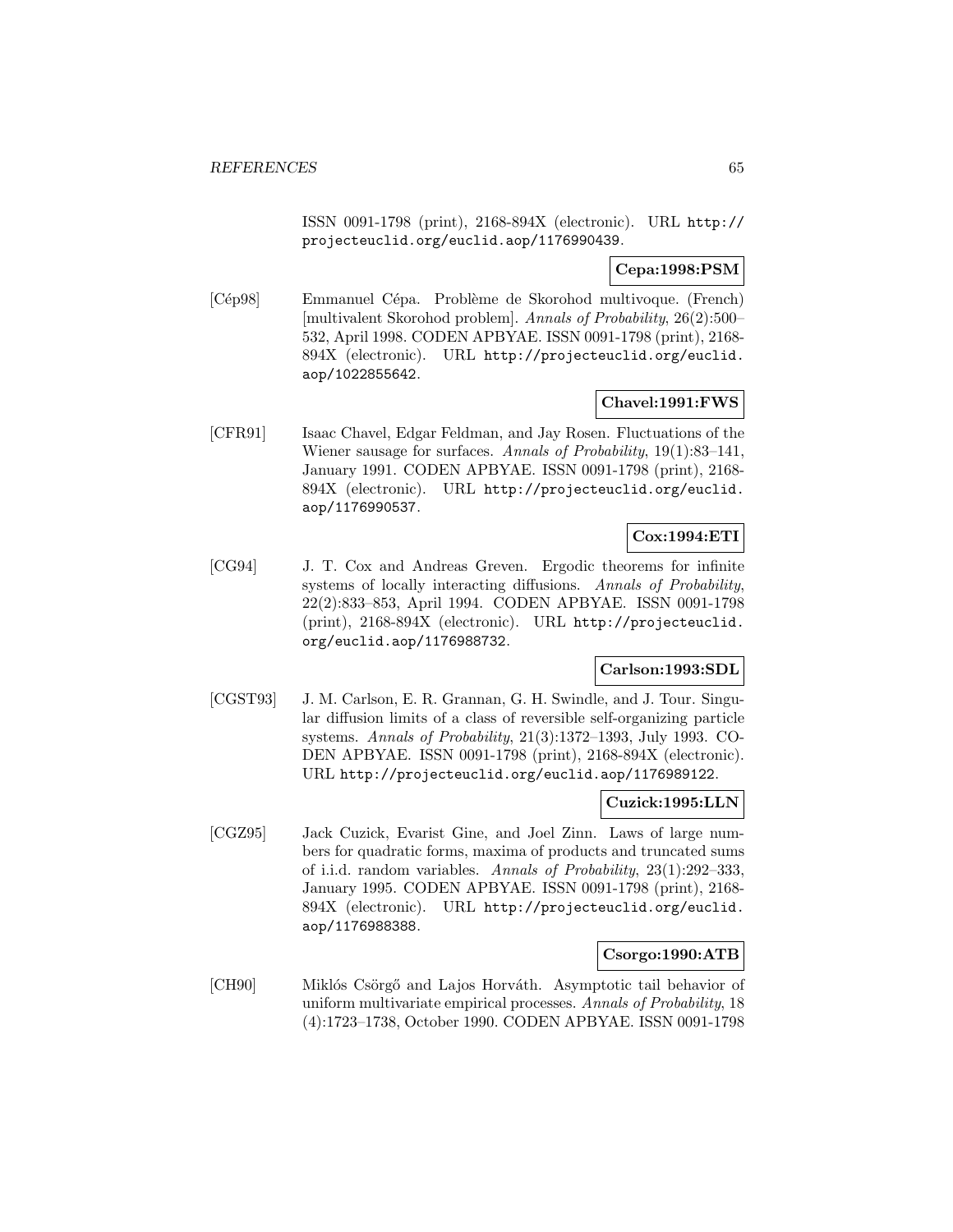(print), 2168-894X (electronic). URL http://projecteuclid. org/euclid.aop/1176990643.

# **Courbage:1994:CKE**

[CH94] M. Courbage and D. Hamdan. Chapman–Kolmogorov equation for non-Markovian shift-invariant measures. Annals of Probability, 22(3):1662–1677, July 1994. CODEN APBYAE. ISSN 0091-1798 (print), 2168-894X (electronic). URL http://projecteuclid. org/euclid.aop/1176988618.

### **Chauvin:1991:PMS**

[Cha91] Brigitte Chauvin. Product martingales and stopping lines for branching Brownian motion. Annals of Probability, 19(3): 1195–1205, July 1991. CODEN APBYAE. ISSN 0091-1798 (print), 2168-894X (electronic). URL http://projecteuclid. org/euclid.aop/1176990340.

# **Chan:1994:DMV**

[Cha94] Terence Chan. Dynamics of the McKean–Vlasov equation. Annals of Probability, 22(1):431–441, January 1994. CODEN APBYAE. ISSN 0091-1798 (print), 2168-894X (electronic). URL http:// projecteuclid.org/euclid.aop/1176988866.

# **Chen:1991:UCL**

[Che91] Dongching Chen. A uniform Central Limit Theorem for nonuniform  $\phi$ -mixing random fields. Annals of Probability, 19(2):636– 649, April 1991. CODEN APBYAE. ISSN 0091-1798 (print), 2168- 894X (electronic). URL http://projecteuclid.org/euclid. aop/1176990445.

# **Chen:1992:SPG**

[Che92] Hwa-Nien Chen. On the stability of a population growth model with sexual reproduction on  $Z^2$ . Annals of Probability, 20(1): 232–285, January 1992. CODEN APBYAE. ISSN 0091-1798 (print), 2168-894X (electronic). URL http://projecteuclid. org/euclid.aop/1176989926.

### **Chen:1993:LIL**

[Che93a] Xia Chen. On the law of the iterated logarithm for independent Banach space valued random variables. Annals of Probability, 21 (4):1991–2011, October 1993. CODEN APBYAE. ISSN 0091-1798 (print), 2168-894X (electronic). URL http://projecteuclid. org/euclid.aop/1176989008.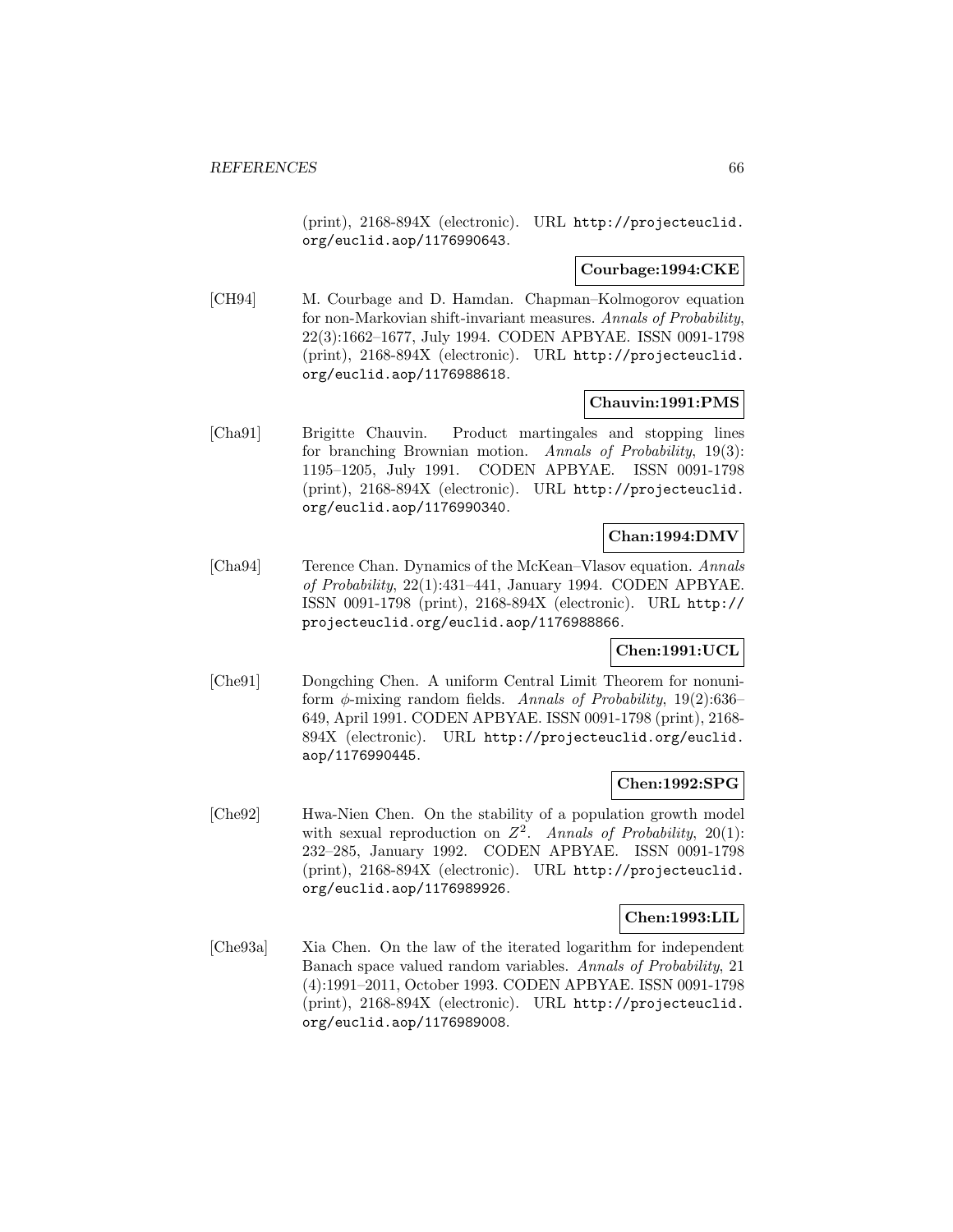#### **Cheng:1993:SMR**

[Che93b] Ray Cheng. The spectral measure of a regular stationary random field with the weak or strong commutation property. Annals of Probability, 21(3):1263–1274, July 1993. CODEN APBYAE. ISSN 0091-1798 (print), 2168-894X (electronic). URL http:// projecteuclid.org/euclid.aop/1176989117.

# **Chen:1994:SPG**

[Che94a] Hwa-Nien Chen. On the stability of a population growth model with sexual reproduction on  $Z^d$ ,  $d > 2$ . Annals of Probability, 22 (3):1195–1226, July 1994. CODEN APBYAE. ISSN 0091-1798 (print), 2168-894X (electronic). URL http://projecteuclid. org/euclid.aop/1176988600.

### **Chen:1994:SLI**

[Che94b] Xia Chen. On Strassen's law of the iterated logarithm in Banach space. Annals of Probability, 22(2):1026–1043, April 1994. CO-DEN APBYAE. ISSN 0091-1798 (print), 2168-894X (electronic). URL http://projecteuclid.org/euclid.aop/1176988739.

### **Chen:1999:HOD**

[Che99] Xia Chen. How often does a Harris recurrent Markov chain recur? Annals of Probability, 27(3):1324–1346, July 1999. CODEN APBYAE. ISSN 0091-1798 (print), 2168-894X (electronic). URL http://projecteuclid.org/euclid.aop/1022677449.

### **Csorgo:1991:ADE**

[CHM91] Sandor Csörgő, Erich Haeusler, and David M. Mason. The asymptotic distribution of extreme sums. Annals of Probability, 19 (2):783–811, April 1991. CODEN APBYAE. ISSN 0091-1798 (print), 2168-894X (electronic). URL http://projecteuclid. org/euclid.aop/1176990451.

# **Carlen:1991:EIS**

[CK91] Eric Carlen and Paul Kree.  $L^P$  estimates on iterated stochastic integrals. Annals of Probability, 19(1):354–368, January 1991. CO-DEN APBYAE. ISSN 0091-1798 (print), 2168-894X (electronic). URL http://projecteuclid.org/euclid.aop/1176990549.

# **Cvitanic:1996:BSD**

[CK96] Jakša Cvitaniç and Ioannis Karatzas. Backward stochastic differential equations with reflection and Dynkin games. Annals of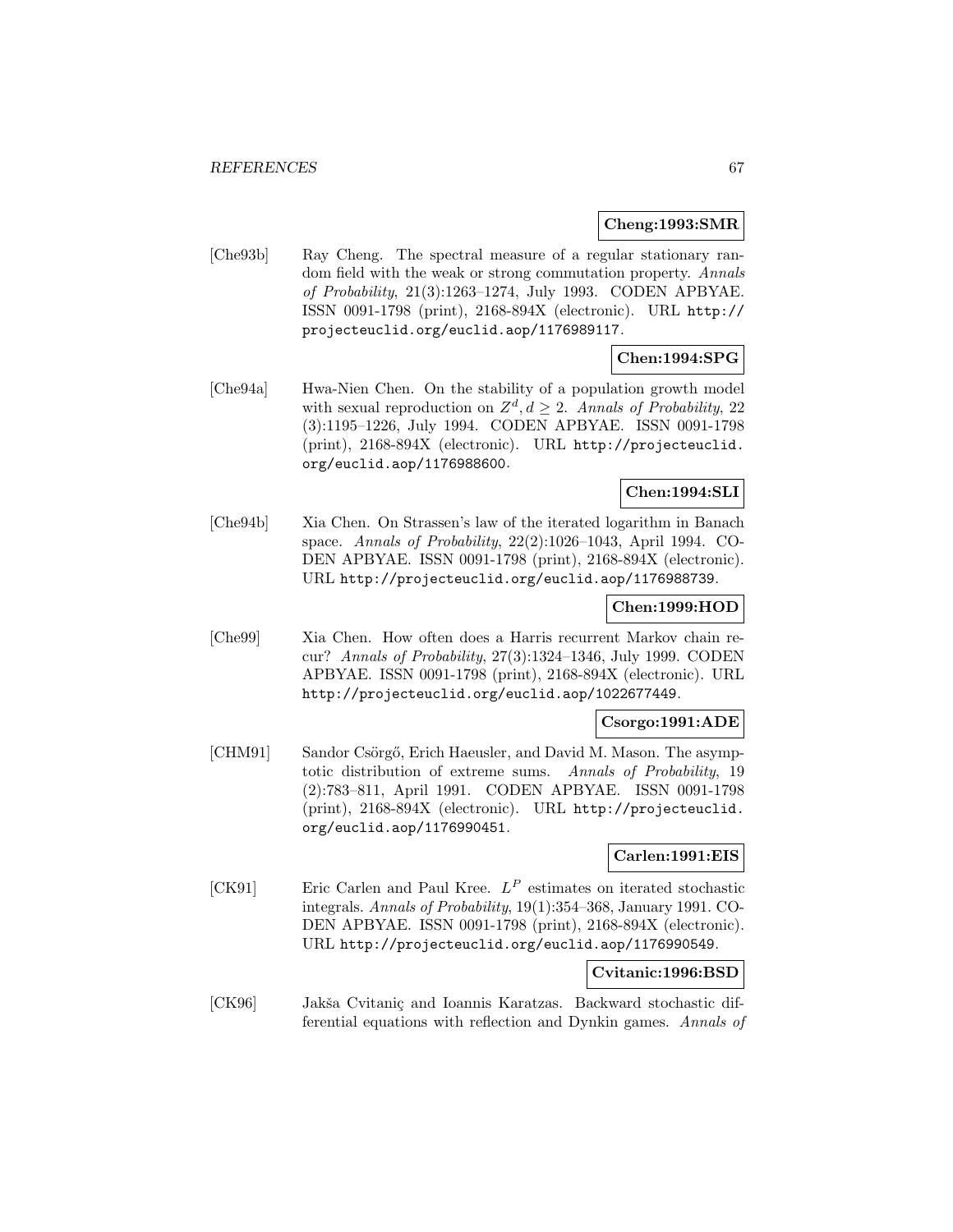Probability, 24(4):2024–2056, October 1996. CODEN APBYAE. ISSN 0091-1798 (print), 2168-894X (electronic). URL http:// projecteuclid.org/euclid.aop/1041903216.

# **Choi:1997:SBP**

[CK97] K. P. Choi and Michael J. Klass. Some best possible prophet inequalities for convex functions of sums of independent variates and unordered martingale difference sequences. Annals of Probability, 25(2):803–811, April 1997. CODEN APBYAE. ISSN 0091-1798 (print), 2168-894X (electronic). URL http://projecteuclid. org/euclid.aop/1024404420.

# **Chang:1993:NLT**

[CKS93] Fu-Chen Chang, J. H. B. Kemperman, and W. J. Studden. A normal limit theorem for moment sequences. Annals of Probability, 21(3):1295–1309, July 1993. CODEN APBYAE. ISSN 0091-1798 (print), 2168-894X (electronic). URL http://projecteuclid. org/euclid.aop/1176989119.

### **Choulli:1998:MTA**

[CKS98a] Tahir Choulli, Leszek Krawczyk, and Christophe Stricker. [martingales and their applications in mathematical finance. Annals of Probability, 26(2):853–876, April 1998. CODEN APBYAE. ISSN 0091-1798 (print), 2168-894X (electronic). URL http:// projecteuclid.org/euclid.aop/1022855653.

### **Cvitanic:1998:BSD**

[CKS98b] Jakša Cvitanić, Ioannis Karatzas, and H. Mete Soner. Backward stochastic differential equations with constraints on the gains-process. Annals of Probability, 26(4):1522–1551, October 1998. CODEN APBYAE. ISSN 0091-1798 (print), 2168- 894X (electronic). URL http://projecteuclid.org/euclid. aop/1022855872.

### **Chen:1992:FRN**

[CL92] Dayue Chen and Thomas M. Liggett. Finite reversible nearest particle systems in inhomogeneous and random environments. Annals of Probability, 20(1):152–173, January 1992. CODEN APBYAE. ISSN 0091-1798 (print), 2168-894X (electronic). URL http:// projecteuclid.org/euclid.aop/1176989922.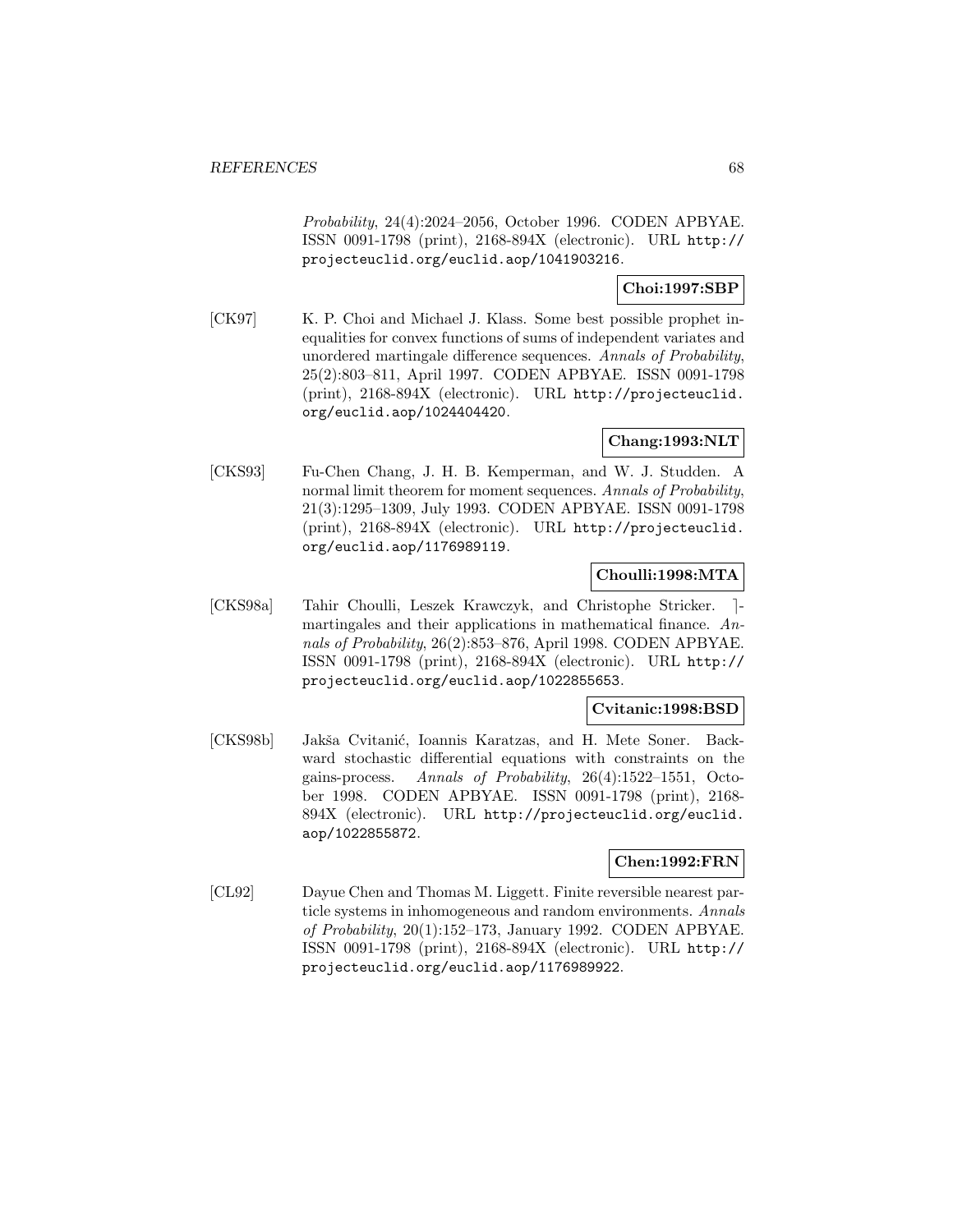# **Cai:1993:LLN**

[CL93] Haiyan Cai and Xiaolong Luo. Laws of large numbers for a cellular automaton. Annals of Probability, 21(3):1413–1426, July 1993. CODEN APBYAE. ISSN 0091-1798 (print), 2168- 894X (electronic). URL http://projecteuclid.org/euclid. aop/1176989124.

### **Chamayou:1994:TRW**

[CL94] Jean-François Chamayou and Gerard Letac. A transient random walk on stochastic matrices with Dirichlet distributions. Annals of Probability, 22(1):424–430, January 1994. CODEN APBYAE. ISSN 0091-1798 (print), 2168-894X (electronic). URL http:// projecteuclid.org/euclid.aop/1176988865.

### **Chen:1991:SDF**

[CM91] Hong Chen and Avi Mandelbaum. Stochastic discrete flow networks: Diffusion approximations and bottlenecks. Annals of Probability, 19(4):1463–1519, October 1991. CODEN APBYAE. ISSN 0091-1798 (print), 2168-894X (electronic). URL http:// projecteuclid.org/euclid.aop/1176990220.

# **Csorgo:1994:ADI**

[CM94] Sandor Csörgő and David M. Mason. The asymptotic distribution of intermediate sums. Annals of Probability, 22(1):145–159, January 1994. CODEN APBYAE. ISSN 0091-1798 (print), 2168- 894X (electronic). URL http://projecteuclid.org/euclid. aop/1176988852.

### **Cranston:1996:SLL**

[CM96] M. Cranston and T. S. Mountford. The Strong Law of Large Numbers for a Brownian polymer. Annals of Probability, 24 (3):1300–1323, July 1996. CODEN APBYAE. ISSN 0091-1798 (print), 2168-894X (electronic). URL http://projecteuclid. org/euclid.aop/1065725183.

### **Comets:1998:LFR**

[CMP98] Francis Comets, Mikhail Menshikov, and Serguei Popov. Lyapunov functions for random walks and strings in random environment. Annals of Probability, 26(4):1433–1445, October 1998. CO-DEN APBYAE. ISSN 0091-1798 (print), 2168-894X (electronic). URL http://projecteuclid.org/euclid.aop/1022855869.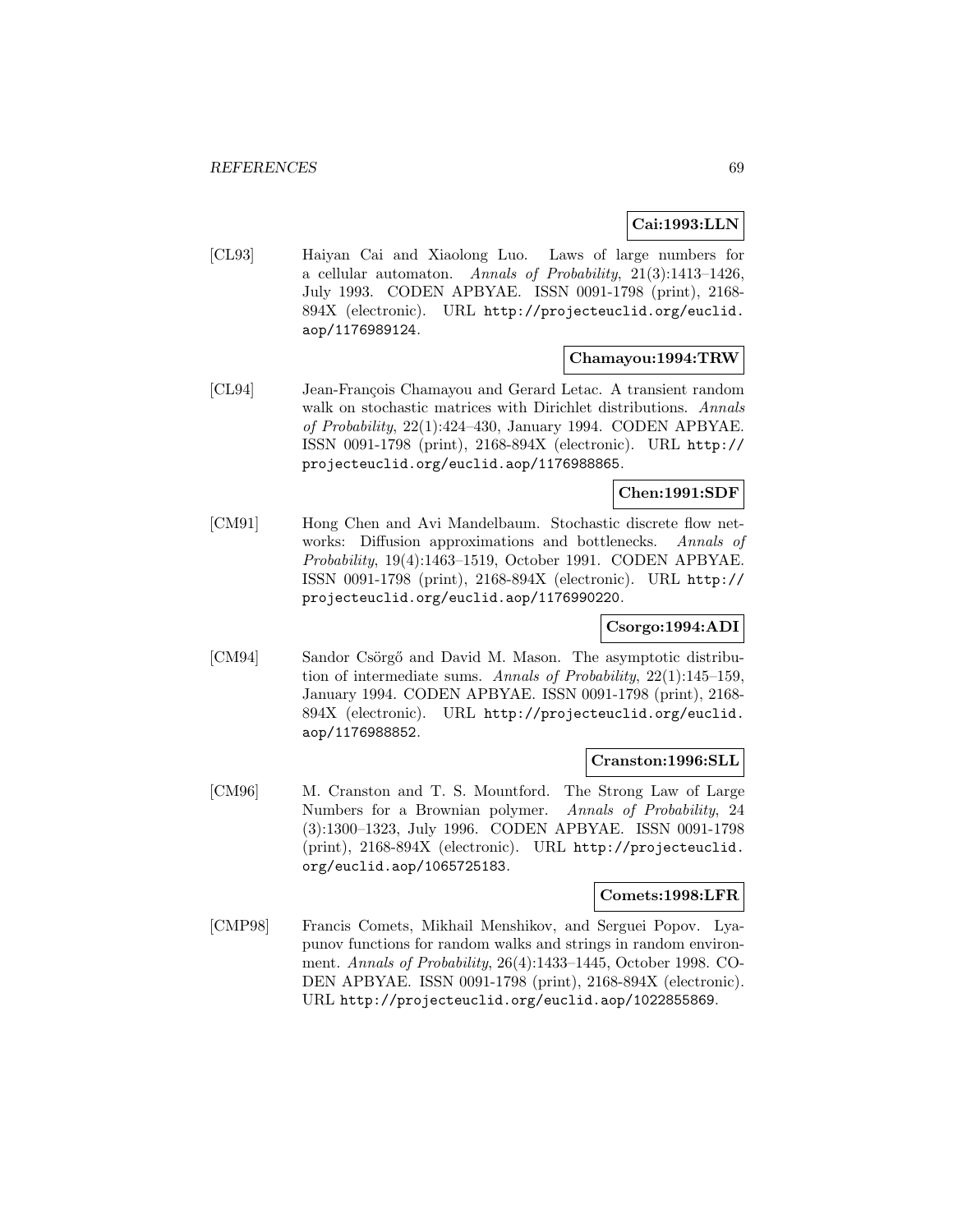### **Collet:1995:ALO**

[CMS95] Pierre Collet, Servet Martinez, and Jaime San Martin. Asymptotic laws for one-dimensional diffusions conditioned to nonabsorption. Annals of Probability, 23(3):1300–1314, July 1995. CODEN AP-BYAE. ISSN 0091-1798 (print), 2168-894X (electronic). URL http://projecteuclid.org/euclid.aop/1176988185.

# **Collet:1999:RLT**

[CMS99] Pierre Collet, Servet Mart´ınez, and Jaime San Mart´ın. Ratio limit theorems for a Brownian motion killed at the boundary of a Benedicks domain. Annals of Probability, 27(3):1160–1182, July 1999. CODEN APBYAE. ISSN 0091-1798 (print), 2168- 894X (electronic). URL http://projecteuclid.org/euclid. aop/1022677443.

# **Cohn:1990:PNM**

[CN90] Harry Cohn and Olle Nerman. On products of nonnegative matrices. Annals of Probability, 18(4):1806–1815, October 1990. CO-DEN APBYAE. ISSN 0091-1798 (print), 2168-894X (electronic). URL http://projecteuclid.org/euclid.aop/1176990650.

# **Cutland:1993:WSW**

[CN93] Nigel Cutland and Siu-Ah Ng. The Wiener sphere and Wiener measure. Annals of Probability, 21(1):1–13, January 1993. CO-DEN APBYAE. ISSN 0091-1798 (print), 2168-894X (electronic). URL http://projecteuclid.org/euclid.aop/1176989390.

### **Cogburn:1990:DCP**

[Cog90] Robert Cogburn. On direct convergence and periodicity for transition probabilities of Markov chains in random environments. Annals of Probability, 18(2):642–654, April 1990. CODEN APBYAE. ISSN 0091-1798 (print), 2168-894X (electronic). URL http:// projecteuclid.org/euclid.aop/1176990850.

# **Cogburn:1991:CLT**

[Cog91] Robert Cogburn. On the Central Limit Theorem for Markov chains in random environments. Annals of Probability, 19(2):587– 604, April 1991. CODEN APBYAE. ISSN 0091-1798 (print), 2168- 894X (electronic). URL http://projecteuclid.org/euclid. aop/1176990442.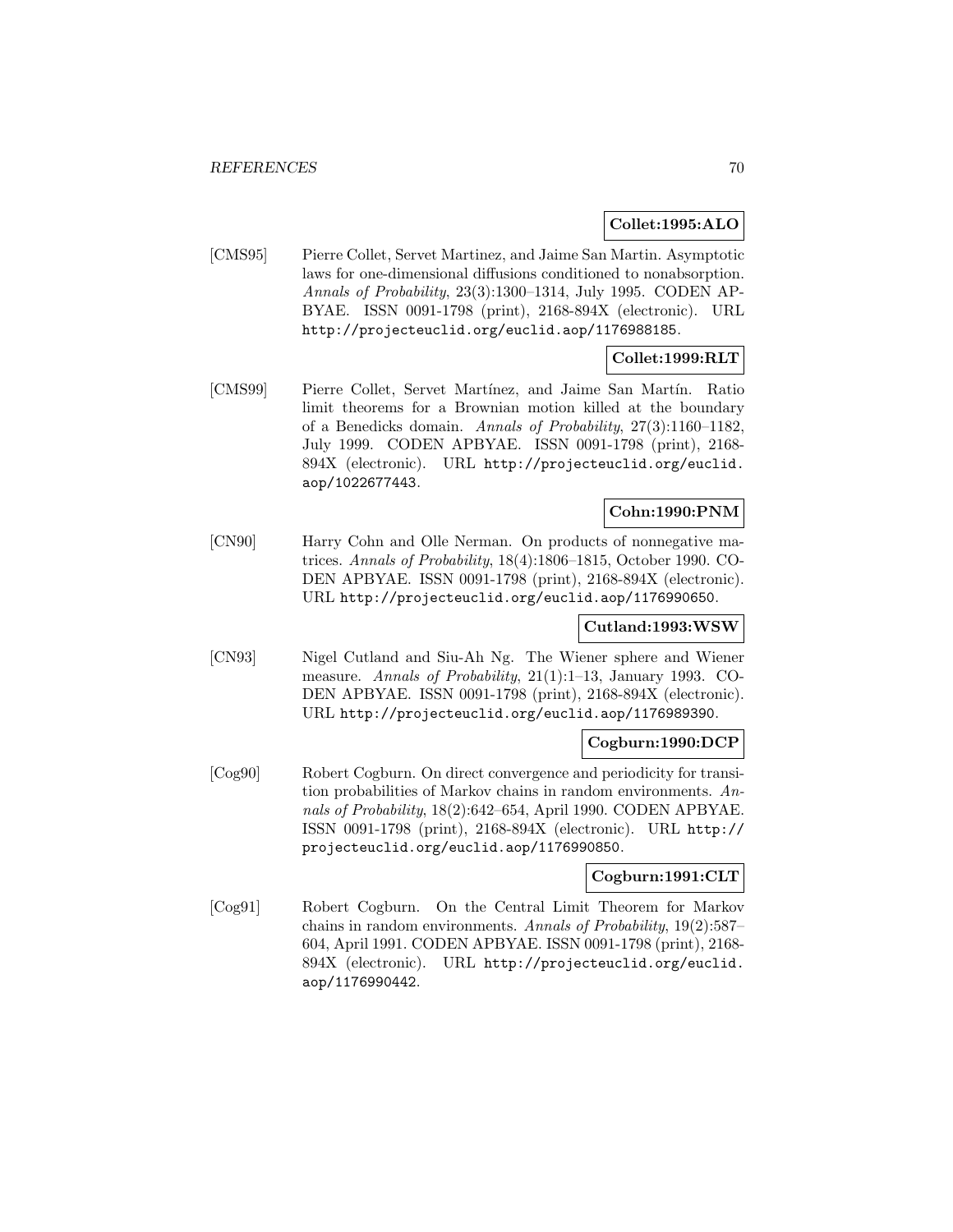#### **Collamore:1996:HPL**

[Col96] Jeffrey F. Collamore. Hitting probabilities and large deviations. Annals of Probability, 24(4):2065–2078, October 1996. CODEN APBYAE. ISSN 0091-1798 (print), 2168-894X (electronic). URL http://projecteuclid.org/euclid.aop/1041903218.

### **Cassandro:1999:TCO**

[COP99] Marzio Cassandro, Enza Orlandi, and Pierre Picco. Typical configurations for one-dimensional random field Kac model. Annals of Probability, 27(3):1414–1467, July 1999. CODEN APBYAE. ISSN 0091-1798 (print), 2168-894X (electronic). URL http:// projecteuclid.org/euclid.aop/1022677454.

### **Costantini:1991:DAC**

[Cos91] C. Costantini. Diffusion approximation for a class of transport processes with physical reflection boundary conditions. Annals of Probability, 19(3):1071–1101, July 1991. CODEN APBYAE. ISSN 0091-1798 (print), 2168-894X (electronic). URL http:// projecteuclid.org/euclid.aop/1176990335.

### **Chang:1997:LHG**

[CP97] Joseph T. Chang and Yuval Peres. Ladder heights, Gaussian random walks and the Riemann zeta function. Annals of Probability, 25(2):787–802, April 1997. CODEN APBYAE. ISSN 0091-1798 (print), 2168-894X (electronic). URL http://projecteuclid. org/euclid.aop/1024404419.

# **Cacoullos:1994:VIE**

[CPU94] T. Cacoullos, V. Papathanasiou, and S. A. Utev. Variational inequalities with examples and an application to the Central Limit Theorem. Annals of Probability, 22(3):1607–1618, July 1994. CO-DEN APBYAE. ISSN 0091-1798 (print), 2168-894X (electronic). URL http://projecteuclid.org/euclid.aop/1176988616.

#### **Christofides:1990:MIM**

[CS90] Tasos C. Christofides and Robert J. Serfling. Maximal inequalities for multidimensionally indexed submartingale arrays. Annals of Probability, 18(2):630–641, April 1990. CODEN APBYAE. ISSN 0091-1798 (print), 2168-894X (electronic). URL http:// projecteuclid.org/euclid.aop/1176990849.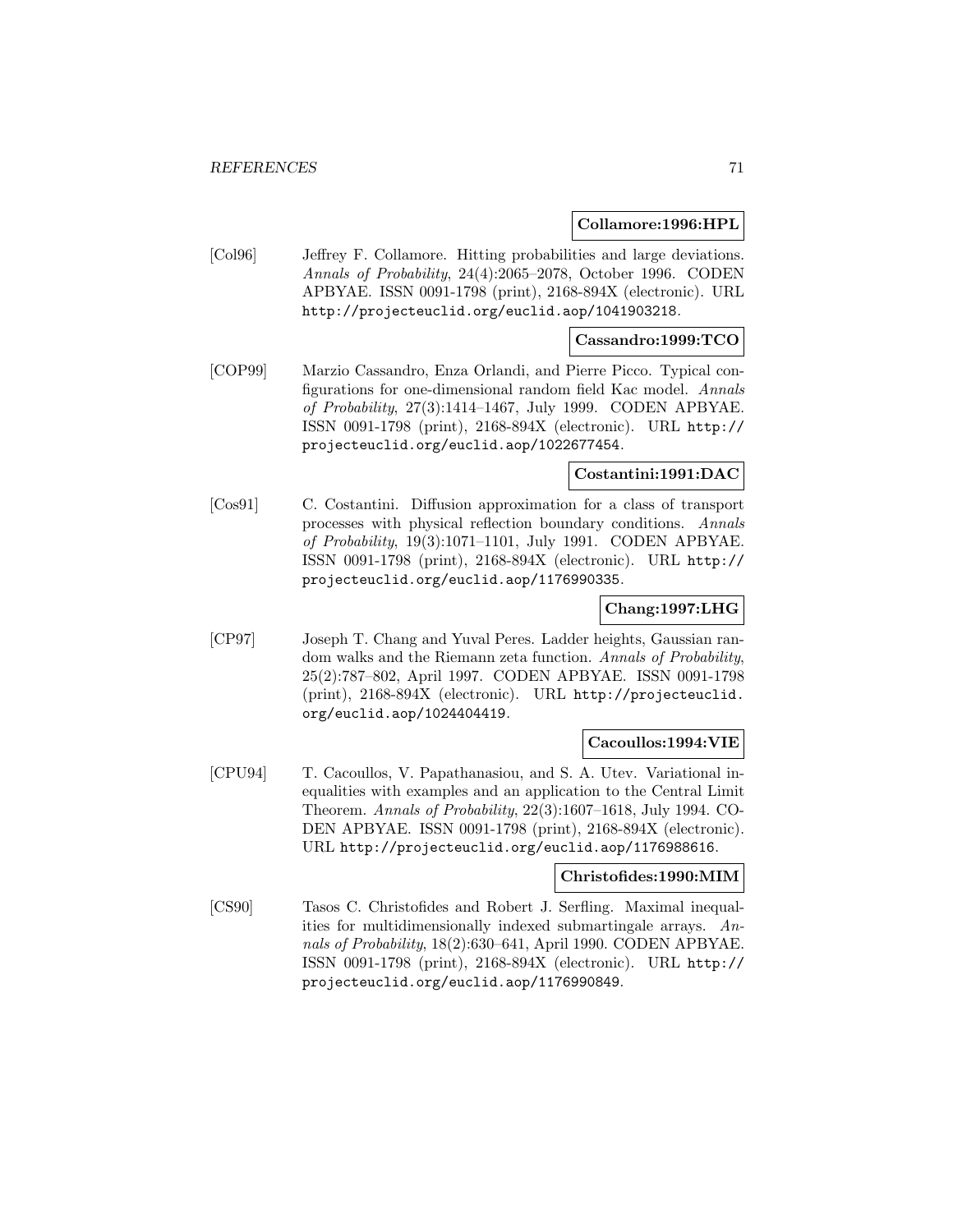#### **Chaganty:1993:SLD**

[CS93a] Narasinga Rao Chaganty and Jayaram Sethuraman. Strong large deviation and local limit theorems. Annals of Probability, 21 (3):1671–1690, July 1993. CODEN APBYAE. ISSN 0091-1798 (print), 2168-894X (electronic). URL http://projecteuclid. org/euclid.aop/1176989136.

# **Csorgo:1993:SLT**

[CS93b] Miklós Csörgő and Qi-Man Shao. Strong limit theorems for large and small increments of  $l^p$ -valued Gaussian processes. Annals of Probability, 21(4):1958–1990, October 1993. CODEN APBYAE. ISSN 0091-1798 (print), 2168-894X (electronic). URL http:// projecteuclid.org/euclid.aop/1176989007.

# **Chayes:1996:HLO**

[CS96] L. Chayes and G. Swindle. Hydrodynamic limits for onedimensional particle systems with moving boundaries. Annals of Probability, 24(2):559–598, April 1996. CODEN APBYAE. ISSN 0091-1798 (print), 2168-894X (electronic). URL http:// projecteuclid.org/euclid.aop/1039639355.

# **Chen:1996:PTE**

[CZ96] Z. Q. Chen and Z. Zhao. Potential theory for elliptic systems. Annals of Probability, 24(1):293–319, January 1996. CODEN AP-BYAE. ISSN 0091-1798 (print), 2168-894X (electronic). URL http://projecteuclid.org/euclid.aop/1042644718.

### **deAcosta:1996:RBT**

[dA96] A. de Acosta. Review of "Probability Theory: An Analytic View," by D. W. Stroock. Annals of Probability, 24(3):1643–1646, July 1996. CODEN APBYAE. ISSN 0091-1798 (print), 2168- 894X (electronic). URL http://projecteuclid.org/euclid. aop/1065725197.

#### **deAcosta:1997:MDE**

[dA97] A. de Acosta. Moderate deviations for empirical measures of Markov chains: lower bounds. Annals of Probability, 25(1): 259–284, January 1997. CODEN APBYAE. ISSN 0091-1798 (print), 2168-894X (electronic). URL http://projecteuclid. org/euclid.aop/1024404288.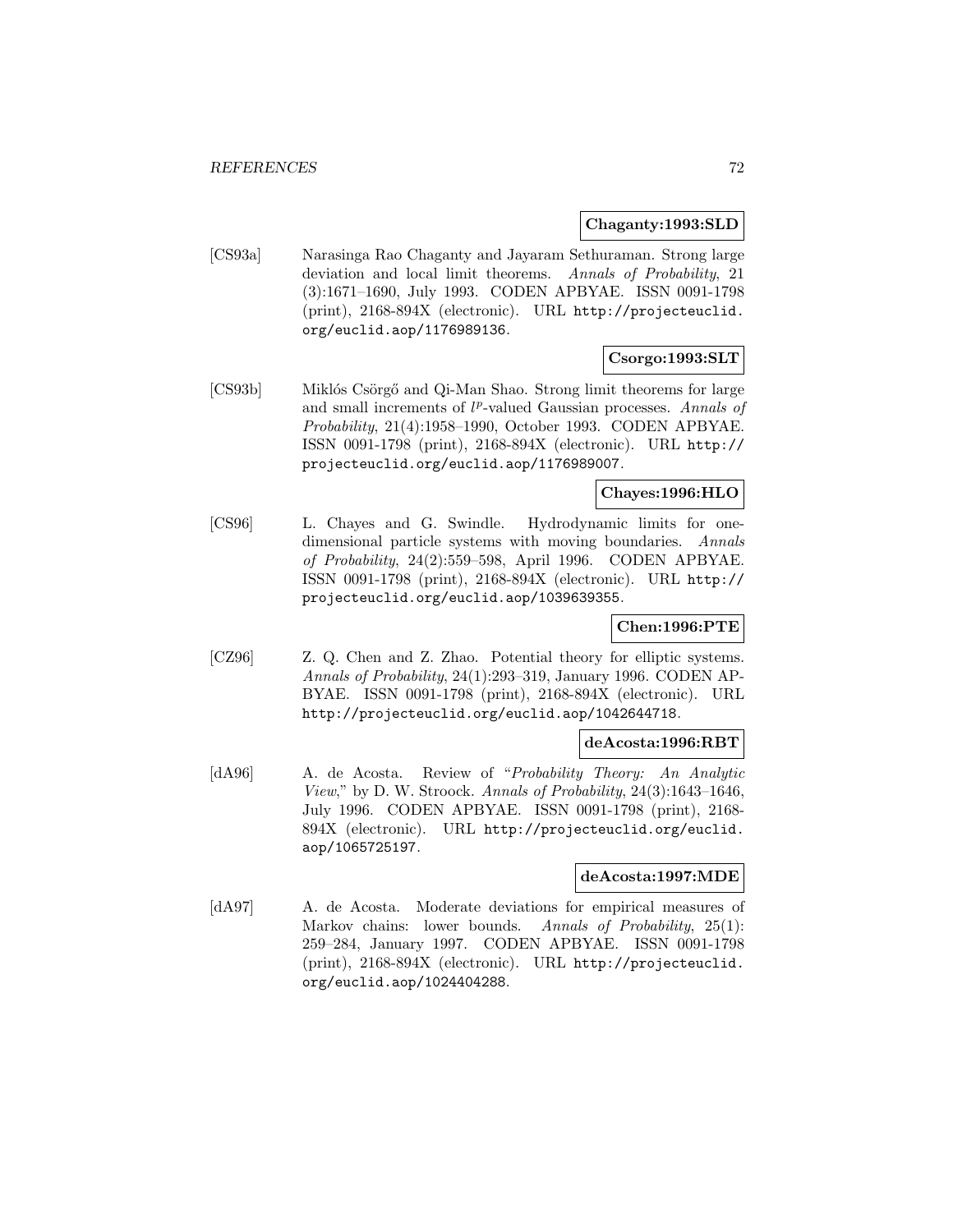#### **Dalang:1990:RTA**

[Dal90] Robert C. Dalang. Randomization in the two-armed bandit problem. Annals of Probability, 18(1):218–225, January 1990. CODEN APBYAE. ISSN 0091-1798 (print), 2168-894X (electronic). URL http://projecteuclid.org/euclid.aop/1176990946.

## **Daley:1999:HIL**

[Dal99] D. J. Daley. The Hurst index of long-range dependent renewal processes. Annals of Probability, 27(4):2035–2041, October 1999. CO-DEN APBYAE. ISSN 0091-1798 (print), 2168-894X (electronic). URL http://projecteuclid.org/euclid.aop/1022874827.

#### **Darling:1995:CGM**

[Dar95] R. W. R. Darling. Constructing gamma-martingales with prescribed limit, using backwards SDE. Annals of Probability, 23 (3):1234–1261, July 1995. CODEN APBYAE. ISSN 0091-1798 (print), 2168-894X (electronic). URL http://projecteuclid. org/euclid.aop/1176988182.

### **Davis:1996:WLP**

[Dav96] Burgess Davis. Weak limits of perturbed random walks and the equation  $Y_t = B_t + \alpha \sup\{Y_s : s \leq t\} + \beta \inf\{Y_s : s \leq t\}$ . Annals of Probability, 24(4):2007–2023, October 1996. CODEN APBYAE. ISSN 0091-1798 (print), 2168-894X (electronic). URL http:// projecteuclid.org/euclid.aop/1041903215.

### **Day:1992:CES**

[Day92] Martin V. Day. Conditional exits for small noise diffusions with characteristic boundary. Annals of Probability, 20(3):1385–1419, July 1992. CODEN APBYAE. ISSN 0091-1798 (print), 2168- 894X (electronic). URL http://projecteuclid.org/euclid. aop/1176989696.

#### **Delmas:1999:CRS**

[DD99] Jean-François Delmas and Jean-Stéphane Dhersin. Characterization of G-regularity for super-Brownian motion and consequences for parabolic partial differential equations. Annals of Probability, 27(2):731–750, April 1999. CODEN APBYAE. ISSN 0091-1798 (print), 2168-894X (electronic). URL http://projecteuclid. org/euclid.aop/1022677384.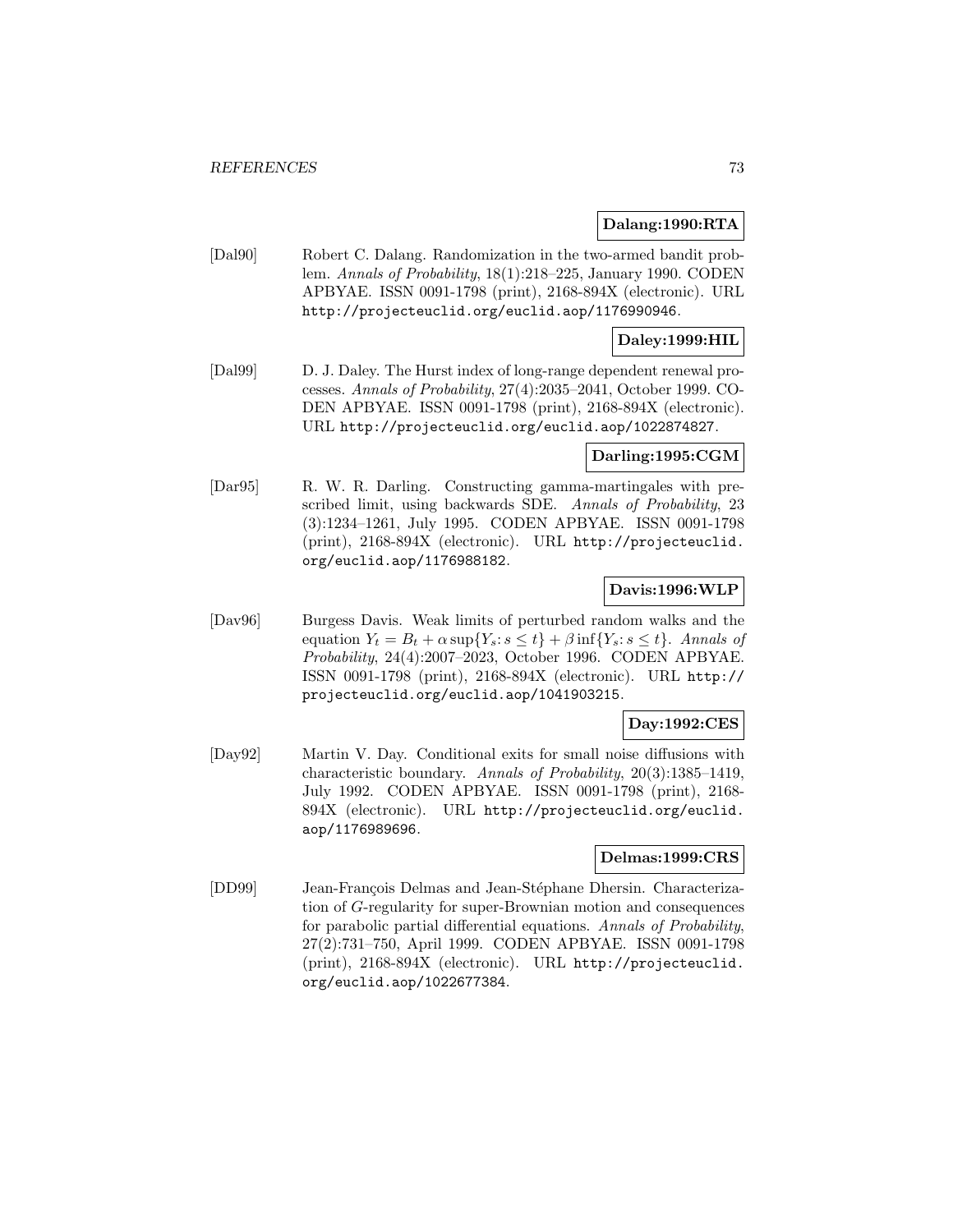#### **DeValk:1993:HSR**

[De 93] Vincent De Valk. Hilbert space representations of m-dependent processes. Annals of Probability, 21(3):1550–1570, July 1993. CO-DEN APBYAE. ISSN 0091-1798 (print), 2168-894X (electronic). URL http://projecteuclid.org/euclid.aop/1176989130.

#### **Deheuvels:1996:SLB**

[DE96] Paul Deheuvels and John H. J. Einmahl. On the strong limiting behavior of local functionals of empirical processes based upon censored data. Annals of Probability, 24(1):504–525, January 1996. CODEN APBYAE. ISSN 0091-1798 (print), 2168- 894X (electronic). URL http://projecteuclid.org/euclid. aop/1042644729.

# **DeBlassie:1990:FET**

[DeB90] R. Dante DeBlassie. The first exit time of a two-dimensional symmetric stable process from a wedge. Annals of Probability, 18 (3):1034–1070, July 1990. CODEN APBYAE. ISSN 0091-1798 (print), 2168-894X (electronic). URL http://projecteuclid. org/euclid.aop/1176990735.

# **DeBlassie:1996:BMW**

[DeB96] R. Dante DeBlassie. Brownian motion in a wedge with variable reflection: existence and uniqueness. Annals of Probability, 24 (1):148–181, January 1996. CODEN APBYAE. ISSN 0091-1798 (print), 2168-894X (electronic). URL http://projecteuclid. org/euclid.aop/1042644711.

#### **DeBlassie:1999:APK**

[DeB99] R. Dante DeBlassie. The adjoint process of killed reflected Brownian motion in a cone and applications. Annals of Probability, 27 (4):1679–1737, October 1999. CODEN APBYAE. ISSN 0091-1798 (print), 2168-894X (electronic). URL http://projecteuclid. org/euclid.aop/1022874812.

### **Deheuvels:1997:SLL**

[Deh97] Paul Deheuvels. Strong laws for local quantile processes. Annals of Probability, 25(4):2007–2054, October 1997. CODEN APBYAE. ISSN 0091-1798 (print), 2168-894X (electronic). URL http:// projecteuclid.org/euclid.aop/1023481119.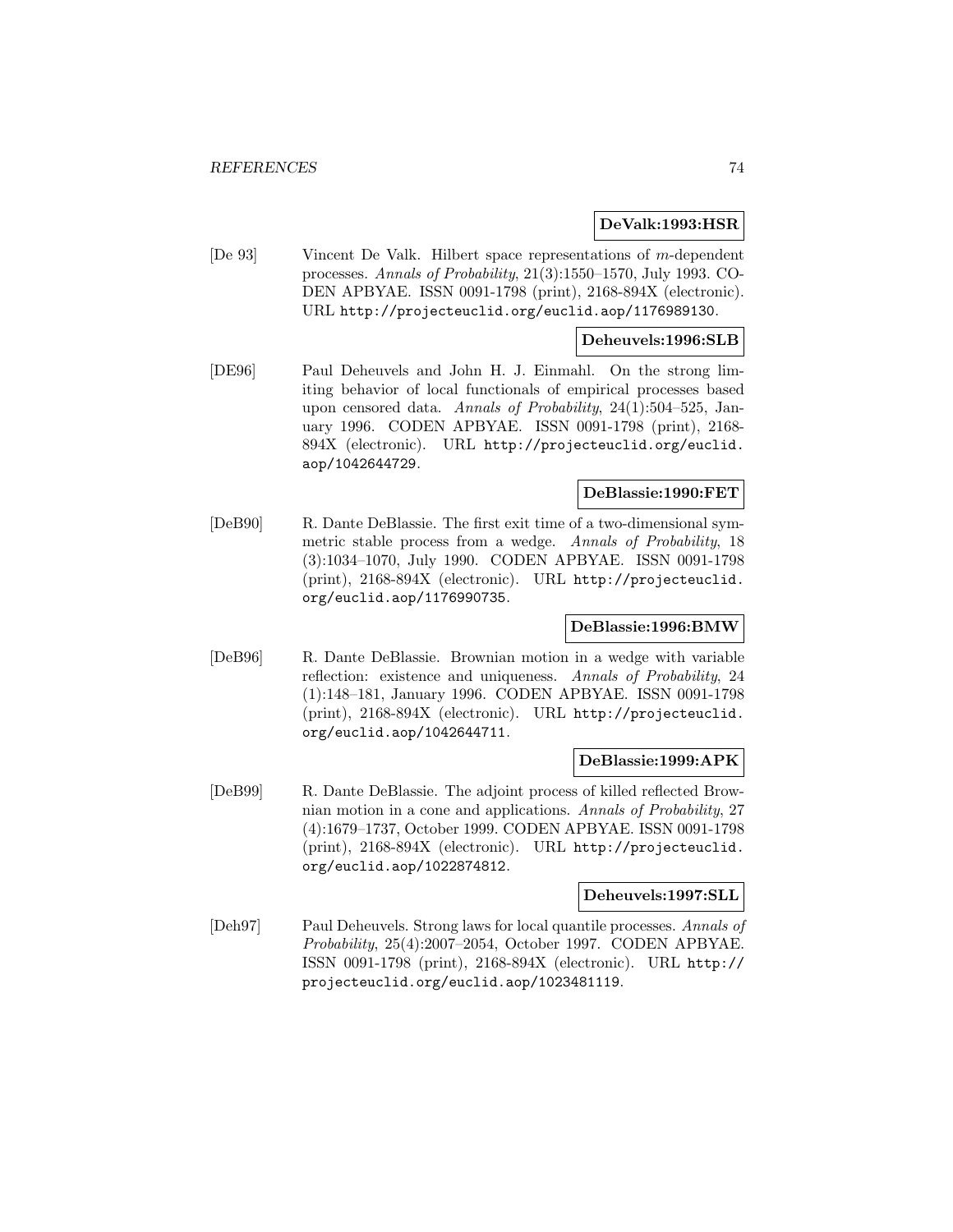#### **Delmas:1999:PPS**

[Del99] Jean-François Delmas. Path properties of superprocesses with a general branching mechanism. Annals of Probability, 27(3): 1099–1134, July 1999. CODEN APBYAE. ISSN 0091-1798 (print), 2168-894X (electronic). URL http://projecteuclid. org/euclid.aop/1022677441.

# **Dembo:1997:IIC**

[Dem97] Amir Dembo. Information inequalities and concentration of measure. Annals of Probability, 25(2):927–939, April 1997. CODEN APBYAE. ISSN 0091-1798 (print), 2168-894X (electronic). URL http://projecteuclid.org/euclid.aop/1024404424.

### **Dermoune:1999:PIS**

[Der99] Azzouz Dermoune. Probabilistic interpretation of sticky particle model. Annals of Probability, 27(3):1357–1367, July 1999. CO-DEN APBYAE. ISSN 0091-1798 (print), 2168-894X (electronic). URL http://projecteuclid.org/euclid.aop/1022677451.

### **Deuschel:1994:ADA**

[Deu94] Jean-Dominique Deuschel. Algebraic  $L^2$  decay of attractive critical processes on the lattice. Annals of Probability, 22(1):264–283, January 1994. CODEN APBYAE. ISSN 0091-1798 (print), 2168- 894X (electronic). URL http://projecteuclid.org/euclid. aop/1176988859.

### **Dupuis:1991:LDM**

[DEW91] Paul Dupuis, Richard S. Ellis, and Alan Weiss. Large deviations for Markov processes with discontinuous statistics, i: General upper bounds. Annals of Probability, 19(3):1280–1297, July 1991. CODEN APBYAE. ISSN 0091-1798 (print), 2168- 894X (electronic). URL http://projecteuclid.org/euclid. aop/1176990344.

#### **Diaconis:1990:SST**

[DF90] Persi Diaconis and James Allen Fill. Strong stationary times via a new form of duality. Annals of Probability, 18(4):1483–1522, October 1990. CODEN APBYAE. ISSN 0091-1798 (print), 2168- 894X (electronic). URL http://projecteuclid.org/euclid. aop/1176990628.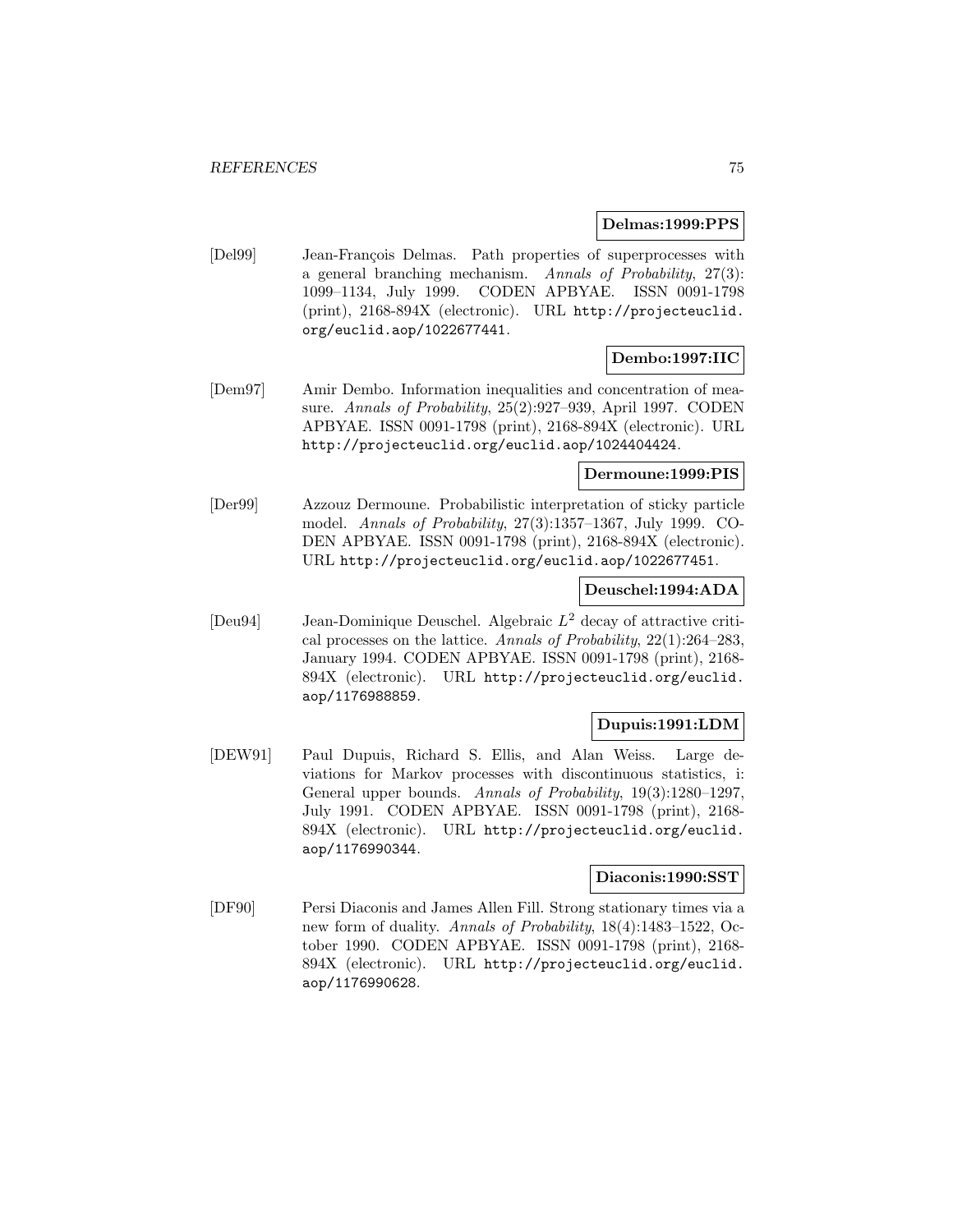### **deFitte:1997:TEP**

[dF97] Paul Raynaud de Fitte. Théorème ergodique ponctuel et lois fortes des grands nombres pour des points aléatoires d'un espace métrique à courbure négative. (French) [Pointwise ergodic theorem and Strong Laws of Large Numbers for random points in a metric space with negative curvature]. Annals of Probability, 25(2):738–766, April 1997. CODEN APBYAE. ISSN 0091-1798 (print), 2168-894X (electronic). URL http://projecteuclid. org/euclid.aop/1024404417.

# **Dalang:1998:SWE**

[DF98] Robert C. Dalang and N. E. Frangos. The stochastic wave equation in two spatial dimensions. Annals of Probability, 26(1): 187–212, January 1998. CODEN APBYAE. ISSN 0091-1798 (print), 2168-894X (electronic). URL http://projecteuclid. org/euclid.aop/1022855416.

# **Dawson:1998:CDC**

[DFL98] Donald A. Dawson, Klaus Fleischmann, and Guillaume Leduc. Continuous dependence of a class of superprocesses on branching parameters and applications. Annals of Probability, 26(2):562–601, April 1998. CODEN APBYAE. ISSN 0091-1798 (print), 2168- 894X (electronic). URL http://projecteuclid.org/euclid. aop/1022855644.

# **Dawson:1995:SSB**

[DFLM95] Donald A. Dawson, Klaus Fleischmann, Yi Li, and Carl Mueller. Singularity of super-Brownian local time at a point catalyst. Annals of Probability, 23(1):37–55, January 1995. CODEN APBYAE. ISSN 0091-1798 (print), 2168-894X (electronic). URL http:// projecteuclid.org/euclid.aop/1176988375.

#### **Dubins:1996:DSF**

[DFST96] Lester Dubins, Jacob Feldman, Meir Smorodinsky, and Boris Tsirelson. Decreasing sequences of  $\sigma$ -fields and a measure change for Brownian motion. Annals of Probability, 24(2):882–904, April 1996. CODEN APBYAE. ISSN 0091-1798 (print), 2168- 894X (electronic). URL http://projecteuclid.org/euclid. aop/1039639367.

# **DeSantis:1999:BPF**

[DG99] E. De Santis and A. Gandolfi. Bond percolation in frustrated systems. Annals of Probability, 27(4):1781–1808, October 1999. CO-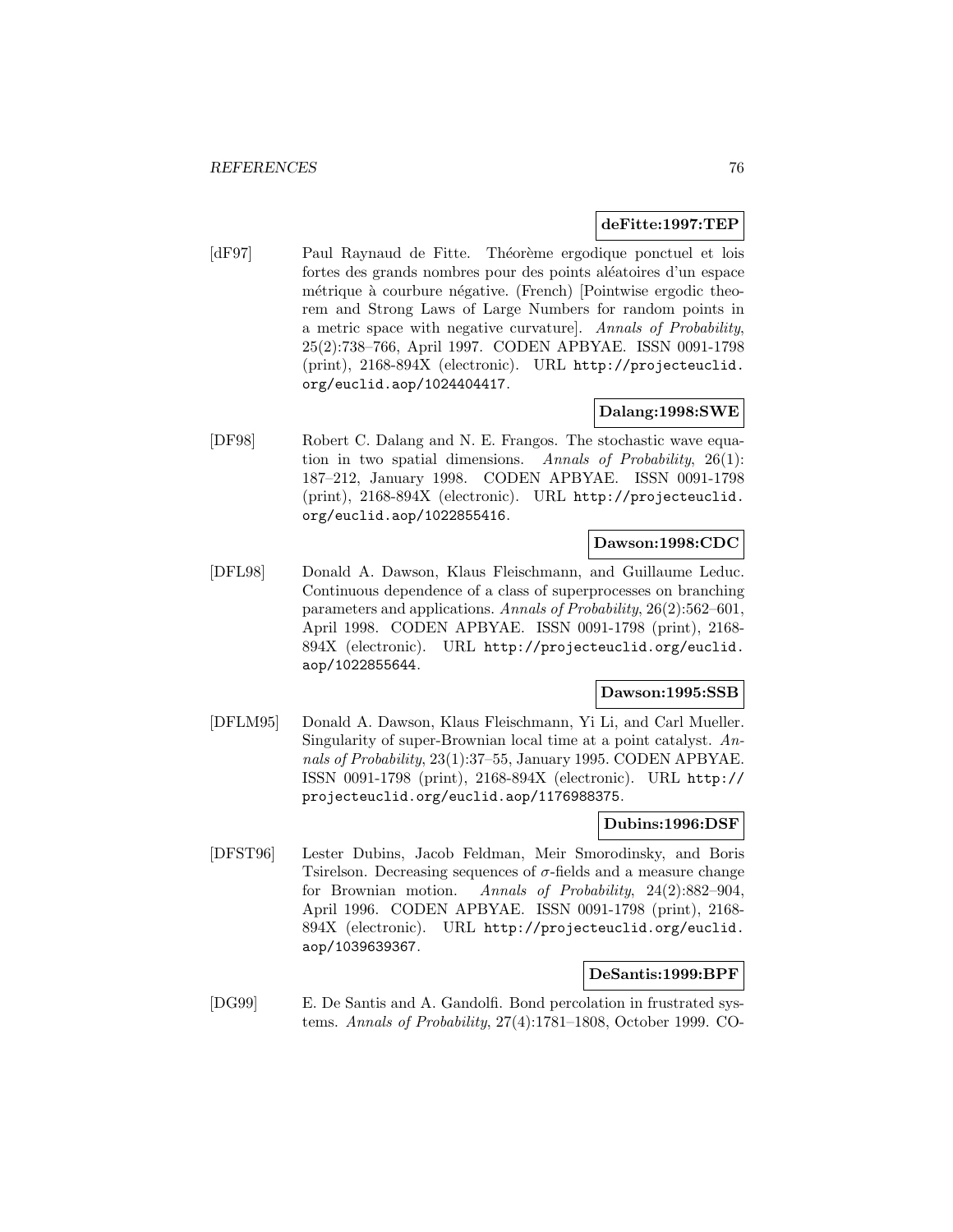DEN APBYAE. ISSN 0091-1798 (print), 2168-894X (electronic). URL http://projecteuclid.org/euclid.aop/1022874815.

# **Davis:1995:PPP**

[DH95] Richard A. Davis and Tailen Hsing. Point process and partial sum convergence for weakly dependent random variables with infinite variance. Annals of Probability, 23(2):879–917, April 1995. CO-DEN APBYAE. ISSN 0091-1798 (print), 2168-894X (electronic). URL http://projecteuclid.org/euclid.aop/1176988294.

# **Dou:1996:ERR**

[DH96] Carl Dou and Martin Hildebrand. Enumeration and random random walks on finite groups. Annals of Probability, 24(2):987–1000, April 1996. CODEN APBYAE. ISSN 0091-1798 (print), 2168- 894X (electronic). URL http://projecteuclid.org/euclid. aop/1039639374.

# **Dupuis:1993:SOR**

[DI93] Paul Dupuis and Hitoshi Ishii. SDEs with oblique reflection on nonsmooth domains. Annals of Probability, 21(1):554–580, January 1993. CODEN APBYAE. ISSN 0091-1798 (print), 2168- 894X (electronic). URL http://projecteuclid.org/euclid. aop/1176989415.

### **Dinwoodie:1991:NUB**

[Din91] I. H. Dinwoodie. A note on the upper bound for i.i.d. large deviations. Annals of Probability, 19(4):1732–1736, October 1991. CO-DEN APBYAE. ISSN 0091-1798 (print), 2168-894X (electronic). URL http://projecteuclid.org/euclid.aop/1176990231.

### **Dinwoodie:1993:ILD**

[Din93] I. H. Dinwoodie. Identifying a large deviation rate function. Annals of Probability, 21(1):216–231, January 1993. CODEN AP-BYAE. ISSN 0091-1798 (print), 2168-894X (electronic). URL http://projecteuclid.org/euclid.aop/1176989402.

## **Dupuis:1990:VSA**

[DIS90] Paul Dupuis, Hitoshi Ishii, and H. Mete Soner. A viscosity solution approach to the asymptotic analysis of queueing systems. Annals of Probability, 18(1):226–255, January 1990. CODEN APBYAE. ISSN 0091-1798 (print), 2168-894X (electronic). URL http:// projecteuclid.org/euclid.aop/1176990947.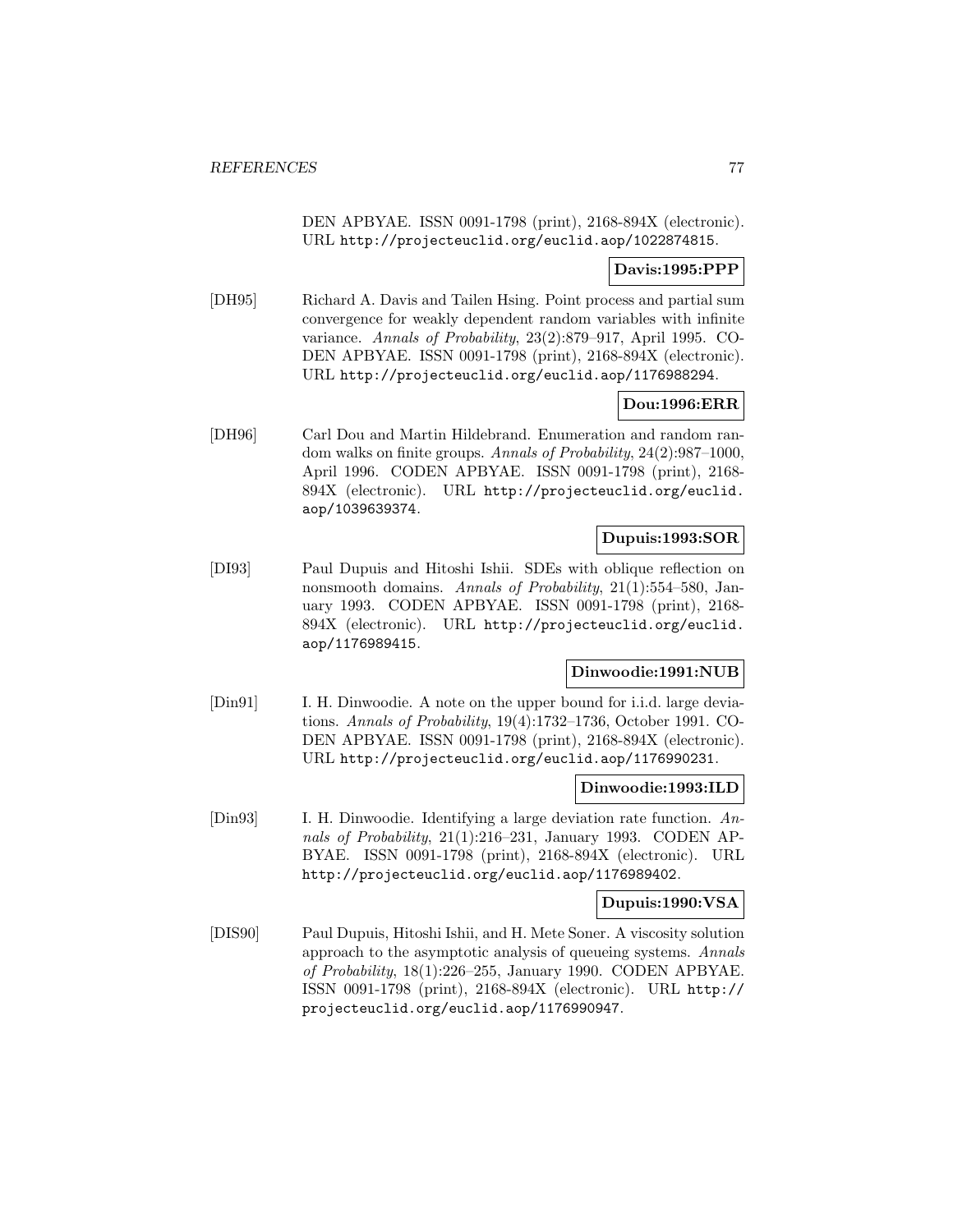### **Donnelly:1992:WCP**

[DJ92] Peter Donnelly and Paul Joyce. Weak convergence of population genealogical processes to the coalescent with ages. Annals of Probability, 20(1):322–341, January 1992. CODEN APBYAE. ISSN 0091-1798 (print), 2168-894X (electronic). URL http:// projecteuclid.org/euclid.aop/1176989929.

# **Dabrowski:1994:SLA**

[DJ94] Andre Robert Dabrowski and Adam Jakubowski. Stable limits for associated random variables. Annals of Probability, 22 (1):1–16, January 1994. CODEN APBYAE. ISSN 0091-1798 (print), 2168-894X (electronic). URL http://projecteuclid. org/euclid.aop/1176988845.

# **Dembo:1991:SLTb**

[DK91a] Amir Dembo and Samuel Karlin. Strong limit theorems of empirical distributions for large segmental exceedances of partial sums of Markov variables. Annals of Probability, 19(4):1756–1767, October 1991. CODEN APBYAE. ISSN 0091-1798 (print), 2168- 894X (electronic). URL http://projecteuclid.org/euclid. aop/1176990233.

# **Dembo:1991:SLTa**

[DK91b] Amir Dembo and Samuel Karlin. Strong limit theorems of empirical functionals for large exceedances of partial sums of i.i.d. variables. Annals of Probability, 19(4):1737–1755, October 1991. CO-DEN APBYAE. ISSN 0091-1798 (print), 2168-894X (electronic). URL http://projecteuclid.org/euclid.aop/1176990232.

### **Djehiche:1995:RFS**

[DK95] Boualem Djehiche and Ingemar Kaj. The rate function for some measure-valued jump processes. Annals of Probability, 23(3): 1414–1438, July 1995. CODEN APBYAE. ISSN 0091-1798 (print), 2168-894X (electronic). URL http://projecteuclid. org/euclid.aop/1176988190.

#### **Donnelly:1996:CRF**

[DK96] Peter Donnelly and Thomas G. Kurtz. A countable representation of the Fleming–Viot measure-valued diffusion. Annals of Probability, 24(2):698–742, April 1996. CODEN APBYAE. ISSN 0091-1798 (print), 2168-894X (electronic). URL http:// projecteuclid.org/euclid.aop/1039639359.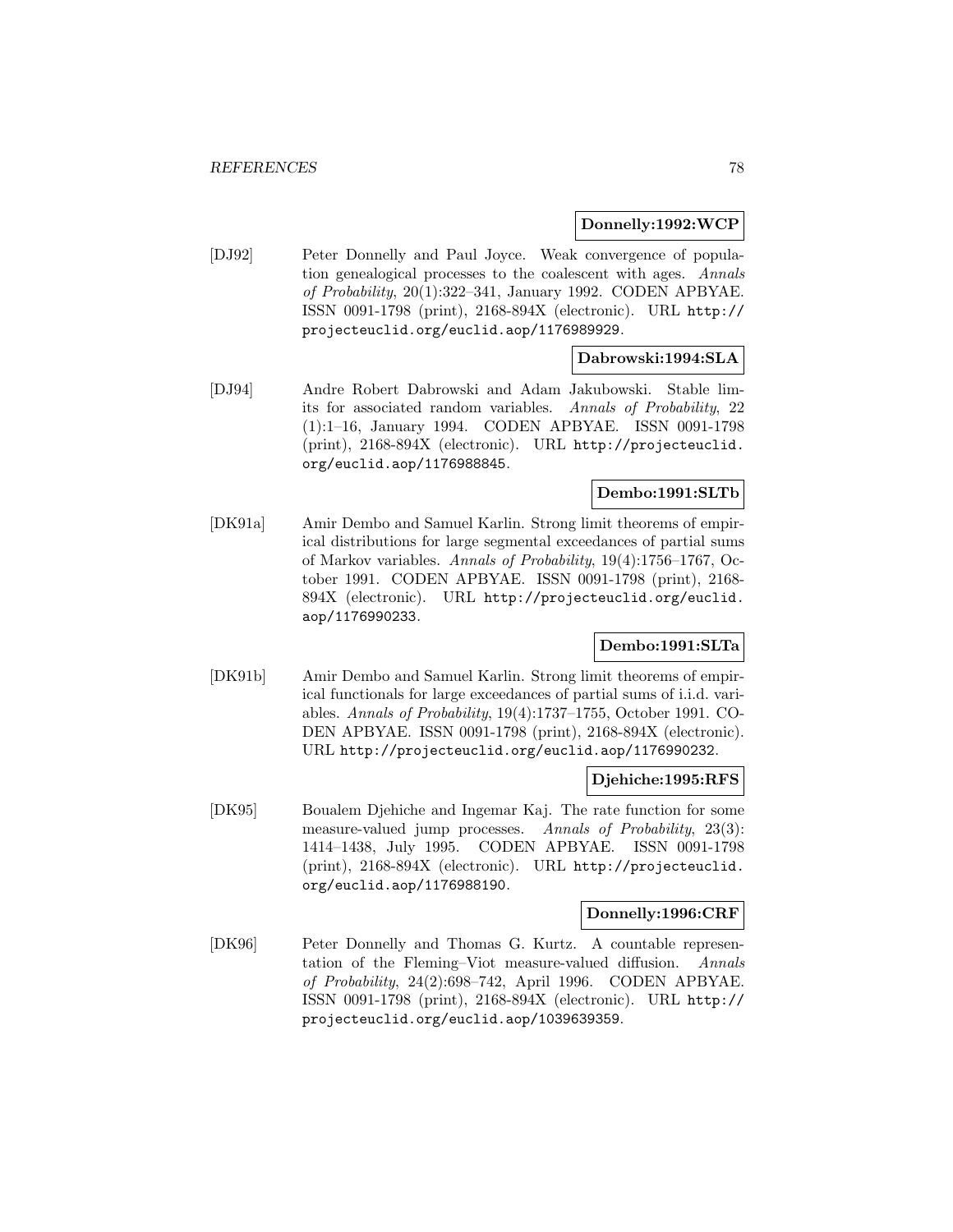# **Dynkin:1997:NLA**

[DK97a] E. B. Dynkin and S. E. Kuznetsov. Natural linear additive functionals of superprocesses. Annals of Probability, 25(2):640–661, April 1997. CODEN APBYAE. ISSN 0091-1798 (print), 2168- 894X (electronic). URL http://projecteuclid.org/euclid. aop/1024404414.

# **Dynkin:1997:NPP**

[DK97b] E. B. Dynkin and S. E. Kuznetsov. Nonlinear parabolic P.D.E. and additive functionals of superdiffusions. Annals of Probability, 25(2):662–701, April 1997. CODEN APBYAE. ISSN 0091-1798 (print), 2168-894X (electronic). URL http://projecteuclid. org/euclid.aop/1024404415.

# **Donnelly:1999:PRM**

[DK99] Peter Donnelly and Thomas G. Kurtz. Particle representations for measure-valued population models. Annals of Probability, 27 (1):166–205, January 1999. CODEN APBYAE. ISSN 0091-1798 (print), 2168-894X (electronic). URL http://projecteuclid. org/euclid.aop/1022677258.

# **Dembo:1994:CPS**

[DKZ94a] Amir Dembo, Samuel Karlin, and Ofer Zeitouni. Critical phenomena for sequence matching with scoring. Annals of Probability, 22 (4):1993–2021, October 1994. CODEN APBYAE. ISSN 0091-1798 (print), 2168-894X (electronic). URL http://projecteuclid. org/euclid.aop/1176988492.

# **Dembo:1994:LDM**

[DKZ94b] Amir Dembo, Samuel Karlin, and Ofer Zeitouni. Limit distribution of maximal non-aligned two-sequence segmental score. Annals of Probability, 22(4):2022–2039, October 1994. CODEN AP-BYAE. ISSN 0091-1798 (print), 2168-894X (electronic). URL http://projecteuclid.org/euclid.aop/1176988493.

# **Deheuvels:1994:NSC**

[DL94] Paul Deheuvels and Mikhail A. Lifshits. Necessary and sufficient conditions for the Strassen law of the iterated logarithm in nonuniform topologies. Annals of Probability, 22(4):1838–1856, October 1994. CODEN APBYAE. ISSN 0091-1798 (print), 2168- 894X (electronic). URL http://projecteuclid.org/euclid. aop/1176988486.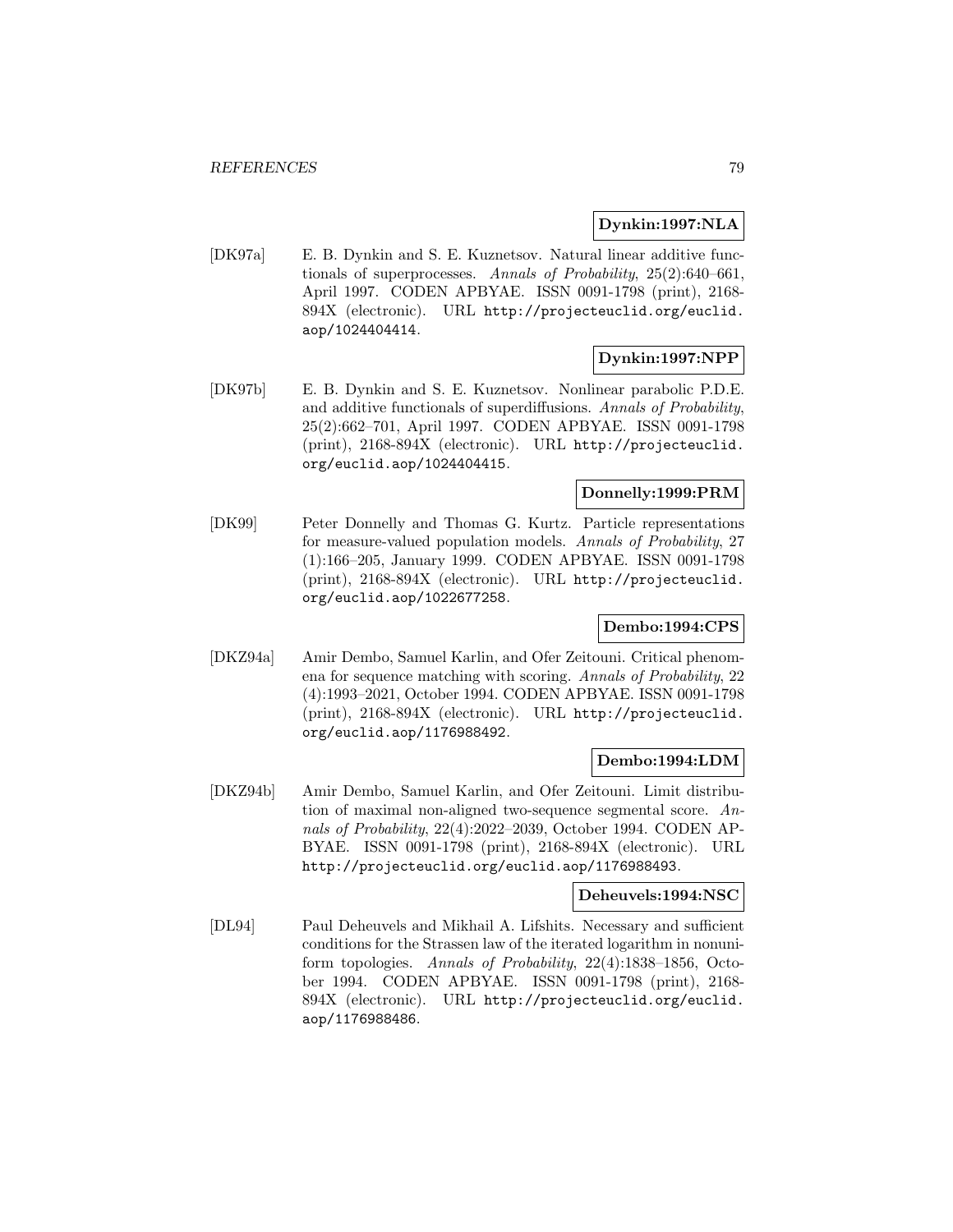#### **deLara:1995:GSP**

[dL95] M. Cohen de Lara. Geometric and symmetry properties of a nondegenerate diffusion process. Annals of Probability, 23(4): 1557–1604, October 1995. CODEN APBYAE. ISSN 0091-1798 (print), 2168-894X (electronic). URL http://projecteuclid. org/euclid.aop/1176987794.

### **Dhersin:1998:KTS**

[DL98] Jean-Stéphane Dhersin and Jean-François Le Gall. Kolmogorov's test for super-Brownian motion. Annals of Probability, 26(3): 1041–1056, July 1998. CODEN APBYAE. ISSN 0091-1798 (print), 2168-894X (electronic). URL http://projecteuclid. org/euclid.aop/1022855744.

# **delaCal:1990:LDM**

[dlC90] Jesus de la Cal. On the limit distribution of multiplicative functions with values in the interval  $[-1, 1]$ . Annals of Probability, 18(2):901–904, April 1990. CODEN APBYAE. ISSN 0091-1798 (print), 2168-894X (electronic). URL http://projecteuclid. org/euclid.aop/1176990866.

# **Dawson:1995:SMV**

[DLM95] D. Dawson, Y. Li, and C. Mueller. The support of measurevalued branching processes in a random environment. Annals of Probability, 23(4):1692–1718, October 1995. CODEN APBYAE. ISSN 0091-1798 (print), 2168-894X (electronic). URL http:// projecteuclid.org/euclid.aop/1176987799.

#### **delaPena:1992:DKI**

[dlP92] Victor H. de la Pena. Decoupling and Khintchine's inequalities for U-statistics. Annals of Probability, 20(4):1877–1892, October 1992. CODEN APBYAE. ISSN 0091-1798 (print), 2168- 894X (electronic). URL http://projecteuclid.org/euclid. aop/1176989533.

#### **delaPena:1999:GCE**

[dlP99] Victor H. de la Peña. A general class of exponential inequalities for martingales and ratios. Annals of Probability, 27(1):537–564, January 1999. CODEN APBYAE. ISSN 0091-1798 (print), 2168- 894X (electronic). URL http://projecteuclid.org/euclid. aop/1022677271.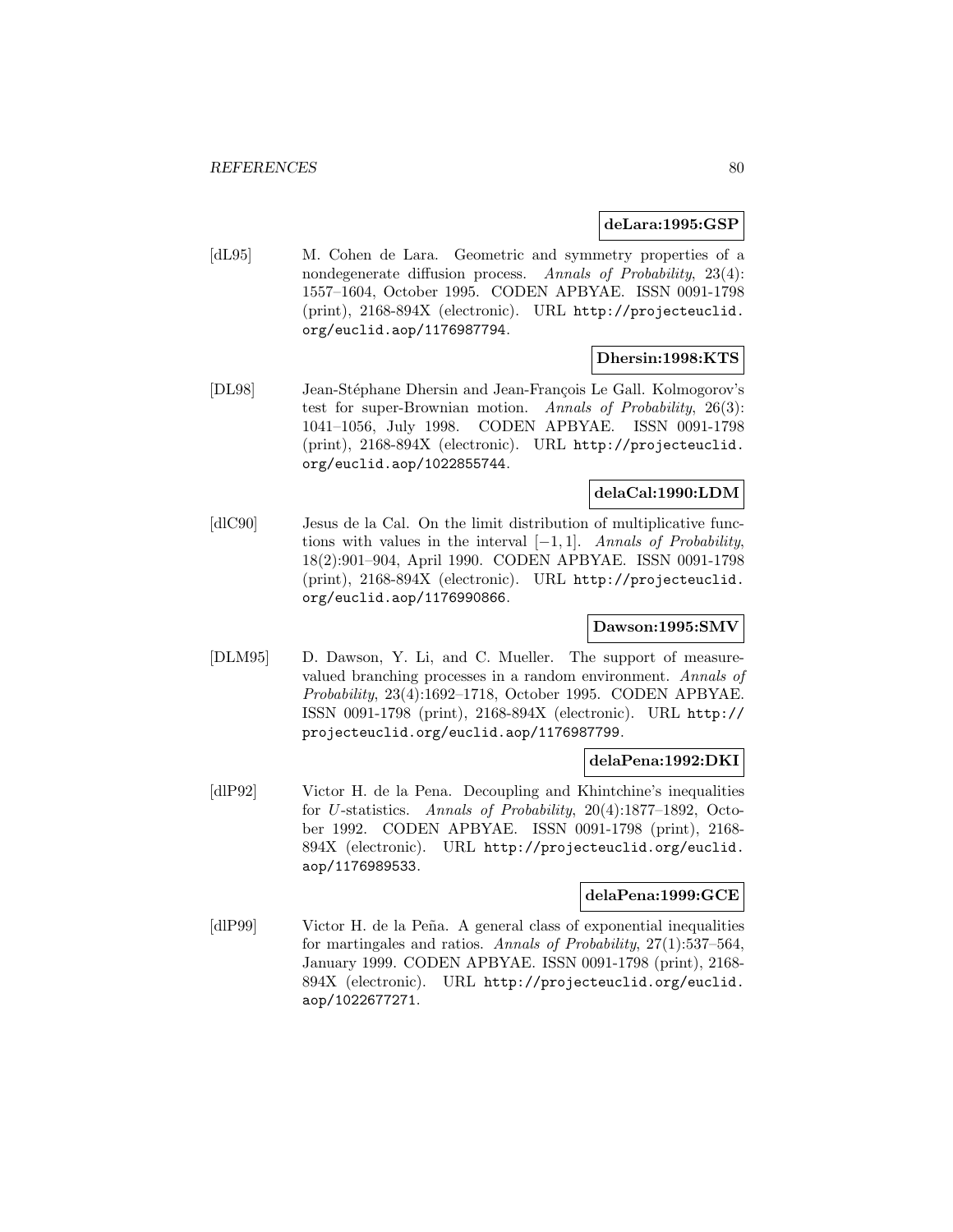#### **delaPena:1994:OMB**

[dlPK94] Victor H. de la Pena and Michael J. Klass. Order-of-magnitude bounds for expectations involving quadratic forms. Annals of Probability, 22(2):1044–1077, April 1994. CODEN APBYAE. ISSN 0091-1798 (print), 2168-894X (electronic). URL http:// projecteuclid.org/euclid.aop/1176988740.

# **delaPena:1995:DIT**

[dlPMS95] Victor H. de la Pena and S. J. Montgomery-Smith. Decoupling inequalities for the tail probabilities of multivariate U-statistics. Annals of Probability, 23(2):806–816, April 1995. CODEN AP-BYAE. ISSN 0091-1798 (print), 2168-894X (electronic). URL http://projecteuclid.org/euclid.aop/1176988291.

### **delaPena:1994:CDI**

[dlPMSS94] V. H. de la Pena, S. J. Montgomery-Smith, and Jerzy Szulga. Contraction and decoupling inequalities for multilinear forms and U-statistics. Annals of Probability, 22(4):1745–1765, October 1994. CODEN APBYAE. ISSN 0091-1798 (print), 2168- 894X (electronic). URL http://projecteuclid.org/euclid. aop/1176988481.

# **Deheuvels:1990:BKT**

[DM90a] Paul Deheuvels and David M. Mason. Bahadur–Kiefer-type processes. Annals of Probability, 18(2):669–697, April 1990. CODEN APBYAE. ISSN 0091-1798 (print), 2168-894X (electronic). URL http://projecteuclid.org/euclid.aop/1176990852.

#### **Deheuvels:1990:NFL**

[DM90b] Paul Deheuvels and David M. Mason. Nonstandard functional laws of the iterated logarithm for tail empirical and quantile processes. Annals of Probability, 18(4):1693–1722, October 1990. CO-DEN APBYAE. ISSN 0091-1798 (print), 2168-894X (electronic). URL http://projecteuclid.org/euclid.aop/1176990642.

# **Deheuvels:1992:FLI**

[DM92] Paul Deheuvels and David M. Mason. Functional laws of the iterated logarithm for the increments of empirical and quantile processes. Annals of Probability, 20(3):1248–1287, July 1992. CO-DEN APBYAE. ISSN 0091-1798 (print), 2168-894X (electronic). URL http://projecteuclid.org/euclid.aop/1176989691.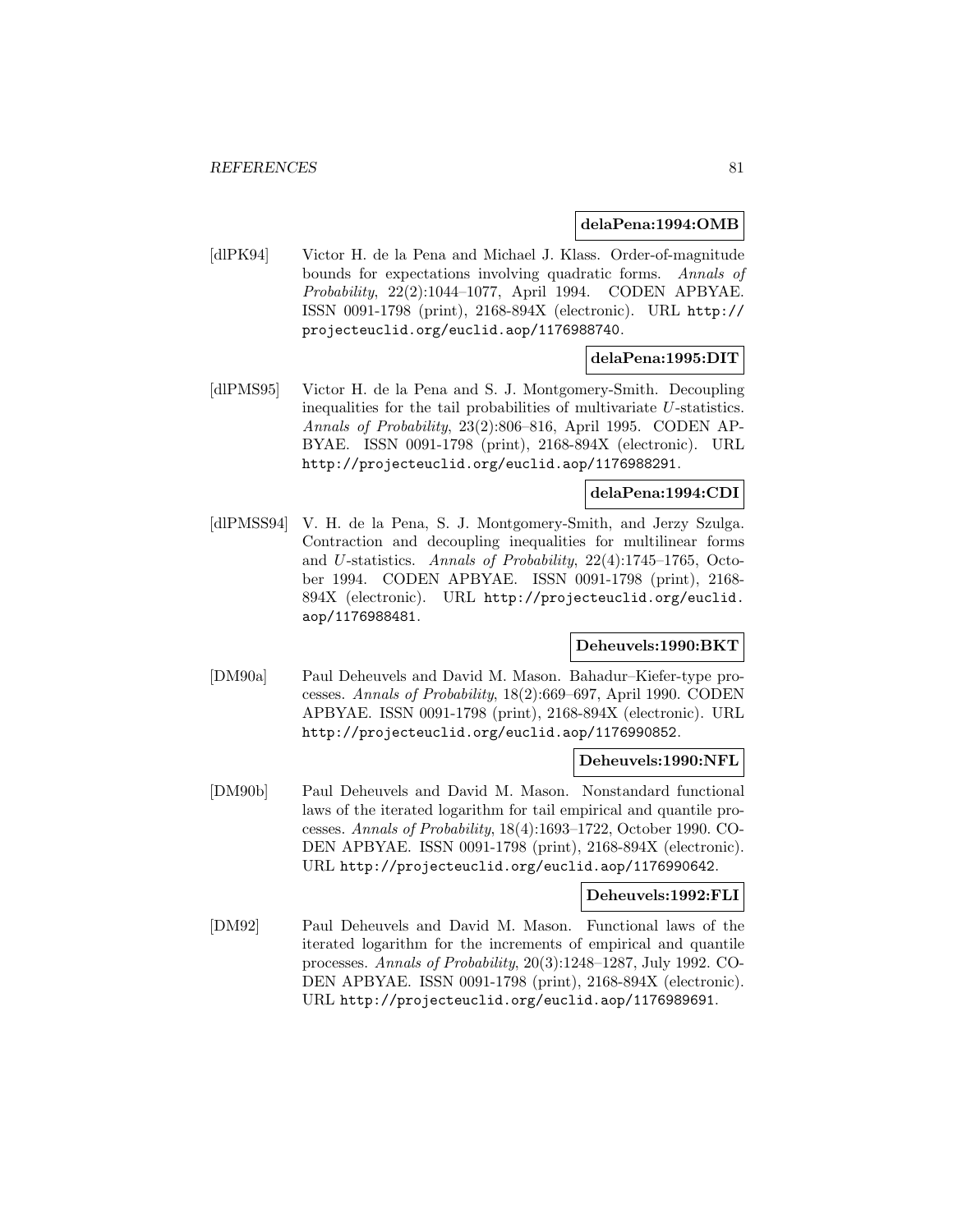#### **Deheuvels:1994:FLI**

[DM94] Paul Deheuvels and David M. Mason. Functional laws of the iterated logarithm for local empirical processes indexed by sets. Annals of Probability, 22(3):1619–1661, July 1994. CODEN AP-BYAE. ISSN 0091-1798 (print), 2168-894X (electronic). URL http://projecteuclid.org/euclid.aop/1176988617.

### **Deheuvels:1995:FNE**

[DM95] Paul Deheuvels and David M. Mason. On the fractal nature of empirical increments. Annals of Probability, 23(1):355-387, January 1995. CODEN APBYAE. ISSN 0091-1798 (print), 2168- 894X (electronic). URL http://projecteuclid.org/euclid. aop/1176988390.

# **Dalang:1996:NCB**

[DM96] Robert C. Dalang and T. Mountford. Nondifferentiability of curves on the Brownian sheet. Annals of Probability, 24(1):182–195, January 1996. CODEN APBYAE. ISSN 0091-1798 (print), 2168- 894X (electronic). URL http://projecteuclid.org/euclid. aop/1042644712.

# **Davis:1999:MPN**

[DM99] Richard A. Davis and Thomas Mikosch. The maximum of the periodogram of a non-Gaussian sequence. Annals of Probability, 27(1):522–536, January 1999. CODEN APBYAE. ISSN 0091-1798 (print), 2168-894X (electronic). URL http://projecteuclid. org/euclid.aop/1022677270.

#### **deMonvel:1999:NED**

[dMK99] Anne Boutet de Monvel and Alexei Khorunzhy. On the norm and eigenvalue distribution of large random matrices. Annals of Probability, 27(2):913–944, April 1999. CODEN APBYAE. ISSN 0091-1798 (print), 2168-894X (electronic). URL http:// projecteuclid.org/euclid.aop/1022677390.

### **Dilworth:1993:DVV**

[DMS93] S. J. Dilworth and S. J. Montgomery-Smith. The distribution of vector-valued Rademacher series. Annals of Probability, 21(4): 2046–2052, October 1993. CODEN APBYAE. ISSN 0091-1798 (print), 2168-894X (electronic). URL http://projecteuclid. org/euclid.aop/1176989010.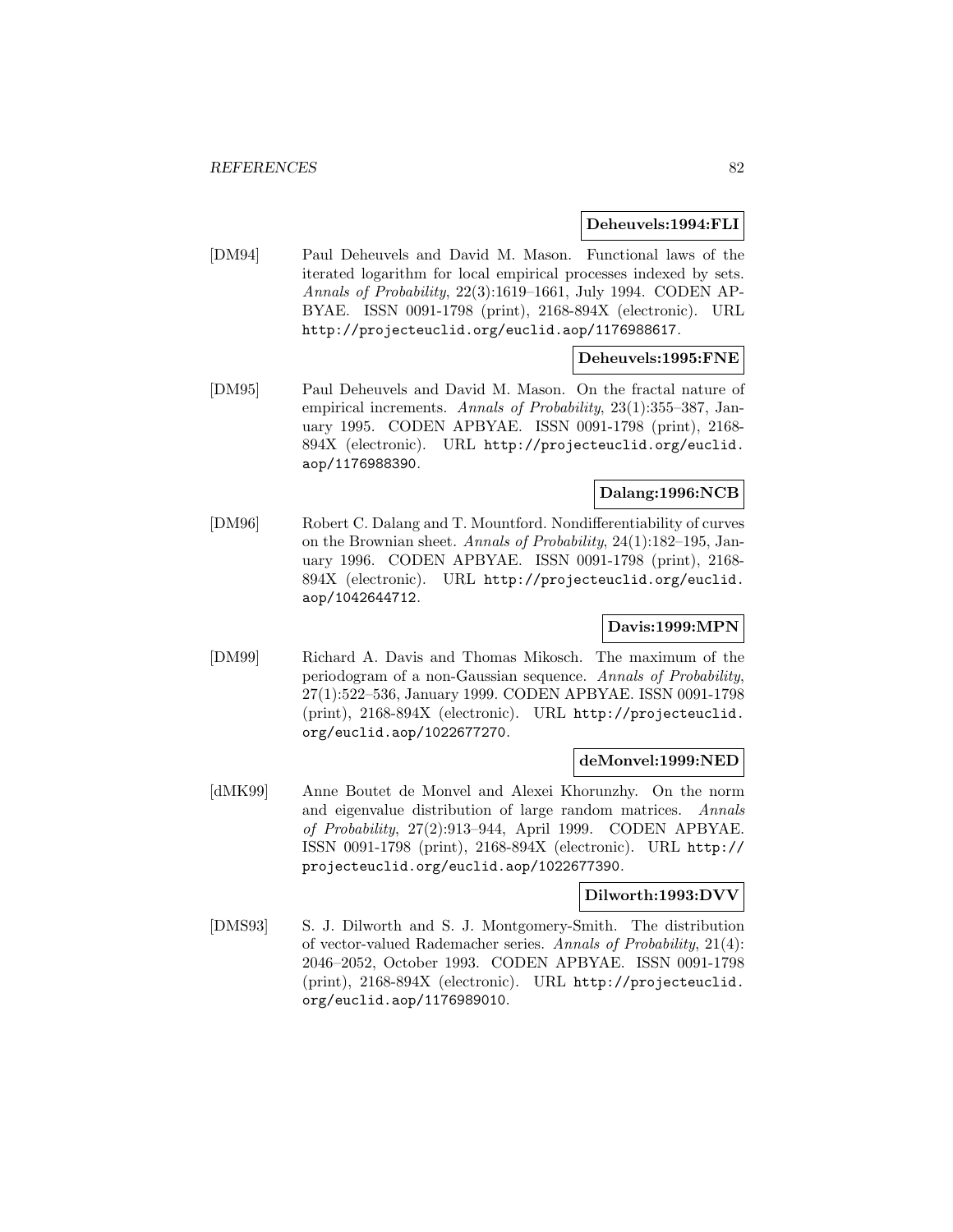# **Down:1995:EUE**

[DMT95] D. Down, S. P. Meyn, and R. L. Tweedie. Exponential and uniform ergodicity of Markov processes. Annals of Probability, 23(4): 1671–1691, October 1995. CODEN APBYAE. ISSN 0091-1798 (print), 2168-894X (electronic). URL http://projecteuclid. org/euclid.aop/1176987798.

#### **Donati-Martin:1997:SBF**

[DMY97] C. Donati-Martin and M. Yor. Some Brownian functionals and their laws. Annals of Probability, 25(3):1011–1058, July 1997. CO-DEN APBYAE. ISSN 0091-1798 (print), 2168-894X (electronic). URL http://projecteuclid.org/euclid.aop/1024404505.

# **Durrett:1994:PSR**

[DN94] R. Durrett and C. Neuhauser. Particle systems and reactiondiffusion equations. Annals of Probability, 22(1):289–333, January 1994. CODEN APBYAE. ISSN 0091-1798 (print), 2168- 894X (electronic). URL http://projecteuclid.org/euclid. aop/1176988861.

# **Donnelly:1991:WCM**

[Don91] Peter Donnelly. Weak convergence to a Markov chain with an entrance boundary: Ancestral processes in population genetics. Annals of Probability, 19(3):1102–1117, July 1991. CODEN AP-BYAE. ISSN 0091-1798 (print), 2168-894X (electronic). URL http://projecteuclid.org/euclid.aop/1176990336.

### **Doney:1996:ILP**

[Don96] R. A. Doney. Increase of Lévy processes. Annals of Probability, 24(2):961–970, April 1996. CODEN APBYAE. ISSN 0091-1798 (print), 2168-894X (electronic). URL http://projecteuclid. org/euclid.aop/1039639372.

#### **Diebolt:1996:DMS**

[DP96] Jean Diebolt and Christian Posse. On the density of the maximum of smooth Gaussian processes. Annals of Probability, 24 (3):1104–1129, July 1996. CODEN APBYAE. ISSN 0091-1798 (print), 2168-894X (electronic). URL http://projecteuclid. org/euclid.aop/1065725176.

### **Darling:1997:BSR**

[DP97] R. W. R. Darling and Etienne Pardoux. Backwards SDE with random terminal time and applications to semilinear elliptic PDE.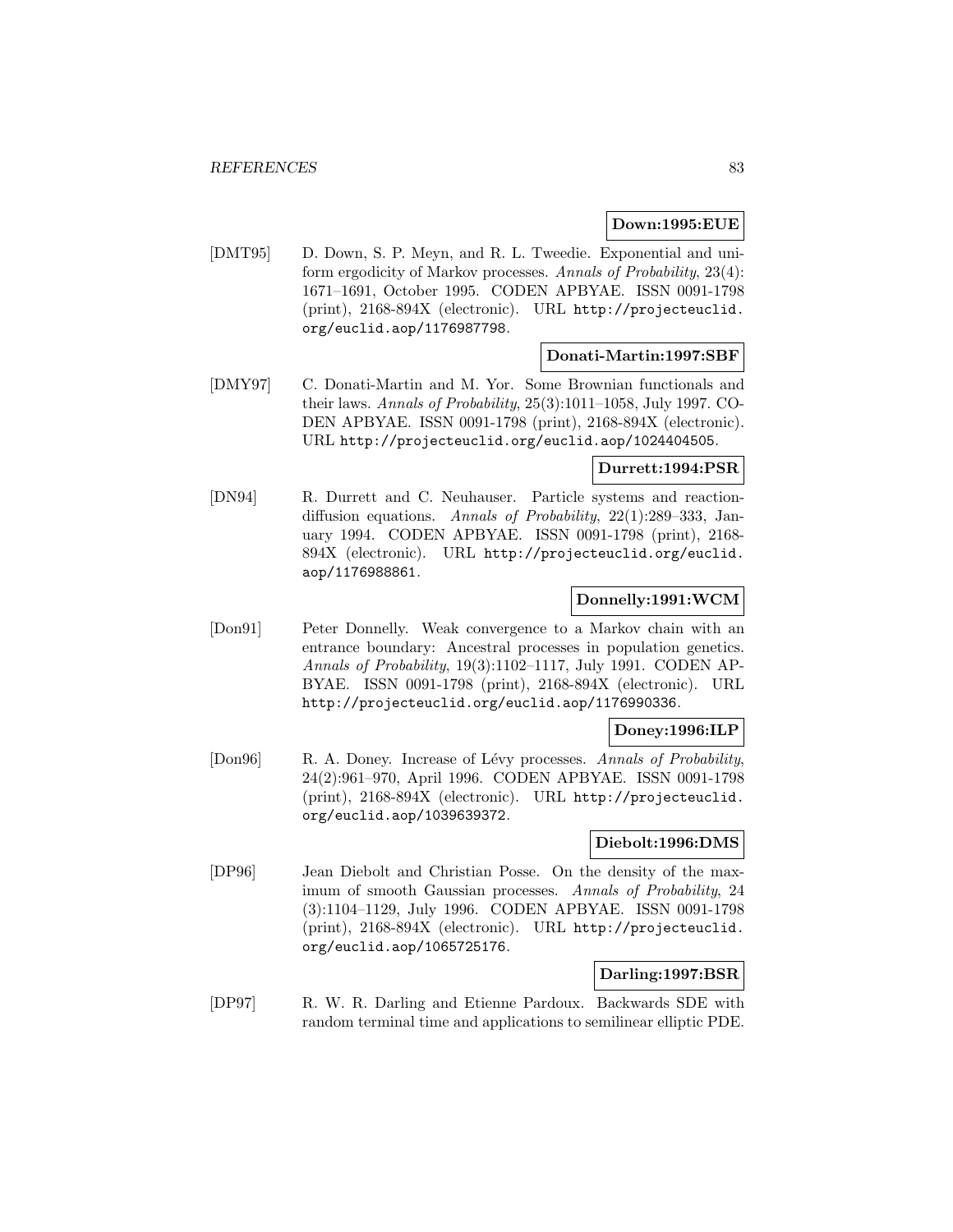Annals of Probability, 25(3):1135–1159, July 1997. CODEN AP-BYAE. ISSN 0091-1798 (print), 2168-894X (electronic). URL http://projecteuclid.org/euclid.aop/1024404508.

### **Dawson:1998:LTB**

[DP98] Donald A. Dawson and Edwin A. Perkins. Long-time behavior and coexistence in a mutually catalytic branching model. Annals of Probability, 26(3):1088–1138, July 1998. CODEN APBYAE. ISSN 0091-1798 (print), 2168-894X (electronic). URL http:// projecteuclid.org/euclid.aop/1022855746.

# **DeMasi:1994:SPW**

[DPPV94] A. De Masi, A. Pellegrinotti, E. Presutti, and M. E. Vares. Spatial patterns when phases separate in an interacting particle system. Annals of Probability, 22(1):334–371, January 1994. CODEN AP-BYAE. ISSN 0091-1798 (print), 2168-894X (electronic). URL http://projecteuclid.org/euclid.aop/1176988862.

### **Davis:1991:EMA**

[DR91] Richard A. Davis and Sidney I. Resnick. Extremes of moving averages of random variables with finite endpoint. Annals of Probability, 19(1):312–328, January 1991. CODEN APBYAE. ISSN 0091-1798 (print), 2168-894X (electronic). URL http:// projecteuclid.org/euclid.aop/1176990546.

# **Deuschel:1998:OTL**

[DR98] Jean-Dominique Deuschel and Jay Rosen. Occupation time large deviations for critical branching Brownian motion, super-Brownian motion and related processes. Annals of Probability, 26(2):602–643, April 1998. CODEN APBYAE. ISSN 0091-1798 (print), 2168-894X (electronic). URL http://projecteuclid. org/euclid.aop/1022855645.

### **deFMarques:1992:QIP**

[dS92] Mauro S. de F. Marques and Luiz San Martin. Quasi-invariance of product measures under Lie group perturbations: Fisher information and  $L^2$ -differentiability. Annals of Probability, 20(3): 1420–1435, July 1992. CODEN APBYAE. ISSN 0091-1798 (print), 2168-894X (electronic). URL http://projecteuclid. org/euclid.aop/1176989697.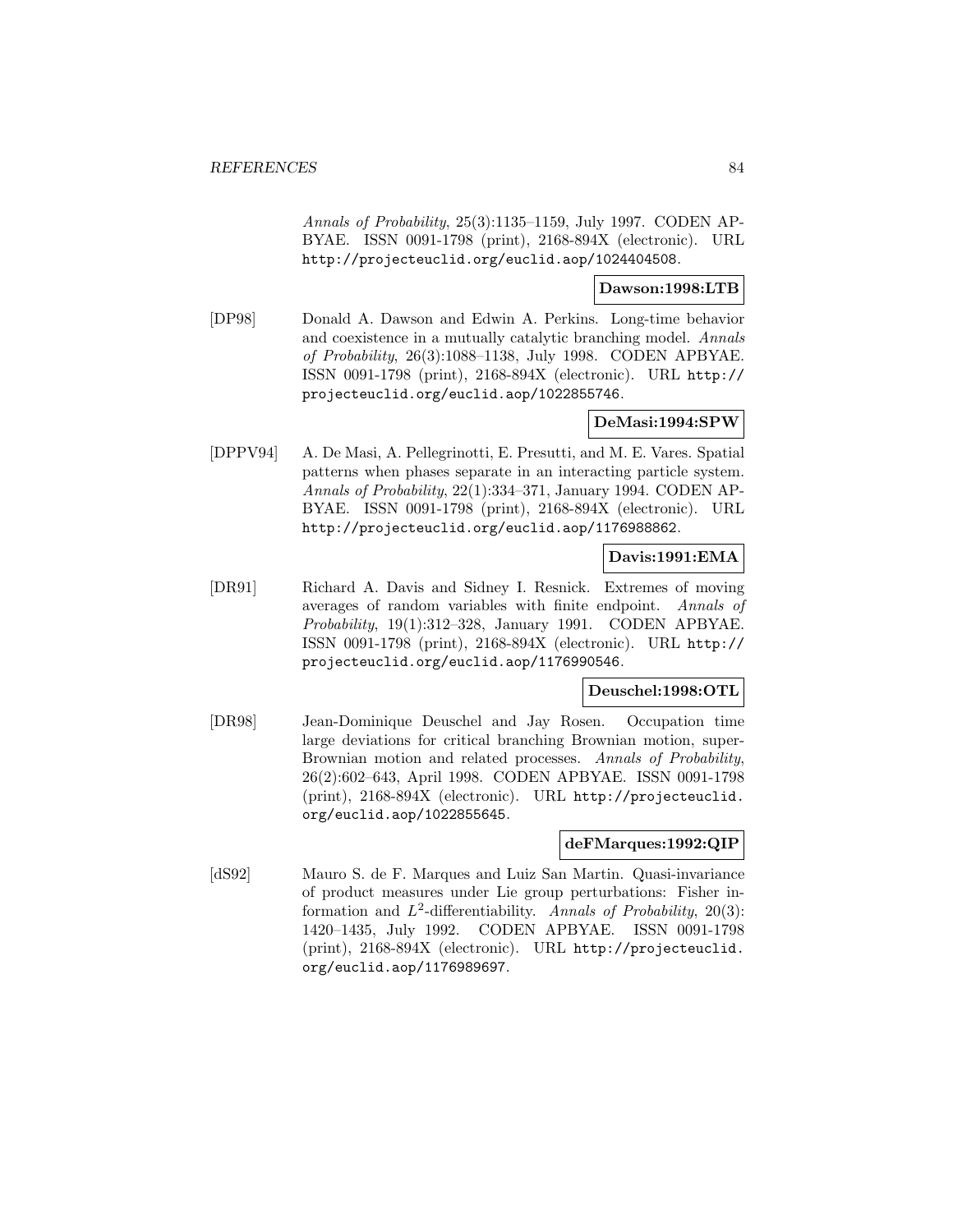### **Durrett:1993:FRT**

[DS93] Richard Durrett and Jeffrey E. Steif. Fixation results for threshold voter systems. Annals of Probability, 21(1):232–247, January 1993. CODEN APBYAE. ISSN 0091-1798 (print), 2168- 894X (electronic). URL http://projecteuclid.org/euclid. aop/1176989403.

# **Durrett:1995:IPC**

[DS95] Rick Durrett and Rinaldo Schinazi. Intermediate phase for the contact process on a tree. Annals of Probability, 23(2):668–673, April 1995. CODEN APBYAE. ISSN 0091-1798 (print), 2168- 894X (electronic). URL http://projecteuclid.org/euclid. aop/1176988283.

# **Diaconis:1993:CTR**

[DSC93] Persi Diaconis and Laurent Saloff-Coste. Comparison techniques for random walk on finite groups. Annals of Probability, 21(4): 2131–2156, October 1993. CODEN APBYAE. ISSN 0091-1798 (print), 2168-894X (electronic). URL http://projecteuclid. org/euclid.aop/1176989013.

### **delTio:1991:CRM**

[dTB91] P. Rodriguez del Tio and M. C. Valsero Blanco. A characterization of reversible Markov chains by a rotational representation. Annals of Probability, 19(2):605–608, April 1991. CODEN AP-BYAE. ISSN 0091-1798 (print), 2168-894X (electronic). URL http://projecteuclid.org/euclid.aop/1176990443.

# **Dudley:1992:FDV**

[Dud92] R. M. Dudley. Frechet differentiability, p-variation and uniform Donsker classes. Annals of Probability, 20(4):1968–1982, October 1992. CODEN APBYAE. ISSN 0091-1798 (print), 2168- 894X (electronic). URL http://projecteuclid.org/euclid. aop/1176989537.

### **Duheille:1998:RVH**

[Duh98] F. Duheille. On the range of **R**<sup>2</sup> or **R**<sup>3</sup>-valued harmonic morphisms. Annals of Probability, 26(1):308–315, January 1998. CO-DEN APBYAE. ISSN 0091-1798 (print), 2168-894X (electronic). URL http://projecteuclid.org/euclid.aop/1022855420.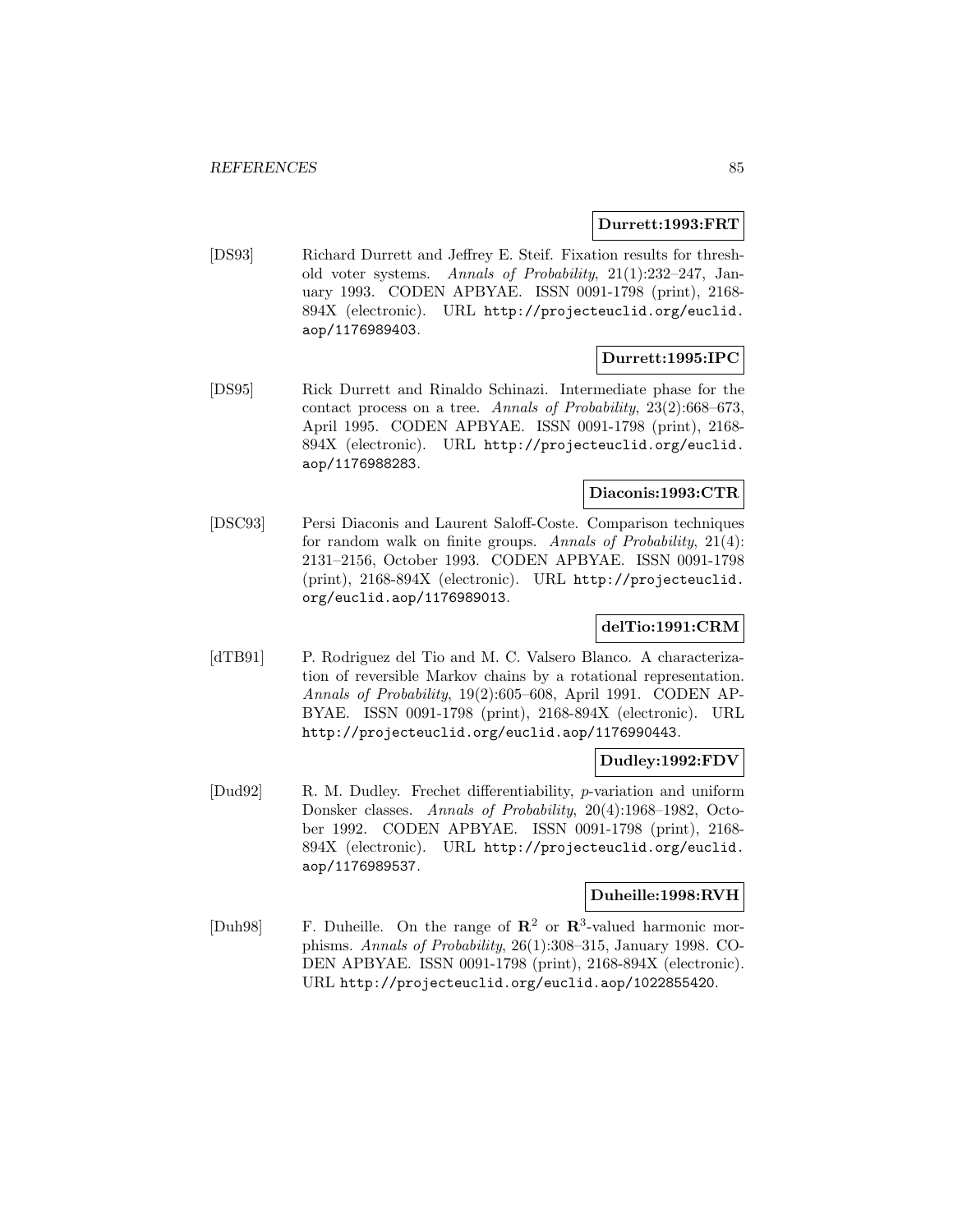#### **Durrett:1993:RDR**

[Dur93] Rick Durrett. Review: D. Revuz, M. Yor, Continuous Martingales and Brownian Motion. Annals of Probability, 21(1):588–589, January 1993. CODEN APBYAE. ISSN 0091-1798 (print), 2168- 894X (electronic). URL http://projecteuclid.org/euclid. aop/1176989417.

#### **Dalang:1992:SMP**

[DW92] Robert C. Dalang and John B. Walsh. The sharp Markov property of Lévy sheets. Annals of Probability,  $20(2):591-626$ , April 1992. CODEN APBYAE. ISSN 0091-1798 (print), 2168- 894X (electronic). URL http://projecteuclid.org/euclid. aop/1176989793.

# **Dupuis:1994:LFS**

[DW94] Paul Dupuis and Ruth J. Williams. Lyapunov functions for semimartingale reflecting Brownian motions. Annals of Probability, 22(2):680–702, April 1994. CODEN APBYAE. ISSN 0091-1798 (print), 2168-894X (electronic). URL http://projecteuclid. org/euclid.aop/1176988725.

# **Dynkin:1991:BPS**

[Dyn91] E. B. Dynkin. Branching particle systems and superprocesses. Annals of Probability, 19(3):1157–1194, July 1991. CODEN AP-BYAE. ISSN 0091-1798 (print), 2168-894X (electronic). URL http://projecteuclid.org/euclid.aop/1176990339.

# **Dynkin:1992:SPN**

[Dyn92] E. B. Dynkin. Superdiffusions and parabolic nonlinear differential equations. Annals of Probability, 20(2):942–962, April 1992. CO-DEN APBYAE. ISSN 0091-1798 (print), 2168-894X (electronic). URL http://projecteuclid.org/euclid.aop/1176989812.

#### **Dynkin:1993:SPD**

[Dyn93] E. B. Dynkin. Superprocesses and partial differential equations. Annals of Probability, 21(3):1185–1262, July 1993. CODEN AP-BYAE. ISSN 0091-1798 (print), 2168-894X (electronic). URL http://projecteuclid.org/euclid.aop/1176989116.

### **Dinwoodie:1992:LDE**

[DZ92] I. H. Dinwoodie and S. L. Zabell. Large deviations for exchangeable random vectors. Annals of Probability, 20(3):1147–1166,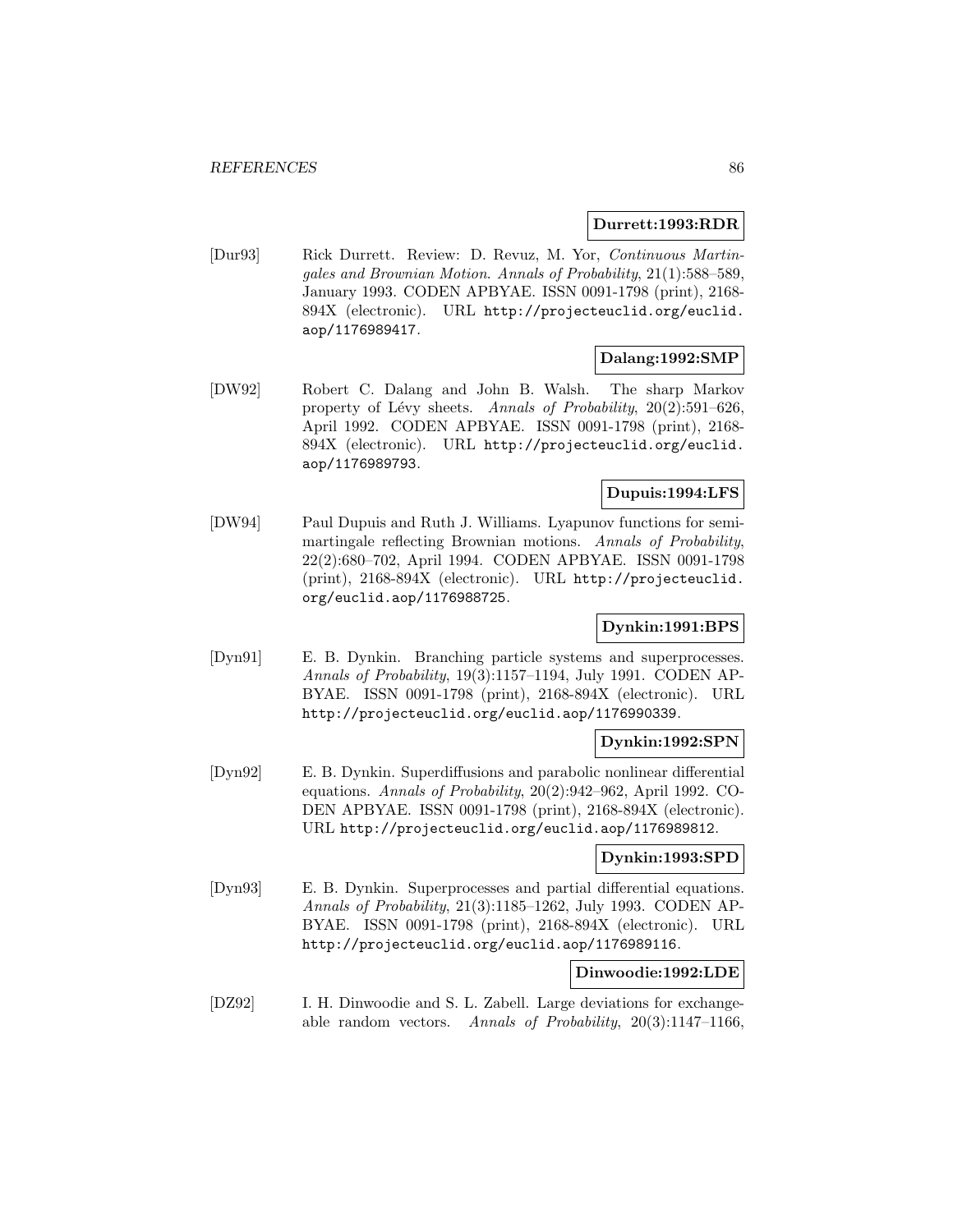July 1992. CODEN APBYAE. ISSN 0091-1798 (print), 2168- 894X (electronic). URL http://projecteuclid.org/euclid. aop/1176989683.

### **Deuschel:1995:LCD**

[DZ95] Jean-Dominique Deuschel and Ofer Zeitouni. Limiting curves for i.i.d. records. Annals of Probability, 23(2):852–878, April 1995. CODEN APBYAE. ISSN 0091-1798 (print), 2168- 894X (electronic). URL http://projecteuclid.org/euclid. aop/1176988293.

### **Eizenberg:1993:LDM**

[EF93] Alexander Eizenberg and Mark Freidlin. Large deviations for Markov processes corresponding to PDE systems. Annals of Probability, 21(2):1015–1044, April 1993. CODEN APBYAE. ISSN 0091-1798 (print), 2168-894X (electronic). URL http:// projecteuclid.org/euclid.aop/1176989280.

#### **Evans:1996:CFS**

[EF96] Steven N. Evans and Klaus Fleischmann. Cluster formation in a stepping-stone model with continuous, hierarchically structured sites. Annals of Probability, 24(4):1926–1952, October 1996. CO-DEN APBYAE. ISSN 0091-1798 (print), 2168-894X (electronic). URL http://projecteuclid.org/euclid.aop/1041903211.

# **Ethier:1993:TFF**

[EG93] S. N. Ethier and R. C. Griffiths. The transition function of a Fleming–Viot process. Annals of Probability, 21(3):1571–1590, July 1993. CODEN APBYAE. ISSN 0091-1798 (print), 2168- 894X (electronic). URL http://projecteuclid.org/euclid. aop/1176989131.

# **Elton:1992:FPD**

[EH92] J. Elton and T. P. Hill. Fusions of a probability distribution. Annals of Probability, 20(1):421–454, January 1992. CODEN AP-BYAE. ISSN 0091-1798 (print), 2168-894X (electronic). URL http://projecteuclid.org/euclid.aop/1176989936.

### **Einmahl:1991:ASB**

[Ein91] Uwe Einmahl. On the almost sure behavior of sums of IID random variables in Hilbert space. Annals of Probability, 19(3):1227–1263,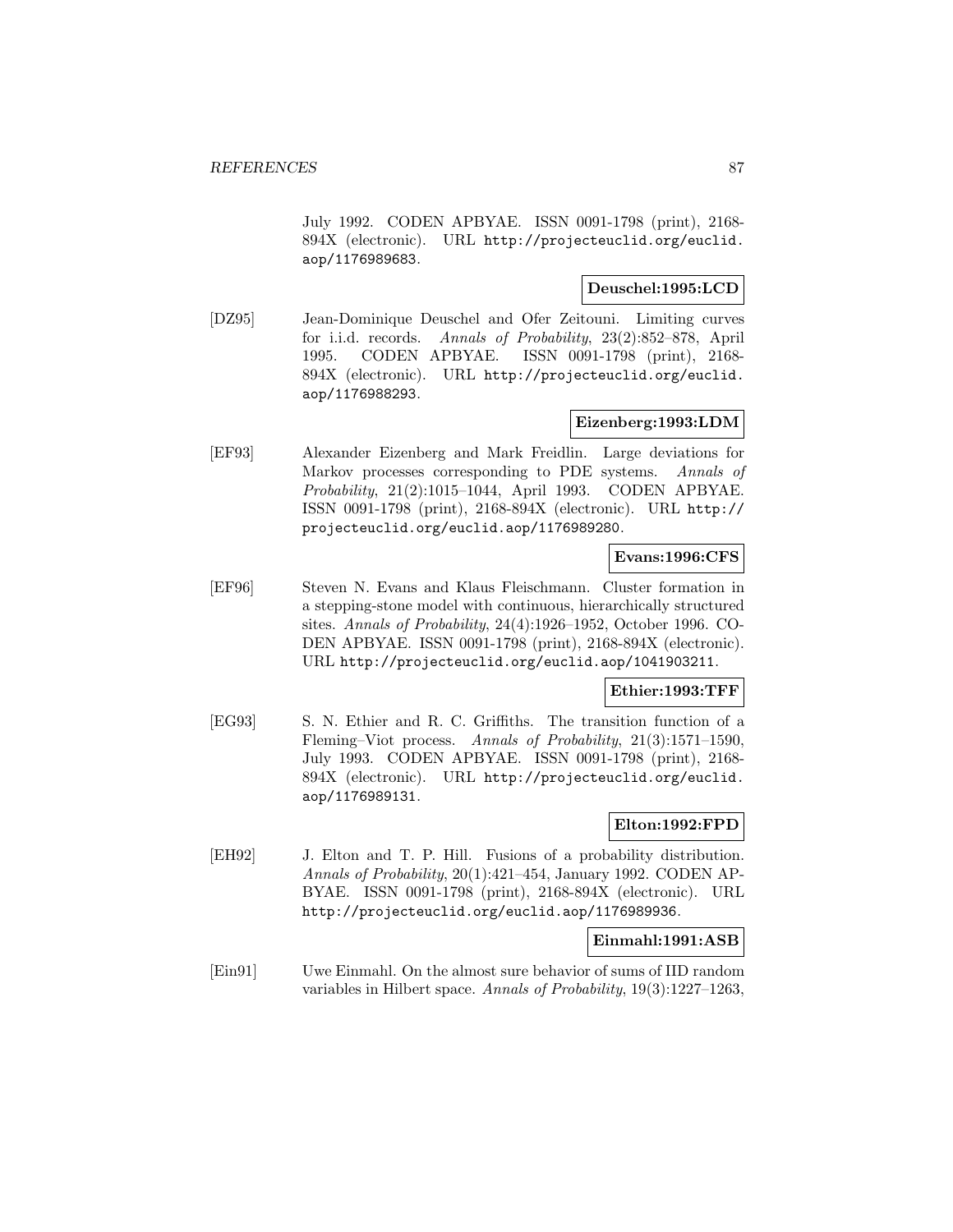July 1991. CODEN APBYAE. ISSN 0091-1798 (print), 2168- 894X (electronic). URL http://projecteuclid.org/euclid. aop/1176990342.

# **Einmahl:1992:BWE**

[Ein92] John H. J. Einmahl. The A.S. behavior of the weighted empirical process and the LIL for the weighted tail empirical process. Annals of Probability, 20(2):681–695, April 1992. CODEN AP-BYAE. ISSN 0091-1798 (print), 2168-894X (electronic). URL http://projecteuclid.org/euclid.aop/1176989800.

# **Einmahl:1993:TGL**

[Ein93] Uwe Einmahl. Toward a general law of the iterated logarithm in Banach space. Annals of Probability, 21(4):2012–2045, October 1993. CODEN APBYAE. ISSN 0091-1798 (print), 2168- 894X (electronic). URL http://projecteuclid.org/euclid. aop/1176989009.

#### **Einmahl:1995:CSP**

[Ein95] Uwe Einmahl. On the cluster set problem for the generalized law of the iterated logarithm in Euclidean space. Annals of Probability, 23(2):817–851, April 1995. CODEN APBYAE. ISSN 0091-1798 (print), 2168-894X (electronic). URL http://projecteuclid. org/euclid.aop/1176988292.

# **Einmahl:1996:SEP**

[Ein96] John H. J. Einmahl. A short and elementary proof of the main Bahadur–Kiefer theorem. Annals of Probability, 24(1):526–531, January 1996. CODEN APBYAE. ISSN 0091-1798 (print), 2168- 894X (electronic). URL http://projecteuclid.org/euclid. aop/1042644730.

# **Eisenbaum:1993:NSC**

[EK93] Nathalie Eisenbaum and Haya Kaspi. A necessary and sufficient condition for the Markov property of the local time process. Annals of Probability, 21(3):1591–1598, July 1993. CODEN AP-BYAE. ISSN 0091-1798 (print), 2168-894X (electronic). URL http://projecteuclid.org/euclid.aop/1176989132.

### **Ethier:1998:CET**

[EK98] S. N. Ethier and Thomas G. Kurtz. Coupling and ergodic theorems for Fleming–Viot processes. Annals of Probability, 26(2):533–561,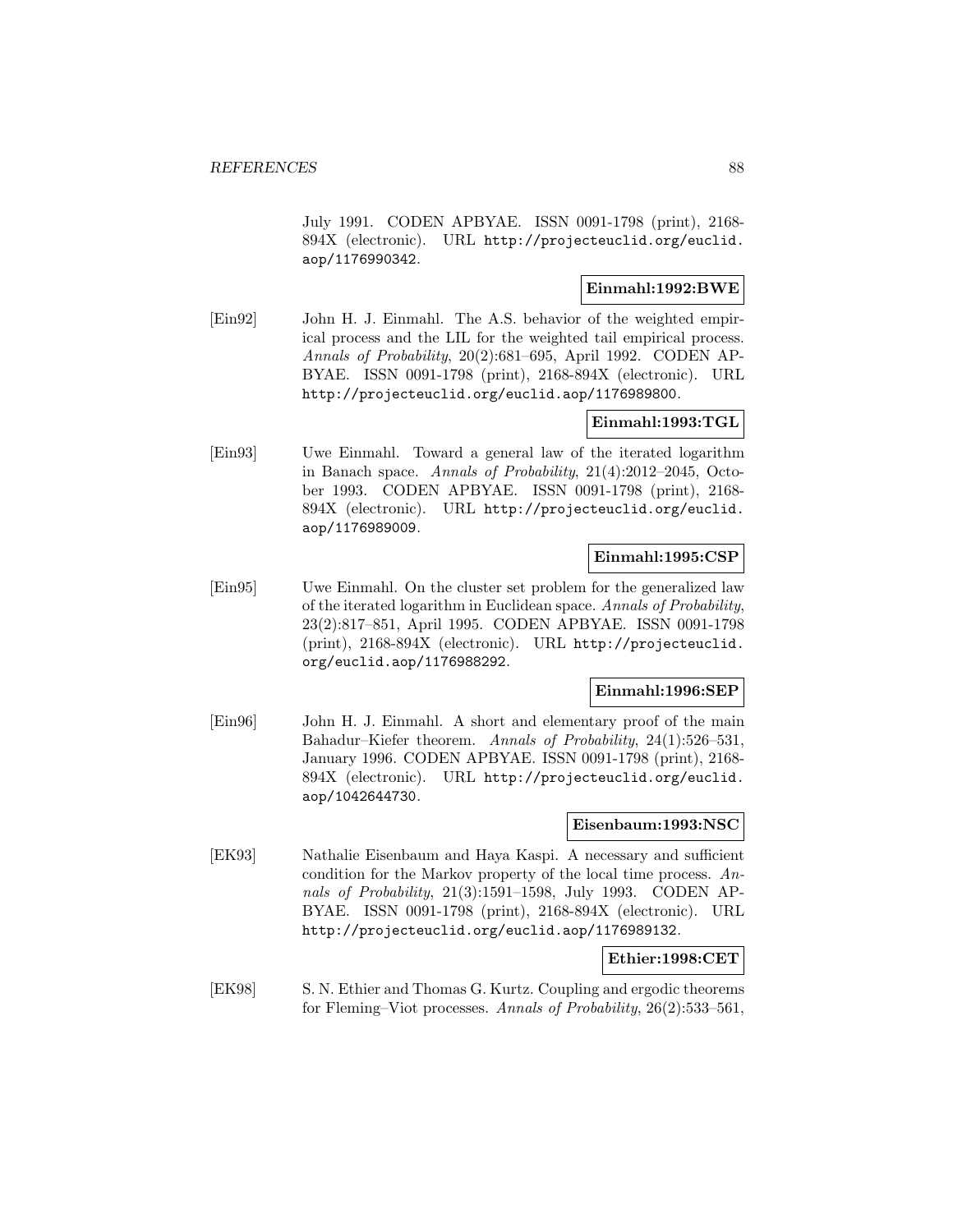April 1998. CODEN APBYAE. ISSN 0091-1798 (print), 2168- 894X (electronic). URL http://projecteuclid.org/euclid. aop/1022855643.

# **ElKaroui:1997:RSB**

[EKP<sup>+</sup>97] N. El Karoui, C. Kapoudjian, E. Pardoux, S. Peng, and M. C. Quenez. Reflected solutions of backward SDE's, and related obstacle problems for PDE's. Annals of Probability, 25(2):702–737, April 1997. CODEN APBYAE. ISSN 0091-1798 (print), 2168- 894X (electronic). URL http://projecteuclid.org/euclid. aop/1024404416.

# **Eloranta:1990:CMP**

[Elo90] Kari Eloranta. α-congruence for Markov processes. Annals of Probability, 18(4):1583–1601, October 1990. CODEN APBYAE. ISSN 0091-1798 (print), 2168-894X (electronic). URL http:// projecteuclid.org/euclid.aop/1176990634.

### **Einmahl:1994:UCT**

[EM94] Uwe Einmahl and David M. Mason. A universal Chung-type law of the iterated logarithm. Annals of Probability, 22(4):1803–1825, October 1994. CODEN APBYAE. ISSN 0091-1798 (print), 2168- 894X (electronic). URL http://projecteuclid.org/euclid. aop/1176988484.

# **Einmahl:1996:SUR**

[EM96] Uwe Einmahl and David M. Mason. Some universal results on the behavior of increments of partial sums. Annals of Probability, 24(3):1388–1407, July 1996. CODEN APBYAE. ISSN 0091-1798 (print), 2168-894X (electronic). URL http://projecteuclid. org/euclid.aop/1065725186.

# **Enchev:1993:NTW**

[Enc93a] Ognian Enchev. Nonlinear transformations on the Wiener space. Annals of Probability, 21(4):2169–2188, October 1993. CODEN APBYAE. ISSN 0091-1798 (print), 2168-894X (electronic). URL http://projecteuclid.org/euclid.aop/1176989015.

#### **Enchev:1993:PNF**

[Enc93b] Ognian Enchev. Pathwise nonlinear filtering on abstract Wiener spaces. Annals of Probability, 21(3):1728–1754, July 1993. CO-DEN APBYAE. ISSN 0091-1798 (print), 2168-894X (electronic). URL http://projecteuclid.org/euclid.aop/1176989139.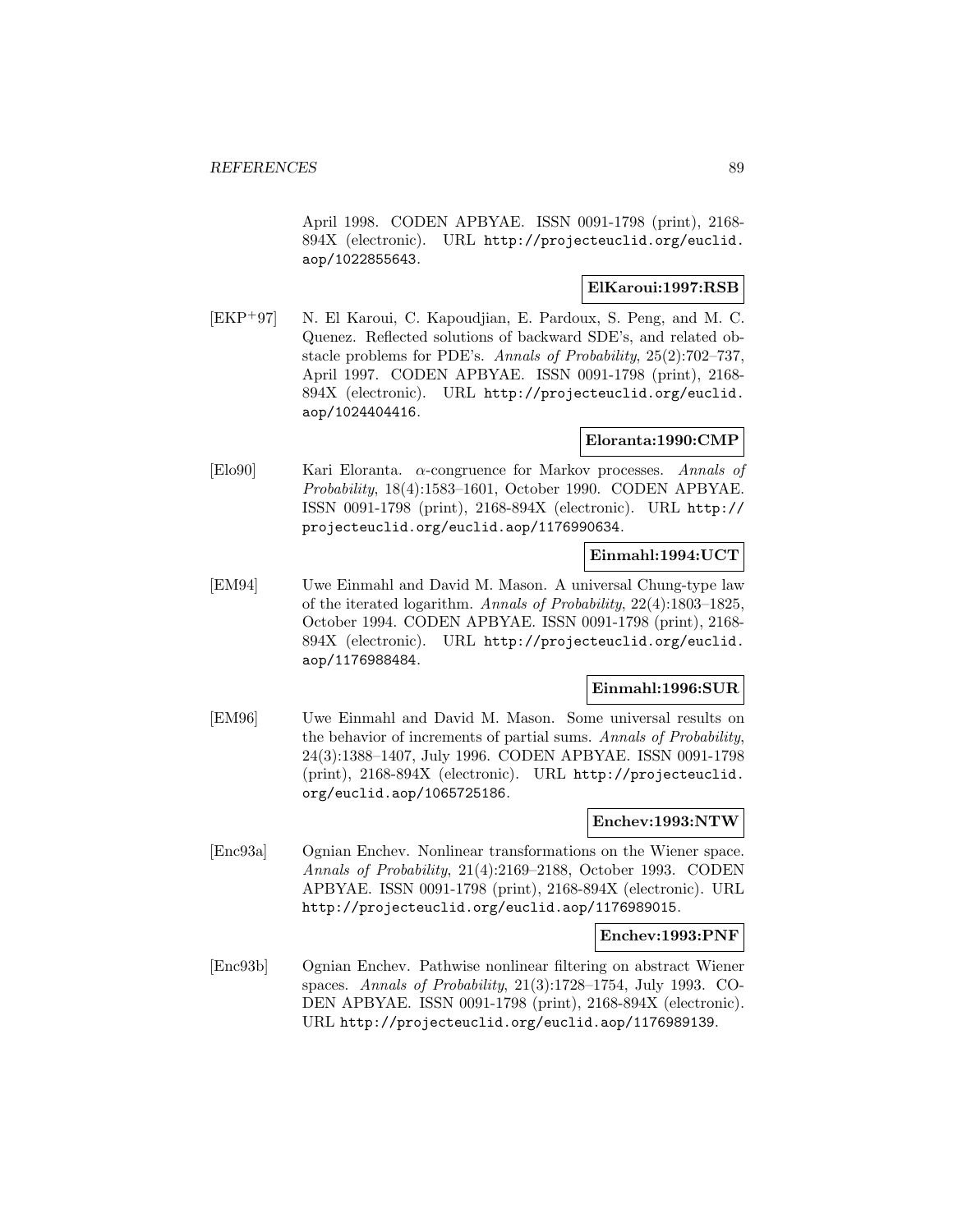#### **Enchev:1998:WNI**

[Enc98] Ognian B. Enchev. White noise indexed by loops. Annals of Probability, 26(3):985–999, July 1998. CODEN APBYAE. ISSN 0091-1798 (print), 2168-894X (electronic). URL http:// projecteuclid.org/euclid.aop/1022855741.

## **Evans:1995:ESI**

[EP95] Steven N. Evans and Edwin A. Perkins. Explicit stochastic integral representations for historical functionals. Annals of Probability, 23(4):1772–1815, October 1995. CODEN APBYAE. ISSN 0091-1798 (print), 2168-894X (electronic). URL http:// projecteuclid.org/euclid.aop/1176987803.

# **Englander:1999:CSP**

[EP99] János Engländer and Ross G. Pinsky. On the construction and support properties of measure-valued diffusions on  $D \subseteq \mathbb{R}^d$  with spatially dependent branching. Annals of Probability, 27(2):684– 730, April 1999. CODEN APBYAE. ISSN 0091-1798 (print), 2168- 894X (electronic). URL http://projecteuclid.org/euclid. aop/1022677383.

### **Erhardsson:1999:CPA**

[Erh99] Torkel Erhardsson. Compound Poisson approximation for Markov chains using Stein's method. Annals of Probability, 27(1):565–596, January 1999. CODEN APBYAE. ISSN 0091-1798 (print), 2168- 894X (electronic). URL http://projecteuclid.org/euclid. aop/1022677272.

### **Enchev:1993:RTW**

[ES93] O. Enchev and D. W. Stroock. Rademacher's theorem for Wiener functionals. Annals of Probability, 21(1):25–33, January 1993. CO-DEN APBYAE. ISSN 0091-1798 (print), 2168-894X (electronic). URL http://projecteuclid.org/euclid.aop/1176989392.

#### **Evans:1992:PNS**

[Eva92] Steven N. Evans. Polar and nonpolar sets for a tree indexed process. Annals of Probability, 20(2):579–590, April 1992. CODEN APBYAE. ISSN 0091-1798 (print), 2168-894X (electronic). URL http://projecteuclid.org/euclid.aop/1176989792.

# **Fang:1999:IPF**

[Fan99] Shizan Fang. Integration by parts formula and logarithmic Sobolev inequality on the path space over loop groups. Annals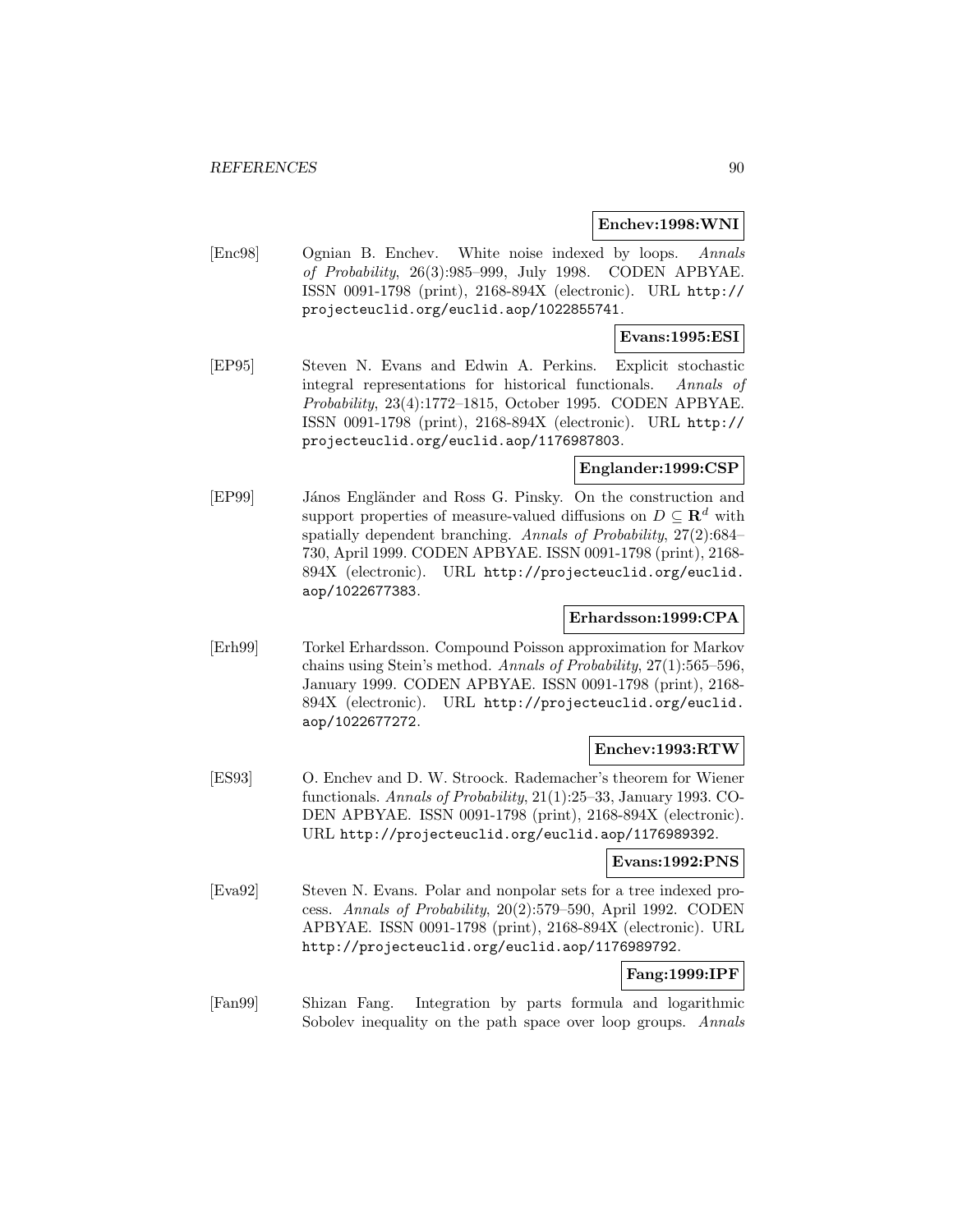of Probability, 27(2):664–683, April 1999. CODEN APBYAE. ISSN 0091-1798 (print), 2168-894X (electronic). URL http:// projecteuclid.org/euclid.aop/1022677382.

## **Farahmand:1990:ANL**

[Far90] Kambiz Farahmand. On the average number of level crossings of a random trigonometric polynomial. Annals of Probability, 18 (3):1403–1409, July 1990. CODEN APBYAE. ISSN 0091-1798 (print), 2168-894X (electronic). URL http://projecteuclid. org/euclid.aop/1176990751.

# **Feldman:1996:CMP**

[Fel96] J. Feldman.  $\epsilon$ -close measures producing nonisomorphic filtrations. Annals of Probability, 24(2):912–915, April 1996. CODEN AP-BYAE. ISSN 0091-1798 (print), 2168-894X (electronic). URL http://projecteuclid.org/euclid.aop/1039639369.

# **Feng:1994:LDE**

[Fen94] Shui Feng. Large deviations for empirical process of mean-field interacting particle system with unbounded jumps. Annals of Probability, 22(4):2122–2151, October 1994. CODEN APBYAE. ISSN 0091-1798 (print), 2168-894X (electronic). URL http:// projecteuclid.org/euclid.aop/1176988496.

# **Fernique:1990:RFA**

[Fer90a] X. Fernique. Régularité de fonctions aléatoires gaussiennes à valeurs vectorielles. (French) [Regularity of random Gaussian functions with vector values]. Annals of Probability, 18(4):1739–1745, October 1990. CODEN APBYAE. ISSN 0091-1798 (print), 2168- 894X (electronic). URL http://projecteuclid.org/euclid. aop/1176990644.

### **Ferrari:1990:ESS**

[Fer90b] Pablo A. Ferrari. Ergodicity for spin systems with stirrings. Annals of Probability, 18(4):1523–1538, October 1990. CODEN AP-BYAE. ISSN 0091-1798 (print), 2168-894X (electronic). URL http://projecteuclid.org/euclid.aop/1176990629.

### **Fernique:1992:RFA**

[Fer92] X. Fernique. Sur la regularité des fonctions aléatoires d'Ornstein– Uhlenbeck à valeurs dans  $l_p, p \in [1, \infty]$ . (French) [On the regularity of random Ornstein–Uhlenbeck functions with values in  $l_p, p \in$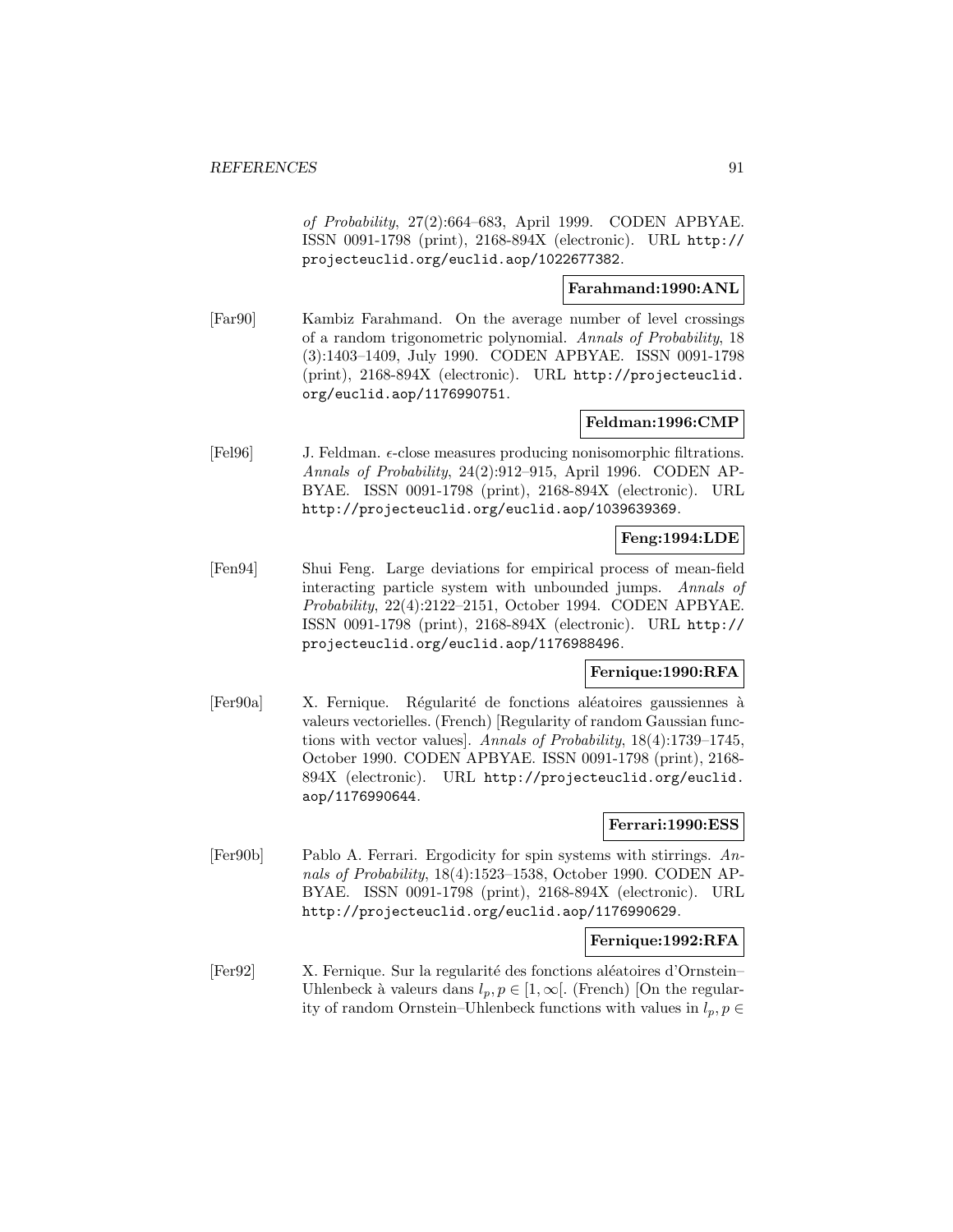$[1, \infty]$ . Annals of Probability, 20(3):1441–1449, July 1992. CO-DEN APBYAE. ISSN 0091-1798 (print), 2168-894X (electronic). URL http://projecteuclid.org/euclid.aop/1176989699.

#### **Ferrari:1994:CFA**

[FF94] P. A. Ferrari and L. R. G. Fontes. Current fluctuations for the asymmetric simple exclusion process. Annals of Probability, 22 (2):820–832, April 1994. CODEN APBYAE. ISSN 0091-1798 (print), 2168-894X (electronic). URL http://projecteuclid. org/euclid.aop/1176988731.

# **Fitzsimmons:1992:DHT**

[FG92a] P. J. Fitzsimmons and R. K. Getoor. On the distribution of the Hilbert transform of the local time of a symmetric Lévy process. Annals of Probability, 20(3):1484–1497, July 1992. CODEN AP-BYAE. ISSN 0091-1798 (print), 2168-894X (electronic). URL http://projecteuclid.org/euclid.aop/1176989702.

#### **Fleischmann:1992:LSM**

[FG92b] Klaus Fleischmann and Andreas Greven. Localization and selection in a mean field branching random walk in a random environment. Annals of Probability, 20(4):2141–2163, October 1992. CO-DEN APBYAE. ISSN 0091-1798 (print), 2168-894X (electronic). URL http://projecteuclid.org/euclid.aop/1176989543.

### **Follmer:1997:EMS**

[FG97] Hans Föllmer and Nina Gantert. Entropy minimization and Schrödinger processes in infinite dimensions. Annals of Probability, 25(2):901–926, April 1997. CODEN APBYAE. ISSN 0091-1798 (print), 2168-894X (electronic). URL http://projecteuclid. org/euclid.aop/1024404423.

# **Ferrari:1994:EWT**

[FGL94] P. A. Ferrari, A. Galves, and C. Landim. Exponential waiting time for a big gap in a one-dimensional zero-range process. Annals of Probability, 22(1):284–288, January 1994. CODEN APBYAE. ISSN 0091-1798 (print), 2168-894X (electronic). URL http:// projecteuclid.org/euclid.aop/1176988860.

### **Funaki:1991:HLO**

[FHU91] T. Funaki, K. Handa, and K. Uchiyama. Hydrodynamic limit of one-dimensional exclusion processes with speed change. Annals of Probability, 19(1):245–265, January 1991. CODEN APBYAE.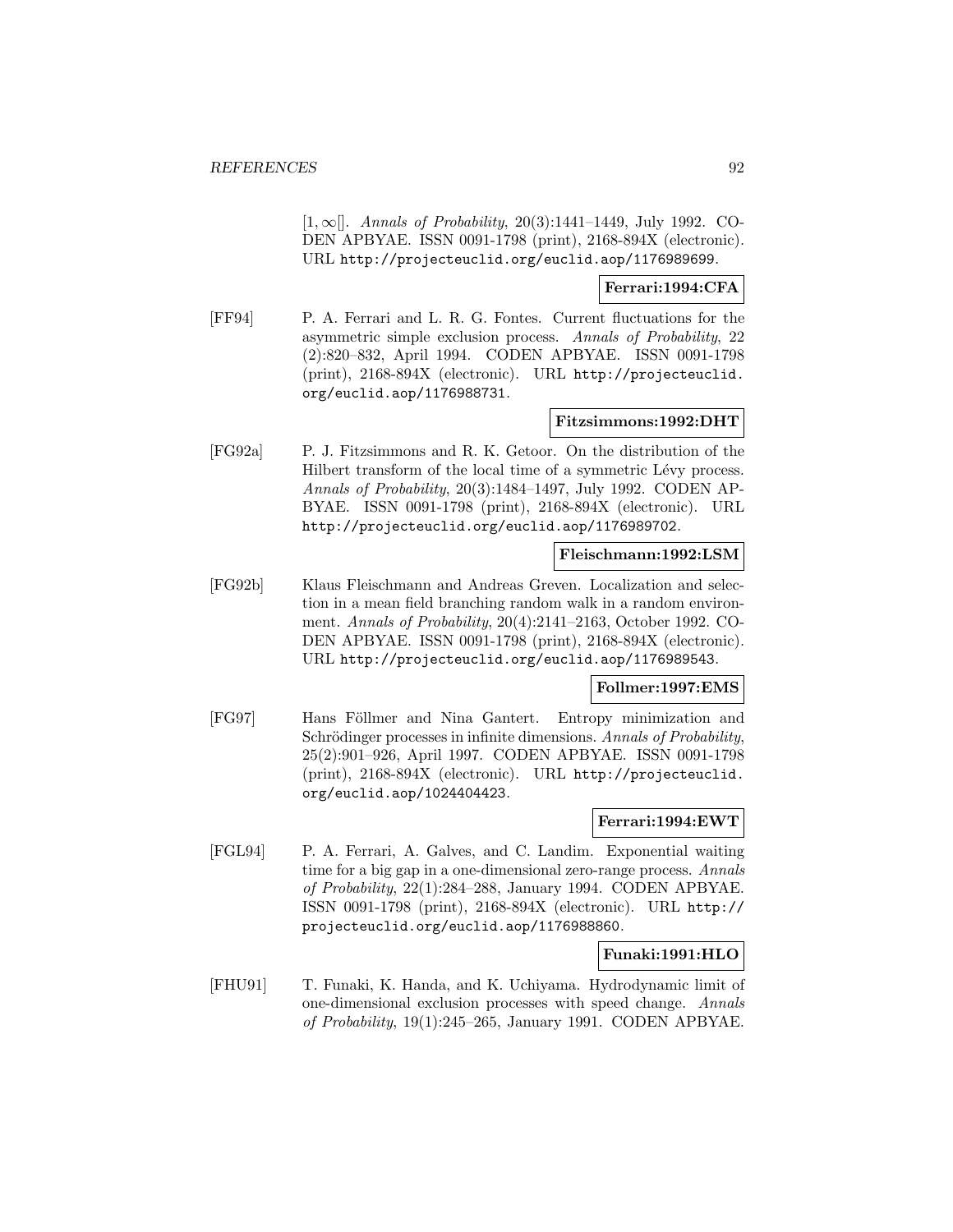ISSN 0091-1798 (print), 2168-894X (electronic). URL http:// projecteuclid.org/euclid.aop/1176990543.

# **Finner:1992:GHI**

[Fin92] Helmut Finner. A generalization of Holder's inequality and some probability inequalities. Annals of Probability, 20(4):1893–1901, October 1992. CODEN APBYAE. ISSN 0091-1798 (print), 2168- 894X (electronic). URL http://projecteuclid.org/euclid. aop/1176989534.

# **Fisch:1992:COD**

[Fis92a] Robert Fisch. Clustering in the one-dimensional three-color cyclic cellular automaton. Annals of Probability, 20(3):1528–1548, July 1992. CODEN APBYAE. ISSN 0091-1798 (print), 2168- 894X (electronic). URL http://projecteuclid.org/euclid. aop/1176989705.

# **Fisher:1992:LIL**

[Fis92b] Evan Fisher. On the law of the iterated logarithm for martingales. Annals of Probability, 20(2):675–680, April 1992. CODEN APBYAE. ISSN 0091-1798 (print), 2168-894X (electronic). URL http://projecteuclid.org/euclid.aop/1176989799.

# **Fitzsimmons:1990:OST**

[Fit90] P. J. Fitzsimmons. On ordered stopping times of a Markov process. Annals of Probability, 18(4):1619–1622, October 1990. CODEN APBYAE. ISSN 0091-1798 (print), 2168-894X (electronic). URL http://projecteuclid.org/euclid.aop/1176990636.

### **Fitzsimmons:1997:ACS**

[Fit97] P. J. Fitzsimmons. Absolute continuity of symmetric diffusions. Annals of Probability, 25(1):230–258, January 1997. CODEN AP-BYAE. ISSN 0091-1798 (print), 2168-894X (electronic). URL http://projecteuclid.org/euclid.aop/1024404287.

#### **Fleming:1992:ASE**

[FJ92] W. H. Fleming and M. R. James. Asymptotic series and exit time probabilities. Annals of Probability, 20(3):1369–1384, July 1992. CODEN APBYAE. ISSN 0091-1798 (print), 2168- 894X (electronic). URL http://projecteuclid.org/euclid. aop/1176989695.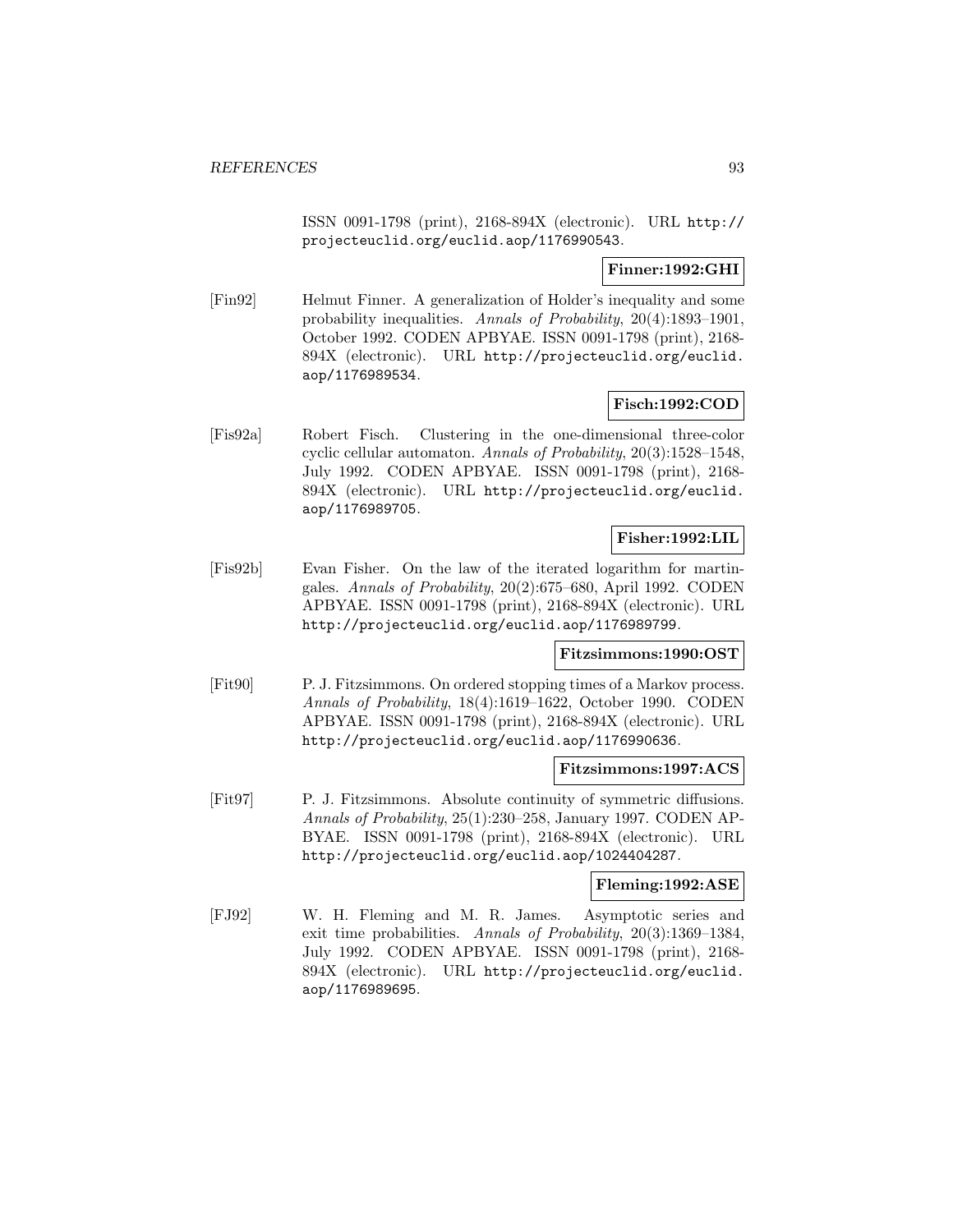#### **Fitzsimmons:1992:CDC**

[FK92] P. J. Fitzsimmons and Mamoru Kanda. On Choquet's dichotomy of capacity for Markov processes. Annals of Probability, 20(1): 342–349, January 1992. CODEN APBYAE. ISSN 0091-1798 (print), 2168-894X (electronic). URL http://projecteuclid. org/euclid.aop/1176989930.

# **Fannjiang:1997:MAH**

[FK97] Albert Fannjiang and Tomasz Komorowski. A martingale approach to homogenization of unbounded random flows. Annals of Probability, 25(4):1872–1894, October 1997. CODEN APBYAE. ISSN 0091-1798 (print), 2168-894X (electronic). URL http:// projecteuclid.org/euclid.aop/1023481115.

## **Fannjiang:1999:IPD**

[FK99] Albert Fannjiang and Tomasz Komorowski. An invariance principle for diffusion in turbulence. Annals of Probability, 27(2):751– 781, April 1999. CODEN APBYAE. ISSN 0091-1798 (print), 2168- 894X (electronic). URL http://projecteuclid.org/euclid. aop/1022677385. See correction [FK02].

# **Fannjiang:2002:CIP**

[FK02] Albert C. Fannjiang and Tomasz Komorowski. Correction: An invariance principle for diffusion in turbulence. Annals of Probability, 30(1):480–482, January 2002. CODEN APBYAE. ISSN 0091-1798 (print), 2168-894X (electronic). URL http:// projecteuclid.org/euclid.aop/1020107777. See [FK99].

### **Ferrari:1995:EQS**

[FKMP95] P. A. Ferrari, H. Kesten, S. Martinez, and P. Picco. Existence of quasi-stationary distributions. A renewal dynamical approach. Annals of Probability, 23(2):501–521, April 1995. CODEN AP-BYAE. ISSN 0091-1798 (print), 2168-894X (electronic). URL http://projecteuclid.org/euclid.aop/1176988277.

### **Ferrari:1991:MST**

[FKS91] P. A. Ferrari, C. Kipnis, and E. Saada. Microscopic structure of travelling waves in the asymmetric simple exclusion process. Annals of Probability, 19(1):226–244, January 1991. CODEN AP-BYAE. ISSN 0091-1798 (print), 2168-894X (electronic). URL http://projecteuclid.org/euclid.aop/1176990542.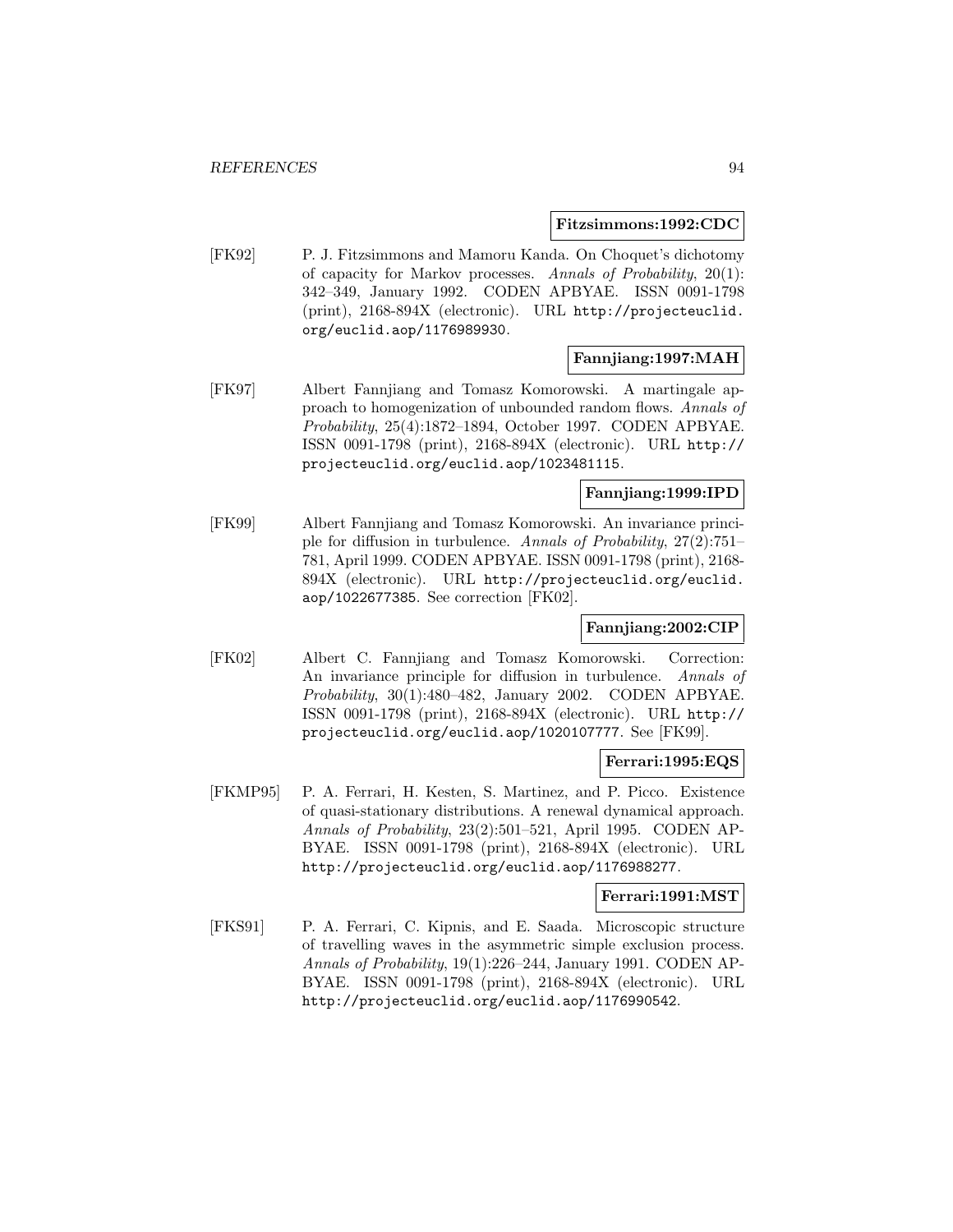#### **Flandoli:1996:SFN**

[Fla96] Franco Flandoli. Stochastic flows for nonlinear second-order parabolic SPDE. Annals of Probability, 24(2):547–558, April 1996. CODEN APBYAE. ISSN 0091-1798 (print), 2168- 894X (electronic). URL http://projecteuclid.org/euclid. aop/1039639354.

# **Falk:1993:MCR**

[FM93] Michael Falk and Frank Marohn. Von Mises conditions revisited. Annals of Probability, 21(3):1310–1328, July 1993. CODEN AP-BYAE. ISSN 0091-1798 (print), 2168-894X (electronic). URL http://projecteuclid.org/euclid.aop/1176989120.

#### **Fontes:1993:OPS**

[Fon93] Luiz Renato G. Fontes. An ordered phase with slow decay of correlations in continuum  $1/r^2$  Ising models. Annals of Probability, 21(3):1394–1412, July 1993. CODEN APBYAE. ISSN 0091-1798 (print), 2168-894X (electronic). URL http://projecteuclid. org/euclid.aop/1176989123.

#### **Fernandez:1997:GSN**

[FP97] R. Fernández and C.-E. Pfister. Global specifications and nonquasilocality of projections of Gibbs measures. Annals of Probability, 25(3):1284–1315, July 1997. CODEN APBYAE. ISSN 0091-1798 (print), 2168-894X (electronic). URL http:// projecteuclid.org/euclid.aop/1024404514.

#### **Feldman:1993:SRS**

[FR93] Raisa Epstein Feldman and Svetlozar Rachev. U-statistics of random-size samples and limit theorems for systems of Markovian particles with non-Poisson initial distributions. Annals of Probability, 21(4):1927–1945, October 1993. CODEN APBYAE. ISSN 0091-1798 (print), 2168-894X (electronic). URL http:// projecteuclid.org/euclid.aop/1176989005.

#### **Freidlin:1991:CRD**

[Fre91] Mark Freidlin. Coupled reaction-diffusion equations. Annals of Probability, 19(1):29–57, January 1991. CODEN APBYAE. ISSN 0091-1798 (print), 2168-894X (electronic). URL http:// projecteuclid.org/euclid.aop/1176990535.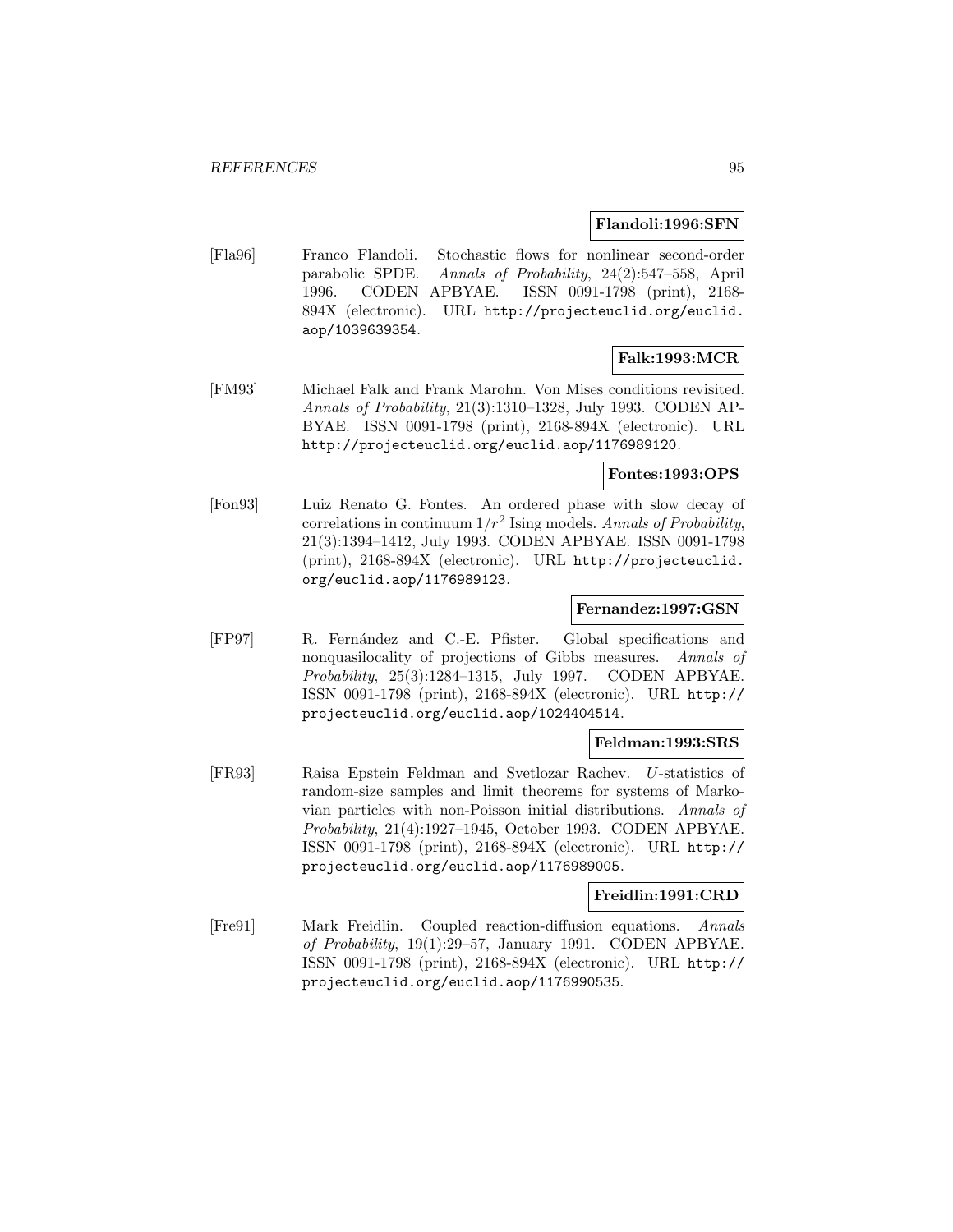#### **Fleming:1997:APE**

[FS97] Wendell H. Fleming and Shuenn-Jyi Sheu. Asymptotics for the principal eigenvalue and eigenfunction of a nearly first-order operator with large potential. Annals of Probability, 25(4):1953–1994, October 1997. CODEN APBYAE. ISSN 0091-1798 (print), 2168- 894X (electronic). URL http://projecteuclid.org/euclid. aop/1023481117.

## **Feldman:1996:DSF**

[FT96] Jacob Feldman and Boris Tsirelson. Decreasing sequences of σfields and a measure change for Brownian motion. II. Annals of Probability, 24(2):905–911, April 1996. CODEN APBYAE. ISSN 0091-1798 (print), 2168-894X (electronic). URL http:// projecteuclid.org/euclid.aop/1039639368.

# **Fukai:1996:PKT**

[FU96] Yasunari Fukai and Kˆohei Uchiyama. Potential kernel for twodimensional random walk. Annals of Probability, 24(4):1979–1992, October 1996. CODEN APBYAE. ISSN 0091-1798 (print), 2168- 894X (electronic). URL http://projecteuclid.org/euclid. aop/1041903213.

# **Freidlin:1992:RDE**

[FW92] Mark I. Freidlin and Alexander D. Wentzell. Reaction-diffusion equations with randomly perturbed boundary conditions. Annals of Probability, 20(2):963–986, April 1992. CODEN APBYAE. ISSN 0091-1798 (print), 2168-894X (electronic). URL http:// projecteuclid.org/euclid.aop/1176989813.

#### **Freidlin:1993:DPG**

[FW93] Mark I. Freidlin and Alexander D. Wentzell. Diffusion processes on graphs and the averaging principle. Annals of Probability, 21(4): 2215–2245, October 1993. CODEN APBYAE. ISSN 0091-1798 (print), 2168-894X (electronic). URL http://projecteuclid. org/euclid.aop/1176989018.

#### **Freidlin:1998:RPN**

[FW98] Mark Freidlin and Matthias Weber. Random perturbations of nonlinear oscillators. Annals of Probability, 26(3):925–967, July 1998. CODEN APBYAE. ISSN 0091-1798 (print), 2168- 894X (electronic). URL http://projecteuclid.org/euclid. aop/1022855739.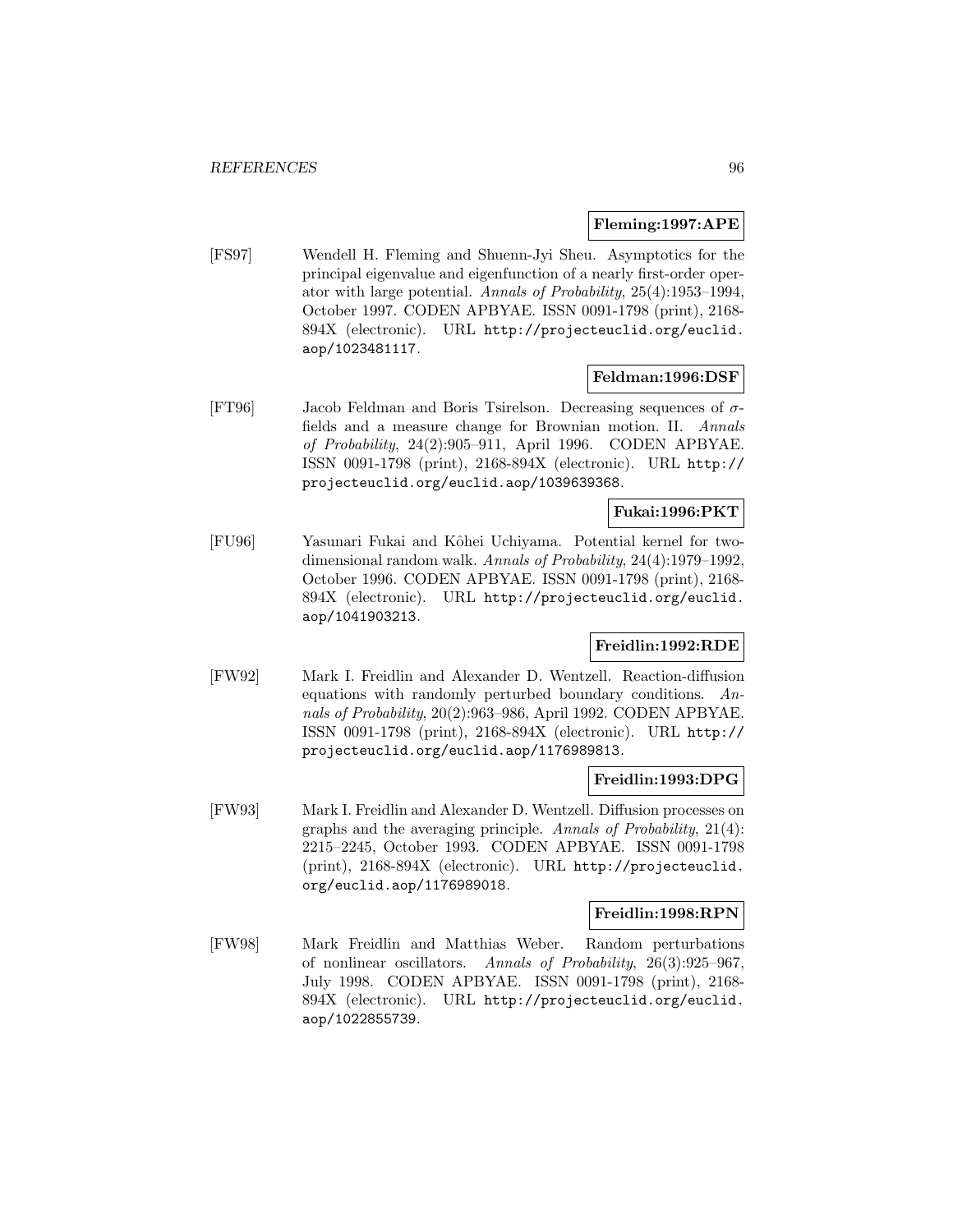#### **Gadidov:1998:SLL**

[Gad98] Anda Gadidov. Strong Law of Large Numbers for multilinear forms. Annals of Probability, 26(2):902–923, April 1998. CODEN APBYAE. ISSN 0091-1798 (print), 2168-894X (electronic). URL http://projecteuclid.org/euclid.aop/1022855655.

# **Gantert:1993:ISL**

[Gan93] Nina Gantert. An inversion of Strassen's law of the iterated logarithm for small time. Annals of Probability, 21(2):1045–1049, April 1993. CODEN APBYAE. ISSN 0091-1798 (print), 2168- 894X (electronic). URL http://projecteuclid.org/euclid. aop/1176989281.

#### **Gantert:1998:FER**

[Gan98] Nina Gantert. Functional Erd˝os–R´enyi laws for semiexponential random variables. Annals of Probability, 26(3):1356–1369, July 1998. CODEN APBYAE. ISSN 0091-1798 (print), 2168- 894X (electronic). URL http://projecteuclid.org/euclid. aop/1022855755.

### **Greven:1994:LDR**

[GdH94] Andreas Greven and Frank den Hollander. Large deviations for a random walk in random environment. Annals of Probability, 22 (3):1381–1428, July 1994. CODEN APBYAE. ISSN 0091-1798 (print), 2168-894X (electronic). URL http://projecteuclid. org/euclid.aop/1176988607.

# **Gentz:1996:CLT**

[Gen96] Barbara Gentz. A central limit theorem for the overlap in the Hopfield model. Annals of Probability, 24(4):1809–1841, October 1996. CODEN APBYAE. ISSN 0091-1798 (print), 2168- 894X (electronic). URL http://projecteuclid.org/euclid. aop/1041903207.

# **Georgii:1993:LDM**

[Geo93] Hans-Otto Georgii. Large deviations and maximum entropy principle for interacting random fields on  $\mathbb{Z}^d$ . Annals of Probability, 21 (4):1845–1875, October 1993. CODEN APBYAE. ISSN 0091-1798 (print), 2168-894X (electronic). URL http://projecteuclid. org/euclid.aop/1176989002.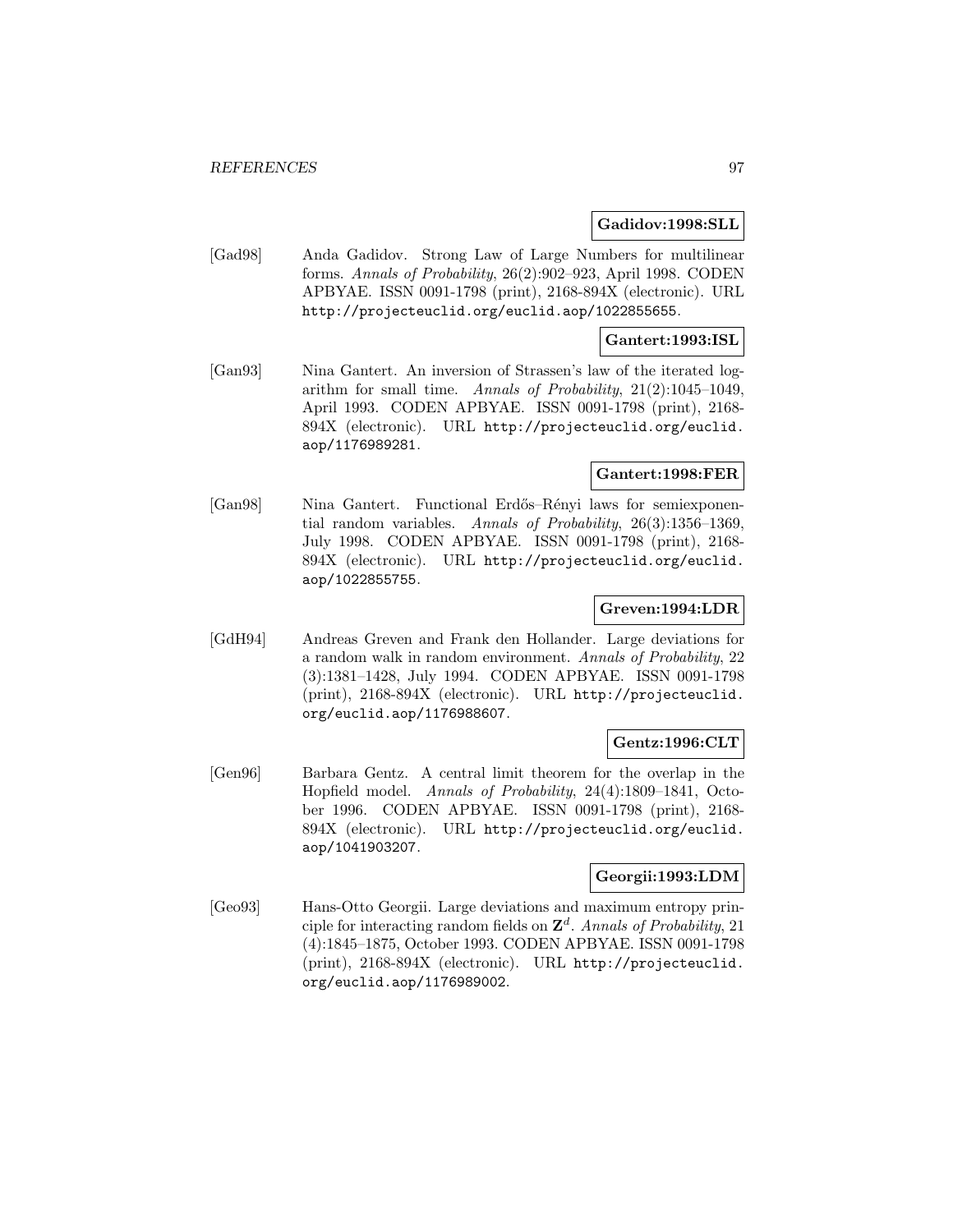#### **Gravner:1996:FPT**

[GG96] Janko Gravner and David Griffeath. First passage times for threshold growth dynamics on  $\mathbb{Z}^2$ . Annals of Probability, 24(4): 1752–1778, October 1996. CODEN APBYAE. ISSN 0091-1798 (print), 2168-894X (electronic). URL http://projecteuclid. org/euclid.aop/1041903205.

# **Gine:1999:LIL**

[GG99] Evarist Giné and Armelle Guillou. Laws of the iterated logarithm for censored data. Annals of Probability, 27(4):2042–2067, October 1999. CODEN APBYAE. ISSN 0091-1798 (print), 2168- 894X (electronic). URL http://projecteuclid.org/euclid. aop/1022874828.

# **Gine:1997:WSS**

[GGM97] Evarist Giné, Friedrich Götze, and David M. Mason. When is the Student t-statistic asymptotically standard normal? Annals of Probability, 25(3):1514–1531, July 1997. CODEN APBYAE. ISSN 0091-1798 (print), 2168-894X (electronic). URL http:// projecteuclid.org/euclid.aop/1024404523.

### **Gotze:1990:LLT**

[GH90] F. Gotze and C. Hipp. Local limit theorems for sums of finite range potentials of a Gibbsian random fieldo. Annals of Probability, 18 (2):810–828, April 1990. CODEN APBYAE. ISSN 0091-1798 (print), 2168-894X (electronic). URL http://projecteuclid. org/euclid.aop/1176990859.

### **Gilat:1992:OSR**

[GH92] David Gilat and T. P. Hill. One-sided refinements of the Strong Law of Large Numbers and the Glivenko–Cantelli theorem. Annals of Probability, 20(3):1213–1221, July 1992. CODEN APBYAE. ISSN 0091-1798 (print), 2168-894X (electronic). URL http:// projecteuclid.org/euclid.aop/1176989688.

# **Goel:1994:ADB**

[GH94] Prem K. Goel and Peter Hall. On the average difference between concomitants and order statistics. Annals of Probability, 22(1): 126–144, January 1994. CODEN APBYAE. ISSN 0091-1798 (print), 2168-894X (electronic). URL http://projecteuclid. org/euclid.aop/1176988851.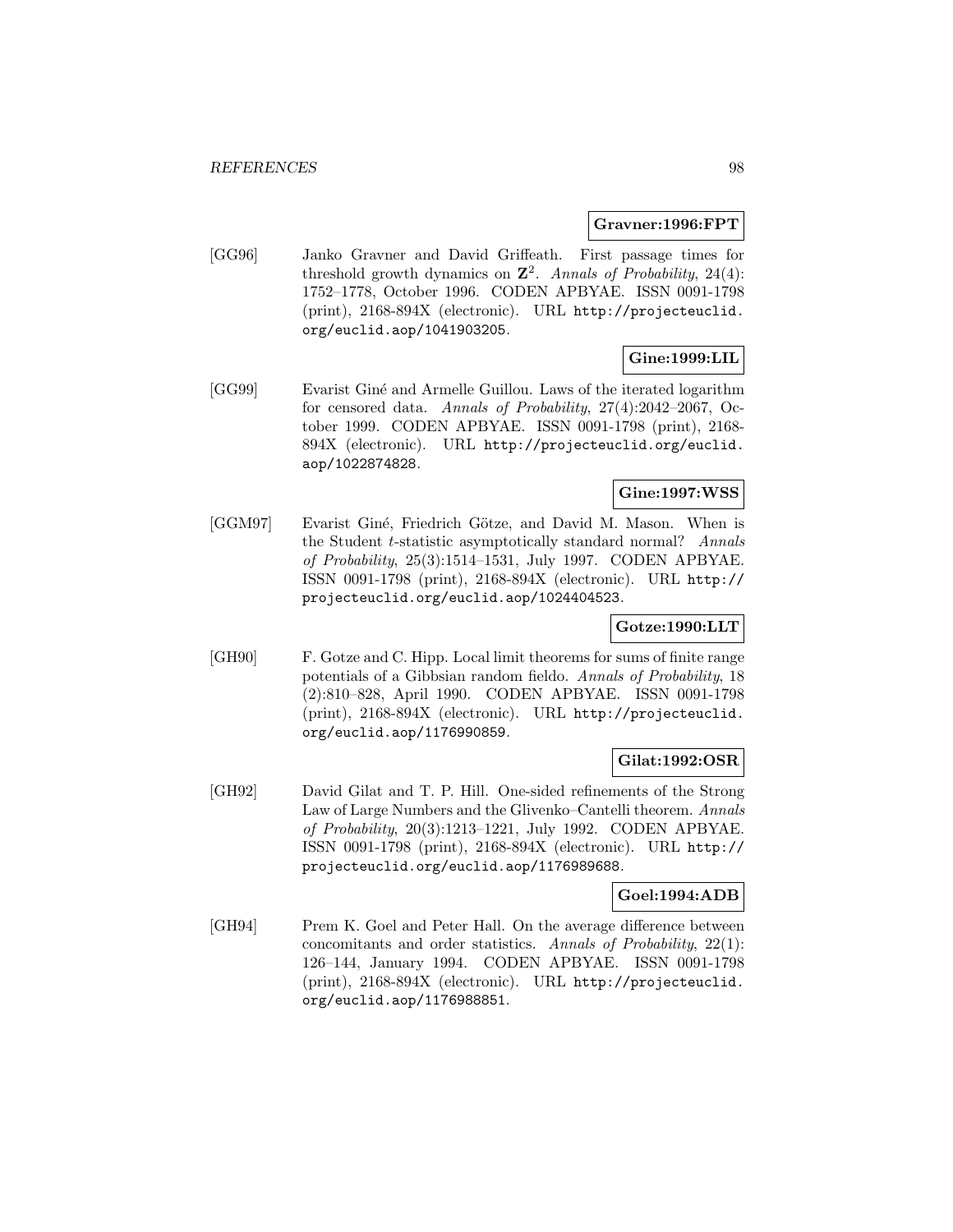#### **Groeneboom:1999:IBM**

[GJW99] Piet Groeneboom, Geurt Jongbloed, and Jon A. Wellner. Integrated Brownian motion, conditioned to be positive. Annals of Probability, 27(3):1283–1303, July 1999. CODEN APBYAE. ISSN 0091-1798 (print), 2168-894X (electronic). URL http:// projecteuclid.org/euclid.aop/1022677447.

# **Griffin:1991:SEL**

[GK91] Philip Griffin and James Kuelbs. Some extensions of the LIL via self-normalizations. Annals of Probability, 19(1):380–395, January 1991. CODEN APBYAE. ISSN 0091-1798 (print), 2168- 894X (electronic). URL http://projecteuclid.org/euclid. aop/1176990551.

### **Grigoryan:1998:RFB**

[GK98] Alexander Grigor'yan and Mark Kelbert. Range of fluctuation of Brownian motion on a complete Riemannian manifold. Annals of Probability, 26(1):78–111, January 1998. CODEN APBYAE. ISSN 0091-1798 (print), 2168-894X (electronic). URL http:// projecteuclid.org/euclid.aop/1022855412.

### **Gutmann:1991:EPM**

[GKRS91] Sam Gutmann, J. H. B. Kemperman, J. A. Reeds, and L. A. Shepp. Existence of probability measures with given marginals. Annals of Probability, 19(4):1781–1797, October 1991. CODEN APBYAE. ISSN 0091-1798 (print), 2168-894X (electronic). URL http://projecteuclid.org/euclid.aop/1176990236.

# **Gu:1990:FLI**

[GL90] Ming Gao Gu and Tze Leung Lai. Functional laws of the iterated logarithm for the product-limit estimator of a distribution function under random censorship or truncation. Annals of Probability, 18 (1):160–189, January 1990. CODEN APBYAE. ISSN 0091-1798 (print), 2168-894X (electronic). URL http://projecteuclid. org/euclid.aop/1176990943.

### **Glover:1990:RMJ**

[Glo90] Joseph Glover. Review: M. J. Sharpe, General Theory of Markov Processes. Annals of Probability, 18(4):1823–1827, October 1990. CODEN APBYAE. ISSN 0091-1798 (print), 2168- 894X (electronic). URL http://projecteuclid.org/euclid. aop/1176990652.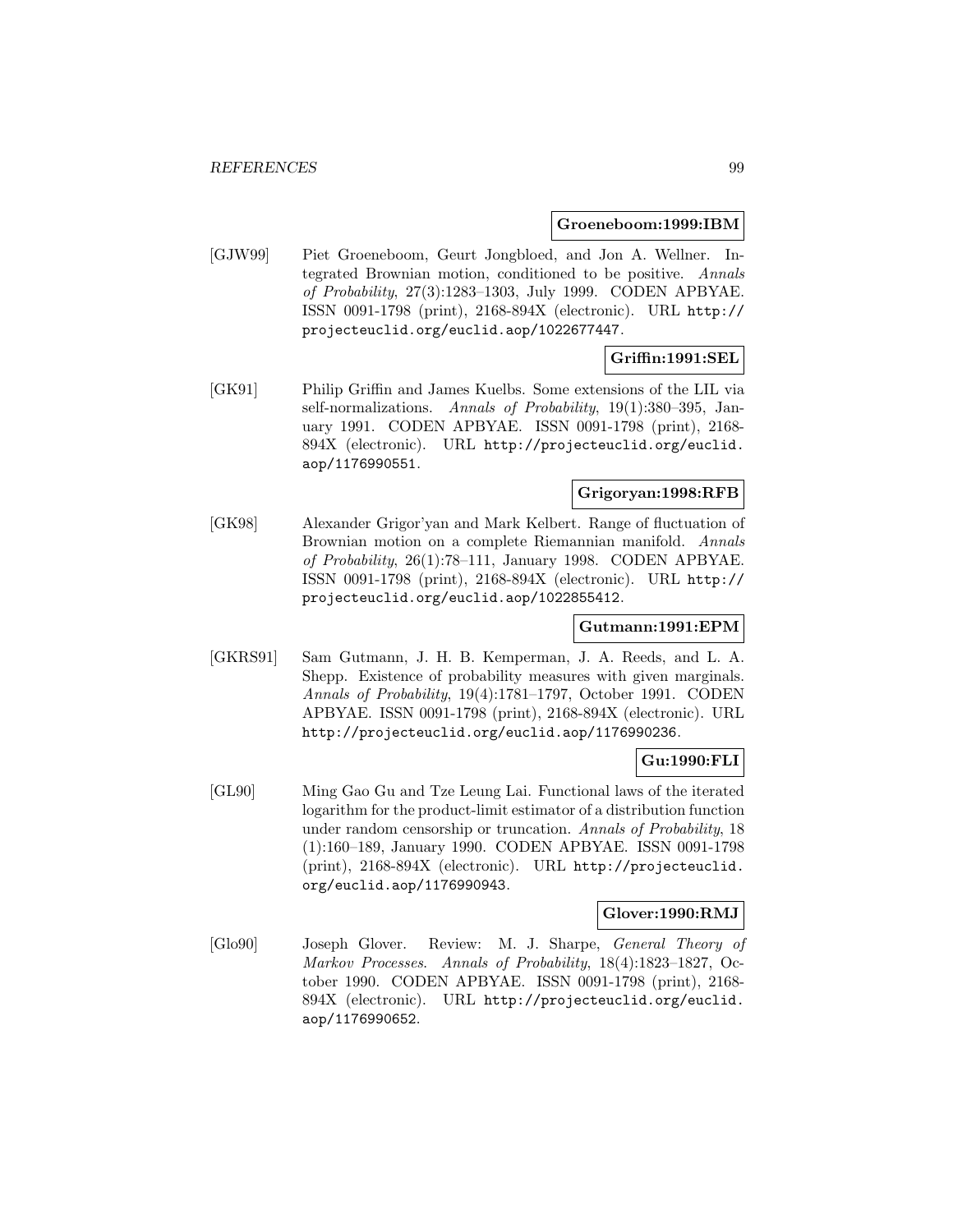### **Glover:1991:SGT**

[Glo91] Joseph Glover. Symmetry groups and translation invariant representations of Markov processes. Annals of Probability, 19(2):562– 586, April 1991. CODEN APBYAE. ISSN 0091-1798 (print), 2168- 894X (electronic). URL http://projecteuclid.org/euclid. aop/1176990441.

# **Glover:1990:SFM**

[GM90] Joseph Glover and Joanna Mitro. Symmetries and functions of Markov processes. Annals of Probability, 18(2):655–668, April 1990. CODEN APBYAE. ISSN 0091-1798 (print), 2168- 894X (electronic). URL http://projecteuclid.org/euclid. aop/1176990851.

# **Griffin:1992:PRW**

[GM92] Philip S. Griffin and Terry R. McConnell. On the position of a random walk at the time of first exit from a sphere. Annals of Probability, 20(2):825–854, April 1992. CODEN APBYAE. ISSN 0091-1798 (print), 2168-894X (electronic). URL http:// projecteuclid.org/euclid.aop/1176989808.

# **Griffin:1994:GRF**

[GM94] Philip S. Griffin and Terry R. McConnell. Gambler's ruin and the first exit position of random walk from large spheres. Annals of Probability, 22(3):1429–1472, July 1994. CODEN APBYAE. ISSN 0091-1798 (print), 2168-894X (electronic). URL http:// projecteuclid.org/euclid.aop/1176988608.

### **Griffin:1995:BOM**

 $[GM95]$  Philip S. Griffin and Terry R. McConnell.  $L^p$ -boundedness of the overshoot in multidimensional renewal theory. Annals of Probability, 23(4):2022–2056, October 1995. CODEN APBYAE. ISSN 0091-1798 (print), 2168-894X (electronic). URL http:// projecteuclid.org/euclid.aop/1176987814.

# **Glynn:1996:LBS**

[GM96] Peter W. Glynn and Sean P. Meyn. A Liapounov bound for solutions of the Poisson equation. Annals of Probability, 24(2):916– 931, April 1996. CODEN APBYAE. ISSN 0091-1798 (print), 2168- 894X (electronic). URL http://projecteuclid.org/euclid. aop/1039639370.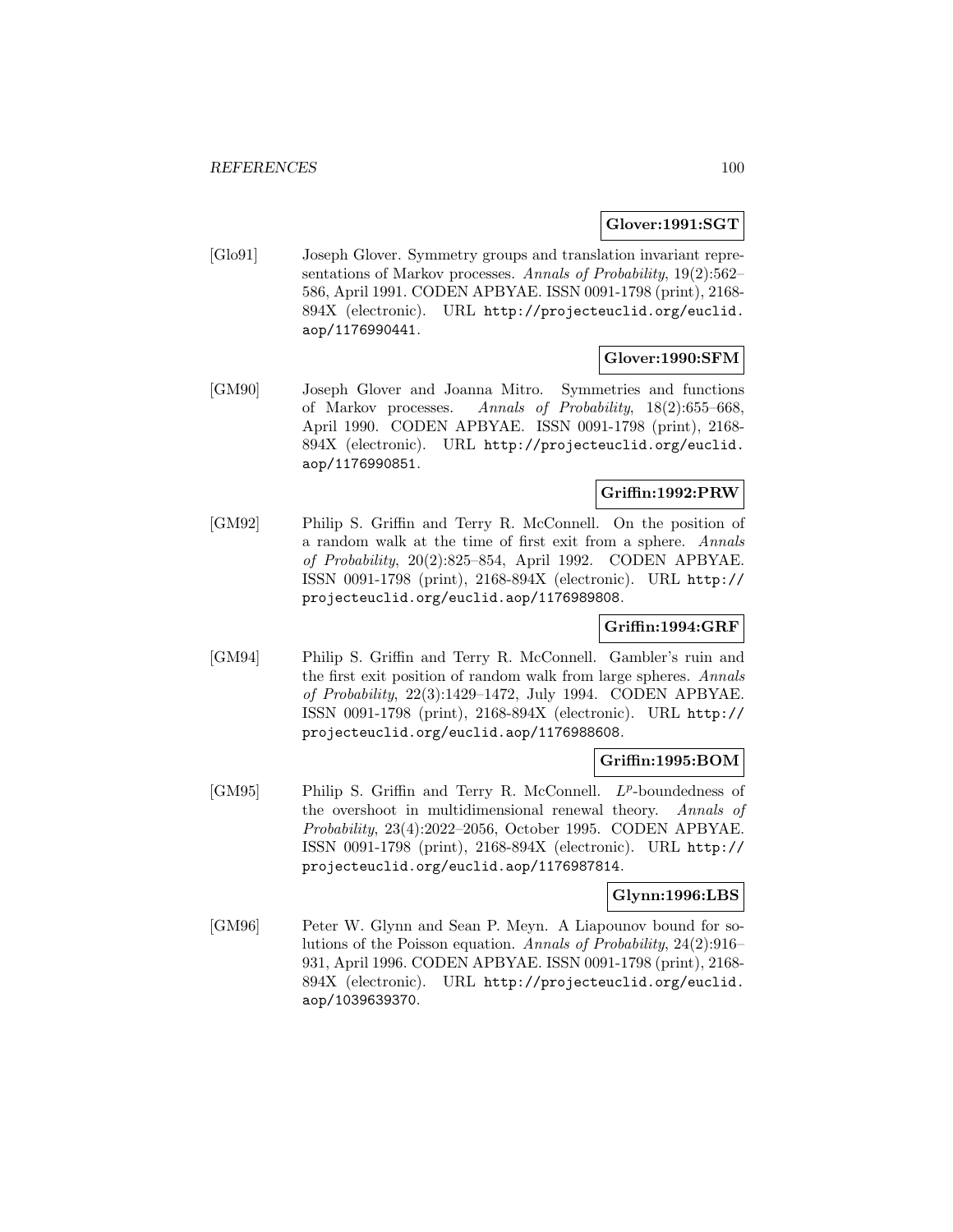### **Graham:1997:SPA**

[GM97] Carl Graham and Sylvie Méléard. Stochastic particle approximations for generalized Boltzmann models and convergence estimates. Annals of Probability, 25(1):115–132, January 1997. CO-DEN APBYAE. ISSN 0091-1798 (print), 2168-894X (electronic). URL http://projecteuclid.org/euclid.aop/1024404281.

# **Gine:1999:CLT**

[GMdB99] Evarist Giné, Carlos Matrán, and Eustasio del Barrio. Central Limit Theorems for the Wasserstein distance between the empirical and the true distributions. Annals of Probability, 27(2): 1009–1071, April 1999. CODEN APBYAE. ISSN 0091-1798 (print), 2168-894X (electronic). URL http://projecteuclid. org/euclid.aop/1022677394. See correction [GMdB03].

# **Gine:2003:CCLn**

[GMdB03] Evarist Giné, Carlos Matrán, and Eustasio del Barrio. Correction: Central limit theorems for the Wasserstein distance between the empirical and the true distributions. Annals of Probability, 31 (2):1142–1143, April 2003. CODEN APBYAE. ISSN 0091-1798 (print), 2168-894X (electronic). URL http://projecteuclid. org/euclid.aop/1048516548. See [GMdB99].

### **Gyongy:1999:SBE**

[GN99] István Gyöngy and David Nualart. On the stochastic Burgers' equation in the real line. Annals of Probability, 27(2):782–802, April 1999. CODEN APBYAE. ISSN 0091-1798 (print), 2168- 894X (electronic). URL http://projecteuclid.org/euclid. aop/1022677386.

### **Gnedin:1994:SGG**

[Gne94] Alexander V. Gnedin. A solution to the game of googol. Annals of Probability, 22(3):1588–1595, July 1994. CODEN APBYAE. ISSN 0091-1798 (print), 2168-894X (electronic). URL http:// projecteuclid.org/euclid.aop/1176988613.

### **Gnedin:1997:RCS**

[Gne97] Alexander V. Gnedin. The representation of composition structures. Annals of Probability, 25(3):1437–1450, July 1997. CODEN APBYAE. ISSN 0091-1798 (print), 2168-894X (electronic). URL http://projecteuclid.org/euclid.aop/1024404519.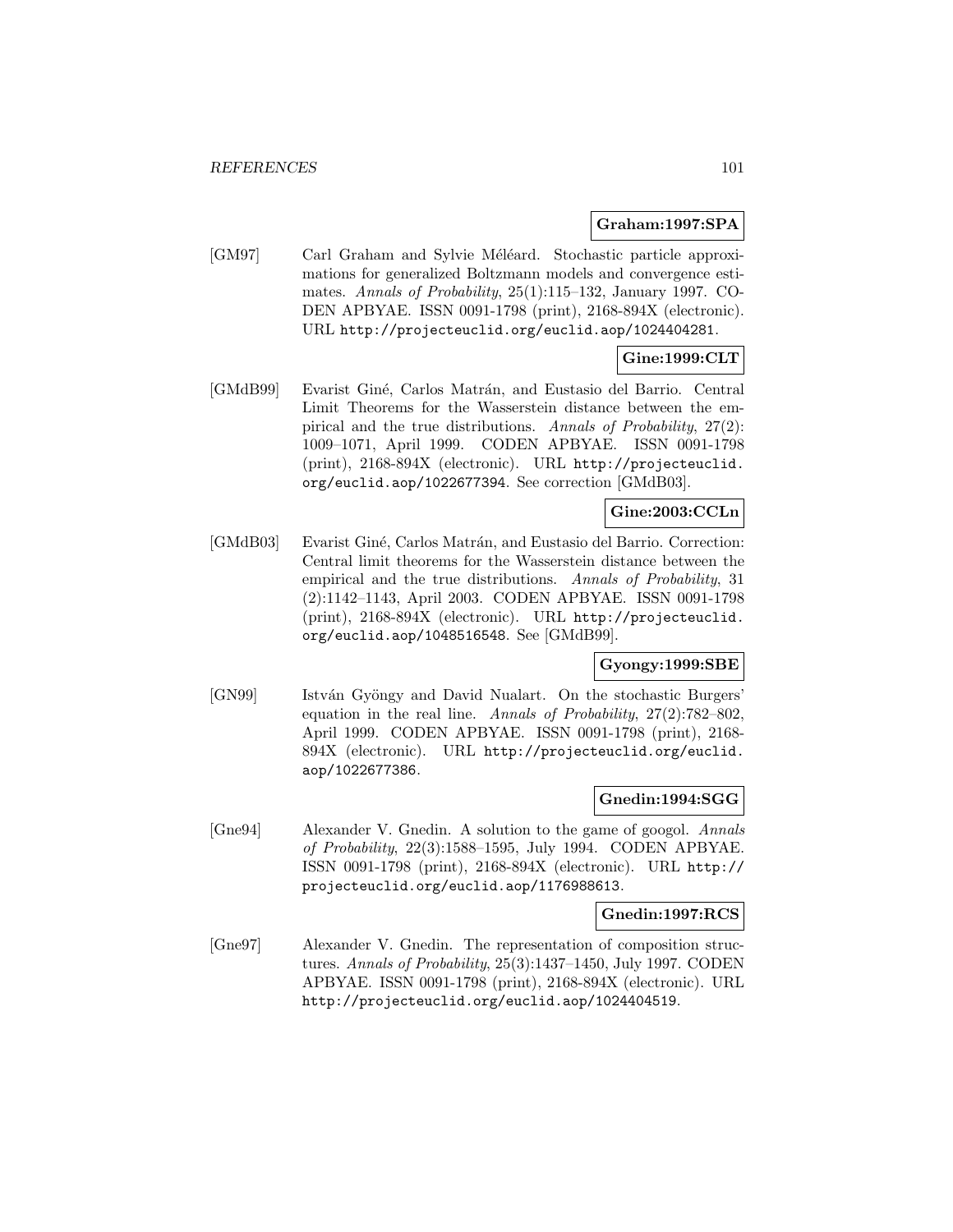### **Goggin:1994:CDC**

[Gog94] Eimear M. Goggin. Convergence in distribution of conditional expectations. Annals of Probability, 22(2):1097–1114, April 1994. CODEN APBYAE. ISSN 0091-1798 (print), 2168- 894X (electronic). URL http://projecteuclid.org/euclid. aop/1176988743.

# **Goldman:1998:CDG**

[Gol98] André Goldman. Sur une conjecture de D. G. Kendall concernant la cellule de Crofton du plan et sur sa contrepartie brownienne. (French) [On a conjecture of D. G. Kendall concerning the Crofton cell of the plan and its Brownian counterpart]. Annals of Probability, 26(4):1727–1750, October 1998. CODEN APBYAE. ISSN 0091-1798 (print), 2168-894X (electronic). URL http:// projecteuclid.org/euclid.aop/1022855880.

# **Gotze:1991:RCM**

[Got91] F. Gotze. On the rate of convergence in the multivariate CLT. Annals of Probability, 19(2):724–739, April 1991. CODEN AP-BYAE. ISSN 0091-1798 (print), 2168-894X (electronic). URL http://projecteuclid.org/euclid.aop/1176990448.

# **Gouet:1993:MFC**

[Gou93] Raul Gouet. Martingale functional Central Limit Theorems for a generalized Pólya urn. Annals of Probability,  $21(3):1624-1639$ , July 1993. CODEN APBYAE. ISSN 0091-1798 (print), 2168- 894X (electronic). URL http://projecteuclid.org/euclid. aop/1176989134.

#### **Grubel:1992:FAS**

[GP92] Rudolf Grubel and Susan M. Pitts. A functional approach to the stationary waiting time and idle period distributions of the  $GI/G/1$  queue. Annals of Probability,  $20(4):1754-1778$ , October 1992. CODEN APBYAE. ISSN 0091-1798 (print), 2168- 894X (electronic). URL http://projecteuclid.org/euclid. aop/1176989528.

### **Grama:1997:MDM**

[Gra97] I. G. Grama. On moderate deviations for martingales. Annals of Probability, 25(1):152–183, January 1997. CODEN APBYAE. ISSN 0091-1798 (print), 2168-894X (electronic). URL http:// projecteuclid.org/euclid.aop/1024404283.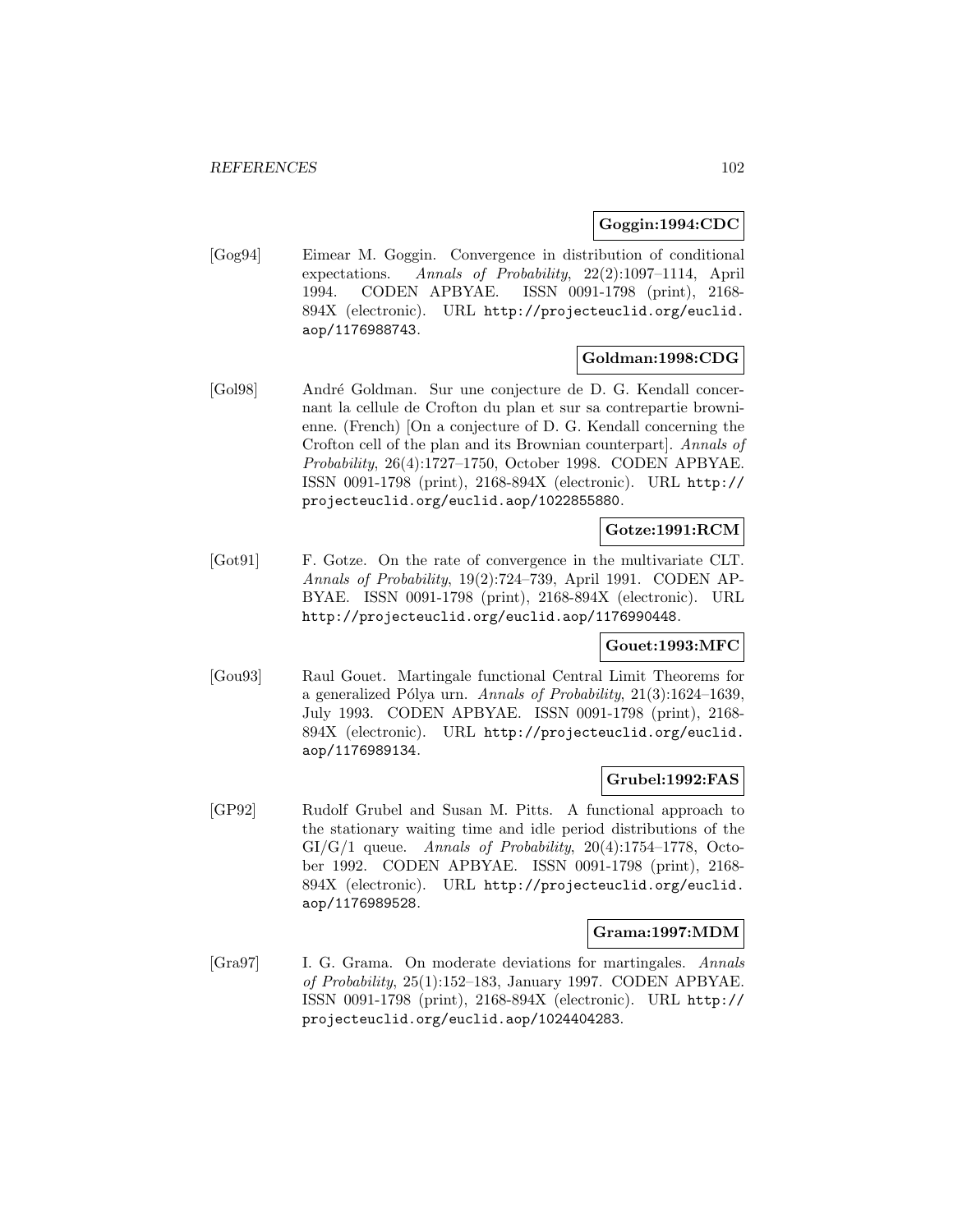### **Griffeath:1993:FSP**

[Gri93] David Griffeath. Frank Spitzer's pioneering work on interacting particle systems. Annals of Probability, 21(2):608–621, April 1993. CODEN APBYAE. ISSN 0091-1798 (print), 2168- 894X (electronic). URL http://projecteuclid.org/euclid. aop/1176989258.

### **Grimmett:1995:SRC**

[Gri95] Geoffrey Grimmett. The stochastic random-cluster process and the uniqueness of random-cluster measures. Annals of Probability, 23(4):1461–1510, October 1995. CODEN APBYAE. ISSN 0091-1798 (print), 2168-894X (electronic). URL http:// projecteuclid.org/euclid.aop/1176987791.

## **Grigorescu:1999:SDB**

[Gri99a] Ilie Grigorescu. Self-diffusion for Brownian motions with local interaction. Annals of Probability, 27(3):1208–1267, July 1999. CO-DEN APBYAE. ISSN 0091-1798 (print), 2168-894X (electronic). URL http://projecteuclid.org/euclid.aop/1022677445.

#### **Grigorescu:1999:UTP**

[Gri99b] Ilie Grigorescu. Uniqueness of the tagged particle process in a system with local interactions. Annals of Probability, 27(3): 1268–1282, July 1999. CODEN APBYAE. ISSN 0091-1798 (print), 2168-894X (electronic). URL http://projecteuclid. org/euclid.aop/1022677446.

#### **Grimmett:1998:CPS**

[GS98] G. R. Grimmett and A. M. Stacey. Critical probabilities for site and bond percolation models. Annals of Probability, 26(4): 1788–1812, October 1998. CODEN APBYAE. ISSN 0091-1798 (print), 2168-894X (electronic). URL http://projecteuclid. org/euclid.aop/1022855883.

### **Giraitis:1998:CLT**

[GT98] Liudas Giraitis and Murad S. Taqqu. Central limit theorems for quadratic forms with time-domain conditions. Annals of Probability, 26(1):377–398, January 1998. CODEN APBYAE. ISSN 0091-1798 (print), 2168-894X (electronic). URL http:// projecteuclid.org/euclid.aop/1022855425.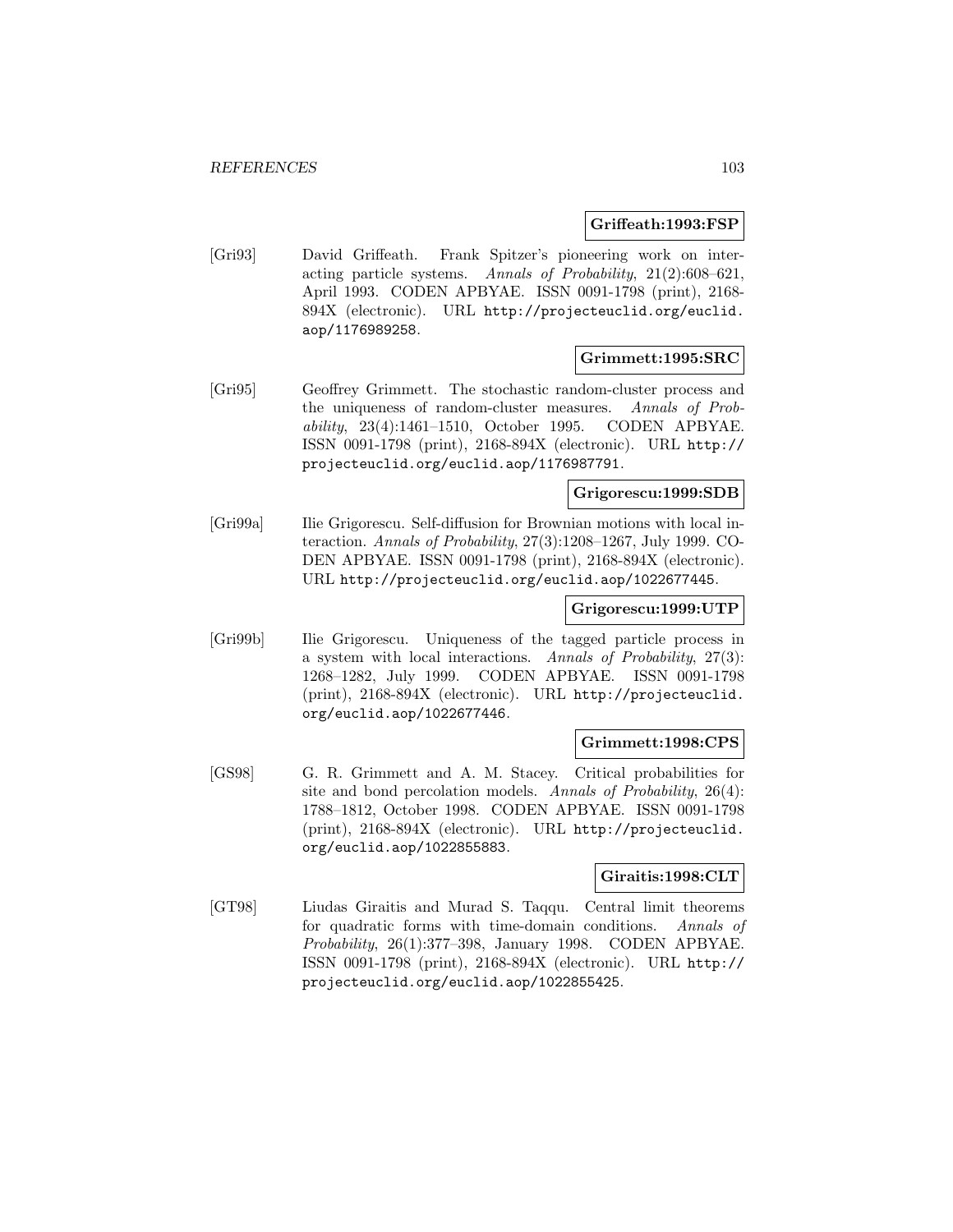### **Gotze:1999:ADQ**

[GT99] F. Götze and A. N. Tikhomirov. Asymptotic distribution of quadratic forms. Annals of Probability, 27(2):1072–1098, April 1999. CODEN APBYAE. ISSN 0091-1798 (print), 2168- 894X (electronic). URL http://projecteuclid.org/euclid. aop/1022677395.

# **Gorostiza:1991:PCC**

[GW91] Luis G. Gorostiza and Anton Wakolbinger. Persistence criteria for a class of critical branching particle systems in continuous time. Annals of Probability, 19(1):266–288, January 1991. CODEN AP-BYAE. ISSN 0091-1798 (print), 2168-894X (electronic). URL http://projecteuclid.org/euclid.aop/1176990544.

## **Gine:1990:BGE**

[GZ90] Evarist Gine and Joel Zinn. Bootstrapping general empirical measures. Annals of Probability, 18(2):851–869, April 1990. CODEN APBYAE. ISSN 0091-1798 (print), 2168-894X (electronic). URL http://projecteuclid.org/euclid.aop/1176990862.

### **Gine:1991:GCU**

[GZ91] Evarist Gine and Joel Zinn. Gaussian characterization of uniform Donsker classes of functions. Annals of Probability, 19(2):758–782, April 1991. CODEN APBYAE. ISSN 0091-1798 (print), 2168- 894X (electronic). URL http://projecteuclid.org/euclid. aop/1176990450.

# **Gine:1994:RCD**

[GZ94] Evarist Gine and Joel Zinn. A remark on convergence in distribution of U-statistics. Annals of Probability, 22(1):117–125, January 1994. CODEN APBYAE. ISSN 0091-1798 (print), 2168- 894X (electronic). URL http://projecteuclid.org/euclid. aop/1176988850.

### **Haeusler:1993:NLI**

[Hae93] Erich Haeusler. A nonstandard law of the iterated logarithm for trimmed sums. Annals of Probability, 21(2):831–860, April 1993. CODEN APBYAE. ISSN 0091-1798 (print), 2168- 894X (electronic). URL http://projecteuclid.org/euclid. aop/1176989270.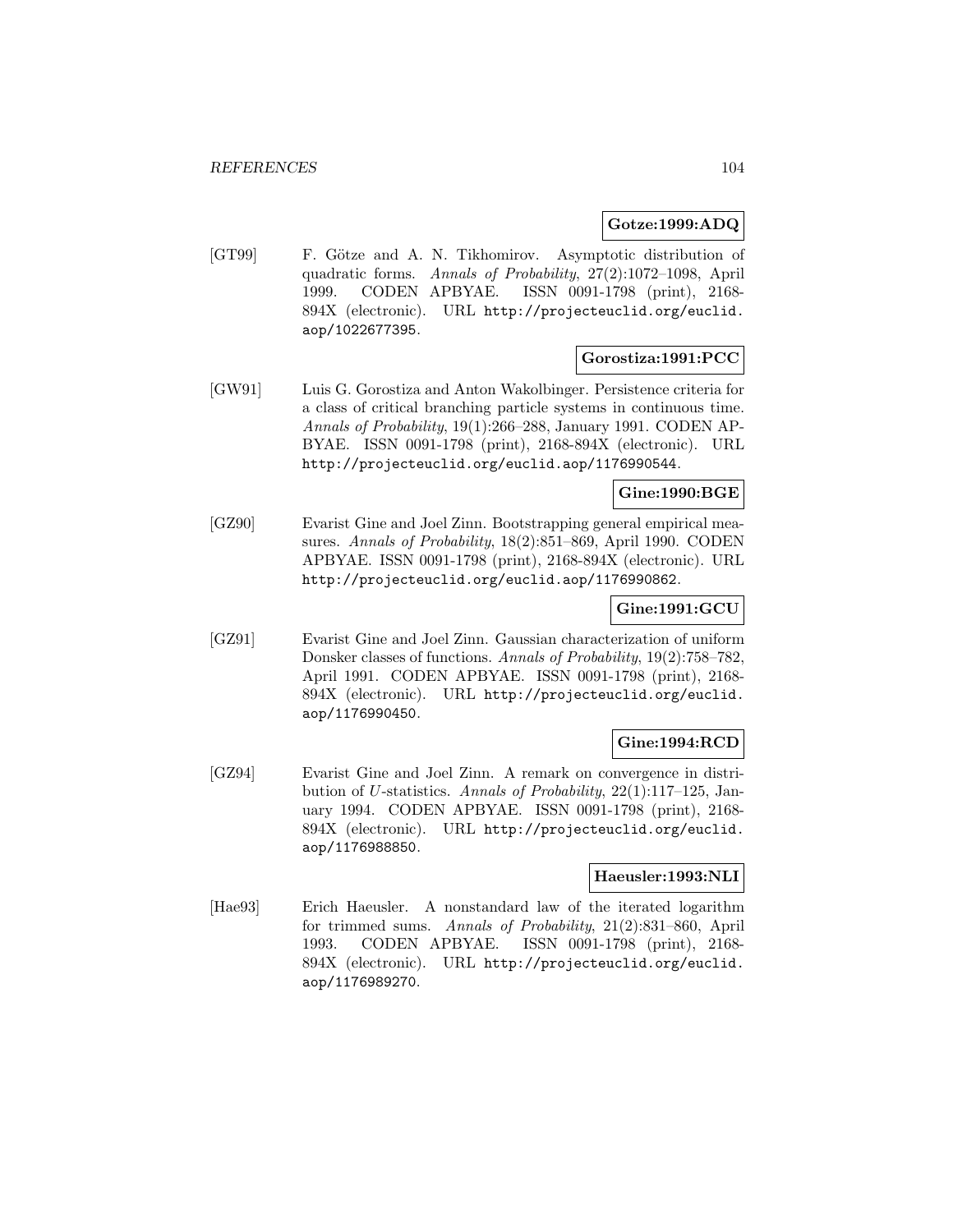#### **Haggstrom:1997:ICD**

[Häg97] Olle Häggström. Infinite clusters in dependent automorphism invariant percolation on trees. Annals of Probability, 25(3): 1423–1436, July 1997. CODEN APBYAE. ISSN 0091-1798 (print), 2168-894X (electronic). URL http://projecteuclid. org/euclid.aop/1024404518.

# **Hahn:1994:RML**

[Hah94] Marjorie G. Hahn. Review: Michel Ledoux, Michel Talagrand, Probability in Banach Spaces: Isoperimetry and Processes. Annals of Probability, 22(2):1115–1120, April 1994. CODEN APBYAE. ISSN 0091-1798 (print), 2168-894X (electronic). URL http:// projecteuclid.org/euclid.aop/1176988744.

# **Hall:1990:APB**

[Hal90a] Peter Hall. Asymptotic properties of the bootstrap for heavytailed distributions. Annals of Probability, 18(3):1342–1360, July 1990. CODEN APBYAE. ISSN 0091-1798 (print), 2168- 894X (electronic). URL http://projecteuclid.org/euclid. aop/1176990748.

# **Hall:1990:OCR**

[Hal90b] Peter Hall. Optimal convergence rates in signal recovery. Annals of Probability, 18(2):887–900, April 1990. CODEN APBYAE. ISSN 0091-1798 (print), 2168-894X (electronic). URL http:// projecteuclid.org/euclid.aop/1176990865.

# **Hall:1991:ILL**

[Hal91] Peter Hall. On iterated logarithm laws for linear arrays and nonparametric regression estimators. Annals of Probability, 19 (2):740–757, April 1991. CODEN APBYAE. ISSN 0091-1798 (print), 2168-894X (electronic). URL http://projecteuclid. org/euclid.aop/1176990449.

### **Hammack:1995:SID**

[Ham95] William Hammack. Sharp inequalities for the distribution of a stochastic integral in which the integrator is a bounded submartingale. Annals of Probability, 23(1):223–235, January 1995. CODEN APBYAE. ISSN 0091-1798 (print), 2168-894X (electronic). URL http://projecteuclid.org/euclid.aop/1176988384.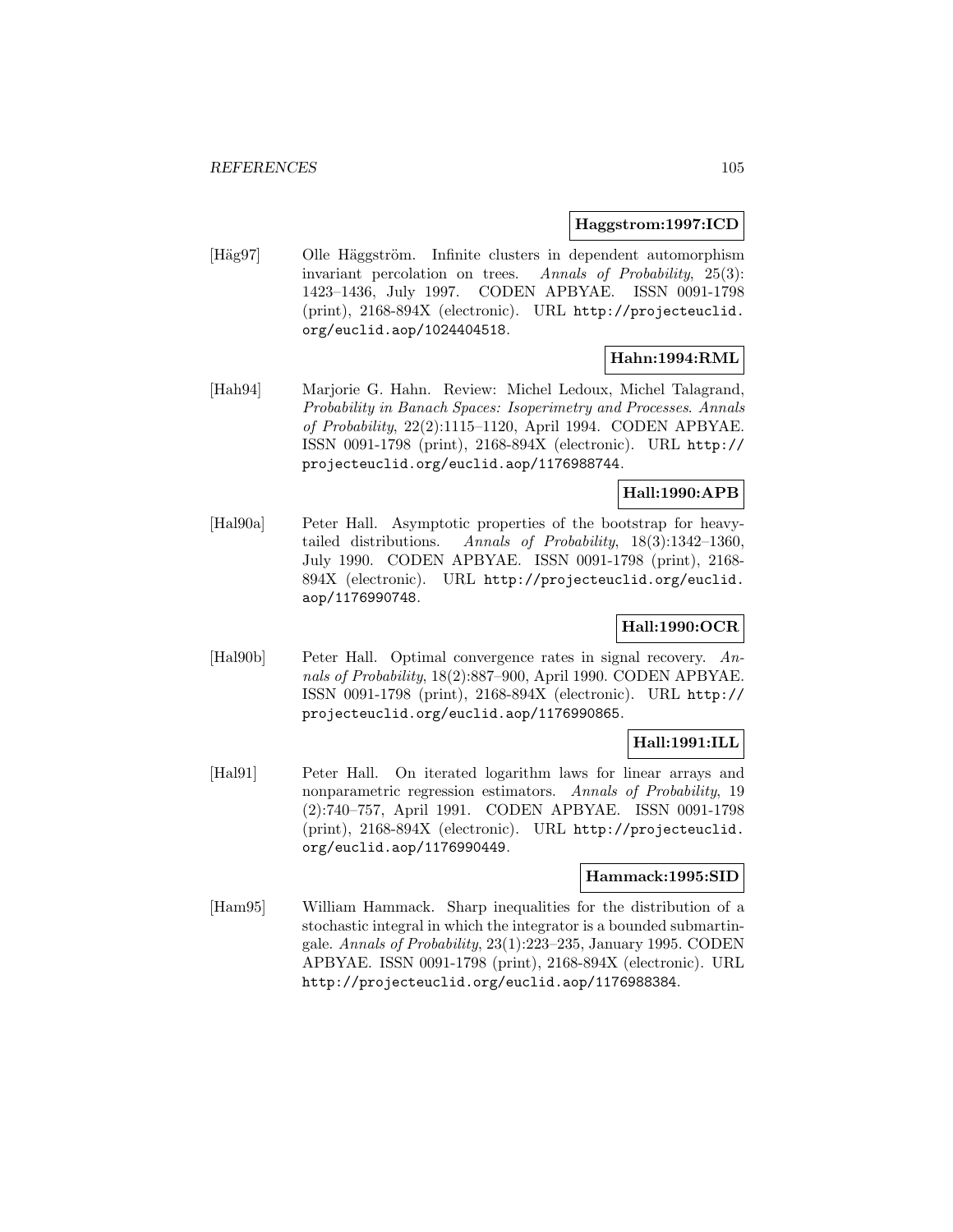#### **Hamana:1997:FRM**

[Ham97a] Yuji Hamana. The fluctuation result for the multiple point range of two-dimensional recurrent random walks. Annals of Probability, 25(2):598–639, April 1997. CODEN APBYAE. ISSN 0091-1798 (print), 2168-894X (electronic). URL http://projecteuclid. org/euclid.aop/1024404413.

# **Hambly:1997:BMR**

[Ham97b] B. M. Hambly. Brownian motion on a random recursive Sierpinski gasket. Annals of Probability, 25(3):1059–1102, July 1997. CO-DEN APBYAE. ISSN 0091-1798 (print), 2168-894X (electronic). URL http://projecteuclid.org/euclid.aop/1024404506.

### **Hansen:1989:FCL**

[Han89] Jennie C. Hansen. A functional Central Limit Theorem for random mappings. Annals of Probability, 17(1):317–332, January 1989. CODEN APBYAE. ISSN 0091-1798 (print), 2168- 894X (electronic). URL http://projecteuclid.org/euclid. aop/1176991511. See correction [Han91].

### **Hansen:1991:CFC**

[Han91] Jennie C. Hansen. Correction: A functional Central Limit Theorem for random mappings. Annals of Probability, 19(3):1393–1396, July 1991. CODEN APBYAE. ISSN 0091-1798 (print), 2168- 894X (electronic). URL http://projecteuclid.org/euclid. aop/1176990350. See [Han89].

### **Handjani:1999:CCT**

[Han99] Shirin J. Handjani. The complete convergence theorem for coexistent threshold voter models. Annals of Probability, 27(1): 226–245, January 1999. CODEN APBYAE. ISSN 0091-1798 (print), 2168-894X (electronic). URL http://projecteuclid. org/euclid.aop/1022677260.

### **Harris:1993:RHK**

[Har93] T. E. Harris. Review: H. Kunita, Stochastic Flows and Stochastic Differential Equations. Annals of Probability, 21(1):581–587, January 1993. CODEN APBYAE. ISSN 0091-1798 (print), 2168- 894X (electronic). URL http://projecteuclid.org/euclid. aop/1176989416.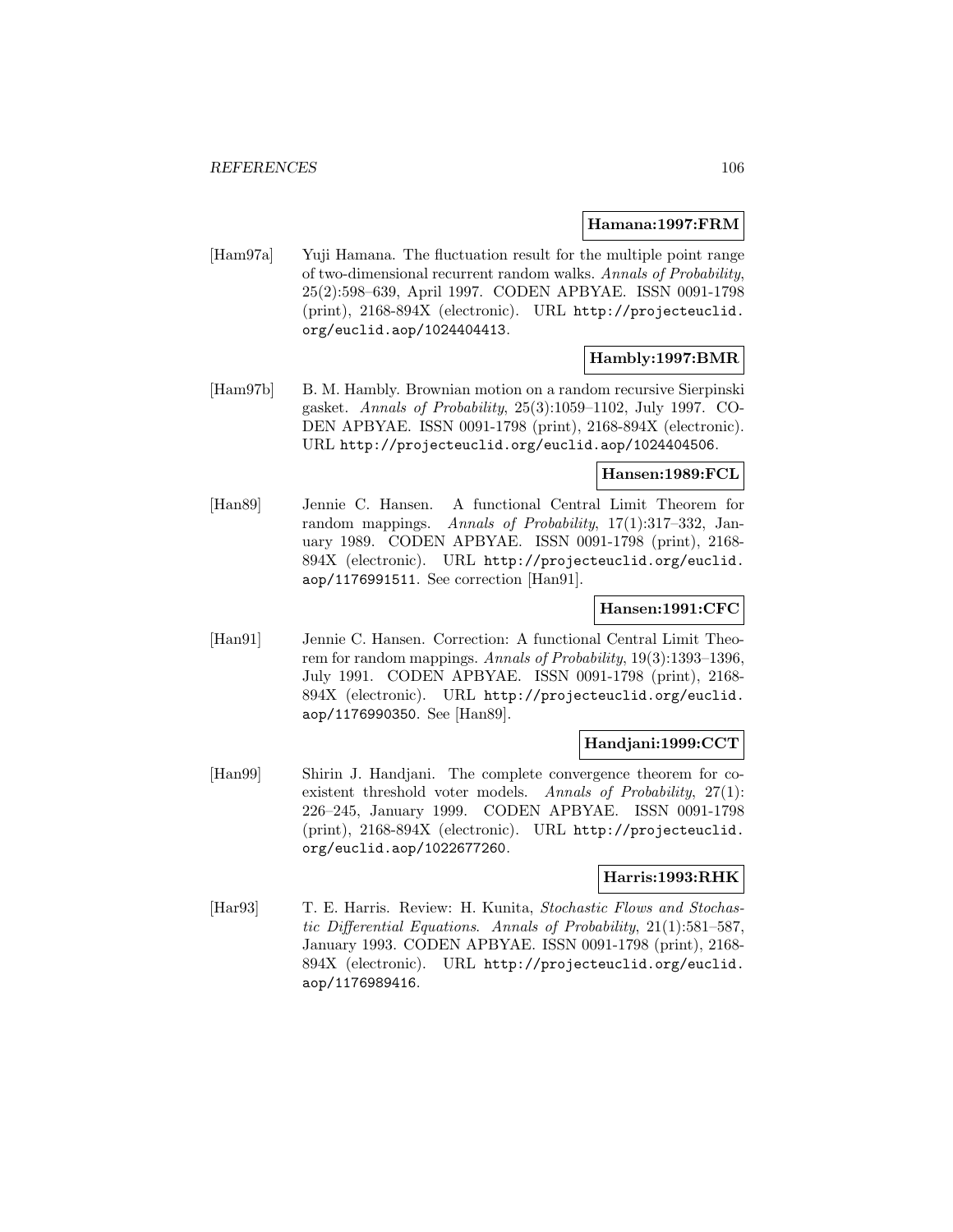# **Hara:1996:WFA**

[Har96] Keisuke Hara. Wiener functionals associated with joint distributions of exit time and position from small geodesic balls. Annals of Probability, 24(2):825–837, April 1996. CODEN APBYAE. ISSN 0091-1798 (print), 2168-894X (electronic). URL http:// projecteuclid.org/euclid.aop/1039639363.

# **Harge:1999:PCC**

[Har99] Gilles Hargé. A particular case of correlation inequality for the Gaussian measure. Annals of Probability, 27(4):1939–1951, October 1999. CODEN APBYAE. ISSN 0091-1798 (print), 2168- 894X (electronic). URL http://projecteuclid.org/euclid. aop/1022874822.

# **He:1993:CLP**

[He93] Yuanjiang He. Central limit properties of GZH-semigroups and their applications in probability theory. Annals of Probability, 21 (1):185–201, January 1993. CODEN APBYAE. ISSN 0091-1798 (print), 2168-894X (electronic). URL http://projecteuclid. org/euclid.aop/1176989400.

# **Hennion:1997:LTP**

[Hen97] H. Hennion. Limit theorems for products of positive random matrices. Annals of Probability, 25(4):1545–1587, October 1997. CO-DEN APBYAE. ISSN 0091-1798 (print), 2168-894X (electronic). URL http://projecteuclid.org/euclid.aop/1023481103.

### **Ho:1997:LTF**

[HH97] Hwai-Chung Ho and Tailen Hsing. Limit theorems for functionals of moving averages. Annals of Probability, 25(4):1636–1669, October 1997. CODEN APBYAE. ISSN 0091-1798 (print), 2168- 894X (electronic). URL http://projecteuclid.org/euclid. aop/1023481106.

### **Hijab:1990:POC**

[Hij90] Omar Hijab. Partially observed control of Markov processes. III. Annals of Probability, 18(3):1099–1125, July 1990. CODEN AP-BYAE. ISSN 0091-1798 (print), 2168-894X (electronic). URL http://projecteuclid.org/euclid.aop/1176990737.

### **Hildebrand:1992:NCS**

[Hil92] Adolf Hildebrand. A note on the convergence of sums of independent random variables. Annals of Probability, 20(3):1204–1212,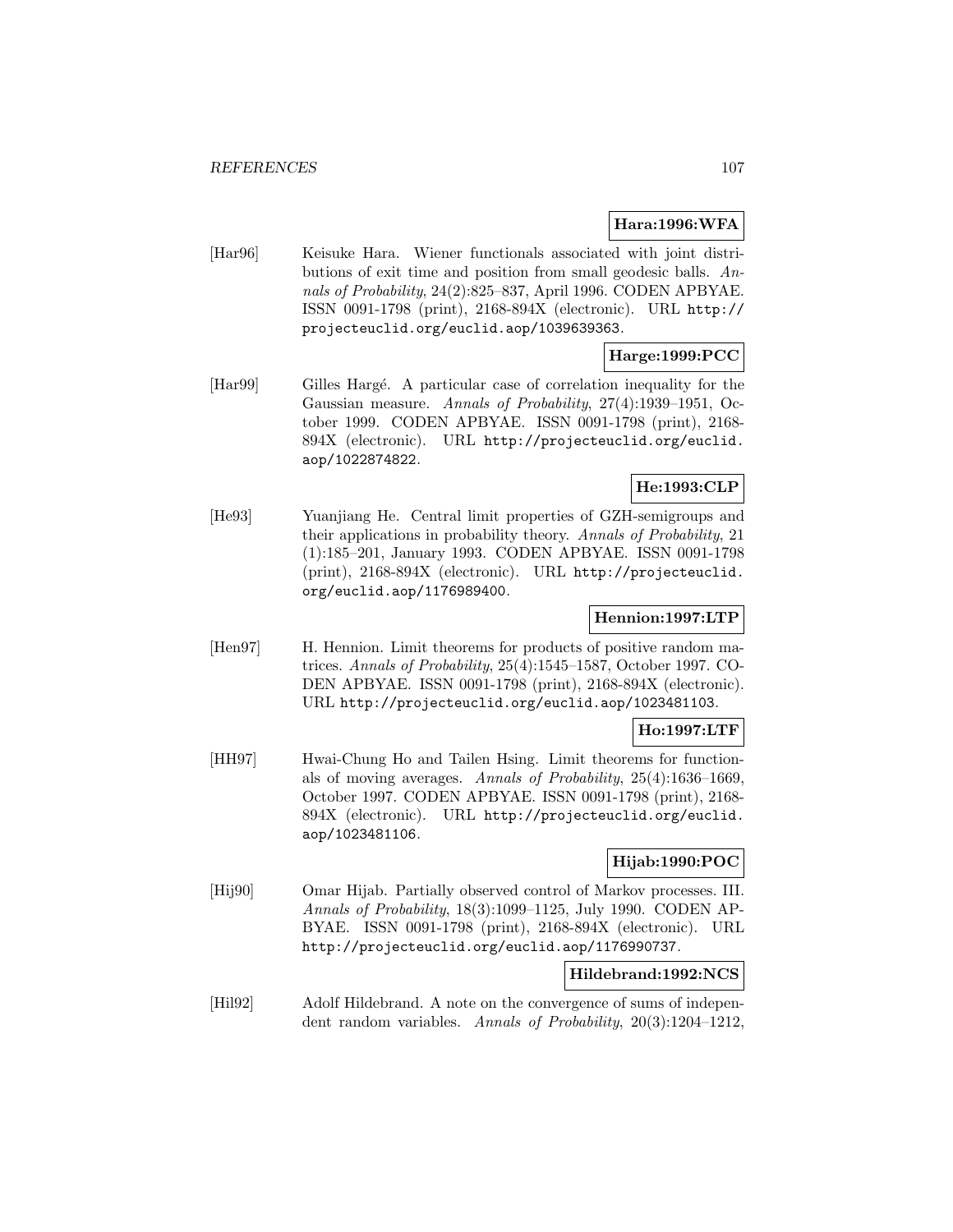July 1992. CODEN APBYAE. ISSN 0091-1798 (print), 2168- 894X (electronic). URL http://projecteuclid.org/euclid. aop/1176989687.

# **Hildebrand:1993:RPF**

[Hil93] Martin Hildebrand. Random processes of the form  $X_{n+1}$  =  $a_nX_n + b_n \pmod{p}$ . Annals of Probability, 21(2):710–720, April 1993. CODEN APBYAE. ISSN 0091-1798 (print), 2168-894X (electronic). URL http://www.jstor.org/stable/2244672; http://projecteuclid.org/euclid.aop/1176989264.

### **Hitczenko:1990:BCM**

[Hit90] Pawel Hitczenko. Best constants in martingale version of Rosenthal's inequality. Annals of Probability, 18(4):1656–1668, October 1990. CODEN APBYAE. ISSN 0091-1798 (print), 2168- 894X (electronic). URL http://projecteuclid.org/euclid. aop/1176990639.

# **Hitczenko:1994:DSR**

[Hit94] Pawel Hitczenko. On a domination of sums of random variables by sums of conditionally independent ones. Annals of Probability, 22 (1):453–468, January 1994. CODEN APBYAE. ISSN 0091-1798 (print), 2168-894X (electronic). URL http://projecteuclid. org/euclid.aop/1176988868.

# **Holst:1990:PAU**

[HJ90] Lars Holst and Svante Janson. Poisson approximation using the Stein–Chen method and coupling: Number of exceedances of Gaussian random variables. Annals of Probability, 18(2):713–723, April 1990. CODEN APBYAE. ISSN 0091-1798 (print), 2168- 894X (electronic). URL http://projecteuclid.org/euclid. aop/1176990854.

# **Hill:1991:MOS**

[HK91] Theodore P. Hill and Ulrich Krengel. Minimax-optimal stop rules and distributions in secretary problems. Annals of Probability, 19 (1):342–353, January 1991. CODEN APBYAE. ISSN 0091-1798 (print), 2168-894X (electronic). URL http://projecteuclid. org/euclid.aop/1176990548.

# **Hahn:1995:ULP**

[HK95] Marjorie G. Hahn and Michael J. Klass. Uniform local probability approximations: Improvements on Berry–Esseen. Annals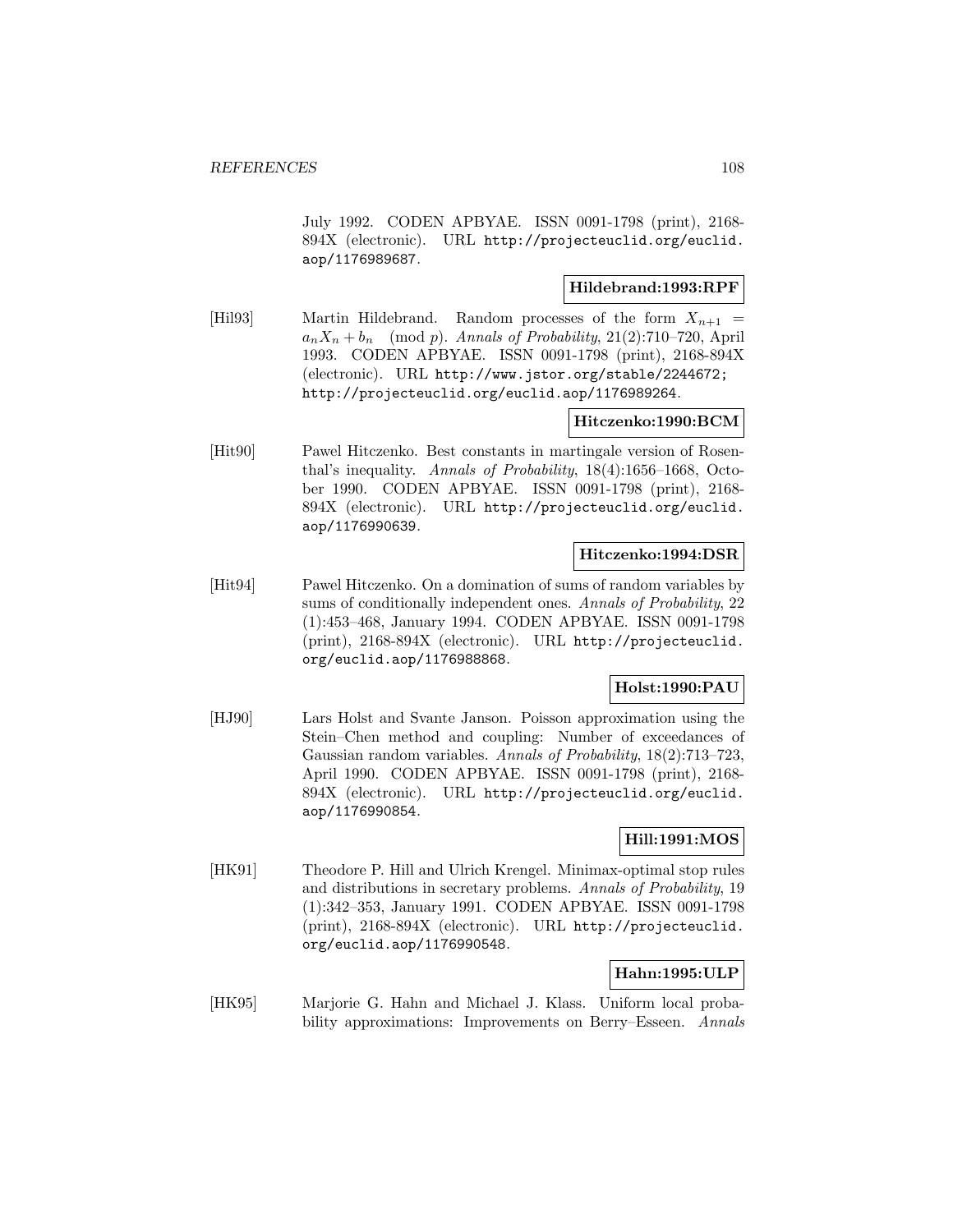of Probability, 23(1):446–463, January 1995. CODEN APBYAE. ISSN 0091-1798 (print), 2168-894X (electronic). URL http:// projecteuclid.org/euclid.aop/1176988394.

# **Hahn:1997:APS**

[HK97] Marjorie G. Hahn and Michael J. Klass. Approximation of partial sums of arbitrary i.i.d. random variables and the precision of the usual exponential upper bound. Annals of Probability, 25 (3):1451–1470, July 1997. CODEN APBYAE. ISSN 0091-1798 (print), 2168-894X (electronic). URL http://projecteuclid. org/euclid.aop/1024404520.

# **Hahn:1990:AJD**

[HKW90] Marjorie G. Hahn, Jim Kuelbs, and Daniel C. Weiner. The asymptotic joint distribution of self-normalized censored sums and sums of squares. Annals of Probability, 18(3):1284–1341, July 1990. CO-DEN APBYAE. ISSN 0091-1798 (print), 2168-894X (electronic). URL http://projecteuclid.org/euclid.aop/1176990747.

# **Houdre:1996:SCS**

[HL96] C. Houdré and M. T. Lacey. Spectral criteria, SLLN's and a.s. convergence of series of stationary variables. Annals of Probability, 24(2):838–856, April 1996. CODEN APBYAE. ISSN 0091-1798 (print), 2168-894X (electronic). URL http://projecteuclid. org/euclid.aop/1039639364.

### **Hambly:1998:SAB**

[HL98a] B. M. Hambly and T. J. Lyons. Stochastic area for Brownian motion on the Sierpinski gasket. Annals of Probability, 26(1): 132–148, January 1998. CODEN APBYAE. ISSN 0091-1798 (print), 2168-894X (electronic). URL http://projecteuclid. org/euclid.aop/1022855414.

# **Hsing:1998:ERM**

[HL98b] Tailen Hsing and M. R. Leadbetter. On the excursion random measure of stationary processes. Annals of Probability, 26(2):710– 742, April 1998. CODEN APBYAE. ISSN 0091-1798 (print), 2168- 894X (electronic). URL http://projecteuclid.org/euclid. aop/1022855648.

# **Haggstrom:1995:ASS**

[HM95] Olle Haggstrom and Ronald Meester. Asymptotic shapes for stationary first passage percolation. Annals of Probability, 23(4):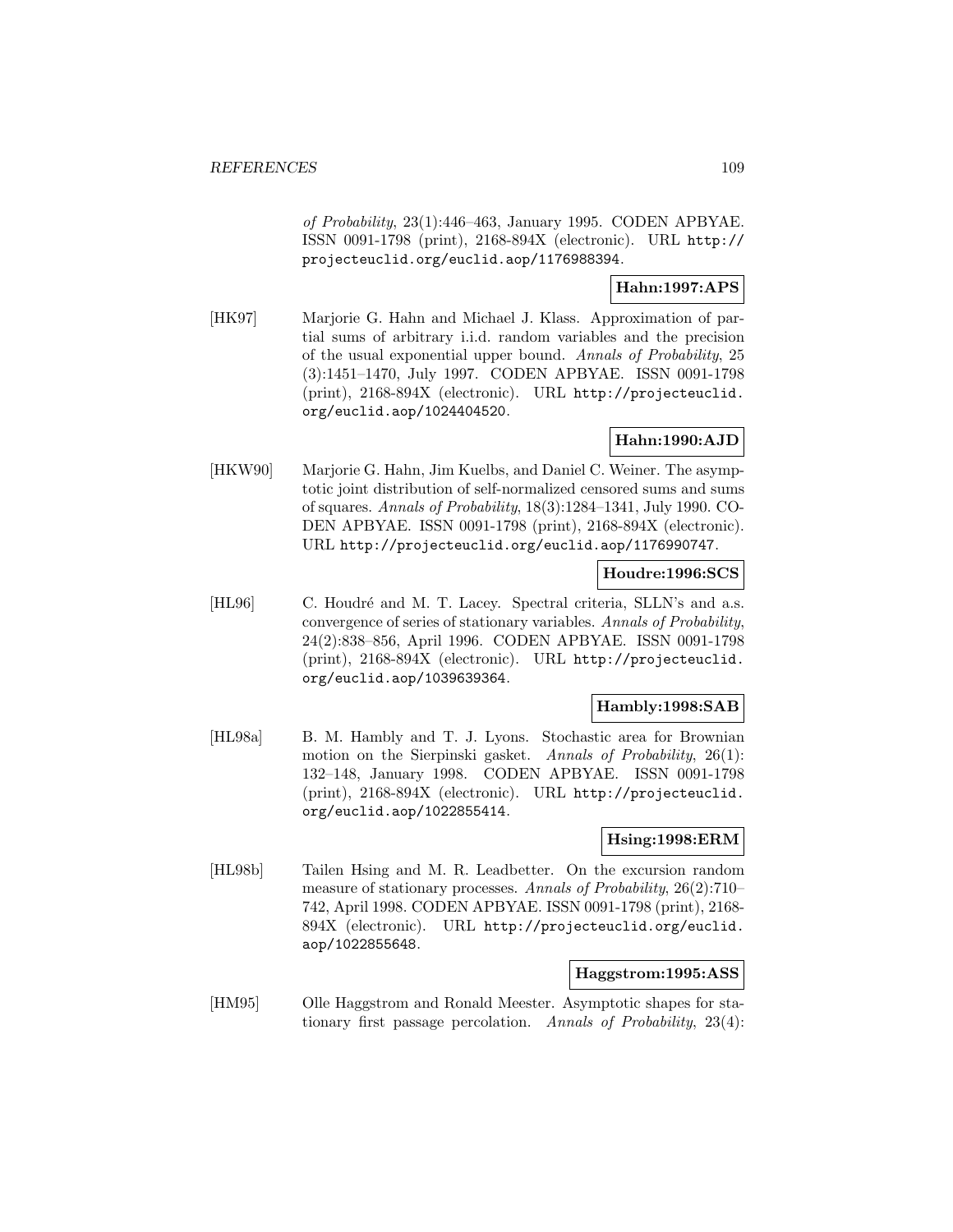1511–1522, October 1995. CODEN APBYAE. ISSN 0091-1798 (print), 2168-894X (electronic). URL http://projecteuclid. org/euclid.aop/1176987792.

### **Haggstrom:1998:NNW**

[HM98] Olle Häggström and Elchanan Mossel. Nearest-neighbor walks with low predictability profile and percolation in  $2+\epsilon$  dimensions. Annals of Probability, 26(3):1212–1231, July 1998. CODEN AP-BYAE. ISSN 0091-1798 (print), 2168-894X (electronic). URL http://projecteuclid.org/euclid.aop/1022855750.

# **Hoffman:1998:UNN**

[Hof98] Christopher Hoffman. Unpredictable nearest neighbor processes. Annals of Probability, 26(4):1781–1787, October 1998. CODEN APBYAE. ISSN 0091-1798 (print), 2168-894X (electronic). URL http://projecteuclid.org/euclid.aop/1022855882.

# **Hoglund:1990:AEP**

[Hog90] Thomas Hoglund. An asymptotic expression for the probability of ruin within finite time. Annals of Probability, 18(1):378–389, January 1990. CODEN APBYAE. ISSN 0091-1798 (print), 2168- 894X (electronic). URL http://projecteuclid.org/euclid. aop/1176990954.

# **Hoglund:1991:RPF**

[Hog91] Thomas Hoglund. The ruin problem for finite Markov chains. Annals of Probability, 19(3):1298–1310, July 1991. CODEN AP-BYAE. ISSN 0091-1798 (print), 2168-894X (electronic). URL http://projecteuclid.org/euclid.aop/1176990345.

### **Horvath:1990:NRP**

[Hor90] Lajos Horváth. A note on the rate of Poisson approximation of empirical processes. Annals of Probability, 18(2):724–726, April 1990. CODEN APBYAE. ISSN 0091-1798 (print), 2168- 894X (electronic). URL http://projecteuclid.org/euclid. aop/1176990855.

### **Houdre:1991:LPM**

[Hou91] Christian Houdre. On the linear prediction of multivariate  $(2, p)$ -bounded processes. Annals of Probability, 19(2):843–867, April 1991. CODEN APBYAE. ISSN 0091-1798 (print), 2168- 894X (electronic). URL http://projecteuclid.org/euclid. aop/1176990454.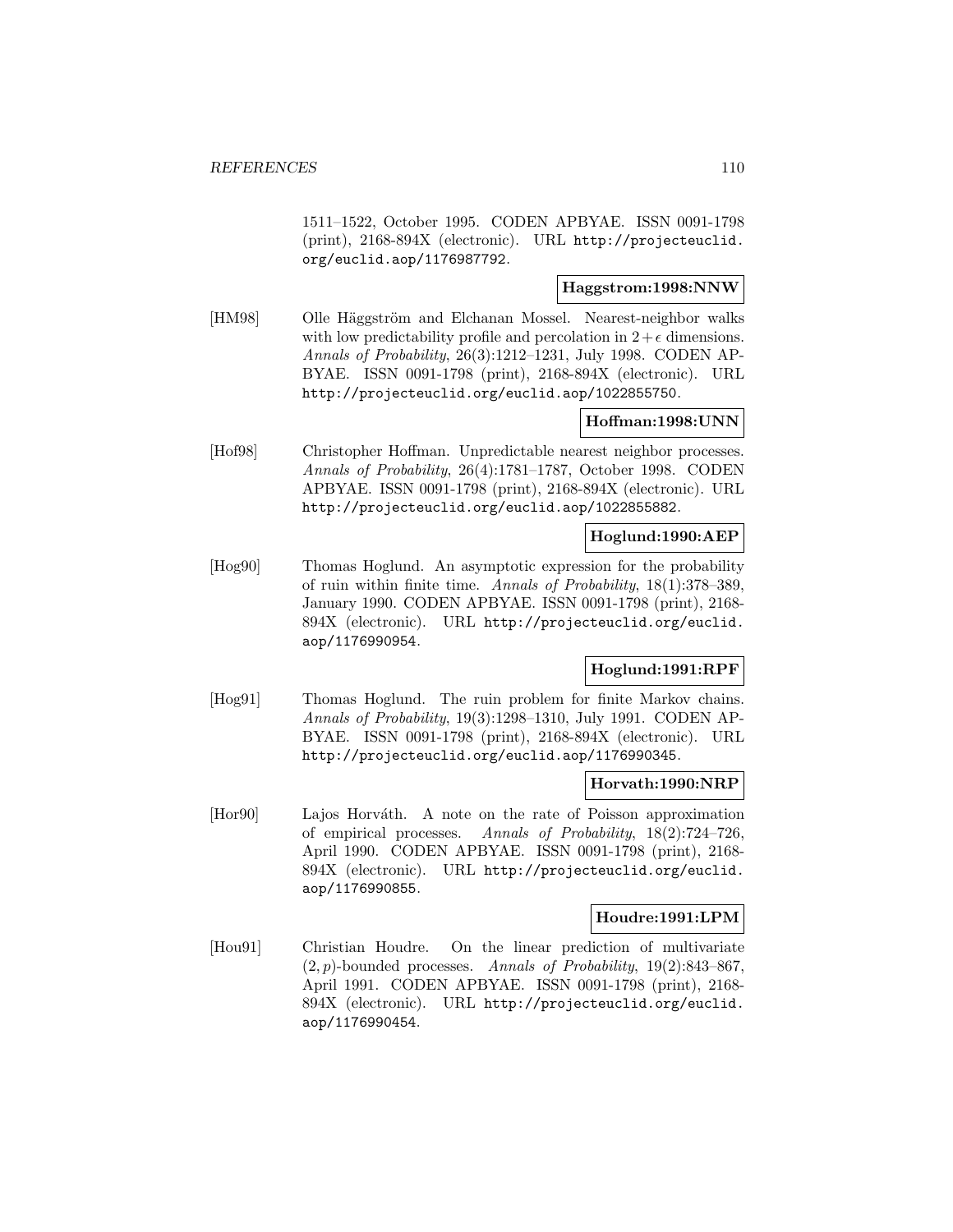#### **Houdre:1992:SSP**

[Hou92] Christian Houdre. On the spectral SLLN and pointwise ergodic theorem in  $L^{\alpha}$ . Annals of Probability, 20(4):1731–1753, October 1992. CODEN APBYAE. ISSN 0091-1798 (print), 2168- 894X (electronic). URL http://projecteuclid.org/euclid. aop/1176989527.

### **Houdre:1995:ASC**

[Hou95a] Christian Houdre. On the almost sure convergence of series of stationary and related nonstationary variables. Annals of Probability, 23(3):1204–1218, July 1995. CODEN APBYAE. ISSN 0091-1798 (print), 2168-894X (electronic). URL http://projecteuclid. org/euclid.aop/1176988180.

# **Houdre:1995:RBL**

[Hou95b] Christian Houdre. Reconstruction of band limited processes from irregular samples. Annals of Probability, 23(2):674–696, April 1995. CODEN APBYAE. ISSN 0091-1798 (print), 2168- 894X (electronic). URL http://projecteuclid.org/euclid. aop/1176988284.

# **Harel:1990:WCS**

[HP90] Michel Harel and Madan L. Puri. Weak convergence of serial rank statistics under dependence with applications in time series and Markov processes. Annals of Probability, 18(3):1361–1387, July 1990. CODEN APBYAE. ISSN 0091-1798 (print), 2168- 894X (electronic). URL http://projecteuclid.org/euclid. aop/1176990749.

#### **Haiman:1993:SIP**

[HP93] George Haiman and Madan L. Puri. A strong invariance principle concerning the J-upper order statistics for stationary Gaussian sequences. Annals of Probability, 21(1):86–135, January 1993. CO-DEN APBYAE. ISSN 0091-1798 (print), 2168-894X (electronic). URL http://projecteuclid.org/euclid.aop/1176989395.

### **Houdre:1995:CII**

[HPA95] Christian Houdre and Victor Perez-Abreu. Covariance identities and inequalities for functionals on Wiener and Poisson spaces. Annals of Probability, 23(1):400–419, January 1995. CODEN AP-BYAE. ISSN 0091-1798 (print), 2168-894X (electronic). URL http://projecteuclid.org/euclid.aop/1176988392.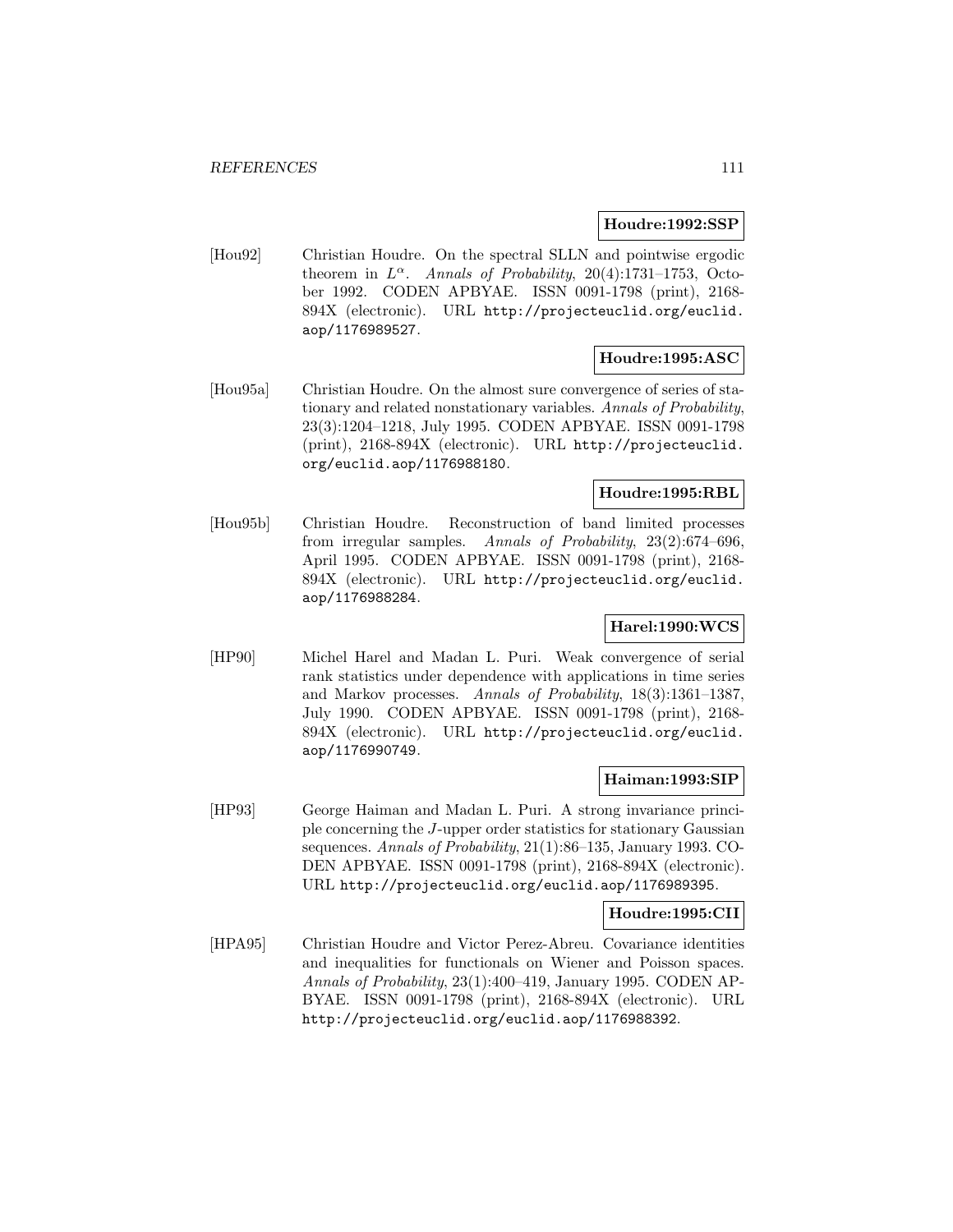# **Ho:1990:LDN**

[HS90] Hwai-Chung Ho and Tze-Chien Sun. Limiting distributions of nonlinear vector functions of stationary Gaussian processes. Annals of Probability, 18(3):1159–1173, July 1990. CODEN AP-BYAE. ISSN 0091-1798 (print), 2168-894X (electronic). URL http://projecteuclid.org/euclid.aop/1176990740.

# **Horvath:1996:LDL**

[HS96] Lajos Horváth and Qi-Man Shao. Large deviations and law of the iterated logarithm for partial sums normalized by the largest absolute observation. Annals of Probability, 24(3):1368–1387, July 1996. CODEN APBYAE. ISSN 0091-1798 (print), 2168- 894X (electronic). URL http://projecteuclid.org/euclid. aop/1065725185.

# **Hu:1998:LSS**

[HS98] Yueyun Hu and Zhan Shi. The limits of Sinai's simple random walk in random environment. Annals of Probability, 26(4): 1477–1521, October 1998. CODEN APBYAE. ISSN 0091-1798 (print), 2168-894X (electronic). URL http://projecteuclid. org/euclid.aop/1022855871.

# **Hebisch:1993:GEM**

[HSC93] W. Hebisch and L. Saloff-Coste. Gaussian estimates for Markov chains and random walks on groups. Annals of Probability, 21 (2):673–709, April 1993. CODEN APBYAE. ISSN 0091-1798 (print), 2168-894X (electronic). URL http://projecteuclid. org/euclid.aop/1176989263.

### **Hsing:1995:NAI**

[Hsi95] Tailen Hsing. A note on the asymptotic independence of the sum and maximum of strongly mixing stationary random variables. Annals of Probability, 23(2):938–947, April 1995. CODEN AP-BYAE. ISSN 0091-1798 (print), 2168-894X (electronic). URL http://projecteuclid.org/euclid.aop/1176988296.

#### **Hsing:1999:ADP**

[Hsi99] Tailen Hsing. On the asymptotic distributions of partial sums of functionals of infinite-variance moving averages. Annals of Probability, 27(3):1579–1599, July 1999. CODEN APBYAE. ISSN 0091-1798 (print), 2168-894X (electronic). URL http:// projecteuclid.org/euclid.aop/1022677460.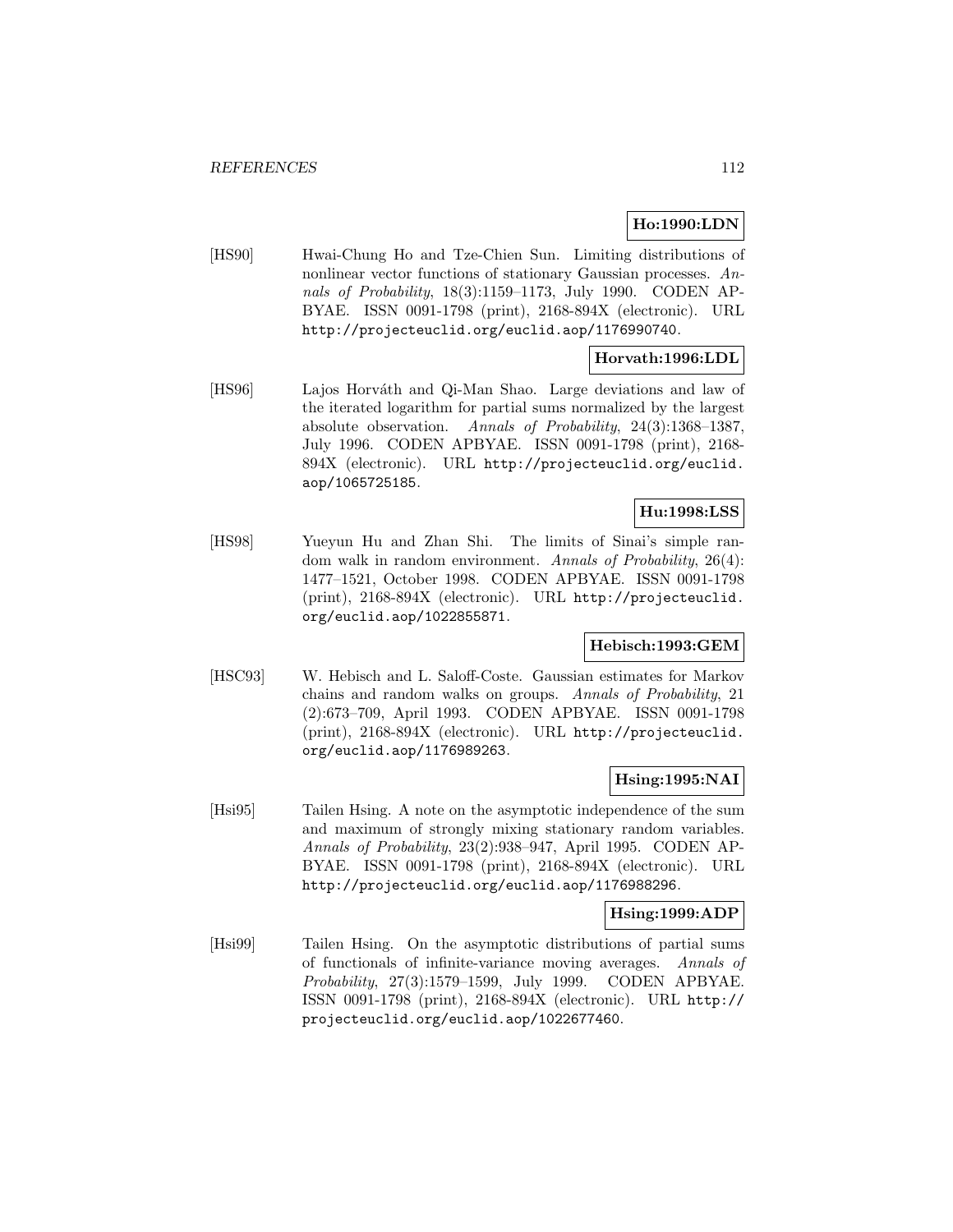# **Hsu:1998:BRB**

[Hsu98] Elton P. Hsu. Book review of "Probabilistic Techniques in Analysis" by Richard F. Bass. Annals of Probability, 26(3):1403–1405, July 1998. CODEN APBYAE. ISSN 0091-1798 (print), 2168- 894X (electronic). URL http://projecteuclid.org/euclid. aop/1022855758.

# **Hu:1991:NRT**

[Hu91] Inchi Hu. Nonlinear renewal theory for conditional random walks. Annals of Probability, 19(1):401–422, January 1991. CODEN AP-BYAE. ISSN 0091-1798 (print), 2168-894X (electronic). URL http://projecteuclid.org/euclid.aop/1176990553.

### **Hughes:1992:BED**

[Hug92] H. R. Hughes. Brownian exit distributions from normal balls in  $S^3 \times H^3$ . Annals of Probability, 20(2):655–659, April 1992. CO-DEN APBYAE. ISSN 0091-1798 (print), 2168-894X (electronic). URL http://projecteuclid.org/euclid.aop/1176989797.

# **Husler:1990:EVH**

[Hus90] J. Husler. Extreme values and high boundary crossings of locally stationary Gaussian processes. Annals of Probability, 18 (3):1141–1158, July 1990. CODEN APBYAE. ISSN 0091-1798 (print), 2168-894X (electronic). URL http://projecteuclid. org/euclid.aop/1176990739.

# **Henze:1992:ASC**

[HV92] N. Henze and B. Voigt. Almost sure convergence of certain slowly changing symmetric one- and multi-sample statistics. Annals of Probability, 20(2):1086–1098, April 1992. CODEN APBYAE. ISSN 0091-1798 (print), 2168-894X (electronic). URL http:// projecteuclid.org/euclid.aop/1176989819.

### **Harrison:1990:QMB**

[HW90] J. M. Harrison and R. J. Williams. On the quasireversibility of a multiclass Brownian service station. Annals of Probability, 18 (3):1249–1268, July 1990. CODEN APBYAE. ISSN 0091-1798 (print), 2168-894X (electronic). URL http://projecteuclid. org/euclid.aop/1176990745.

# **Hahn:1992:ABS**

[HW92] Marjorie G. Hahn and Daniel C. Weiner. Asymptotic behavior of self-normalized trimmed sums: Nonnormal limits. Annals of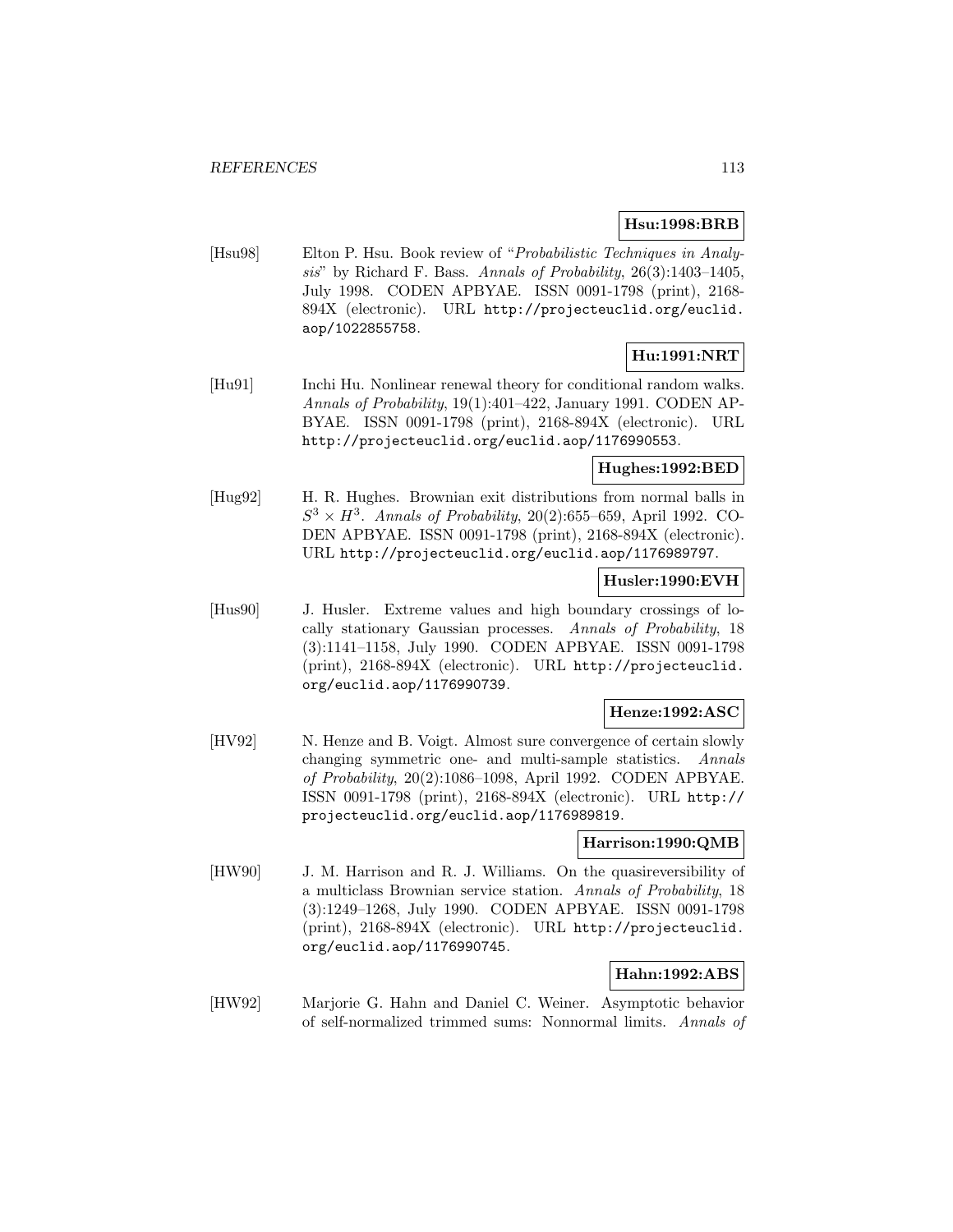Probability, 20(1):455–482, January 1992. CODEN APBYAE. ISSN 0091-1798 (print), 2168-894X (electronic). URL http:// projecteuclid.org/euclid.aop/1176989937.

# **Inglot:1992:SMD**

[IKL92] Tadeusz Inglot, Wilbert C. M. Kallenberg, and Teresa Ledwina. Strong moderate deviation theorems. Annals of Probability, 20 (2):987–1003, April 1992. CODEN APBYAE. ISSN 0091-1798 (print), 2168-894X (electronic). URL http://projecteuclid. org/euclid.aop/1176989814.

# **Inglot:1993:MLD**

[IL93] Tadeusz Inglot and Teresa Ledwina. Moderately large deviations and expansions of large deviations for some functionals of weighted empirical processes. Annals of Probability, 21(3): 1691–1705, July 1993. CODEN APBYAE. ISSN 0091-1798 (print), 2168-894X (electronic). URL http://projecteuclid. org/euclid.aop/1176989137.

### **Iscoe:1990:IDF**

[IM90] I. Iscoe and D. McDonald. Induced Dirichlet forms and capacitary inequalities. Annals of Probability, 18(3):1195–1221, July 1990. CODEN APBYAE. ISSN 0091-1798 (print), 2168- 894X (electronic). URL http://projecteuclid.org/euclid. aop/1176990742.

### **Iscoe:1994:AETa**

[IM94a] I. Iscoe and D. McDonald. Asymptotics of exit times for Markov jump processes I. Annals of Probability, 22(1):372–397, January 1994. CODEN APBYAE. ISSN 0091-1798 (print), 2168- 894X (electronic). URL http://projecteuclid.org/euclid. aop/1176988863.

### **Iscoe:1994:AETb**

[IM94b] I. Iscoe and D. McDonald. Asymptotics of exit times for Markov jump processes. II: Applications to Jackson networks. Annals of Probability, 22(4):2168–2182, October 1994. CODEN APBYAE. ISSN 0091-1798 (print), 2168-894X (electronic). URL http:// projecteuclid.org/euclid.aop/1176988498.

# **Imkeller:1993:ECO**

[Imk93] Peter Imkeller. Existence and continuity of occupation densities of stochastic integral processes. Annals of Probability, 21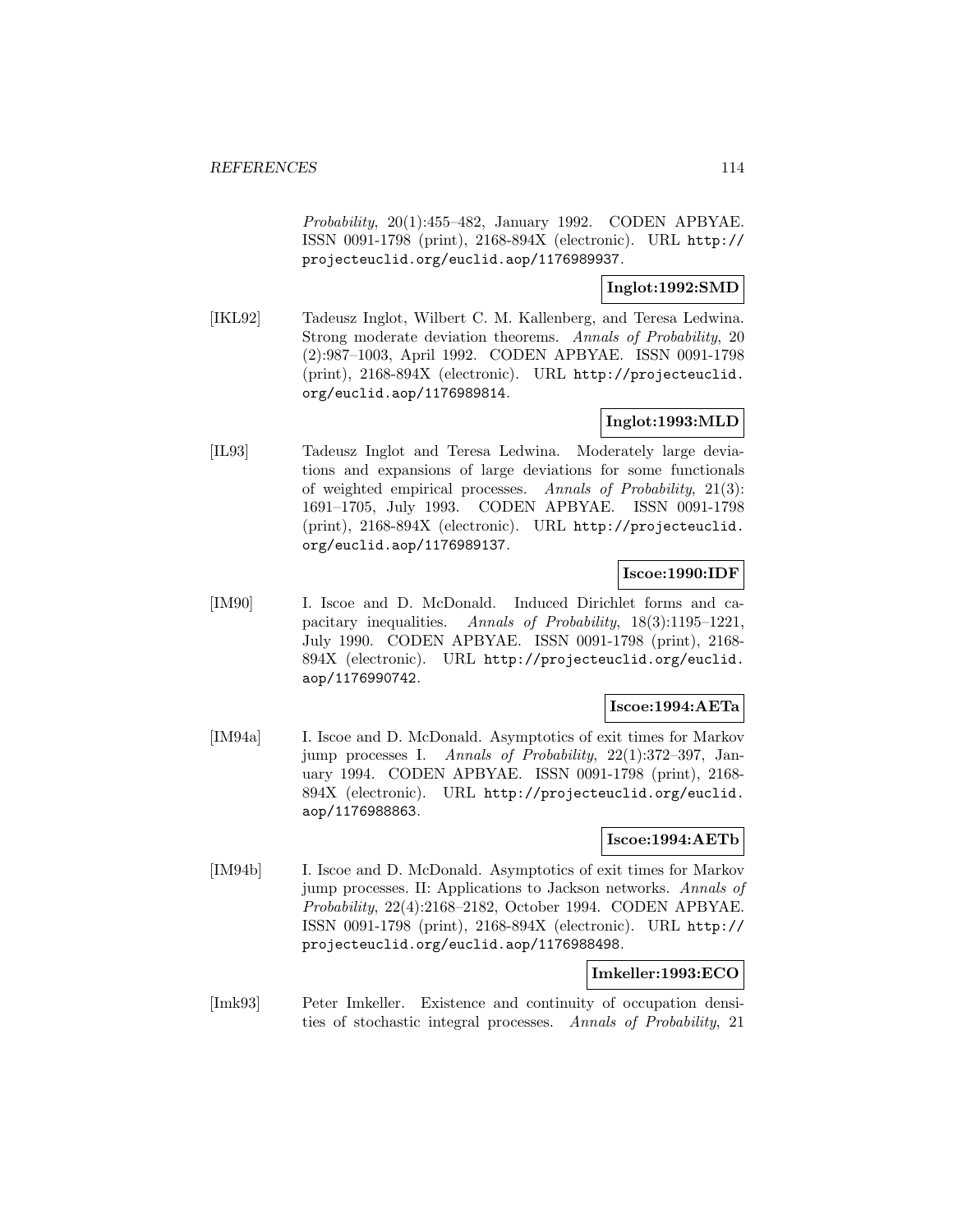(2):1050–1072, April 1993. CODEN APBYAE. ISSN 0091-1798 (print), 2168-894X (electronic). URL http://projecteuclid. org/euclid.aop/1176989282.

# **Iscoe:1990:CVO**

[IMM<sup>+</sup>90] I. Iscoe, M. B. Marcus, D. McDonald, M. Talagrand, and J. Zinn. Continuity of  $l^2$ -valued Ornstein–Uhlenbeck processes. Annals of Probability, 18(1):68–84, January 1990. CODEN APBYAE. ISSN 0091-1798 (print), 2168-894X (electronic). URL http:// projecteuclid.org/euclid.aop/1176990938.

# **Imkeller:1994:IPW**

[IN94] Peter Imkeller and David Nualart. Integration by parts on Wiener space and the existence of occupation densities. Annals of Probability, 22(1):469–493, January 1994. CODEN APBYAE. ISSN 0091-1798 (print), 2168-894X (electronic). URL http:// projecteuclid.org/euclid.aop/1176988869.

# **Ioffe:1991:SAV**

[Iof91] Dimitry Ioffe. On some applicable versions of abstract large deviations theorems. Annals of Probability, 19(4):1629–1639, October 1991. CODEN APBYAE. ISSN 0091-1798 (print), 2168- 894X (electronic). URL http://projecteuclid.org/euclid. aop/1176990226.

# **Ioffe:1993:RPC**

[Iof93] D. Ioffe. Recurrent perturbations of certain transient radially symmetric diffusions. Annals of Probability, 21(2):1124–1150, April 1993. CODEN APBYAE. ISSN 0091-1798 (print), 2168- 894X (electronic). URL http://projecteuclid.org/euclid. aop/1176989284.

# **Imkeller:1999:SAB**

[IS99] Peter Imkeller and Michael Scheutzow. On the spatial asymptotic behavior of stochastic flows in Euclidean space. Annals of Probability, 27(1):109–129, January 1999. CODEN APBYAE. ISSN 0091-1798 (print), 2168-894X (electronic). URL http:// projecteuclid.org/euclid.aop/1022677255.

### **Jacka:1991:OSB**

[Jac91] S. D. Jacka. Optimal stopping and best constants for Doob-like inequalities I: The case  $p = 1$ . Annals of Probability, 19(4): 1798–1821, October 1991. CODEN APBYAE. ISSN 0091-1798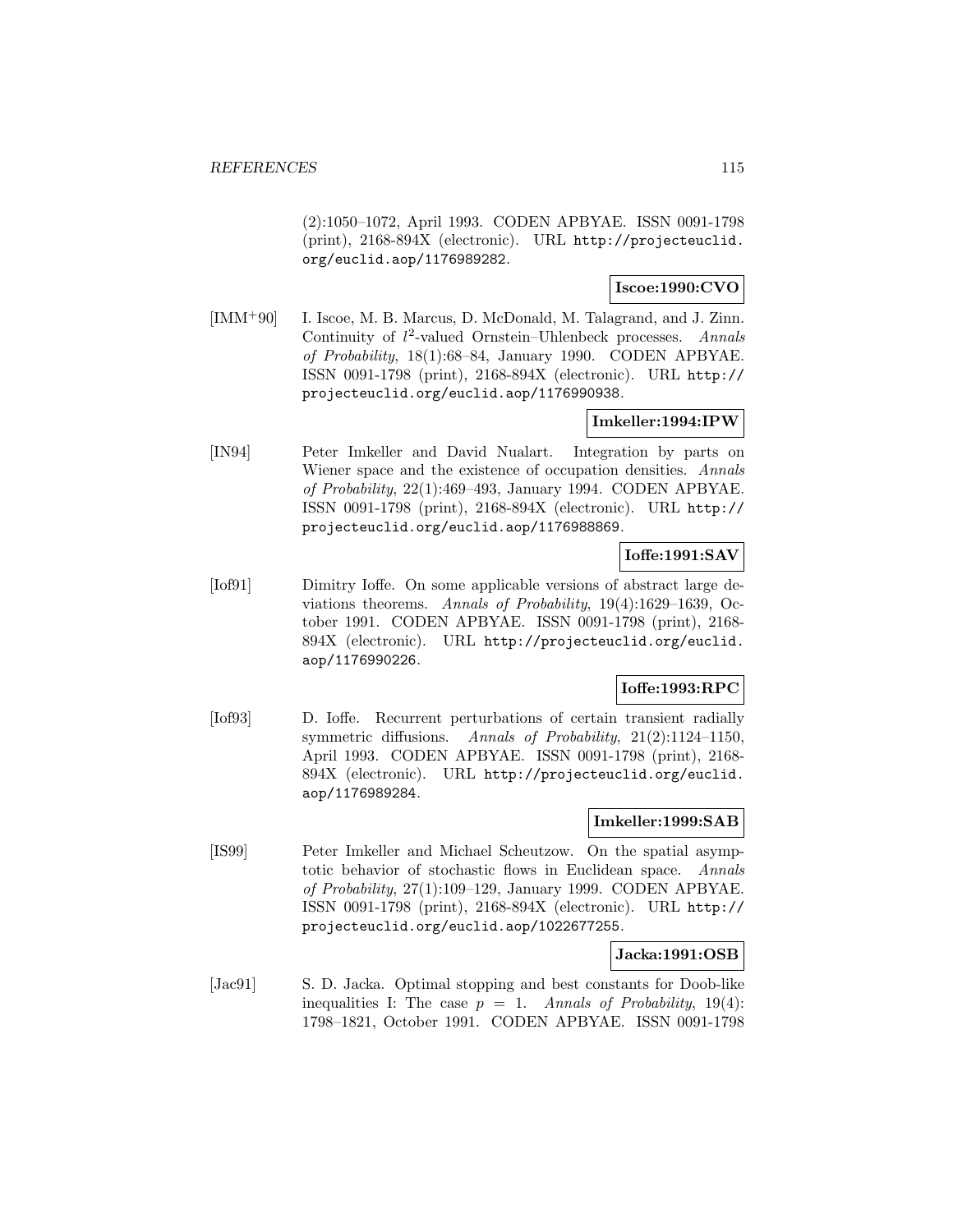(print), 2168-894X (electronic). URL http://projecteuclid. org/euclid.aop/1176990237.

### **Jacka:1993:LTO**

[Jac93] S. D. Jacka. Local times, optimal stopping and semimartingales. Annals of Probability, 21(1):329–339, January 1993. CODEN AP-BYAE. ISSN 0091-1798 (print), 2168-894X (electronic). URL http://projecteuclid.org/euclid.aop/1176989407.

### **Jain:1990:LDL**

[Jai90] Naresh C. Jain. Large deviation lower bounds for additive functionals of Markov processes. Annals of Probability, 18(3): 1071–1098, July 1990. CODEN APBYAE. ISSN 0091-1798 (print), 2168-894X (electronic). URL http://projecteuclid. org/euclid.aop/1176990736.

#### **Jakubowski:1993:AIR**

[Jak93] Adam Jakubowski. An asymptotic independent representation in limit theorems for maxima of nonstationary random sequences. Annals of Probability, 21(2):819–830, April 1993. CODEN AP-BYAE. ISSN 0091-1798 (print), 2168-894X (electronic). URL http://projecteuclid.org/euclid.aop/1176989269.

### **Jakubowski:1996:CVT**

[Jak96] Adam Jakubowski. Convergence in various topologies for stochastic integrals driven by semimartingales. Annals of Probability, 24 (4):2141–2153, October 1996. CODEN APBYAE. ISSN 0091-1798 (print), 2168-894X (electronic). URL http://projecteuclid. org/euclid.aop/1041903222.

#### **Janssen:1994:SIT**

[Jan94] Arnold Janssen. Sums of independent triangular arrays and extreme order statistics. Annals of Probability, 22(4):1766–1793, October 1994. CODEN APBYAE. ISSN 0091-1798 (print), 2168- 894X (electronic). URL http://projecteuclid.org/euclid. aop/1176988482.

#### **Janvresse:1998:FOC**

[Jan98] Elise Janvresse. First order correction for the hydrodynamic limit of symmetric simple exclusion processes with speed change in dimension  $d > 3$ . Annals of Probability, 26(4):1874–1912, October 1998. CODEN APBYAE. ISSN 0091-1798 (print), 2168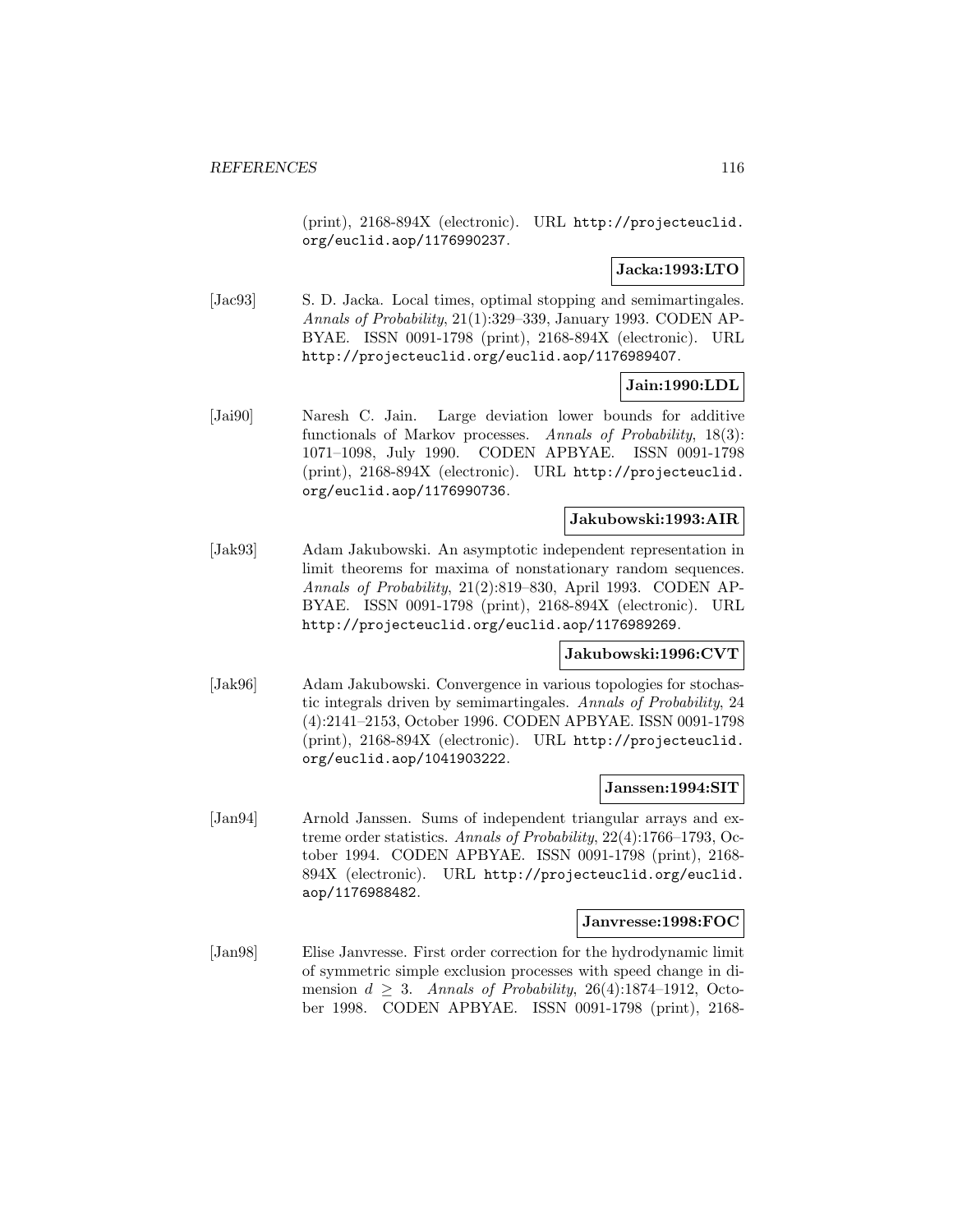894X (electronic). URL http://projecteuclid.org/euclid. aop/1022855886. See note [Jan02].

#### **Janvresse:2002:NAB**

[Jan02] Elise Janvresse. Note about "First order correction for the hydrodynamic limit of symmetric simple exclusion processes with speed change in dimension  $d \geq 3$ ". Annals of Probability, 30 (2):1000–1001, April 2002. CODEN APBYAE. ISSN 0091-1798 (print), 2168-894X (electronic). URL http://projecteuclid. org/euclid.aop/1023481015. See [Jan98].

# **Jerrum:1992:RGC**

[Jer92] Mark Jerrum. Review: E. G. Coffman, George S. Lueker, Probabilistic Analysis of Packing and Partitioning Algorithms. Annals of Probability, 20(4):2164–2167, October 1992. CODEN APBYAE. ISSN 0091-1798 (print), 2168-894X (electronic). URL http:// projecteuclid.org/euclid.aop/1176989544.

# **Janvresse:1999:REC**

[JLQY99] E. Janvresse, C. Landim, J. Quastel, and H. T. Yau. Relaxation to equilibrium of conservative dynamics. I: Zero-range processes. Annals of Probability, 27(1):325–360, January 1999. CODEN AP-BYAE. ISSN 0091-1798 (print), 2168-894X (electronic). URL http://projecteuclid.org/euclid.aop/1022677265.

### **Jacod:1998:AED**

[JP98] Jean Jacod and Philip Protter. Asymptotic error distributions for the Euler method for stochastic differential equations. Annals of Probability, 26(1):267–307, January 1998. CODEN APBYAE. ISSN 0091-1798 (print), 2168-894X (electronic). URL http:// projecteuclid.org/euclid.aop/1022855419.

### **Jurek:1992:OEP**

[Jur92] Zbigniew J. Jurek. Operator exponents of probability measures and Lie semigroups. Annals of Probability, 20(2):1053–1062, April 1992. CODEN APBYAE. ISSN 0091-1798 (print), 2168- 894X (electronic). URL http://projecteuclid.org/euclid. aop/1176989817.

### **Jing:1999:ENB**

[JW99] Bing-Yi Jing and Qiying Wang. An exponential nonuniform Berry–Esseen bound for self-normalized sums. Annals of Probability, 27(4):2068–2088, October 1999. CODEN APBYAE.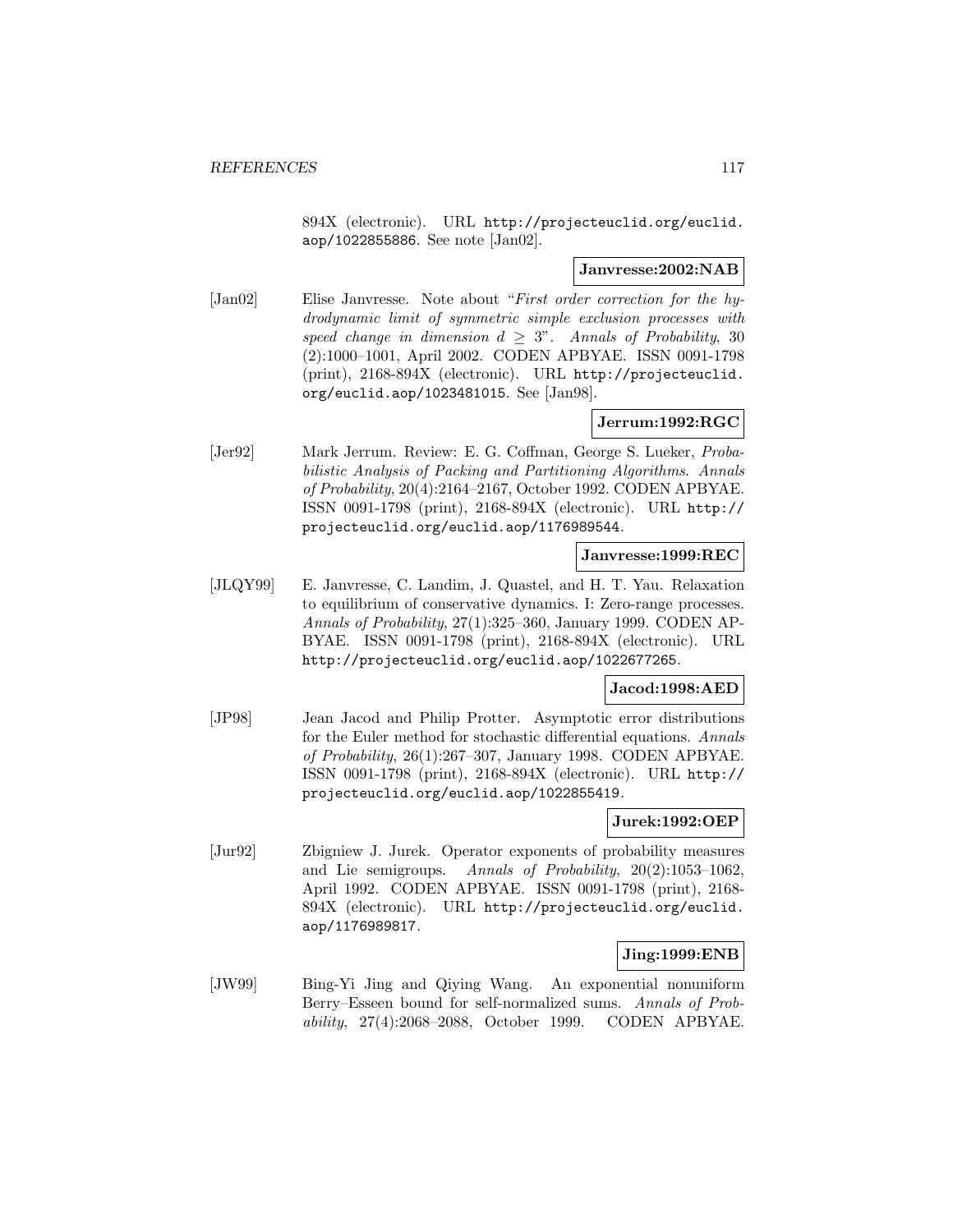ISSN 0091-1798 (print), 2168-894X (electronic). URL http:// projecteuclid.org/euclid.aop/1022874829.

### **Kallenberg:1991:ICM**

[Kal91] Olav Kallenberg. On an independence criterion for multiple Wiener integrals. Annals of Probability, 19(2):483–485, April 1991. CODEN APBYAE. ISSN 0091-1798 (print), 2168- 894X (electronic). URL http://projecteuclid.org/euclid. aop/1176990436.

### **Kalpazidou:1994:RRT**

[Kal94] S. Kalpazidou. Rotational representations of transition matrix functions. Annals of Probability, 22(2):703–712, April 1994. CO-DEN APBYAE. ISSN 0091-1798 (print), 2168-894X (electronic). URL http://projecteuclid.org/euclid.aop/1176988726.

#### **Kalpazidou:1995:RDS**

[Kal95] S. Kalpazidou. On the rotational dimension of stochastic matrices. Annals of Probability, 23(2):966–975, April 1995. CODEN APBYAE. ISSN 0091-1798 (print), 2168-894X (electronic). URL http://projecteuclid.org/euclid.aop/1176988298.

### **Kallenberg:1996:EUF**

[Kal96] Olav Kallenberg. On the existence of universal functional solutions to classical SDE's. Annals of Probability, 24(1):196–205, January 1996. CODEN APBYAE. ISSN 0091-1798 (print), 2168- 894X (electronic). URL http://projecteuclid.org/euclid. aop/1042644713.

### **Kallenberg:1999:BTS**

[Kal99a] Olav Kallenberg. Ballot theorems and sojourn laws for stationary processes. Annals of Probability, 27(4):2011–2019, October 1999. CODEN APBYAE. ISSN 0091-1798 (print), 2168- 894X (electronic). URL http://projecteuclid.org/euclid. aop/1022874825.

### **Kallenberg:1999:PMD**

[Kal99b] Olav Kallenberg. Palm measure duality and conditioning in regenerative sets. Annals of Probability, 27(2):945–969, April 1999. CO-DEN APBYAE. ISSN 0091-1798 (print), 2168-894X (electronic). URL http://projecteuclid.org/euclid.aop/1022677391.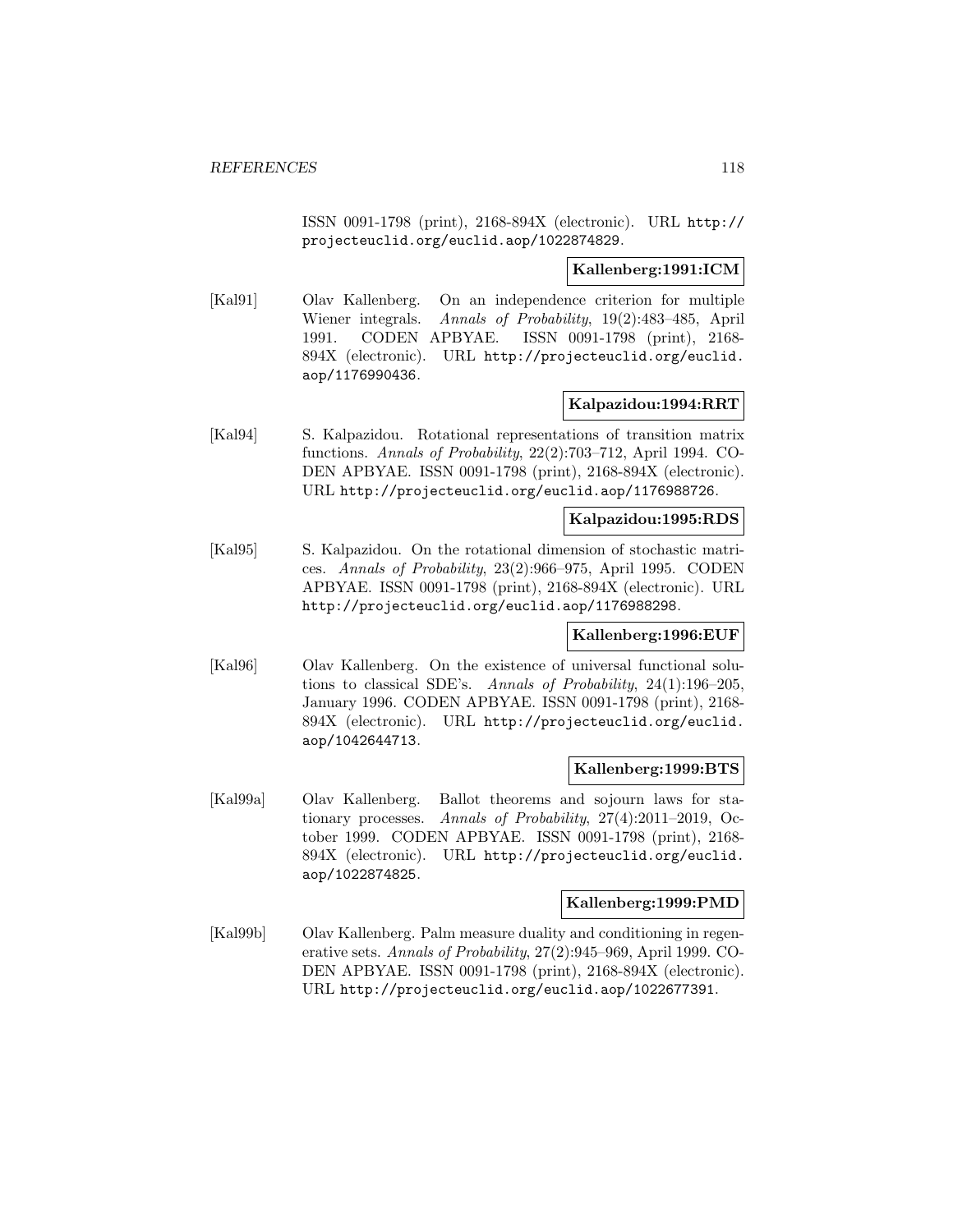#### **Katzenberger:1991:SSD**

[Kat91] G. S. Katzenberger. Solutions of a stochastic differential equation forced onto a manifold by a large drift. Annals of Probability, 19 (4):1587–1628, October 1991. CODEN APBYAE. ISSN 0091-1798 (print), 2168-894X (electronic). URL http://projecteuclid. org/euclid.aop/1176990225.

# **Konig:1997:CLT**

[KdHvdH97] W. König, F. den Hollander, and R. van der Hofstad. Central limit theorem for the Edwards model. Annals of Probability, 25 (2):573–597, April 1997. CODEN APBYAE. ISSN 0091-1798 (print), 2168-894X (electronic). URL http://projecteuclid. org/euclid.aop/1024404412.

# **Keener:1992:LTR**

[Kee92] Robert W. Keener. Limit theorems for random walks conditioned to stay positive. Annals of Probability, 20(2):801–824, April 1992. CODEN APBYAE. ISSN 0091-1798 (print), 2168- 894X (electronic). URL http://projecteuclid.org/euclid. aop/1176989807.

# **Kendall:1995:RPM**

[Ken95] Wilfrid S. Kendall. The radial part of a Γ-martingale and a non-implosion theorem. Annals of Probability, 23(2):479–500, April 1995. CODEN APBYAE. ISSN 0091-1798 (print), 2168- 894X (electronic). URL http://projecteuclid.org/euclid. aop/1176988276.

### **Kersting:1996:HCD**

[Ker96] G. Kersting. Harmonic coordinates for diffusions in the plane. Annals of Probability, 24(3):1239–1268, July 1996. CODEN AP-BYAE. ISSN 0091-1798 (print), 2168-894X (electronic). URL http://projecteuclid.org/euclid.aop/1065725180.

#### **Kesten:1993:FSW**

[Kes93] Harry Kesten. Frank Spitzer's work on random walk and Brownian motion. Annals of Probability, 21(2):593–607, April 1993. CODEN APBYAE. ISSN 0091-1798 (print), 2168-894X (electronic). URL http://projecteuclid.org/euclid.aop/1176989257.

# **Kesten:1997:UFC**

[Kes97] Harry Kesten. A universal form of the Chung-type law of the iterated logarithm. Annals of Probability, 25(4):1588–1620, Oc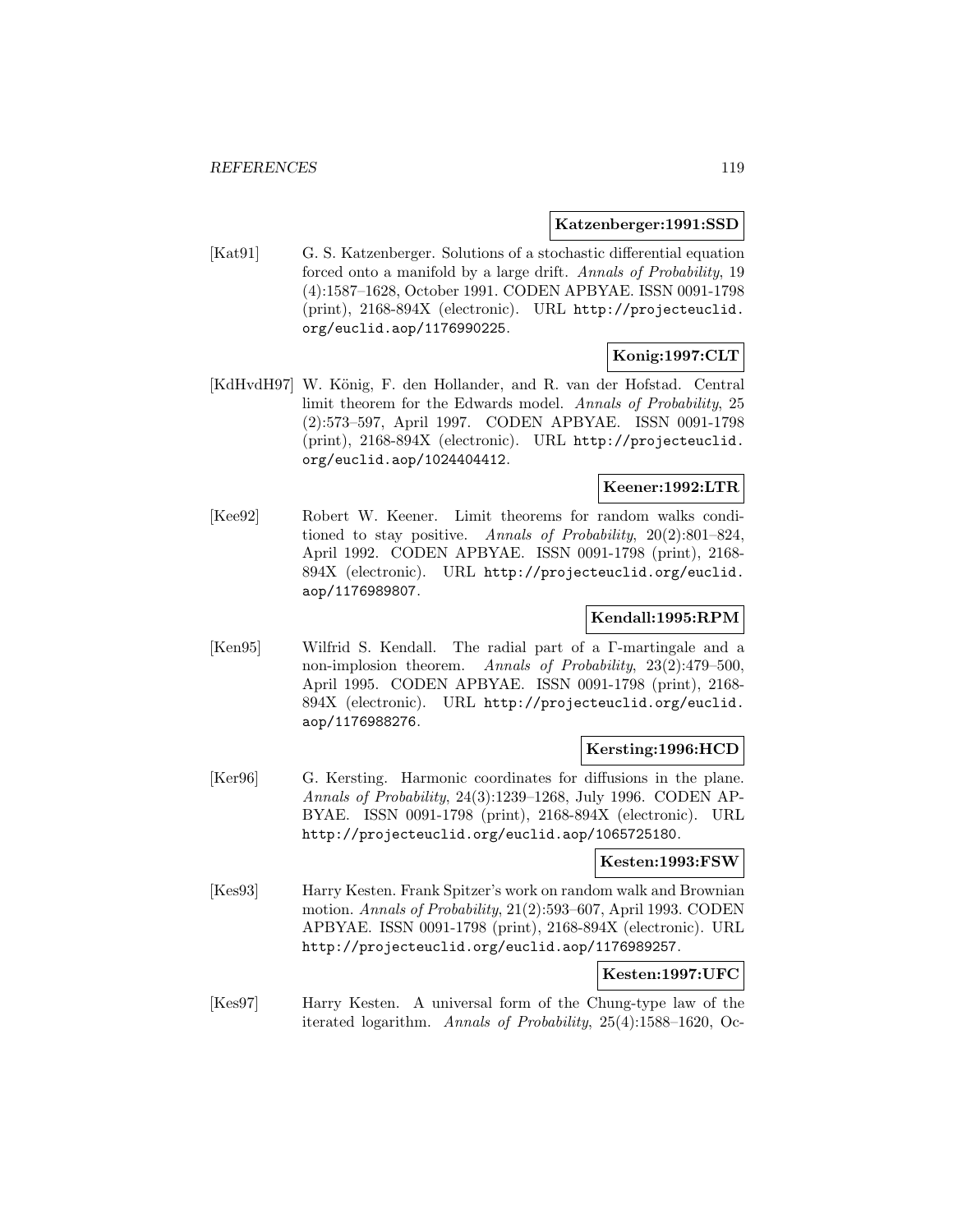tober 1997. CODEN APBYAE. ISSN 0091-1798 (print), 2168- 894X (electronic). URL http://projecteuclid.org/euclid. aop/1023481104.

# **Kouritzin:1994:LIL**

[KH94] M. A. Kouritzin and A. J. Heunis. A law of the iterated logarithm for stochastic processes defined by differential equations with a small parameter. Annals of Probability, 22(2):659–679, April 1994. CODEN APBYAE. ISSN 0091-1798 (print), 2168- 894X (electronic). URL http://projecteuclid.org/euclid. aop/1176988724.

# **Khoshnevisan:1992:MIF**

[Kho92] Davar Khoshnevisan. Moment inequalities for functionals of the Brownian convex Hull. Annals of Probability, 20(2):627–630, April 1992. CODEN APBYAE. ISSN 0091-1798 (print), 2168- 894X (electronic). URL http://projecteuclid.org/euclid. aop/1176989794.

# **Khoshnevisan:1993:ECC**

[Kho93] Davar Khoshnevisan. An embedding of compensated compound Poisson processes with applications to local times. Annals of Probability, 21(1):340–361, January 1993. CODEN APBYAE. ISSN 0091-1798 (print), 2168-894X (electronic). URL http:// projecteuclid.org/euclid.aop/1176989408.

**Khoshnevisan:1994:ERC**

[Kho94] Davar Khoshnevisan. Exact rates of convergence to Brownian local time. Annals of Probability, 22(3):1295–1330, July 1994. CODEN APBYAE. ISSN 0091-1798 (print), 2168-894X (electronic). URL http://projecteuclid.org/euclid.aop/1176988604.

### **Khoshnevisan:1995:DBB**

[Kho95] Davar Khoshnevisan. On the distribution of bubbles of the Brownian sheet. Annals of Probability, 23(2):786–805, April 1995. CO-DEN APBYAE. ISSN 0091-1798 (print), 2168-894X (electronic). URL http://projecteuclid.org/euclid.aop/1176988290.

# **Kifer:1990:DTV**

[Kif90] Yuri Kifer. A discrete-time version of the Wentzell–Friedlin theory. Annals of Probability, 18(4):1676–1692, October 1990. CODEN APBYAE. ISSN 0091-1798 (print), 2168-894X (electronic). URL http://projecteuclid.org/euclid.aop/1176990641.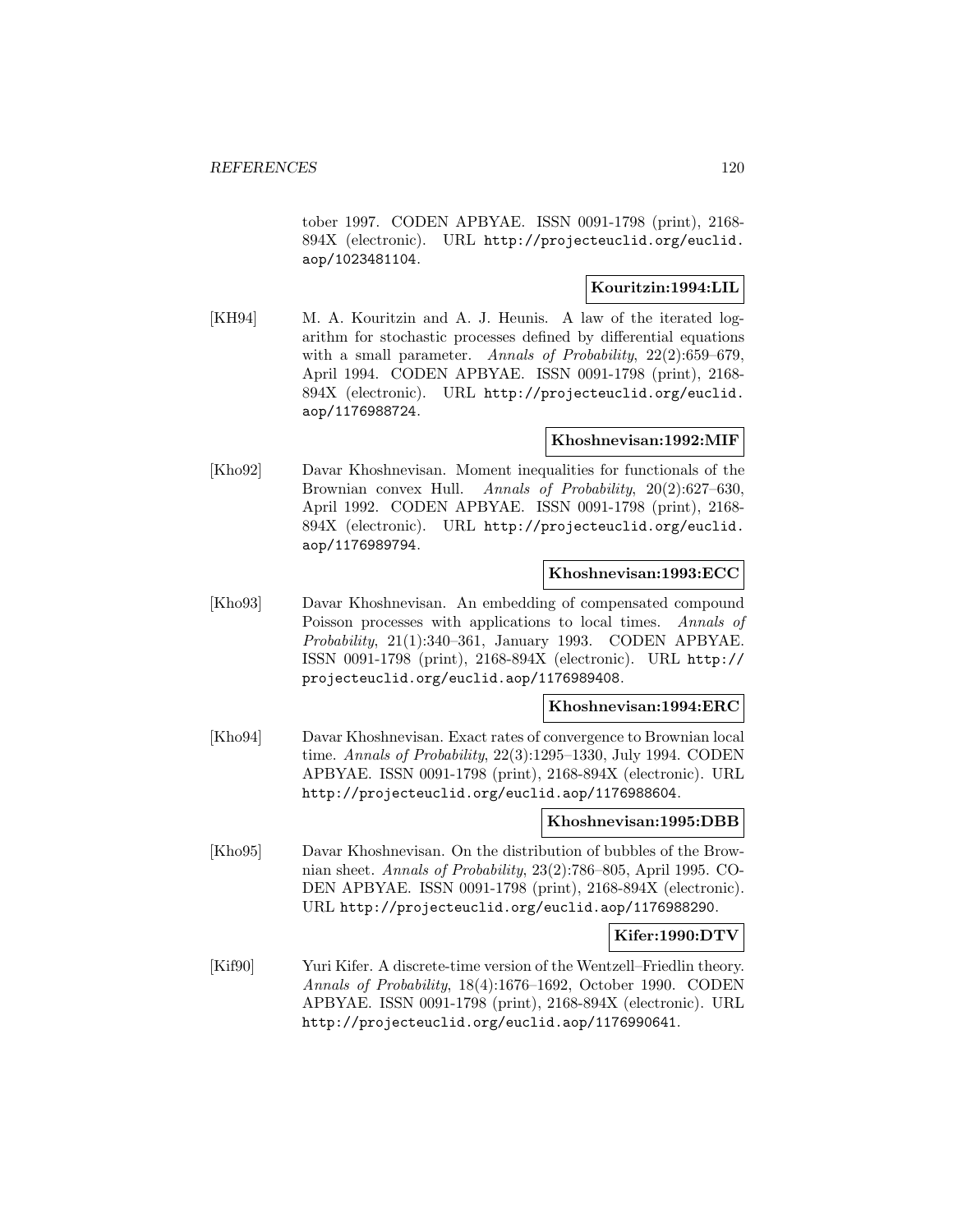### **Kennedy:1991:ABR**

[KK91] Douglas P. Kennedy and Robert P. Kertz. The asymptotic behavior of the reward sequence in the optimal stopping of i.i.d. random variables. Annals of Probability, 19(1):329–341, January 1991. CODEN APBYAE. ISSN 0091-1798 (print), 2168- 894X (electronic). URL http://projecteuclid.org/euclid. aop/1176990547.

# **Khalfin:1994:SCT**

[KK94] L. A. Khalfin and L. B. Klebanov. A solution of the computer tomography paradox and estimating the distances between the densities of measures with the same marginals. Annals of Probability, 22(4):2235–2241, October 1994. CODEN APBYAE. ISSN 0091-1798 (print), 2168-894X (electronic). URL http:// projecteuclid.org/euclid.aop/1176988502.

### **Kersting:1995:SCN**

[KK95] G. Kersting and F. C. Klebaner. Sharp conditions for nonexplosions and explosions in Markov jump processes. Annals of Probability, 23(1):268–272, January 1995. CODEN APBYAE. ISSN 0091-1798 (print), 2168-894X (electronic). URL http:// projecteuclid.org/euclid.aop/1176988386.

### **Kesten:1992:NCM**

[KL92] Harry Kesten and Gregory F. Lawler. A necessary condition for making money from fair games. Annals of Probability, 20 (2):855–882, April 1992. CODEN APBYAE. ISSN 0091-1798 (print), 2168-894X (electronic). URL http://projecteuclid. org/euclid.aop/1176989809.

### **Klass:1990:ULB**

[Kla90] Michael J. Klass. Uniform lower bounds for randomly stopped Banach space valued random sums. Annals of Probability, 18 (2):790–809, April 1990. CODEN APBYAE. ISSN 0091-1798 (print), 2168-894X (electronic). URL http://projecteuclid. org/euclid.aop/1176990858.

### **Klein:1994:ECP**

[Kle94] Abel Klein. Extinction of contact and percolation processes in a random environment. Annals of Probability, 22(3):1227–1251, July 1994. CODEN APBYAE. ISSN 0091-1798 (print), 2168- 894X (electronic). URL http://projecteuclid.org/euclid. aop/1176988601.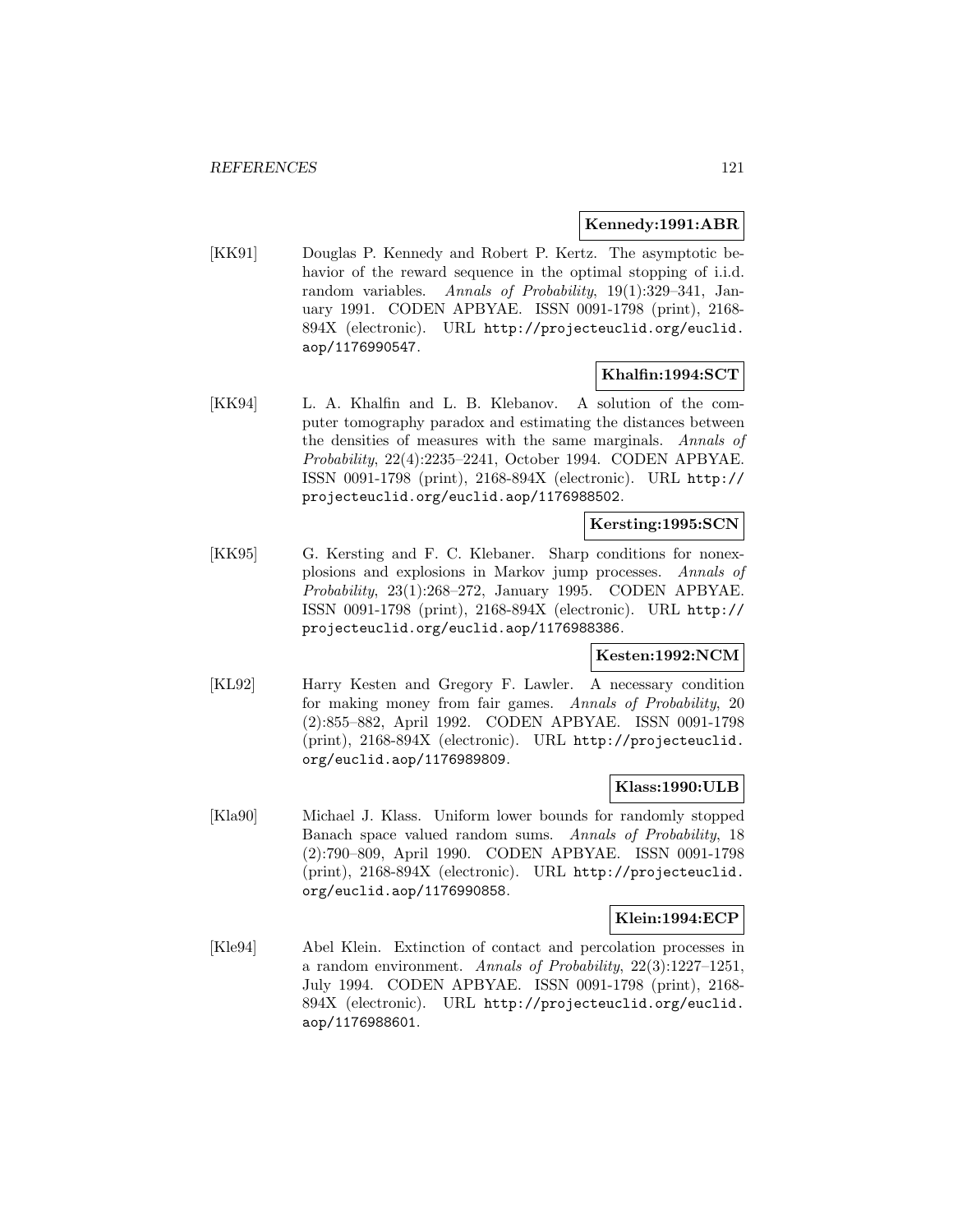#### **Klenke:1996:DCR**

[Kle96] Achim Klenke. Different clustering regimes in systems of hierarchically interacting diffusions. Annals of Probability, 24(2):660–697, April 1996. CODEN APBYAE. ISSN 0091-1798 (print), 2168- 894X (electronic). URL http://projecteuclid.org/euclid. aop/1039639358.

### **Klenke:1997:MSA**

[Kle97] Achim Klenke. Multiple scale analysis of clusters in spatial branching models. Annals of Probability, 25(4):1670–1711, October 1997. CODEN APBYAE. ISSN 0091-1798 (print), 2168- 894X (electronic). URL http://projecteuclid.org/euclid. aop/1023481107.

# **Klenke:1998:CIM**

[Kle98] Achim Klenke. Clustering and invariant measures for spatial branching models with infinite variance. Annals of Probability, 26(3):1057–1087, July 1998. CODEN APBYAE. ISSN 0091-1798 (print), 2168-894X (electronic). URL http://projecteuclid. org/euclid.aop/1022855745.

### **Khoshnevisan:1996:PET**

[KLS96] Davar Khoshnevisan, Thomas M. Lewis, and Zhan Shi. On a problem of Erdős and Taylor. Annals of Probability, 24(2):761–787, April 1996. CODEN APBYAE. ISSN 0091-1798 (print), 2168- 894X (electronic). URL http://projecteuclid.org/euclid. aop/1039639361.

### **Kuelbs:1994:LIR**

[KLT94] James Kuelbs, Wenbo V. Li, and Michel Talagrand. Lim inf results for Gaussian samples and Chung's functional LIL. Annals of Probability, 22(4):1879–1903, October 1994. CODEN APBYAE. ISSN 0091-1798 (print), 2168-894X (electronic). URL http:// projecteuclid.org/euclid.aop/1176988488.

### **Kesten:1992:RTS**

[KM92] Harry Kesten and R. A. Maller. Ratios of trimmed sums and order statistics. Annals of Probability, 20(4):1805–1842, October 1992. CODEN APBYAE. ISSN 0091-1798 (print), 2168- 894X (electronic). URL http://projecteuclid.org/euclid. aop/1176989530.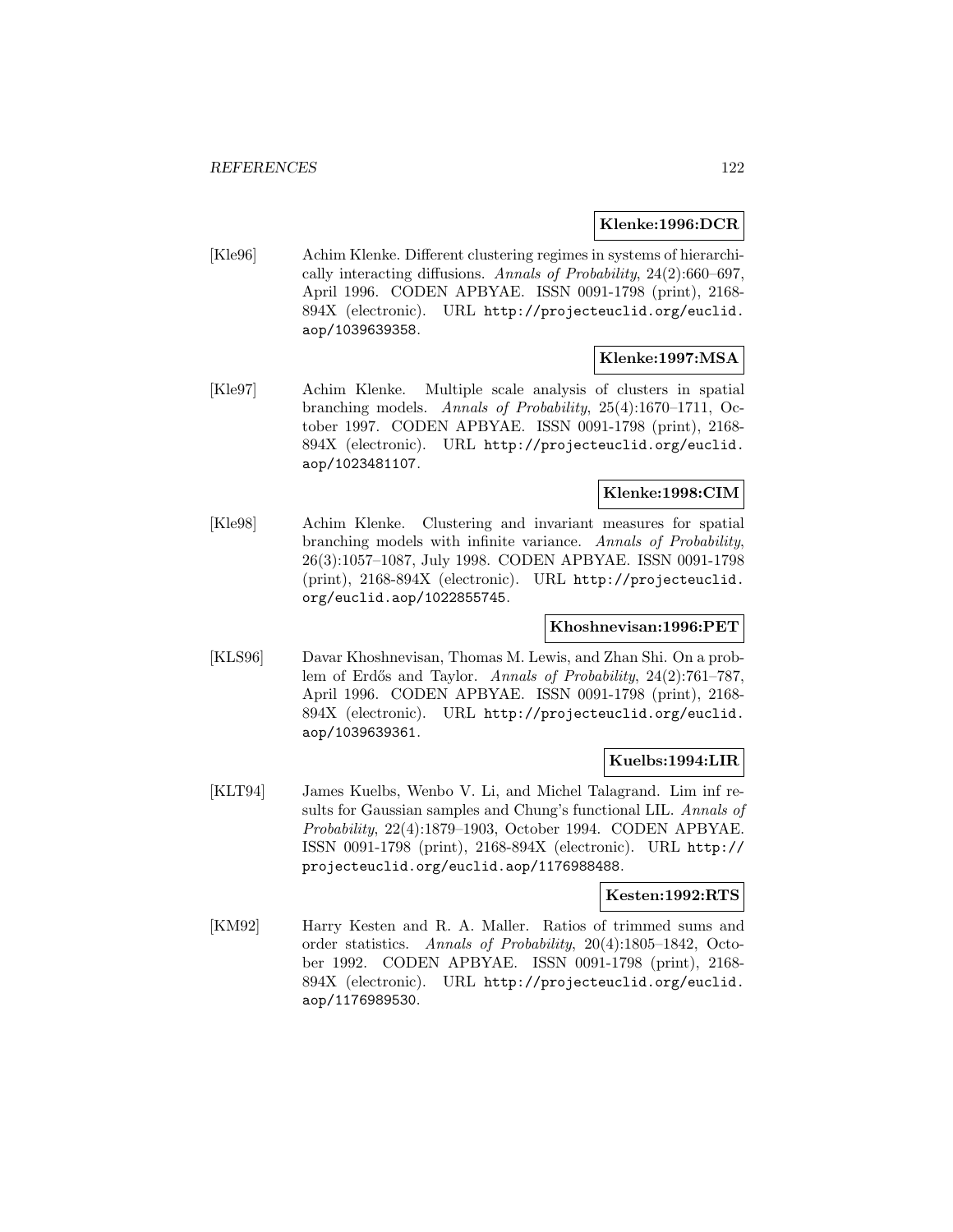### **Kesten:1994:ILI**

[KM94a] Harry Kesten and R. A. Maller. Infinite limits and infinite limit points of random walks and trimmed sums. Annals of Probability, 22(3):1473–1513, July 1994. CODEN APBYAE. ISSN 0091-1798 (print), 2168-894X (electronic). URL http://projecteuclid. org/euclid.aop/1176988609.

# **Knight:1994:CST**

[KM94b] Frank B. Knight and Bernard Maisonneuve. A characterization of stopping times. Annals of Probability, 22(3):1600–1606, July 1994. CODEN APBYAE. ISSN 0091-1798 (print), 2168- 894X (electronic). URL http://projecteuclid.org/euclid. aop/1176988615.

# **Klass:1997:OMB**

[KN97] Michael J. Klass and Krzysztof Nowicki. Order of magnitude bounds for expectations of  $\Delta_2$ -functions of nonnegative random bilinear forms and generalized U-statistics. Annals of Probability, 25(3):1471–1501, July 1997. CODEN APBYAE. ISSN 0091-1798 (print), 2168-894X (electronic). URL http://projecteuclid. org/euclid.aop/1024404521.

# **Komorowski:1996:DAA**

[Kom96] Tomasz Komorowski. Diffusion approximation for the advection of particles in a strongly turbulent random environment. Annals of Probability, 24(1):346–376, January 1996. CODEN APBYAE. ISSN 0091-1798 (print), 2168-894X (electronic). URL http:// projecteuclid.org/euclid.aop/1042644720.

### **Konig:1996:CLT**

[Kön96] Wolfgang König. A central limit theorem for a one-dimensional polymer measure. Annals of Probability, 24(2):1012–1035, April 1996. CODEN APBYAE. ISSN 0091-1798 (print), 2168- 894X (electronic). URL http://projecteuclid.org/euclid. aop/1039639376.

### **Kurtz:1991:WLT**

[KP91] Thomas G. Kurtz and Philip Protter. Weak limit theorems for stochastic integrals and stochastic differential equations. Annals of Probability, 19(3):1035–1070, July 1991. CODEN APBYAE. ISSN 0091-1798 (print), 2168-894X (electronic). URL http:// projecteuclid.org/euclid.aop/1176990334.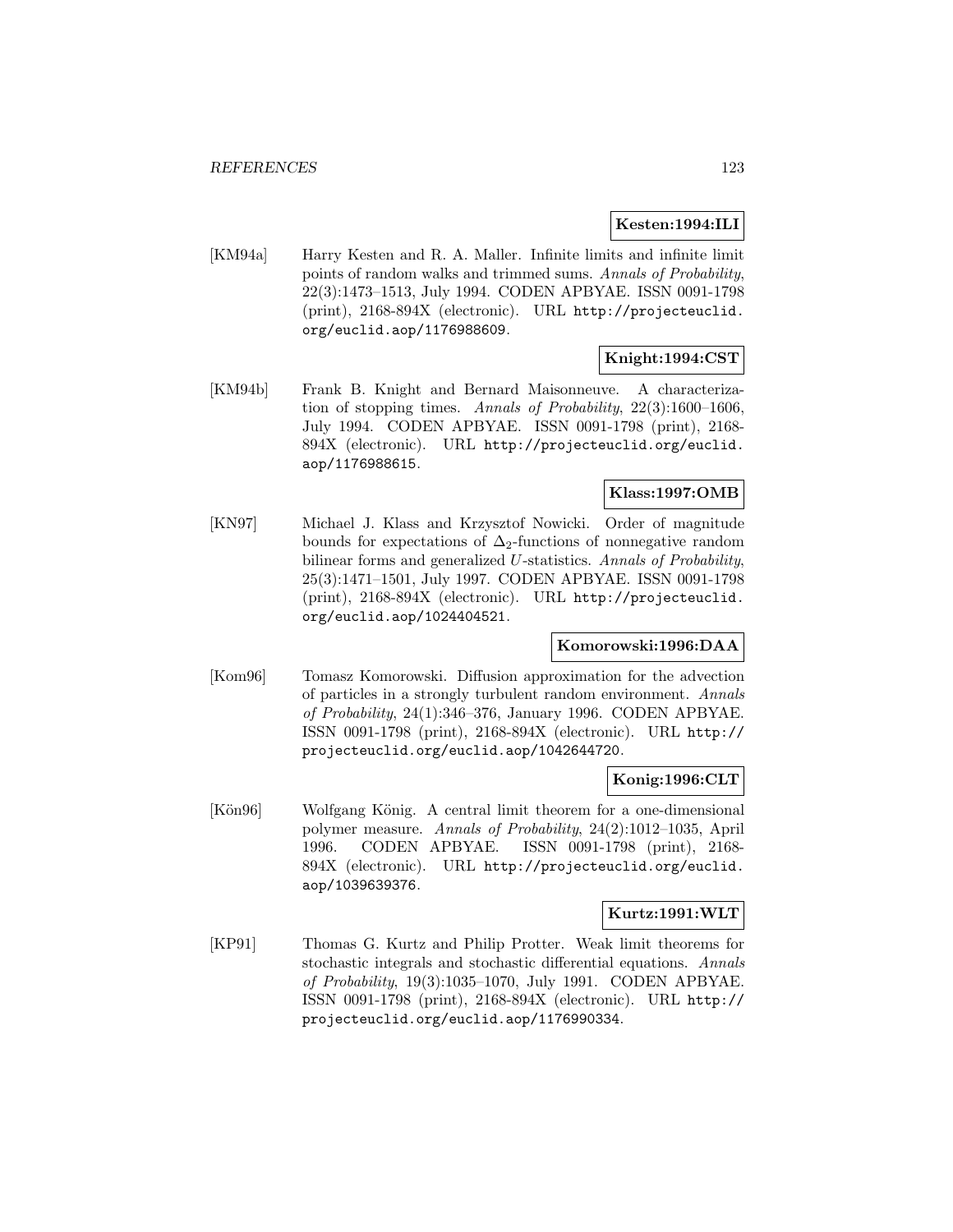#### **Kinoshita:1991:CSR**

[KR91] K. Kinoshita and Sidney I. Resnick. Convergence of scaled random samples in  $\mathbb{R}^d$ . Annals of Probability, 19(4):1640–1663, October 1991. CODEN APBYAE. ISSN 0091-1798 (print), 2168- 894X (electronic). URL http://projecteuclid.org/euclid. aop/1176990227.

### **Kristiansen:1994:PSC**

[Kri94] Gundorph K. Kristiansen. A proof of Steutel's conjecture. Annals of Probability, 22(1):442–452, January 1994. CODEN APBYAE. ISSN 0091-1798 (print), 2168-894X (electronic). URL http:// projecteuclid.org/euclid.aop/1176988867.

# **Krone:1993:LTS**

[Kro93] Stephen M. Krone. Local times for superdiffusions. Annals of Probability, 21(3):1599–1623, July 1993. CODEN APBYAE. ISSN 0091-1798 (print), 2168-894X (electronic). URL http:// projecteuclid.org/euclid.aop/1176989133.

# **Krylov:1997:SS**

[Kry97] N. V. Krylov. On SPDE's and superdiffusions. Annals of Probability, 25(4):1789–1809, October 1997. CODEN APBYAE. ISSN 0091-1798 (print), 2168-894X (electronic). URL http:// projecteuclid.org/euclid.aop/1023481111.

### **Kwapien:1991:HMM**

[KS91] Stanislaw Kwapien and Jerzy Szulga. Hypercontraction methods in moment inequalities for series of independent random variables in normed spaces. Annals of Probability, 19(1):369–379, January 1991. CODEN APBYAE. ISSN 0091-1798 (print), 2168- 894X (electronic). URL http://projecteuclid.org/euclid. aop/1176990550.

### **Klein:1996:QDV**

[KS96] Irene Klein and Walter Schachermayer. A quantitative and a dual version of the Halmos–Savage theorem with applications to mathematical finance. Annals of Probability, 24(2):867–881, April 1996. CODEN APBYAE. ISSN 0091-1798 (print), 2168- 894X (electronic). URL http://projecteuclid.org/euclid. aop/1039639366.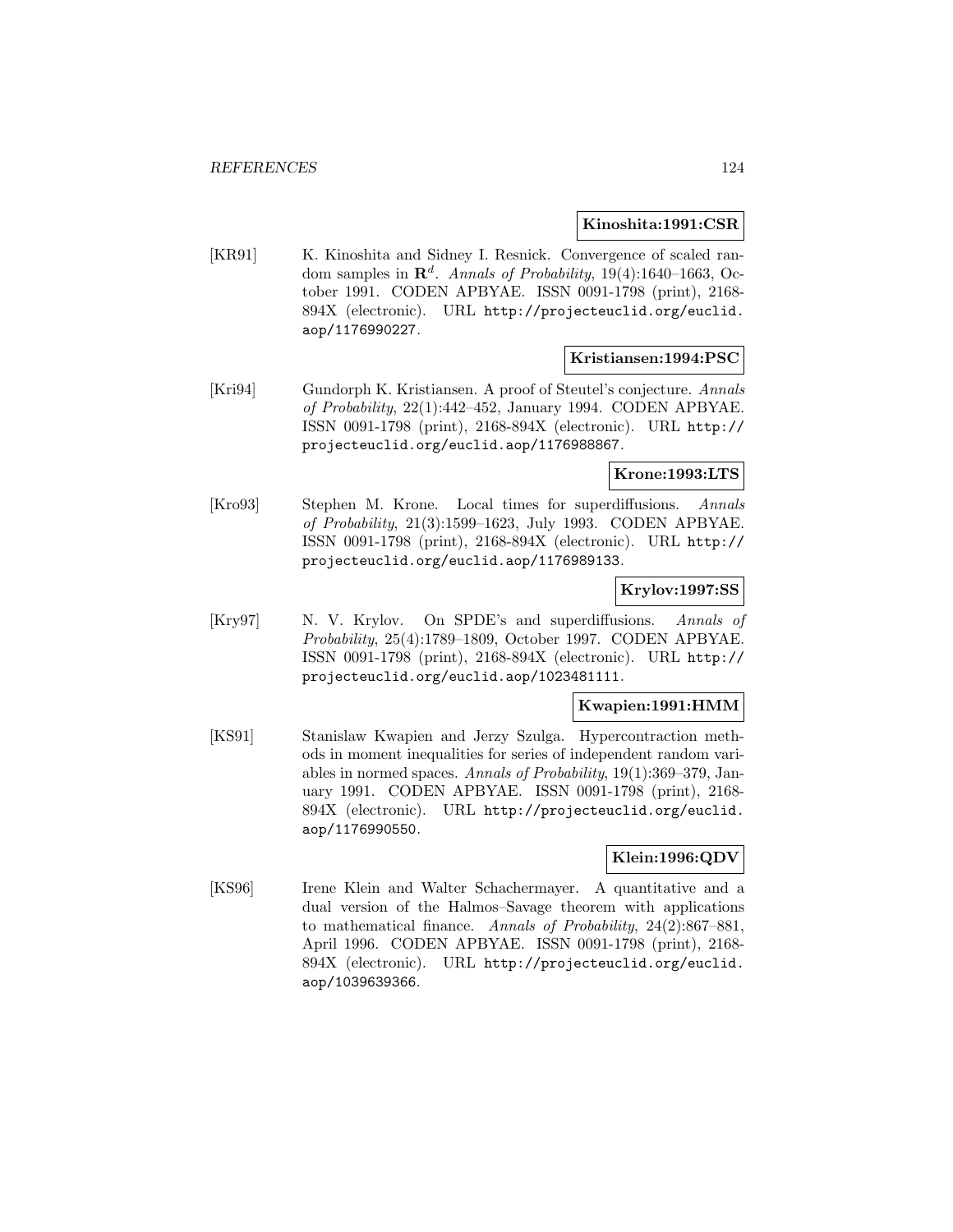#### **Khoshnevisan:1999:BSC**

[KS99] Davar Khoshnevisan and Zhan Shi. Brownian sheet and capacity. Annals of Probability, 27(3):1135–1159, July 1999. CODEN APBYAE. ISSN 0091-1798 (print), 2168-894X (electronic). URL http://projecteuclid.org/euclid.aop/1022677442.

### **Kurtz:1991:RTC**

[Kur91] Thomas G. Kurtz. Random time changes and convergence in distribution under the Meyer–Zheng conditions. Annals of Probability, 19(3):1010–1034, July 1991. CODEN APBYAE. ISSN 0091-1798 (print), 2168-894X (electronic). URL http:// projecteuclid.org/euclid.aop/1176990333.

#### **Kokic:1990:EES**

[KW90] P. N. Kokic and N. C. Weber. An Edgeworth expansion for Ustatistics based on samples from finite populations. Annals of Probability, 18(1):390–404, January 1990. CODEN APBYAE. ISSN 0091-1798 (print), 2168-894X (electronic). URL http:// projecteuclid.org/euclid.aop/1176990955.

#### **Kalikow:1992:ECS**

[KW92] Steven Kalikow and Benjamin Weiss. Explicit codes for some infinite entropy Bernoulli shifts. Annals of Probability, 20(1):397–402, January 1992. CODEN APBYAE. ISSN 0091-1798 (print), 2168- 894X (electronic). URL http://projecteuclid.org/euclid. aop/1176989933.

### **Kallianpur:1996:LDC**

[KX96] Gopinath Kallianpur and Jie Xiong. Large deviations for a class of stochastic partial differential equations. Annals of Probability, 24 (1):320–345, January 1996. CODEN APBYAE. ISSN 0091-1798 (print), 2168-894X (electronic). URL http://projecteuclid. org/euclid.aop/1042644719.

#### **Kesten:1990:PLF**

[KZ90] Harry Kesten and Yu Zhang. The probability of a large finite cluster in supercritical Bernoulli percolation. Annals of Probability, 18(2):537–555, April 1990. CODEN APBYAE. ISSN 0091-1798 (print), 2168-894X (electronic). URL http://projecteuclid. org/euclid.aop/1176990844.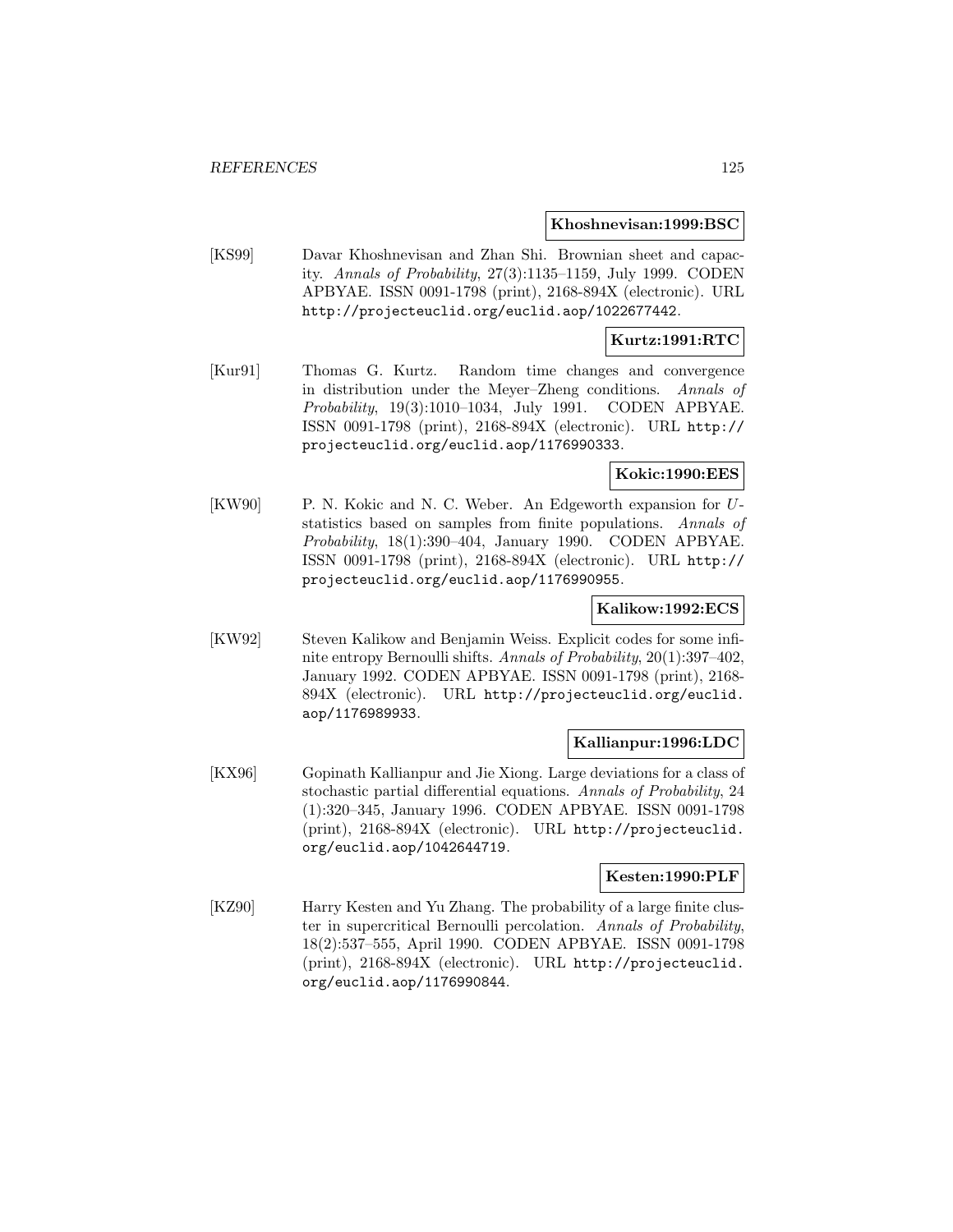### **Klass:1994:ASM**

[KZ94] Michael J. Klass and Cun-Hui Zhang. On the almost sure minimal growth rate of partial sum maxima. Annals of Probability, 22(4): 1857–1878, October 1994. CODEN APBYAE. ISSN 0091-1798 (print), 2168-894X (electronic). URL http://projecteuclid. org/euclid.aop/1176988487.

# **Lacey:1990:LDM**

[Lac90] Michael Lacey. Large deviations for the maximum local time of stable Lévy processes. Annals of Probability,  $18(4):1669-1675$ , October 1990. CODEN APBYAE. ISSN 0091-1798 (print), 2168- 894X (electronic). URL http://projecteuclid.org/euclid. aop/1176990640.

# **Lachal:1997:LAC**

[Lac97] Aimé Lachal. Local asymptotic classes for the successive primitives of Brownian motion. Annals of Probability, 25(4):1712–1734, October 1997. CODEN APBYAE. ISSN 0091-1798 (print), 2168- 894X (electronic). URL http://projecteuclid.org/euclid. aop/1023481108.

# **Lahiri:1993:RAE**

[Lah93] Soumendra Nath Lahiri. Refinements in asymptotic expansions for sums of weakly dependent random vectors. Annals of Probability, 21(2):791–799, April 1993. CODEN APBYAE. ISSN 0091-1798 (print), 2168-894X (electronic). URL http://projecteuclid. org/euclid.aop/1176989267.

### **Lalley:1992:BME**

[Lal92] Steven P. Lalley. Brownian motion and the equilibrium measure on the Julia set of a rational mapping. Annals of Probability, 20(4): 1932–1967, October 1992. CODEN APBYAE. ISSN 0091-1798 (print), 2168-894X (electronic). URL http://projecteuclid. org/euclid.aop/1176989536.

# **Lalley:1993:FRR**

[Lal93] Steven P. Lalley. Finite range random walk on free groups and homogeneous trees. Annals of Probability, 21(4):2087–2130, October 1993. CODEN APBYAE. ISSN 0091-1798 (print), 2168- 894X (electronic). URL http://projecteuclid.org/euclid. aop/1176989012.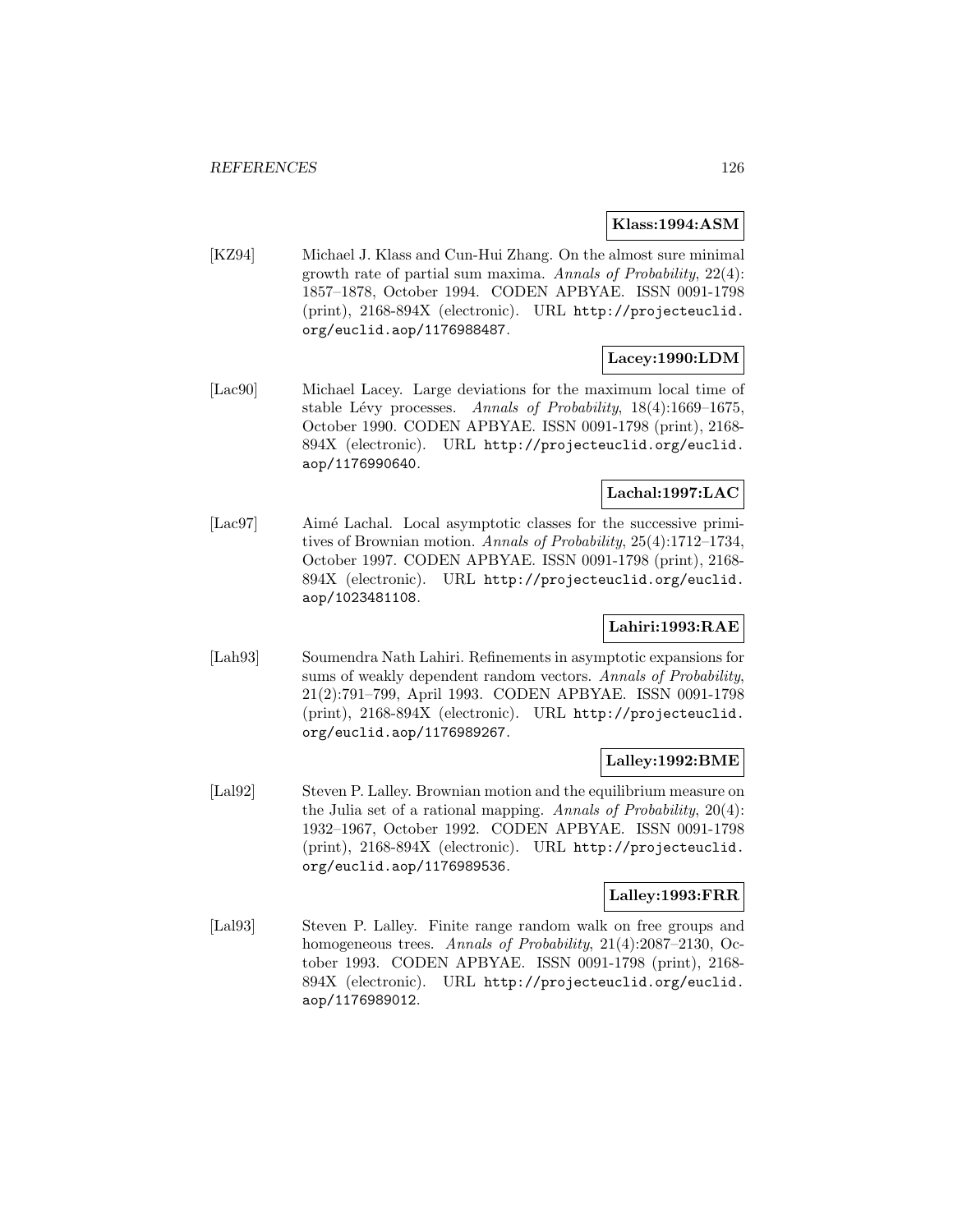### **Lalley:1996:CSR**

[Lal96] Steven P. Lalley. Cycle structure of riffle shuffles. Annals of Probability, 24(1):49–73, January 1996. CODEN APBYAE. ISSN 0091-1798 (print), 2168-894X (electronic). URL http:// projecteuclid.org/euclid.aop/1042644707.

# **Lalley:1999:GPI**

[Lal99] Steven P. Lalley. Growth profile and invariant measures for the weakly supercritical contact process on a homogeneous tree. Annals of Probability, 27(1):206–225, January 1999. CODEN AP-BYAE. ISSN 0091-1798 (print), 2168-894X (electronic). URL http://projecteuclid.org/euclid.aop/1022677259. See correction [Lal02].

# **Lalley:2002:CGP**

[Lal02] Steven P. Lalley. Correction: Growth profile and invariant measures for the weakly supercritical contact process on a homogeneous tree. Annals of Probability, 30(4):2108-2112, October 2002. CODEN APBYAE. ISSN 0091-1798 (print), 2168- 894X (electronic). URL http://projecteuclid.org/euclid. aop/1039548383. See [Lal99].

# **Landim:1991:HEA**

[Lan91] C. Landim. Hydrodynamical equation for attractive particle systems on  $\mathbb{Z}^d$ . Annals of Probability, 19(4):1537–1558, October 1991. CODEN APBYAE. ISSN 0091-1798 (print), 2168- 894X (electronic). URL http://projecteuclid.org/euclid. aop/1176990222.

### **Landim:1992:OTL**

[Lan92] C. Landim. Occupation time large deviations for the symmetric simple exclusion process. Annals of Probability, 20(1):206–231, January 1992. CODEN APBYAE. ISSN 0091-1798 (print), 2168- 894X (electronic). URL http://projecteuclid.org/euclid. aop/1176989925.

# **Landim:1993:CLE**

[Lan93] C. Landim. Conservation of local equilibrium for attractive particle systems on  $Z^d$ . Annals of Probability, 21(4):1782–1808, October 1993. CODEN APBYAE. ISSN 0091-1798 (print), 2168- 894X (electronic). URL http://projecteuclid.org/euclid. aop/1176989000.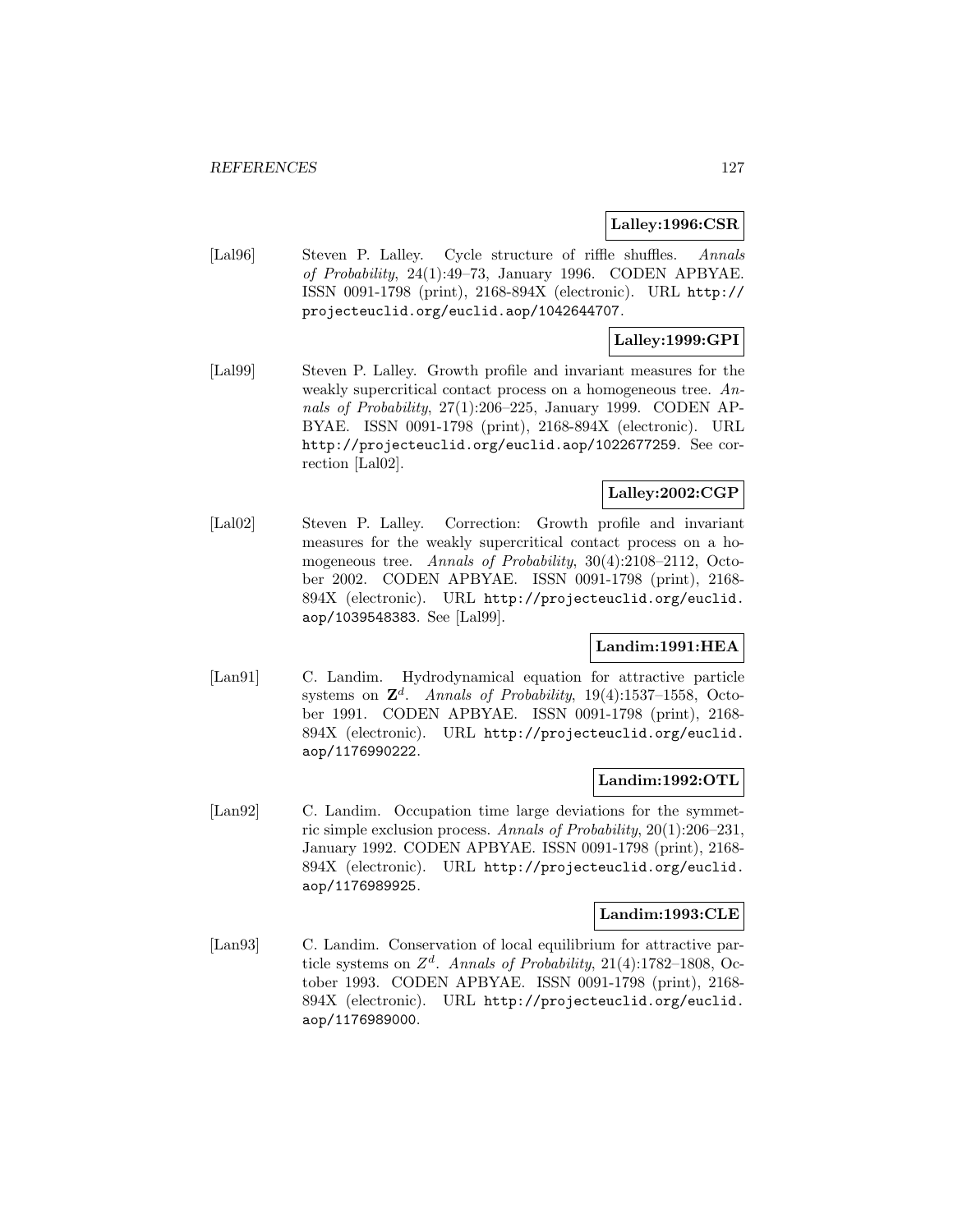#### **Landim:1996:HLS**

[Lan96] C. Landim. Hydrodynamical limit for space inhomogeneous onedimensional totally asymmetric zero-range processes. Annals of Probability, 24(2):599–638, April 1996. CODEN APBYAE. ISSN 0091-1798 (print), 2168-894X (electronic). URL http:// projecteuclid.org/euclid.aop/1039639356.

# **Latala:1997:EMS**

[Lat97] Rafa Lata la. Estimation of moments of sums of independent real random variables. Annals of Probability, 25(3):1502–1513, July 1997. CODEN APBYAE. ISSN 0091-1798 (print), 2168- 894X (electronic). URL http://projecteuclid.org/euclid. aop/1024404522.

# **Lawler:1995:SFI**

[Law95] Gregory F. Lawler. Subdiffusive fluctuations for internal diffusion limited aggregation. Annals of Probability, 23(1):71–86, January 1995. CODEN APBYAE. ISSN 0091-1798 (print), 2168- 894X (electronic). URL http://projecteuclid.org/euclid. aop/1176988377.

# **Lawler:1992:IDL**

[LBG92] Gregory F. Lawler, Maury Bramson, and David Griffeath. Internal diffusion limited aggregation. Annals of Probability, 20(4): 2117–2140, October 1992. CODEN APBYAE. ISSN 0091-1798 (print), 2168-894X (electronic). URL http://projecteuclid. org/euclid.aop/1176989542.

# **Lai:1997:MRS**

[LdlP97] Tze Leung Lai and Victor H. de la Peña. Moments of randomly stopped U-statistics. Annals of Probability, 25(4):2055–2081, October 1997. CODEN APBYAE. ISSN 0091-1798 (print), 2168- 894X (electronic). URL http://projecteuclid.org/euclid. aop/1023481120.

# **LeGall:1991:BET**

[Le 91] Jean-François Le Gall. Brownian excursions, trees and measurevalued branching processes. Annals of Probability, 19(4):1399– 1439, October 1991. CODEN APBYAE. ISSN 0091-1798 (print), 2168-894X (electronic). URL http://projecteuclid. org/euclid.aop/1176990218.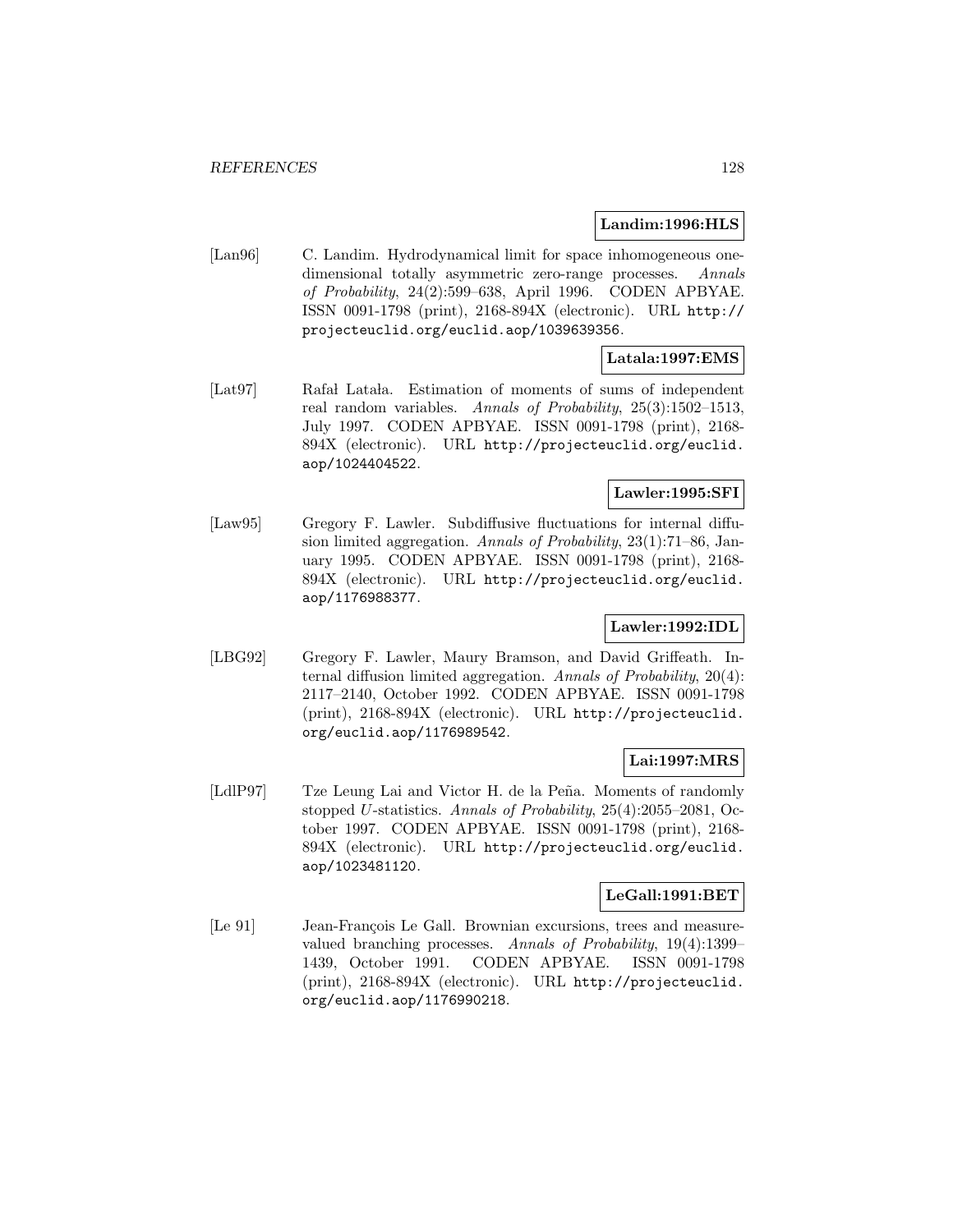### **Ledrappier:1995:CLT**

[Led95] François Ledrappier. Central Limit Theorem in negative curvature. Annals of Probability, 23(3):1219–1233, July 1995. CODEN APBYAE. ISSN 0091-1798 (print), 2168-894X (electronic). URL http://projecteuclid.org/euclid.aop/1176988181.

# **Lee:1990:CLT**

[Lee90] Tzong-Yow Lee. Conditioned limit theorems of stopped critical branching Bessel processes. Annals of Probability, 18(1):272–289, January 1990. CODEN APBYAE. ISSN 0091-1798 (print), 2168- 894X (electronic). URL http://projecteuclid.org/euclid. aop/1176990949.

# **Lee:1991:CLD**

[Lee91] Tzong-Yow Lee. Conditional limit distributions of critical branching Brownian motions. Annals of Probability, 19(1):289–311, January 1991. CODEN APBYAE. ISSN 0091-1798 (print), 2168- 894X (electronic). URL http://projecteuclid.org/euclid. aop/1176990545.

# **Lee:1992:SLD**

[Lee92] Tzong-Yow Lee. Some large-deviation theorems for branching diffusions. Annals of Probability, 20(3):1288–1309, July 1992. CO-DEN APBYAE. ISSN 0091-1798 (print), 2168-894X (electronic). URL http://projecteuclid.org/euclid.aop/1176989692.

### **Lee:1993:SLT**

[Lee93] Tzong-Yow Lee. Some limit theorems for super-Brownian motion and semilinear differential equations. Annals of Probability, 21 (2):979–995, April 1993. CODEN APBYAE. ISSN 0091-1798 (print), 2168-894X (electronic). URL http://projecteuclid. org/euclid.aop/1176989278.

### **Lee:1995:LDI**

[Lee95] Tzong-Yow Lee. Large deviations for independent random walks on the line. Annals of Probability, 23(3):1315–1331, July 1995. CODEN APBYAE. ISSN 0091-1798 (print), 2168- 894X (electronic). URL http://projecteuclid.org/euclid. aop/1176988186.

### **Leuridan:1995:CNM**

[Leu95] Christophe Leuridan. Contrôle de la norme  $H<sup>p</sup>$  d'une martingale par des maximums de temps locaux. (French) [Control of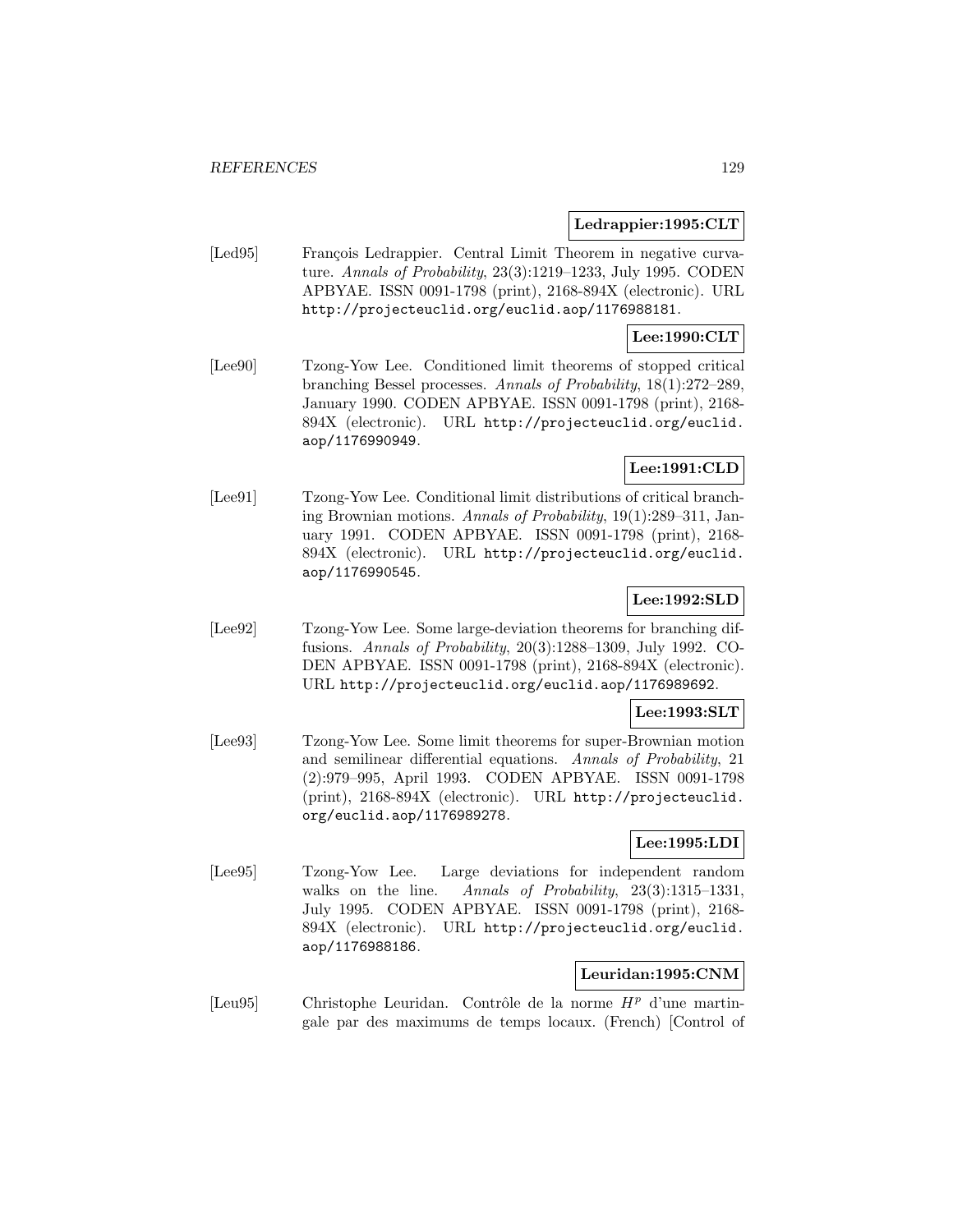the  $H<sup>p</sup>$  norm of a martingale by maxima of local times]. Annals of Probability, 23(3):1289–1299, July 1995. CODEN APBYAE. ISSN 0091-1798 (print), 2168-894X (electronic). URL http:// projecteuclid.org/euclid.aop/1176988184.

### **Leuridan:1997:PFP**

[Leu97] Christophe Leuridan. Le point d'un fermé le plus visité par le mouvement brownien. (French) [The closed point most visited by Brownian motion]. Annals of Probability, 25(2):953–996, April 1997. CODEN APBYAE. ISSN 0091-1798 (print), 2168- 894X (electronic). URL http://projecteuclid.org/euclid. aop/1024404426.

# **Liao:1992:SGM**

[Lia92] Ming Liao. Symmetry groups of Markov processes. Annals of Probability, 20(2):563–578, April 1992. CODEN APBYAE. ISSN 0091-1798 (print), 2168-894X (electronic). URL http:// projecteuclid.org/euclid.aop/1176989791.

### **Liao:1997:LES**

[Lia97] Ming Liao. Liapounov exponents of stochastic flows. Annals of Probability, 25(3):1241–1256, July 1997. CODEN APBYAE. ISSN 0091-1798 (print), 2168-894X (electronic). URL http:// projecteuclid.org/euclid.aop/1024404512.

### **Lifshits:1997:LTP**

[Lif97] M. A. Lifshits. On the lower tail probabilities of some random series. Annals of Probability, 25(1):424–442, January 1997. CODEN APBYAE. ISSN 0091-1798 (print), 2168-894X (electronic). URL http://projecteuclid.org/euclid.aop/1024404294.

### **Liggett:1991:RCA**

[Lig91] Thomas M. Liggett.  $L_2$  rates of convergence for attractive reversible nearest particle systems: The critical case. Annals of Probability, 19(3):935–959, July 1991. CODEN APBYAE. ISSN 0091-1798 (print), 2168-894X (electronic). URL http:// projecteuclid.org/euclid.aop/1176990330.

## **Liggett:1992:SOD**

[Lig92] Thomas M. Liggett. The survival of one-dimensional contact processes in random environments. Annals of Probability, 20(2):696– 723, April 1992. CODEN APBYAE. ISSN 0091-1798 (print), 2168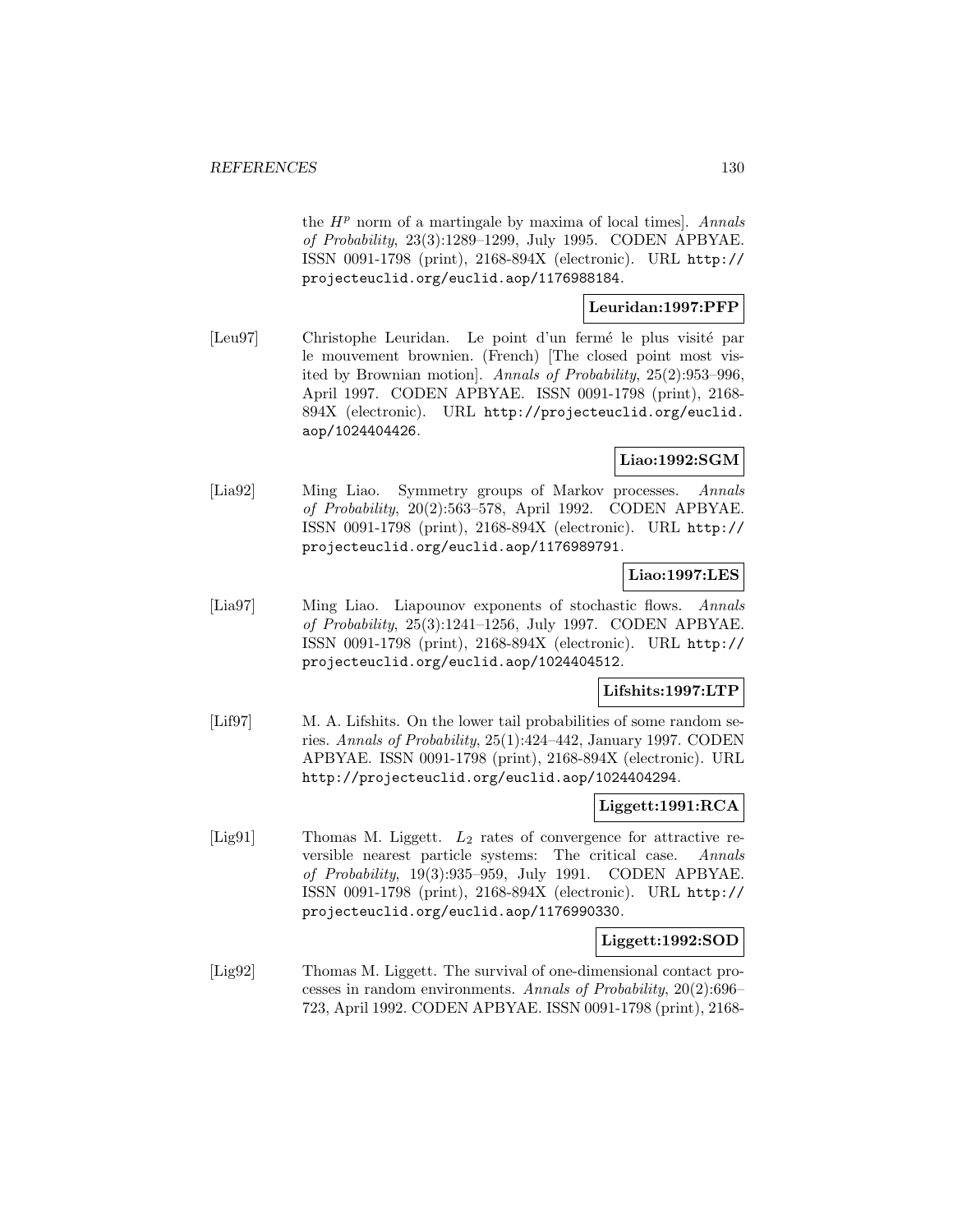894X (electronic). URL http://projecteuclid.org/euclid. aop/1176989801.

### **Liggett:1994:CTV**

[Lig94] Thomas M. Liggett. Coexistence in threshold voter models. Annals of Probability, 22(2):764–802, April 1994. CODEN APBYAE. ISSN 0091-1798 (print), 2168-894X (electronic). URL http:/ /projecteuclid.org/euclid.aop/1176988729. See correction [Lig99].

# **Liggett:1995:IUB**

[Lig95] Thomas M. Liggett. Improved upper bounds for the contact process critical value. Annals of Probability, 23(2):697–723, April 1995. CODEN APBYAE. ISSN 0091-1798 (print), 2168- 894X (electronic). URL http://projecteuclid.org/euclid. aop/1176988285.

# **Liggett:1996:MTP**

[Lig96] Thomas M. Liggett. Multiple transition points for the contact process on the binary tree. Annals of Probability, 24(4):1675–1710, October 1996. CODEN APBYAE. ISSN 0091-1798 (print), 2168- 894X (electronic). URL http://projecteuclid.org/euclid. aop/1041903202.

# **Liggett:1997:SMI**

[Lig97] Thomas M. Liggett. Stochastic models of interacting systems. Annals of Probability, 25(1):1-29, January 1997. CODEN APBYAE. ISSN 0091-1798 (print), 2168-894X (electronic). URL http:// projecteuclid.org/euclid.aop/1024404276.

### **Liggett:1999:CBT**

[Lig99] Thomas M. Liggett. Correction: "Coexistence in threshold voter models" [Ann. Probab. 22 (1994), no. 2, 764–802; MR 95m:60164]. Annals of Probability, 27(4):2120–2121, October 1999. CO-DEN APBYAE. ISSN 0091-1798 (print), 2168-894X (electronic). URL http://projecteuclid.org/euclid.aop/1022874831. See [Lig94].

# **Linde:1991:GML**

[Lin91a] Werner Linde. Gaussian measure of large balls in  $l_p$ . Annals of Probability, 19(3):1264–1279, July 1991. CODEN APBYAE. ISSN 0091-1798 (print), 2168-894X (electronic). URL http:// projecteuclid.org/euclid.aop/1176990343.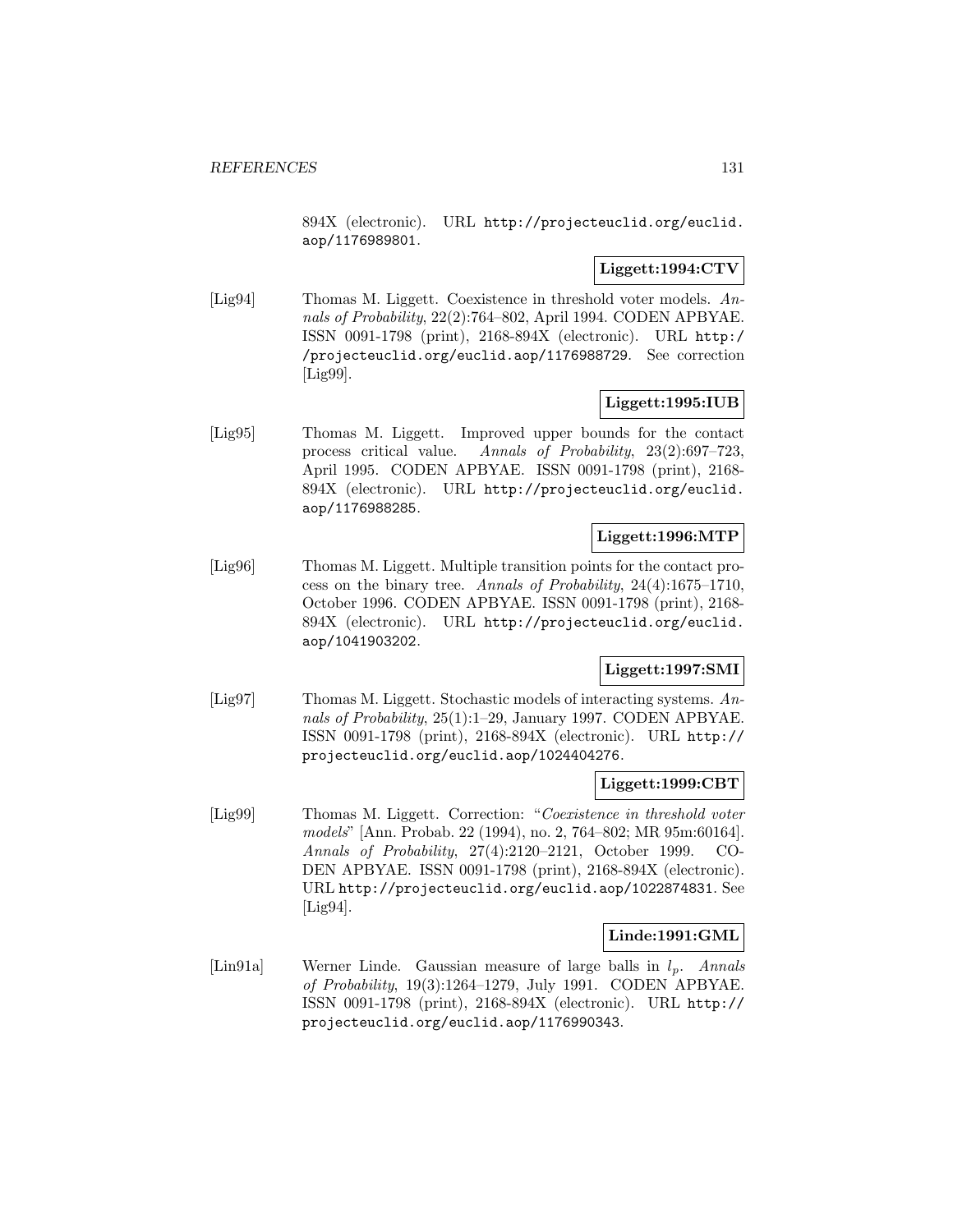#### **Lindvall:1991:WD**

[Lin91b] Torgny Lindvall. W. Doeblin, 1915–1940. Annals of Probability, 19(3):929–934, July 1991. CODEN APBYAE. ISSN 0091-1798 (print), 2168-894X (electronic). URL http://projecteuclid. org/euclid.aop/1176990329.

# **Liu:1995:STP**

[Liu95] Xijian Liu. Symmetric two-particle exclusion-eating processes. Annals of Probability, 23(3):1439–1455, July 1995. CODEN AP-BYAE. ISSN 0091-1798 (print), 2168-894X (electronic). URL http://projecteuclid.org/euclid.aop/1176988191.

### **LeGall:1998:BPLb**

[LL98a] Jean-François Le Gall and Yves Le Jan. Branching processes in Lévy processes: Laplace functionals of snakes and superprocesses. Annals of Probability, 26(4):1407–1432, October 1998. CODEN APBYAE. ISSN 0091-1798 (print), 2168-894X (electronic). URL http://projecteuclid.org/euclid.aop/1022855868.

# **LeGall:1998:BPLa**

[LL98b] Jean-François Le Gall and Yves Le Jan. Branching processes in Lévy processes: the exploration process. Annals of Probability, 26 (1):213–252, January 1998. CODEN APBYAE. ISSN 0091-1798 (print), 2168-894X (electronic). URL http://projecteuclid. org/euclid.aop/1022855417.

# **Li:1999:AME**

[LL99] Wenbo V. Li and Werner Linde. Approximation, metric entropy and small ball estimates for Gaussian measures. Annals of Probability, 27(3):1556–1578, July 1999. CODEN APBYAE. ISSN 0091-1798 (print), 2168-894X (electronic). URL http:// projecteuclid.org/euclid.aop/1022677459.

### **Licea:1996:GTD**

[LN96] Cristina Licea and Charles M. Newman. Geodesics in twodimensional first-passage percolation. Annals of Probability, 24 (1):399–410, January 1996. CODEN APBYAE. ISSN 0091-1798 (print), 2168-894X (electronic). URL http://projecteuclid. org/euclid.aop/1042644722.

### **Leon:1998:SEE**

[LN98] Jorge A. León and David Nualart. Stochastic evolution equations with random generators. Annals of Probability, 26(1):149–186,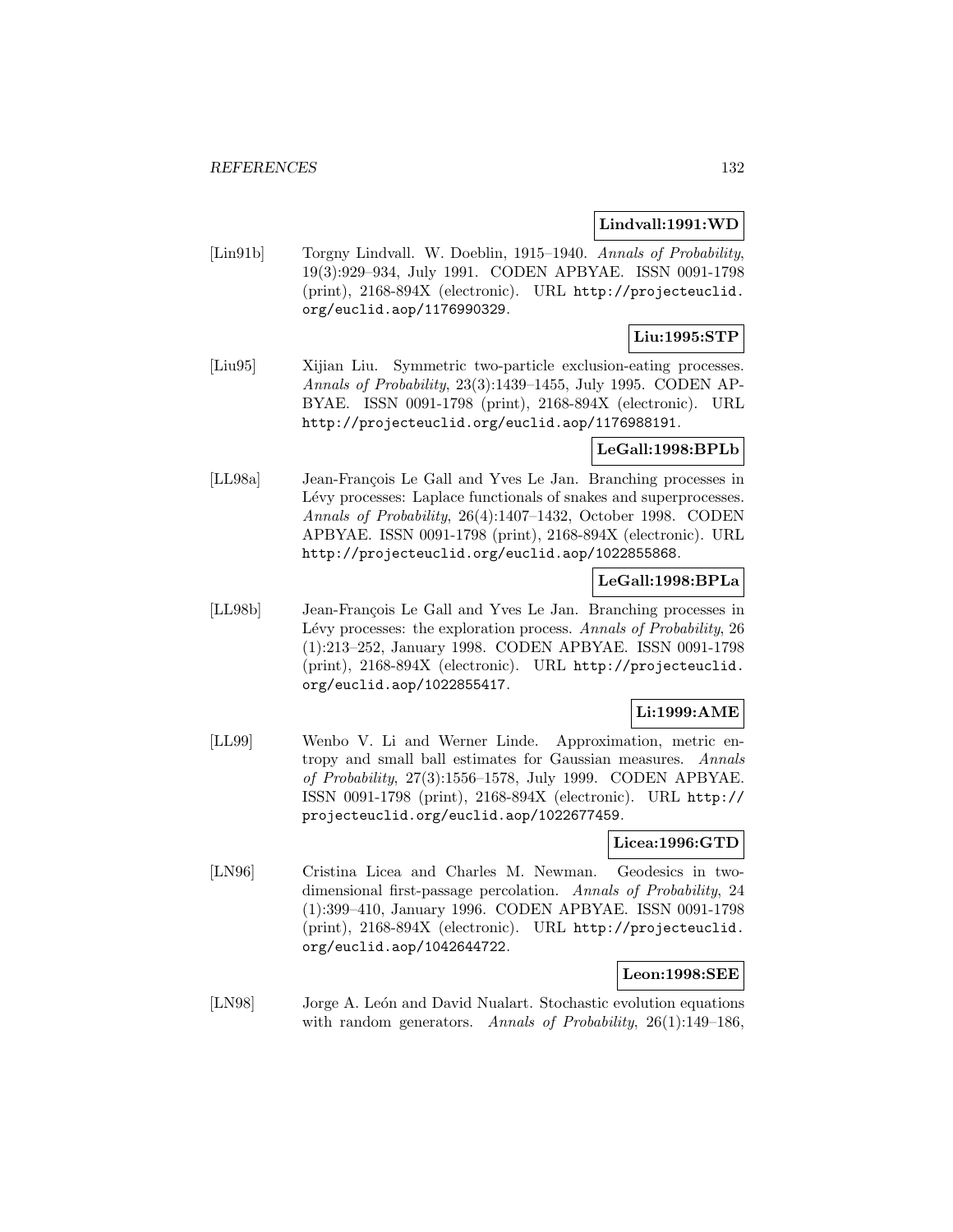January 1998. CODEN APBYAE. ISSN 0091-1798 (print), 2168- 894X (electronic). URL http://projecteuclid.org/euclid. aop/1022855415.

# **Li:1998:CSV**

[LO98] Shoumei Li and Yukio Ogura. Convergence of set valued suband supermartingales in the Kuratowski–Mosco sense. Annals of Probability, 26(3):1384–1402, July 1998. CODEN APBYAE. ISSN 0091-1798 (print), 2168-894X (electronic). URL http:// projecteuclid.org/euclid.aop/1022855757.

# **Latala:1999:GMD**

[LO99] Rafał Latała and Krzysztof Oleszkiewicz. Gaussian measures of dilatations of convex symmetric sets. Annals of Probability, 27(4): 1922–1938, October 1999. CODEN APBYAE. ISSN 0091-1798 (print), 2168-894X (electronic). URL http://projecteuclid. org/euclid.aop/1022874821.

# **Lotov:1996:SBC**

[Lot96] V. I. Lotov. On some boundary crossing problems for Gaussian random walks. Annals of Probability, 24(4):2154–2171, October 1996. CODEN APBYAE. ISSN 0091-1798 (print), 2168- 894X (electronic). URL http://projecteuclid.org/euclid. aop/1041903223.

# **Landim:1996:SPD**

[LOY96] C. Landim, S. Olla, and H. T. Yau. Some properties of the diffusion coefficient for asymmetric simple exclusion processes. Annals of Probability, 24(4):1779–1808, October 1996. CODEN AP-BYAE. ISSN 0091-1798 (print), 2168-894X (electronic). URL http://projecteuclid.org/euclid.aop/1041903206.

# **Lyons:1992:RWR**

[LP92] Russell Lyons and Robin Pemantle. Random walk in a random environment and first-passage percolation on trees. Annals of Probability, 20(1):125–136, January 1992. CODEN APBYAE. ISSN 0091-1798 (print), 2168-894X (electronic). URL http:/ /projecteuclid.org/euclid.aop/1176989920. See correction [LP03].

# **LeGall:1995:HMS**

[LP95] Jean-François Le Gall and Edwin A. Perkins. The Hausdorff measure of the support of two-dimensional super-Brownian motion.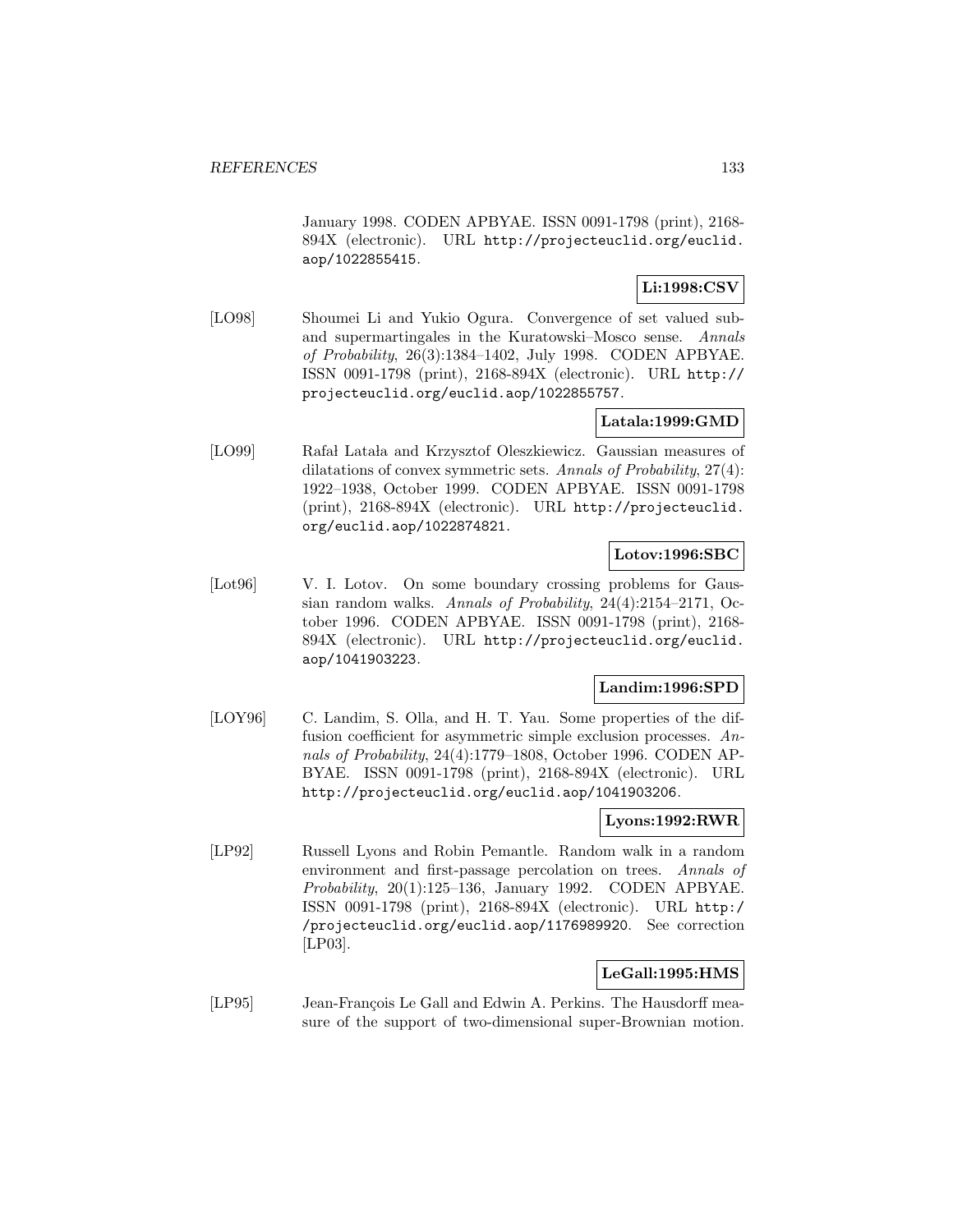Annals of Probability, 23(4):1719–1747, October 1995. CODEN APBYAE. ISSN 0091-1798 (print), 2168-894X (electronic). URL http://projecteuclid.org/euclid.aop/1176987800.

# **Lyons:2003:CRW**

[LP03] Russell Lyons and Robin Pemantle. Correction: Random walk in a random environment and first-passage percolation on trees. Annals of Probability, 31(1):528–529, January 2003. CODEN APBYAE. ISSN 0091-1798 (print), 2168-894X (electronic). URL http://projecteuclid.org/euclid.aop/1046294319. See [LP92].

# **Lyons:1995:CPL**

[LPP95] Russell Lyons, Robin Pemantle, and Yuval Peres. Conceptual proofs of L log L criteria for mean behavior of branching processes. Annals of Probability, 23(3):1125–1138, July 1995. CO-DEN APBYAE. ISSN 0091-1798 (print), 2168-894X (electronic). URL http://projecteuclid.org/euclid.aop/1176988176.

# **Lyons:1996:RWL**

[LPP96] Russell Lyons, Robin Pemantle, and Yuval Peres. Random walks on the lamplighter group. Annals of Probability, 24(4):1993–2006, October 1996. CODEN APBYAE. ISSN 0091-1798 (print), 2168- 894X (electronic). URL http://projecteuclid.org/euclid. aop/1041903214.

# **LeGall:1991:RSR**

[LR91] Jean-François Le Gall and Jay Rosen. The range of stable random walks. Annals of Probability, 19(2):650–705, April 1991. CODEN APBYAE. ISSN 0091-1798 (print), 2168-894X (electronic). URL http://projecteuclid.org/euclid.aop/1176990446.

# **Lee:1995:LDT**

[LR95] Tzong-Yow Lee and Bruno Remillard. Large deviations for the three-dimensional super-Brownian motion. Annals of Probability, 23(4):1755–1771, October 1995. CODEN APBYAE. ISSN 0091-1798 (print), 2168-894X (electronic). URL http:// projecteuclid.org/euclid.aop/1176987802.

# **Lee:1990:ASR**

[LRS90] Mei-Ling Ting Lee, Svetlozar T. Rachev, and Gennady Samorodnitsky. Association of stable random variables. Annals of Probability, 18(4):1759–1764, October 1990. CODEN APBYAE.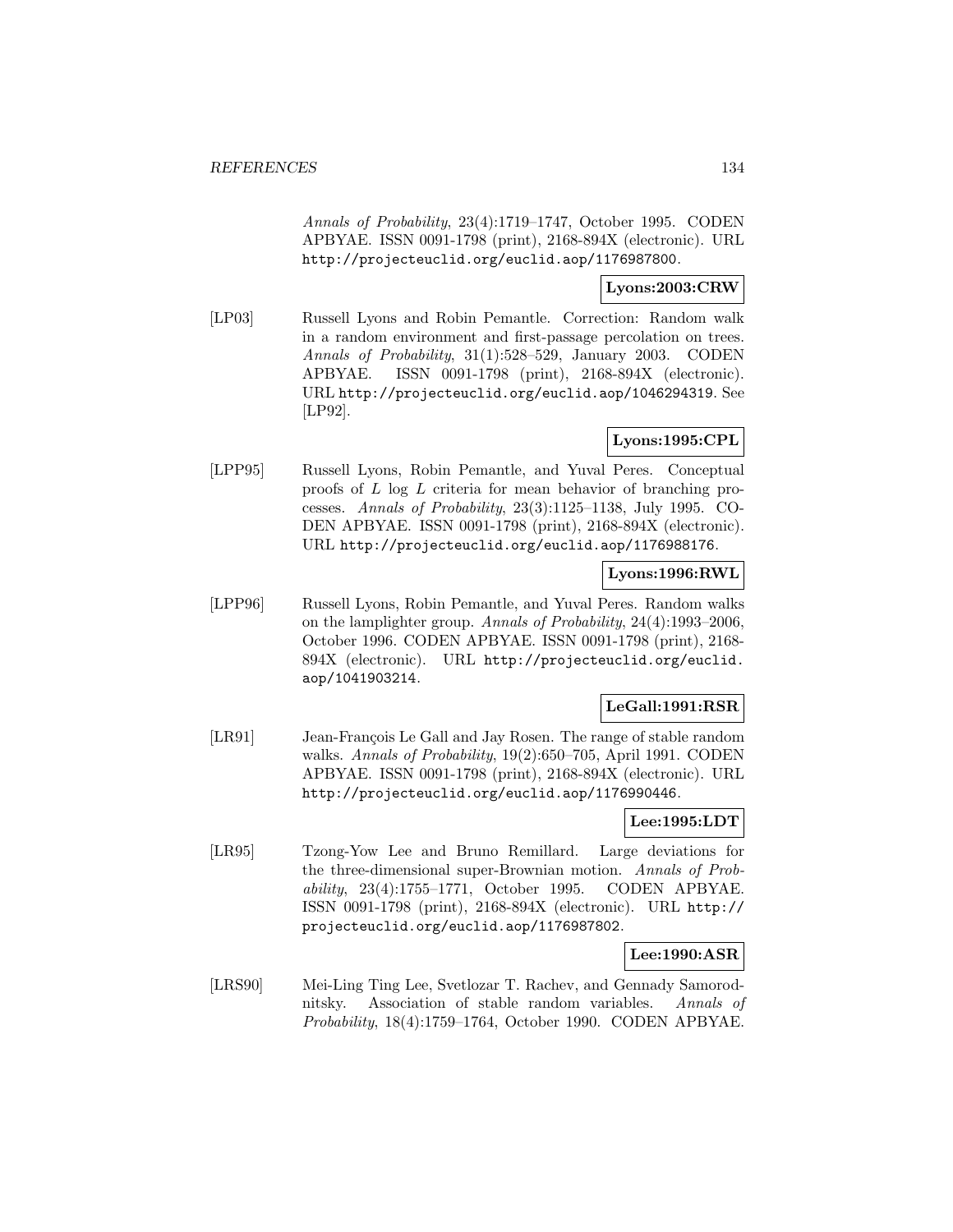ISSN 0091-1798 (print), 2168-894X (electronic). URL http:// projecteuclid.org/euclid.aop/1176990646.

# **Li:1992:LIL**

[LRW92] Deli Li, M. Bhaskara Rao, and Xiangchen Wang. The law of the iterated logarithm for independent random variables with multidimensional indices. Annals of Probability, 20(2):660–674, April 1992. CODEN APBYAE. ISSN 0091-1798 (print), 2168- 894X (electronic). URL http://projecteuclid.org/euclid. aop/1176989798.

# **Lalley:1992:LTF**

[LS92] S. Lalley and T. Sellke. Limit theorems for the frontier of a one-dimensional branching diffusion. Annals of Probability, 20 (3):1310–1340, July 1992. CODEN APBYAE. ISSN 0091-1798 (print), 2168-894X (electronic). URL http://projecteuclid. org/euclid.aop/1176989693.

# **Lloyd:1997:QOC**

[LS97] Peter Lloyd and Aidan Sudbury. Quantum operators in classical probability theory. IV. quasi-duality and thinnings of interacting particle systems. Annals of Probability, 25(1):96–114, January 1997. CODEN APBYAE. ISSN 0091-1798 (print), 2168- 894X (electronic). URL http://projecteuclid.org/euclid. aop/1024404280.

# **Lalley:1998:LSW**

[LS98] Steven P. Lalley and Tom Sellke. Limit set of a weakly supercritical contact process on a homogeneous tree. Annals of Probability, 26(2):644–657, April 1998. CODEN APBYAE. ISSN 0091-1798 (print), 2168-894X (electronic). URL http://projecteuclid. org/euclid.aop/1022855646.

# **Lyons:1999:IPC**

[LS99a] Russell Lyons and Oded Schramm. Indistinguishability of percolation clusters. Annals of Probability, 27(4):1809–1836, October 1999. CODEN APBYAE. ISSN 0091-1798 (print), 2168- 894X (electronic). URL http://projecteuclid.org/euclid. aop/1022874816.

# **Lyons:1999:LSI**

[LS99b] Terry Lyons and Lucretiu Stoica. The limits of stochastic integrals of differential forms. Annals of Probability, 27(1):1–49, Jan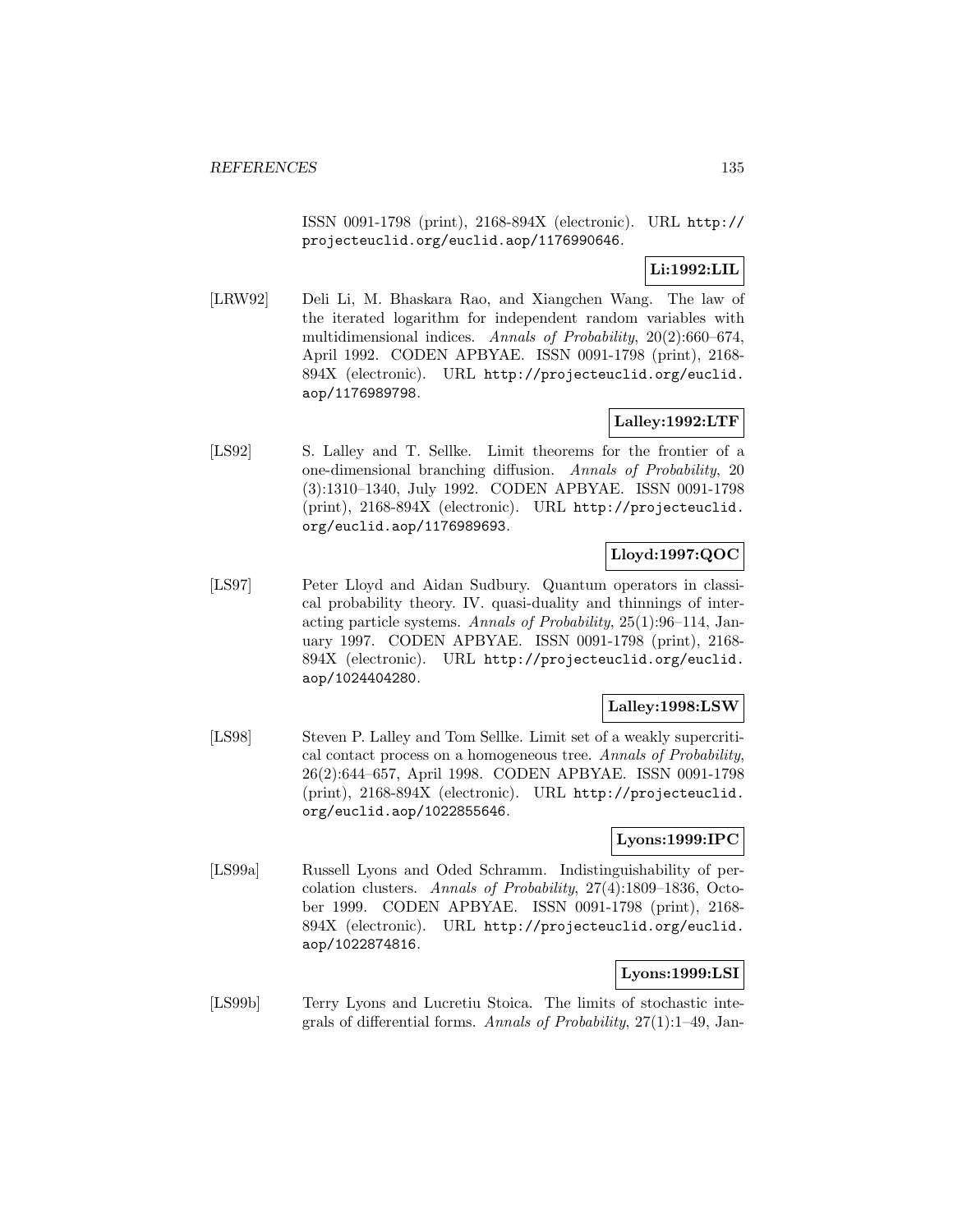uary 1999. CODEN APBYAE. ISSN 0091-1798 (print), 2168- 894X (electronic). URL http://projecteuclid.org/euclid. aop/1022677253.

# **Liggett:1997:DPM**

[LSS97] T. M. Liggett, R. H. Schonmann, and A. M. Stacey. Domination by product measures. Annals of Probability, 25(1):71–95, January 1997. CODEN APBYAE. ISSN 0091-1798 (print), 2168- 894X (electronic). URL http://projecteuclid.org/euclid. aop/1024404279.

# **Landim:1996:SGZ**

[LSV96] C. Landim, S. Sethuraman, and S. Varadhan. Spectral gap for zero-range dynamics. Annals of Probability, 24(4):1871–1902, October 1996. CODEN APBYAE. ISSN 0091-1798 (print), 2168- 894X (electronic). URL http://projecteuclid.org/euclid. aop/1041903209.

# **Ledoux:1990:SAI**

[LT90] M. Ledoux and M. Talagrand. Some applications of isoperimetric methods to strong limit theorems for sums of independent random variables. Annals of Probability, 18(2):754–789, April 1990. CO-DEN APBYAE. ISSN 0091-1798 (print), 2168-894X (electronic). URL http://projecteuclid.org/euclid.aop/1176990857.

# **Lee:1998:WPL**

[LT98] Tzong-Yow Lee and Fred Torcaso. Wave propagation in a lattice KPP equation in random media. Annals of Probability, 26 (3):1179–1197, July 1998. CODEN APBYAE. ISSN 0091-1798 (print), 2168-894X (electronic). URL http://projecteuclid. org/euclid.aop/1022855748.

# **Lu:1994:EFO**

[Lu94] Shenglin Lu. Equilibrium fluctuations of a one-dimensional nongradient Ginzburg–Landau model. Annals of Probability, 22(3): 1252–1272, July 1994. CODEN APBYAE. ISSN 0091-1798 (print), 2168-894X (electronic). URL http://projecteuclid. org/euclid.aop/1176988602.

### **Lefevre:1995:PAF**

[LU95a] Claude Lefevre and Sergey Utev. Poisson approximation for the final state of a generalized epidemic process. Annals of Probability, 23(3):1139–1162, July 1995. CODEN APBYAE. ISSN 0091-1798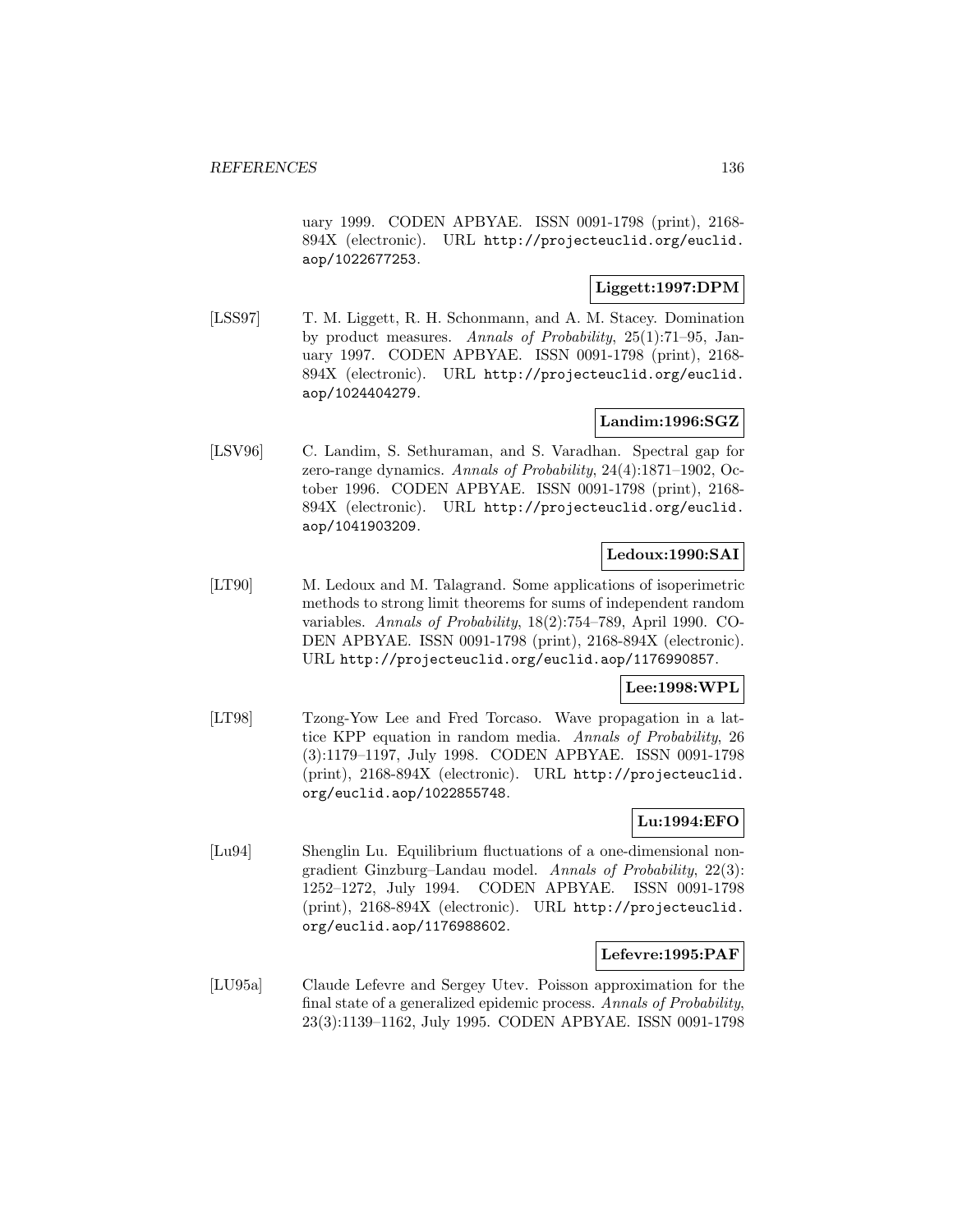(print), 2168-894X (electronic). URL http://projecteuclid. org/euclid.aop/1176988177.

# **Lu:1995:HSL**

[Lu95b] Shenglin Lu. Hydrodynamic scaling limits with deterministic initial configurations. Annals of Probability, 23(4):1831–1852, October 1995. CODEN APBYAE. ISSN 0091-1798 (print), 2168- 894X (electronic). URL http://projecteuclid.org/euclid. aop/1176987805.

# **Lai:1994:AED**

[LW94] Tze Leung Lai and Julia Qizhi Wang. Asymptotic expansions for the distributions of stopped random walks and first passage times. Annals of Probability, 22(4):1957–1992, October 1994. CODEN APBYAE. ISSN 0091-1798 (print), 2168-894X (electronic). URL http://projecteuclid.org/euclid.aop/1176988491.

# **Lawler:1999:IEP**

[LW99] Gregory F. Lawler and Wendelin Werner. Intersection exponents for planar Brownian motion. Annals of Probability, 27(4): 1601–1642, October 1999. CODEN APBYAE. ISSN 0091-1798 (print), 2168-894X (electronic). URL http://projecteuclid. org/euclid.aop/1022874810.

### **Lee:1998:LSI**

[LY98] Tzong-Yow Lee and Horng-Tzer Yau. Logarithmic Sobolev inequality for some models of random walks. Annals of Probability, 26(4):1855–1873, October 1998. CODEN APBYAE. ISSN 0091-1798 (print), 2168-894X (electronic). URL http:// projecteuclid.org/euclid.aop/1022855885.

### **Lyons:1990:RWP**

[Lyo90] Russell Lyons. Random walks and percolation on trees. Annals of Probability, 18(3):931–958, July 1990. CODEN APBYAE. ISSN 0091-1798 (print), 2168-894X (electronic). URL http:// projecteuclid.org/euclid.aop/1176990730.

### **Lyons:1992:RWC**

[Lyo92] Russell Lyons. Random walks, capacity and percolation on trees. Annals of Probability, 20(4):2043–2088, October 1992. CODEN APBYAE. ISSN 0091-1798 (print), 2168-894X (electronic). URL http://projecteuclid.org/euclid.aop/1176989540.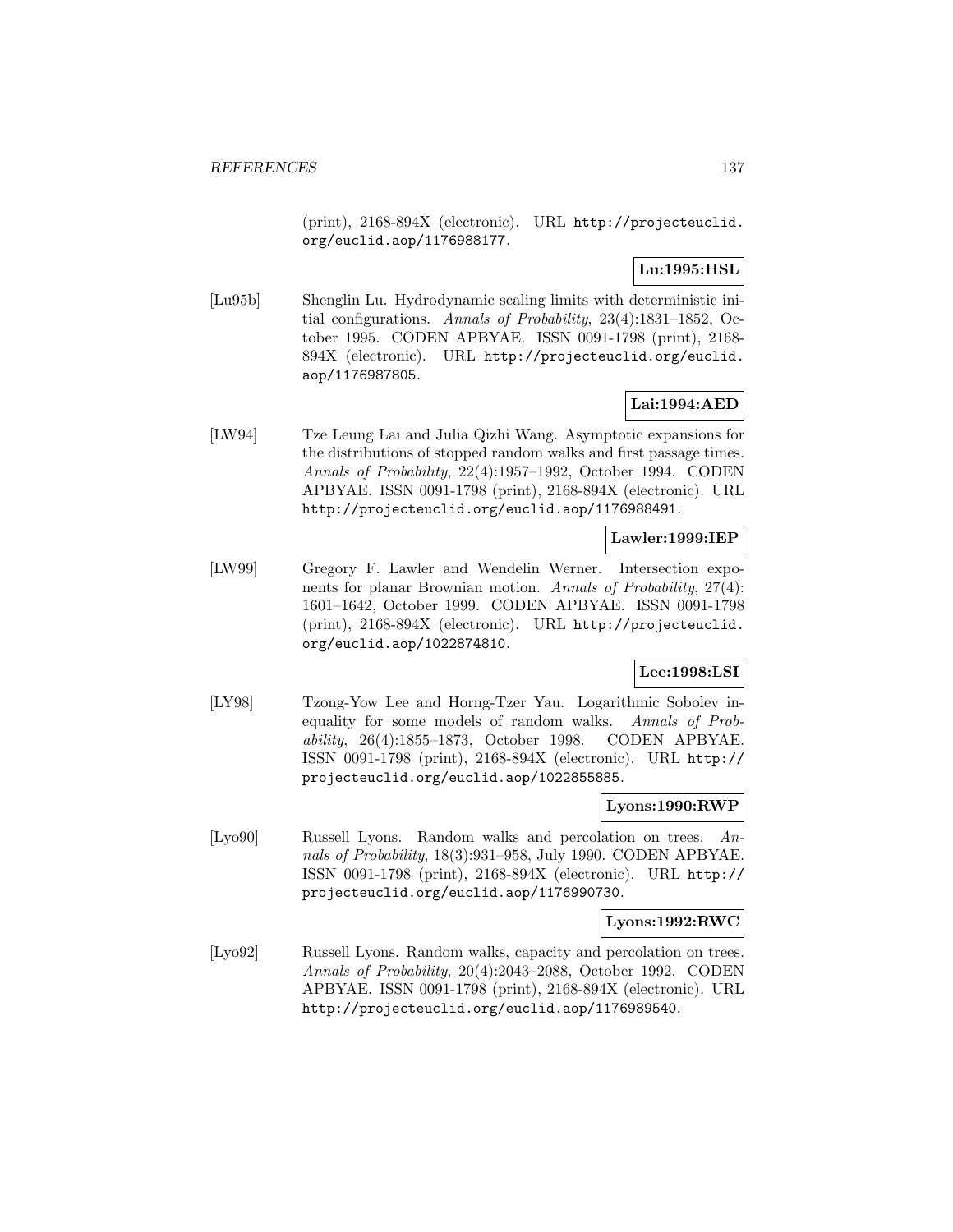#### **Lyons:1994:DDP**

[LZ94] T. J. Lyons and T. S. Zhang. Decomposition of Dirichlet processes and its application. Annals of Probability, 22(1):494–524, January 1994. CODEN APBYAE. ISSN 0091-1798 (print), 2168- 894X (electronic). URL http://projecteuclid.org/euclid. aop/1176988870.

# **Liao:1995:RPB**

[LZ95] M. Liao and W. A. Zheng. Radial part of Brownian motion on a Riemannian manifold. Annals of Probability, 23(1):173–177, January 1995. CODEN APBYAE. ISSN 0091-1798 (print), 2168- 894X (electronic). URL http://projecteuclid.org/euclid. aop/1176988382.

# **Lyons:1999:CEM**

[LZ99] Terry Lyons and Ofer Zeitouni. Conditional exponential moments for iterated Wiener integrals. Annals of Probability, 27(4): 1738–1749, October 1999. CODEN APBYAE. ISSN 0091-1798 (print), 2168-894X (electronic). URL http://projecteuclid. org/euclid.aop/1022874813.

# **Major:1990:NAU**

[Maj90] Peter Major. A note on the approximation of the uniform empirical process. Annals of Probability, 18(1):129–139, January 1990. CODEN APBYAE. ISSN 0091-1798 (print), 2168- 894X (electronic). URL http://projecteuclid.org/euclid. aop/1176990941.

### **Major:1994:ADW**

[Maj94] Peter Major. Asymptotic distributions for weighted U-statistics. Annals of Probability, 22(3):1514–1535, July 1994. CODEN AP-BYAE. ISSN 0091-1798 (print), 2168-894X (electronic). URL http://projecteuclid.org/euclid.aop/1176988610.

### **Major:1999:LBE**

[Maj99] Péter Major. The limit behavior of elementary symmetric polynomials of i.i.d. random variables when their order tends to infinity. Annals of Probability, 27(4):1980–2010, October 1999. CODEN APBYAE. ISSN 0091-1798 (print), 2168-894X (electronic). URL http://projecteuclid.org/euclid.aop/1022874824.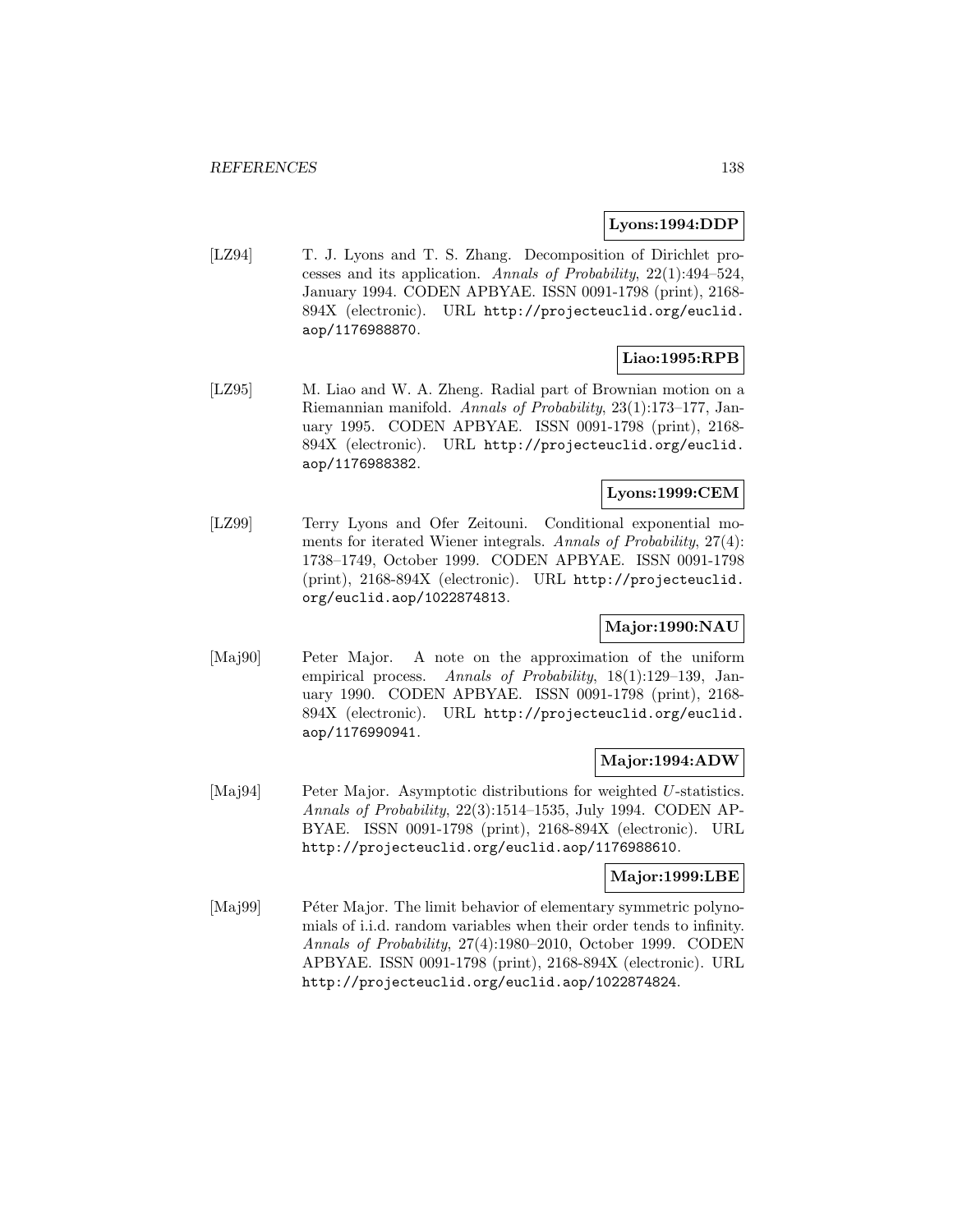#### **Marton:1996:BDI**

[Mar96] K. Marton. Bounding  $\bar{d}$ -distance by informational divergence: a method to prove measure concentration. Annals of Probability, 24(2):857–866, April 1996. CODEN APBYAE. ISSN 0091-1798 (print), 2168-894X (electronic). URL http://projecteuclid. org/euclid.aop/1039639365.

# **Marsalle:1999:SPF**

[Mar99] Laurence Marsalle. Slow points and fast points of local times. Annals of Probability, 27(1):150–165, January 1999. CODEN AP-BYAE. ISSN 0091-1798 (print), 2168-894X (electronic). URL http://projecteuclid.org/euclid.aop/1022677257.

### **Massart:1990:TCD**

[Mas90] P. Massart. The tight constant in the Dvoretzky–Kiefer–Wolfowitz inequality. Annals of Probability, 18(3):1269–1283, July 1990. CO-DEN APBYAE. ISSN 0091-1798 (print), 2168-894X (electronic). URL http://projecteuclid.org/euclid.aop/1176990746.

#### **Mason:1994:UOS**

[Mas94] David M. Mason. A universal one-sided law of the iterated logarithm. Annals of Probability, 22(4):1826–1837, October 1994. CO-DEN APBYAE. ISSN 0091-1798 (print), 2168-894X (electronic). URL http://projecteuclid.org/euclid.aop/1176988485.

#### **Matthews:1991:GRL**

[Mat91] Peter Matthews. Generating a random linear extension of a partial order. Annals of Probability, 19(3):1367–1392, July 1991. CODEN APBYAE. ISSN 0091-1798 (print), 2168-894X (electronic). URL http://projecteuclid.org/euclid.aop/1176990349.

### **Meerschaert:1990:MRV**

[Mee90] Mark M. Meerschaert. Moments of random vectors which belong to some domain of normal attraction. Annals of Probability, 18 (2):870–876, April 1990. CODEN APBYAE. ISSN 0091-1798 (print), 2168-894X (electronic). URL http://projecteuclid. org/euclid.aop/1176990863.

#### **Meerschaert:1991:SDG**

[Mee91] Mark M. Meerschaert. Spectral decomposition for generalized domains of attraction. Annals of Probability, 19(2):875–892,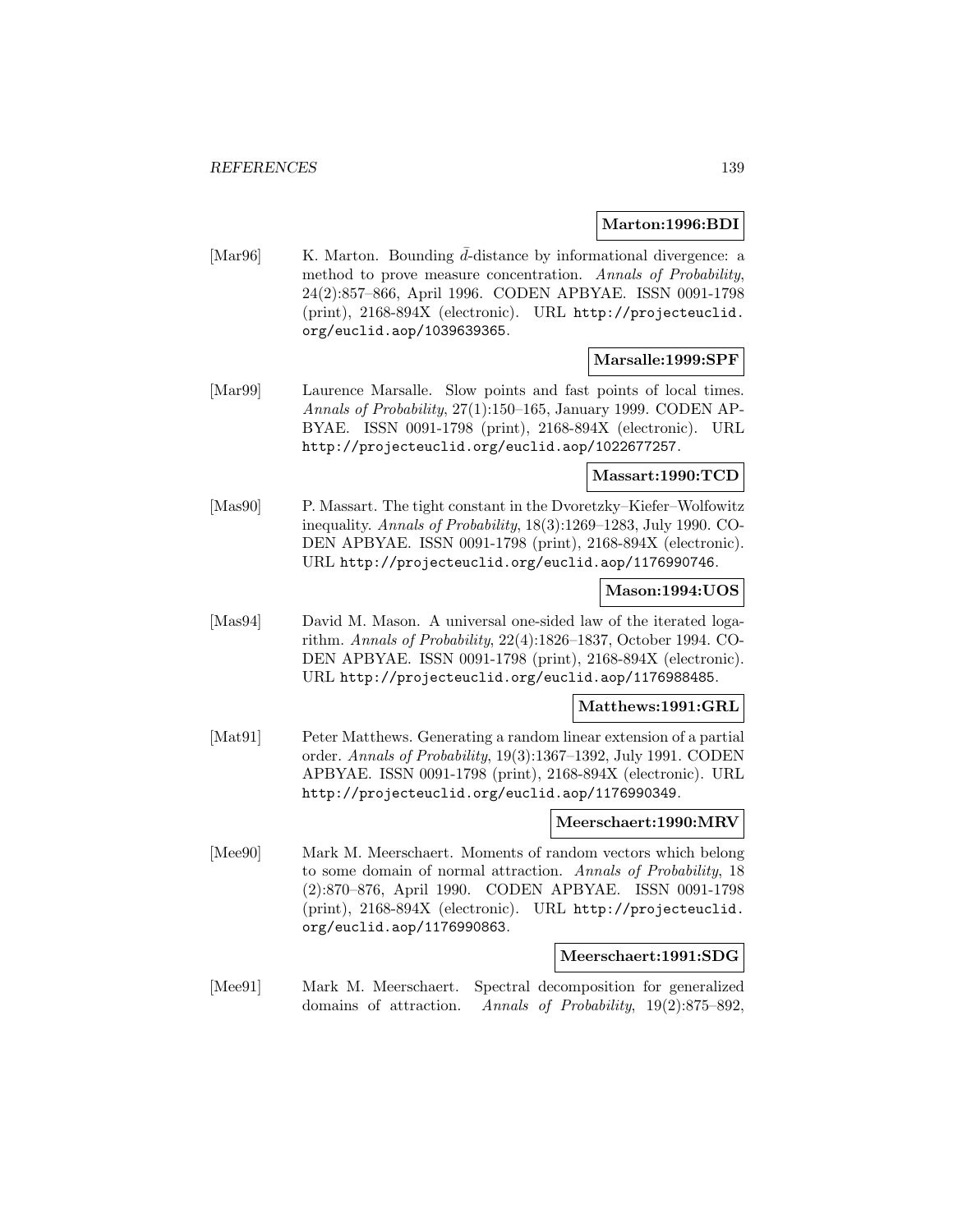April 1991. CODEN APBYAE. ISSN 0091-1798 (print), 2168- 894X (electronic). URL http://projecteuclid.org/euclid. aop/1176990456.

### **Melfi:1992:NMR**

[Mel92] Vincent F. Melfi. Nonlinear Markov renewal theory with statistical applications. Annals of Probability, 20(2):753–771, April 1992. CODEN APBYAE. ISSN 0091-1798 (print), 2168- 894X (electronic). URL http://projecteuclid.org/euclid. aop/1176989804.

# **Mikami:1990:AAI**

[Mik90] Toshio Mikami. Asymptotic analysis of invariant density of randomly perturbed dynamical systems. Annals of Probability, 18 (2):524–536, April 1990. CODEN APBYAE. ISSN 0091-1798 (print), 2168-894X (electronic). URL http://projecteuclid. org/euclid.aop/1176990843.

# **Mikami:1991:LDT**

[Mik91] Toshio Mikami. Large deviations theorems for empirical measures in Freidlin–Wentzell exit problems. Annals of Probability, 19(1):58–82, January 1991. CODEN APBYAE. ISSN 0091-1798 (print), 2168-894X (electronic). URL http://projecteuclid. org/euclid.aop/1176990536.

### **Merzbach:1990:MPP**

[MN90] Ely Merzbach and David Nualart. Markov properties for point processes on the plane. Annals of Probability, 18(1):342–358, January 1990. CODEN APBYAE. ISSN 0091-1798 (print), 2168- 894X (electronic). URL http://projecteuclid.org/euclid. aop/1176990952.

# **Millet:1992:LDC**

[MNS92] A. Millet, D. Nualart, and M. Sanz. Large deviations for a class of anticipating stochastic differential equations. Annals of Probability, 20(4):1902–1931, October 1992. CODEN APBYAE. ISSN 0091-1798 (print), 2168-894X (electronic). URL http:// projecteuclid.org/euclid.aop/1176989535.

### **Mogulskii:1993:LDP**

[Mog93] A. A. Mogulskii. Large deviations for processes with independent increments. Annals of Probability, 21(1):202–215, January 1993. CODEN APBYAE. ISSN 0091-1798 (print), 2168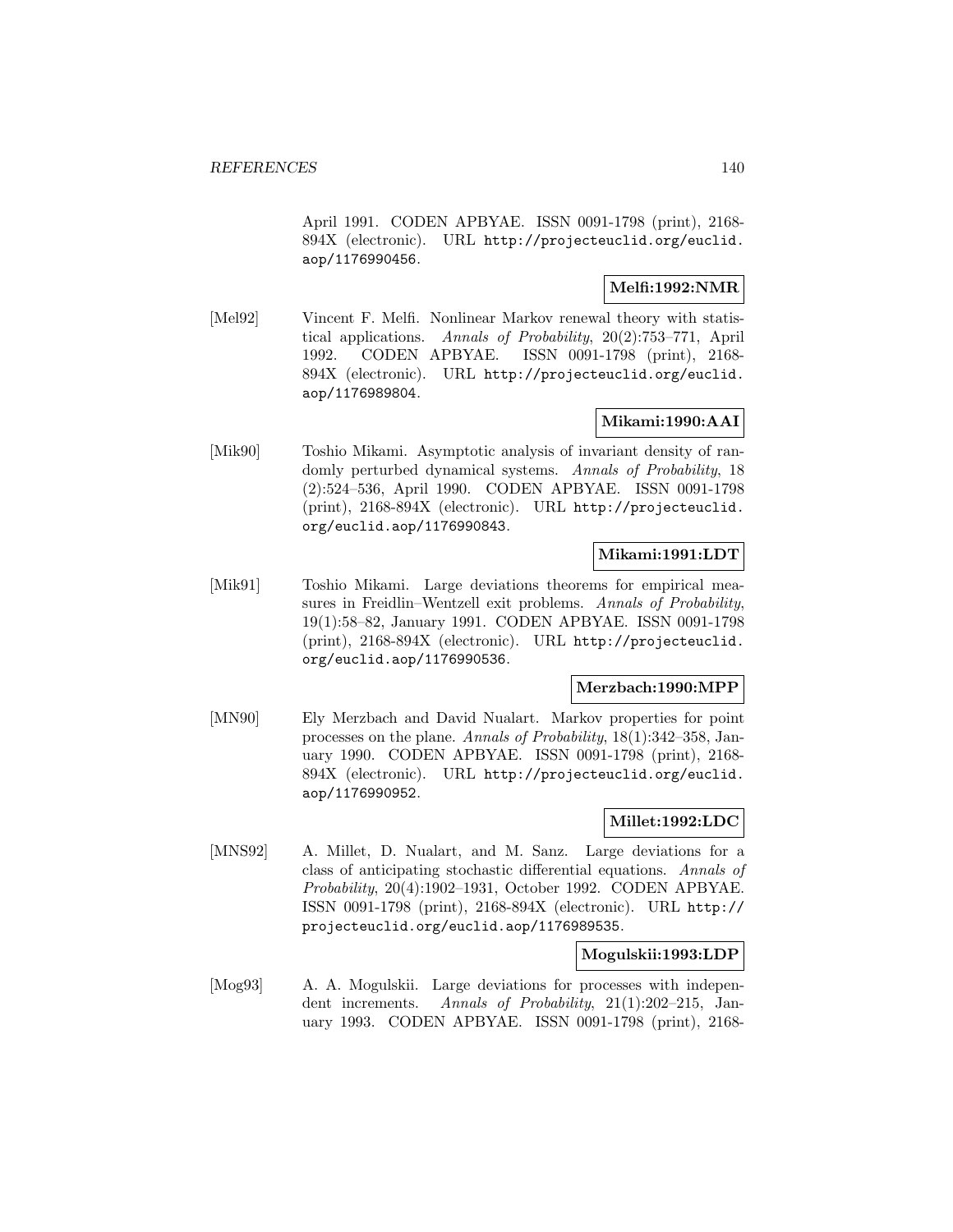894X (electronic). URL http://projecteuclid.org/euclid. aop/1176989401.

### **Mountford:1992:CVU**

[Mou92] T. S. Mountford. The critical value for the uniform nearest particle process. Annals of Probability, 20(4):2031–2042, October 1992. CODEN APBYAE. ISSN 0091-1798 (print), 2168- 894X (electronic). URL http://projecteuclid.org/euclid. aop/1176989539.

### **Mountford:1991:RLP**

[MP91] T. S. Mountford and S. C. Port. The range of a Lévy process. Annals of Probability, 19(1):221–225, January 1991. CODEN AP-BYAE. ISSN 0091-1798 (print), 2168-894X (electronic). URL http://projecteuclid.org/euclid.aop/1176990541.

# **Mountford:1996:SGR**

[MP96] T. S. Mountford and S. C. Port. Small gaps in the range of stable processes. Annals of Probability, 24(1):438–452, January 1996. CODEN APBYAE. ISSN 0091-1798 (print), 2168- 894X (electronic). URL http://projecteuclid.org/euclid. aop/1042644725.

### **Maitra:1991:BMV**

[MPS91] A. Maitra, R. Purves, and W. Sudderth. A Borel measurable version of Konig's lemma for random paths. Annals of Probability, 19(1):423–451, January 1991. CODEN APBYAE. ISSN 0091-1798 (print), 2168-894X (electronic). URL http://projecteuclid. org/euclid.aop/1176990554.

### **Marcus:1992:VLT**

[MR92a] Michael B. Marcus and Jay Rosen. p-variation of the local times of symmetric stable processes and of Gaussian processes with stationary increments. Annals of Probability, 20(4):1685–1713, October 1992. CODEN APBYAE. ISSN 0091-1798 (print), 2168- 894X (electronic). URL http://projecteuclid.org/euclid. aop/1176989525.

### **Marcus:1992:SPP**

[MR92b] Michael B. Marcus and Jay Rosen. Sample path properties of the local times of strongly symmetric Markov processes via Gaussian processes. Annals of Probability, 20(4):1603–1684, October 1992. CODEN APBYAE. ISSN 0091-1798 (print), 2168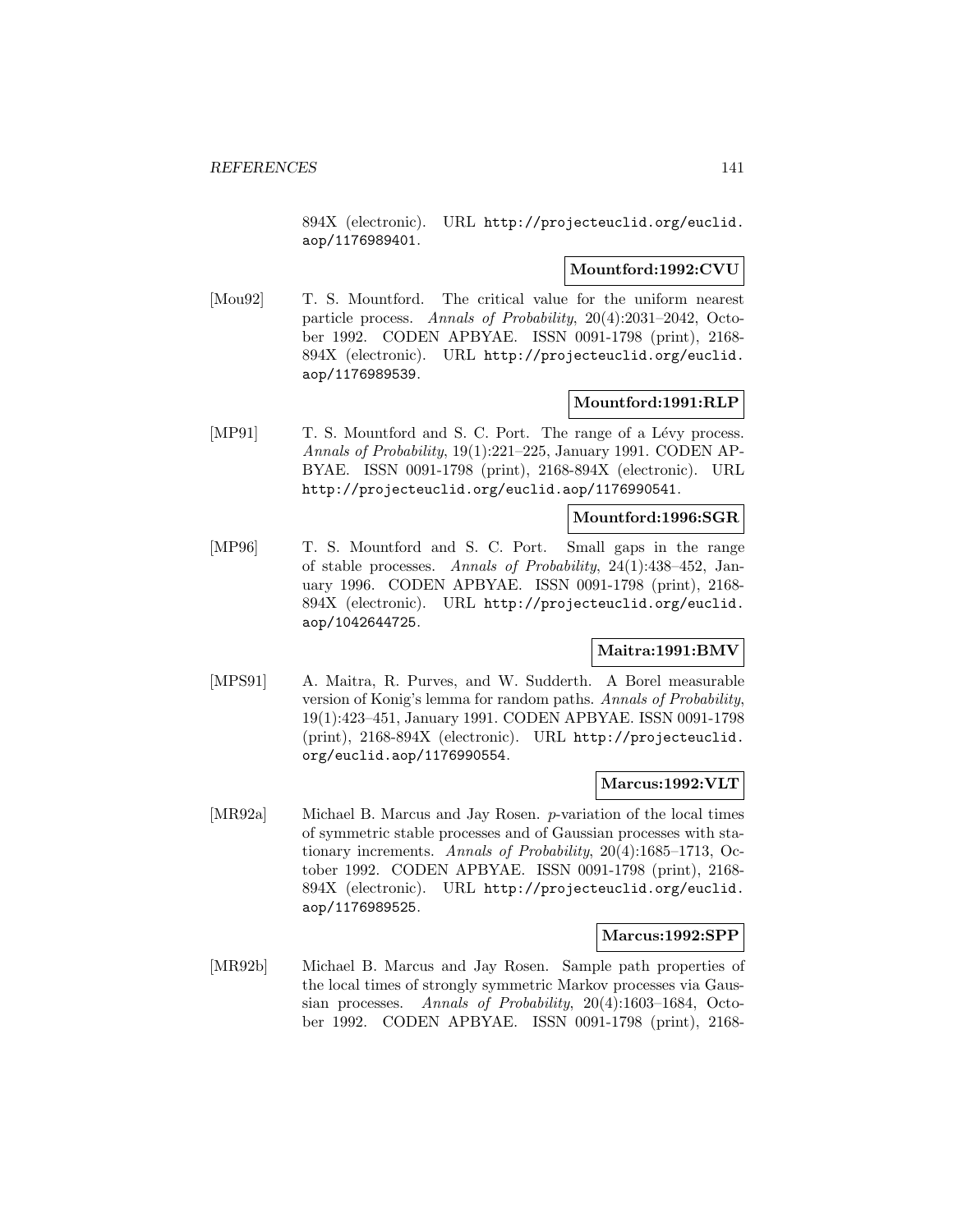894X (electronic). URL http://projecteuclid.org/euclid. aop/1176989524.

# **Marcus:1994:LIL**

[MR94] Michael B. Marcus and Jay Rosen. Laws of the iterated logarithm for the local times of symmetric Lévy processes and recurrent random walks. Annals of Probability, 22(2):626–658, April 1994. CO-DEN APBYAE. ISSN 0091-1798 (print), 2168-894X (electronic). URL http://projecteuclid.org/euclid.aop/1176988723.

### **Marcus:1996:GCS**

[MR96a] Michael B. Marcus and Jay Rosen. Gaussian chaos and sample path properties of additive functionals of symmetric Markov processes. Annals of Probability, 24(3):1130–1177, July 1996. CODEN APBYAE. ISSN 0091-1798 (print), 2168-894X (electronic). URL http://projecteuclid.org/euclid.aop/1065725177.

# **Marcus:1996:RFS**

[MR96b] Michael B. Marcus and Jay Rosen. Random Fourier series and continuous additive functionals of Lévy processes on the torus. Annals of Probability, 24(3):1178–1218, July 1996. CODEN AP-BYAE. ISSN 0091-1798 (print), 2168-894X (electronic). URL http://projecteuclid.org/euclid.aop/1065725178.

### **Marcus:1999:AFS**

[MR99] Michael B. Marcus and Jay Rosen. Additive functionals of several Lévy processes and intersection local times. Annals of Probability, 27(4):1643–1678, October 1999. CODEN APBYAE. ISSN 0091-1798 (print), 2168-894X (electronic). URL http:// projecteuclid.org/euclid.aop/1022874811.

### **Mason:1992:NSC**

[MS92] David M. Mason and Galen R. Shorack. Necessary and sufficient conditions for asymptotic normality of L-statistics. Annals of Probability, 20(4):1779–1804, October 1992. CODEN APBYAE. ISSN 0091-1798 (print), 2168-894X (electronic). URL http:// projecteuclid.org/euclid.aop/1176989529.

### **Maitra:1993:BSG**

[MS93] A. Maitra and W. Sudderth. Borel stochastic games with lim sup payoff. Annals of Probability, 21(2):861–885, April 1993. CODEN APBYAE. ISSN 0091-1798 (print), 2168-894X (electronic). URL http://projecteuclid.org/euclid.aop/1176989271.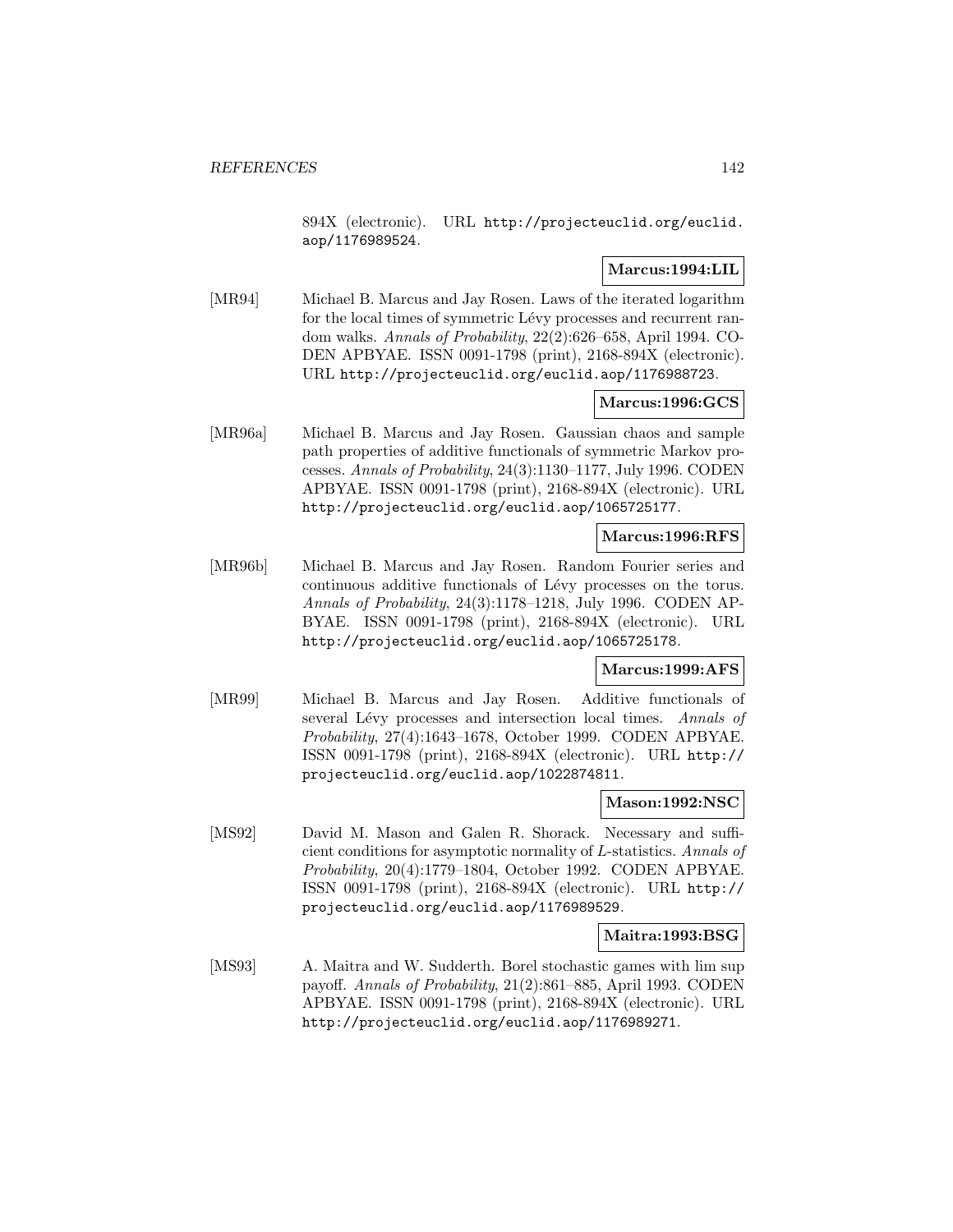#### **Marton:1994:ECE**

[MS94] Katalin Marton and Paul C. Shields. Entropy and the consistent estimation of joint distributions. Annals of Probability, 22 (2):960–977, April 1994. CODEN APBYAE. ISSN 0091-1798 (print), 2168-894X (electronic). URL http://projecteuclid. org/euclid.aop/1176988736. See correction [MS96].

# **Monat:1995:FSD**

[MS95] Pascale Monat and Christophe Stricker. Follmer–Schweizer decomposition and mean-variance hedging for general claims. Annals of Probability, 23(2):605–628, April 1995. CODEN APBYAE. ISSN 0091-1798 (print), 2168-894X (electronic). URL http:// projecteuclid.org/euclid.aop/1176988281.

# **Marton:1996:CBC**

[MS96] Katalin Marton and Paul C. Shields. Correction: "Entropy and the consistent estimation of joint distributions". Annals of Probability, 24(1):541–545, January 1996. CODEN APBYAE. ISSN 0091-1798 (print), 2168-894X (electronic). URL http://projecteuclid. org/euclid.aop/1042644732. See [MS94].

# **Mohammed:1997:LEL**

[MS97] Salah-Eldin A. Mohammed and Michael K. R. Scheutzow. Lyapunov exponents of linear stochastic functional-differential equations. II. examples and case studies. Annals of Probability, 25 (3):1210–1240, July 1997. CODEN APBYAE. ISSN 0091-1798 (print), 2168-894X (electronic). URL http://projecteuclid. org/euclid.aop/1024404511.

#### **Mohammed:1998:SES**

[MS98a] Salah-Eldin A. Mohammed and Michael K. R. Scheutzow. Spatial estimates for stochastic flows in Euclidean space. Annals of Probability, 26(1):56–77, January 1998. CODEN APBYAE. ISSN 0091-1798 (print), 2168-894X (electronic). URL http:// projecteuclid.org/euclid.aop/1022855411.

#### **Mountford:1998:FAC**

[MS98b] Thomas Mountford and Ted Sweet. Finite approximations to the critical reversible nearest particle system. Annals of Probability, 26 (4):1751–1780, October 1998. CODEN APBYAE. ISSN 0091-1798 (print), 2168-894X (electronic). URL http://projecteuclid. org/euclid.aop/1022855881.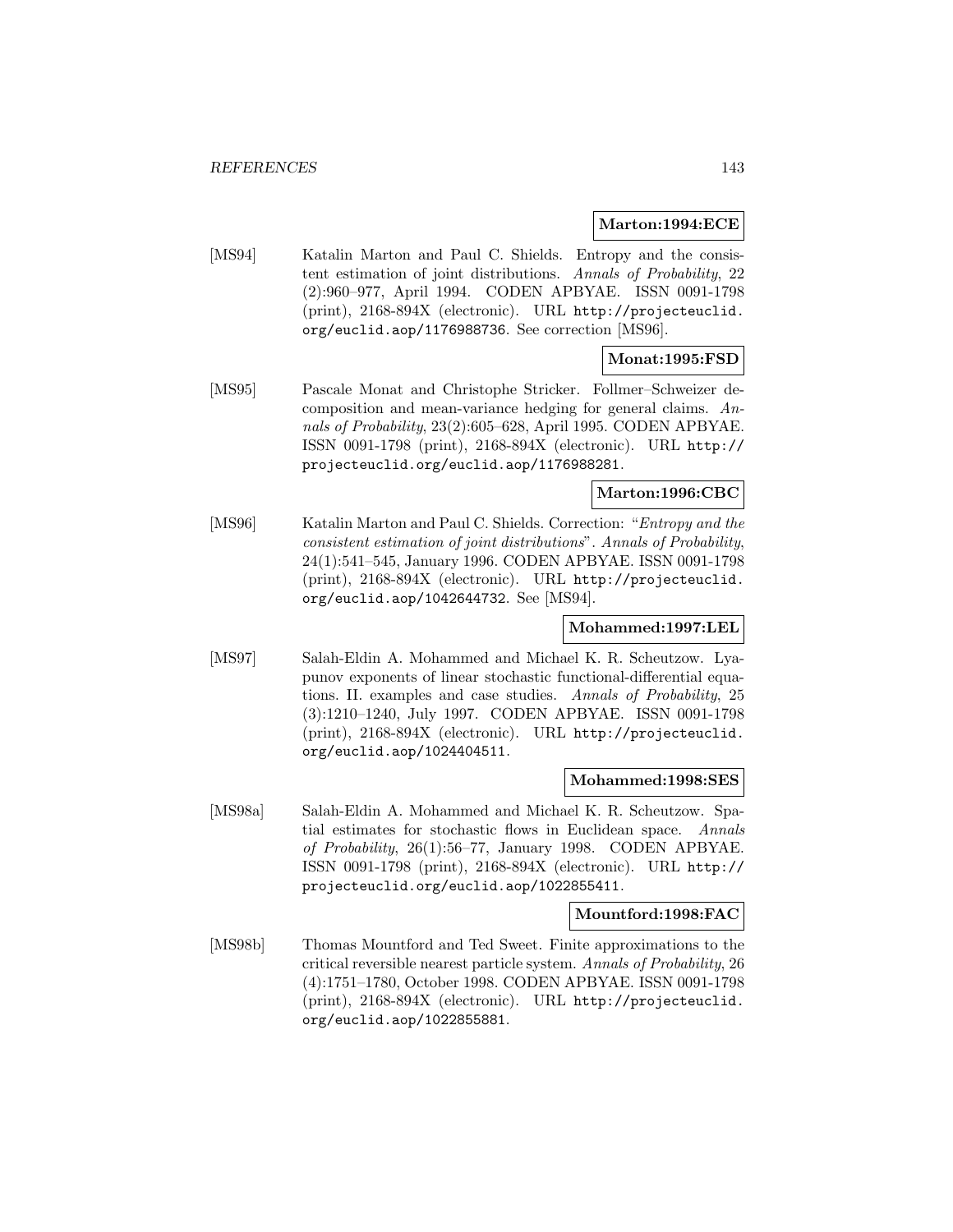#### **Mohammed:1999:SMT**

[MS99] Salah-Eldin A. Mohammed and Michael K. R. Scheutzow. The stable manifold theorem for stochastic differential equations. Annals of Probability, 27(2):615–652, April 1999. CODEN APBYAE. ISSN 0091-1798 (print), 2168-894X (electronic). URL http:// projecteuclid.org/euclid.aop/1022677380.

# **Madras:1994:CBC**

[MSS94] Neal Madras, Rinaldo Schinazi, and Roberto H. Schonmann. On the critical behavior of the contact process in deterministic inhomogeneous environments. Annals of Probability, 22(3):1140–1159, July 1994. CODEN APBYAE. ISSN 0091-1798 (print), 2168- 894X (electronic). URL http://projecteuclid.org/euclid. aop/1176988598.

# **Millet:1999:SWE**

[MSS99] Annie Millet and Marta Sanz-Solé. A stochastic wave equation in two space dimension: Smoothness of the law. Annals of Probability, 27(2):803–844, April 1999. CODEN APBYAE. ISSN 0091-1798 (print), 2168-894X (electronic). URL http:// projecteuclid.org/euclid.aop/1022677387.

# **Mandelbaum:1990:OSB**

[MSV90] Avi Mandelbaum, Larry A. Shepp, and Robert J. Vanderbei. Optimal switching between a pair of Brownian motions. Annals of Probability, 18(3):1010–1033, July 1990. CODEN APBYAE. ISSN 0091-1798 (print), 2168-894X (electronic). URL http:// projecteuclid.org/euclid.aop/1176990734.

#### **Mueller:1993:CIM**

[Mue93] Carl Mueller. Coupling and invariant measures for the heat equation with noise. Annals of Probability, 21(4):2189–2199, October 1993. CODEN APBYAE. ISSN 0091-1798 (print), 2168- 894X (electronic). URL http://projecteuclid.org/euclid. aop/1176989016.

#### **Mueller:1996:SIC**

[Mue96] Carl Mueller. Singular initial conditions for the heat equation with a noise term. Annals of Probability,  $24(1):377-398$ , January 1996. CODEN APBYAE. ISSN 0091-1798 (print), 2168- 894X (electronic). URL http://projecteuclid.org/euclid. aop/1042644721.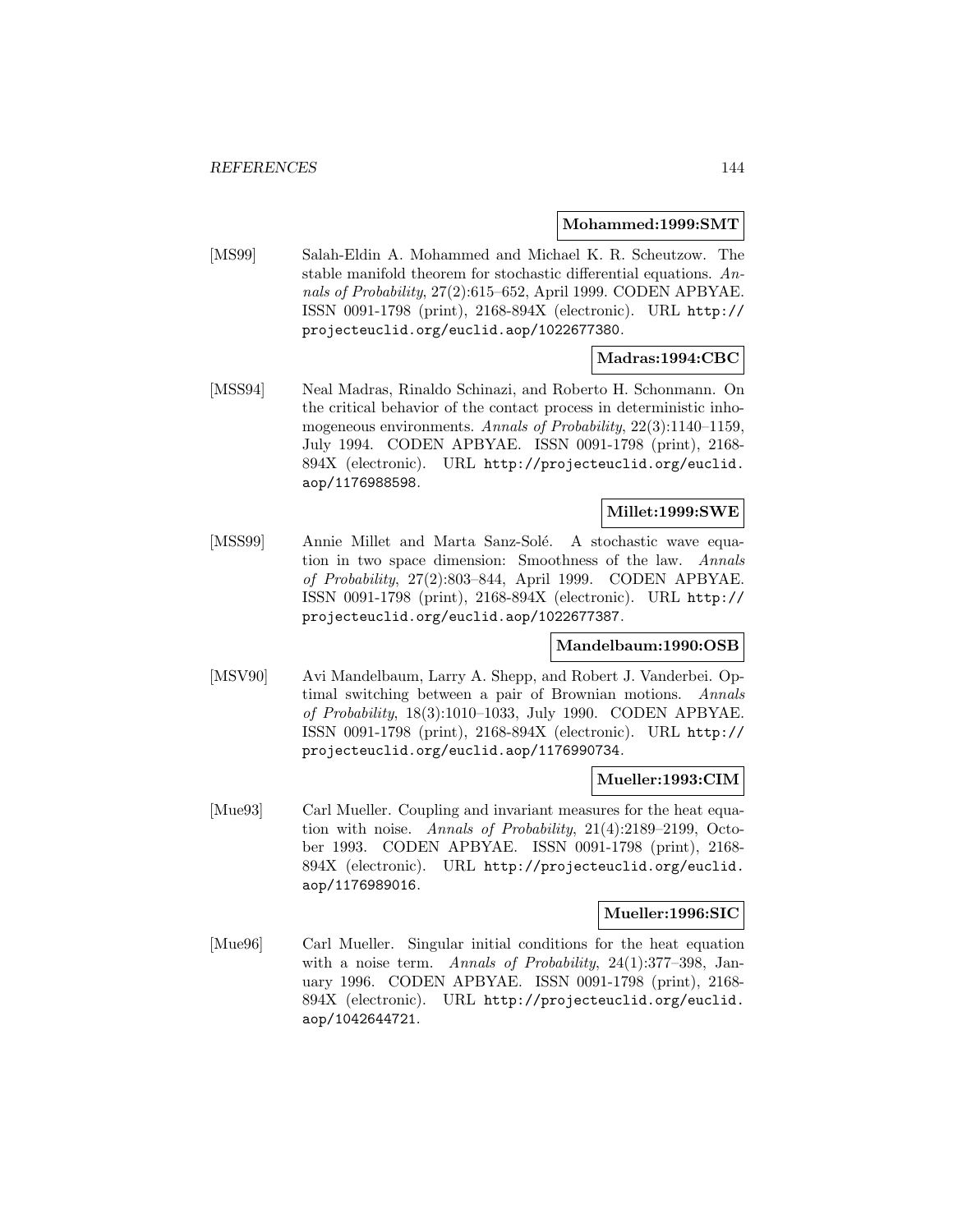#### **Mueller:1997:LTE**

[Mue97] Carl Mueller. Long time existence for the wave equation with a noise term. Annals of Probability, 25(1):133–151, January 1997. CODEN APBYAE. ISSN 0091-1798 (print), 2168- 894X (electronic). URL http://projecteuclid.org/euclid. aop/1024404282.

## **Mukherjea:1994:TPD**

[Muk94] Arunava Mukherjea. Tightness of products of i.i.d. random matrices. II. Annals of Probability, 22(4):2223–2234, October 1994. CO-DEN APBYAE. ISSN 0091-1798 (print), 2168-894X (electronic). URL http://projecteuclid.org/euclid.aop/1176988501.

## **Mauldin:1991:SOP**

[MvW91] R. Daniel Mauldin and H. v. Weizsacker. Some orthogonality preserving kernels which are not completely orthogonal. Annals of Probability, 19(1):396–400, January 1991. CODEN APBYAE. ISSN 0091-1798 (print), 2168-894X (electronic). URL http:// projecteuclid.org/euclid.aop/1176990552.

## **Mayer-Wolf:1990:CRF**

[MW90] Eduardo Mayer-Wolf. The Cramér–Rao functional and limiting laws. Annals of Probability, 18(2):840–850, April 1990. CODEN APBYAE. ISSN 0091-1798 (print), 2168-894X (electronic). URL http://projecteuclid.org/euclid.aop/1176990861.

## **Mayer-Wolf:1993:PSG**

[MWZ93] Eddy Mayer-Wolf and Ofer Zeitouni. The probability of small Gaussian ellipsoids and associated conditional moments. Annals of Probability, 21(1):14–24, January 1993. CODEN APBYAE. ISSN 0091-1798 (print), 2168-894X (electronic). URL http:// projecteuclid.org/euclid.aop/1176989391.

#### **Mykland:1993:AEM**

[Myk93] Per Aslak Mykland. Asymptotic expansions for martingales. Annals of Probability, 21(2):800–818, April 1993. CODEN APBYAE. ISSN 0091-1798 (print), 2168-894X (electronic). URL http:// projecteuclid.org/euclid.aop/1176989268.

## **Mytnik:1996:SRE**

[Myt96] Leonid Mytnik. Superprocesses in random environments. Annals of Probability, 24(4):1953–1978, October 1996. CODEN APBYAE.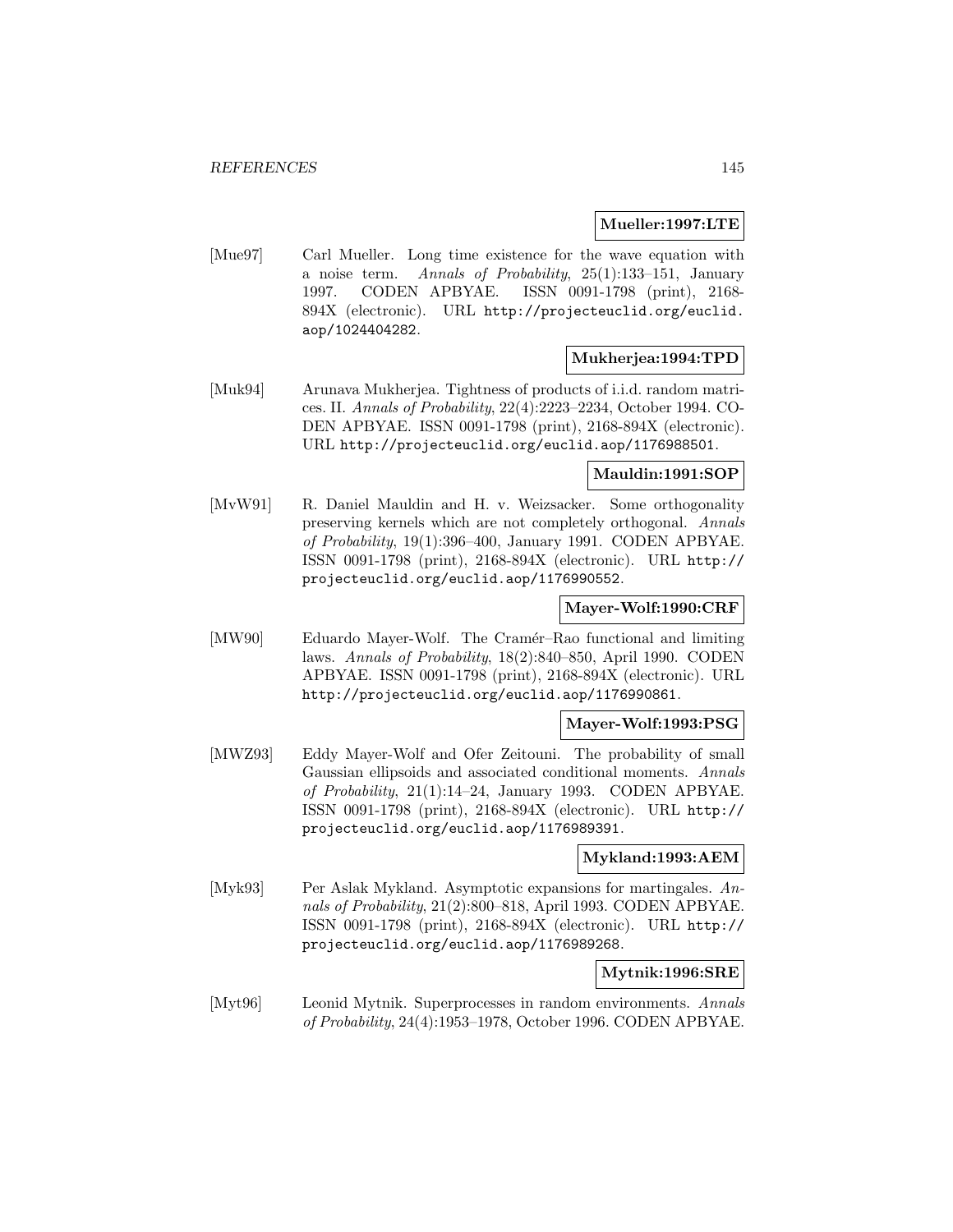ISSN 0091-1798 (print), 2168-894X (electronic). URL http:// projecteuclid.org/euclid.aop/1041903212.

# **Mytnik:1998:WUH**

[Myt98] Leonid Mytnik. Weak uniqueness for the heat equation with noise. Annals of Probability, 26(3):968–984, July 1998. CODEN AP-BYAE. ISSN 0091-1798 (print), 2168-894X (electronic). URL http://projecteuclid.org/euclid.aop/1022855740.

**Nair:1990:RSC**

[Nai90] M. Gopalan Nair. Random space change for multiparameter point processes. Annals of Probability, 18(3):1222–1231, July 1990. CO-DEN APBYAE. ISSN 0091-1798 (print), 2168-894X (electronic). URL http://projecteuclid.org/euclid.aop/1176990743.

# **Ney:1998:LDL**

[NdA98] Peter Ney and A. de Acosta. Large deviation lower bounds for arbitrary additive functionals of a Markov chain. Annals of Probability, 26(4):1660–1682, October 1998. CODEN APBYAE. ISSN 0091-1798 (print), 2168-894X (electronic). URL http:// projecteuclid.org/euclid.aop/1022855877.

## **Neuhauser:1990:ODS**

[Neu90] Claudia Neuhauser. One dimensional stochastic Ising models with small migration. Annals of Probability, 18(4):1539-1546, October 1990. CODEN APBYAE. ISSN 0091-1798 (print), 2168- 894X (electronic). URL http://projecteuclid.org/euclid. aop/1176990630.

# **Noble:1992:EBS**

[Nob92] Chris Noble. Equilibrium behavior of the sexual reproduction process with rapid diffusion. Annals of Probability, 20(2):724–745, April 1992. CODEN APBYAE. ISSN 0091-1798 (print), 2168- 894X (electronic). URL http://projecteuclid.org/euclid. aop/1176989802.

# **Nolan:1988:PPI**

[Nol88] John P. Nolan. Path properties of index- $\beta$  stable fields. Annals of Probability, 16(4):1596–1607, October 1988. CODEN AP-BYAE. ISSN 0091-1798 (print), 2168-894X (electronic). URL http://projecteuclid.org/euclid.aop/1176991586. See correction [Nol92].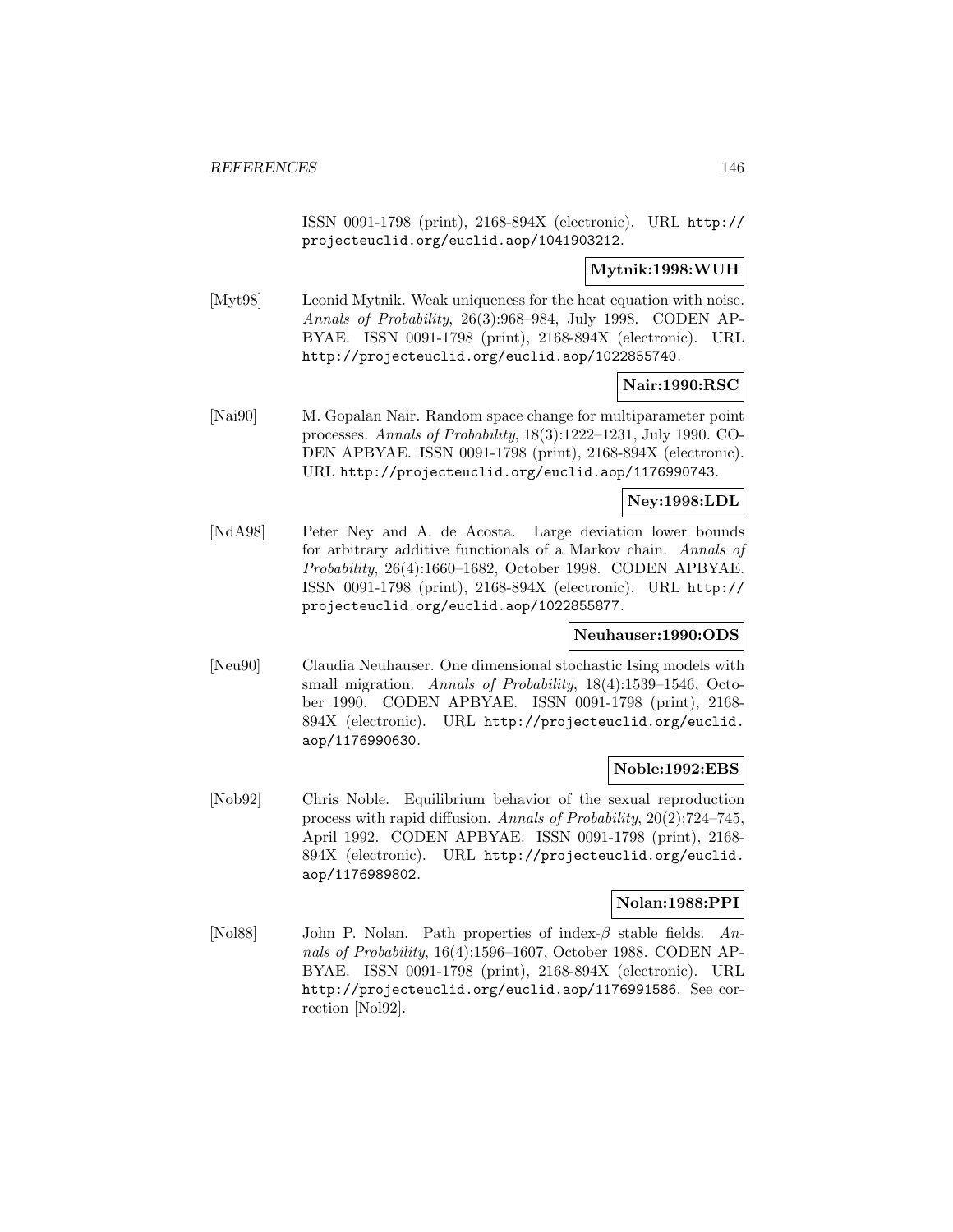## **Nolan:1992:CPP**

[Nol92] John P. Nolan. Correction: Path properties of index-β stable fields. Annals of Probability, 20(3):1601–1602, July 1992. CO-DEN APBYAE. ISSN 0091-1798 (print), 2168-894X (electronic). URL http://projecteuclid.org/euclid.aop/1176989709. See [Nol88].

# **Norris:1998:OUP**

[Nor98] J. R. Norris. Ornstein–Uhlenbeck processes indexed by the circle. Annals of Probability, 26(2):465–478, April 1998. CODEN APBYAE. ISSN 0091-1798 (print), 2168-894X (electronic). URL http://projecteuclid.org/euclid.aop/1022855640.

## **Nualart:1991:BVP**

[NP91] D. Nualart and E. Pardoux. Boundary value problems for stochastic differential equations. Annals of Probability, 19(3):1118–1144, July 1991. CODEN APBYAE. ISSN 0091-1798 (print), 2168- 894X (electronic). URL http://projecteuclid.org/euclid. aop/1176990337.

# **Newman:1995:CDS**

[NP95a] Charles M. Newman and Marcelo S. T. Piza. Correction: Divergence of shape fluctuations in two dimensions. Annals of Probability, 23(4):2057, October 1995. CODEN APBYAE. ISSN 0091-1798 (print), 2168-894X (electronic). URL http://projecteuclid. org/euclid.aop/1176987815. See [NP95b].

## **Newman:1995:DSF**

[NP95b] Charles M. Newman and Marcelo S. T. Piza. Divergence of shape fluctuations in two dimensions. Annals of Probability, 23 (3):977–1005, July 1995. CODEN APBYAE. ISSN 0091-1798 (print), 2168-894X (electronic). URL http://projecteuclid. org/euclid.aop/1176988171. See correction [NP95a].

#### **Norvaisa:1994:SPS**

[NS94] Rimas Norvaisa and Gennady Samorodnitsky. Stable processes with sample paths in Orlicz spaces. Annals of Probability, 22(4): 1904–1929, October 1994. CODEN APBYAE. ISSN 0091-1798 (print), 2168-894X (electronic). URL http://projecteuclid. org/euclid.aop/1176988489.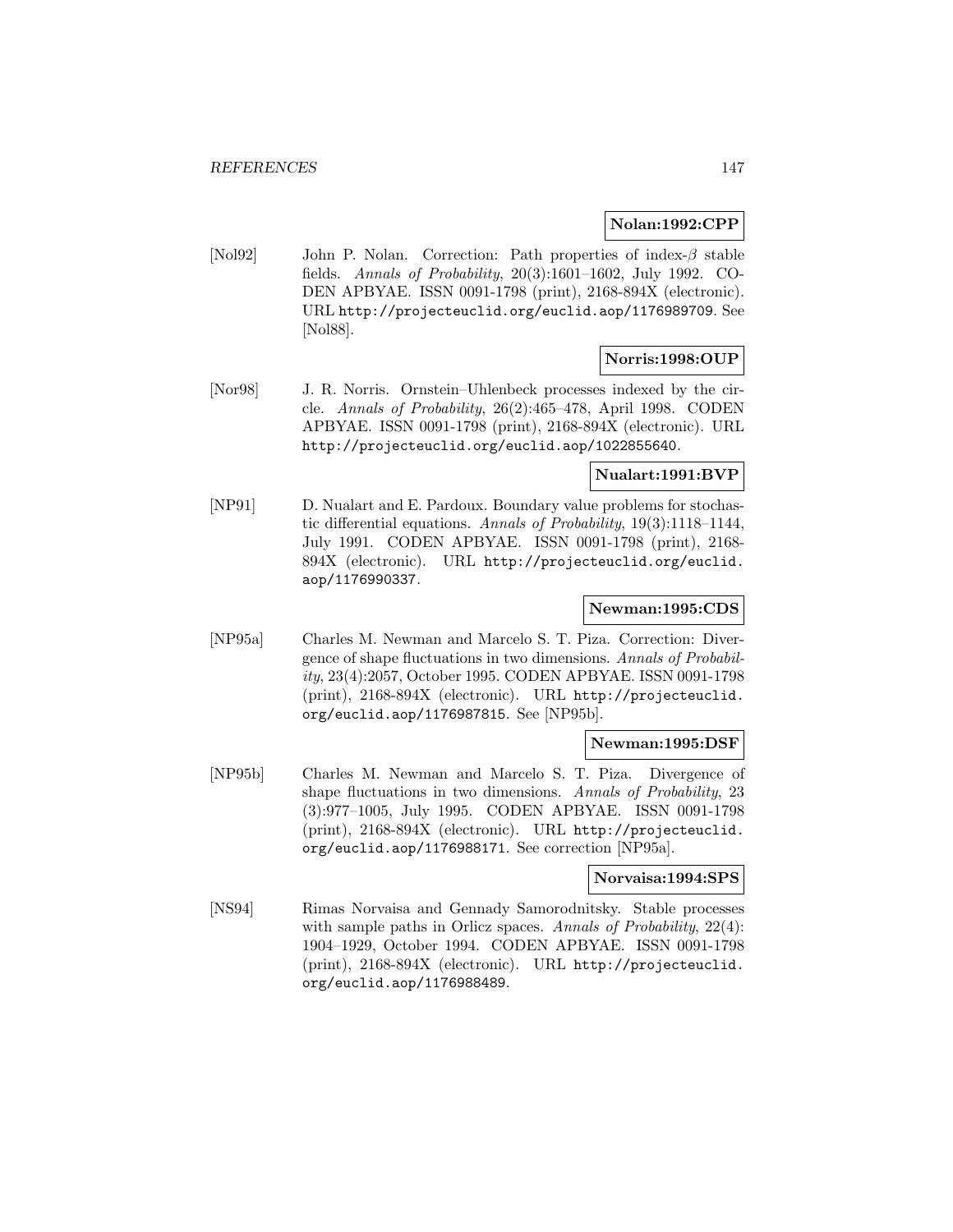#### **Nualart:1992:RSP**

[Nua92] David Nualart. Randomized stopping points and optimal stopping on the plane. Annals of Probability, 20(2):883–900, April 1992. CODEN APBYAE. ISSN 0091-1798 (print), 2168- 894X (electronic). URL http://projecteuclid.org/euclid. aop/1176989810.

## **Nummelin:1998:RBC**

[Num98] Esa Nummelin. Review of "Topics in the Constructive Theory of Countable Markov Chains" by G. Fayolle, V. A. Malyshev and M. V. Menshikov. Annals of Probability, 26(1):425–427, January 1998. CODEN APBYAE. ISSN 0091-1798 (print), 2168- 894X (electronic). URL http://projecteuclid.org/euclid. aop/1022855428.

# **Newman:1996:PSO**

[NV96] Charles M. Newman and Sergio B. Volchan. Persistent survival of one-dimensional contact processes in random environments. Annals of Probability, 24(1):411–421, January 1996. CODEN AP-BYAE. ISSN 0091-1798 (print), 2168-894X (electronic). URL http://projecteuclid.org/euclid.aop/1042644723.

## **Newman:1997:PCP**

[NW97] Charles M. Newman and C. Chris Wu. Percolation and contact processes with low-dimensional inhomogeneity. Annals of Probability, 25(4):1832–1845, October 1997. CODEN APBYAE. ISSN 0091-1798 (print), 2168-894X (electronic). URL http:// projecteuclid.org/euclid.aop/1023481113.

#### **Nguyen:1993:TCO**

[NY93] Bao Gia Nguyen and Wei-Shih Yang. Triangle condition for oriented percolation in high dimensions. Annals of Probability, 21(4): 1809–1844, October 1993. CODEN APBYAE. ISSN 0091-1798 (print), 2168-894X (electronic). URL http://projecteuclid. org/euclid.aop/1176989001.

#### **OBrien:1999:ULV**

[O'B99] George L. O'Brien. Unusually large values for spectrally positive stable and related processes. Annals of Probability, 27 (2):990–1008, April 1999. CODEN APBYAE. ISSN 0091-1798 (print), 2168-894X (electronic). URL http://projecteuclid. org/euclid.aop/1022677393.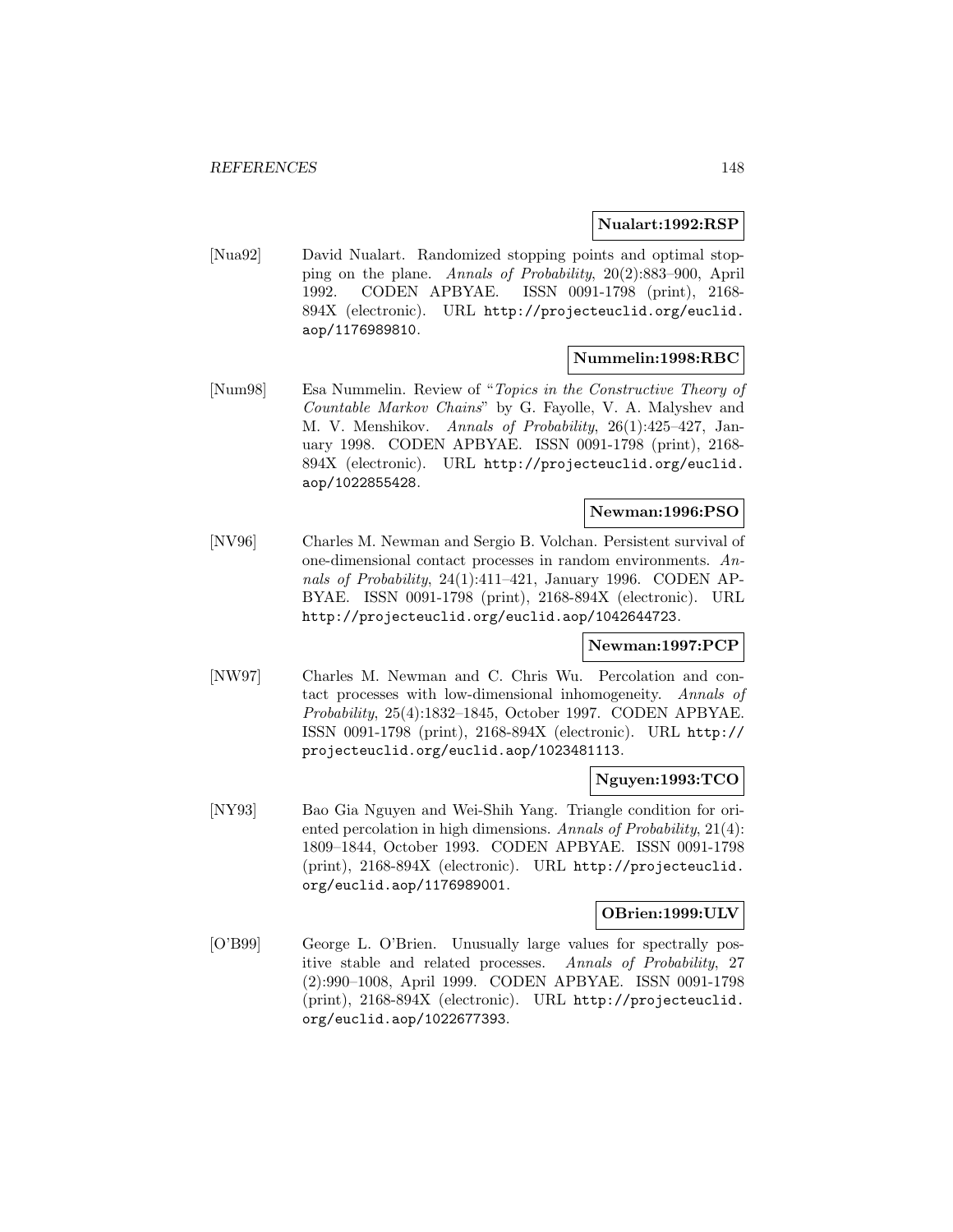## **OConnell:1995:RTL**

[O'C95] Neil O'Connell. Review: Torgny Lindvall, Lectures on the Coupling Method. Annals of Probability, 23(3):1456–1460, July 1995. CODEN APBYAE. ISSN 0091-1798 (print), 2168- 894X (electronic). URL http://projecteuclid.org/euclid. aop/1176988192.

# **Ocone:1990:TBM**

[Oco90] Daniel L. Ocone. Two books on the Malliavin calculus. Annals of Probability, 18(1):431–437, January 1990. CODEN APBYAE. ISSN 0091-1798 (print), 2168-894X (electronic). URL http:// projecteuclid.org/euclid.aop/1176990957.

## **Oelschlager:1990:LTA**

[Oel90] Karl Oelschlager. Limit theorems for age-structured populations. Annals of Probability, 18(1):290–318, January 1990. CODEN AP-BYAE. ISSN 0091-1798 (print), 2168-894X (electronic). URL http://projecteuclid.org/euclid.aop/1176990950.

## **ONeil:1993:ADW**

[OR93] Kevin A. O'Neil and Richard A. Redner. Asymptotic distributions of weighted U-statistics of degree 2. Annals of Probability, 21 (2):1159–1169, April 1993. CODEN APBYAE. ISSN 0091-1798 (print), 2168-894X (electronic). URL http://projecteuclid. org/euclid.aop/1176989286.

# **Orey:1991:MCS**

[Ore91] Steven Orey. Markov chains with stochastically stationary transition probabilities. Annals of Probability, 19(3):907–928, July 1991. CODEN APBYAE. ISSN 0091-1798 (print), 2168- 894X (electronic). URL http://projecteuclid.org/euclid. aop/1176990328.

# **Overbeck:1995:AAF**

[ORS95] Ludger Overbeck, Michael Rockner, and Byron Schmuland. An analytic approach to Fleming–Viot processes with interactive selection. Annals of Probability, 23(1):1–36, January 1995. CODEN APBYAE. ISSN 0091-1798 (print), 2168-894X (electronic). URL http://projecteuclid.org/euclid.aop/1176988374.

## **Ornstein:1990:UAS**

[OS90] Donald S. Ornstein and Paul C. Shields. Universal almost sure data compression. Annals of Probability, 18(2):441–452,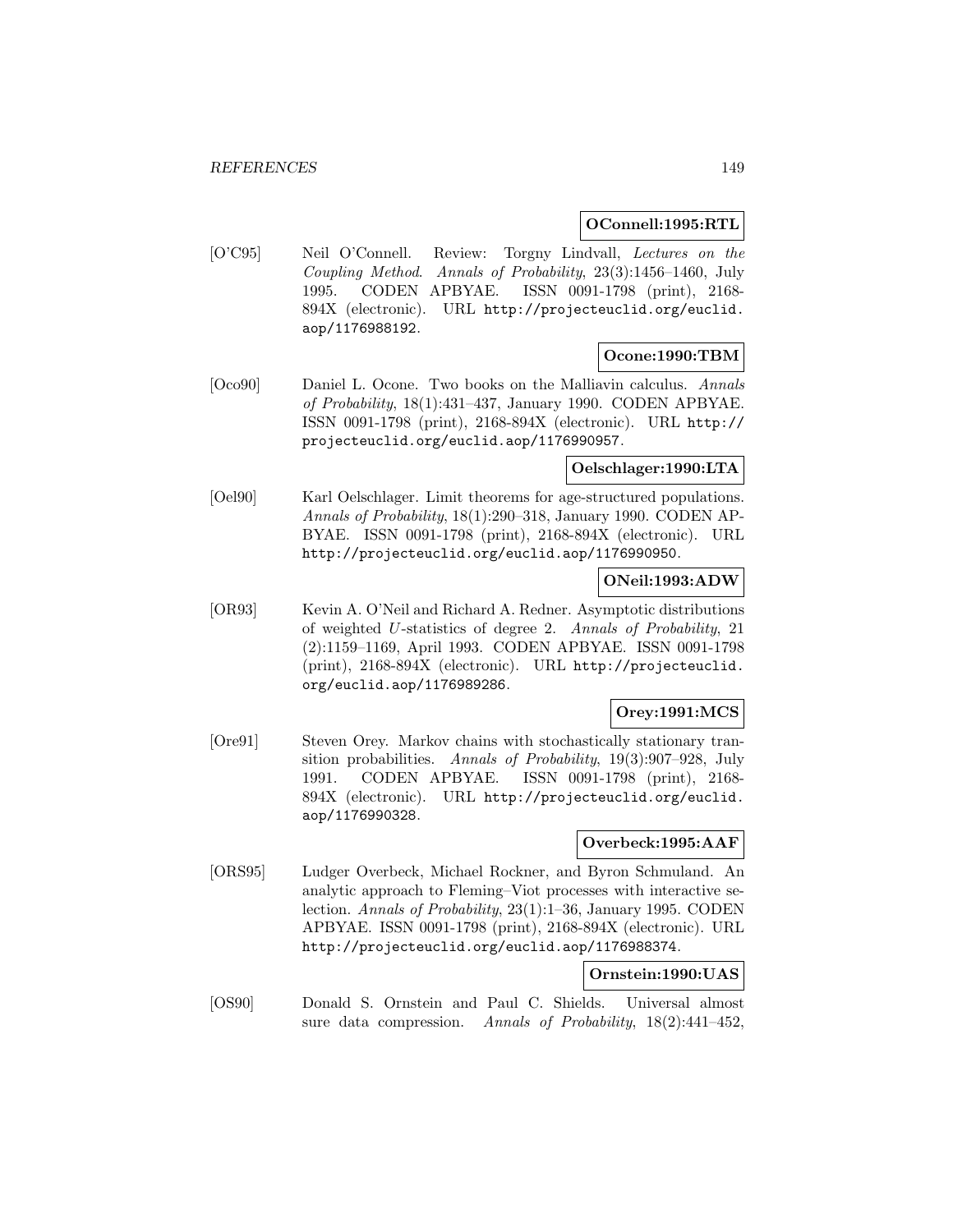April 1990. CODEN APBYAE. ISSN 0091-1798 (print), 2168- 894X (electronic). URL http://projecteuclid.org/euclid. aop/1176990840.

# **Okazaki:1994:DSR**

[OS94] Yoshiaki Okazaki and Hiroshi Sato. Distinguishing a sequence of random variables from a random translate of itself. Annals of Probability, 22(2):1092–1096, April 1994. CODEN APBYAE. ISSN 0091-1798 (print), 2168-894X (electronic). URL http:// projecteuclid.org/euclid.aop/1176988742.

# **Osada:1999:GMR**

[OS99] Hirofumi Osada and Herbert Spohn. Gibbs measures relative to Brownian motion. Annals of Probability, 27(3):1183–1207, July 1999. CODEN APBYAE. ISSN 0091-1798 (print), 2168- 894X (electronic). URL http://projecteuclid.org/euclid. aop/1022677444.

## **Overbeck:1996:NS**

[Ove96] L. Overbeck. Nonlinear superprocesses. Annals of Probability, 24(2):743–760, April 1996. CODEN APBYAE. ISSN 0091-1798 (print), 2168-894X (electronic). URL http://projecteuclid. org/euclid.aop/1039639360.

# **Ornstein:1990:HSR**

[OW90] Donald S. Ornstein and Benjamin Weiss. How sampling reveals a process. Annals of Probability, 18(3):905–930, July 1990. CODEN APBYAE. ISSN 0091-1798 (print), 2168-894X (electronic). URL http://projecteuclid.org/euclid.aop/1176990729.

## **Peligrad:1998:BBE**

[Pel98] Magda Peligrad. On the blockwise bootstrap for empirical processes for stationary sequences. Annals of Probability, 26(2):877– 901, April 1998. CODEN APBYAE. ISSN 0091-1798 (print), 2168- 894X (electronic). URL http://projecteuclid.org/euclid. aop/1022855654.

#### **Pemantle:1990:NUP**

[Pem90] Robin Pemantle. Nonconvergence to unstable points in urn models and stochastic approximations. Annals of Probability, 18(2):698– 712, April 1990. CODEN APBYAE. ISSN 0091-1798 (print), 2168- 894X (electronic). URL http://projecteuclid.org/euclid. aop/1176990853.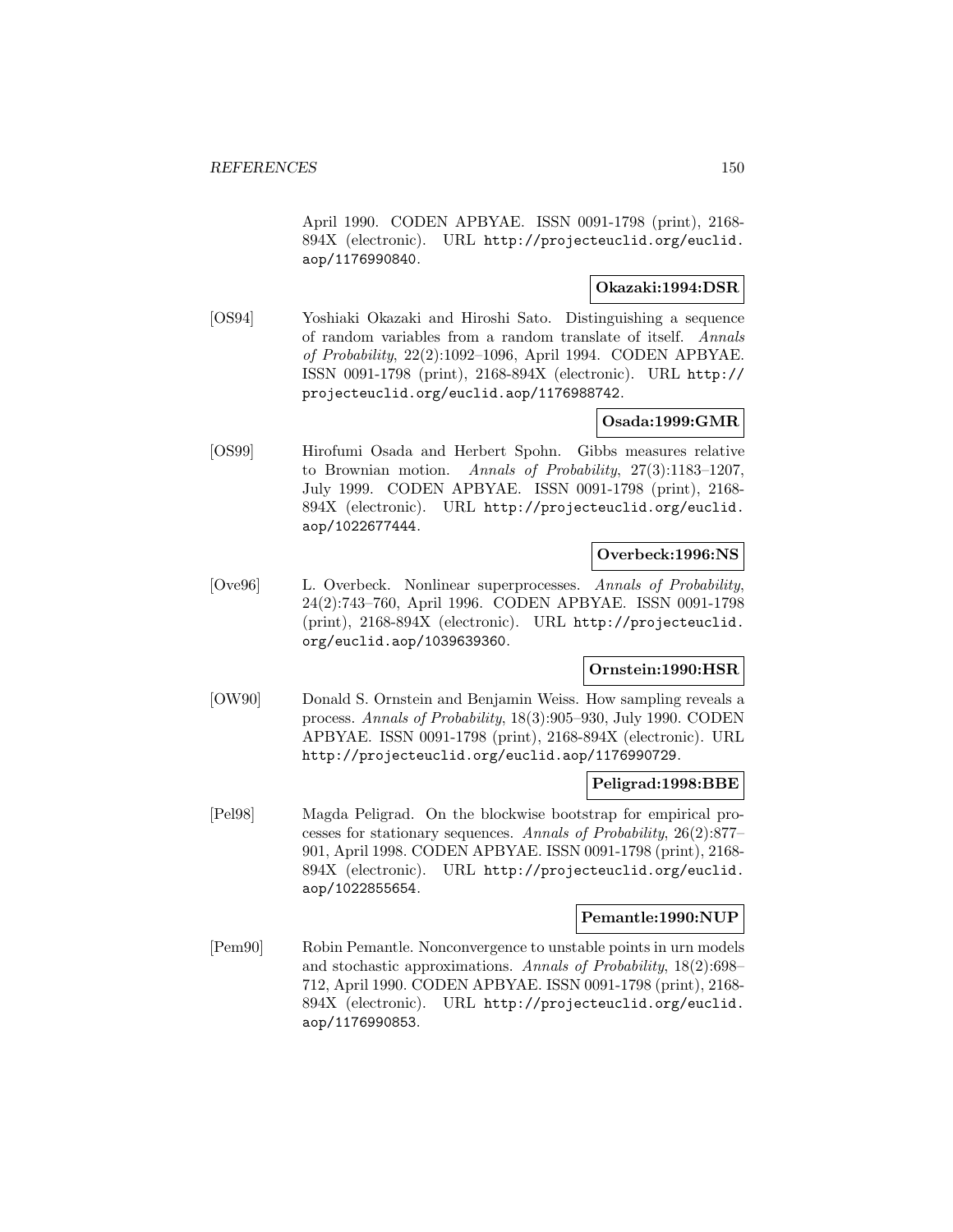#### **Pemantle:1991:CST**

[Pem91] Robin Pemantle. Choosing a spanning tree for the integer lattice uniformly. Annals of Probability, 19(4):1559–1574, October 1991. CODEN APBYAE. ISSN 0091-1798 (print), 2168- 894X (electronic). URL http://projecteuclid.org/euclid. aop/1176990223.

# **Pemantle:1992:AIM**

[Pem92a] Robin Pemantle. Automorphism invariant measures on trees. Annals of Probability, 20(3):1549–1566, July 1992. CODEN AP-BYAE. ISSN 0091-1798 (print), 2168-894X (electronic). URL http://projecteuclid.org/euclid.aop/1176989706.

#### **Pemantle:1992:CPT**

[Pem92b] Robin Pemantle. The contact process on trees. Annals of Probability, 20(4):2089–2116, October 1992. CODEN APBYAE. ISSN 0091-1798 (print), 2168-894X (electronic). URL http:// projecteuclid.org/euclid.aop/1176989541.

#### **Penrose:1992:SMS**

[Pen92] Mathew D. Penrose. Semi-min-stable processes. Annals of Probability, 20(3):1450–1463, July 1992. CODEN APBYAE. ISSN 0091-1798 (print), 2168-894X (electronic). URL http:// projecteuclid.org/euclid.aop/1176989700.

#### **Penrose:1996:RMS**

[Pen96] Mathew D. Penrose. The random minimal spanning tree in high dimensions. Annals of Probability, 24(4):1903–1925, October 1996. CODEN APBYAE. ISSN 0091-1798 (print), 2168- 894X (electronic). URL http://projecteuclid.org/euclid. aop/1041903210.

# **Penrose:1999:SLL**

[Pen99] Mathew D. Penrose. A Strong Law for the longest edge of the minimal spanning tree. Annals of Probability, 27(1):246–260, January 1999. CODEN APBYAE. ISSN 0091-1798 (print), 2168- 894X (electronic). URL http://projecteuclid.org/euclid. aop/1022677261.

# **Perkins:1990:PSM**

[Per90] Edwin Perkins. Polar sets and multiple points for super-Brownian motion. Annals of Probability, 18(2):453–491, April 1990. CODEN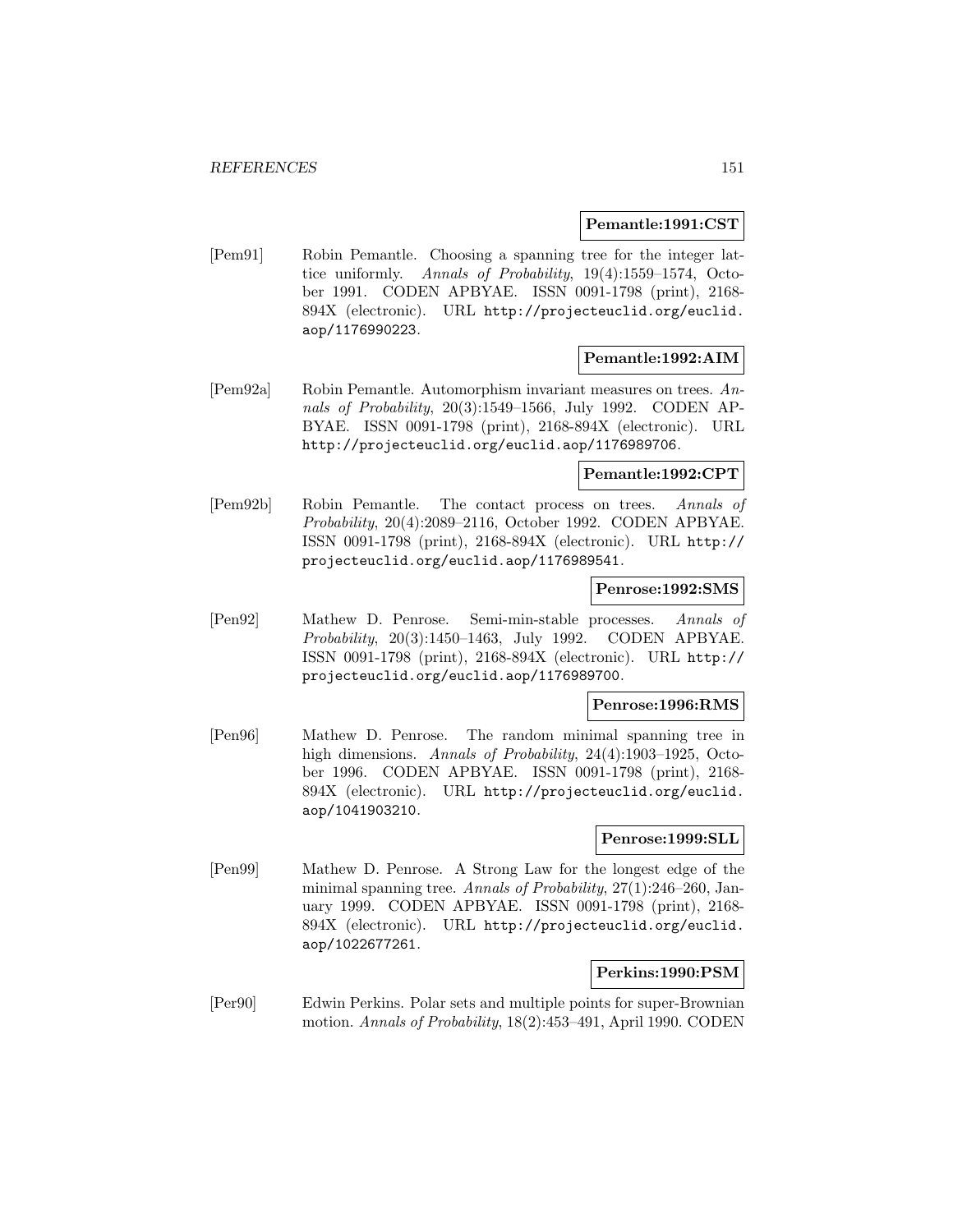APBYAE. ISSN 0091-1798 (print), 2168-894X (electronic). URL http://projecteuclid.org/euclid.aop/1176990841.

# **Peskir:1998:OSM**

[Pes98] Goran Peskir. Optimal stopping of the maximum process: the maximality principle. Annals of Probability, 26(4):1614–1640, October 1998. CODEN APBYAE. ISSN 0091-1798 (print), 2168- 894X (electronic). URL http://projecteuclid.org/euclid. aop/1022855875.

#### **Papamarcou:1991:UCE**

[PF91] Adrian Papamarcou and Terrence L. Fine. Unstable collectives and envelopes of probability measures. Annals of Probability, 19 (2):893–906, April 1991. CODEN APBYAE. ISSN 0091-1798 (print), 2168-894X (electronic). URL http://projecteuclid. org/euclid.aop/1176990457.

# **Piau:1998:TCL**

[Pia98] Didier Piau. Théoràme central limite fonctionnel pour une marche au hasard en environnement aléatoire. (French) [Functional central limit theorem for a random walk in a stochastic environment]. Annals of Probability, 26(3):1016–1040, July 1998. CODEN AP-BYAE. ISSN 0091-1798 (print), 2168-894X (electronic). URL http://projecteuclid.org/euclid.aop/1022855743.

# **Pinsky:1987:RTB**

[Pin87] Ross G. Pinsky. Recurrence, transience and bounded harmonic functions for diffusions in the plane. Annals of Probability, 15 (3):954–984, July 1987. CODEN APBYAE. ISSN 0091-1798 (print), 2168-894X (electronic). URL http://projecteuclid. org/euclid.aop/1176992075. See correction [Pin90b].

# **Pinsky:1990:ABS**

[Pin90a] Ross G. Pinsky. The asymptotic behavior of the solution of the exterior Dirichlet problem for Brownian motion perturbed by a small parameter drift. Annals of Probability, 18(4):1602–1618, October 1990. CODEN APBYAE. ISSN 0091-1798 (print), 2168- 894X (electronic). URL http://projecteuclid.org/euclid. aop/1176990635.

## **Pinsky:1990:CRT**

[Pin90b] Ross G. Pinsky. Correction: Recurrence, transience and bounded harmonic functions for diffusions in the plane. Annals of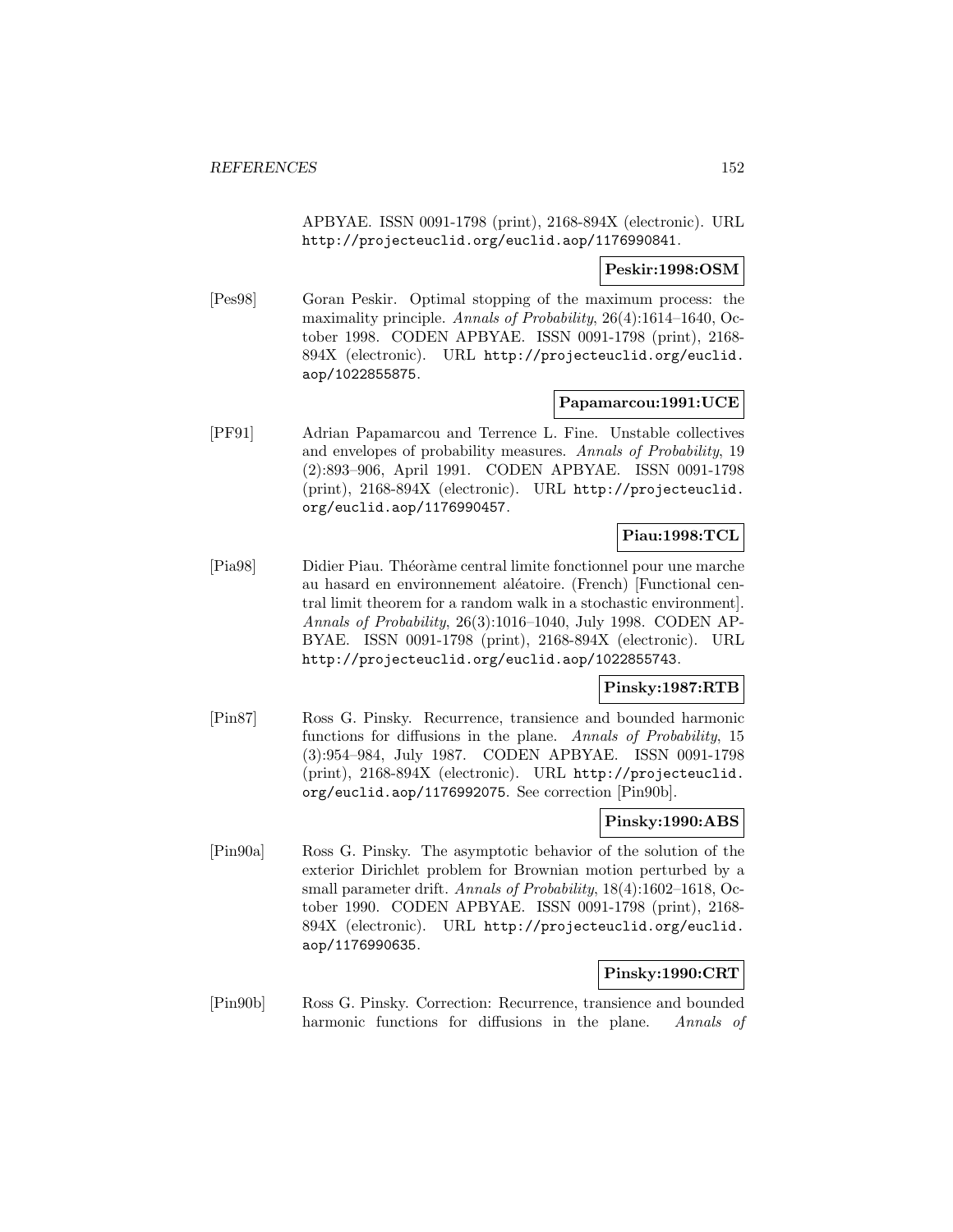Probability, 18(1):438–440, January 1990. CODEN APBYAE. ISSN 0091-1798 (print), 2168-894X (electronic). URL http:// projecteuclid.org/euclid.aop/1176990958. See [Pin87].

## **Pinsky:1993:NAM**

[Pin93] Ross G. Pinsky. A new approach to the Martin boundary via diffusions conditioned to hit a compact set. Annals of Probability, 21(1):453–481, January 1993. CODEN APBYAE. ISSN 0091-1798 (print), 2168-894X (electronic). URL http://projecteuclid. org/euclid.aop/1176989411.

# **Pinelis:1994:OBD**

[Pin94] Iosif Pinelis. Optimum bounds for the distributions of martingales in Banach spaces. Annals of Probability, 22(4):1679–1706, October 1994. CODEN APBYAE. ISSN 0091-1798 (print), 2168- 894X (electronic). URL http://projecteuclid.org/euclid. aop/1176988477. See correction [Pin99].

# **Pinsky:1995:LTG**

[Pin95] Ross G. Pinsky. On the large time growth rate of the support of supercritical super- Brownian motion. Annals of Probability, 23 (4):1748–1754, October 1995. CODEN APBYAE. ISSN 0091-1798 (print), 2168-894X (electronic). URL http://projecteuclid. org/euclid.aop/1176987801.

## **Pinsky:1996:TRL**

[Pin96] Ross G. Pinsky. Transience, recurrence and local extinction properties of the support for supercritical finite measure-valued diffusions. Annals of Probability, 24(1):237–267, January 1996. CO-DEN APBYAE. ISSN 0091-1798 (print), 2168-894X (electronic). URL http://projecteuclid.org/euclid.aop/1042644715.

# **Pinelis:1999:CBB**

[Pin99] Iosif Pinelis. Correction: "Optimum bounds for the distributions of martingales in Banach spaces" [Ann. Probab. 22 (1994), no. 4, 1679–1706; MR 96b:60010]. Annals of Probability, 27(4):2119, October 1999. CODEN APBYAE. ISSN 0091-1798 (print), 2168- 894X (electronic). URL http://projecteuclid.org/euclid. aop/1022874833. See [Pin94].

# **Pittel:1993:SRP**

[Pit93] Boris Pittel. The "Stable Roommates" problem with random preferences. Annals of Probability, 21(3):1441–1477, July 1993. CO-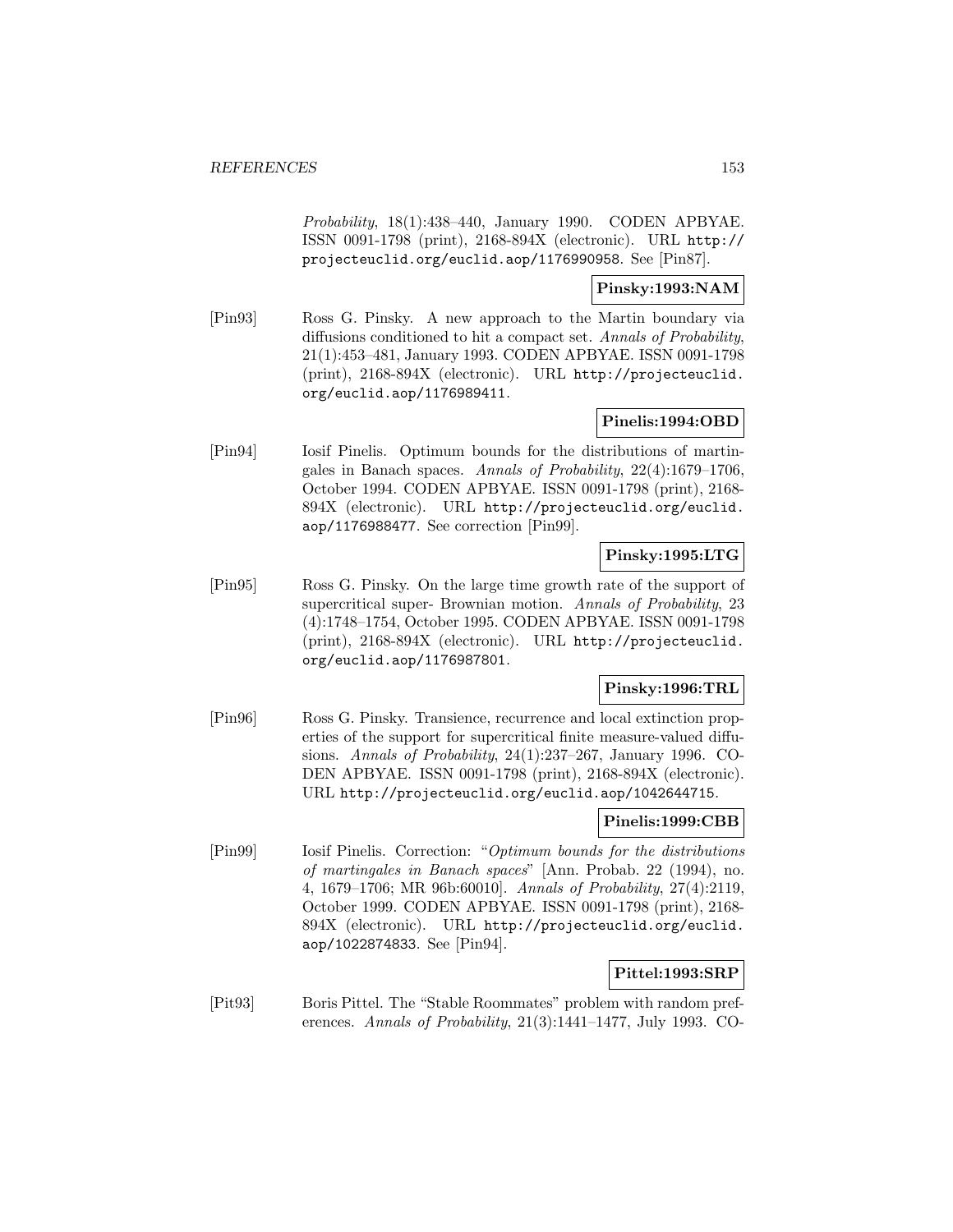DEN APBYAE. ISSN 0091-1798 (print), 2168-894X (electronic). URL http://projecteuclid.org/euclid.aop/1176989126.

## **Piterbarg:1998:ECI**

[Pit98] Vladimir V. Piterbarg. Expansions and contractions of isotropic stochastic flows of homeomorphisms. Annals of Probability, 26 (2):479–499, April 1998. CODEN APBYAE. ISSN 0091-1798 (print), 2168-894X (electronic). URL http://projecteuclid. org/euclid.aop/1022855641.

#### **Pitman:1999:CMC**

[Pit99a] Jim Pitman. Coalescents with multiple collisions. Annals of Probability, 27(4):1870–1902, October 1999. CODEN APBYAE. ISSN 0091-1798 (print), 2168-894X (electronic). URL http:// projecteuclid.org/euclid.aop/1022874819.

#### **Pitman:1999:SSL**

[Pit99b] Jim Pitman. The SDE solved by local times of a Brownian excursion or bridge derived from the height profile of a random tree or forest. Annals of Probability, 27(1):261–283, January 1999. CO-DEN APBYAE. ISSN 0091-1798 (print), 2168-894X (electronic). URL http://projecteuclid.org/euclid.aop/1022677262.

# **Pollett:1992:RXQ**

[Pol92] P. K. Pollett. Review: Xiang-Qun Yang, The Construction Theory of Denumerable Markov Processes. Annals of Probability, 20 (1):549–552, January 1992. CODEN APBYAE. ISSN 0091-1798 (print), 2168-894X (electronic). URL http://projecteuclid. org/euclid.aop/1176989941.

## **Port:1990:AEE**

[Por90] Sidney C. Port. Asymptotic expansions for the expected volume of a stable sausage. Annals of Probability, 18(2):492–523, April 1990. CODEN APBYAE. ISSN 0091-1798 (print), 2168- 894X (electronic). URL http://projecteuclid.org/euclid. aop/1176990842.

## **Porod:1996:CPR**

[Por96] Ursula Porod. The cut-off phenomenon for random reflections. Annals of Probability, 24(1):74–96, January 1996. CODEN AP-BYAE. ISSN 0091-1798 (print), 2168-894X (electronic). URL http://projecteuclid.org/euclid.aop/1042644708.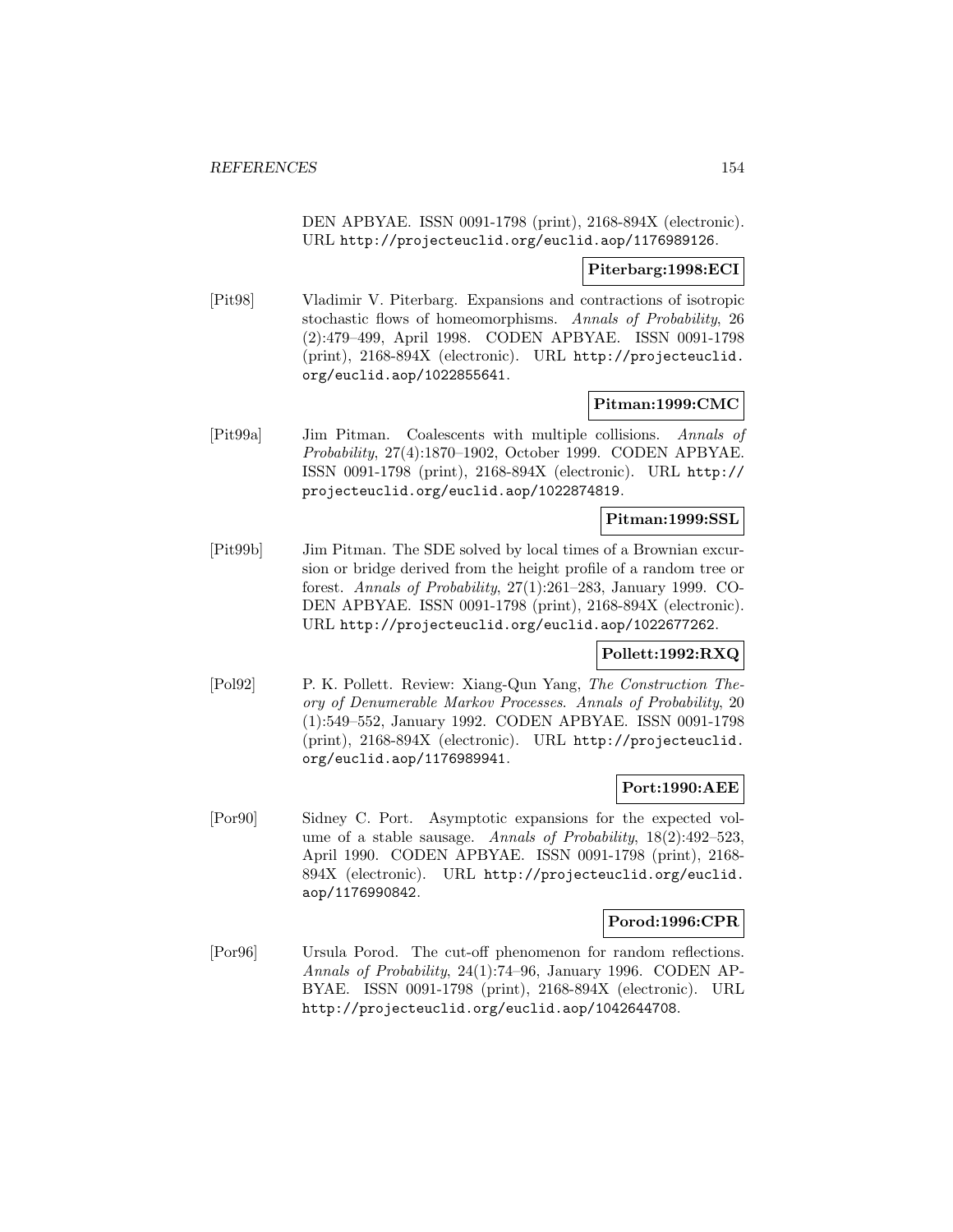## **Povel:1997:CLD**

[Pov97] Tobias Povel. Critical large deviations of one-dimensional annealed Brownian motion in a Poissonian potential. Annals of Probability, 25(4):1735–1773, October 1997. CODEN APBYAE. ISSN 0091-1798 (print), 2168-894X (electronic). URL http:// projecteuclid.org/euclid.aop/1023481109.

# **Pardoux:1990:SVE**

[PP90] Etienne Pardoux and Philip Protter. Stochastic Volterra equations with anticipating coefficients. Annals of Probability, 18(4): 1635–1655, October 1990. CODEN APBYAE. ISSN 0091-1798 (print), 2168-894X (electronic). URL http://projecteuclid. org/euclid.aop/1176990638.

# **Pinsky:1993:TRC**

[PP93] Mark Pinsky and Ross G. Pinsky. Transience/recurrence and Central Limit Theorem behavior for diffusions in random temporal environments. Annals of Probability, 21(1):433–452, January 1993. CODEN APBYAE. ISSN 0091-1798 (print), 2168- 894X (electronic). URL http://projecteuclid.org/euclid. aop/1176989410.

# **Pemantle:1994:DBT**

[PP94] Robin Pemantle and Yuval Peres. Domination between trees and application to an explosion problem. Annals of Probability, 22 (1):180–194, January 1994. CODEN APBYAE. ISSN 0091-1798 (print), 2168-894X (electronic). URL http://projecteuclid. org/euclid.aop/1176988855.

#### **Pemantle:1995:CRW**

[PP95a] Robin Pemantle and Yuval Peres. Critical random walk in random environment on trees. Annals of Probability, 23(1):105–140, January 1995. CODEN APBYAE. ISSN 0091-1798 (print), 2168- 894X (electronic). URL http://projecteuclid.org/euclid. aop/1176988379.

#### **Pemantle:1995:GWT**

[PP95b] Robin Pemantle and Yuval Peres. Galton–Watson trees with the same mean have the same polar sets. Annals of Probability, 23 (3):1102–1124, July 1995. CODEN APBYAE. ISSN 0091-1798 (print), 2168-894X (electronic). URL http://projecteuclid. org/euclid.aop/1176988175.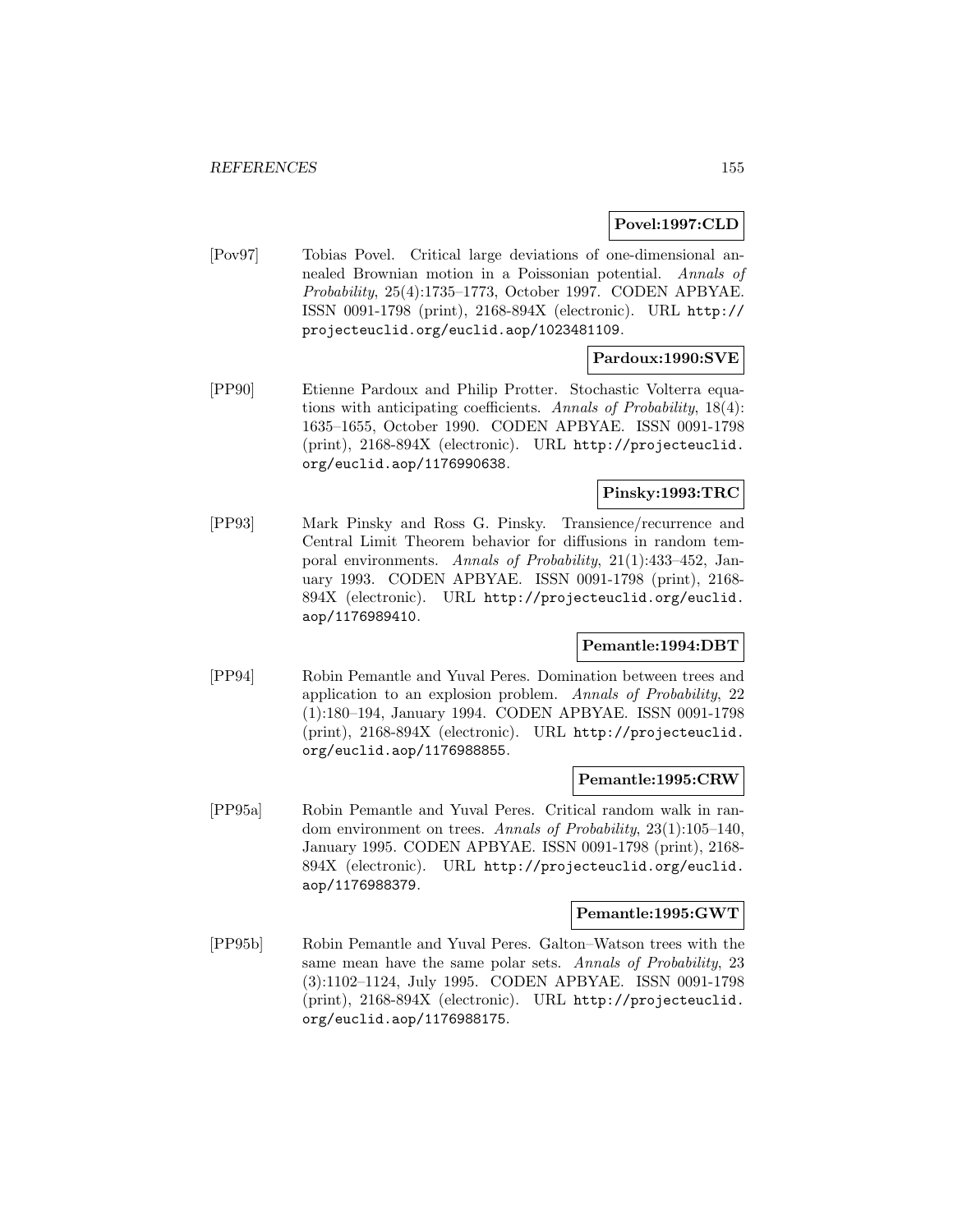## **Pisztora:1999:LDP**

[PP99] Agoston Pisztora and Tobias Povel. Large deviation principle for random walk in a quenched random environment in the low speed regime. Annals of Probability, 27(3):1389–1413, July 1999. CO-DEN APBYAE. ISSN 0091-1798 (print), 2168-894X (electronic). URL http://projecteuclid.org/euclid.aop/1022677453.

# **Peddada:1991:PCM**

[PR91] Shyamal Das Peddada and Donald St. P. Richards. Proof of a conjecture of M. L. Eaton on the characteristic function of the Wishart distribution. Annals of Probability, 19(2):868–874, April 1991. CODEN APBYAE. ISSN 0091-1798 (print), 2168- 894X (electronic). URL http://projecteuclid.org/euclid. aop/1176990455.

# **Peddada:1992:APP**

[PR92] Shyamal D. Peddada and Donald St. P. Richards. Acknowledgment of priority: Proof of a conjecture of M. L. Eaton on the characteristic function of the Wishart distribution. Annals of Probability, 20(2):1107, April 1992. CODEN APBYAE. ISSN 0091-1798 (print), 2168-894X (electronic). URL http://projecteuclid. org/euclid.aop/1176989822.

#### **Pradeilles:1998:WPR**

[Pra98] Frédéric Pradeilles. Wavefront propagation for reaction-diffusion systems and backward SDEs. Annals of Probability, 26(4): 1575–1613, October 1998. CODEN APBYAE. ISSN 0091-1798 (print), 2168-894X (electronic). URL http://projecteuclid. org/euclid.aop/1022855874.

#### **Pritchard:1996:CSR**

[Pri96] Geoffrey Pritchard. On the convergence of scaled random samples. Annals of Probability, 24(3):1490–1506, July 1996. CODEN APBYAE. ISSN 0091-1798 (print), 2168-894X (electronic). URL http://projecteuclid.org/euclid.aop/1065725190.

#### **Pruitt:1990:RER**

[Pru90] William E. Pruitt. The rate of escape of random walk. Annals of Probability, 18(4):1417–1461, October 1990. CODEN APBYAE. ISSN 0091-1798 (print), 2168-894X (electronic). URL http:// projecteuclid.org/euclid.aop/1176990626.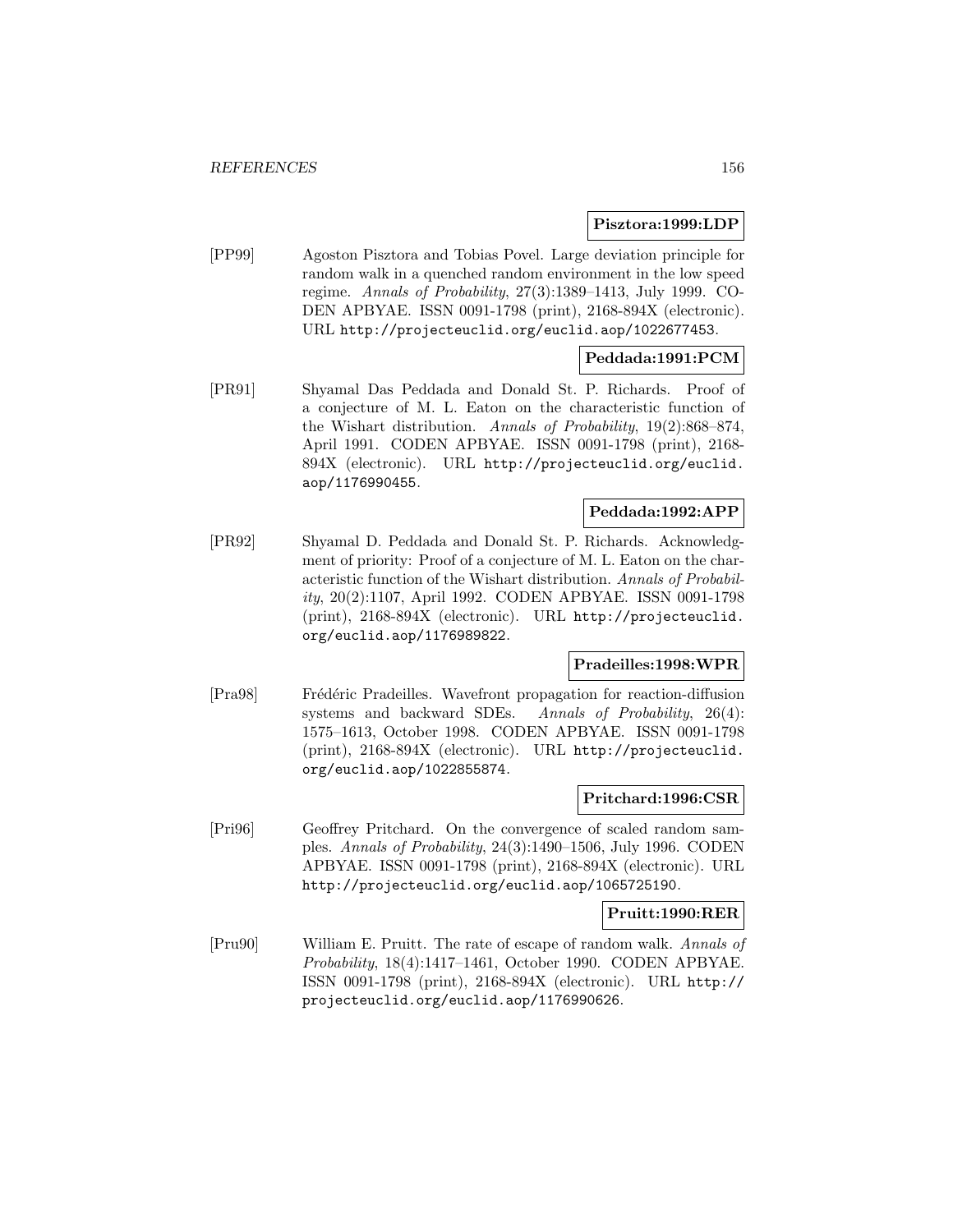#### **Pemantle:1999:RPT**

[PS99] Robin Pemantle and Jeffrey E. Steif. Robust phase transitions for Heisenberg and other models on general trees. Annals of Probability, 27(2):876–912, April 1999. CODEN APBYAE. ISSN 0091-1798 (print), 2168-894X (electronic). URL http:// projecteuclid.org/euclid.aop/1022677389.

# **Pruitt:1996:PCI**

[PT96] William E. Pruitt and S. James Taylor. Packing and covering indices for a general Lévy process. Annals of Probability, 24 (2):971–986, April 1996. CODEN APBYAE. ISSN 0091-1798 (print), 2168-894X (electronic). URL http://projecteuclid. org/euclid.aop/1039639373.

# **Protter:1997:ESL**

[PT97] Philip Protter and Denis Talay. The Euler scheme for Lévy driven stochastic differential equations. Annals of Probability, 25(1): 393–423, January 1997. CODEN APBYAE. ISSN 0091-1798 (print), 2168-894X (electronic). URL http://projecteuclid. org/euclid.aop/1024404293.

# **Peligrad:1997:CLT**

[PU97] Magda Peligrad and Sergey Utev. Central limit theorem for linear processes. Annals of Probability, 25(1):443–456, January 1997. CODEN APBYAE. ISSN 0091-1798 (print), 2168- 894X (electronic). URL http://projecteuclid.org/euclid. aop/1024404295.

#### **Pemantle:1999:VRR**

[PV99] Robin Pemantle and Stanislav Volkov. Vertex-reinforced random walk on Z has finite range. Annals of Probability,  $27(3)$ :1368-1388, July 1999. CODEN APBYAE. ISSN 0091-1798 (print), 2168- 894X (electronic). URL http://projecteuclid.org/euclid. aop/1022677452.

#### **Praestgaard:1993:EWB**

[PW93] Jens Praestgaard and Jon A. Wellner. Exchangeably weighted bootstraps of the general empirical process. Annals of Probability, 21(4):2053–2086, October 1993. CODEN APBYAE. ISSN 0091-1798 (print), 2168-894X (electronic). URL http:// projecteuclid.org/euclid.aop/1176989011.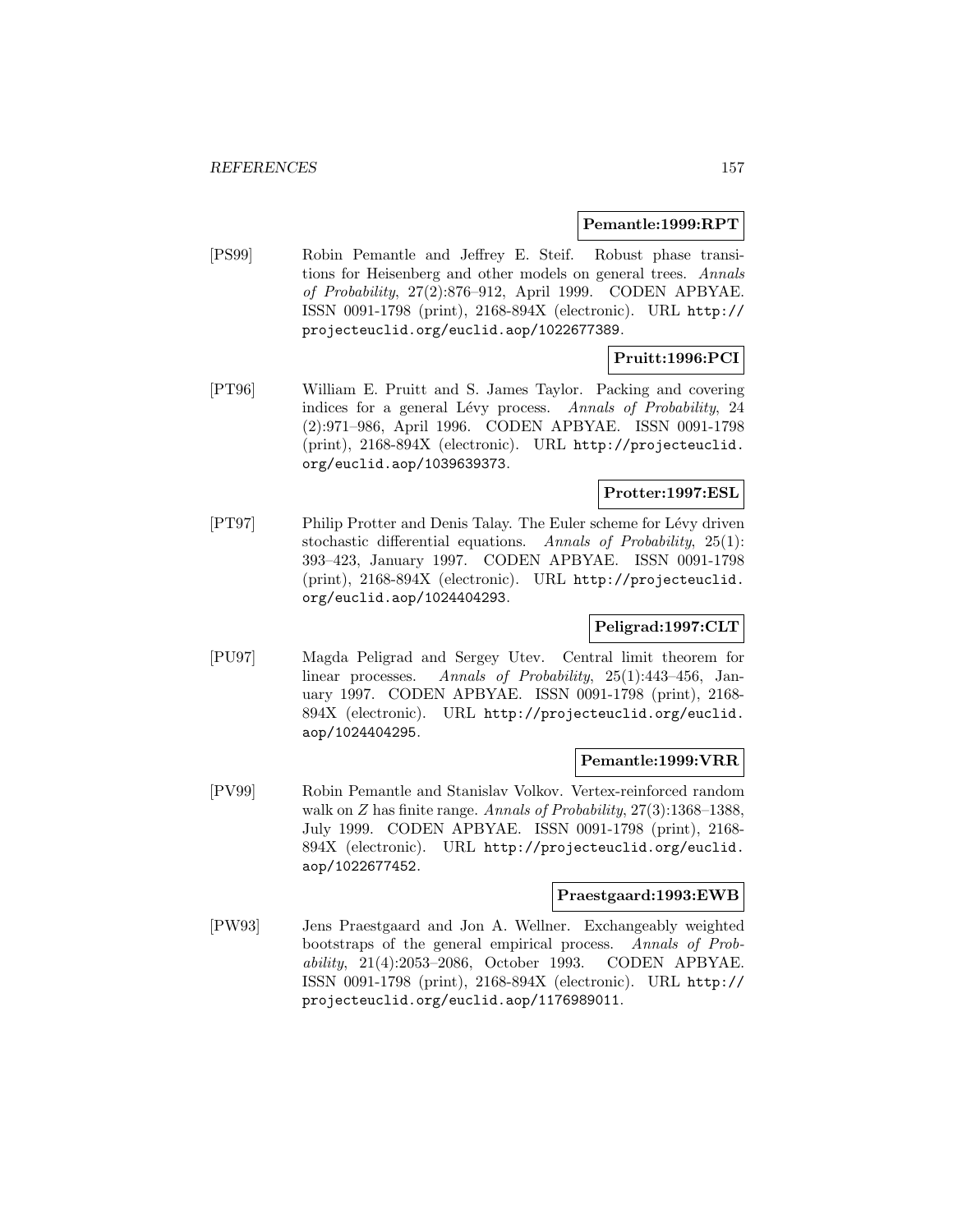#### **Picardello:1994:FMB**

[PW94] Massimo A. Picardello and Wolfgang Woess. The full Martin boundary of the bi-tree. Annals of Probability, 22(4):2203–2222, October 1994. CODEN APBYAE. ISSN 0091-1798 (print), 2168- 894X (electronic). URL http://projecteuclid.org/euclid. aop/1176988500.

## **Perera:1998:COM**

[PW98] Gonzalo Perera and Mario Wschebor. Crossings and occupation measures for a class of semimartingales. Annals of Probability, 26 (1):253–266, January 1998. CODEN APBYAE. ISSN 0091-1798 (print), 2168-894X (electronic). URL http://projecteuclid. org/euclid.aop/1022855418.

# **Pittel:1990:RTT**

[PWM90] B. Pittel, W. A. Woyczynski, and J. A. Mann. Random tree-type partitions as a model for acyclic polymerization: Holtsmark (3/2 stable) distribution of the supercritical gel. Annals of Probability, 18(1):319–341, January 1990. CODEN APBYAE. ISSN 0091-1798 (print), 2168-894X (electronic). URL http://projecteuclid. org/euclid.aop/1176990951. See correction [PWM92].

# **Pittel:1992:CRT**

[PWM92] B. Pittel, W. A. Woyczynski, and J. A. Mann. Correction: Random tree-type partitions as a model for acyclic polymerization: Holtsmark (3/2-stable) distribution of the supercritical gel. Annals of Probability, 20(2):1105–1106, April 1992. CO-DEN APBYAE. ISSN 0091-1798 (print), 2168-894X (electronic). URL http://projecteuclid.org/euclid.aop/1176989821. See [PWM90].

## **Pitman:1997:TPP**

[PY97] Jim Pitman and Marc Yor. The two-parameter Poisson–Dirichlet distribution derived from a stable subordinator. Annals of Probability, 25(2):855–900, April 1997. CODEN APBYAE. ISSN 0091-1798 (print), 2168-894X (electronic). URL http:// projecteuclid.org/euclid.aop/1024404422.

#### **Pitman:1998:RBS**

[PY98] Jim Pitman and Marc Yor. Random Brownian scaling identities and splicing of Bessel processes. Annals of Probability, 26(4): 1683–1702, October 1998. CODEN APBYAE. ISSN 0091-1798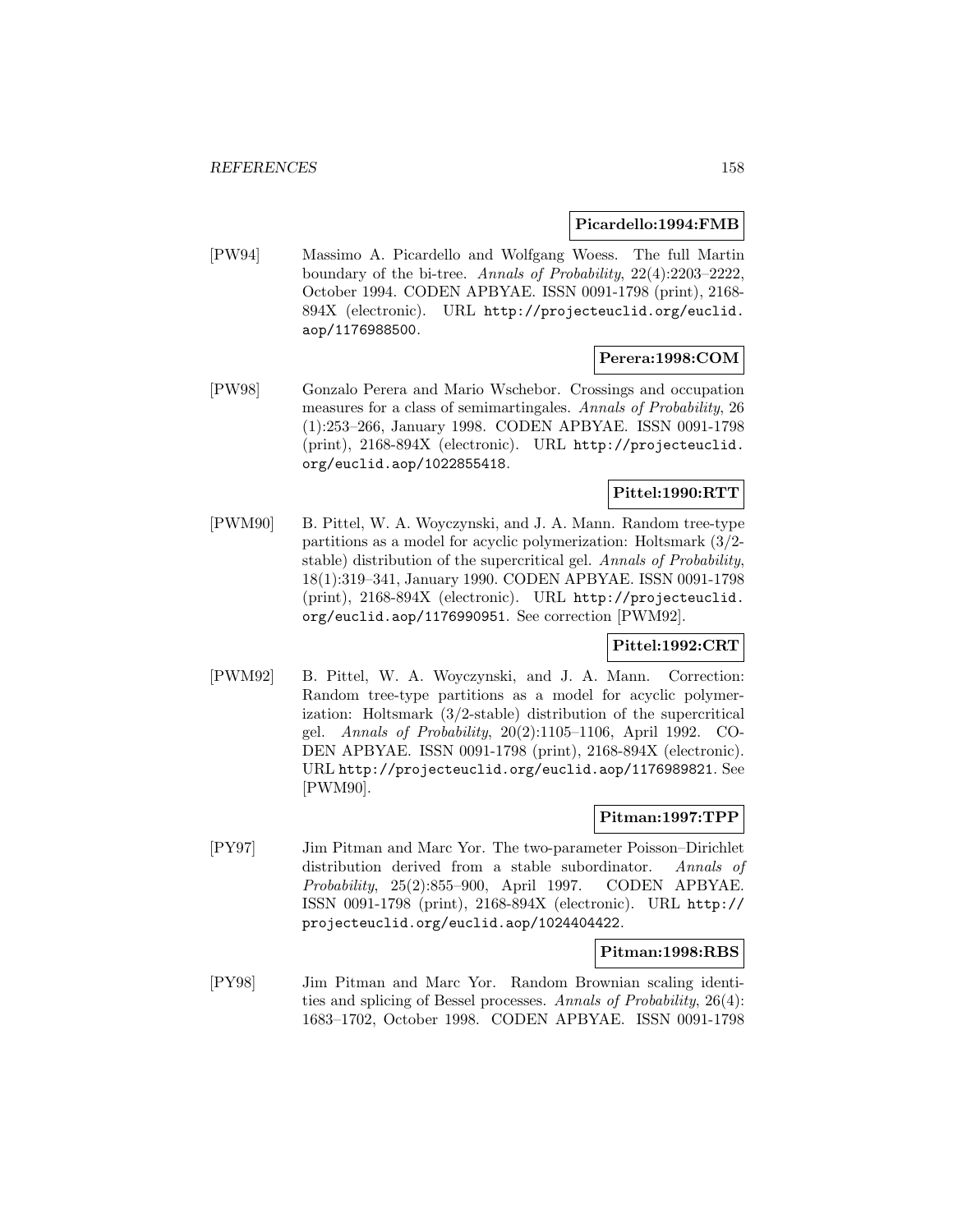(print), 2168-894X (electronic). URL http://projecteuclid. org/euclid.aop/1022855878.

## **Peszat:1995:SFP**

[PZ95] Szymon Peszat and Jerzy Zabczyk. Strong Feller property and irreducibility for diffusions on Hilbert spaces. Annals of Probability, 23(1):157–172, January 1995. CODEN APBYAE. ISSN 0091-1798 (print), 2168-894X (electronic). URL http://projecteuclid. org/euclid.aop/1176988381.

# **Qian:1996:CPF**

[Qia96] Zhongmin Qian. On conservation of probability and the Feller property. Annals of Probability, 24(1):280–292, January 1996. CO-DEN APBYAE. ISSN 0091-1798 (print), 2168-894X (electronic). URL http://projecteuclid.org/euclid.aop/1042644717.

# **Qian:1998:VPS**

[Qia98] Jinghua Qian. The p-variation of partial sum processes and the empirical process. Annals of Probability, 26(3):1370–1383, July 1998. CODEN APBYAE. ISSN 0091-1798 (print), 2168- 894X (electronic). URL http://projecteuclid.org/euclid. aop/1022855756.

## **Quastel:1995:LDH**

[Qua95] Jeremy Quastel. Large deviations from a hydrodynamic scaling limit for a nongradient system. Annals of Probability, 23 (2):724–742, April 1995. CODEN APBYAE. ISSN 0091-1798 (print), 2168-894X (electronic). URL http://projecteuclid. org/euclid.aop/1176988286.

# **Rajput:1993:SCI**

[Raj93] Balram S. Rajput. Supports of certain infinitely divisible probability measures on locally convex spaces. Annals of Probability, 21(2):886–897, April 1993. CODEN APBYAE. ISSN 0091-1798 (print), 2168-894X (electronic). URL http://projecteuclid. org/euclid.aop/1176989272. See correction [Raj94].

## **Rajput:1994:CSC**

[Raj94] Balram S. Rajput. Correction: Supports of certain infinitely divisible probability measures on locally convex spaces. Annals of Probability, 22(1):525, January 1994. CODEN APBYAE. ISSN 0091-1798 (print), 2168-894X (electronic). URL http:// projecteuclid.org/euclid.aop/1176988871. See [Raj93].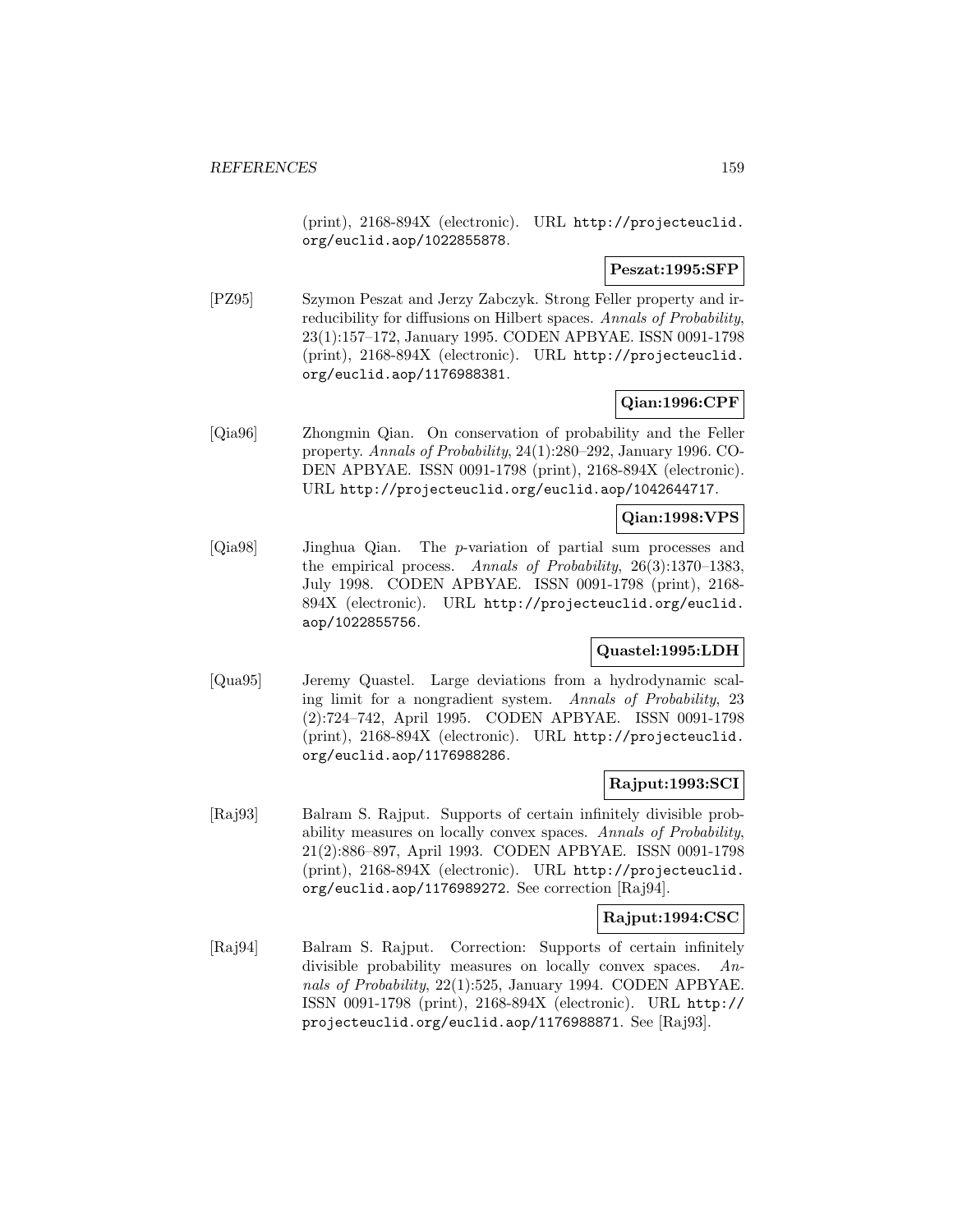#### **Resnick:1996:SOR**

[RdH96] Sidney Resnick and Laurens de Haan. Second-order regular variation and rates of convergence in extreme-value theory. Annals of Probability, 24(1):97–124, January 1996. CODEN APBYAE. ISSN 0091-1798 (print), 2168-894X (electronic). URL http:// projecteuclid.org/euclid.aop/1042644709.

## **Reinert:1995:WLL**

[Rei95] Gesine Reinert. A weak Law of Large Numbers for empirical measures via Stein's method. Annals of Probability, 23(1):334-354, January 1995. CODEN APBYAE. ISSN 0091-1798 (print), 2168- 894X (electronic). URL http://projecteuclid.org/euclid. aop/1176988389.

# **Remillard:1994:CLI**

[Rem94] Bruno Remillard. On Chung's law of the iterated logarithm for some stochastic integrals. Annals of Probability, 22(4):1794–1802, October 1994. CODEN APBYAE. ISSN 0091-1798 (print), 2168- 894X (electronic). URL http://projecteuclid.org/euclid. aop/1176988483.

# **Renz:1996:NEC**

[Ren96] Joachim Renz. A note on exact convergence rates in some martingale central limit theorems. Annals of Probability, 24(3): 1616–1637, July 1996. CODEN APBYAE. ISSN 0091-1798 (print), 2168-894X (electronic). URL http://projecteuclid. org/euclid.aop/1065725195.

## **Revesz:1990:ELD**

[Rev90] P. Revesz. Estimates of the largest disc covered by a random walk. Annals of Probability, 18(4):1784–1789, October 1990. CODEN APBYAE. ISSN 0091-1798 (print), 2168-894X (electronic). URL http://projecteuclid.org/euclid.aop/1176990648.

#### **Revesz:1993:CRW**

[Rev93] P. Revesz. Clusters of a random walk on the plane. Annals of Probability, 21(1):318–328, January 1993. CODEN APBYAE. ISSN 0091-1798 (print), 2168-894X (electronic). URL http:// projecteuclid.org/euclid.aop/1176989406.

## **Rezakhanlou:1998:LDK**

[Rez98] Fraydoun Rezakhanlou. Large deviations from a kinetic limit. Annals of Probability, 26(3):1259–1340, July 1998. CODEN AP-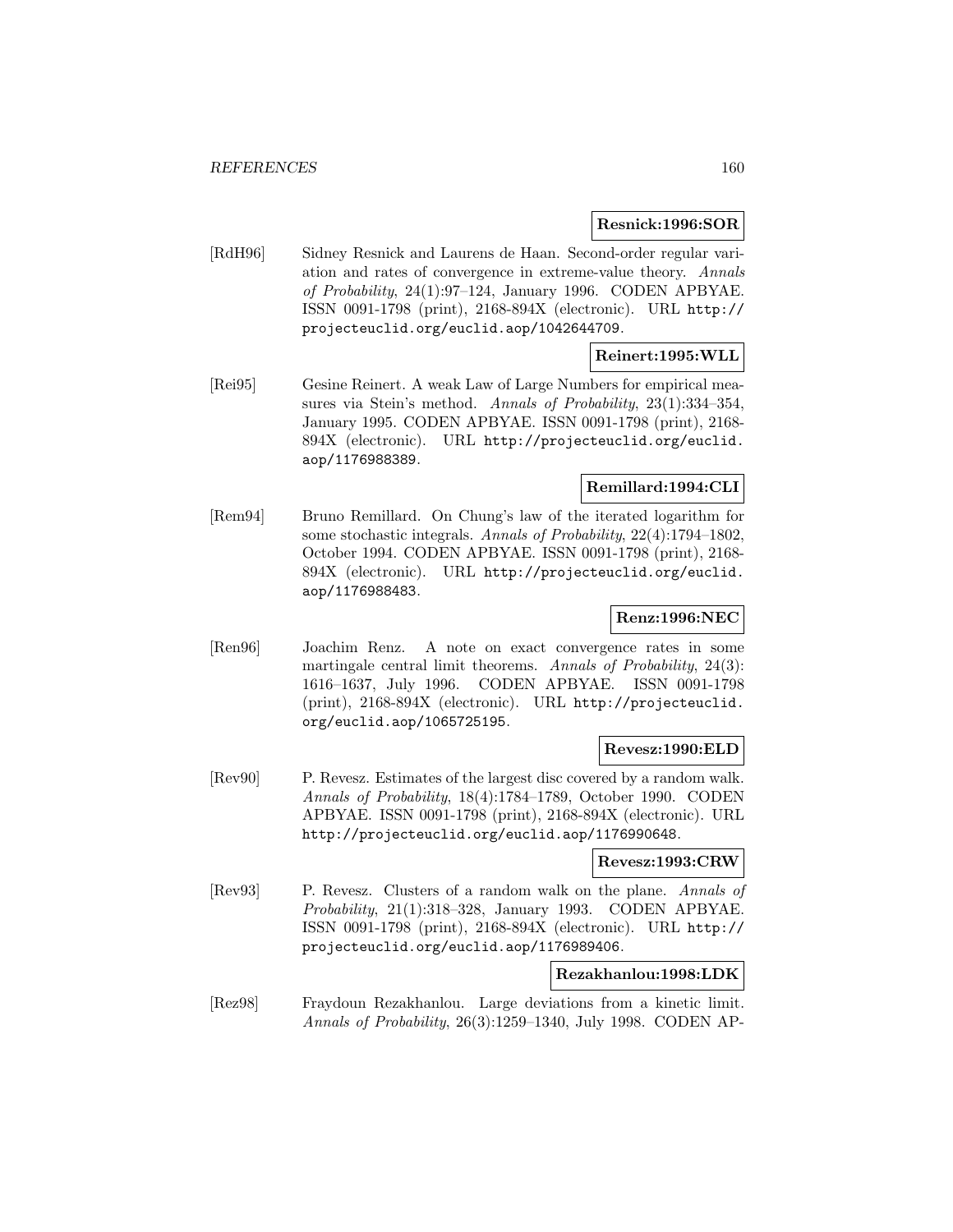BYAE. ISSN 0091-1798 (print), 2168-894X (electronic). URL http://projecteuclid.org/euclid.aop/1022855753.

#### **Robinson:1990:APS**

[RHHQ90] J. Robinson, T. Hoglund, L. Holst, and M. P. Quine. On approximating probabilities for small and large deviations in  $\mathbb{R}^d$ . Annals of Probability, 18(2):727–753, April 1990. CODEN AP-BYAE. ISSN 0091-1798 (print), 2168-894X (electronic). URL http://projecteuclid.org/euclid.aop/1176990856.

# **Rio:1993:SASa**

[Rio93a] Emmanuel Rio. Strong approximation for set-indexed partial sum processes via KMT constructions I. Annals of Probability, 21 (2):759–790, April 1993. CODEN APBYAE. ISSN 0091-1798 (print), 2168-894X (electronic). URL http://projecteuclid. org/euclid.aop/1176989266.

# **Rio:1993:SASb**

[Rio93b] Emmanuel Rio. Strong approximation for set-indexed partial-sum processes, via KMT constructions II. Annals of Probability, 21 (3):1706–1727, July 1993. CODEN APBYAE. ISSN 0091-1798 (print), 2168-894X (electronic). URL http://projecteuclid. org/euclid.aop/1176989138.

# **Rio:1995:FLI**

[Rio95a] Emmanuel Rio. The functional law of the iterated logarithm for stationary strongly mixing sequences. Annals of Probability, 23 (3):1188–1203, July 1995. CODEN APBYAE. ISSN 0091-1798 (print), 2168-894X (electronic). URL http://projecteuclid. org/euclid.aop/1176988179.

# **Rio:1995:MID**

[Rio95b] Emmanuel Rio. A maximal inequality and dependent Marcinkiewicz– Zygmund Strong Laws. Annals of Probability, 23(2):918–937, April 1995. CODEN APBYAE. ISSN 0091-1798 (print), 2168- 894X (electronic). URL http://projecteuclid.org/euclid. aop/1176988295.

## **Roberts:1991:AAB**

[Rob91] G. O. Roberts. Asymptotic approximations for Brownian motion boundary hitting times. Annals of Probability, 19(4):1689–1731,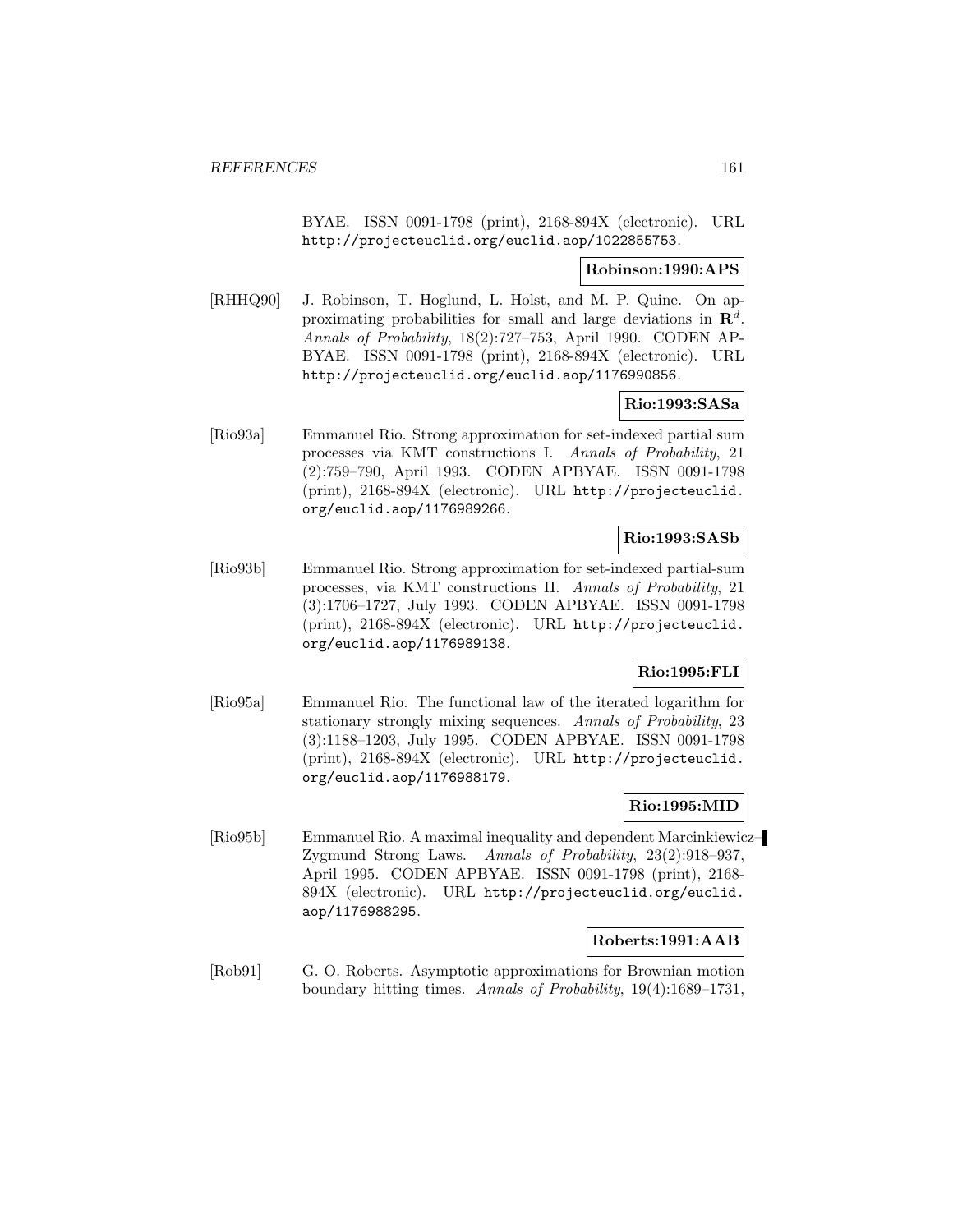October 1991. CODEN APBYAE. ISSN 0091-1798 (print), 2168- 894X (electronic). URL http://projecteuclid.org/euclid. aop/1176990230.

## **Rockner:1992:PMB**

[Roc92] Michael Rockner. On the parabolic Martin boundary of the Ornstein–Uhlenbeck operator on Wiener space. Annals of Probability, 20(2):1063–1085, April 1992. CODEN APBYAE. ISSN 0091-1798 (print), 2168-894X (electronic). URL http:// projecteuclid.org/euclid.aop/1176989818.

## **Rocha:1993:ISP**

[Roc93] Amy L. Rocha. The infinite secretary problem with recall. Annals of Probability, 21(2):898–916, April 1993. CODEN APBYAE. ISSN 0091-1798 (print), 2168-894X (electronic). URL http:// projecteuclid.org/euclid.aop/1176989273.

# **Roichman:1996:RRW**

[Roi96] Yuval Roichman. On random random walks. Annals of Probability, 24(2):1001–1011, April 1996. CODEN APBYAE. ISSN 0091-1798 (print), 2168-894X (electronic). URL http://projecteuclid. org/euclid.aop/1039639375.

# **Rosen:1990:RWI**

[Ros90a] Jay Rosen. Random walks and intersection local time. Annals of Probability, 18(3):959–977, July 1990. CODEN APBYAE. ISSN 0091-1798 (print), 2168-894X (electronic). URL http:// projecteuclid.org/euclid.aop/1176990731.

## **Rosinski:1990:SRI**

[Ros90b] Jan Rosinski. On series representations of infinitely divisible random vectors. Annals of Probability, 18(1):405–430, January 1990. CODEN APBYAE. ISSN 0091-1798 (print), 2168- 894X (electronic). URL http://projecteuclid.org/euclid. aop/1176990956.

## **Rosen:1992:ASS**

[Ros92a] Jay Rosen. The asymptotics of stable sausages in the plane. Annals of Probability, 20(1):29–60, January 1992. CODEN APBYAE. ISSN 0091-1798 (print), 2168-894X (electronic). URL http:// projecteuclid.org/euclid.aop/1176989917.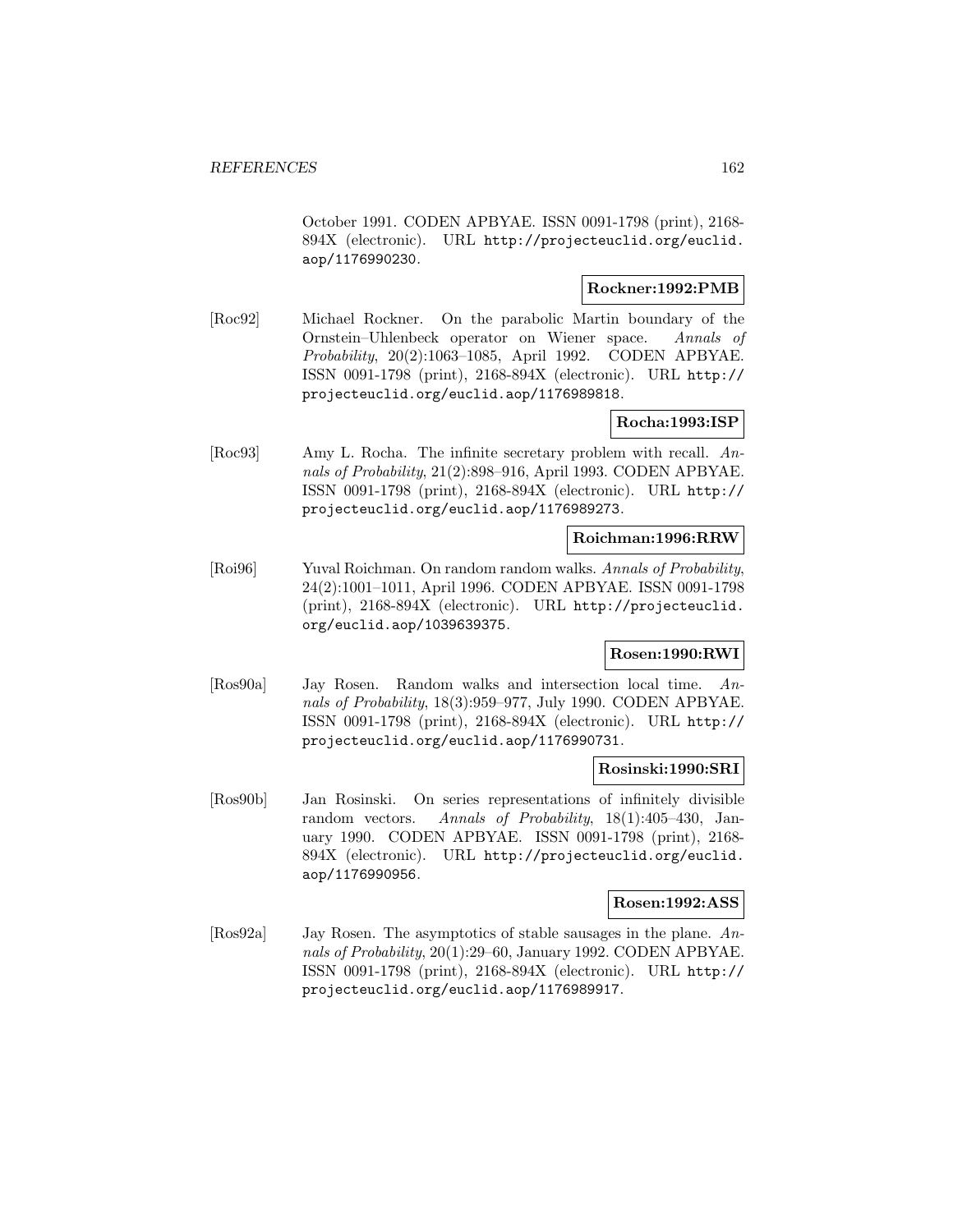#### **Rosen:1992:RLT**

[Ros92b] Jay Rosen. Renormalization and limit theorems for selfintersections of superprocesses. Annals of Probability, 20(3): 1341–1368, July 1992. CODEN APBYAE. ISSN 0091-1798 (print), 2168-894X (electronic). URL http://projecteuclid. org/euclid.aop/1176989694.

#### **Rosenthal:1994:RRC**

[Ros94] Jeffrey S. Rosenthal. Random rotations: Characters and random walks on  $SO(N)$ . Annals of Probability, 22(1):398-423, January 1994. CODEN APBYAE. ISSN 0091-1798 (print), 2168- 894X (electronic). URL http://projecteuclid.org/euclid. aop/1176988864.

## **Rosinski:1995:SSS**

[Ros95a] Jan Rosinski. On the structure of stationary stable processes. Annals of Probability, 23(3):1163–1187, July 1995. CODEN AP-BYAE. ISSN 0091-1798 (print), 2168-894X (electronic). URL http://projecteuclid.org/euclid.aop/1176988178.

#### **Rosinski:1995:RSE**

[Ros95b] Jan Rosinski. Remarks on strong exponential integrability of vector-valued random series and triangular arrays. Annals of Probability, 23(1):464–473, January 1995. CODEN APBYAE. ISSN 0091-1798 (print), 2168-894X (electronic). URL http:// projecteuclid.org/euclid.aop/1176988395.

# **Roy:1990:RSW**

[Roy90] Rahul Roy. The Russo–Seymour–Welsh theorem and the equality of critical densities and the "dual" critical densities for continuum percolation on **R**<sup>2</sup>. Annals of Probability, 18(4):1563–1575, October 1990. CODEN APBYAE. ISSN 0091-1798 (print), 2168- 894X (electronic). URL http://projecteuclid.org/euclid. aop/1176990632.

#### **Rachev:1991:AID**

[RR91] S. T. Rachev and L. Rüschendorf. Approximate independence of distributions on spheres and their stability properties. Annals of Probability, 19(3):1311–1337, July 1991. CODEN APBYAE. ISSN 0091-1798 (print), 2168-894X (electronic). URL http:// projecteuclid.org/euclid.aop/1176990346.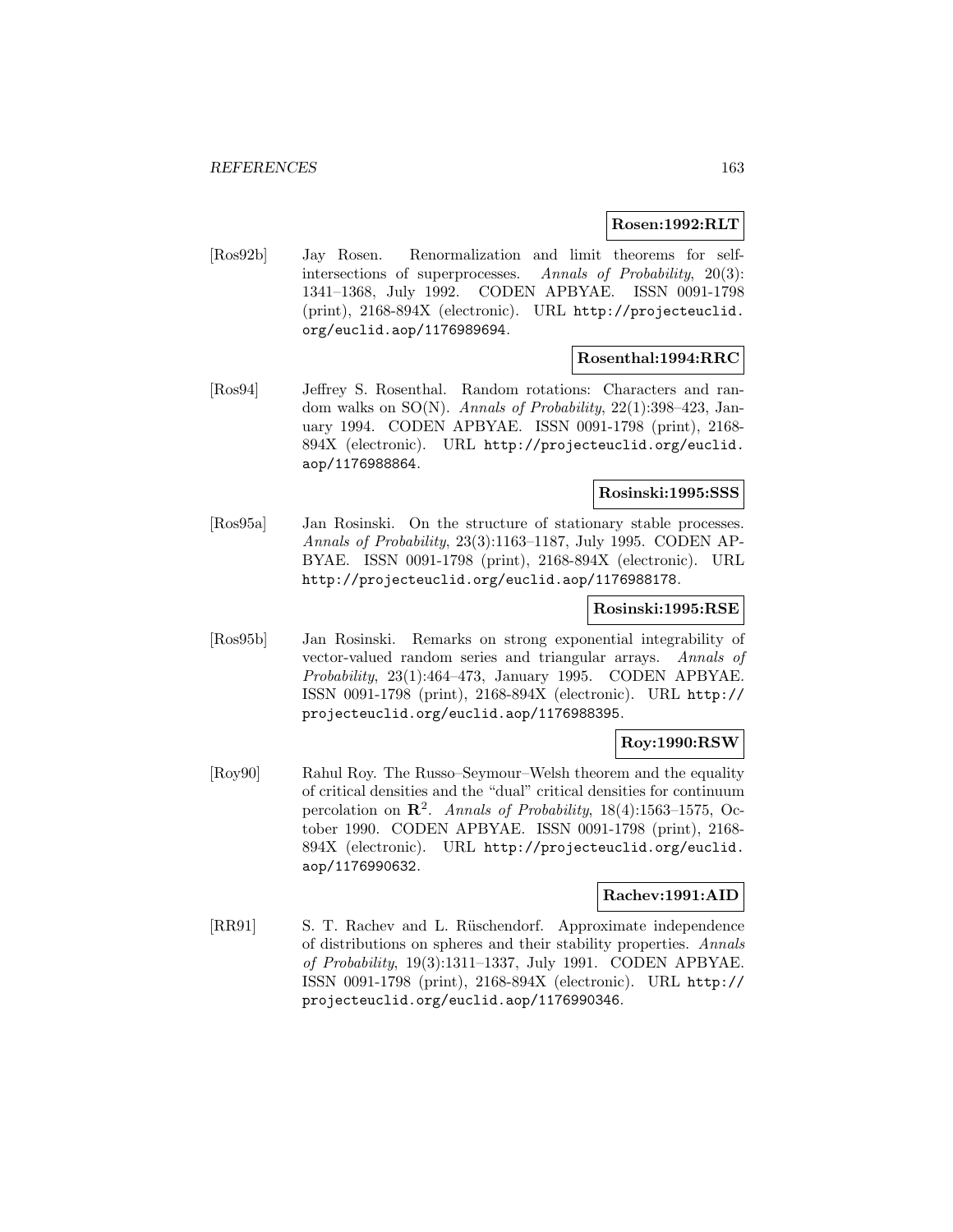#### **Rosinski:1993:DSF**

[RS93] Jan Rosinski and Gennady Samorodnitsky. Distributions of subadditive functionals of sample paths of infinitely divisible processes. Annals of Probability, 21(2):996–1014, April 1993. CODEN AP-BYAE. ISSN 0091-1798 (print), 2168-894X (electronic). URL http://projecteuclid.org/euclid.aop/1176989279.

# **Rosinski:1996:SCI**

[RS96] Jan Rosiński and Gennady Samorodnitsky. Symmetrization and concentration inequalities for multilinear forms with applications to zero-one laws for Lévy chaos. Annals of Probability,  $24(1)$ : 422–437, January 1996. CODEN APBYAE. ISSN 0091-1798 (print), 2168-894X (electronic). URL http://projecteuclid. org/euclid.aop/1042644724.

# **Rheinlander:1997:PSS**

[RS97] Thorsten Rheinländer and Martin Schweizer. On  $L^2$ -projections on a space of stochastic integrals. Annals of Probability, 25(4): 1810–1831, October 1997. CODEN APBYAE. ISSN 0091-1798 (print), 2168-894X (electronic). URL http://projecteuclid. org/euclid.aop/1023481112.

## **Rogers:1991:LTS**

[RW91] L. C. G. Rogers and J. B. Walsh. Local time and stochastic area integrals. Annals of Probability, 19(2):457–482, April 1991. CO-DEN APBYAE. ISSN 0091-1798 (print), 2168-894X (electronic). URL http://projecteuclid.org/euclid.aop/1176990435.

## **Rota:1997:SIC**

[RW97] Gian-Carlo Rota and Timothy C. Wallstrom. Stochastic integrals: a combinatorial approach. Annals of Probability, 25(3):1257–1283, July 1997. CODEN APBYAE. ISSN 0091-1798 (print), 2168- 894X (electronic). URL http://projecteuclid.org/euclid. aop/1024404513.

## **Rosen:1991:TFR**

[RY91] Jay Rosen and Marc Yor. Tanaka formulae and renormalization for triple intersections of Brownian motion in the plane. Annals of Probability, 19(1):142–159, January 1991. CODEN APBYAE. ISSN 0091-1798 (print), 2168-894X (electronic). URL http:// projecteuclid.org/euclid.aop/1176990538.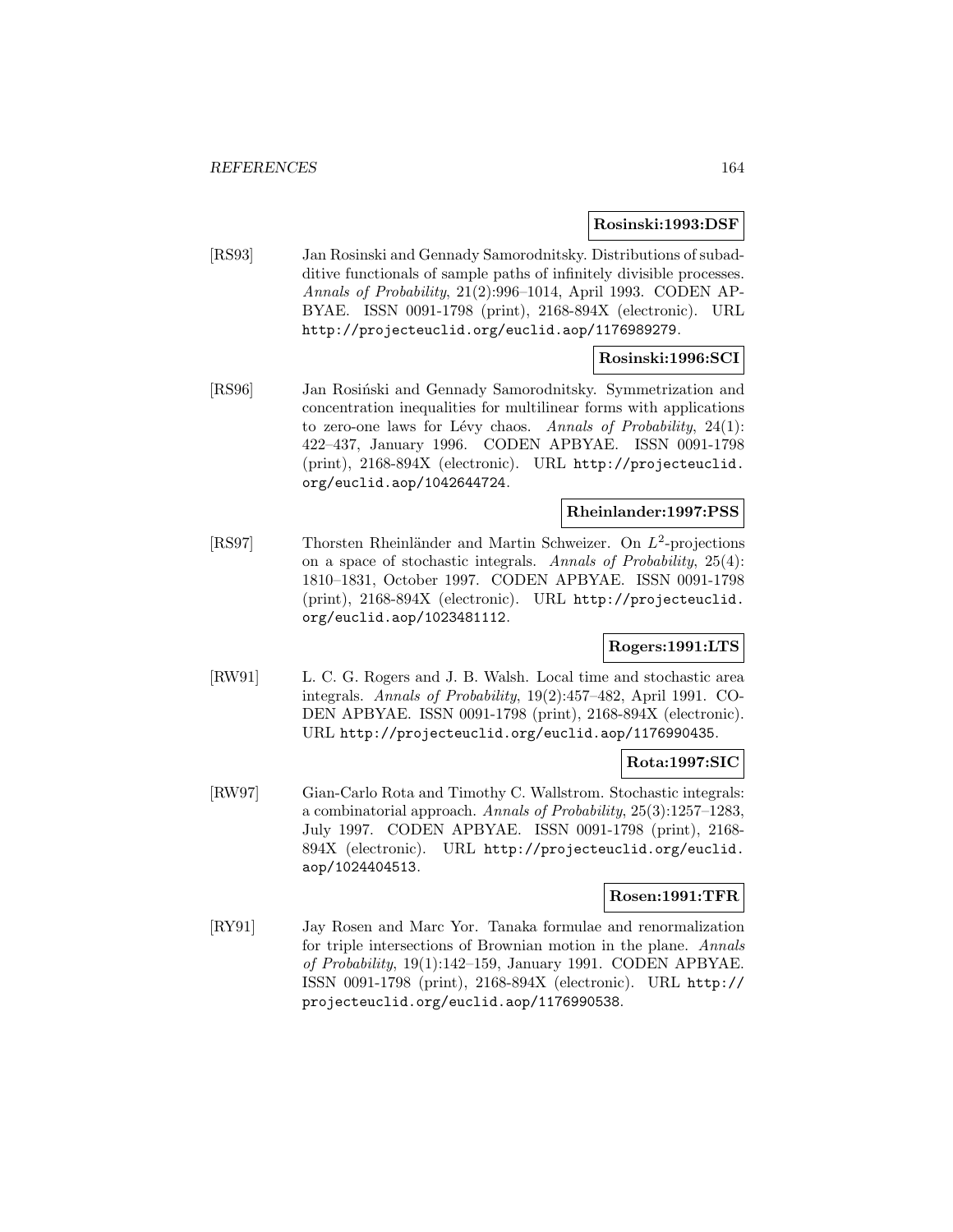#### **SanMartin:1993:ODS**

[San93] Jaime San Martin. One-dimensional Stratonovich differential equations. Annals of Probability, 21(1):509–553, January 1993. CODEN APBYAE. ISSN 0091-1798 (print), 2168- 894X (electronic). URL http://projecteuclid.org/euclid. aop/1176989414.

## **Sato:1993:CUD**

[Sat93] Ken-Iti Sato. Convolution of unimodal distributions can produce any number of modes. Annals of Probability, 21(3):1543–1549, July 1993. CODEN APBYAE. ISSN 0091-1798 (print), 2168- 894X (electronic). URL http://projecteuclid.org/euclid. aop/1176989129.

# **Samuel-Cahn:1992:DPI**

[SC92] Ester Samuel-Cahn. A difference prophet inequality for bounded i.i.d. variables, with cost for observations. Annals of Probability, 20(3):1222–1228, July 1992. CODEN APBYAE. ISSN 0091-1798 (print), 2168-894X (electronic). URL http://projecteuclid. org/euclid.aop/1176989689.

# **Schurger:1991:ASE**

[Sch91] Klaus Schurger. Almost subadditive extensions of Kingman's ergodic theorem. Annals of Probability, 19(4):1575–1586, October 1991. CODEN APBYAE. ISSN 0091-1798 (print), 2168- 894X (electronic). URL http://projecteuclid.org/euclid. aop/1176990224.

#### **Schinazi:1992:BFE**

[Sch92a] Rinaldo Schinazi. Brownian fluctuations of the edge for critical reversible nearest-particle systems. Annals of Probability, 20 (1):194–205, January 1992. CODEN APBYAE. ISSN 0091-1798 (print), 2168-894X (electronic). URL http://projecteuclid. org/euclid.aop/1176989924.

## **Schonmann:1992:BSC**

[Sch92b] Roberto H. Schonmann. On the behavior of some cellular automata related to bootstrap percolation. Annals of Probability, 20 (1):174–193, January 1992. CODEN APBYAE. ISSN 0091-1798 (print), 2168-894X (electronic). URL http://projecteuclid. org/euclid.aop/1176989923.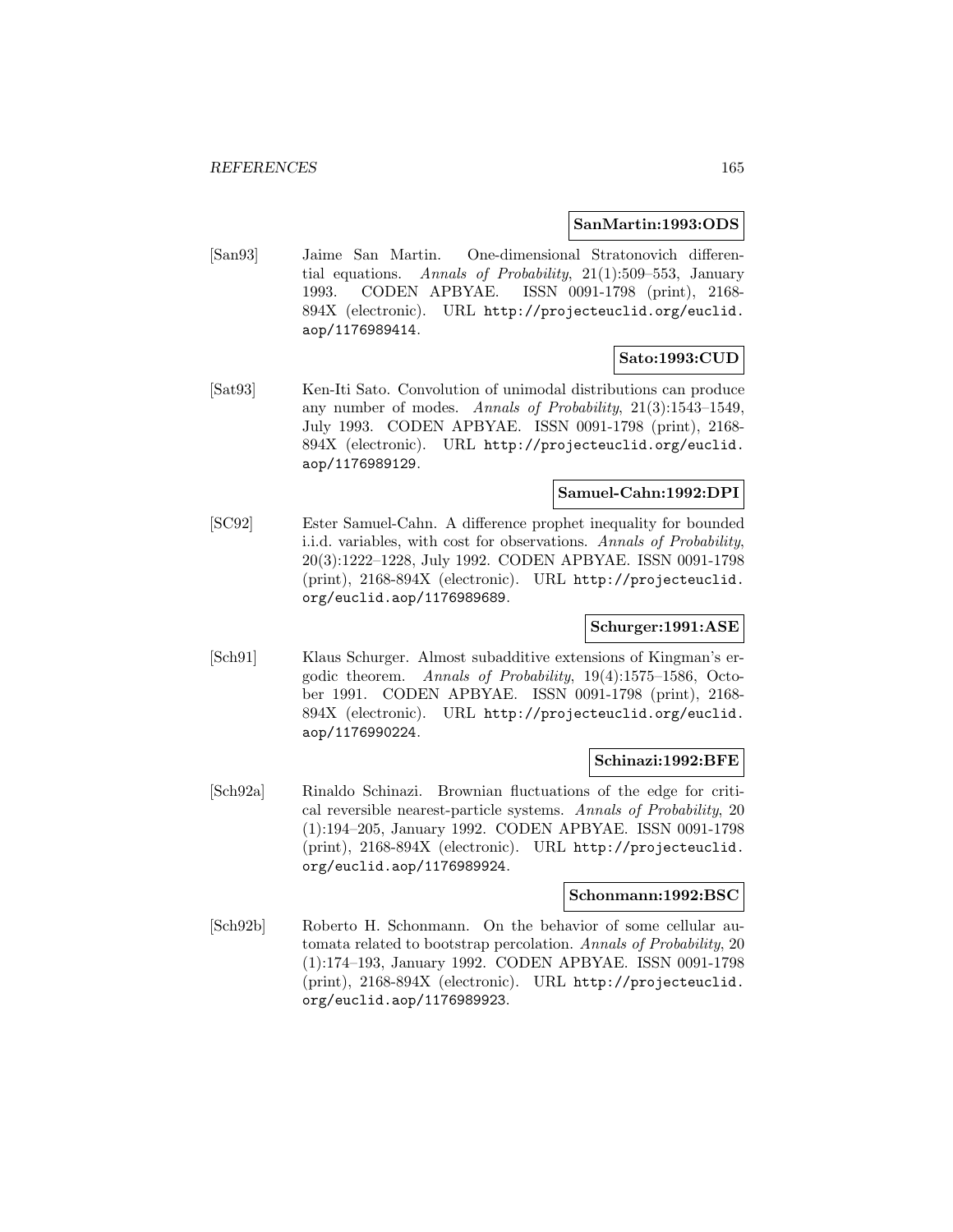#### **Schneemeier:1993:WCG**

[Sch93a] Wilhelm Schneemeier. Weak convergence and Glivenko–Cantelli results for weighted empirical U-processes. Annals of Probability, 21(2):1170–1184, April 1993. CODEN APBYAE. ISSN 0091-1798 (print), 2168-894X (electronic). URL http://projecteuclid. org/euclid.aop/1176989287.

# **Schroeder:1993:PCL**

[Sch93b] Carolyn Schroeder. I-projection and conditional limit theorems for discrete parameter Markov processes. Annals of Probability, 21(2):721–758, April 1993. CODEN APBYAE. ISSN 0091-1798 (print), 2168-894X (electronic). URL http://projecteuclid. org/euclid.aop/1176989265.

# **Schweizer:1994:ARV**

[Sch94] Martin Schweizer. Approximating random variables by stochastic integrals. Annals of Probability, 22(3):1536–1575, July 1994. CO-DEN APBYAE. ISSN 0091-1798 (print), 2168-894X (electronic). URL http://projecteuclid.org/euclid.aop/1176988611.

#### **Schweizer:1996:APV**

[Sch96] Martin Schweizer. Approximation pricing and the varianceoptimal martingale measure. Annals of Probability, 24(1):206–236, January 1996. CODEN APBYAE. ISSN 0091-1798 (print), 2168- 894X (electronic). URL http://projecteuclid.org/euclid. aop/1042644714.

## **Schied:1997:GAF**

[Sch97] Alexander Schied. Geometric aspects of Fleming–Viot and Dawson–Watanabe processes. Annals of Probability, 25(3): 1160–1179, July 1997. CODEN APBYAE. ISSN 0091-1798 (print), 2168-894X (electronic). URL http://projecteuclid. org/euclid.aop/1024404509.

#### **Sepanski:1993:ASB**

[Sep93] Steven J. Sepanski. Almost sure bootstrap of the mean under random normalization. Annals of Probability, 21(2):917–925, April 1993. CODEN APBYAE. ISSN 0091-1798 (print), 2168- 894X (electronic). URL http://projecteuclid.org/euclid. aop/1176989274.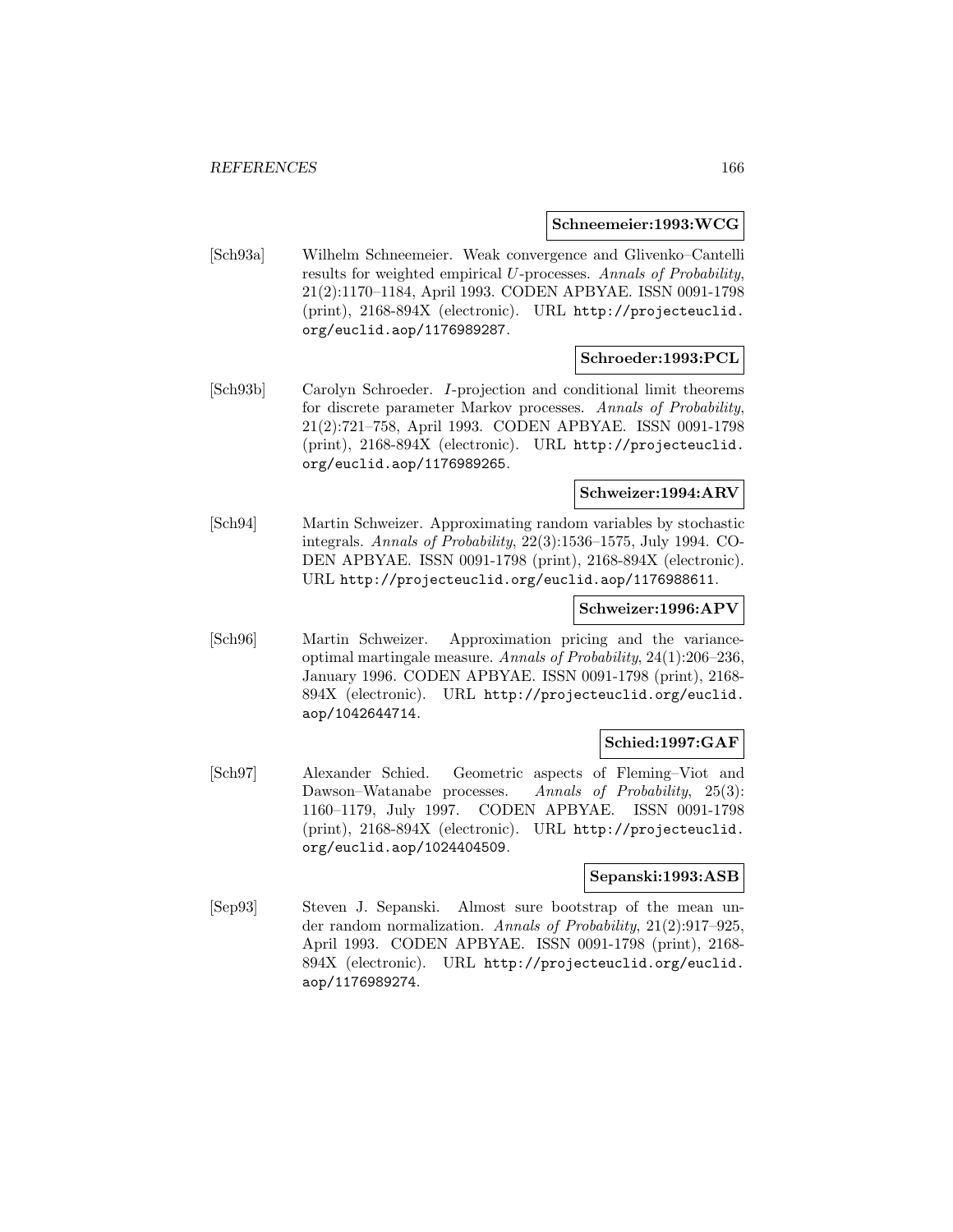#### **Seppalainen:1994:LDM**

[Sep94] Timo Seppalainen. Large deviations for Markov chains with random transitions. Annals of Probability, 22(2):713–748, April 1994. CODEN APBYAE. ISSN 0091-1798 (print), 2168- 894X (electronic). URL http://projecteuclid.org/euclid. aop/1176988727.

#### **Seppalainen:1998:ETI**

[Sep98a] Timo Seppäläinen. Entropy for translation-invariant randomcluster measures. Annals of Probability, 26(3):1139–1178, July 1998. CODEN APBYAE. ISSN 0091-1798 (print), 2168- 894X (electronic). URL http://projecteuclid.org/euclid. aop/1022855747.

## **Seppalainen:1998:ELS**

[Sep98b] Timo Seppäläinen. Exact limiting shape for a simplified model of first-passage percolation on the plane. Annals of Probability, 26 (3):1232–1250, July 1998. CODEN APBYAE. ISSN 0091-1798 (print), 2168-894X (electronic). URL http://projecteuclid. org/euclid.aop/1022855751.

## **Seppalainen:1999:EHT**

[Sep99] Timo Seppäläinen. Existence of hydrodynamics for the totally asymmetric simple K-exclusion process. Annals of Probability, 27 (1):361–415, January 1999. CODEN APBYAE. ISSN 0091-1798 (print), 2168-894X (electronic). URL http://projecteuclid. org/euclid.aop/1022677266.

## **Shao:1995:MIP**

[Sha95] Qi-Man Shao. Maximal inequalities for partial sums of  $\rho$ -mixing sequences. Annals of Probability, 23(2):948–965, April 1995. CO-DEN APBYAE. ISSN 0091-1798 (print), 2168-894X (electronic). URL http://projecteuclid.org/euclid.aop/1176988297.

#### **Shao:1997:SNL**

[Sha97] Qi-Man Shao. Self-normalized large deviations. Annals of Probability, 25(1):285–328, January 1997. CODEN APBYAE. ISSN 0091-1798 (print), 2168-894X (electronic). URL http:// projecteuclid.org/euclid.aop/1024404289.

## **Shafer:1998:RBM**

[Sha98] Glenn Shafer. Review of "Creating Modern Probability: Its Mathematics, Physics, and Philosophy in Historical Perspective. Cam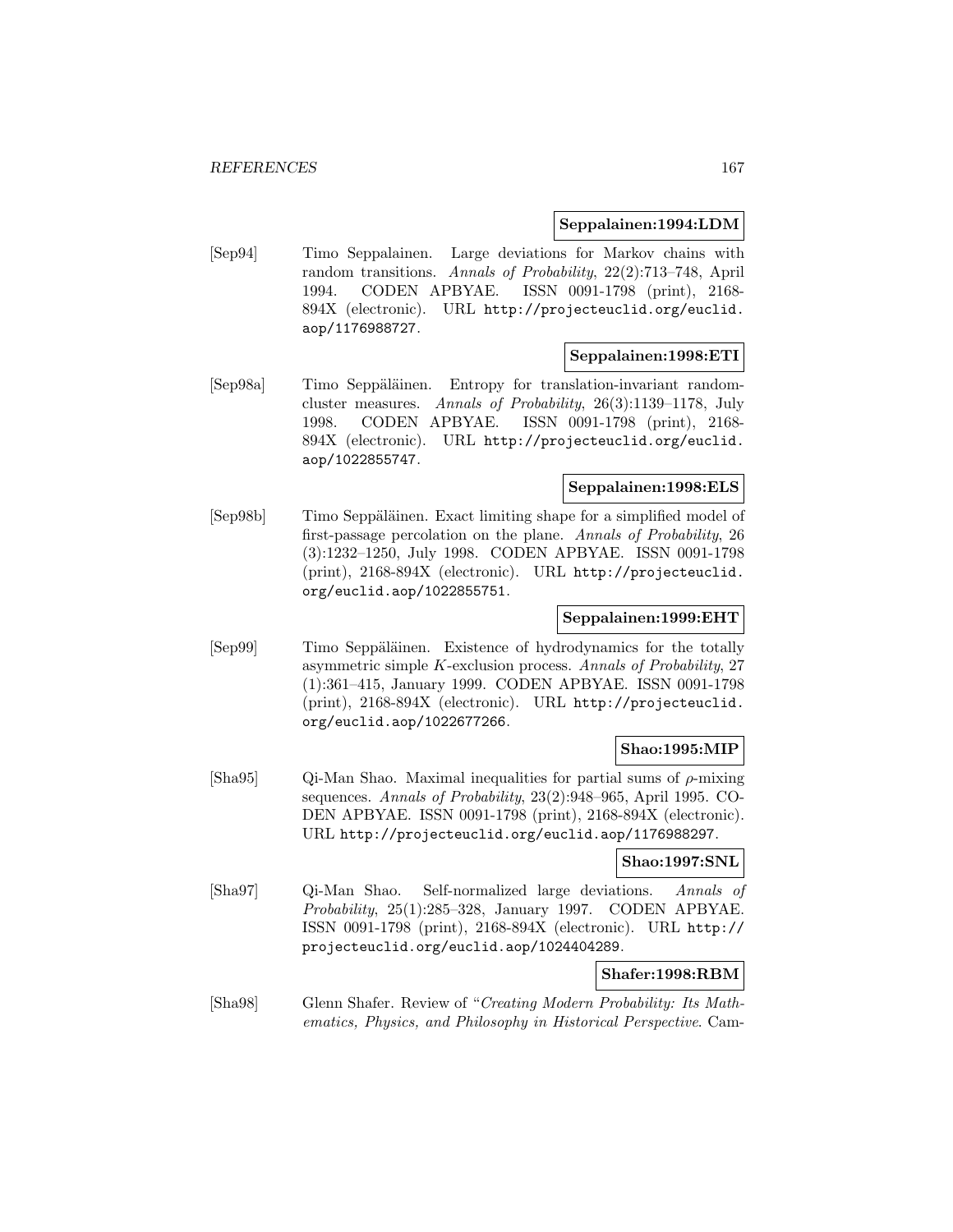bridge Studies in Probability, Induction, and Decision Theory" by Jan Von Plato. Annals of Probability, 26(1):416–424, January 1998. CODEN APBYAE. ISSN 0091-1798 (print), 2168- 894X (electronic). URL http://projecteuclid.org/euclid. aop/1022855427.

# **Shepp:1991:API**

[She91a] L. Shepp. Acknowledgment of priority: On the integral of the absolute value of the pinned Wiener process. Annals of Probability, 19(3):1397, July 1991. CODEN APBYAE. ISSN 0091-1798 (print), 2168-894X (electronic). URL http://projecteuclid. org/euclid.aop/1176990351.

# **Sheu:1991:SET**

[She91b] Shuenn-Jyi Sheu. Some estimates of the transition density of a nondegenerate diffusion Markov process. Annals of Probability, 19(2):538–561, April 1991. CODEN APBYAE. ISSN 0091-1798 (print), 2168-894X (electronic). URL http://projecteuclid. org/euclid.aop/1176990440.

## **Sheu:1996:SEM**

[She96] Yuan-Chung Sheu. On states of exit measures for superdiffusions. Annals of Probability, 24(1):268–279, January 1996. CODEN AP-BYAE. ISSN 0091-1798 (print), 2168-894X (electronic). URL http://projecteuclid.org/euclid.aop/1042644716.

## **Shih:1990:OSS**

[Shi90] C. T. Shih. Ordered Skorokhod stopping for a sequence of measures. Annals of Probability, 18(4):1623–1634, October 1990. CO-DEN APBYAE. ISSN 0091-1798 (print), 2168-894X (electronic). URL http://projecteuclid.org/euclid.aop/1176990637.

## **Shieh:1992:MPS**

[Shi92a] Narn-Rueih Shieh. Multiple points of sample paths of Markov processes. Annals of Probability, 20(2):553–562, April 1992. CODEN APBYAE. ISSN 0091-1798 (print), 2168-894X (electronic). URL http://projecteuclid.org/euclid.aop/1176989790.

## **Shields:1992:EP**

[Shi92b] Paul C. Shields. Entropy and prefixes. Annals of Probability, 20 (1):403–409, January 1992. CODEN APBYAE. ISSN 0091-1798 (print), 2168-894X (electronic). URL http://projecteuclid. org/euclid.aop/1176989934.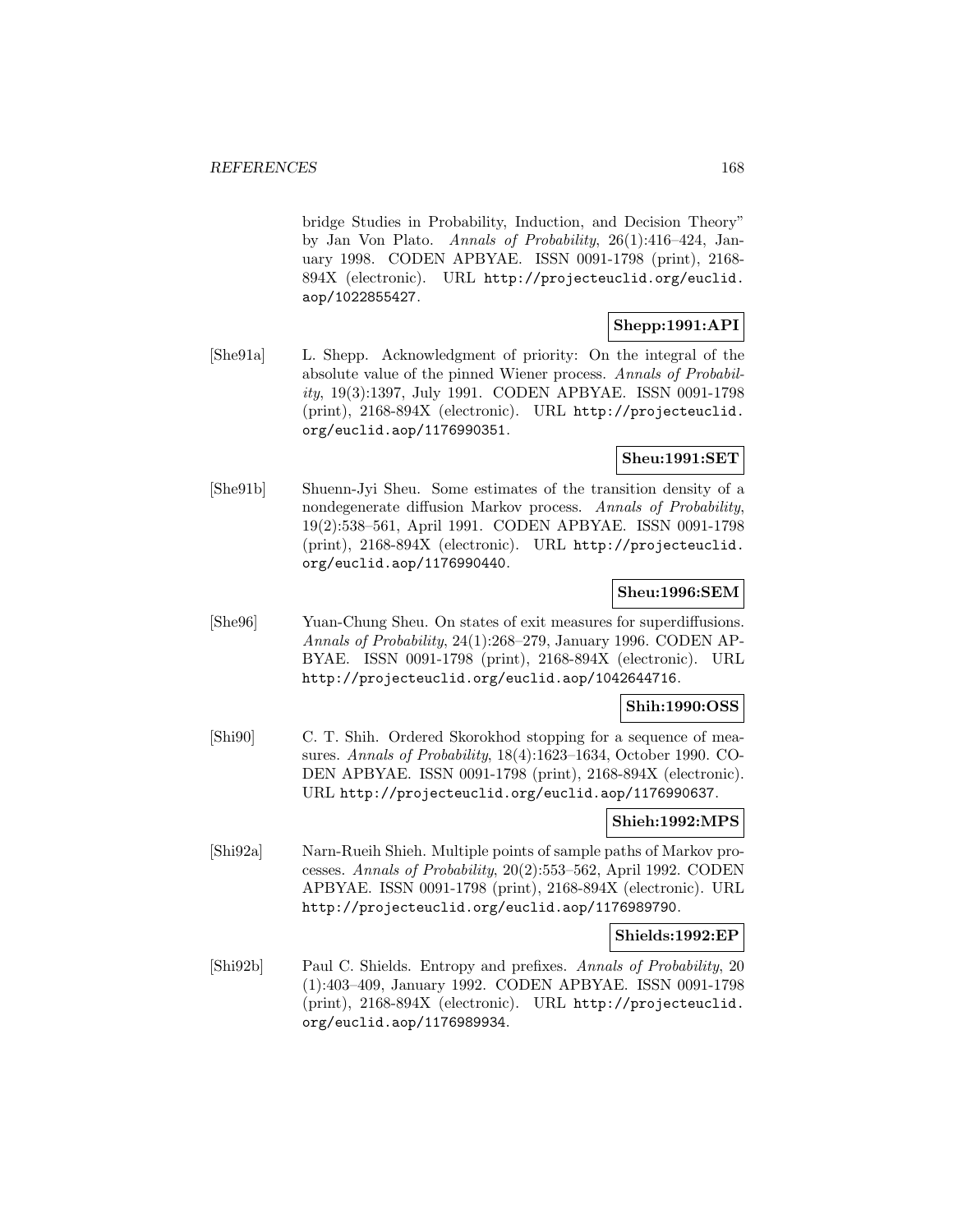#### **Shields:1992:SME**

[Shi92c] Paul C. Shields. String matching: The ergodic case. Annals of Probability, 20(3):1199–1203, July 1992. CODEN APBYAE. ISSN 0091-1798 (print), 2168-894X (electronic). URL http:// projecteuclid.org/euclid.aop/1176989686.

#### **Shields:1997:SMB**

[Shi97] Paul C. Shields. String matching bounds via coding. Annals of Probability, 25(1):329–336, January 1997. CODEN APBYAE. ISSN 0091-1798 (print), 2168-894X (electronic). URL http:// projecteuclid.org/euclid.aop/1024404290.

#### **Shi:1998:WBM**

[Shi98a] Zhan Shi. Windings of Brownian motion and random walks in the plane. Annals of Probability, 26(1):112–131, January 1998. CO-DEN APBYAE. ISSN 0091-1798 (print), 2168-894X (electronic). URL http://projecteuclid.org/euclid.aop/1022855413.

#### **Shieh:1998:MPD**

[Shi98b] Narn-Rueih Shieh. Multiple points of dilation-stable Lévy processes. Annals of Probability, 26(3):1341–1355, July 1998. CO-DEN APBYAE. ISSN 0091-1798 (print), 2168-894X (electronic). URL http://projecteuclid.org/euclid.aop/1022855754.

# **Shorack:1991:EFS**

[Sho91] Galen R. Shorack. Embedding the finite sampling process at a rate. Annals of Probability, 19(2):826–842, April 1991. CODEN APBYAE. ISSN 0091-1798 (print), 2168-894X (electronic). URL http://projecteuclid.org/euclid.aop/1176990453.

#### **Silverstein:1990:WCR**

[Sil90] Jack W. Silverstein. Weak convergence of random functions defined by the eigenvectors of sample covariance matrices. Annals of Probability, 18(3):1174–1194, July 1990. CODEN APBYAE. ISSN 0091-1798 (print), 2168-894X (electronic). URL http:// projecteuclid.org/euclid.aop/1176990741.

#### **Simonelli:1995:LTC**

[Sim95] Italo Simonelli. A limit theorem for a class of interacting particle systems. Annals of Probability, 23(1):141–156, January 1995. CO-DEN APBYAE. ISSN 0091-1798 (print), 2168-894X (electronic). URL http://projecteuclid.org/euclid.aop/1176988380.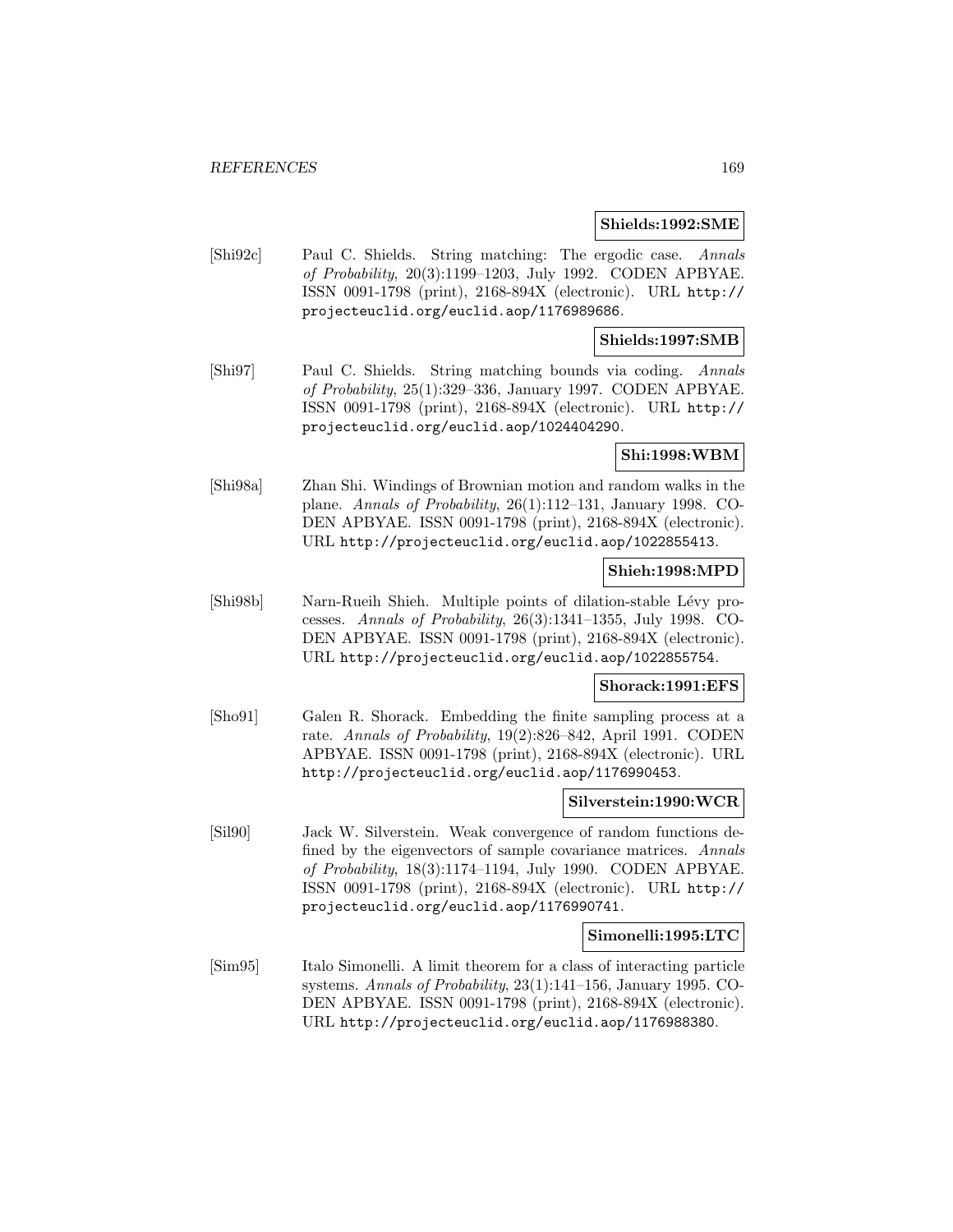### **Szczotka:1990:ASQ**

[SK90] W. Szczotka and F. P. Kelly. Asymptotic stationarity of queues in series and the heavy traffic approximation. Annals of Probability, 18(3):1232–1248, July 1990. CODEN APBYAE. ISSN 0091-1798 (print), 2168-894X (electronic). URL http://projecteuclid. org/euclid.aop/1176990744.

# **Skala:1993:EPM**

[Ska93] Heinz J. Skala. The existence of probability measures with given marginals. Annals of Probability, 21(1):136–142, January 1993. CODEN APBYAE. ISSN 0091-1798 (print), 2168- 894X (electronic). URL http://projecteuclid.org/euclid. aop/1176989396.

# **Sudbury:1995:QOC**

[SL95] Aidan Sudbury and Peter Lloyd. Quantum operators in classical probability theory: II. the concept of duality in interacting particle systems. Annals of Probability, 23(4):1816–1830, October 1995. CODEN APBYAE. ISSN 0091-1798 (print), 2168- 894X (electronic). URL http://projecteuclid.org/euclid. aop/1176987804.

# **Slud:1993:MPP**

[Slu93] Eric V. Slud. The moment problem for polynomial forms in normal random variables. Annals of Probability, 21(4):2200–2214, October 1993. CODEN APBYAE. ISSN 0091-1798 (print), 2168- 894X (electronic). URL http://projecteuclid.org/euclid. aop/1176989017.

## **Slud:1994:MRN**

[Slu94] Eric V. Slud. MWI representation of the number of curve-crossings by a differentiable Gaussian process, with applications. Annals of Probability, 22(3):1355–1380, July 1994. CODEN APBYAE. ISSN 0091-1798 (print), 2168-894X (electronic). URL http:// projecteuclid.org/euclid.aop/1176988606.

#### **Sowers:1992:LDR**

[Sow92] Richard B. Sowers. Large deviations for a reaction-diffusion equation with non-Gaussian perturbations. Annals of Probability, 20 (1):504–537, January 1992. CODEN APBYAE. ISSN 0091-1798 (print), 2168-894X (electronic). URL http://projecteuclid. org/euclid.aop/1176989939.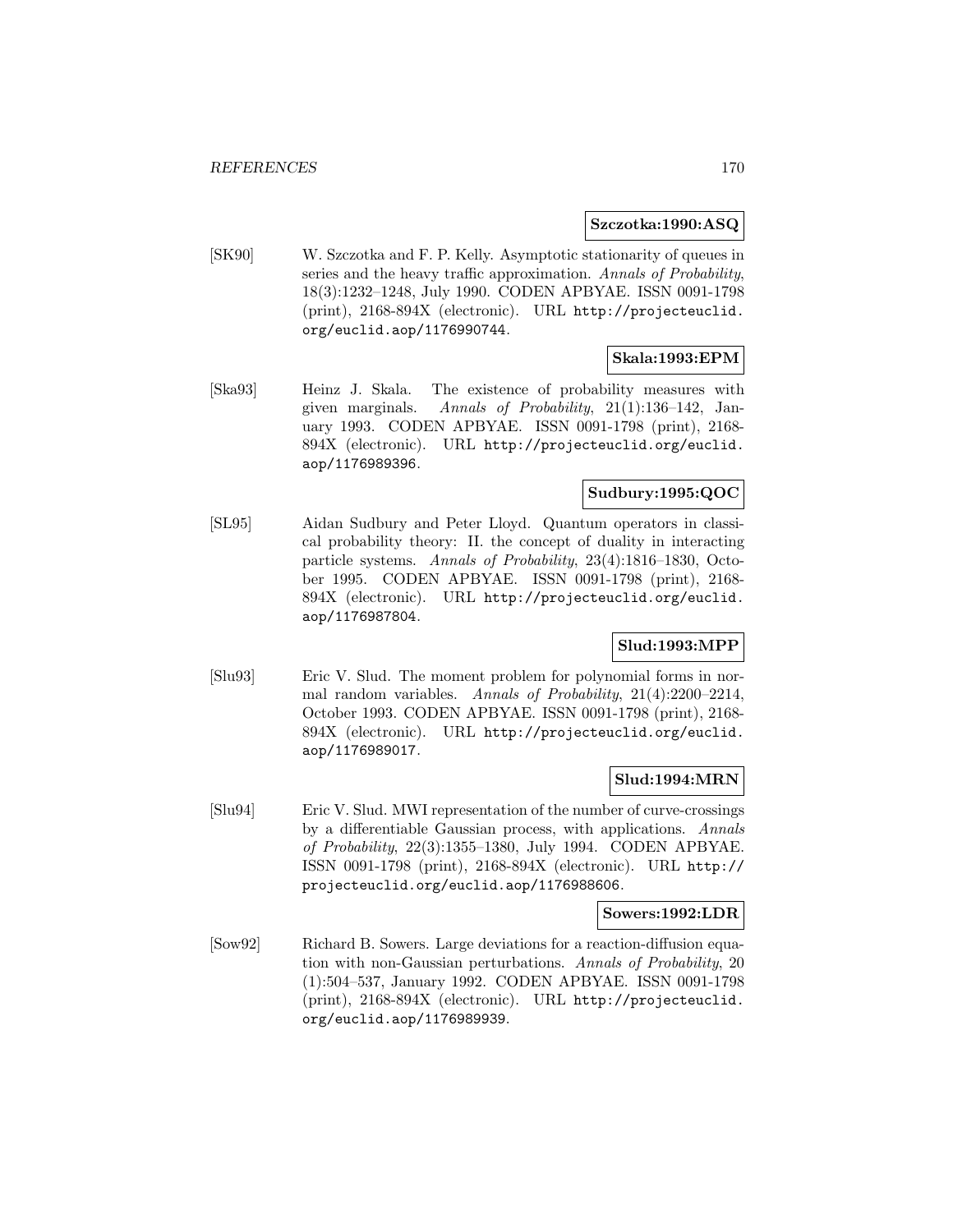#### **Sowers:1994:MRD**

[Sow94] R. B. Sowers. Multidimensional reaction-diffusion equations with white noise boundary perturbations. Annals of Probability, 22(4): 2071–2121, October 1994. CODEN APBYAE. ISSN 0091-1798 (print), 2168-894X (electronic). URL http://projecteuclid. org/euclid.aop/1176988495.

## **Sowers:1995:ITE**

[Sow95] Richard B. Sowers. Intermittency-type estimates for some nondegenerate SPDE's. Annals of Probability, 23(4):1853–1874, October 1995. CODEN APBYAE. ISSN 0091-1798 (print), 2168- 894X (electronic). URL http://projecteuclid.org/euclid. aop/1176987806.

### **Salzano:1997:SLE**

[SS97] Marcia Salzano and Roberto H. Schonmann. The second lowest extremal invariant measure of the contact process. Annals of Probability, 25(4):1846–1871, October 1997. CODEN APBYAE. ISSN 0091-1798 (print), 2168-894X (electronic). URL http:// projecteuclid.org/euclid.aop/1023481114.

## **Salzano:1998:NPC**

[SS98] Marcia Salzano and Roberto H. Schonmann. A new proof that for the contact process on homogeneous trees local survival implies complete convergence. Annals of Probability, 26(3):1251–1258, July 1998. CODEN APBYAE. ISSN 0091-1798 (print), 2168- 894X (electronic). URL http://projecteuclid.org/euclid. aop/1022855752.

#### **Salzano:1999:SLE**

[SS99] Marcia Salzano and Roberto H. Schonmann. The second lowest extremal invariant measure of the contact process II. Annals of Probability, 27(2):845–875, April 1999. CODEN APBYAE. ISSN 0091-1798 (print), 2168-894X (electronic). URL http:// projecteuclid.org/euclid.aop/1022677388.

#### **Schechtman:1998:GMI**

[SSZ98] G. Schechtman, Th. Schlumprecht, and J. Zinn. On the Gaussian measure of the intersection. Annals of Probability, 26(1): 346–357, January 1998. CODEN APBYAE. ISSN 0091-1798 (print), 2168-894X (electronic). URL http://projecteuclid. org/euclid.aop/1022855422.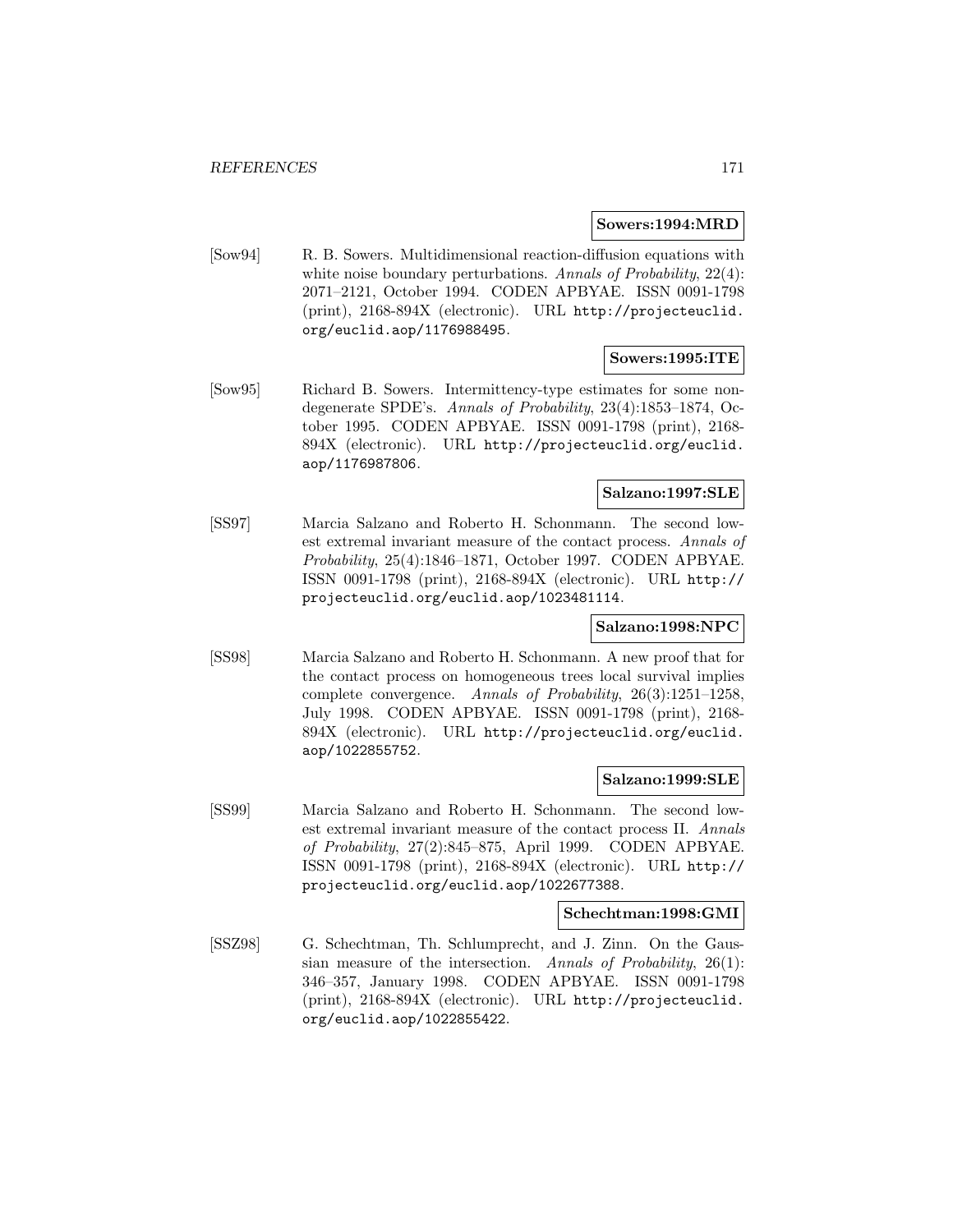#### **Samorodnitsky:1991:PLS**

[ST91] Gennady Samorodnitsky and Murad S. Taqqu. Probability laws with 1-stable marginals are 1-stable. Annals of Probability, 19(4): 1777–1780, October 1991. CODEN APBYAE. ISSN 0091-1798 (print), 2168-894X (electronic). URL http://projecteuclid. org/euclid.aop/1176990235.

#### **Samorodnitsky:1993:SMS**

[ST93] Gennady Samorodnitsky and Murad S. Taqqu. Stochastic monotonicity and Slepian-type inequalities for infinitely divisible and stable random vectors. Annals of Probability, 21(1):143–160, January 1993. CODEN APBYAE. ISSN 0091-1798 (print), 2168- 894X (electronic). URL http://projecteuclid.org/euclid. aop/1176989397.

# **Samorodnitsky:1994:LMI**

[ST94] Gennady Samorodnitsky and Murad S. Taqqu. Lévy measures of infinitely divisible random vectors and Slepian inequalities. Annals of Probability, 22(4):1930–1956, October 1994. CODEN APBYAE. ISSN 0091-1798 (print), 2168-894X (electronic). URL http:// projecteuclid.org/euclid.aop/1176988490.

# **Stafford:1990:PPC**

[Sta90] Seth Stafford. A probabilistic proof of S.-Y. Cheng's Liouville Theorem. Annals of Probability, 18(4):1816–1822, October 1990. CO-DEN APBYAE. ISSN 0091-1798 (print), 2168-894X (electronic). URL http://projecteuclid.org/euclid.aop/1176990651.

## **Stacey:1996:EIP**

[Sta96] A. M. Stacey. The existence of an intermediate phase for the contact process on trees. Annals of Probability, 24(4):1711–1726, October 1996. CODEN APBYAE. ISSN 0091-1798 (print), 2168- 894X (electronic). URL http://projecteuclid.org/euclid. aop/1041903203.

#### **Steif:1991:STB**

[Ste91a] Jeffrey E. Steif. Space-time Bernoullicity of the lower and upper stationary processes for attractive spin systems. Annals of Probability, 19(2):609–635, April 1991. CODEN APBYAE. ISSN 0091-1798 (print), 2168-894X (electronic). URL http:// projecteuclid.org/euclid.aop/1176990444.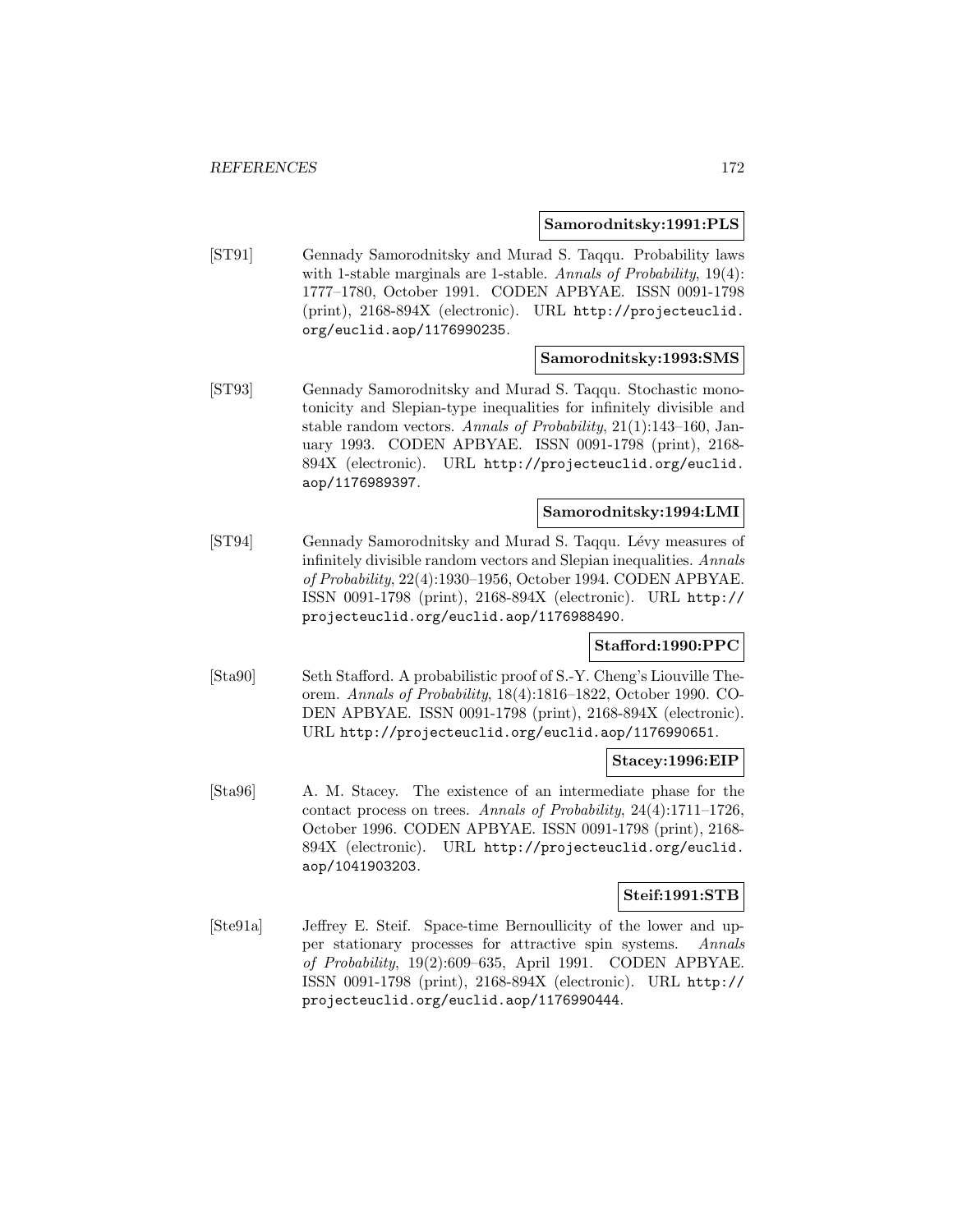#### **Steinebach:1991:SLS**

[Ste91b] Josef Steinebach. Strong laws for small increments of renewal processes. Annals of Probability, 19(4):1768–1776, October 1991. CO-DEN APBYAE. ISSN 0091-1798 (print), 2168-894X (electronic). URL http://projecteuclid.org/euclid.aop/1176990234.

## **Steif:1994:TVA**

[Ste94] Jeffrey E. Steif. The threshold voter automaton at a critical point. Annals of Probability, 22(3):1121–1139, July 1994. CODEN AP-BYAE. ISSN 0091-1798 (print), 2168-894X (electronic). URL http://projecteuclid.org/euclid.aop/1176988597.

#### **Steinsaltz:1999:LCI**

[Ste99] David Steinsaltz. Locally contractive iterated function systems. Annals of Probability, 27(4):1952–1979, October 1999. CODEN APBYAE. ISSN 0091-1798 (print), 2168-894X (electronic). URL http://projecteuclid.org/euclid.aop/1022874823.

# **Stockbridge:1990:TACb**

[Sto90a] Richard H. Stockbridge. Time-average control of martingale problems: A linear programming formulation. Annals of Probability, 18 (1):206–217, January 1990. CODEN APBYAE. ISSN 0091-1798 (print), 2168-894X (electronic). URL http://projecteuclid. org/euclid.aop/1176990945.

#### **Stockbridge:1990:TACa**

[Sto90b] Richard H. Stockbridge. Time-average control of martingale problems: Existence of a stationary solution. Annals of Probability, 18 (1):190–205, January 1990. CODEN APBYAE. ISSN 0091-1798 (print), 2168-894X (electronic). URL http://projecteuclid. org/euclid.aop/1176990944.

#### **Stong:1995:ERW**

[Sto95a] Richard Stong. Eigenvalues of random walks on groups. Annals of Probability, 23(4):1961–1981, October 1995. CODEN APBYAE. ISSN 0091-1798 (print), 2168-894X (electronic). URL http:// projecteuclid.org/euclid.aop/1176987811.

#### **Stong:1995:ENR**

[Sto95b] Richard Stong. Eigenvalues of the natural random walk on the Burnside group  $B(3, n)$ . Annals of Probability, 23(4):1950-1960,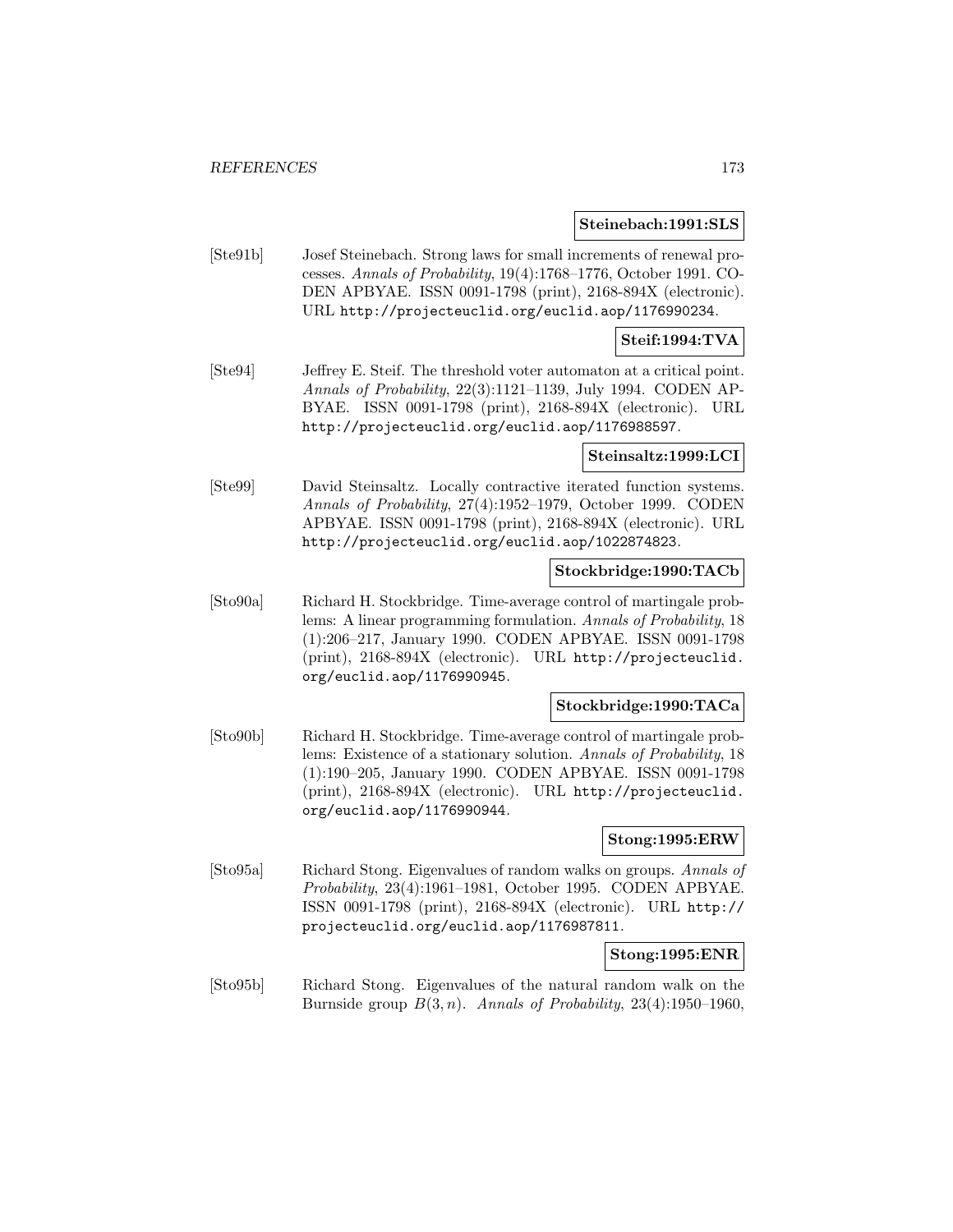October 1995. CODEN APBYAE. ISSN 0091-1798 (print), 2168- 894X (electronic). URL http://projecteuclid.org/euclid. aop/1176987810.

# **Stong:1995:RWG**

[Sto95c] Richard Stong. Random walks on the groups of upper triangular matrices. Annals of Probability, 23(4):1939–1949, October 1995. CODEN APBYAE. ISSN 0091-1798 (print), 2168- 894X (electronic). URL http://projecteuclid.org/euclid. aop/1176987809.

# **Stricker:1990:VPP**

[Str90] C. Stricker. Valeurs prises par les martingales locales positives continues á un instant donné. (French) [Values taken by local positive continuous martingales at a given instant]. Annals of Probability, 18(2):626–629, April 1990. CODEN APBYAE. ISSN 0091-1798 (print), 2168-894X (electronic). URL http://projecteuclid. org/euclid.aop/1176990848.

## **Stute:1991:CS**

[Stu91] Winfried Stute. Conditional U-statistics. Annals of Probability, 19(2):812–825, April 1991. CODEN APBYAE. ISSN 0091-1798 (print), 2168-894X (electronic). URL http://projecteuclid. org/euclid.aop/1176990452.

## **Stute:1994:SPM**

[Stu94] Winfried Stute. U-statistic processes: A martingale approach. Annals of Probability, 22(4):1725–1744, October 1994. CODEN APBYAE. ISSN 0091-1798 (print), 2168-894X (electronic). URL http://projecteuclid.org/euclid.aop/1176988480.

#### **Sturm:1998:DPH**

[Stu98] K. T. Sturm. Diffusion processes and heat kernels on metric spaces. Annals of Probability, 26(1):1–55, January 1998. CO-DEN APBYAE. ISSN 0091-1798 (print), 2168-894X (electronic). URL http://projecteuclid.org/euclid.aop/1022855410.

#### **Sudbury:1990:BAP**

[Sud90] Aidan Sudbury. The branching annihilating process: An interacting particle system. Annals of Probability, 18(2):581–601, April 1990. CODEN APBYAE. ISSN 0091-1798 (print), 2168- 894X (electronic). URL http://projecteuclid.org/euclid. aop/1176990846.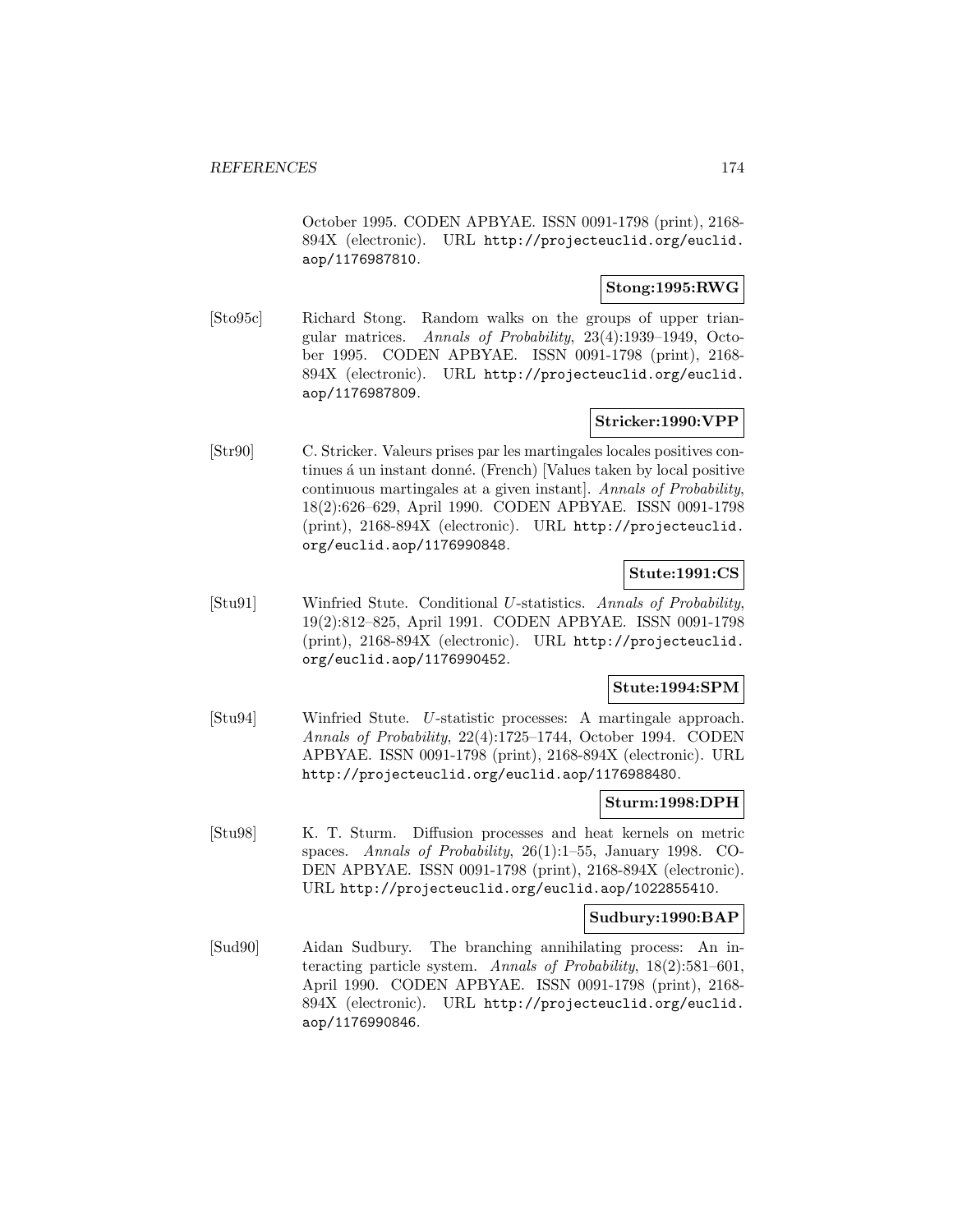# **Sun:1993:TPM**

[Sun93] Jiayang Sun. Tail probabilities of the maxima of Gaussian random fields. Annals of Probability, 21(1):34–71, January 1993. CODEN APBYAE. ISSN 0091-1798 (print), 2168-894X (electronic). URL http://projecteuclid.org/euclid.aop/1176989393.

## **Steif:1999:ENF**

[SvdB99] J. E. Steif and J. van den Berg. On the existence and nonexistence of finitary codings for a class of random fields. Annals of Probability, 27(3):1501–1522, July 1999. CODEN APBYAE. ISSN 0091-1798 (print), 2168-894X (electronic). URL http:// projecteuclid.org/euclid.aop/1022677456.

# **Sheehy:1992:UDC**

[SW92] Anne Sheehy and Jon A. Wellner. Uniform Donsker classes of functions. Annals of Probability, 20(4):1983–2030, October 1992. CO-DEN APBYAE. ISSN 0091-1798 (print), 2168-894X (electronic). URL http://projecteuclid.org/euclid.aop/1176989538.

## **Sethuraman:1996:CLT**

[SX96] Sunder Sethuraman and Lin Xu. A central limit theorem for reversible exclusion and zero-range particle systems. Annals of Probability, 24(4):1842–1870, October 1996. CODEN APBYAE. ISSN 0091-1798 (print), 2168-894X (electronic). URL http:// projecteuclid.org/euclid.aop/1041903208.

#### **Shor:1991:MGM**

[SY91] P. W. Shor and J. E. Yukich. Minimax Grid matching and empirical measures. Annals of Probability, 19(3):1338-1348, July 1991. CODEN APBYAE. ISSN 0091-1798 (print), 2168- 894X (electronic). URL http://projecteuclid.org/euclid. aop/1176990347.

#### **Shao:1996:WCW**

[SY96] Qi-Man Shao and Hao Yu. Weak convergence for weighted empirical processes of dependent sequences. Annals of Probability, 24(4): 2098–2127, October 1996. CODEN APBYAE. ISSN 0091-1798 (print), 2168-894X (electronic). URL http://projecteuclid. org/euclid.aop/1041903220.

# **Shepp:1992:NCE**

[SZ92] Larry A. Shepp and Ofer Zeitouni. A note on conditional exponential moments and Onsager–Machlup functionals. Annals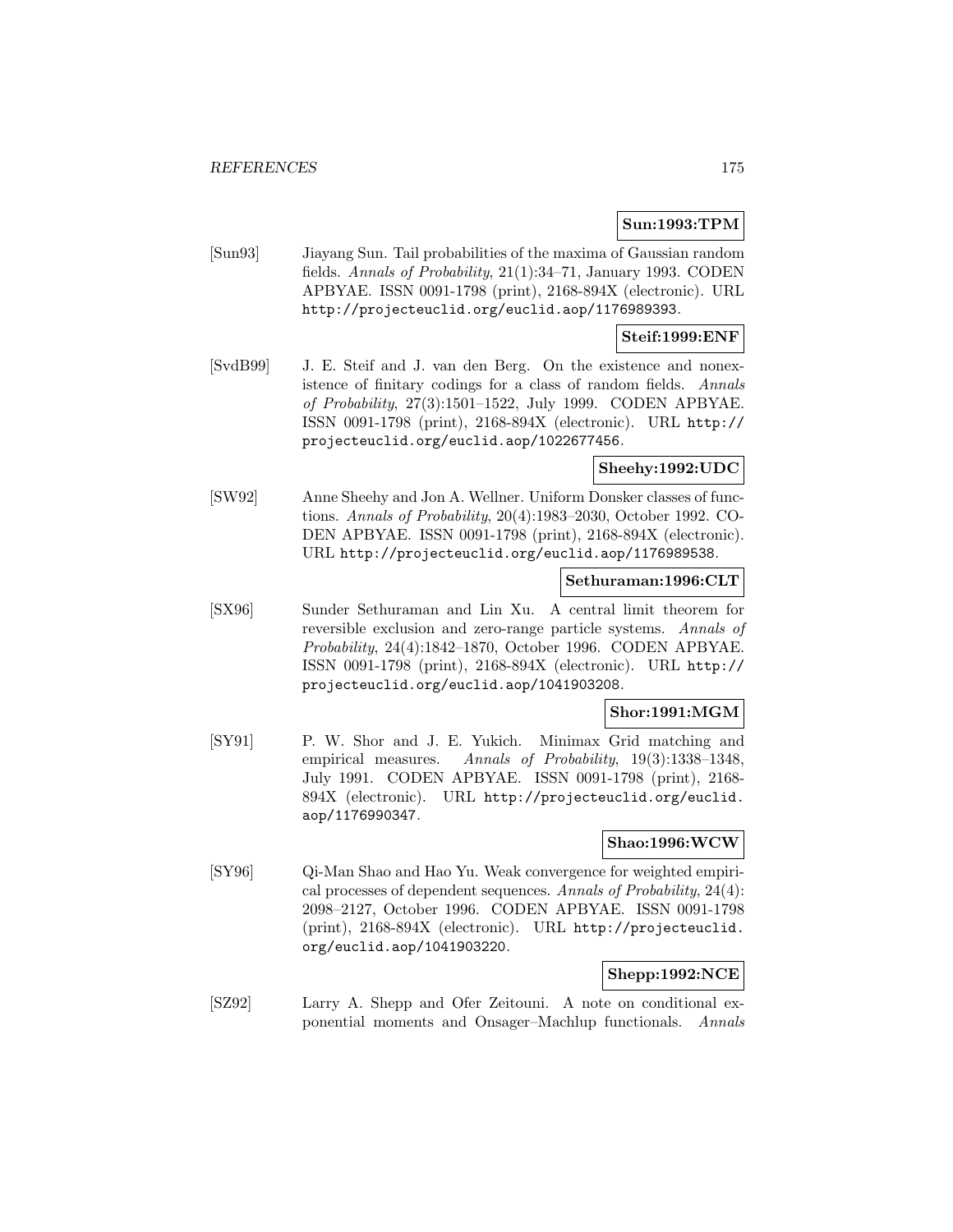of Probability, 20(2):652–654, April 1992. CODEN APBYAE. ISSN 0091-1798 (print), 2168-894X (electronic). URL http:// projecteuclid.org/euclid.aop/1176989796.

# **Sznitman:1999:LLN**

[SZ99] Alain-Sol Sznitman and Martin Zerner. A Law of Large Numbers for random walks in random environment. Annals of Probability, 27(4):1851–1869, October 1999. CODEN APBYAE. ISSN 0091-1798 (print), 2168-894X (electronic). URL http:// projecteuclid.org/euclid.aop/1022874818.

## **Szczotka:1992:DFL**

[Szc92] Wladyslaw Szczotka. A distributional form of Little's law in heavy traffic. Annals of Probability, 20(2):790–800, April 1992. CODEN APBYAE. ISSN 0091-1798 (print), 2168-894X (electronic). URL http://projecteuclid.org/euclid.aop/1176989806.

## **Sznitman:1993:BSA**

[Szn93] Alain-Sol Sznitman. Brownian survival among Gibbsian traps. Annals of Probability, 21(1):490–508, January 1993. CODEN AP-BYAE. ISSN 0091-1798 (print), 2168-894X (electronic). URL http://projecteuclid.org/euclid.aop/1176989413.

## **Sznitman:1995:CVR**

[Szn95] Alain-Sol Sznitman. Crossing velocities and random lattice animals. Annals of Probability, 23(3):1006–1023, July 1995. CODEN APBYAE. ISSN 0091-1798 (print), 2168-894X (electronic). URL http://projecteuclid.org/euclid.aop/1176988172.

## **Sznitman:1996:DFL**

[Szn96] Alain-Sol Sznitman. Distance fluctuations and Lyapounov exponents. Annals of Probability, 24(3):1507–1530, July 1996. CODEN APBYAE. ISSN 0091-1798 (print), 2168-894X (electronic). URL http://projecteuclid.org/euclid.aop/1065725191.

#### **Sznitman:1997:CPE**

[Szn97] Alain-Sol Sznitman. Capacity and principal eigenvalues: the method of enlargement of obstacles revisited. Annals of Probability, 25(3):1180–1209, July 1997. CODEN APBYAE. ISSN 0091-1798 (print), 2168-894X (electronic). URL http:// projecteuclid.org/euclid.aop/1024404510.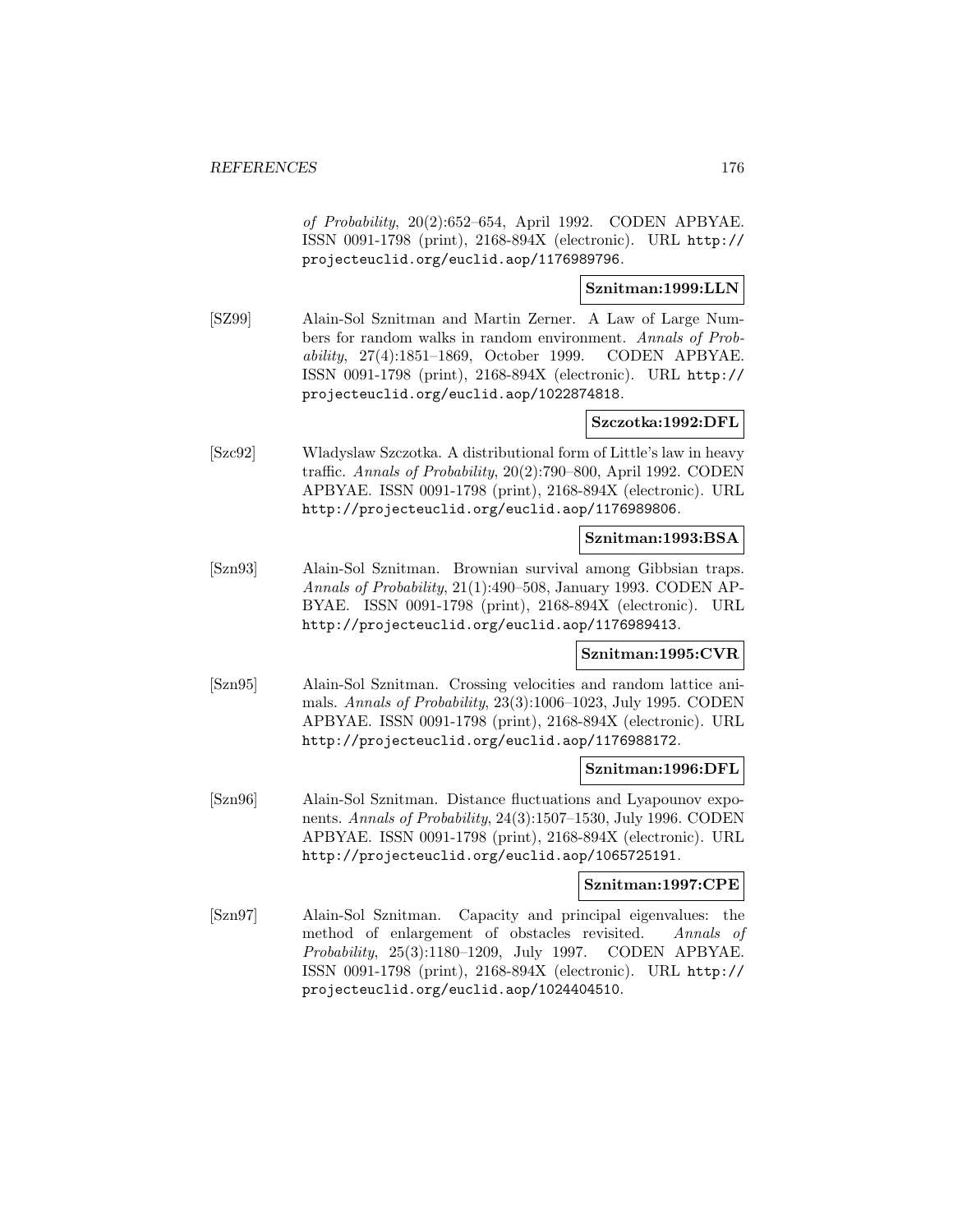#### **Szulga:1990:NHS**

[Szu90] Jerzy Szulga. A note on hypercontractivity of stable random variables. Annals of Probability, 18(4):1746–1758, October 1990. CO-DEN APBYAE. ISSN 0091-1798 (print), 2168-894X (electronic). URL http://projecteuclid.org/euclid.aop/1176990645.

## **Szulga:1991:MSI**

[Szu91] Jerzy Szulga. Multiple stochastic integrals with respect to symmetric infinitely divisible random measures. Annals of Probability, 19(3):1145–1156, July 1991. CODEN APBYAE. ISSN 0091-1798 (print), 2168-894X (electronic). URL http://projecteuclid. org/euclid.aop/1176990338.

## **Takanobu:1997:EEI**

[Tak97] Satoshi Takanobu. On the error estimate of the integral kernel for the Trotter product formula for Schrödinger operators. Annals of Probability, 25(4):1895–1952, October 1997. CODEN APBYAE. ISSN 0091-1798 (print), 2168-894X (electronic). URL http:// projecteuclid.org/euclid.aop/1023481116.

## **Talagrand:1990:CAS**

[Tal90a] Michel Talagrand. Characterization of almost surely continuous 1-stable random Fourier series and strongly stationary processes. Annals of Probability, 18(1):85–91, January 1990. CODEN AP-BYAE. ISSN 0091-1798 (print), 2168-894X (electronic). URL http://projecteuclid.org/euclid.aop/1176990939.

#### **Talagrand:1990:SBS**

[Tal90b] Michel Talagrand. Sample boundedness of stochastic processes under increment conditions. Annals of Probability, 18(1):1–49, January 1990. CODEN APBYAE. ISSN 0091-1798 (print), 2168- 894X (electronic). URL http://projecteuclid.org/euclid. aop/1176990936.

## **Talagrand:1992:NSC**

[Tal92] M. Talagrand. Necessary and sufficient conditions for sample continuity of random Fourier series and of harmonic infinitely divisible processes. Annals of Probability, 20(1):1–28, January 1992. CO-DEN APBYAE. ISSN 0091-1798 (print), 2168-894X (electronic). URL http://projecteuclid.org/euclid.aop/1176989916.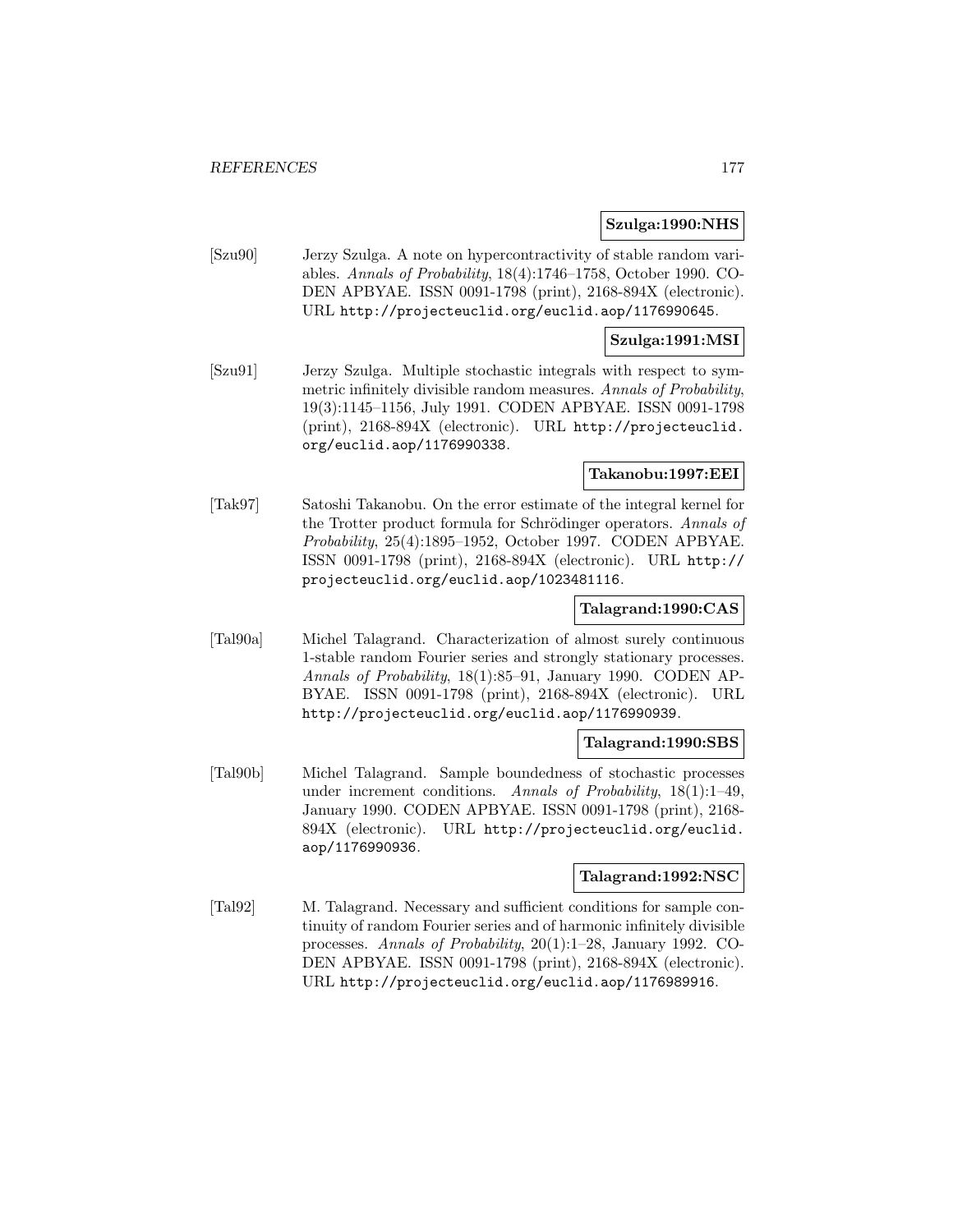#### **Talagrand:1993:RID**

[Tal93] Michel Talagrand. Regularity of infinitely divisible processes. Annals of Probability, 21(1):362–432, January 1993. CODEN AP-BYAE. ISSN 0091-1798 (print), 2168-894X (electronic). URL http://projecteuclid.org/euclid.aop/1176989409.

### **Talagrand:1994:SBG**

[Tal94a] M. Talagrand. Sharper bounds for Gaussian and empirical processes. Annals of Probability, 22(1):28–76, January 1994. CODEN APBYAE. ISSN 0091-1798 (print), 2168-894X (electronic). URL http://projecteuclid.org/euclid.aop/1176988847.

#### **Talagrand:1994:TCU**

[Tal94b] M. Talagrand. The transportation cost from the uniform measure to the empirical measure in dimension  $\geq$  3. Annals of Probability, 22(2):919–959, April 1994. CODEN APBYAE. ISSN 0091-1798 (print), 2168-894X (electronic). URL http://projecteuclid. org/euclid.aop/1176988735.

# **Talagrand:1994:RAZ**

[Tal94c] Michel Talagrand. On Russo's approximate zero-one law. Annals of Probability, 22(3):1576–1587, July 1994. CODEN APBYAE. ISSN 0091-1798 (print), 2168-894X (electronic). URL http:// projecteuclid.org/euclid.aop/1176988612.

#### **Talagrand:1994:SBP**

[Tal94d] Michel Talagrand. The small ball problem for the Brownian sheet. Annals of Probability, 22(3):1331–1354, July 1994. CODEN AP-BYAE. ISSN 0091-1798 (print), 2168-894X (electronic). URL http://projecteuclid.org/euclid.aop/1176988605.

## **Talagrand:1995:BRF**

[Tal95a] Michel Talagrand. A borderline random Fourier series. Annals of Probability, 23(2):776–785, April 1995. CODEN APBYAE. ISSN 0091-1798 (print), 2168-894X (electronic). URL http:// projecteuclid.org/euclid.aop/1176988289.

#### **Talagrand:1995:HMT**

[Tal95b] Michel Talagrand. Hausdorff measure of trajectories of multiparameter fractional Brownian motion. Annals of Probability, 23 (2):767–775, April 1995. CODEN APBYAE. ISSN 0091-1798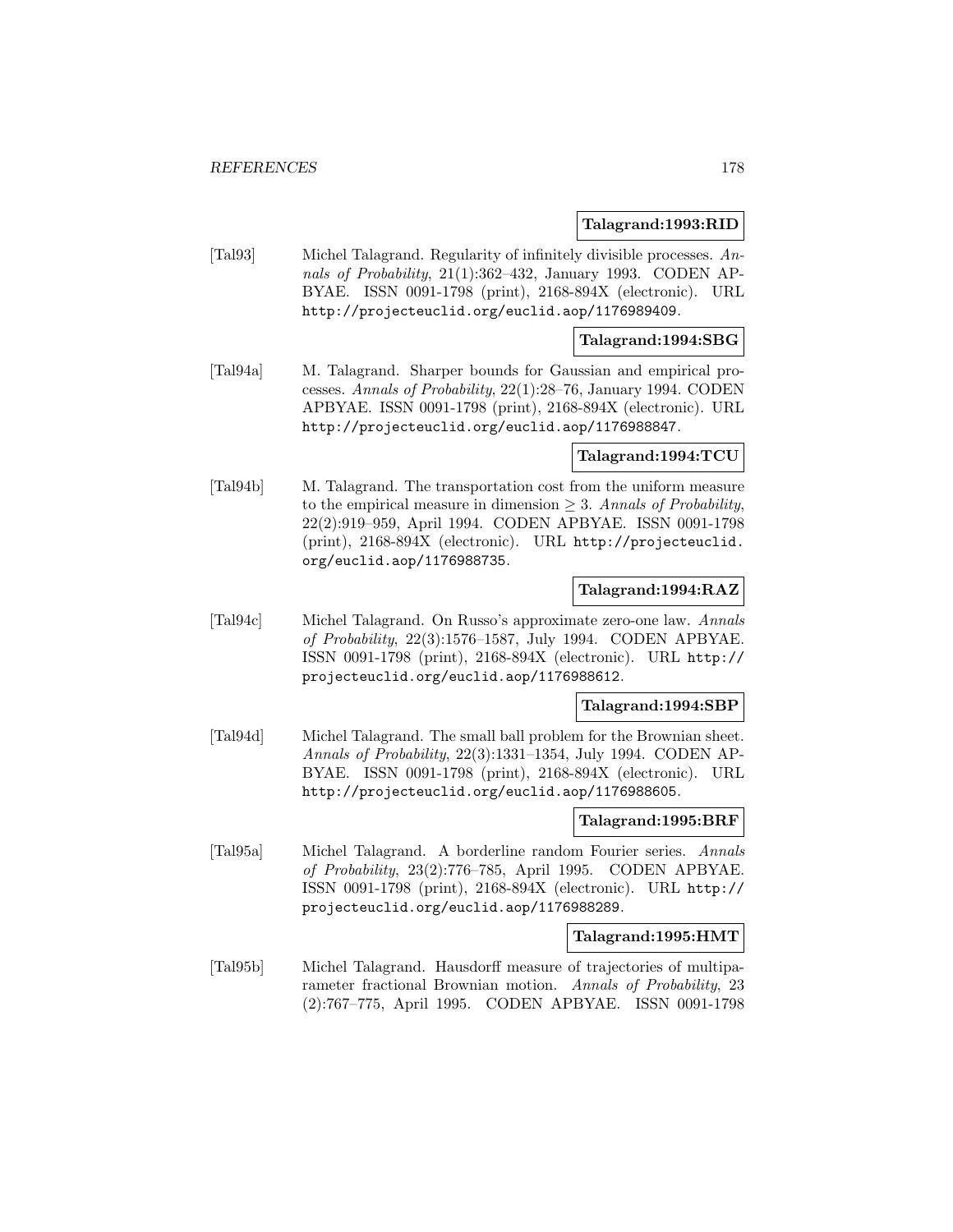(print), 2168-894X (electronic). URL http://projecteuclid. org/euclid.aop/1176988288.

#### **Talagrand:1996:MMG**

[Tal96a] Michel Talagrand. Majorizing measures: the generic chaining. Annals of Probability, 24(3):1049–1103, July 1996. CODEN AP-BYAE. ISSN 0091-1798 (print), 2168-894X (electronic). URL http://projecteuclid.org/euclid.aop/1065725175.

## **Talagrand:1996:NLI**

[Tal96b] Michel Talagrand. A new look at independence. Annals of Probability, 24(1):1–34, January 1996. CODEN APBYAE. ISSN 0091-1798 (print), 2168-894X (electronic). URL http:// projecteuclid.org/euclid.aop/1042644705.

# **Tanemura:1993:CLT**

[Tan93] Hideki Tanemura. Central Limit Theorem for a random walk with random obstacles in  $\mathbb{R}^d$ . Annals of Probability, 21(2):936–960, April 1993. CODEN APBYAE. ISSN 0091-1798 (print), 2168- 894X (electronic). URL http://projecteuclid.org/euclid. aop/1176989276.

#### **Thomassen:1992:IIT**

[Tho92] Carsten Thomassen. Isoperimetric inequalities and transient random walks on graphs. Annals of Probability, 20(3):1592–1600, July 1992. CODEN APBYAE. ISSN 0091-1798 (print), 2168- 894X (electronic). URL http://projecteuclid.org/euclid. aop/1176989708.

#### **Thorisson:1996:TRE**

[Tho96] Hermann Thorisson. Transforming random elements and shifting random fields. Annals of Probability, 24(4):2057–2064, October 1996. CODEN APBYAE. ISSN 0091-1798 (print), 2168- 894X (electronic). URL http://projecteuclid.org/euclid. aop/1041903217.

#### **Toth:1995:TSA**

[Tot95] Balint Toth. The "True" self-avoiding walk with bond repulsion on **Z**: Limit theorems. Annals of Probability, 23(4):1523–1556, October 1995. CODEN APBYAE. ISSN 0091-1798 (print), 2168- 894X (electronic). URL http://projecteuclid.org/euclid. aop/1176987793.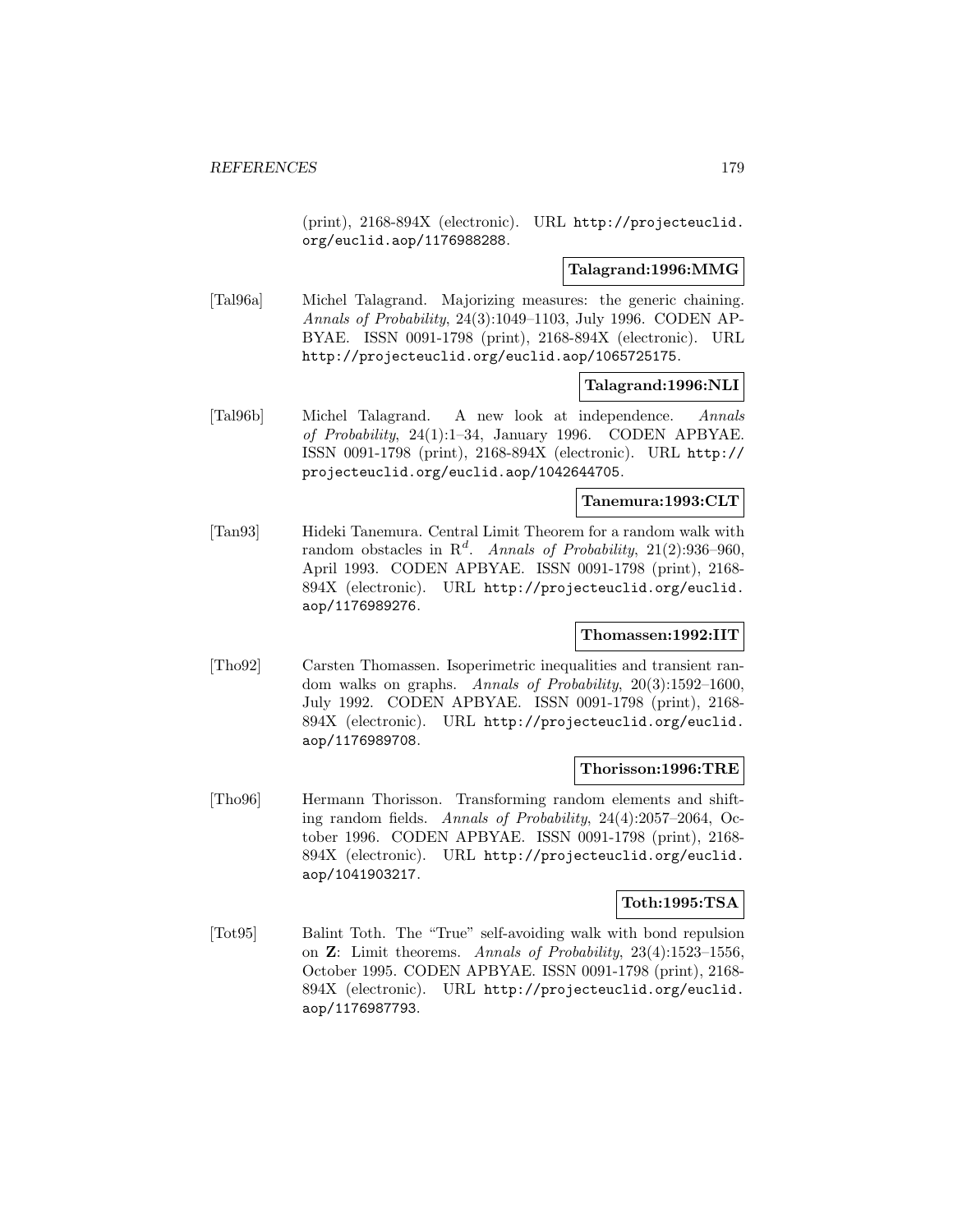## **Toth:1996:GRK**

[Tót96] Bálint Tóth. Generalized Ray–Knight theory and limit theorems for self-interacting random walks on  $\mathbb{Z}^1$ . Annals of Probability, 24 (3):1324–1367, July 1996. CODEN APBYAE. ISSN 0091-1798 (print), 2168-894X (electronic). URL http://projecteuclid. org/euclid.aop/1065725184.

# **Touati:1990:LFD**

[Tou90] Abderrahmen Touati. Loi fonctionnelle du logarithme it´er´e pour les processus de Markov recurrents. (French) [Functional law of the iterated logarithm for recurrent Markov processes]. Annals of Probability, 18(1):140–159, January 1990. CODEN APBYAE. ISSN 0091-1798 (print), 2168-894X (electronic). URL http:// projecteuclid.org/euclid.aop/1176990942.

# **Towghi:1995:SIP**

[Tow95] Nasser Towghi. Stochastic integration of processes with finite generalized variations. I. Annals of Probability, 23(2):629–667, April 1995. CODEN APBYAE. ISSN 0091-1798 (print), 2168- 894X (electronic). URL http://projecteuclid.org/euclid. aop/1176988282.

# **Tribe:1992:BSN**

[Tri92] Roger Tribe. The behavior of superprocesses near extinction. Annals of Probability, 20(1):286-311, January 1992. CODEN AP-BYAE. ISSN 0091-1798 (print), 2168-894X (electronic). URL http://projecteuclid.org/euclid.aop/1176989927.

# **Tuero:1993:SCR**

[Tue93] Araceli Tuero. On the stochastic convergence of representations based on Wasserstein metrics. Annals of Probability, 21(1):72–85, January 1993. CODEN APBYAE. ISSN 0091-1798 (print), 2168- 894X (electronic). URL http://projecteuclid.org/euclid. aop/1176989394.

## **Turkman:1990:SRP**

[TW90] K. F. Turkman and A. M. Walker. A stability result for the periodogram. Annals of Probability, 18(4):1765–1783, October 1990. CODEN APBYAE. ISSN 0091-1798 (print), 2168- 894X (electronic). URL http://projecteuclid.org/euclid. aop/1176990647.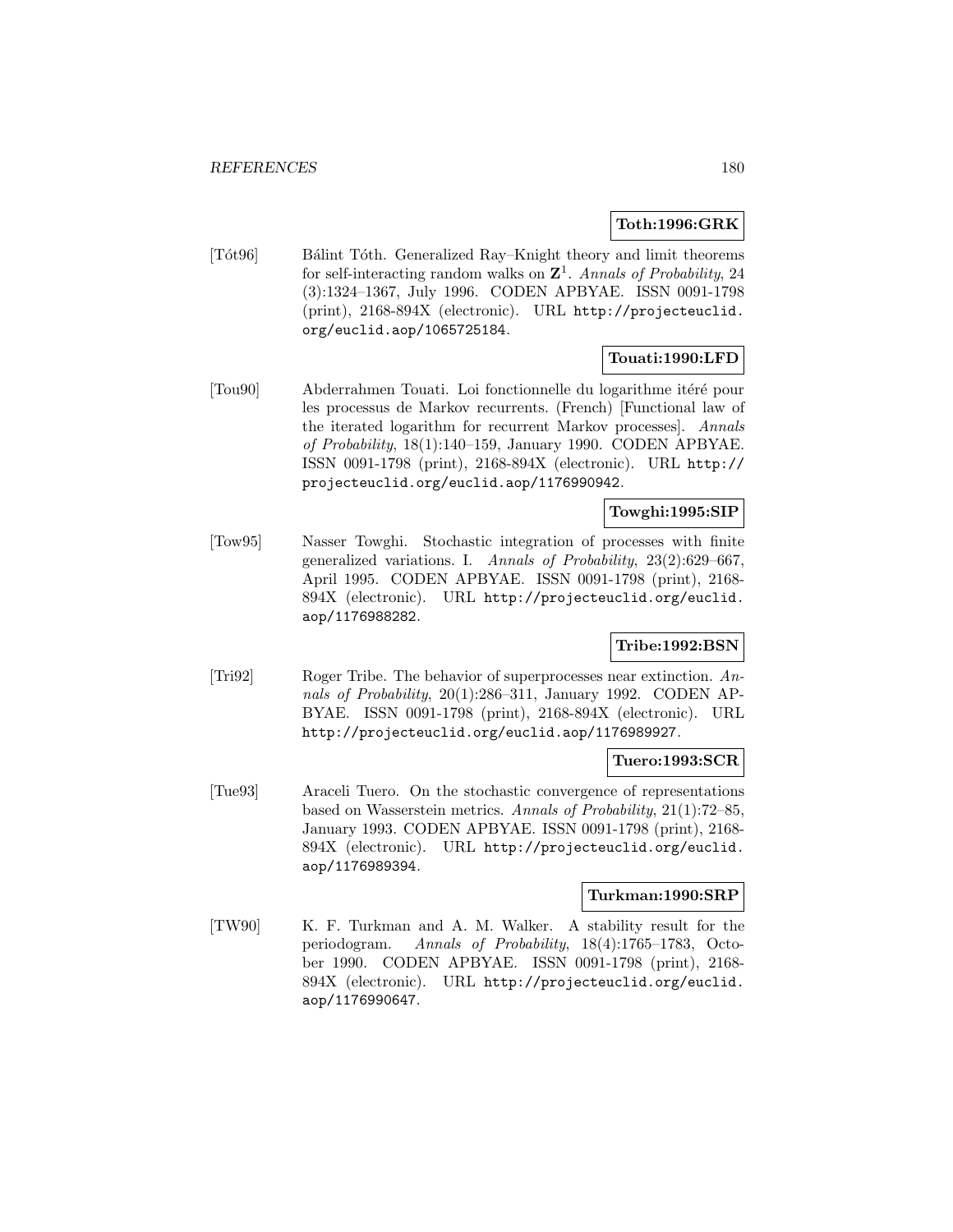#### **Takeda:1997:APA**

[TZ97] Masayoshi Takeda and Tusheng Zhang. Asymptotic properties of additive functionals of Brownian motion. Annals of Probability, 25(2):940–952, April 1997. CODEN APBYAE. ISSN 0091-1798 (print), 2168-894X (electronic). URL http://projecteuclid. org/euclid.aop/1024404425.

### **Uchiyama:1998:WTR**

[Uch98] Kˆohei Uchiyama. Wiener's test for random walks with mean zero and finite variance. Annals of Probability, 26(1):368–376, January 1998. CODEN APBYAE. ISSN 0091-1798 (print), 2168- 894X (electronic). URL http://projecteuclid.org/euclid. aop/1022855424.

## **Vuolle-Apiala:1994:IET**

[VA94] J. Vuolle-Apiala. Itô excursion theory for self-similar Markov processes. Annals of Probability, 22(2):546–565, April 1994. CODEN APBYAE. ISSN 0091-1798 (print), 2168-894X (electronic). URL http://projecteuclid.org/euclid.aop/1176988721.

#### **VanZandt:1993:HMF**

[Van93] Timothy Van Zandt. The Hausdorff metric of  $\sigma$ -fields and the value of information. Annals of Probability, 21(1):161–167, January 1993. CODEN APBYAE. ISSN 0091-1798 (print), 2168- 894X (electronic). URL http://projecteuclid.org/euclid. aop/1176989398.

#### **Vanderbei:1995:PFC**

[Van95] Robert J. Vanderbei. A probabilistic formula for the concave Hull of a function. Annals of Probability, 23(4):2014–2021, October 1995. CODEN APBYAE. ISSN 0091-1798 (print), 2168- 894X (electronic). URL http://projecteuclid.org/euclid. aop/1176987813.

#### **vandenBerg:1997:CMC**

[vdB97] J. van den Berg. A constructive mixing condition for 2-D Gibbs measures with random interactions. Annals of Probability, 25 (3):1316–1333, July 1997. CODEN APBYAE. ISSN 0091-1798 (print), 2168-894X (electronic). URL http://projecteuclid. org/euclid.aop/1024404515.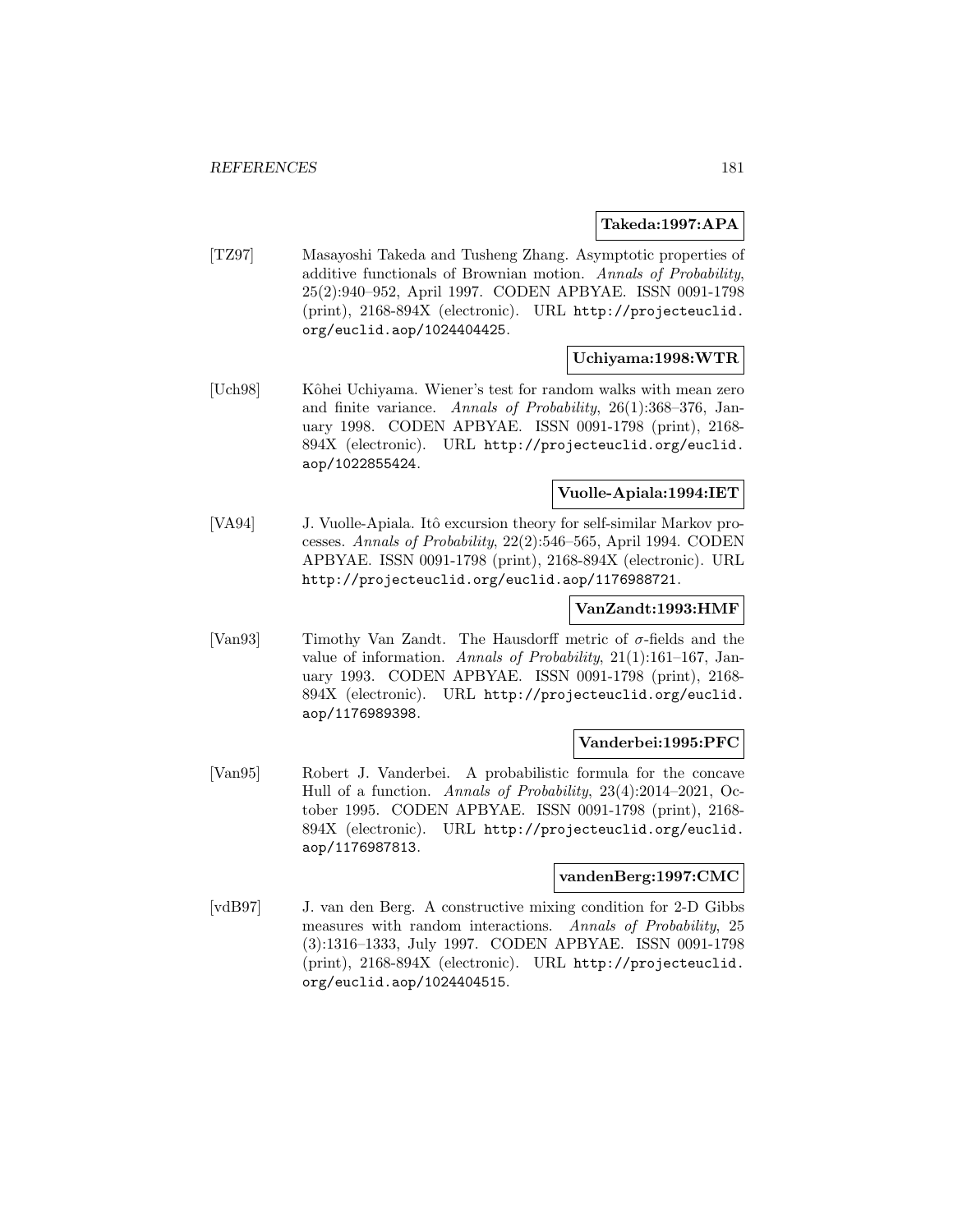#### **vanderVaart:1996:NDC**

[vdV96] Aad van der Vaart. New Donsker classes. Annals of Probability, 24 (4):2128–2140, October 1996. CODEN APBYAE. ISSN 0091-1798 (print), 2168-894X (electronic). URL http://projecteuclid. org/euclid.aop/1041903221.

### **Verzani:1995:SPS**

[Ver95] John Verzani. Slow points in the support of historical Brownian motion. Annals of Probability, 23(1):56–70, January 1995. CO-DEN APBYAE. ISSN 0091-1798 (print), 2168-894X (electronic). URL http://projecteuclid.org/euclid.aop/1176988376.

#### **Verzani:1996:CHP**

[Ver96] John Verzani. On the convex hull of planar Brownian snake. Annals of Probability, 24(3):1280–1299, July 1996. CODEN AP-BYAE. ISSN 0091-1798 (print), 2168-894X (electronic). URL http://projecteuclid.org/euclid.aop/1065725182.

#### **Veretennikov:1999:LDA**

[Ver99] A. Yu. Veretennikov. On large deviations in the averaging principle for SDEs with a "full dependence". Annals of Probability, 27 (1):284–296, January 1999. CODEN APBYAE. ISSN 0091-1798 (print), 2168-894X (electronic). URL http://projecteuclid. org/euclid.aop/1022677263.

### **Vitale:1996:WFG**

[Vit96] Richard A. Vitale. The Wills functional and Gaussian processes. Annals of Probability, 24(4):2172–2178, October 1996. CODEN APBYAE. ISSN 0091-1798 (print), 2168-894X (electronic). URL http://projecteuclid.org/euclid.aop/1041903224.

## **VanDenBerg:1994:DPS**

[VM94] J. Van Den Berg and C. Maes. Disagreement percolation in the study of Markov fields. Annals of Probability, 22(2):749–763, April 1994. CODEN APBYAE. ISSN 0091-1798 (print), 2168- 894X (electronic). URL http://projecteuclid.org/euclid. aop/1176988728.

### **Voit:1997:RCG**

[Voi97] Michael Voit. Rate of convergence to Gaussian measures on nspheres and Jacobi hypergroups. Annals of Probability, 25(1): 457–477, January 1997. CODEN APBYAE. ISSN 0091-1798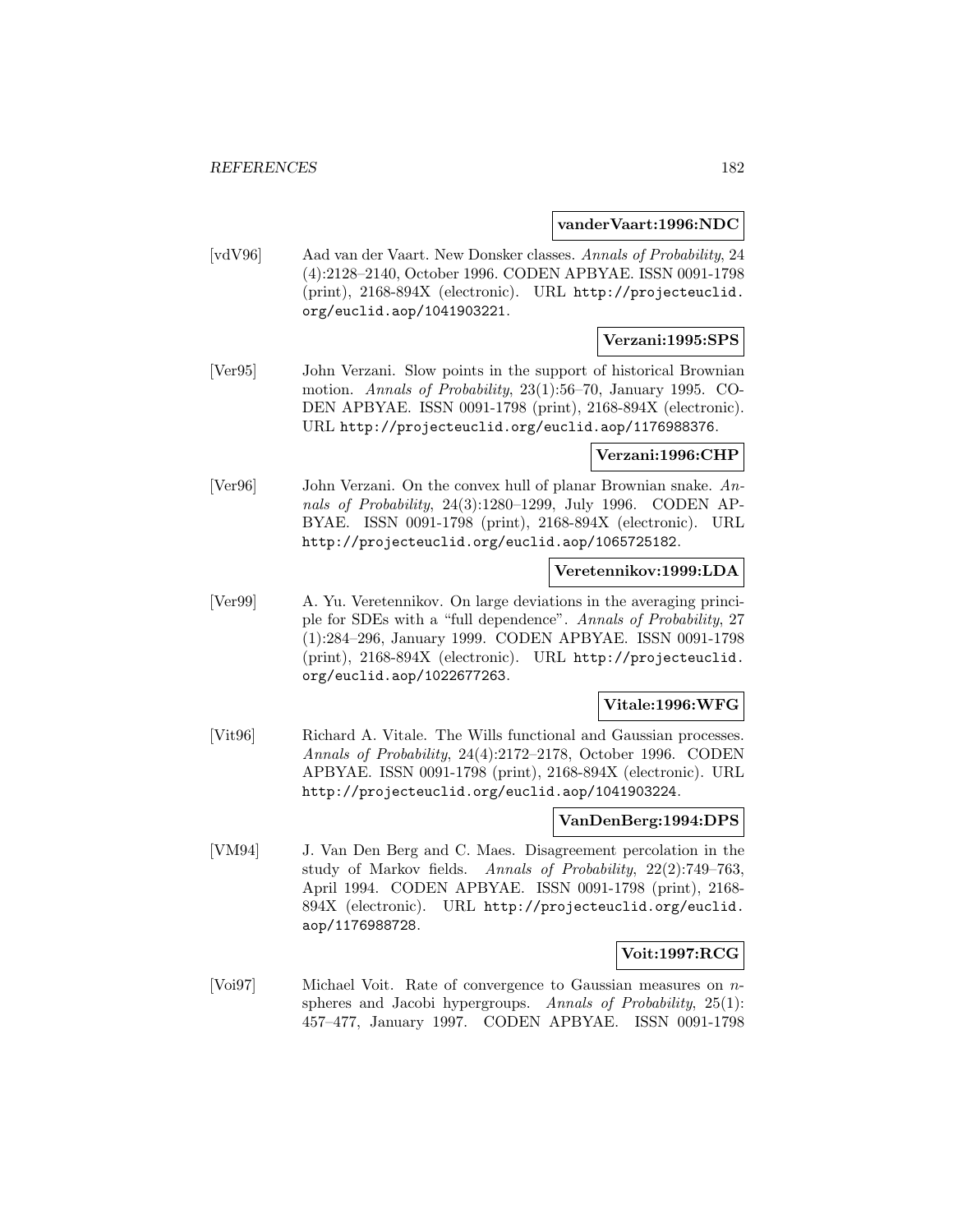(print), 2168-894X (electronic). URL http://projecteuclid. org/euclid.aop/1024404296.

### **Wang:1991:SIC**

[Wan91a] Gang Wang. Sharp inequalities for the conditional square function of a martingale. Annals of Probability, 19(4):1679–1688, October 1991. CODEN APBYAE. ISSN 0091-1798 (print), 2168- 894X (electronic). URL http://projecteuclid.org/euclid. aop/1176990229.

## **Wang:1991:CPC**

[Wan91b] Y. H. Wang. A compound Poisson convergence theorem. Annals of Probability, 19(1):452–455, January 1991. CODEN APBYAE. ISSN 0091-1798 (print), 2168-894X (electronic). URL http:// projecteuclid.org/euclid.aop/1176990555.

### **Wang:1995:DSS**

[Wan95a] Gang Wang. Differential subordination and strong differential subordination for continuous-time martingales and related sharp inequalities. Annals of Probability, 23(2):522–551, April 1995. CO-DEN APBYAE. ISSN 0091-1798 (print), 2168-894X (electronic). URL http://projecteuclid.org/euclid.aop/1176988278.

## **Wang:1995:ABL**

[Wan95b] Jia-Gang Wang. The asymptotic behavior of locally square integrable martingales. Annals of Probability, 23(2):552–585, April 1995. CODEN APBYAE. ISSN 0091-1798 (print), 2168- 894X (electronic). URL http://projecteuclid.org/euclid. aop/1176988279.

### **Wang:1997:SEL**

[Wan97] Feng-Yu Wang. Sharp explicit lower bounds of heat kernels. Annals of Probability, 25(4):1995–2006, October 1997. CODEN AP-BYAE. ISSN 0091-1798 (print), 2168-894X (electronic). URL http://projecteuclid.org/euclid.aop/1023481118.

### **Wang:1999:HIL**

[Wan99] Feng-Yu Wang. Harnack inequalities for log-Sobolev functions and estimates of log-Sobolev constants. Annals of Probability, 27(2):653–663, April 1999. CODEN APBYAE. ISSN 0091-1798 (print), 2168-894X (electronic). URL http://projecteuclid. org/euclid.aop/1022677381.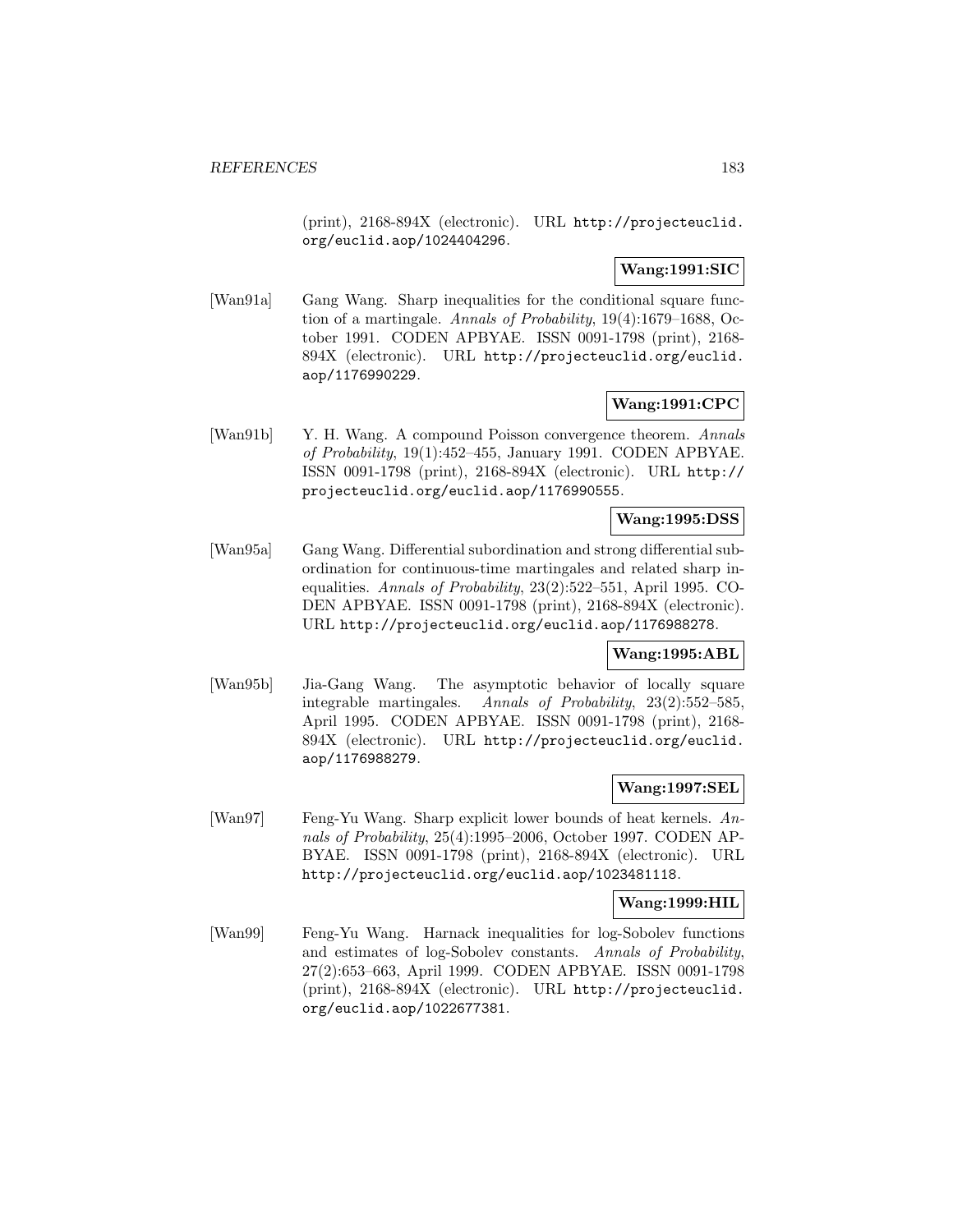#### **Watkins:1996:RBR**

[Wat96] Joseph C. Watkins. Review of "Lectures on Random Evolutions," by Mark A. Pinsky. Annals of Probability, 24(3):1647–1652, July 1996. CODEN APBYAE. ISSN 0091-1798 (print), 2168- 894X (electronic). URL http://projecteuclid.org/euclid. aop/1065725198.

#### **Weintraub:1991:SEP**

[Wei91] Keith Steven Weintraub. Sample and ergodic properties of some min-stable processes. Annals of Probability, 19(2):706–723, April 1991. CODEN APBYAE. ISSN 0091-1798 (print), 2168- 894X (electronic). URL http://projecteuclid.org/euclid. aop/1176990447.

## **Wen:1990:RED**

[Wen90] Liu Wen. Relative entropy densities and a class of limit theorems of the sequence of m-valued random variables. Annals of Probability, 18(2):829–839, April 1990. CODEN APBYAE. ISSN 0091-1798 (print), 2168-894X (electronic). URL http://projecteuclid. org/euclid.aop/1176990860.

### **Wick:1990:DSR**

[Wic90] W. David Wick. Diffusion in a singular random environment. Annals of Probability, 18(1):50–67, January 1990. CODEN AP-BYAE. ISSN 0091-1798 (print), 2168-894X (electronic). URL http://projecteuclid.org/euclid.aop/1176990937.

## **Wihstutz:1997:BRB**

[Wih97] Volker Wihstutz. Book review of "Markov Chains and Stochastic Stability" by S. P. Meyn and R. L. Tweedie. Annals of Probability, 25(3):1536–1540, July 1997. CODEN APBYAE. ISSN 0091-1798 (print), 2168-894X (electronic). URL http://projecteuclid. org/euclid.aop/1024404525.

### **Winkler:1990:DIF**

[Win90] William E. Winkler. On Dykstra's iterative fitting procedure. Annals of Probability, 18(3):1410–1415, July 1990. CODEN AP-BYAE. ISSN 0091-1798 (print), 2168-894X (electronic). URL http://projecteuclid.org/euclid.aop/1176990752.

### **Woodroofe:1990:NRT**

[Woo90] Michael Woodroofe. On the nonlinear renewal theorem. Annals of Probability, 18(4):1790–1805, October 1990. CODEN APBYAE.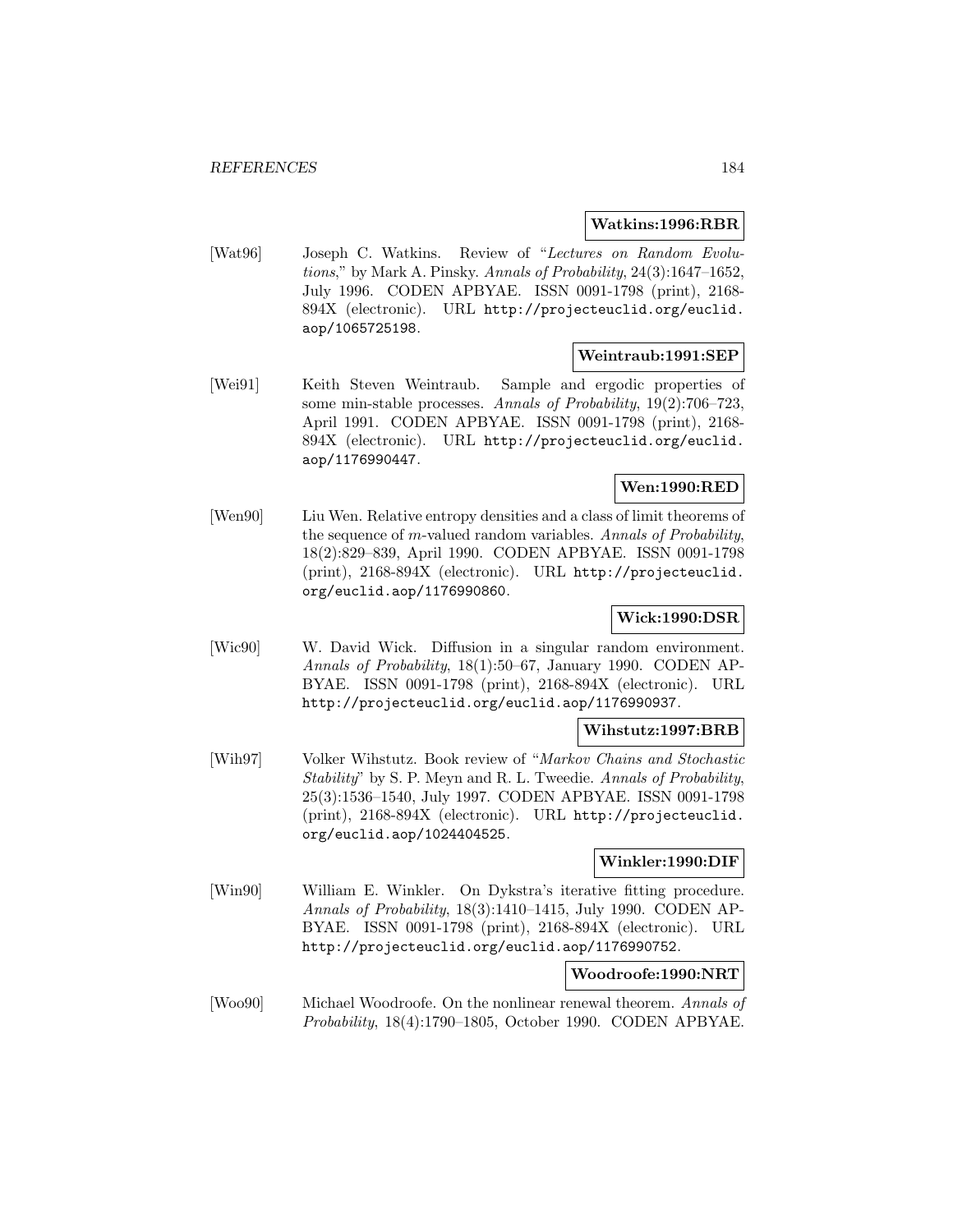ISSN 0091-1798 (print), 2168-894X (electronic). URL http:// projecteuclid.org/euclid.aop/1176990649.

## **Wood:1992:BMF**

[Woo92] G. R. Wood. Binomial mixtures and finite exchangeability. Annals of Probability, 20(3):1167–1173, July 1992. CODEN APBYAE. ISSN 0091-1798 (print), 2168-894X (electronic). URL http:// projecteuclid.org/euclid.aop/1176989684.

# **Wu:1994:LDM**

[Wu94a] Liming Wu. Large deviations, moderate deviations and LIL for empirical processes. Annals of Probability, 22(1):17-27, January 1994. CODEN APBYAE. ISSN 0091-1798 (print), 2168- 894X (electronic). URL http://projecteuclid.org/euclid. aop/1176988846.

## **Wu:1994:ABT**

[Wu94b] Yadong Wu. Asymptotic behavior of the two level measure branching process. Annals of Probability, 22(2):854–874, April 1994. CO-DEN APBYAE. ISSN 0091-1798 (print), 2168-894X (electronic). URL http://projecteuclid.org/euclid.aop/1176988733.

### **Wu:1995:MDD**

[Wu95] Liming Wu. Moderate deviations of dependent random variables related to CLT. Annals of Probability, 23(1):420–445, January 1995. CODEN APBYAE. ISSN 0091-1798 (print), 2168- 894X (electronic). URL http://projecteuclid.org/euclid. aop/1176988393. See correction [Wu99].

### **Wu:1999:CBD**

[Wu99] L. Wu. Correction: "Moderate deviations of dependent random variables related to the CLT" [Ann. Probab. 23 (1995), no. 1, 420– 445; MR 96f:60047]. Annals of Probability, 27(4):2122–2123, October 1999. CODEN APBYAE. ISSN 0091-1798 (print), 2168- 894X (electronic). URL http://projecteuclid.org/euclid. aop/1022874832. See [Wu95].

#### **Wuthrich:1998:SBT**

[Wüt98] Mario V. Wüthrich. Superdiffusive behavior of two-dimensional Brownian motion in a Poissonian potential. Annals of Probability, 26(3):1000–1015, July 1998. CODEN APBYAE. ISSN 0091-1798 (print), 2168-894X (electronic). URL http://projecteuclid. org/euclid.aop/1022855742.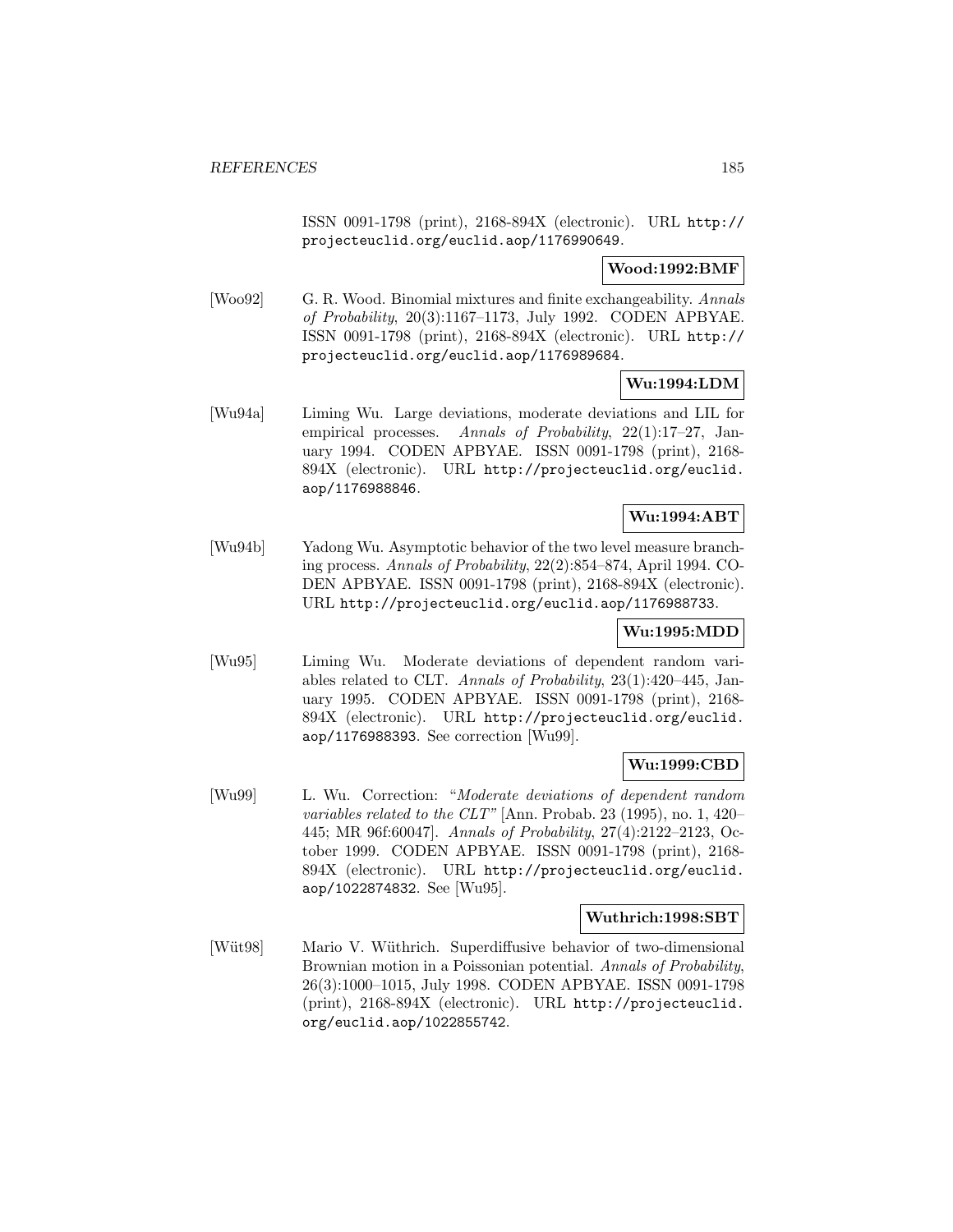### **Wehr:1998:AGF**

[WW98] Jan Wehr and Jung Woo. Absence of geodesics in first-passage percolation on a half-plane. Annals of Probability, 26(1):358–367, January 1998. CODEN APBYAE. ISSN 0091-1798 (print), 2168- 894X (electronic). URL http://projecteuclid.org/euclid. aop/1022855423.

# **Xia:1994:WCM**

[Xia94a] Aihua Xia. Weak convergence of Markov processes with extended generators. Annals of Probability, 22(4):2183–2202, October 1994. CODEN APBYAE. ISSN 0091-1798 (print), 2168- 894X (electronic). URL http://projecteuclid.org/euclid. aop/1176988499.

## **Xiang:1994:LLK**

[Xia94b] Xiaojing Xiang. A law of the logarithm for kernel quantile density estimators. Annals of Probability, 22(2):1078–1091, April 1994. CODEN APBYAE. ISSN 0091-1798 (print), 2168- 894X (electronic). URL http://projecteuclid.org/euclid. aop/1176988741.

## **Xiao:1995:DRG**

[Xia95] Yimin Xiao. Dimension results for Gaussian vector fields and Index- $\alpha$  stable fields. Annals of Probability, 23(1):273–291, January 1995. CODEN APBYAE. ISSN 0091-1798 (print), 2168- 894X (electronic). URL http://projecteuclid.org/euclid. aop/1176988387.

### **Yaguchi:1990:EAN**

[Yag90] Hirotake Yaguchi. Entropy analysis of a nearest-neighbor attractive/repulsive exclusion process on one-dimensional lattices. Annals of Probability, 18(2):556–580, April 1990. CODEN APBYAE. ISSN 0091-1798 (print), 2168-894X (electronic). URL http:// projecteuclid.org/euclid.aop/1176990845.

## **Yaguchi:1991:APE**

[Yag91] Hirotake Yaguchi. Acknowledgment of priority: Entropy analysis of a nearest-neighbor attractive/repulsive exclusion process on one-dimensional lattices. Annals of Probability, 19(4):1822, October 1991. CODEN APBYAE. ISSN 0091-1798 (print), 2168- 894X (electronic). URL http://projecteuclid.org/euclid. aop/1176990238.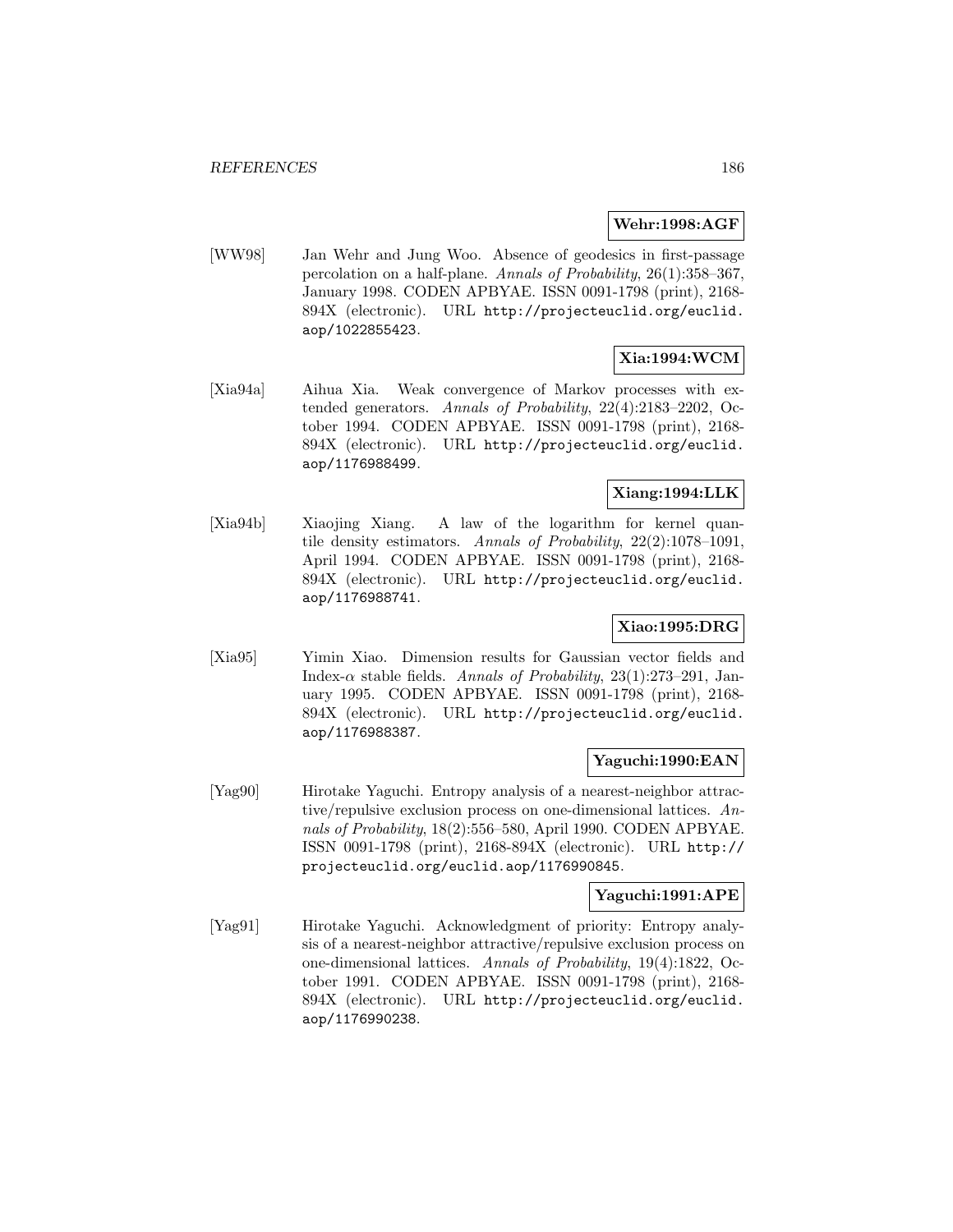## **Yu:1994:RCE**

[Yu94] Bin Yu. Rates of convergence for empirical processes of stationary mixing sequences. Annals of Probability, 22(1):94–116, January 1994. CODEN APBYAE. ISSN 0091-1798 (print), 2168- 894X (electronic). URL http://projecteuclid.org/euclid. aop/1176988849.

# **Yu:1996:SIP**

[Yu96] Hao Yu. A strong invariance principle for associated sequences. Annals of Probability, 24(4):2079–2097, October 1996. CODEN APBYAE. ISSN 0091-1798 (print), 2168-894X (electronic). URL http://projecteuclid.org/euclid.aop/1041903219.

## **Zabell:1992:NTC**

[Zab92] S. L. Zabell. A note on translation continuity of probability measures. Annals of Probability, 20(1):410–420, January 1992. CO-DEN APBYAE. ISSN 0091-1798 (print), 2168-894X (electronic). URL http://projecteuclid.org/euclid.aop/1176989935.

### **Zerner:1998:LEQ**

[Zer98] Martin P. W. Zerner. Lyapounov exponents and quenched large deviations for multidimensional random walk in random environment. Annals of Probability, 26(4):1446–1476, October 1998. CO-DEN APBYAE. ISSN 0091-1798 (print), 2168-894X (electronic). URL http://projecteuclid.org/euclid.aop/1022855870.

## **Zhang:1993:STE**

[Zha93] Yu Zhang. A shape theorem for epidemics and forest fires with finite range interactions. Annals of Probability, 21(4):1755–1781, October 1993. CODEN APBYAE. ISSN 0091-1798 (print), 2168- 894X (electronic). URL http://projecteuclid.org/euclid. aop/1176988999.

## **Zhang:1994:NIP**

[Zha94] Yu Zhang. A note on inhomogeneous percolation. Annals of Probability, 22(2):803–819, April 1994. CODEN APBYAE. ISSN 0091-1798 (print), 2168-894X (electronic). URL http:// projecteuclid.org/euclid.aop/1176988730.

## **Zhang:1996:SLL**

[Zha96a] Cun-Hui Zhang. Strong Law of Large Numbers for sums of products. Annals of Probability, 24(3):1589–1615, July 1996. CODEN